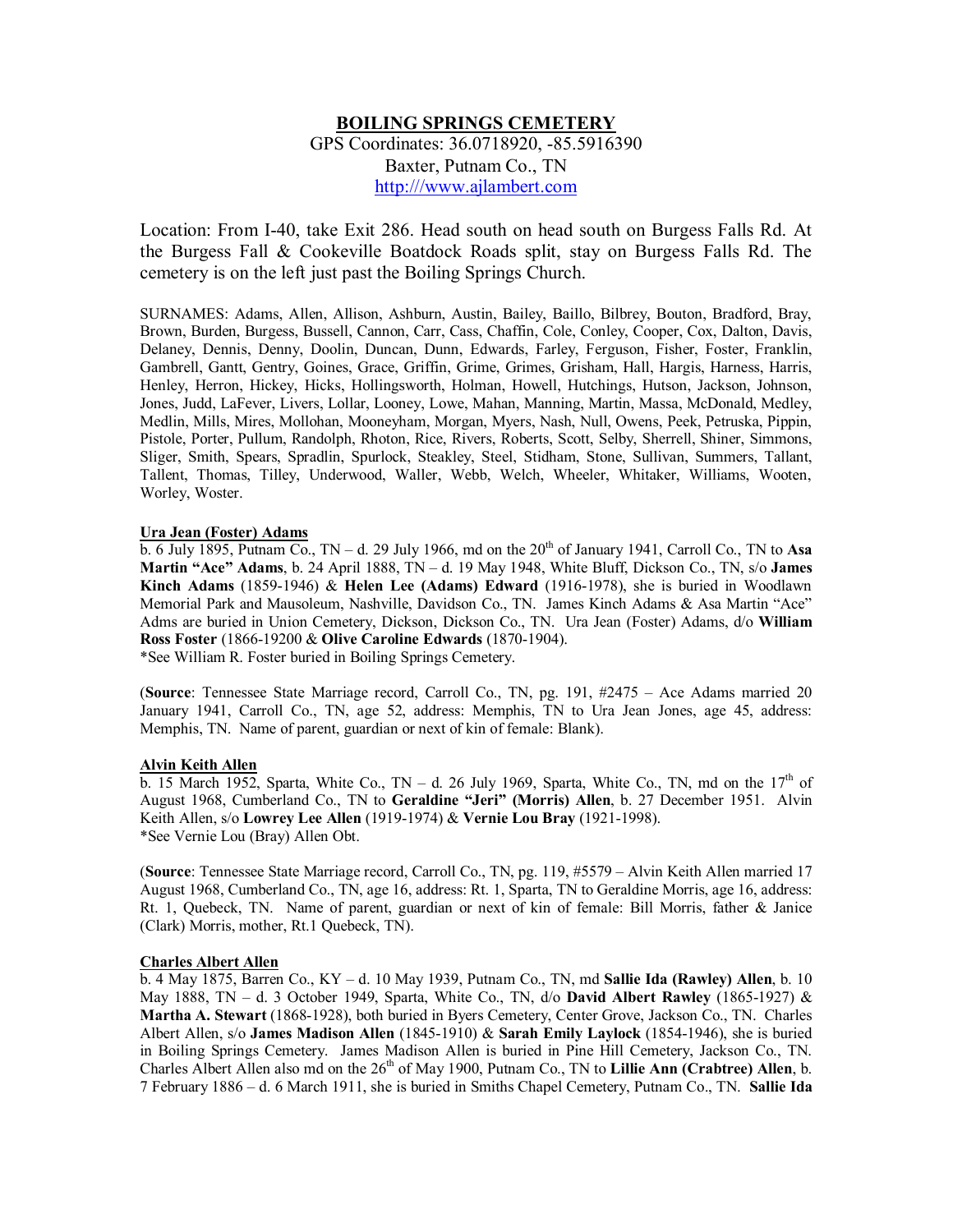**(Rawley) Allen** also md on the 25<sup>th</sup> of February 1906, Jackson Co., TN to **Jube Lee Whitson** (1888-1935), he is buried in Morgan-Pippin Cemetery, Putnam Co., TN.

\*See John Wallace Allen buried in Boiling Springs Cemetery.

\*See Lena (Rice) Allen Obt.

\*See Lois Jean (Frostead) Allen buried in Boiling Springs Cemetery.

\*See Lowery Lee Allen buried in Boiling Springs Cemetery.

(**Source**: Tennessee State Marriage record, Putnam Co., TN, pg. 44 – Charles Albert Allen married 26 May 1900, Putnam Co., TN to Lillie Ann Crabtree).

## **Glen Ray Allen**

b. 10 May 1949 – d. 10 November 2016.

## **Glenda Nell Allen**

b. 28 November 1945 – d. 8 December 1945, d/o **Lowery Lee Allen** (1919-1974) & **Vernie Lou Bray** (1921-1998). \*See Vernie Lou (Bray) Allen Obt.

## **Henry Willard Allen Obt.**

b. 17 February 1917, Putnam Co., TN – d. 22 December 1999, White Co., TN, md on the  $21<sup>st</sup>$  of July 1941, White Co., TN to **Edith Alberta (Scott) Allen**, b. 21 July 1923 – d. 27 March 1975. Henry Willard Allen, s/o **Charles Albert Allen** (1875-1939) & **Sallie Ida Rawley** (1888-1949). \*See Charles Albert Allen buried in Boiling Springs Cemetery.

(**Source**: Tennessee State Marriage record, White Co., TN, pg. 373 – Willard Allen married 21 July 1941, White Co., TN, age 22, address: Rt. 7, Sparta, White Co., TN to Edith Scott, age 18, address: Sparta, White Co., TN. Name of parent, guardian or next of kin of female: Ephraim Scott & Lou Etta Scott).

**COOKEVILLE** -- Graveside services for Henry Willard Allen, 82, of Sparta, will be held at 10 a.m. on Fri., Dec. 24, at Boiling Springs Cemetery in Baxter.

Mr. Allen died on Wed., Dec. 22, 1999, at White County Hospital.

He was born on Feb. 17, 1917, in Putnam County. Mr. Allen was a farmer.

His family includes a son, Jerry Allen of Alcoa; a daughter, Wilma Payne of Sparta; two brothers, Everett Allen of Cookeville and Clay Allen of California; four grandsons, Brian and Brad Payne, Randy Allen and Christopher Gregory; a granddaughter, Kristie Gregory; and a great-grandson, Kyle Payne.

Bro. David Lee England will officiate at the services.

## **John Wallace Allen**

b. 23 February 1921 – d. 5 December 1981, (PFC US Army WWII), s/o **Charles Albert Allen** (1875-1939) & **Sallie Ida Rawley** (1888-1949).

\*See Charles Albert Allen buried in Boiling Springs Cemetery.

## **Lena (Rice) Allen Obt.**

b. 12 November 1922, Putnam Co., TN – d. 30 March 2015, TN, md on the  $26<sup>th</sup>$  of February 1939, Putnam Co., TN to **Everett Tinsley Allen**, b. 28 January 1921 – d. 9 December 2003, s/o **Charles Albert Allen** (1875-1939) & **Sallie Ida Rawley** (1888-1949). Lena (Rice) Allen, d/o **William Sherman Rice** (1887- 1952) & **Mary Lou Bennett** (1896-1998).

\*See Charles Albert Allen buried in Boiling Springs Cemetery.

\*See Mary Lou (Bennett) Rice Obt.

(**Source**: Tennessee State Marriage record, White Co., TN, pg. 101 – Everett Allen married 26 February 1939, Putnam Co., TN, age 22, address: Rt. 2, Baxter, Putnam Co., TN to Lena Rice, age 18, address: Rt. 2,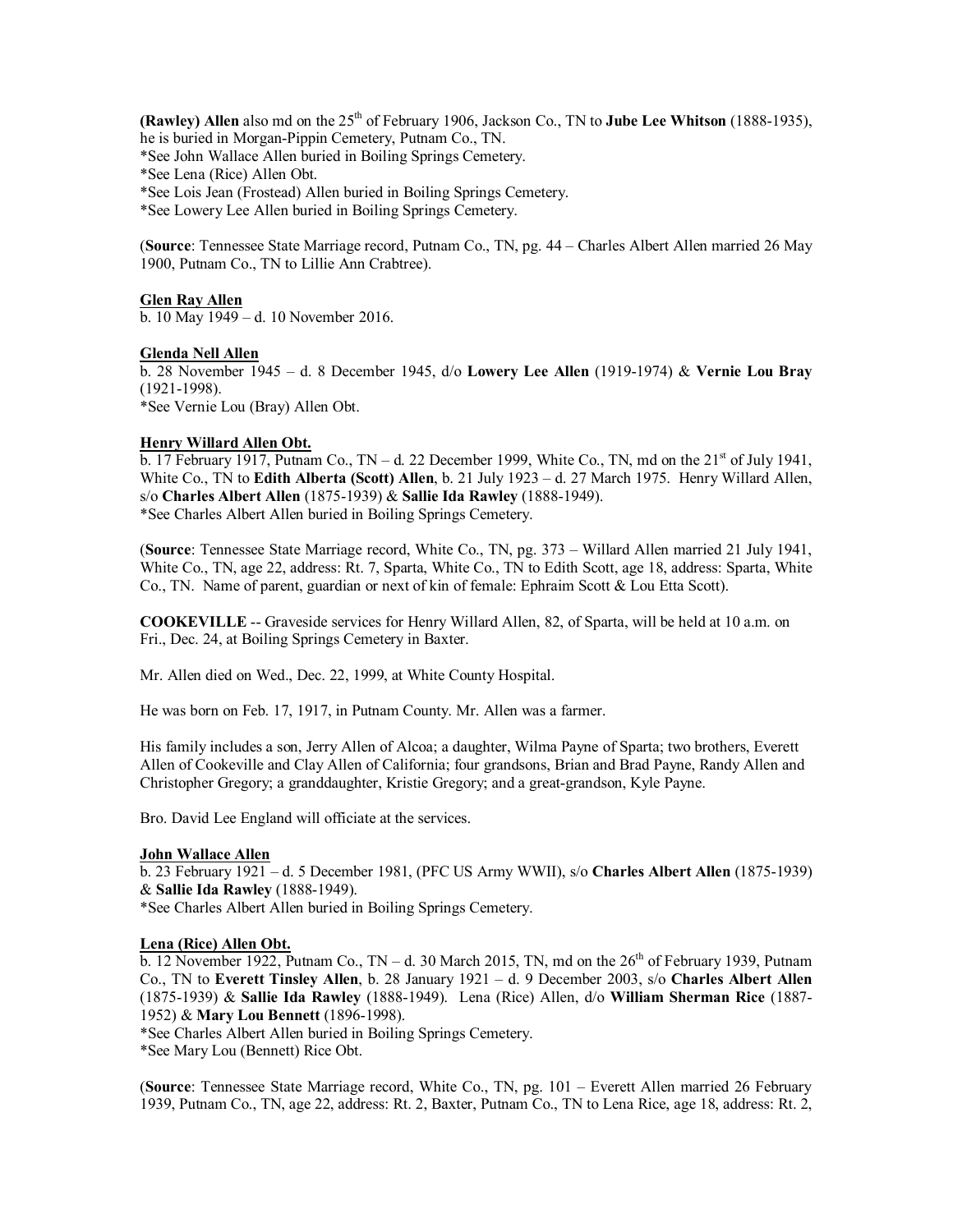Baxter, Putnam Co., TN. Name of parent, guardian or next of kin of female: Will Rice, Baxter, Putnam Co., TN).

Funeral services for Lena Rice Allen, age 92, of Baxter will be held Wednesday, April 1, 2015 at 11:00 AM from the chapel of Whitson Funeral Home in Cookeville. Interment will be in Boiling Springs Cemetery. Visitation will be Tuesday from 5:00-9:00PM and Wednesday 7:00AM until time of the service.

Mrs. Allen went to be with her Heavenly Father on Monday, March 30, 2015. She was born on November 12, 1922 in Putnam County to Mary Lou Bennett Rice and William Sherman Rice. Mrs. Allen was an avid gardener and loved to can vegetables and work in the flower garden which she shared with her family and friends. She also was a great lover of gospel music. She cherished the times she could be with her extended family singing southern gospel hymns.

Mrs. Allen was preceded in death by her husband, Everett Tinsley Allen, a daughter, Brenda Burgess, two grandsons, Cody Allen and James Eldon Burgess Jr., and two granddaughters, Lacrecia and Lattecia Burgess. She was also preceded in death by five brothers and one sister.

Mrs. Allen was of the Church of God faith and an active member of Black Oak Church of God in Sparta, TN until her health hindered her from attending.

She is survived by her daughter and son-in-law: Barbara and Bob Winchester of Baxter, two sons and one daughter-in-law: Arnold and Dana Allen of Algood, and Freddie Allen of Baxter. She is also survived by twelve grandchildren, Robert(Cindy) Winchester, Jimmy Burgess, Sherry(Brian) Crisp, Richie (Gena) Winchester, Melissa(Dana) Taylor, Scottie Allen, Crystal(Danny) Smith, Dewayne Allen, Tami Burgess, Danielle Allen, Dustin Allen, and Cody Smith; twenty-one great grandchildren: Candice and Cassidy Winchester, Jessica and Amber Burgess, Tyler Ballinger, Bryant and Molly Martin, Kristen Davenport, Tyler and hunter Winchester, Madison and Jack Taylor, Hayden Allen, Justin, Jay, and Dewey Smith, Caitlin Groce, Angel and Jacob Allen, Burgess Grover, Carter Allen, and one great-great grandchild: Ryan Ballinger.

Whitson Funeral Home in charge of arrangements.

## **Linda Belle Allen**

b. 28 November 1945 – d. 28 November 1945, d/o **Lowery Lee Allen** (1919-1974) & **Vernie Lou Bray** (1921-1998).

\*See Vernie Lou (Bray) Allen Obt.

## **Lois Jean (Frostead) Allen**

b. 11 July 1935, San Leandro, Alameda Co., CA – d. 13 May 2000, Long Beach, Los Angeles, CA, md on the  $20<sup>th</sup>$  of November 1954, Los Angeles, CA to **Clay Alvin Allen**, b. 8 September 1933, CA – d. 14 October 2013, Lakewood, Los Angeles, CA, s/o **Charles Albert Allen** (1875-1939) & **Sallie Ida Rawley** (1888-1949). Lois Jean (Frostead) Allen, d/o **Marvin James Frostad** & **Hazel I Montrose**. \*See Charles Albert Allen buried in Boiling Springs Cemetery.

## **Lowery Dow "L. D." Allen**

b. 14 April 1942, Putnam Co., TN – d. 25 December 1945, Putnam Co., TN, s/o **Lowery Lee Allen** (1919- 1974) & **Vernie Lou Bray** (1921-1998). \*See Vernie Lou (Bray) Allen Obt.

## **Mary Ellen (Shover) Allen Obt.**

b. 25 August 1915, New Castle, Clearfield Co.,  $PA - d$ . 5 April 2018, Algood, Putnam Co., TN, md  $1<sup>st</sup>$  to **John Wilson Kegarise**, b. 24 March 1915 – d. 10 March 1941, New Castle, Lawrence Co., PA, s/o **Arthur William Kegarise** (1888-1967) & **Sara Emma Shaw** (1894-1973) & md 2nd to **Paul Don Allen**. Mary Ellen (Shover) Allen, d/o **Lucian Shover** & **Mable Marie Kirker**. John Wilson Kegarise is buried in Castle View Memorial Gardens, New Castle, Lawrence Co., PA.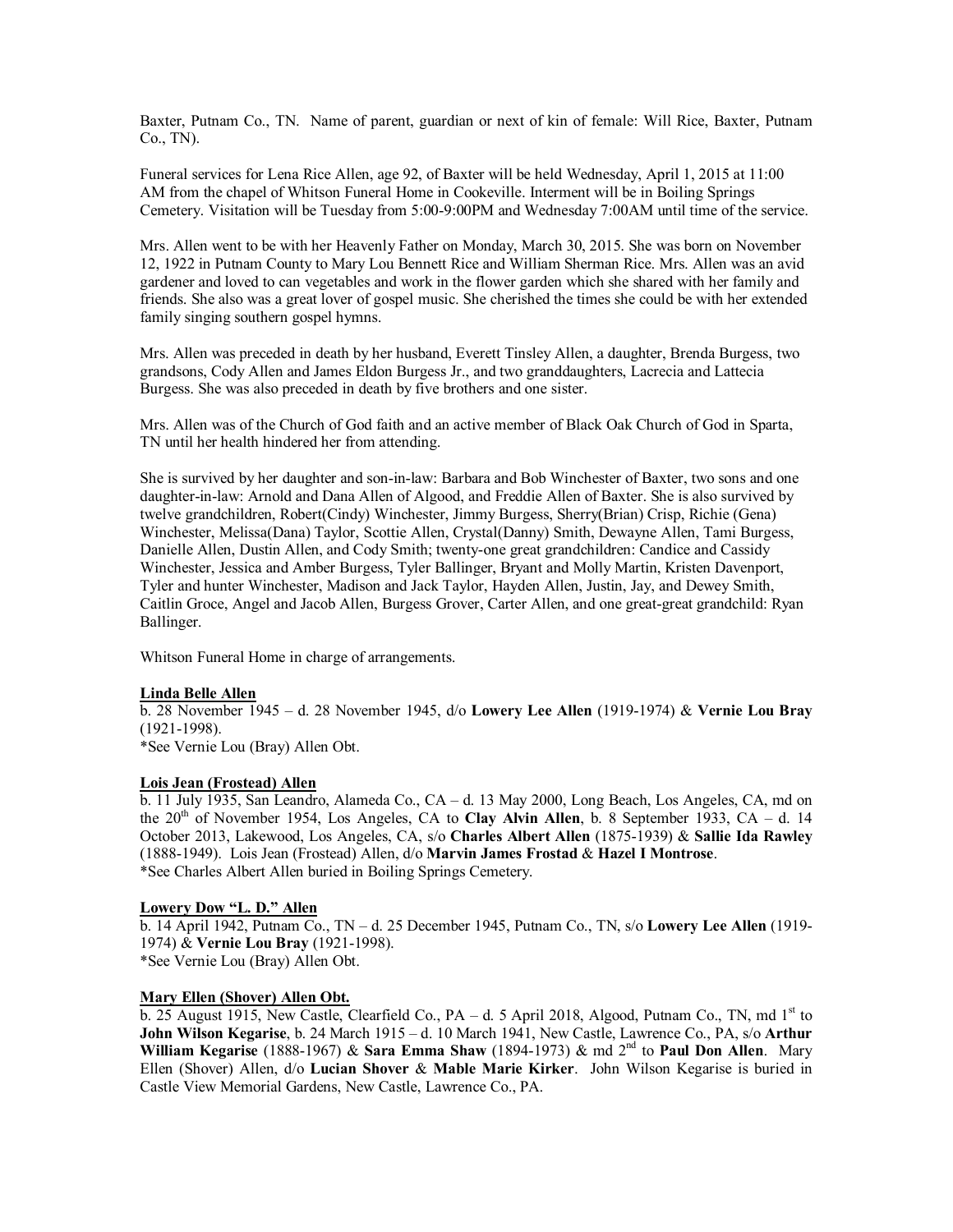Funeral services for Mary Ellen Allen, age 102, of Algood will be held Sunday, April 8th, 2018 at 2:00 pm in the chapel of Presley Funeral Home with Pastor Dave Shelley officiating.

Interment will follow in Boiling Springs Cemetery.

The family will receive friends on Saturday, April 7, 2018, 3:00 PM - 6:00 PM and Sunday, April 8, 2018, 1:00 PM - 2:00 PM at Presley Funeral Home.

Mary Ellen Allen passed away Thursday, April 5, 2018 at her home in Algood, Tennessee.

Mary Ellen Allen was born Wednesday, August 25, 1915 in New Castle, Pennsylvania to the late Lucian Shover and Mable Marie Kirker Shover.

Mrs. Allen retired as a LPN from Golden Hills Nursing Home, Kenosha, Wisconsin.

She served as a volunteer in Sparta, Tennessee for several years. She loved her Lord, family, and church family at Boiling Springs Baptist Church.

In addition to her parents, Mary Ellen Allen was preceded in death by: her first husband, John Wilson Kegarise; second husband, Paul Don Allen; three sisters, Evelyn Grodicur, Annie McClaffery, and Peggy Hilleshiem.

She is survived by: son, John Leroy Kegarise; grandchildren, Sue (Scott) Yielding, Brad (Jena) Kegarise, and Jackie (Mike) Huber; great-grandchildren, Nicholas Yielding, Patrick Yielding, Britta Kegarise, TJ Kegarise, and Ava Huber.

Pallbearers will be Brad Kegarise, Mike Huber, Phil Smith, Tim Crabtree, Dale Sherrell, and Harley Sherrell.

The family wishes to extend a special thank you to the staff at NHC Homecare.

## **Ronald Neal "Hammer" Allen**

b. 4 September 1955, Putnam Co., TN – d. 3 August 2002, s/o **Lowery Lee Allen** (1919-1974) & **Vernie Lou Bray** (1921-1998).

\*See Vernie Lou (Bray) Allen Obt.

## **Sarah Emily Margaret "Muggie"(Laycock) Allen**

b. 28 February 1854, TN – d. 4 May 1946, Putnam Co., TN, md on the  $3<sup>rd</sup>$  of November 1881, Livingston, Overton Co., TN to **James Madison "Wild Jim" Allen**, b. December 1845, Williamson Co., TN – d. 18 December 1910, Jackson Co., TN, s/o **Zachariah M. Allen** (1822-1900) & **Elizabeth Emeline Huffman** (1832-1900), all buried in Pine Hill Cemetery, Jackson Co., TN. Sarah Emily Margaret "Muggie"(Laycock) Allen, d/o **David R. Laycock** (1826-1860) & **Martha McDouglas** (1830-1860). \*See Mattie Edna (Allen) Melton Hall buried in Boiling Springs Cemetery.

(**Source**: Tennessee State Marriage record, Overton Co., TN, pg. 3, #24 – Jus Allen married 3 November 1881, Overton Co., TN to S. A. Laycock).

(1860 census 7th Civl dist., Putnam Co., TN: Dwl: 685 – **David Laycock** is head of household, 33 yrs. old, NC, md to **Martha** , 31 yrs. old, TN. Children: Thomas M., 10 yrs. old, TN; Elizabeth L., 8 yrs. old, Tn & **Sarah E. Laycock**, 4 yrs. old, TN).

## **Vernie Lou (Bray) Allen Obt.**

b. 25 September 1921, TN – d. 22 May 1998, Smithville, DeKalb Co., TN, md on the  $15<sup>th</sup>$  of September 1940, White Co., TN to **Lowery Lee Allen**, b. 14 February 1919, Jackson Co., TN – d. 16 May 1974, s/o **Charles Albert Allen** (1875-1939) & **Sallie Ida Rawley** (1888-1949). Vernie Lou (Bray) Allen, d/o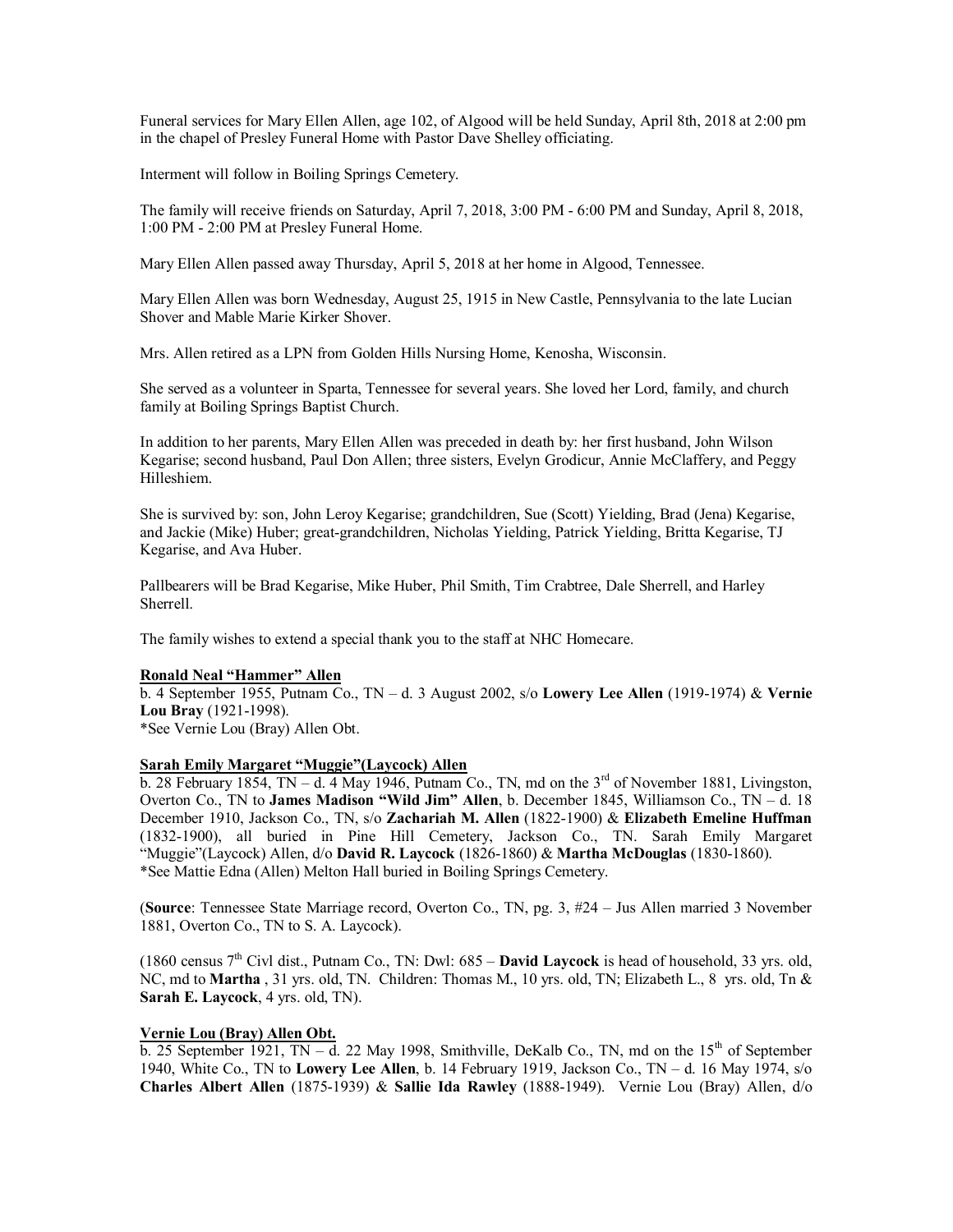**William Chester "Dow" Bray** (1898-1981) & **Amanda Lavina "Manda" Lafever** (1904-1976), both buried in Perkins Cemetery, Cookeville, Putnam Co., TN. \*See L. D. Allen buried in Boiling Springs Cemetery.

\*See William Bray buried in Boiling Springs Cemetery.

(**Source**: Tennessee State Marriage record, White Co., TN, pg. 301 – Lowrey D. Allen married 15 September 1940, White Co., TN, age 21, address: Rt.2, Cookeville, TN to Verna Bray, age 21, Rt. 2, Cookeville, TN. Name of parent, guardian or next of kin of female: Dow Bray & Manda Bray, parents, ).

**SPARTA** - Funeral services for Vernie Lou Bray Allen, 76, of Baxter will be held at 11 a.m. on Tuesday, May 26, at Hunter Funeral Home. Burial will be in Boiling Springs Cemetery.

The family will receive friends after 6 p.m. today at the funeral home.

Mrs. Allen died on Friday, May 22, 1998, at Baptist DeKalb Hospital in Smithville.

#### **William Howard Allen**

b. 16 March 1909, Jackson Co., TN – d. 28 February 1942, Nashville, Davidson Co., TN, md on the  $3<sup>rd</sup>$  of August 1929, Putnam Co., TN to **Minnie L. (Farley) Allen**, b. 11 January 1906, White Co., TN – d. 10 September 1980, Seymour, Jackson Co., IN, d/o **Lona David Farley** (1879-1965) & **Ardella "Della" Adkins** (1882-1945), both buried in Riverview Cemetery, Seymour, Jackson Co., IN. William Howard Allen, s/o **Charles Albert Allen** (1875-1939) & **Lillie Ann Crabtree** (1886-1911). **Minnie L. (Farley) Allen Lewis** also md **Harvey M. Lewis** (1905-1983), both buried in Riverview Cemetery, Seymour, Jackson Co., IN.

\*See Charles Albert Allen buried in Boiling Springs Cemetery.

(**Source**: Tennessee State Marriage record, Putnam Co., TN, pg. 520, #4781– Howard Allen married 3 August 1929, Putnam Co., TN to Miss Minnie Farley).

(1910 census 10th Civil Dist., Jackson Co., TN: Dwl: 142 - **Charly Allen** is head of household, 33 yrs. old, TN, md to **Lilly**, 24 yrs. old, TN. Children: Lassey, 4 yrs. old, TN; Jane, 3 yrs. old, TN & **William Allen**, 1 yr. old, TN).

Tennessee Death Records (1908-1965)

| Name:                  | William Howard Allen                                      |
|------------------------|-----------------------------------------------------------|
| Gender:                | Male                                                      |
| Race:                  | White                                                     |
| Age:                   | 32                                                        |
| <b>Birth Date:</b>     | 1 Mar 1909                                                |
| <b>Birth Place:</b>    | Jackson                                                   |
| <b>Death Date:</b>     | 11 Mar 1941                                               |
| <b>Death Place:</b>    | Nashville, Davidson, Tennessee, USA                       |
| <b>Cause of Death:</b> | Generalized peritonitis due to gun shot wound of abdomen. |
| <b>Father:</b>         | Charles Albert Allen                                      |
| Mother:                | Emily Laycock <i>(mother Lillie Ann (Crabtree) Allen)</i> |
|                        |                                                           |

**Certificate Number:** 5467

**D. C. Allison**

Dates unknown.

**Edward Earl Allison**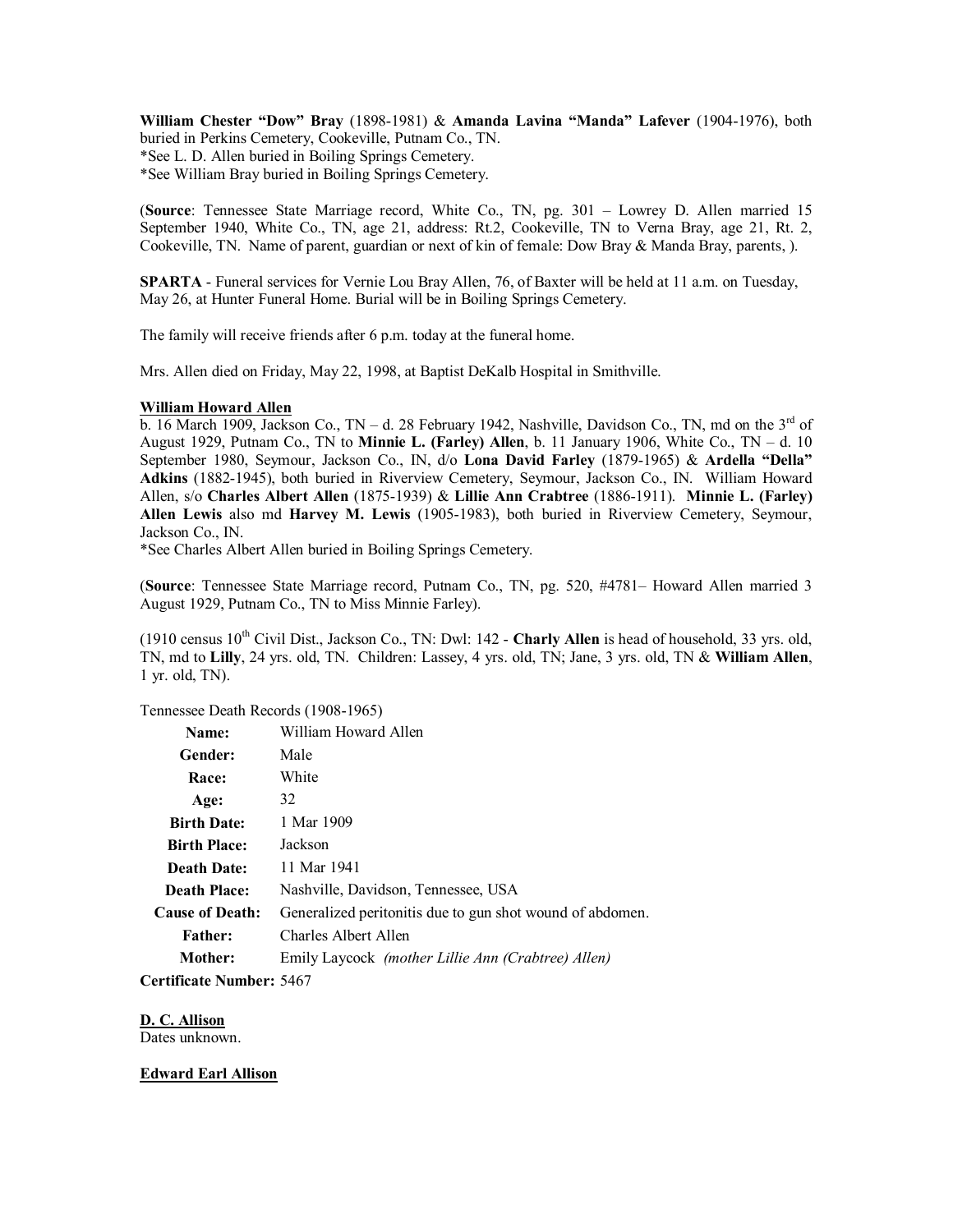b. 15 July 1919, Baxter, Putnam Co.,  $TN - d$ . 15 January 1985, md on the  $5<sup>th</sup>$  of March 1943, Marshall, Calhoun Co., MI to **Clara Mae (Morris) Allen**. Edward Earl Allison, s/o **Jess Levi Allison** (1889-1968) & **Cordie May Sullivan** (1891-1964).

\*See Emma J. (Chaffin) Allison buried in Boiling Springs Cemetery.

\*See Jess Levi Allison buried in Boiling Springs Cemetery.

(**Source**: Michigan US Marriage Records (1867-1952): #268 – Edward E. Allison married 5 March 1943, Marshall, Calhoun Co., MI, age 23, birth place, Baxter, TN, occupation: soldier, Father: Jesse Allison. Mother: Cordie Sullivan to Clara M. Morris, age 32, birthplace, Battle Creek, MI, Occupation: Michigan Carton Co. employee, address: 49 Riverside Dr., Battle Creek, MI. Father: John Bishop. Mother: Myrtle Jackson. Clara M. Morris previously married (1), maiden name Clara M. Bishop).

US WWII Draft Cards Young Men (1940-1947)

| Name:                                       | Edward Earl Allison    |
|---------------------------------------------|------------------------|
| <b>Race:</b>                                | White                  |
| Age:                                        | 21                     |
| <b>Relationship to Draftee: Self (Head)</b> |                        |
| <b>Birth Date:</b>                          | 15 Jul 1919            |
| <b>Birth Place:</b>                         | Putnam, Tennessee, USA |
| <b>Residence Place:</b>                     | Baxter, Tennessee, USA |
| <b>Registration Date:</b>                   | 16 Oct 1940            |
| <b>Registration Place:</b>                  | Baxter, Florida, USA   |
| <b>Employer:</b>                            | Donald Beck            |
| Height:                                     | 5 10                   |
| Weight:                                     | 155                    |
| <b>Complexion:</b>                          | Light                  |
| <b>Hair Color:</b>                          | <b>Brown</b>           |
| <b>Eye Color:</b>                           | Blue                   |
| <b>Next of Kin:</b>                         | Jessie Allison         |

## **Emma Jean (Chaffin) Allison**

b. 5 June 1910, TN – d. 13 January 1974, md on the 23rd of November 1933, Putnam Co., TN to **Thurman Lee Qualls**, b. 16 February 1904, Putnam Co., TN – d. 21 May 1950, Putnam Co., TN, s/o **Beverage Franklin Qualls** (1877-1941) & **Ardelia "Delia" Francis Clinton** (1885-1934). Emma Jean (Chaffin) Qualls, d/o **Henry Franklin Chaffin** (1890-1958) & **Effie Lee Bowman** (1892-1939), both buried in Pharris Cemetery, Gainesboro, Jackson Co., TN. Thurman Lee Qualls is buried in Smyrna Cemetery, Putnam Co., TN.

(**Source**: Tennessee State Marriage record, Putnam Co., TN, pg. 193 – Lee Qualls married 23 November 1933, Putnam Co., TN, age 29, address: Cookeville, Putnam Co., TN to Emma Chaffin, age 23, address: Cookeville, TN. Name of parent, guardian or next of kin of female: Henry Chaffin, Cookeville, Putnam Co., TN).

## **Erbie Lee Allison**

b. 28 June 1923, Putnam Co., TN – d. 25 October 1942, Baxter, Putnam Co., TN, s/o **Jesse Levi Allison Sr.** (1889-1968) & **Cordie May Sullivan** (1891-1964). \*See Jesse Levi Allison Sr. buried in Boiling Springs Cemetery.

Tennessee U. S. Death Records (1908-1965)

| Name:   | Erbie Lee Allison |
|---------|-------------------|
| Gender: | Male              |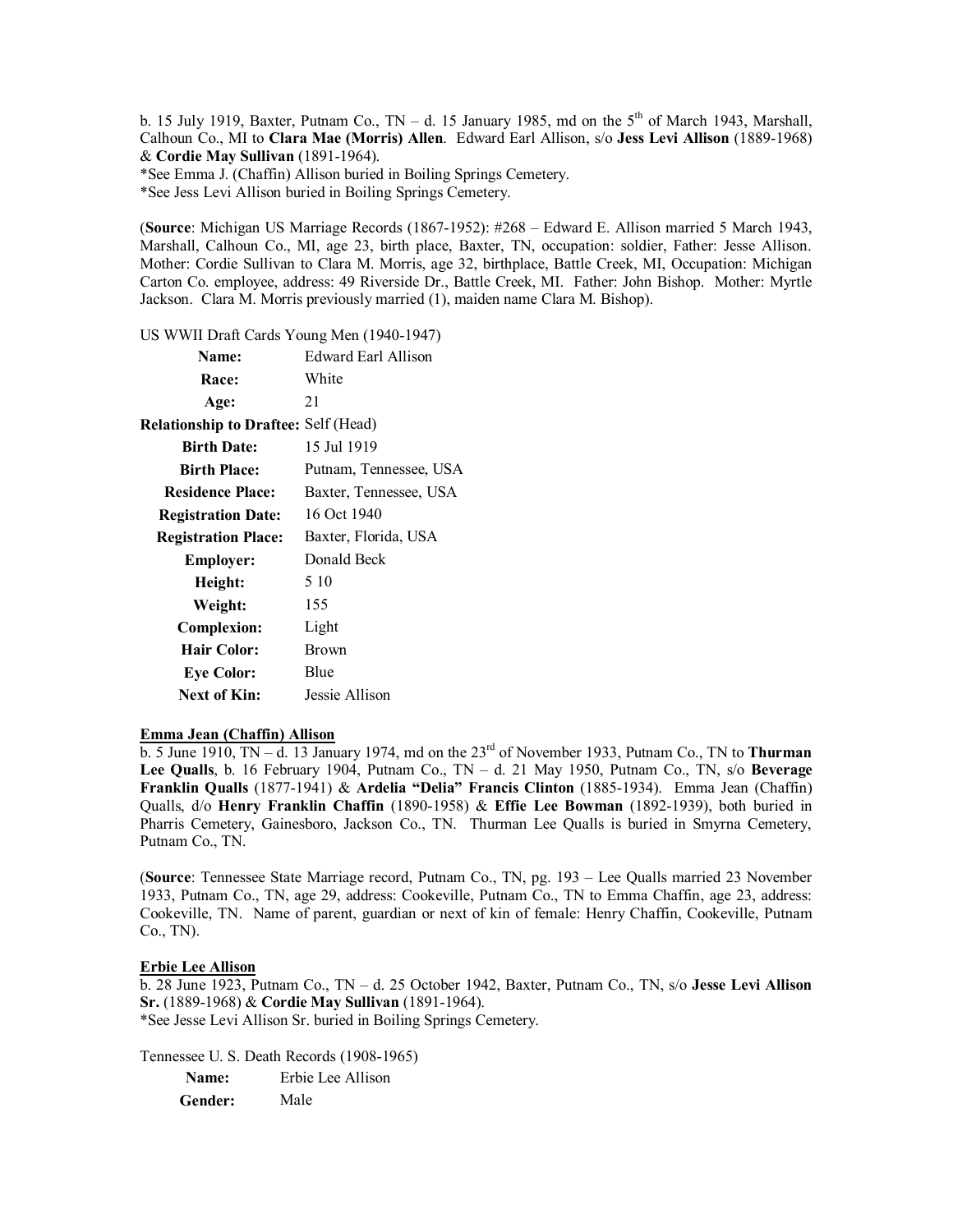| <b>Race:</b>        | White                               |
|---------------------|-------------------------------------|
| Age:                | 19                                  |
| <b>Birth Date:</b>  | 28 Jun 1923                         |
| <b>Birth Place:</b> | Putnam, USA                         |
| <b>Death Date:</b>  | 25 Oct 1942                         |
| <b>Death Place:</b> | Baxter Rt 2, Putnam, Tennessee, USA |
| <b>Father:</b>      | Jesse Levi Allison                  |
| Mother:             | Cordie Mai Sullivan                 |
|                     |                                     |

**Certificate Number:** 21365

## **Howard Hollis Allison Sr.**

b. 22 December 1929, Baxter, Putnam Co., TN – d. 4 September 1997, Baxter, Putnam Co., TN, md on the 28th of December 1957, Putnam Co., TN to **Vera Ella**. Howard Hollis Allison Sr., s/o **William Herbert Allison** (1897-1940) & **Maggie Virginia Sullivan** (1901-1975), she is buried in Boiling Springs Cemetery. William Herbert Allison is buried in Allison Cemetery, Putnam Co., TN.

(**Source**: Tennessee State Marriage record, Putnam Co., TN, pg. 235 – Howard Hollis Allison married 28 December 1957, Putnam Co., TN to Vera Ella Allison, age 41, b. 15 December 1916, address: 348 South Cedar, Cookeville, TN. Name of parent, guardian or next of kin of female: Dave Williams, Rt. 2, Baxter, TN).

## **Jesse Levi Allison Jr.**

b. 25 April 1927, TN – d. 31 May 1979, TN, md **Carlena (unknown) Allison**, b. 14 December 1931. Jesse Levi Allison Jr., s/o **Jesse Levi Allison Sr.** (1889-1968) & **Cordie May Sullivan** (1891-1964). \*See Jesse Levi Allison Sr. buried in Boiling Springs Cemetery.

U.S. WWII Draft Cards Young Men (1940-1947).

| Name:                                        | Jesse Junior Allison                              |
|----------------------------------------------|---------------------------------------------------|
| Race:                                        | White                                             |
| Age:                                         | 18                                                |
| <b>Birth Date:</b>                           | 25 Apr 1927                                       |
| <b>Birth Place:</b>                          | Putnam County, Tenn                               |
|                                              | <b>Residence Place:</b> Baxter, Putnam, Tennessee |
| <b>Registration Date: 25 Apr 1945</b>        |                                                   |
| <b>Registration Place: Putnam, Tennessee</b> |                                                   |
| <b>Employer:</b>                             | Works For Father On Farm                          |
| Height:                                      | 5"11"                                             |
| Weight:                                      | 148                                               |
| <b>Complexion:</b>                           | Ruddy                                             |
| Hair Color:                                  | Blonde                                            |
| <b>Eye Color:</b>                            | Blue                                              |
| Next of Kin:                                 | Mr Jesse Allison Sr                               |

## **Jesse Levi Allison Sr.**

b. 7 April 1889, Putnam Co., TN – d. 6 April 1968, md on the  $15<sup>th</sup>$  of October 1911, Putnam Co., TN to **Cordie May (Sullivan) Allison**, b. 10 August 1891, Putnam Co., TN – d. 24 January 1964, Putnam Co., TN, d/o **John Edward Sullivan** (1861-1919) & **Martha Cintah Dyer** (1861-1940). **Cordie May (Sullivan) Allison** is the twin of sister **Gaudie Reae Allison** (1891-1985), she is buried in West Cemetery,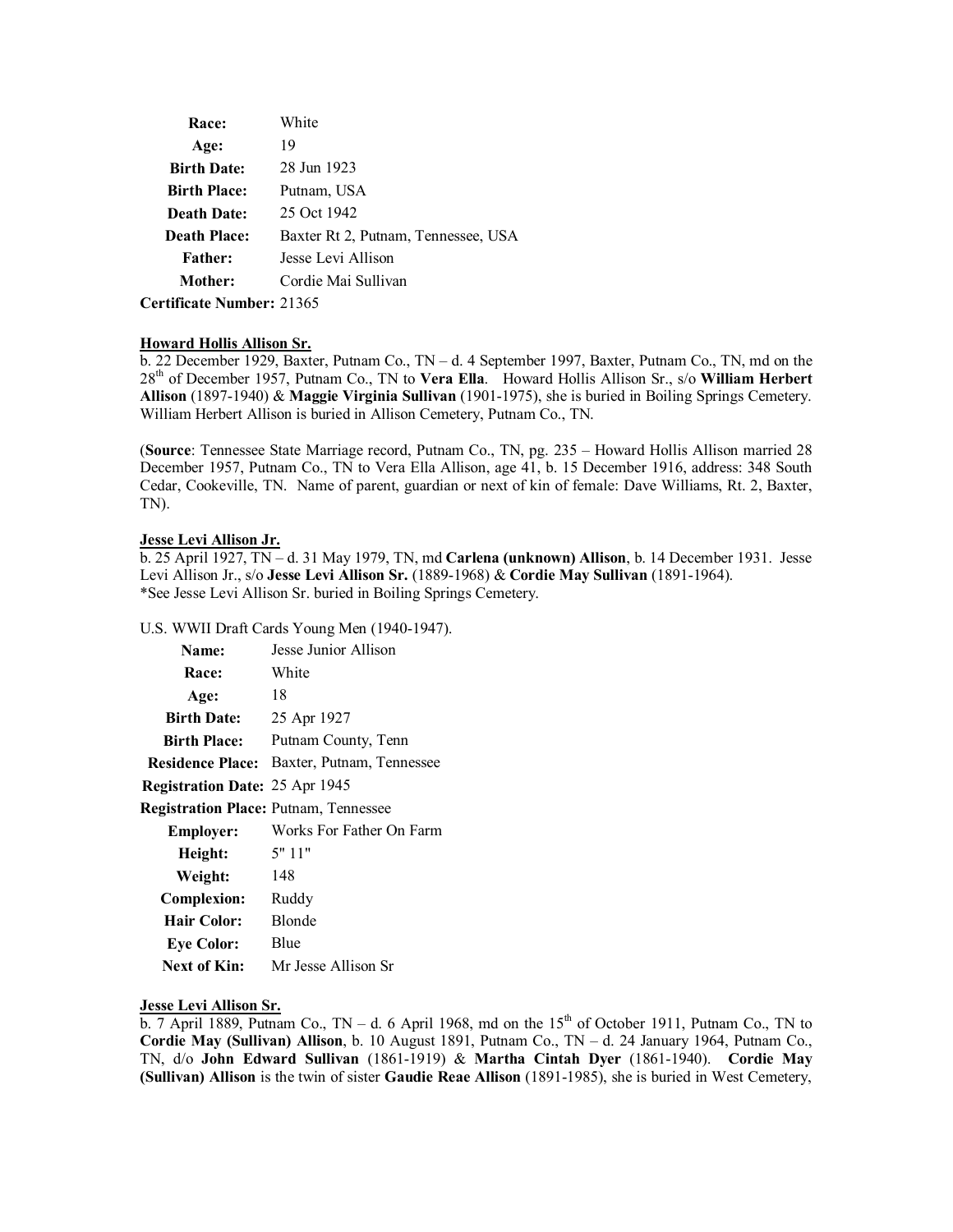Putnam Co., TN. Jesse Levi Allison Sr, s/o **John C. Allison** & **Clara Jane Thomas** (1863-1923), she is buried in Thomas Graveyard, Putnam Co., TN.

\*See Edward Earl Allison buried in Boiling Springs Cemetery.

\*See Ervie Lee Allison buried in Boiling Springs Cemetery

\*See Jesse Levi Allison Jr. buried in Boiling Springs Cemetery

\*See John Edward Sullivan buried in Boiling Springs Cemetery.

(**Source**: Tennessee State Marriage record, Putnam Co., TN, pg. 68, #270 – Jesse Allison married 15 October 1911, Putnam Co., TN to Miss Corda Sullivan).

## **Maggie Virginia (Sullivan) Allison**

 $\overline{b}$ . 22 December 1901 – d. 13 April 1975, md on the 19<sup>th</sup> of March 1929, Putnam Co., TN to **William Herbert Allison**, b. 10 May 1897, Putnam Co., TN – d. 29 June 1940, Putnam Co., TN, s/o **John Abner Allison** (1871-1954) & **Elizabeth Jane Martin** (1877-1963), all buried in Allison Cemetery, Putnam Co., TN. Maggie Virginia (Sullivan) Allison, d/o **John Edward Sullivan** (1861-1919) & **Martha Cynthia Dyer** (1861-1940).

\*See Dorothy Nell (Allison) Hargis buried in Boiling Springs Cemetery.

\*See John Edward Sullivan buried in Boiling Springs Cemetery.

(**Source**: Tennessee State Marriage record, Putnam Co., TN, pg. 527, #4808 –Herbert Allison married 19 March 1929, Putnam Co., TN to Virginia Sullivan).

## **L. E. "Allie" Ashburn Obt.**

 $\overline{b}$ . 27 July 1904, Putnam Co., TN – d. 16 June 1994, Sparta, White Co., TN, md on the 22<sup>nd</sup> of October 1932, DeKalb Co., TN to **Verda Emoline "Virdie" (Dunn) Ashburn**, b. 2 August 1913, DeKalb Co., TN – d. 28 March 1996, Sparta, White Co., TN, d/o **Asher Dunn** (1878-1964) & **Charlotte Spears**. L. E. "Allie" Ashburn also md on the 24<sup>th</sup> of June 1923, Putnam Co., TN to **Elizabeth "Lizzie" (Clouse) Ashburn Doolin**, b. 9 June 1908 – d. 6 February 1964, d/o **Frank Monroe Clouse** (1874-1931) & **Susann Rollins**, both buried in Judd Cemetery, Putnam Co., TN. L. E. "Allie" Ashburn, s/o **John Calvin Ashburn** (1862-1943) & **Caldonia Herren** (1866-1946), both buried in Dobbs Cemetery, Putnam Co., TN.

(**Source**: Tennessee State Marriage record, Putnam Co., TN, pg. 170, #1936 – Allie Ashburn married 24 June 1923, Putnam Co., TN to Lizzie Clouse).

(**Source**: Tennessee State Marriage record, DeKalb Co., TN, pg. – 89 – Allie Ashburn married 22 October 1932, DeKalb Co., TN to Virda Dunn).

Allie Ashburn, 89, of Route 5 Sparta, died Thursday June 16, 1994, in White County Hospital.

Services were held Saturday, June 18, in Thurman Funeral Chapel with Rev. Cleve Hitchcock officiating. Burial was in Boiling Springs Cemetery.

Survivors include his wife, Virda Ashburn of Sparta, one daughter, Corena Brock of Sparta, and one son Helious Ashburn of Sparta. six grandchildren, two great grandchildren, two step great grandchildren and one step great great grandchild also survive.

Thurman Funeral Home Sparta was in charge of arrangements.

The Expositor Monday June 20, 1994 page 3 Sparta White Co., TN

## **Clayron "Clay" Durell Austin Obt.**

 $\overline{b}$ . 4 March 1932, Putnam Co.,  $\overline{TN}$  – d. 12 July 1999, Baxter, Putnam Co., TN, (Cpl US Army, Korea), md on the 21<sup>st</sup> of February 1952 to **Tina Lou (Dunn) Austin**, b. 8 October 1936. Clayron "Clay" Durell Austin, s/o **William Arthur Austin** (1901-1980) & **Nora Avo Sliger** (1901-1976), both buried in Allison Cemetery, Putnam Co., TN.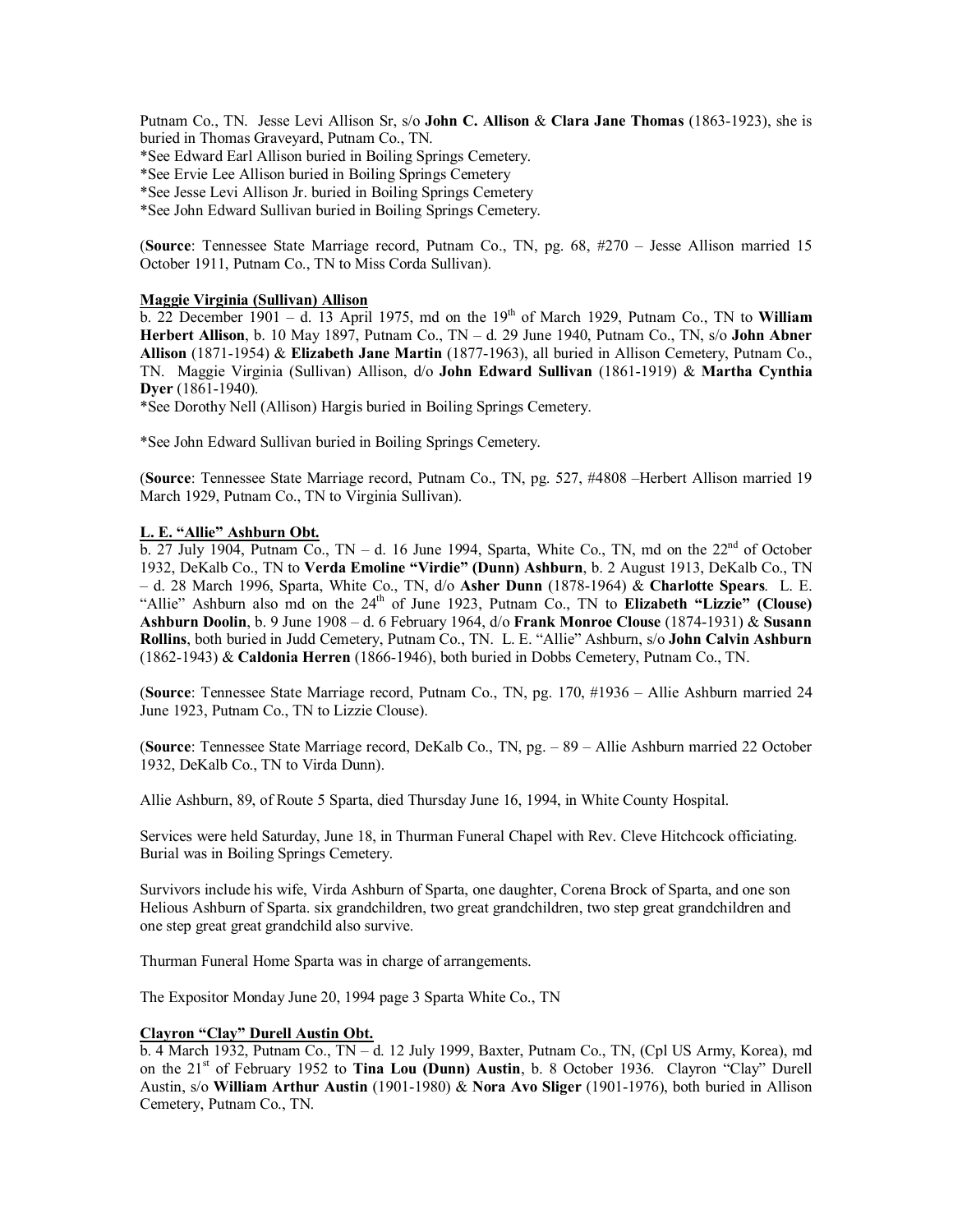\*See James Michael "Mike" Austin Obt.

**BAXTER** -- Funeral services for Clayron "Clay" Durell Austin, 67, of Baxter, will be held at 2 p.m. on Wed., July 14, from the Baxter Chapel of Hooper & Huddleston Funeral Home. Burial will be in Boiling Springs Cemetery.

The family will receive friends after 5 p.m. today, Tues., July 13, at the funeral home.

Mr. Austin died on Mon., July 12, 1999, at his home in Baxter.

He was born on March 4, 1932, in Putnam County to the late William Arthur and Nora Avo Sliger Austin. Mr. Austin was a retired crane operator with General Motors Corp. in Chicago, Ill., with 32 years of service. He served as a corporal in the Army during the Korean Conflict.

His family includes his wife, Tina Lou Dunn Austin of Baxter; a daughter and son-in-law, Cynthia Kay and James Shiner of Baxter; a son and daughter-in-law, James Michael and Connie Austin of Baxter; two sisters, Juanita Young and Reba Gentry, both of Baxter; a brother, Bill Austin of Anderson, Calif.; four grandchildren, John Clayron Shiner, Stacey Lynn, Amanda Gail and Cassey Renee Austin.

In addition to his parents, he was also preceded in death by two brothers, Johnny Lenell and William Arthur Austin Jr.

Pallbearers will be Albert Dunn, Tommy Young, Shawn and Lee Billingsley, Darrell Gantt, Steve Herren and Robert Shiner.

Bros. Joseph C. Britt Jr. and Ralph Dunn will officiate at the services.

## **James Michael "Mike' Austin Obt.**

b. 17 February 1953, Putnam Co.,  $TN - d$ . 18 October 2014, Baxter, Putnam Co., TN, md on the  $8<sup>th</sup>$  of December 2000 to **Sandy (unknown) Austin**. James Michael "Mike" Austin, s/o **Clayron "Clay" Durell Austin** (1932-1999) & **Tina Lou Dunn**.

\*See Clayron "Clay" Durell Austin Obt.

Funeral Services for James "Mike" Michael Austin, age 61, of Baxter will be held on Monday October 20, 2014 at 1:00pm from the Chapel of Baxter Funeral Home. Bro. Charles West and Bro. Stan Gantt will officiate at the services with family and friends serving as Pallbearers. Burial will be in the Boiling Springs Cemetery.

The family will receive friends at the funeral home on Sunday from 5:00pm until 9:00pm and Monday from 7:00am until time of services at 1:00pm.

James "Mike" Michael Austin was born on February 17, 1953 in Putnam County to the late Clay Austin and Tina Dunn. He passed away on Saturday October 18, 2014 at his home in Baxter; TN. He was raised in Joliet Ill. and worked for General Motors Company. He was a member of the McBroom's Chapel Church of Christ.

His family includes; Mother: Tina Dunn, Wife: Sandy Austin, Son: Robbie Stover, 5 Daughters: Stacey Garcia, Amanda Austin, Cassie Austin, Melissa Chandler and Tabatha Abell, Sister: Cynthia Shiner 12 Grandchildren and 1 Great grandson 1 Nephew: Clay Shiner

In addition to his father, he was preceded in death by; Grand Parents: Leo and Ethel Dunn, Arthur and Nora Austin

Baxter Funeral Home is in Charge of the Arrangements.

## **Roscoe W. Bailey**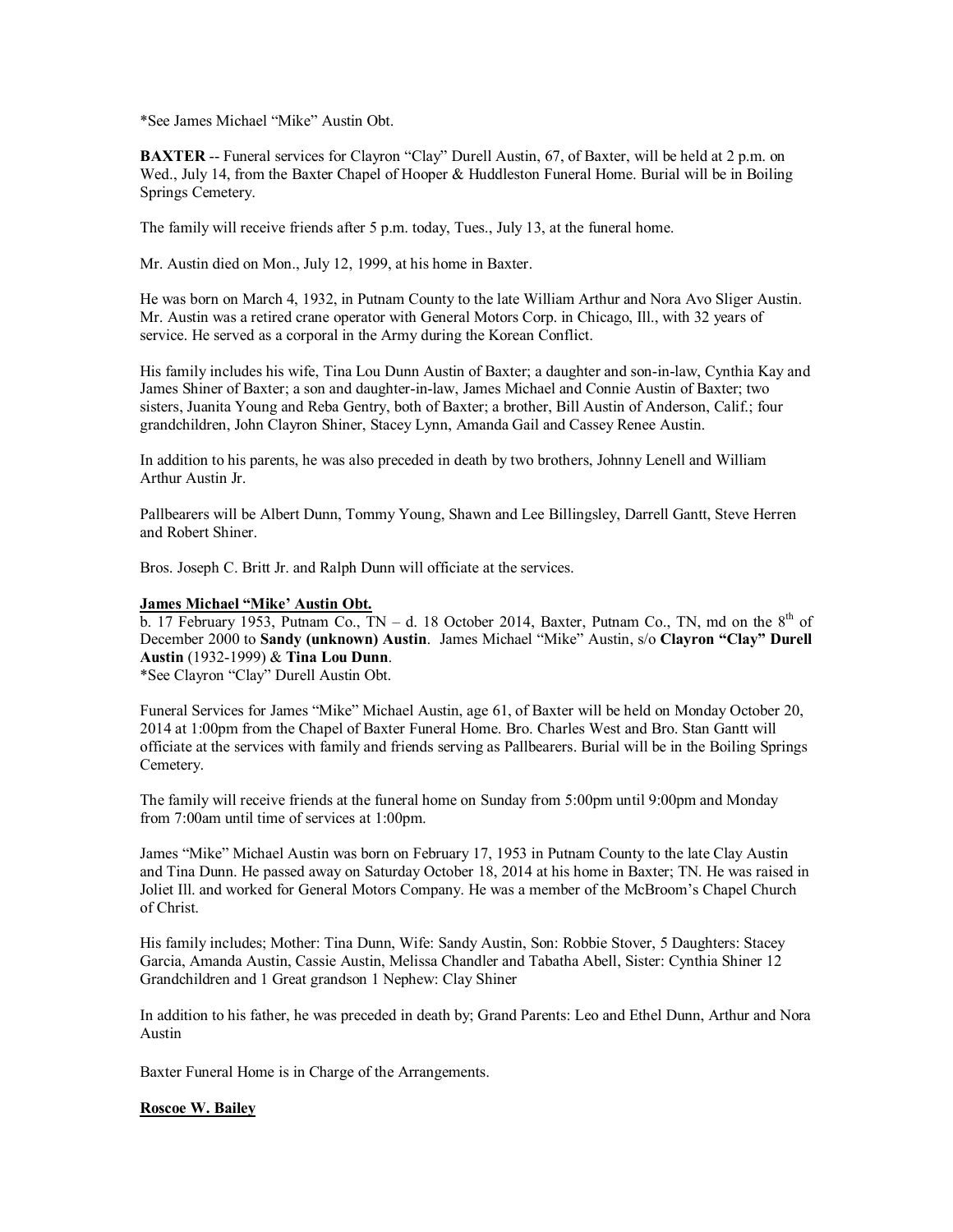b. 15 March 1903, MI – d. 15 January 1994, Putnam Co., TN, md **Lelia (unknown) Bailey**, b. 19 March 1900 – d. 25 November 1974. Roscoe William Bailey, s/o **Royal C. "Roy" Bailey** (1873-1936) & **Catherine A. "Kate" Ackerson** (1876-1964), both buried in Deepdale Memorial Park, Delta Township, Eaton Co., MI. Roscoe W. Bailey also md on the 3rd of July 1975, White Co., TN to **Natie Jewell (Clouse) Bailey**, b. 10 December 1914. Roscoe W. Bailey also md on the on the 30<sup>th</sup> of July 1930, Shiawassee Co., Owosso, MI to **Isabell (McKee) Austin**.

(**Source**: Michigan Marriage Records (1867-1952), #3128 – 29 1279 – Roscoe Bailey married 30 July 1930, Shiawassee Co., Owosso, MI, age 26, address: MI, Father: Roy C. Bailey, Mother: Kate Ackerson to Isabell McKee, age 21, address: Alma, MI, birth place: IL. Father: Robert McKee & Mother: Mary L. Davis).

(**Source**: Tennessee State Marriage record, White Co., TN, pg. 109 – Roscoe Wayne Bailey married 3 July 1975, White Co., TN, age 72, b. 15 March 1903, address: Rt. 2, Baxter, TN to Natie Jewell Clouse, age 60, b. 10 December 1914, address: Rt. 3, Monterey, TN. Name of parent, guardian or next of kin of female: deceased. Name of parent, guardian or next of kin of male: deceased).

## **Joseph Peter "Beppy" Baillo**

b. 20 November 1922, Dearborn, Wayne Co., MI – d. 5 May 2003, Baxter, Putnam Co., TN, (TEC 4 US Army WWII), md **Nell Omelia (Massa) Baillo**, b. 26 July 1921, Putnam Co., TN – d. 6 August 2012, Baxter, Putnam Co., TN, d/o **Arthur Aranton Massa** (1896-1973) & **Notie Lois Roberts** (1897-1933). Joseph Peter "Beppy" Baillo, s/o **Christ Bajilo Baillo** (1885-1932) & **Mary Yelenkovich** (1890-1951), she is buried in Mount Olivet Cemetery, Detroit, Wayne Co., MI. \*See Nell Omelia (Massa) Baillo Obt.

U. S. WWII Draft Cards Young Men (1940-1947)

| Name:                                       | Joseph Peter Baillo            |
|---------------------------------------------|--------------------------------|
| Gender:                                     | Male                           |
| <b>Race:</b>                                | White                          |
| Age:                                        | 19                             |
| <b>Relationship to Draftee: Self (Head)</b> |                                |
| <b>Birth Date:</b>                          | 20 Nov 1922                    |
| <b>Birth Place:</b>                         | Detroit, Michigan, USA         |
| <b>Residence Place:</b>                     | Dearborn, Michigan, USA        |
| <b>Registration Date:</b>                   | 30 Jun 1942                    |
| <b>Registration Place:</b>                  | Dearborn, Wayne, Michigan, USA |
| <b>Employer:</b>                            | Lincoln Motor Co               |
| Height:                                     | 61                             |
| Weight:                                     | 175                            |
| <b>Complexion:</b>                          | Light                          |
| <b>Hair Color:</b>                          | Brown                          |
| <b>Eye Color:</b>                           | Brown                          |
| <b>Next of Kin:</b>                         | Louise Corkalo                 |
|                                             |                                |

## **Nell Omelia (Massa) Baillo Obt.**

b. 26 July 1921, Putnam Co., TN – d. 6 August 2012, Baxter, Putnam Co., TN, md **Joseph Peter "Beppy" Baillo**, b. 20 November 1922, Dearborn, Wayne Co., MI – d. 5 May 2003, Baxter, Putnam Co., TN, (TEC 4 US Army WWII), s/o **Christ Bajilo Baillo** (1885-1932) & **Mary Yelenkovich** (1890-1951), she is buried in Mount Olivet Cemetery, Detroit, Wayne Co., MI. Nell Omelia (Massa) Baillo, d/o **Arthur Aranton Massa** (1896-1973) & **Notie Lois Roberts** (1897-1933), she is buried in Vickers Graveyard, Putnam Co., TN.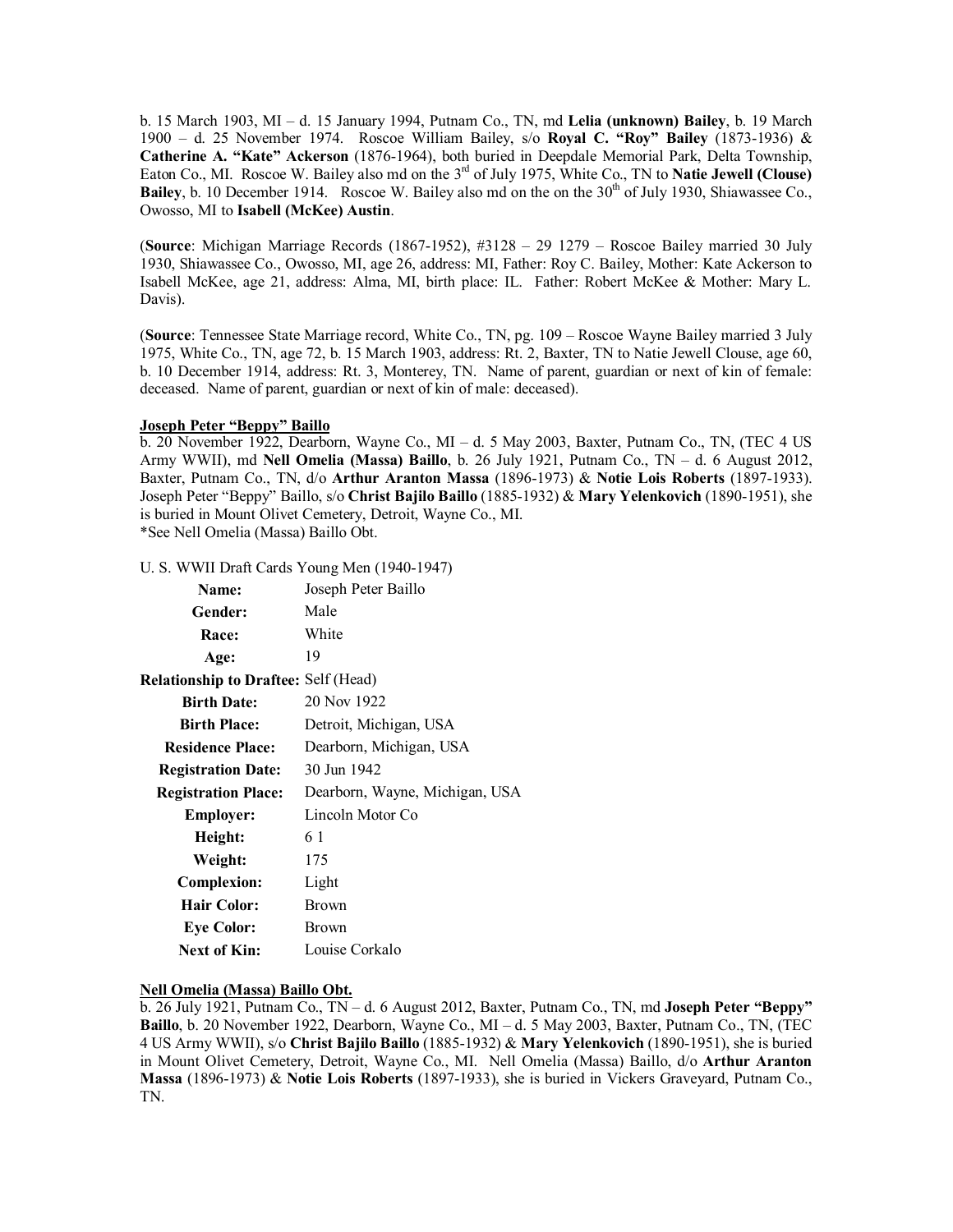\*See Joseph Peter "Beppy" Baillo buried in Boiling Springs Cemetery. \*See Arthur Aranton Massa buried in Boiling Springs Cemetery.

**BAXTER** -- Nell Omelia Baillo, 91, of Baxter, died Monday, Aug. 6, 2012, at her residence. The family has chosen cremation and no services are planned.

Mrs. Baillo was born July 26, 1921, in Putnam County to the late Arthur and Notie Roberts Massa.

In addition to her parents, Mrs. Baillo was preceded in death by her first husband, Ross Porter; her second husband, Joseph P. Baillo; two sisters, Una B. Elandt and Lola Caroline Maxwell; and a daughter-in-law, Susan A. Porter.

Whitson Funeral Home in Cookeville is in charge of arrangements.

## **Betty Lou (King) Beatty Obt.**

b. 13 January 1947, Benton Harbor, Berrien Co., MI – d. 28 April 2015, Cookeville, Putnam Co., TN, md on the  $18<sup>th</sup>$  of January 1963 to **Alfred H. Beatty**, b. 4 May 1942.

Graveside services and interment for Betty Lou Beatty, 68, of Cookeville and formerly of St. Joseph/Benton Harbor, Michigan, will be held Friday, May 1st at 11 a.m. at Boiling Springs Cemetery. Bro. David Dalton will officiate.

Visitation will immediately follow the service at the cemetery, followed by a meal for friends and family at Algood Church of Christ.

Mrs. Beatty died Tuesday morning April 28, 2015 in Cookeville Regional Medical Center.

She was born January 13, 1947 in Benton Harbor, MI to the late Jewell Earl and Goldie Mae Gabbard King.

Betty deeply loved her family and church. She was a wonderful wife, mother, grandmother, great grandmother and homemaker who put her family's needs before her own. She was an active and faithful member of Benton Harbor Church Christ where she loved people and serving. Her happy, friendly, loveable and encouraging nature will be fondly remembered and deeply missed.

Her family moved to Cookeville in July 2014 and have been members of Algood Church of Christ. She is survived by her husband of 52 years, Alfred 'Al' Humphres Beatty (whom she married January 18, 1963 in Benton Harbor); daughters, Pamela (Daniel) Miller, of Cookeville and Debbie Whitney (fiance Marty Trousdale) of Benton Harbor; sons, Gary Beatty and Alex Beatty of Lakeland, FL; grandchildren, Rochelle (Josh) Whitehead, Randall Whitney (and fiancé Jessica Kunce), Karen (Joshua) Knight and Kimberly Miller; great grandchildren, RJ and Devan Whitney, Peyton and Jaymee Kunce, and Madison Whitehead; brothers, Jim, Tom and Lloyd King; and by sisters, Glenda Johnston and Mary Ann Clark. Memorial contributions may be made to Algood Church of Christ, 395 W Main Street, Algood, TN 38506.

## **Donald Ray Bilbrey**

 $\overline{b}$ . 5 March 1958 – d. 30 January 2001, md on the 20<sup>th</sup> of March 1976, Putnam Co., TN to **Debra Darlene (Brewington) Bilbrey**.

\*See Kyle Ray Bilbrey Obt. buried in West Graveyard, Putnam Co., TN.

(**Source**: Tennessee State Marriage record, Putnam Co., TN, pg. 34 – Donald Ray Bilbrey married 20 March 1976, Putnam Co., TN, age 18, b. 5 March 1958, address: 812 Lone Oak, Cookeville, TN to Debra Darlene Brewington, age 16, b. 10 October 1959, address: Rt. 9, Cookeville, TN. Name of parent, guardian or next of kin of female: J. D. & Hazel Brewington, Rt. 9, Cookeville, TN).

## **Terry Lynn (Rhoton) Boggs Obt.**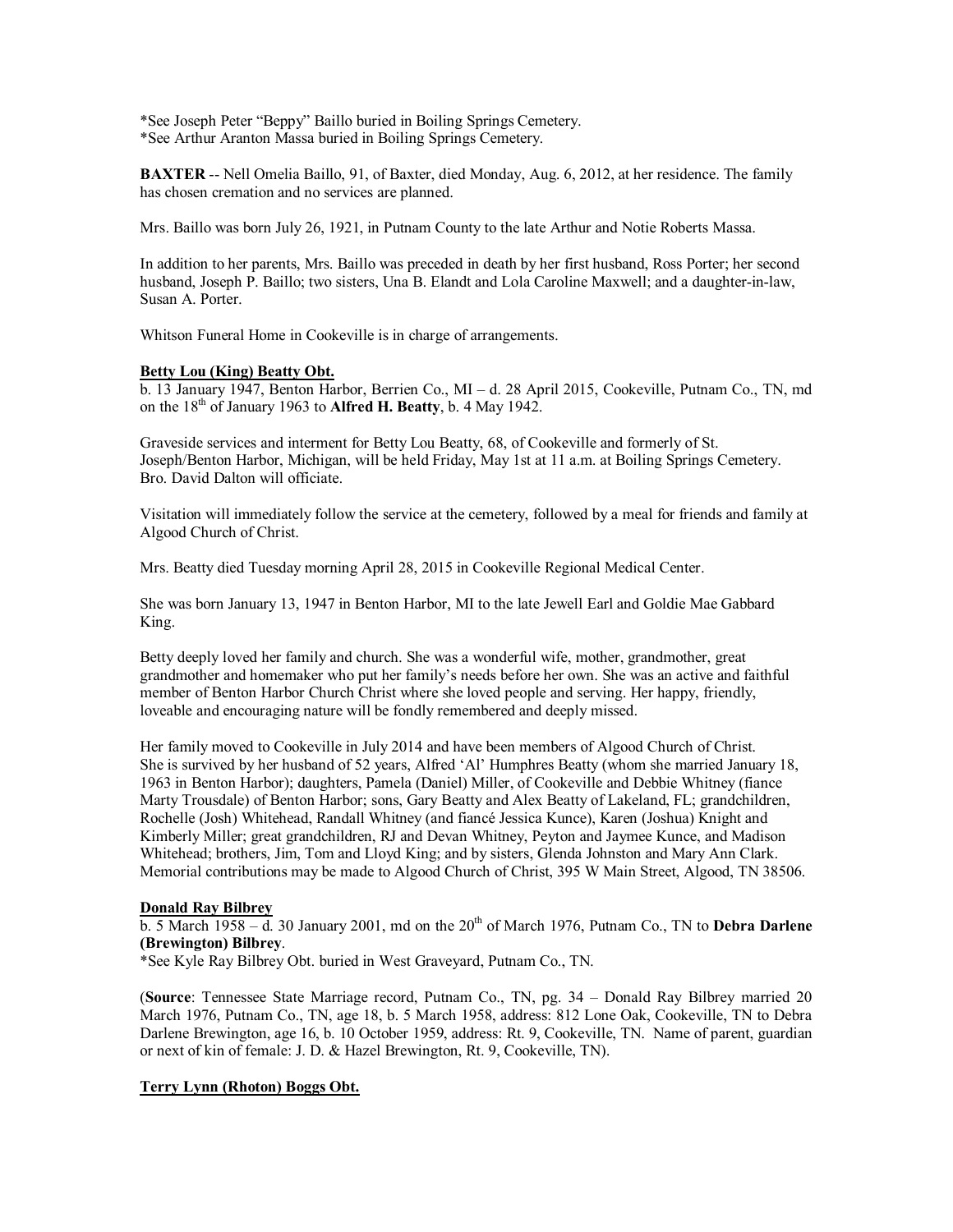b. 28 July 1956 – d. 2 April 2014, md **Craig H. Boggs**, b. 19 April 1952, s/o **Rev. Carl Hobert Boggs** (1920-1996) & **Edna Alice Bohannon** (1921-2010), both buried in Bohannon Cemetery, Algood, Putnam Co., TN. Terry Lynn (Rhoton) Boggs, d/o **Willie T. Rhoton** (1931-2005) & **Marilyn Joyce Turley** (1935- 2020).

\*See Willie T. Rhoton Obt.

(**Source**: Tennessee State Marriage record, Jackson Co., TN, pg. 43, #5330 – Craig H. Boggs married 24 April 1971, Jackson Co., TN, age 19, address: Cookeville, TN to Lucille Wilmoth, age 24, address: Cookeville, TN. Name of parent, guardian or next of kin of female: Troy & Mai Haney, mother & father, Rt. 8, Cookeville, TN. Name of parent, guardian or next of kin of male: Carl & Edna Boggs).

Funeral services for Mrs. Terry Lynn Boggs, 57 of Cookeville will be Saturday, April 5 at 1 P.M. from the Cookeville Chapel of Hooper Huddleston Horner Funeral Home with interment to follow in Boiling Springs Cemetery.

Mrs. Boggs passed away suddenly Wednesday morning, April 2, 2014 at Cookeville Regional Medical Center.

She was born July 28, 1956 in Detroit, MI to Marilyn Turley Rhoton of Baxter and the late Willie Rhoton.

She was the office Manager at Horner Rausch Optical of Cookeville.

She was a member of Cookeville Life Church were she was involved with the Helps Ministry.

She was also a Volunteer with Putnam County Habitat for Humanity.

Survivors in addition to her mother include husband of 11 years Craig H. Boggs (whom she married January 1, 2003 in Algood); four daughters Stephanie Ortiz, Rhonda Dowell and Loretta Moore all of Cookeville, Angie (Eric) Wilson of Murfreesboro, two sons Alex Ortiz and Fiance Katie Hatcher of Cookeville, and Matthew Ortiz and Fiance Whitney Roberts of Nashville; brother, Mark McClure (Sherri) Rhoton of Ypsilanti, MI, grandchildren: Keller Ryan Ortiz, Aiden Craig Wilson, Levi Dowell, Lexis Dowell, Jacob Dowell and Travis Moore.

Family and friends will serve as pallbearers.

Pastor Eddie Turner and Pastor David Corley will officiate.

Family will receive friends Friday from 5 to 8 P.M. and after 11 A.M. Saturday at the funeral home.

#### **Mary Linda (Franklin) Bohannon Obt.**

b. 15 August 1947, Smith Co., TN – d. 26 October 2014, Cookeville, Putnam Co., TN, md **Harold Bohannon.** Mary Linda (Franklin) Bohannon, d/o **William Cordell Franklin** (1924-1986) & **Sadie Dedmon** (1924-2005).

\*See William Cordell Franklin buried in Boiling Springs Cemetery.

Funeral services for Mary Linda Franklin Bohannon, 67, of Cookeville will be held Wednesday, October 29 at 11 am in the chapel of Presley Funeral Home with Bro. Mike Adams and Bro. Nolan Cantrell officiating. Interment will follow in Boiling Springs Cemetery.

The family will receive friends Tuesday 4 pm to 8 pm and Wednesday 8 am until service time at the funeral home.

Mrs. Bohannon passed away Sunday, October 26, 2014 at her home surrounded by family and close friends.

She was born August 15, 1947 in Smith County to the late Cordell and Sadie Dedmon Franklin.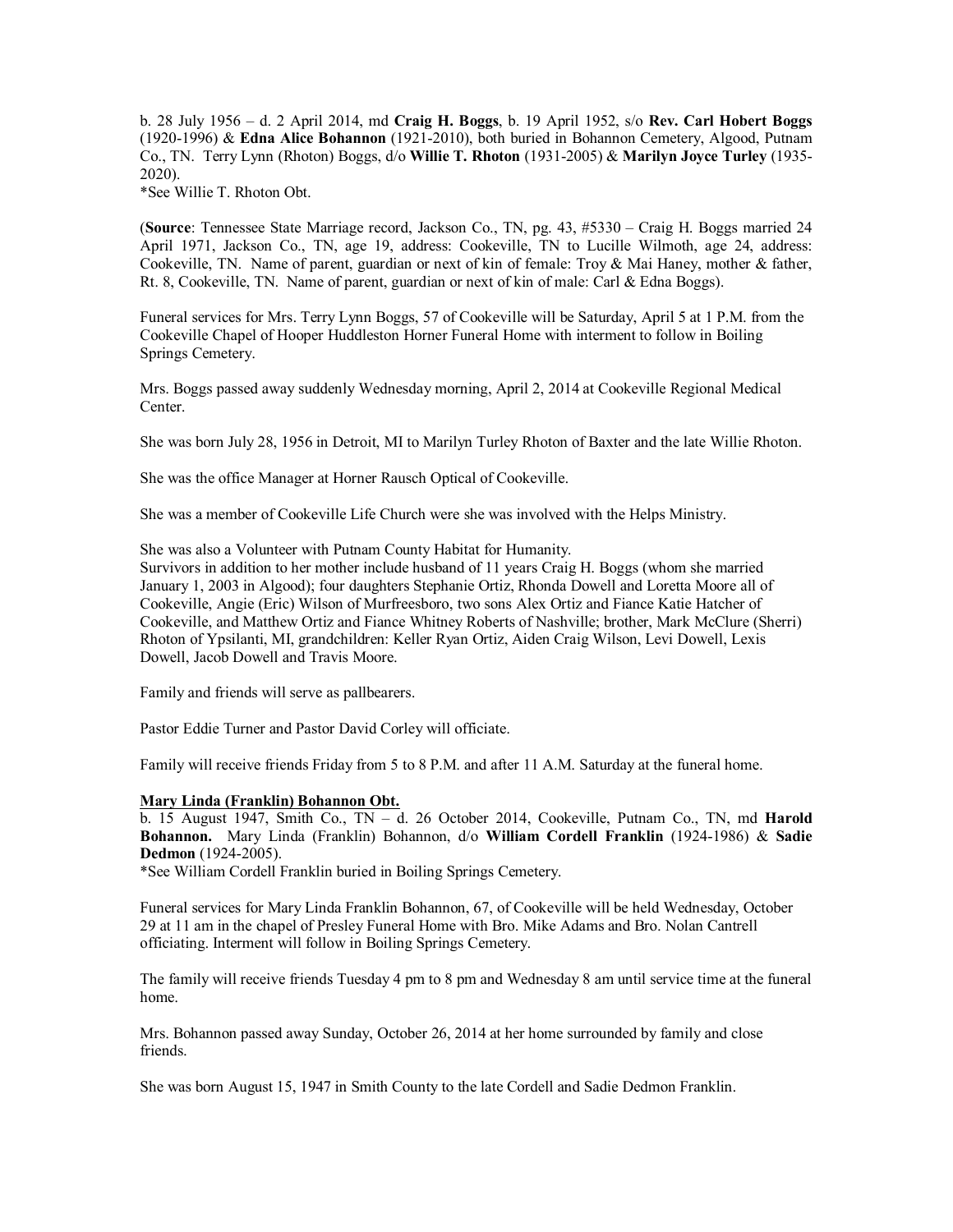Mrs. Bohannon was a member of Rocky Point Baptist Church. She retired from Burgess Falls Nursery.

Linda was a loving wife, mother and sister. The joy of her life was her two grandchildren Abby and Ty. She loved to play games with Ty and teach Abby how to cook.

Her loss here on earth is Heaven's gain.

Mrs. Bohannon is survived by her husband, Harold Bohannon; two sons, David Bohannon and wife Nancy and Eddie Bohannon; two grandchildren, Abby and Ty Bohannon; one sister, Sue Franklin Morgan all of Cookeville; uncles, Frank Dedmon of Sullivan, ME and James Franklin of Cookeville and a host of nieces, nephews, cousins and friends.

## **M. A. Bonom**

b. 14 April 1869 – d. 1 October 1887.

Said to be buried here - enumerated a survey done during the 1980's.

## **Amanda Kay (Jackson) Bouton Obt.**

b. 3 October 1980, Dearborn, Wayne Co., MI – d. 21 May 2001, McMinnville, Warren Co., TN, d/o **Jerrell Wayne Jackson Sr.** (1960-1986) & **Donna Kay Grisham** (1960-1998). Jerrell Wayne Jackson Sr. is buried in Rest Haven Cemetery, Corbin, Knox Co., KY., shares tombstone with his father Luther Wayne Jackson (1942-1994)

\*See Donna Kay (Grisham) Jackson Obt.

Amanda Kay Bouton, 20, of McMinnville, TN, passed away May 21, 2001. Funeral services were conducted May 24 at the Cookeville Chapel of Hooper and Huddleston Funeral Home, with interment in Boiling Springs Cemetery. Pastor Jeff Colman of Unity Lighthouse Church in Crossville officiated.

Ms. Bouton was born Oct. 3, 1980, in Dearborn, MI, the daughter of the late Jerrell Wayne Sr. and Donna Kay Grisham Jackson.

She was a 1998 graduate of Cumberland County High School.

Survivors include her sisters, April Oaks and Angel Jackson, and brothers, Jason Jackson and Jerrell Jackson Jr., all of Crossville.

Pallbearers were friends of Ms. Bouton.

Hooper & Huddleston Funeral Home in Cookeville was in charge of the arrangements.

## **Cleamon Asher "Slim" Bradford Obt.**

b. 17 October 1939, Putnam Co.,  $TN - d$ . 15 May 2020, Cookeville, Putnam Co., TN, md on the 1<sup>st</sup> of March 1971, Putnam Co., TN to **Cassie Diana (Trobaugh) Bradford**. Clemon Asher "Slim" Bradford, s/o **Clifford Lew Bradford** (1907-1998) & **Della Randy Dunn** (1909-1985). \*See Clifford Lew Bradford buried in Boiling Springs Cemetery.

(**Source**: Tennessee State Marriage record, Putnam Co., TN, pg. 21 - Clemon Asher Bradford married 1 March 1971, Putnam Co., TN, age 31, b. 17 October 1939, adress: Rt. 2, Baxter, TN to Cassie Diana Trobaugh, age 22, b. 1948, address: Rt. 6, Sparta, TN. Name of parent, guardian or next of kin of female: Mrs. Willene Trobaugh, mother, Rt. 6, Sparta, TN).

**COOKEVILLE** - Graveside services for Cleamon "Slim" Asher Bradford, 80, of Cookeville, Tennessee, will be held at 2:30 p.m., Wednesday, May 20, at Boiling Springs Cemetery.

Visitation with the family will be from 5-7 p.m. today, Tuesday, May 19, at Whitson Funeral Home in Cookeville.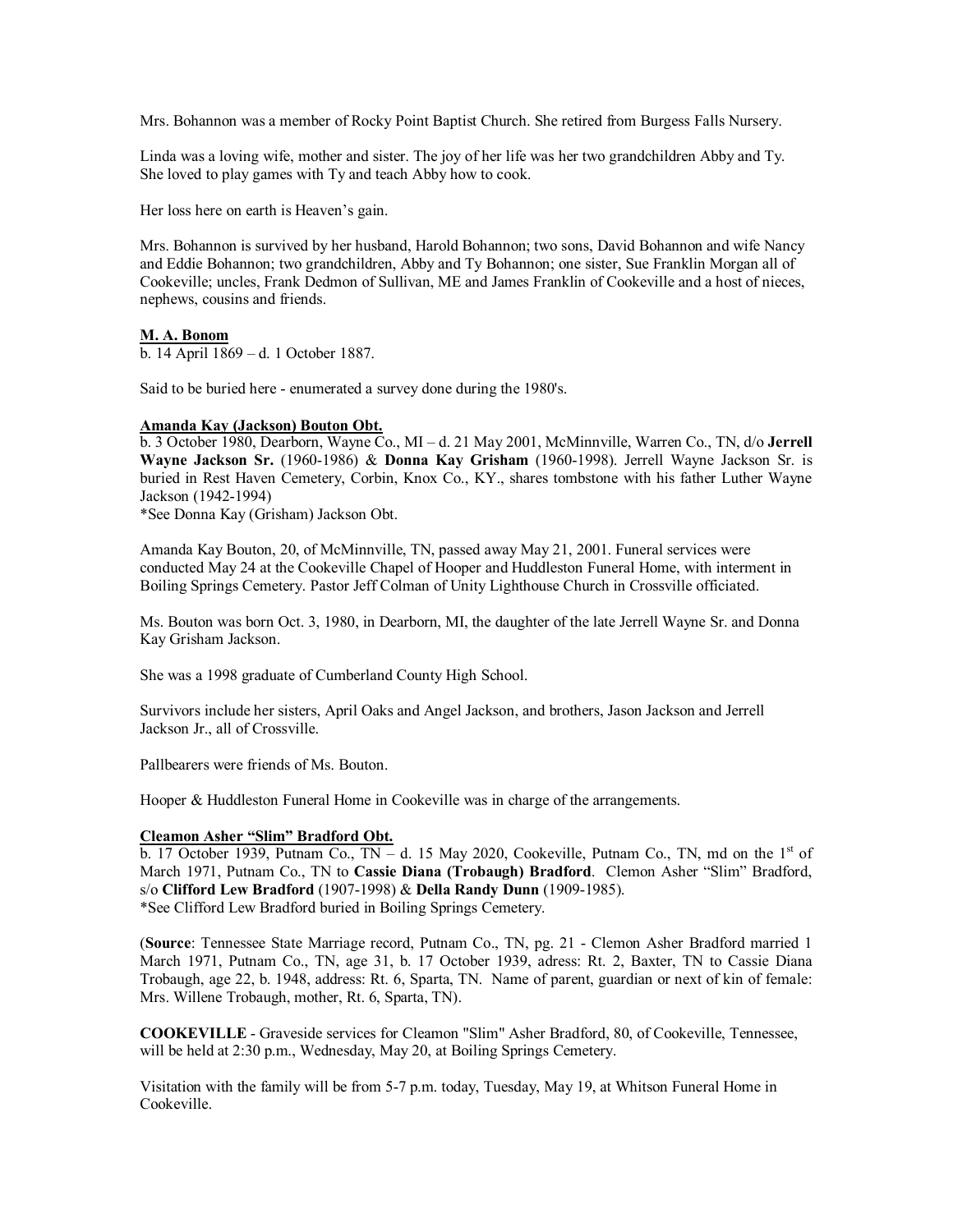Mr. Bradford passed away Friday, May 15, 2020, at Cookeville Regional Medical Center.

He was born Oct. 17, 1939, in Putnam County, Tennessee, to the late Clifford Lew and Della (Dunn) Bradford.

He worked for Norwalk.

He is survived by two sisters and a brother-in-law, Ann (George) Ramsey of Rickman, Tennessee, and Patty Wells of Cookeville; special friend and caregiver, Gladyse Leggett of Cookeville, Tennessee; a daughter, Kimberly Bradford of Sparta, Tennessee; a grandchild, Jamal Alhalawani of Sparta, Tennessee; two nieces; and four nephews.

In addition to his parents, he was preceded in death by two brothers, Glenn and C.D. Bradford.

Pallbearers will be family and friends.

Bro. Johnny Fox will officiate at the services.

Whitson Funeral Home in Cookeville is in charge of arrangements.

Herald-Citizen, Cookeville, TN: 18 May 2020

#### **Clifford Lew Bradford**

 $\overline{b}$ . 30 January 1907 – d. 10 March 1998, (Pvt. US Army WWII), md on the 7<sup>th</sup> of May 1932, DeKalb Co. TN to **Della Randy (Dunn) Bradford**, b. 20 December 1909 – d. 11 February 1985, d/o **Asher Dunn** (1878-1964) & **Charlotte Spears** (1880-1961). Clifford Lew Bradford, s/o **Thomas Taylor Bradford** (1850-1938) & **Eliza Jane Sherrill** (1878-1948), both buried in Pleasant View Cemetery, Baxter, Putnam Co., TN

\*See Asher Dunn buried in Boiling Springs Cemetery.

\*See Martha "Quinne" Ann (Bradford) Ramsey Obt.

(**Source**: Tennessee State Marriage record, DeKalb Co., TN, pg. 19 – Clifford Bradford married 7 may 1932, DeKalb Co., TN to Della Dunn).

## **William Bray**

 $\overline{b}$ . 27 January 1873, Putnam Co., TN – d. 4 April 1956, White Co., TN, md on the 10<sup>th</sup> of February 1895, White Co., TN to **Martha Elizabeth (Spears) Bray**, b. 29 April 1876, White Co., TN – d. 4 December 1963, Putnam Co., TN, d/o **George Washington Spears** (1852-1905) & **Elizabeth Jane Perkins** (1855- 1932), both buried in Perkins Cemetery, Cookeville, Putnam Co., TN. William Bray, s/o **William Riley Bray** (1839-1916) & **Letha Jane Bell** (1832-1912), both buried in Howard Cemetery, Putnam Co., TN. \*See Ima (Bray) Duncan buried in Boiling Springs Cemetery. \*See Jessie Nelson Dunn buried in Boiling Springs Cemetery.

(**Source**: Tennessee State Marriage record, White Co., TN, pg. 450 – Wm Bray married 10 February 1895, White Co., TN to M. E. Spears).

## **Cora Bell "Tootie" (Bailey) Broccolli Obt.**

b. 11 February 1938, Erwin, Unicoi Co., TN – d. 9 March 2016, Sparta, White Co., TN, md on the 11<sup>th</sup> of November 1946 to **William J. Broccolli**, b. 25 November 1946. Cora Bell "Tootie" (Bailey) Broccolli, d/o **David Bailey** & **Cordelia "Della" Hensley**.

Cora B. (Bailey) Broccolli of Baxter, Tennessee and formerly of Newark, Delaware passed away peacefully on March 9, 2016 at Highlands Medical Center in Sparta, Tennessee. She was 78 years old.

Born in Burnsville, Yancey County, North Carolina, she was the daughter of the late David Bailey, the late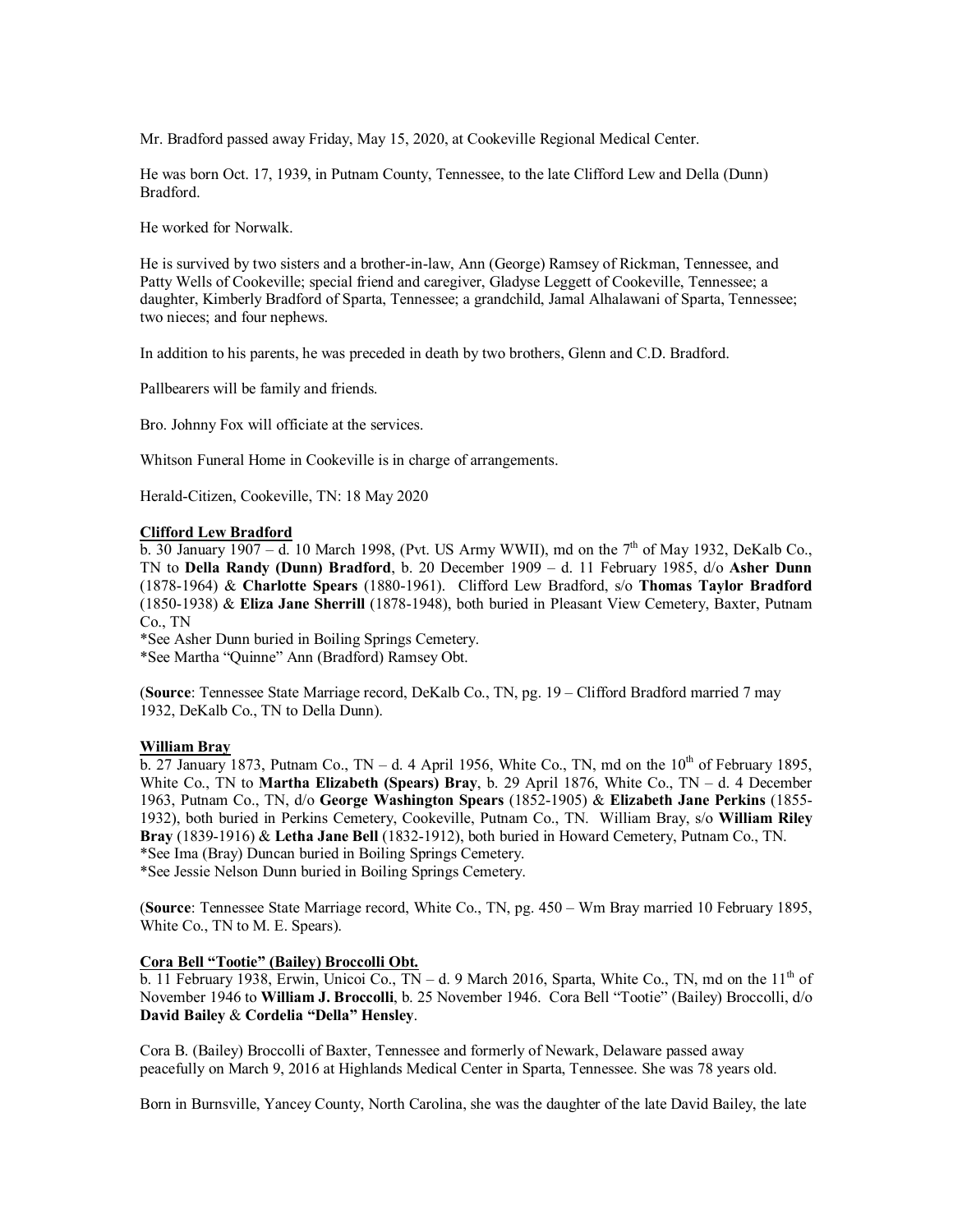Cordelia "Della" Hensley Lester, step-father the late James P. Lester, and brother the late Gerald (Jack) Bailey

She was the beloved wife of William J. Broccolli Jr. for 32 years; mother of Ellen "Marie" Mancuso (Mark), Michele Mead (Jim), Carl "Duke" Schaeffer (Debbie), Jeffrey Broccoli (Michelle) and Debbie Ballenger; grandmother of Kathy, BJ (Cassandra), Jimmy (Jennifer), TJ (Jennifer), April, Jeffrey Jr., Kayla, Justin, Joshua, Emily, and Jacob; great-grandmother of Enrico, Kaitlin, Imani, Kasai, and Isaiah; greatgreat grandmother of Allyanna & Savanah; sister of John Bailey (Ruth), Joyce Stevens (Bill), Ina Lee Bowerman, Diane Correll and Debbie Parker along with numerous Nieces and Nephews in Delaware and Florida.

Funeral Service will be 2:00 pm Sunday, March 13, 2016 in the Chapel of Hunter Funeral Home. The family will receive friends from 12:00 noon until service time on Sunday with burial in the Boiling Springs Cemetery.

Hunter Funeral Home, Sparta, TN in charge of arrangements.

## **Arthur Felix Brown**

b. 2 September 1898 – d. 24 September 1980, md **Nancy Arneta (Grider) Brown**, b. 28 February 1903 – d. 19 May 1937, d/o **John Thomas Grider** (1869-1945) & **Sarah Malissa Stewart** (1870-1958), both buried in Stewart Cemetery, Putnam Co., TN. Arthur Felix Brown, s/o **Selvina Caroline (Jones) Brown** (1870-1940).

\*See Arthur R. Brown buried in Boiling Springs Cemetery.

\*See Selvina Caroline (Jones) Brown buried in Boiling Springs Cemetery.

## **Arthur R. Brown**

b. & d. 14 February 1922, s/o **Arthur Felix Brown** (1898-1980) & **Nancy Arneta Grider** (1903-1937). \*See Arthur Felix Brown buried in Boiling Springs Cemetery.

## **Haskel Brown**

b. 17 July 1894 – d. 14 November 1894.

## **Mattie M. Brown**

b. 16 April 1890 – d. 3 July 1890.

## **Purlia Brown**

b. 14 June 1890 – d. 4 February 1891, d/o Jesse Brown & **Selvina Caroline Jones** (1870-1940). \*See Selvina Caroline (Jones) Brown buried in Boiling Springs Cemetery.

## **Selvina Caroline (Jones) Brown**

b. 17 January 1870 – d. 8 April 1940, md **Jesse Brown**. Selvina Caroline (Jones) Brown, d/o **Ammon Davis Jones** (1828-1901) & **Elizabeth Tatum Grimes** (1830-1899). \*See Purlia Brown buried in Boiling Springs Cemetery. \*See Ammon Davis Jones buried in Boiling Springs Cemetery.

## **Rubye Jewel (Tallent) Brubaker Obt.**

b. 17 July 1938, Putnam Co., TN – d. 25 June 2014, Elmwood, Smith Co., TN, d/o **Harvey Lloyd Tallent** (1911-1981) & **Lura Olene Littrell** (1918-1994).

\*See Harvey Lloyd Tallent buried in Boiling Springs Cemetery.

Funeral services for Rubye Jewell Tallent-Brubaker, age 75 of Elmwood, TN, will be held on Sunday, June 29, 2014 at 4:00PM from the chapel of Whitson Funeral Home with burial at Boiling Springs Cemetery.

Visitation will be held after 5:00PM on Friday, 7:00AM-9:00PM Saturday, and 7:00AM until service time on Sunday at Whitson Funeral Home. Chaplain Cody Case will officiate at the service.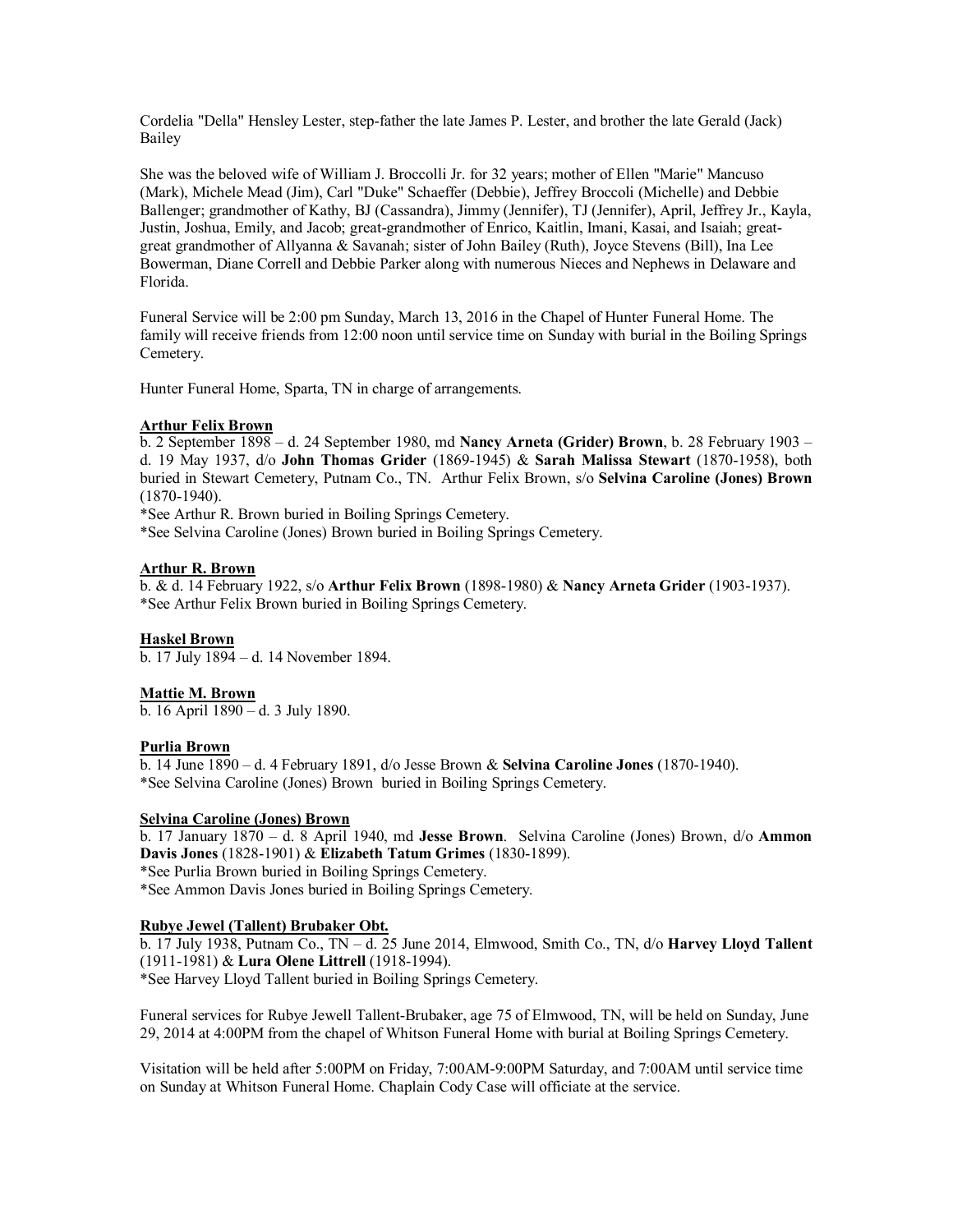Mrs. Brubaker passed away on Wednesday, June 25, 2014 at her residence in Elmwood, Tennessee. Rubye Jewell Tallent-Brubaker was born on July 17, 1938 in Putnam County, Tennessee to the late Harvey L. and Olene (Littrell) Tallent.

In addition to her parents, she was preceded in death by her Step-Mother: Laura L. Roberts Tallent; Step-Father: Odean Fitzgerald; 2 Brothers: William "AL" Tallent and James David "Dave" Tallent, Sr.; Step-Brother: Jerry Fitzgerald; Sister: Mary Tallent; Grandson: Steven Hamblen; Great-Great Grandson: J.T. Jones; and Special Friend: Bob Williams. She worked in the Nursing Profession.

She is survived by Daughter & Son-In-Law: Darlene and Tommy Plumlee.

2 DAUGHTERS: Gerri Judd and Deborah Hutchings.

FRIEND/CAREGIVER/ & SPECIAL DAUGHTER: Johnna Lockmiller.

SISTER: Marie Fitzgerald.

GRANDCHILDREN: Nikki (Phillip) Overbee, Lori (Sonny) Gregory, Gary Hamblen Jr., Tara (Daryl) Bennett, Susan Plumlee, Copeland and Stanley Biggers.

GREAT GRANDCHILDREN: B.J. (Stephanie) Jones, Jr., Jamie (Greg) Kayser, Matthew Jones, and Kaylee Overbee..

GREAT-GREAT GRANDCHILDREN: Braylynn Bennett, Kate Lynn Bennett, Cheyenne Kayser, Serhara Kayser, Steven, Dustin, and Ethan Jones. NIECES: Angela Fitzgerald, Janet (Scott) OverStreet

GREAT NIECE: Aleaha OverStreet.

NEPHEWS: James David "Dave" (Nikki) Tallent, Jr., Jeffery (Carie) Tallent.

The family wishes to thank Gary Hamblen Sr. for a long loving friendship, Ronnie Gentry for always having a smile during visits with mom. High Point Hospice, Esp. Flo, Jennifer, Rachel, Cody, Ashley, and Candice-Whitson Funeral Home, Esp. David Brown.

#### **Gail Bruce**

Dates unknown.

Said to be buried here - enumerated in a survey done during the 1980's.

## **Kenneth Dean Burden**

 $\overline{b}$ . 8 February 1954, KY – d. 3 August 1984, TN, md on the 8<sup>th</sup> of June 1974, Putnam Co., TN to **Debra Darlene (Dunn) Burden**, b. 5 August 1954. Debra Darlene (Dunn) Burden also md on the 22<sup>nd</sup> of October 1988, Putnam Co., TN to **Terry Lynn Maxwell**, b. 15 April 1958.

(**Source**: Tennessee State Marriage record, Putnam Co., TN, pg. 306 – Kenneth Dean Burden married 8 June 1974, Putnam Co., TN, b. 8 February 1954, address: 5721 Chestnut Wood Way, Valley Station, KY to Debra Darlene Dunn, age 19, b. 5 August 1954, address: 609 Shady Dr., Chattanooga, TN. Name of parent, guardian or next of kin of female: Mr. & Mrs. Albert Dunn, parents, 609 Shady Dr.,, Chattanooga, TN).

(**Source**: Tennessee State Marriage record, Putnam Co., TN, pg. 66 – Terry Lynn Maxwell married 22 October 1988, Putnam Co., TN, age 30, , b. 15 April 1958, address: Rt. 3, Box 405, Baxter, TN to Debra Dunn Burden, age 34, b. 5 August 1954, address: Rt. 3, Box 405, Baxter, TN. Name of parent, guardian or next of kin of female: Albert Dunn, 609 Shady Dr., Chattanooga, TN).

## **Infant Burgess**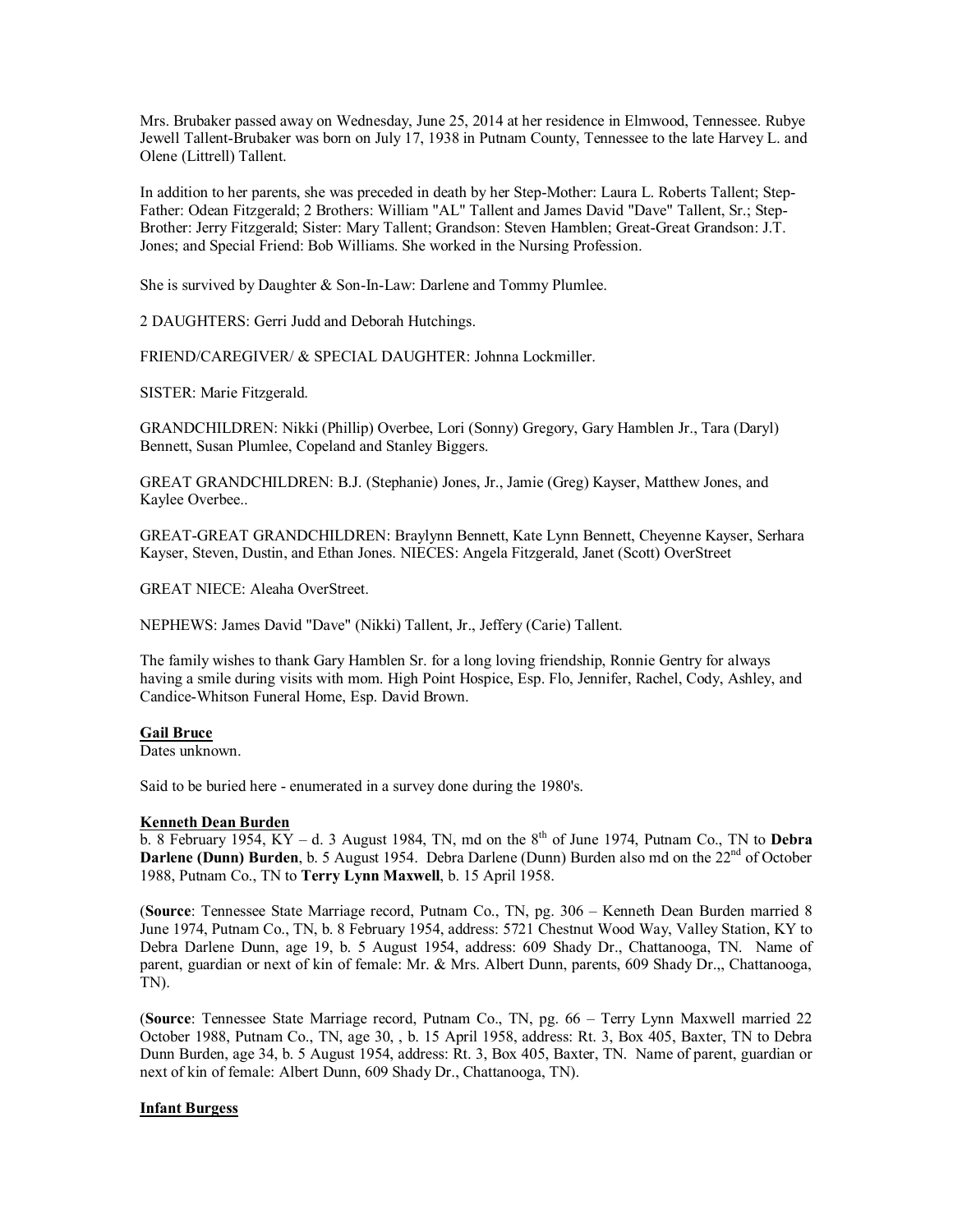b. & d. 11 November 1964, s/o **James Eldon Burgess Sr.** (1941-2020) & **Brenda Joyce Allen** (1948- 1997).

\*See James Eldon Burgess Sr. Obt.

## **James Eldon Burgess Sr. Obt.**

b. 2 October 1941, Jackson Co., TN – d. 28 July 2020, md on the  $22<sup>nd</sup>$  of August 1964, Smith Co., TN to **Brenda Joyce (Allen) Burgess**, b. 20 December 1948 – d. 27 May 1997, d/o **Everette Tinsley Allen** (1921-2003) & **Lena Rice** (1922-2015). James Eldon Burgess, s/o **John Oliver "Buster" Burgess** (1921- 1992) & **Dorothy A. Kirby** (1921-2003), both buried in Crest Lawn Cemetery, Putnam Co., TN. \*See Lena (Rice) Allen Obt.

\*See Dorothy A. (Kirby) Burgess Obt. buried in Crest Lawn Cemetery, Putnam Co., TN.

\*See Lacrecia Burgess buried in Boiling Springs Cemetery.

\*See Lattecia Burgess buried in Boiling Springs Cemetery.

(**Source**: Tennessee State Marriage record, Smith Co., TN, pg. 317, #629 – James Burgess married 22 August 1964, Smith Co., TN, age 22, address: Cookeville, TN to Brenda Allen, age 15, address: Baxter, Putnam Co., TN).

James Eldon Burgess Sr., age 78, went to be with his Heavenly Father on Tuesday, July 28, 2020.

Eldon was born on October 2, 1941 in Jackson County, TN to John Oliver Burgess (Buster) and Dorothy Kirby Burgess.

On August 22, 1964, he married Brenda Joyce Allen. They were married for 33 years, rearing one son and two daughters.

He retired with over 30 years of service from US Tobacco Company in Nashville, TN.

Eldon was a noted fiddle player. He enjoyed playing bluegrass music, performing with several bands over the years. As a Granville, TN native, he was honored at the 19th annual Heritage Day festival for his contributions as a musician.

In addition to his parents, Eldon was preceded in death by his wife, Brenda Joyce Burgess; son James Gregory Burgess and twin daughters LaTisha Michelle and LaCreasa Raquel Burgess; and daughter-in-law Kellye Goodall Burgess.

Survivors include three children: Jimmy Burgess of Lebanon, TN, Melissa Taylor (Dana) of Bowling Green, KY, Tami Burgess of Nashville, TN; five grandchildren: Jessica and Amber Burgess, Madison and Jack Taylor, and Burgess Grover.

James Eldon Burgess Sr. will be cremated, with a memorial service to be held at a later date.

## **Lacrecia Burgess**

b. February 1972 – d. February 1972, twin d/o **James Eldon Burgess** (1941-2020) & **Brenda Joyce Allen** (1948-1997).

\*See James Eldon Burgess Obt.

## **Lattecia Burgess**

b. February 1972 – d. February 1972, twin d/o **James Eldon Burgess** (1941-2020) & **Brenda Joyce Allen** (1948-1997). \*See James Eldon Burgess Obt.

## **Bryon Dale Bussell**

b. 20 August 1958 – d. 25 October 2001, s/o **James Arlis Bussell** (1931-2012) & **Billie Charlene** (1937- 2001).

\*See James Arlis Bussell Obt.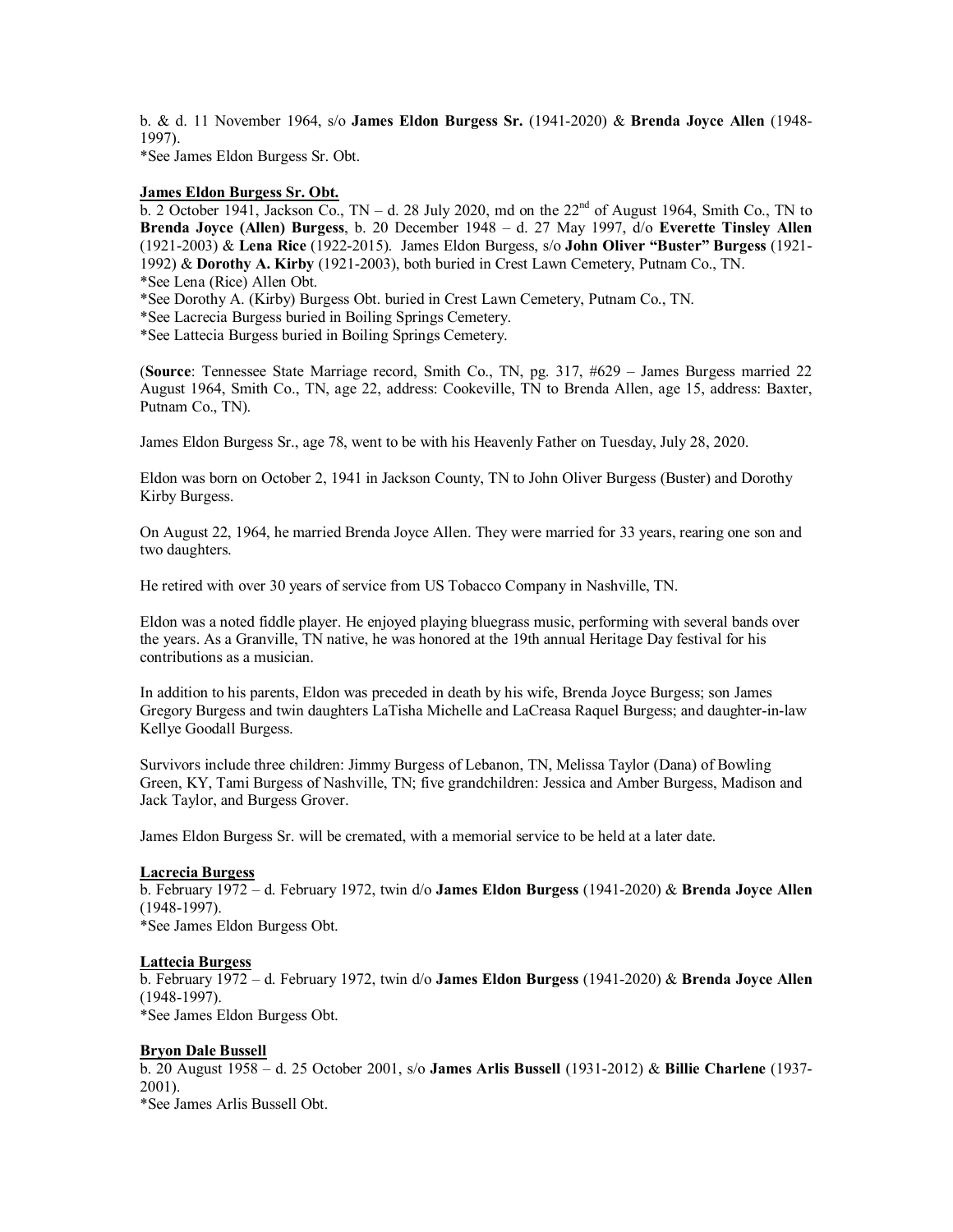## **Dallas Lee Bussell**

b. 27 December 1940, Baxter, Putnam Co., TN – d. 29 January 1941, Putnam Co., TN, s/o **Millard Lee Bussell** (1914-1969) & **Eva Marie Massa** (1921-2005). \*See Millard Lee Bussell buried in Boiling Springs Cemetery.

## **Infant Bussell**

b. & d. 5 June 1943, d/o **Millard Lee Bussell** (1914-1969) & **Marie Massa** (1921-2005). \*See Millard Lee Bussell buried in Boiling Springs Cemetery.

## **James Arlis Bussell Obt.**

b. 20 November 1931, Cookeville, Putnam Co., TN – d. 17 February 2012, Cookeville, Putnam Co., TN, md **Billie Charlene (unknown) Bussell**, b. 23 December 1937 – d. 28 July 2001. James Arlis Bussell, s/o **James Oliver Bussell** (1892-1963) & **Tina Howell** (1895-1965).

\*See Bryon Dale Bussell buried in Boiling Springs Cemetery.

\*See James Oliver Bussell buried in Boiling Springs Cemetery.

**COOKEVILLE** -- Graveside services for James Arlis Bussell, 80, were held at 2 p.m. on Saturday, Feb. 18, at Boiling Springs Cemetery.

Arlis passed away on Friday, Feb. 17, 2012, in NHC Healthcare of Cookeville. He was born November 20, 1931 in Cookeville to the late James Oliver Bussell and Tina Howell Bussell.

Mr. Bussell was well known throughout the Cookeville area and was employed by Putnam County Bank for several years.

In addition to his parents, Arlis was preceded in death by his wife, Billie Charlene Bussell, his son, Byron Dale Bussell and a brother, Burl Bussell.

Brother James Haynes will be officiating at the graveside service.

Dyer Funeral Home was in charge of arrangements (931) 526-7158.

## **James Oliver Bussell**

b. 24 January  $\overline{1892}$ , Putnam Co., TN – d. 10 May 1963, Cookeville, Putnam Co., TN, md on the  $26^{th}$  of July 1914, Putnam Co., TN to **Tina (Howell) Bussell**, b. 24 August 1895, Putnam Co., TN – d. 19 November 1965, Putnam Co., TN, d/o **Columbus R. Howell** (1872-1960) & **Adaville M. Massa** (1878-1943). James Oliver Bussell, s/o **Newton Braxton Bussell** (1869-1937) & **Mary Francis Gentry** (1864-1929), both buried in Gentry Cemetery, Putnam Co., TN.

\*See Columbus R. Howell buried in Boiling Springs Cemetery.

\*See William Ammon Massa buried in Boiling Springs Cemetery.

(**Source**: Tennessee State Marriage record, Putnam Co., TN, pg. 225, #895 – Oliver Bussell married 26 July 1914, Putnam Co., TN to Tina Howell).

## **Judy Diane Bussell**

b. 6 January 1949, Putnam Co., TN – d. 27 April 1959, Nashville, Davison Co., TN, d/o **Millard Lee Bussell** (1914-1969) & **Eva Marie Massa** (1921-2005). \*See Dallas Lee Bussell buried in Boiling Springs Cemetery.

## **Millard Lee Bussell**

 $\overline{b}$ . 10 June 1914, White Co., TN – d. 20 August 1969, Putnam Co., TN, md on the 25<sup>th</sup> of February 1939, Jackson Co., TN to **Eva Marie (Massa) Bussell**, b. 19 August 1921, Putnam Co., TN – d. 1 February 2005. Millard Lee Bussell, s/o **John Bussell** (1879-1952) & **Amanda Carrie Howell** (1883-1946). \*See Dallas Lee Bussell buried in Boiling Springs Cemetery.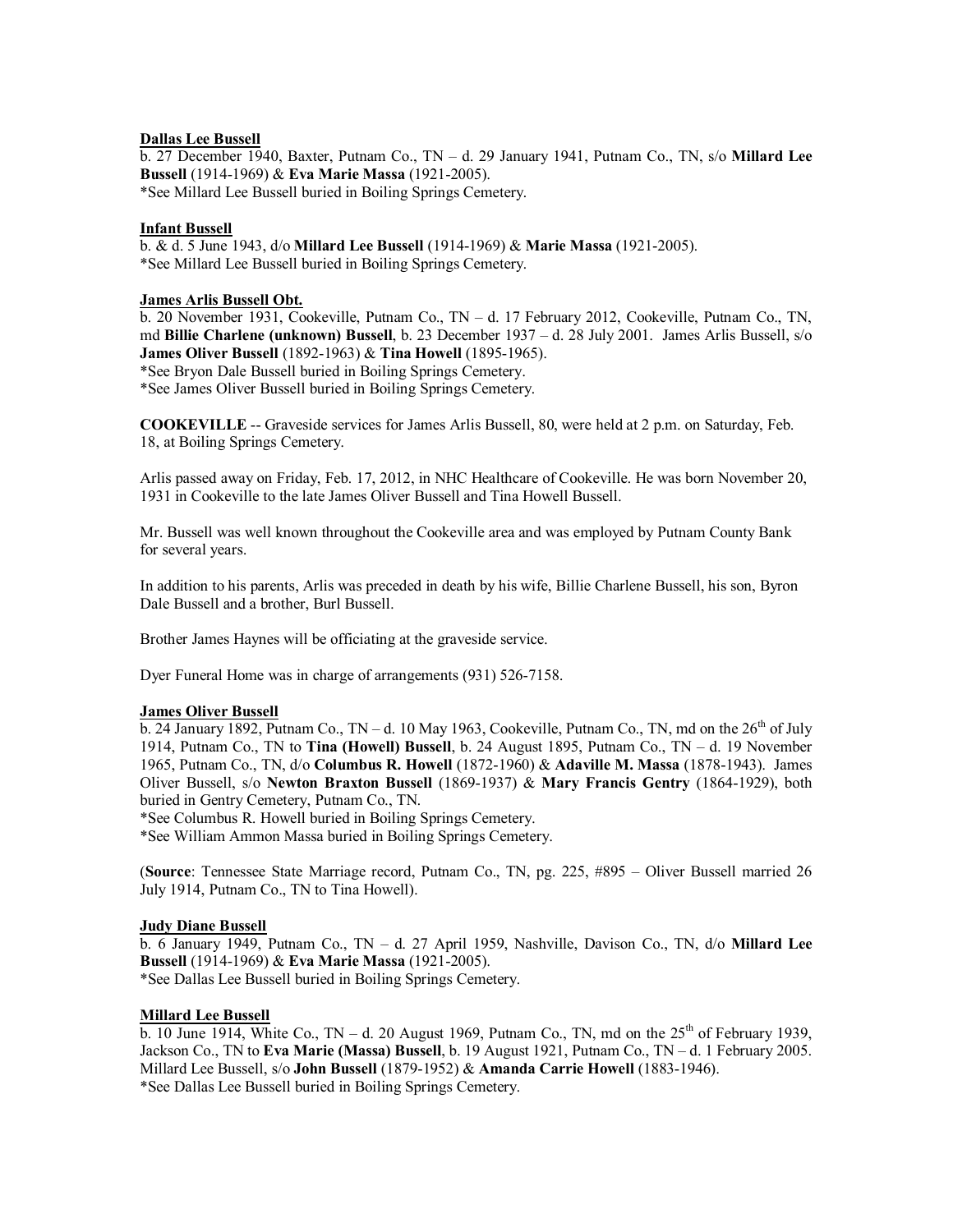(**Source**: Tennessee State Marriage record, Jackson Co., TN, pg. 57 – Millard Lee Bussell married 25 February 1939, Jackson Co., TN to Marie Massa).

## **Huston Ray Cannon**

b. 15 December 1953 – d. 22 July 1967 s/o **George Ray Cannon** (1932-1999) & **Jewell Maurine Dunn** (1931-?). George Ray Cannon is buried in Anderson Cemetery #2, White Co., TN.

## **Roger Lane Cannon**

b. 16 February 1964 – d. 2 October 2000, s/o s/o **George Ray Cannon** (1932-1999) & **Jewell Maurine Dunn** (1931-?). George Ray Cannon is buried in Anderson Cemetery #2, White Co., TN.

## **Roy Wayne Cannon Sr. Obt.**

 $\overline{b}$ . 12 June 1955, Putnam Co., TN – d. 13 March 2021, Nashville, Davidson Co., TN, md on the 1<sup>st</sup> of April 1974, White Co., TN to **Rachel Louise (Williams) Cannon**. Roy Wayne Cannon Sr., s/o **George Ray Cannon** (1932-1999) & **Jewell Maurine Dunn** (1931-?). George Ray Cannon is buried in Anderson Cemetery #2, White Co., TN.

(**Source**: Tennessee State Marriage record, White Co., TN, pg. 256 – Ray Wayne Cannon married 1 April 1974, White Co., TN, age 18, b. 12 June 1955, address: Rt. 1, Baxter, Putnam Co., TN to Rachel Louise Williams, age 16, b. 23 August 1957, address: Box 185, Sparta, White Co., TN. Name of parent, guardian or next of kin of female: Ellen G.?, Box 185, Sparta, White Co., TN).

Roy Wayne Cannon, 65 of Cookeville passed away Saturday, March 13, 2021 at St. Thomas West Hospital in Nashville. He was born June 12, 1955 to Jewell Dunn Cannon of Baxter and the late George Cannon.

He was a mechanic. He enjoyed fishing, hunting and spending time with family and friends.

Roy was an active member of First United Pentecostal Church.

Survivors in addition to his mother, include wife of 46 years (Married April 1, 1974) Rachel Williams Cannon of Cookeville, sons Roy (Kirsten) Cannon, David Cannon all of Livingston, Joe (Jaclyn) Cannon of Cookeville, sister Sue Smith of Algood, grandchildren: D. J. Sons, Justin Cannon, Dylan Cannon, David Cannon, Cherokee Dobbs, Lindsey Coppinger, Sydni Sons, Elizabeth Cannon, Emma Cannon and Stephanie Cannon, great-grandson Zane Cannon, aunts, uncles, nieces, nephews and cousins.

In addition to his father, he was preceded in death by a daughter Rachel DeVillanueva, sister Glenda Deweese, brothers Ray, Calvin and Roger Cannon.

Funeral services were held Wednesday, March 17, 2021 at First United Pentecostal Church of Cookeville with Bro. Ron Phillips officiating. Interment followed in Boiling Springs Cemetery.

## **Gerald Bruce Carr Obt.**

 $\overline{b}$ . 20 April 1940, Overton Co., TN – d. 20 February 2022, Cookeville, Putnam Co., TN, md on the 5<sup>th</sup> of November 1963, Overton Co., TN to **Dimple Louise (Harness) Carr**. Gerald Bruce Carr, s/o **Willie Frank Carr** (1895-1978) & **Lola L. Qualls** (1901-1983), both buried in Zion Hill Methodist Church Cemetery, Overton Co., TN.

\*See Lisa Kay Carr buried in Boiling Springs Cemetery.

(**Source**: Tennessee State Marriage record, Overton Co., TN, pg. 214 – Gerald Bruce Carr married 5 November 1963, Overton Co., TN, age 23, address: Rt. 2, Algood, Putnam Co., TN to Dimple Louise Harness, age 18, address: Rt. 1, Algood, Putnam Co., TN. Name of parent, guardian or next of kin of female: Lauada Harness, Rt. 1, Algood, Putnam Co., TN).

Bruce Carr, 81 of Cookeville, passed on Sunday, February 20, 2022,

Born Saturday, April 20, 1940 in Overton, Tennessee, he was the son of the late Willie Carr and the late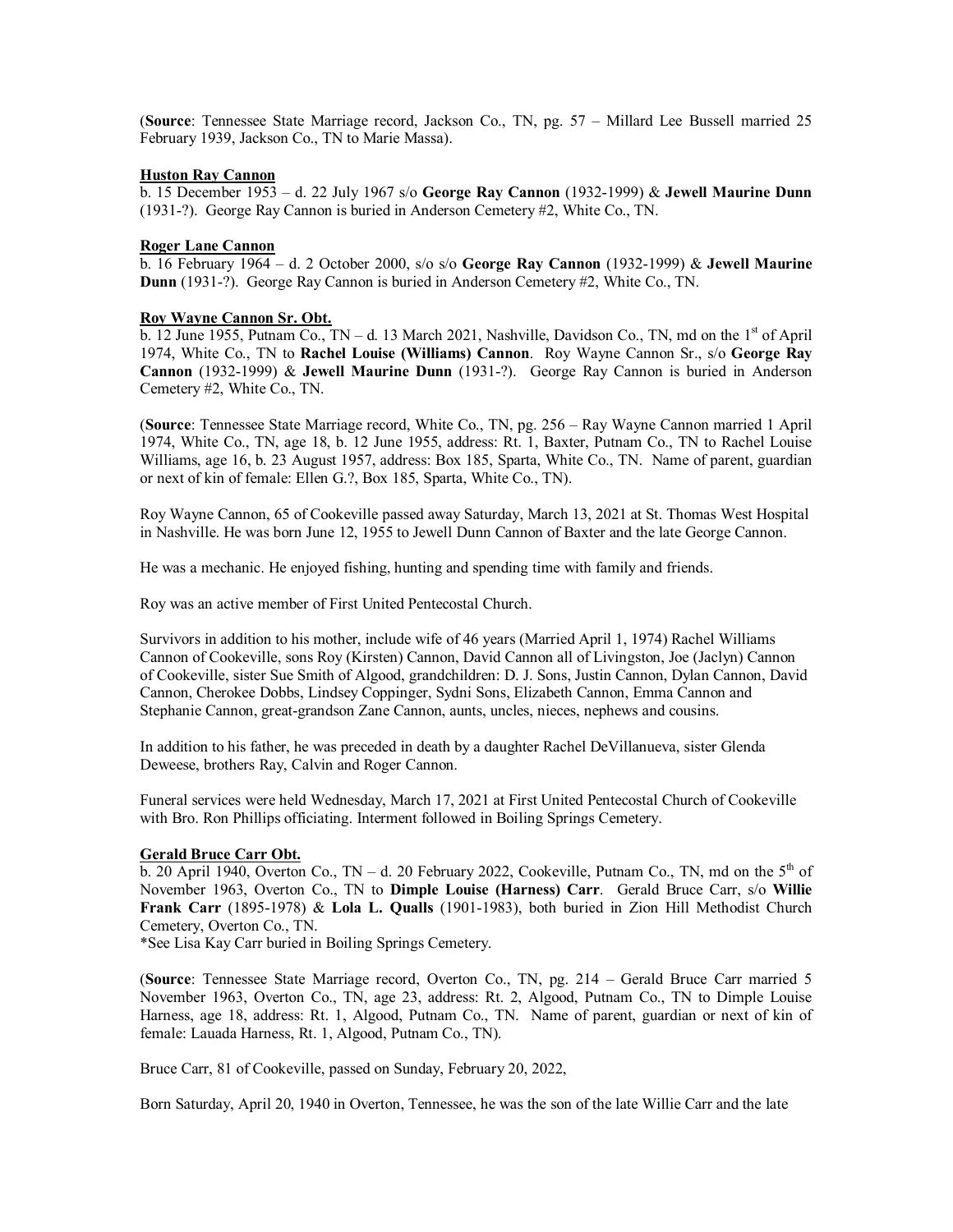Lola Qualls Carr.

Bruce was a Christian man that loved his family and was a kind person to everyone.

He is survived by: Wife: Dimple Harness Carr

Daughter: Angela Carr

Sons: Bruce Darrell Carr & Gerald Wayne Carr

Sister: Carol Mahan

Sister in Law: Donna Presley

Aunt: Anita Underwood and Son Chad

Friends: James Connor, Rick Dyer, Riley Sparks and Terry Cronk

He is also survived by a host of nieces and nephews.

Preceded in death by his parents three brothers Jimmie, Frank, and J D Carr, two sisters Lucille Grant and Joanna Steele.

Interment will be in Boiling Springs Cemetery, Baxter, TN. on Thursday February 24, 2022 at 1:00 PM.

All are welcome to attend.

## **Lisa Kay Carr**

b. & d. 11 September 1967, d/o **Gerald Bruce Carr** (1940-2022) & **Dimple Louise Harness**. \*See Gerald Bruce Carr Obt.

## **Billie Lee Cass**

b. & d. 26 September 1930.

#### **Cartha Leran (Hickey) Cass Obt.**

b. 23 September 1915,  $TN - d$ . 26 March 2014, Putnam Co., TN, md on the 19<sup>th</sup> of June 1992 to **John Harvel Cass**, b. 28 April 1914, TN – d. 5 February 2008, Putnam Co., TN, s/o **James Beecher Cass** (1890-1955) & **Amanda "Mandy" Hickey** (1892-1970). Cartha Leran (Hickey) Cass, d/o **Joseph Winfield "Joe" Hickey** (1876-1959) & **Bertha Ulola Mires** (1889-1915).

\*See James Beecher Cass buried in Boiling Springs Cemetery. \*See Joseph Winfield "Joe" Hickey Obt.

Mrs. Cass passed away on Wednesday, March 26, 2014 at her home. She was born September 23, 1915 to the late Joseph W. and Ulola Mires Hickey.

Mrs. Cass was married to the late John Harvel Cass with whom she raised her two surviving children. Mrs. Cass was a retired school teacher. **She taught for more than 35 years in Putnam County at Boiling Springs School, Capshaw, and Northeast Elementary**. She was an active member of the Boiling Springs Baptist Church where she taught Sunday School for many years.

Her family includes her daughter, Sue Smallen Williams of Cookeville and her son, James Marshall Cass of Baxter; eight grandchildren, Robin Cowan, Charlotte Smallen, Cindy and husband Bryan Haley, Jimmy and wife Amy Cass, Sam, Tori, C.J. and Joshua Cass; and 5 great grandchildren, Justin, Christopher and Makenzie Morton, and Hannah and Matthew Haley; and several nieces and nephews, family and friends.

In addition to her parents and husband, she was preceded in death by an infant son who died at birth; a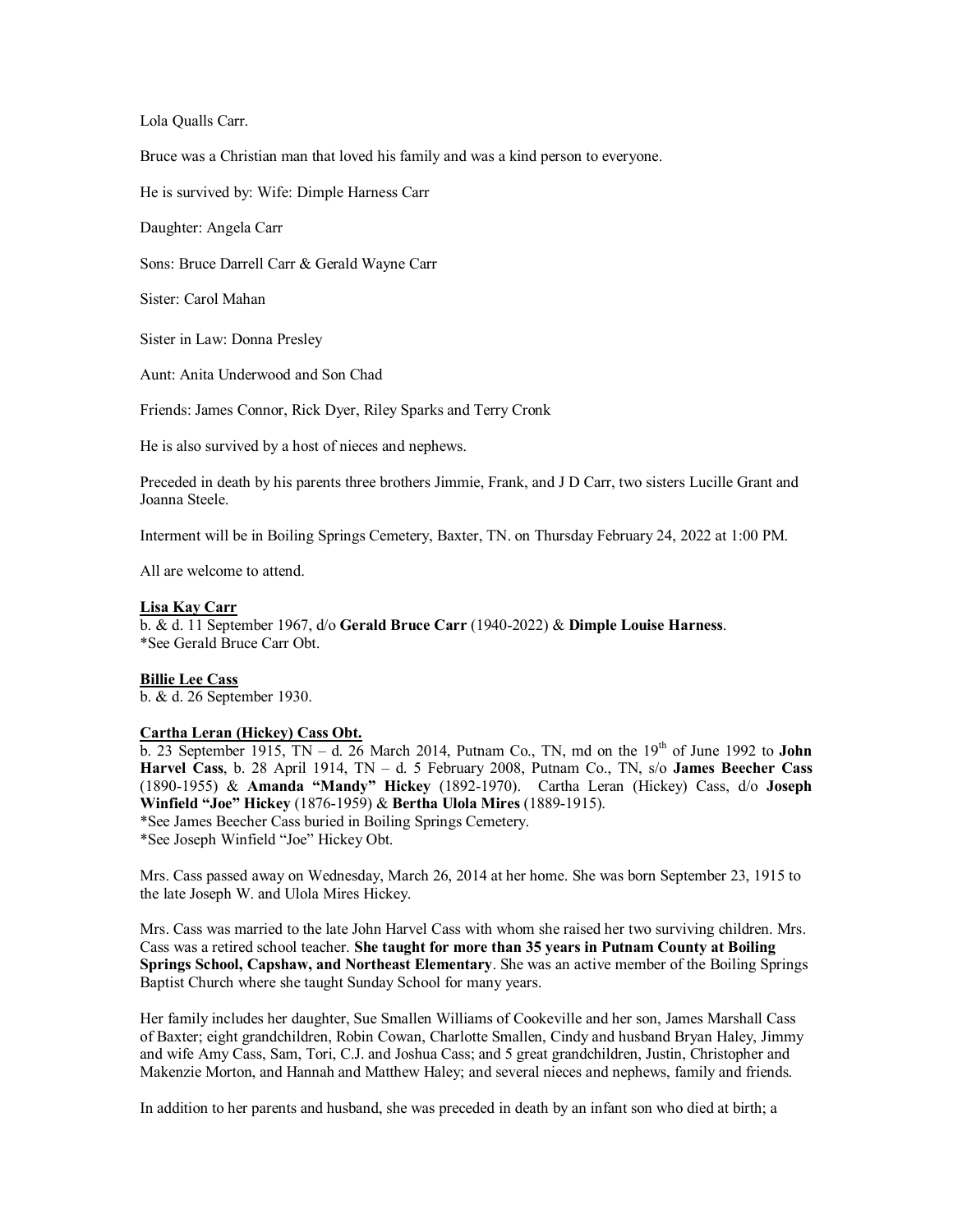grandson, John Scott Cass; three brothers, Harwell, Lennis, and Lloyd Hickey; two sisters, Reba Nash and Estelle Nash; and two infant brothers who died at birth.

Funeral services for Cartha Leron Hickey Cass, 98 of the Boiling Springs Community of Putnam County, will be held Friday, March 28, 2014 at 11:00AM at the Boiling Springs Baptist Church with Bro. Terry Geren officiating. Burial will follow in Boiling Springs Cemetery. Visitation will be held on Thursday from 5:00-8:00PM at Whitson Funeral Home and from 9:00AM until time of service Friday at the Boiling Springs Baptist Church. Pallbearers will be family and friends. Bro. Terry Geren will officiate at the services.

## **Charles Rogers Cass Obt.**

b. 16 February 1910, Cookeville, Putnam Co., TN – d. 20 November 1990, Cookeville, Putnam Co., TN, (US Navy WWII), md on the 12th of November 1927, White Co., TN to **Lois Maudene (Grider) Cass**, b. 6 July 1911, Putnam Co., TN – d. 29 October 1996, Sterling Hts., Macomb Co., MI, (div.). Lois Maudene (Grider) Cass also md on the 14th of February 1942, Henry Co., OH to **William L Weatherspoon**. Charles Rogers Cass, s/o **William Milus Cass** (1888-1954) & **Finley Caroline Hickey** (1890-1986). \*See Finey Caroline (Hickey) Cass Obt.

(**Source**: Tennessee State Marriage record, White Co., TN, pg. 546 – Roger Cass married 12 November 1927, White Co., TN to Maud Grider).

**ALGOOD** - Funeral ervices for Charles Rogers "Rod" "C.D." Cass Sr., 80, of Algood will be conducted Friday, November 23 at 11 a.m. in the chapel of Whitson Funeral Home. Burial will be in the Boiling Springs Cemetery.

Mr. Cass died Tuesday November 20, 1990 in Cookeville General Hospital.

Born in Putnam County on February 16, 1910, he was the son of the late William Milas and Finie Caroline Hickey Cass. He served in the U.S. Navy during WWII and was a sawyer at a saw mill.

His family includes one daughter, Barbara Garrell of Michigan; two sons, John M. Cass of Algood and Charles Rogers Cass Jr of South Carolina; 3 sisters, Irene Cass Nash, Marie Maynard and Azalee Sullivan, all of Baxer; one brother, Dennis Cass of Cookeville and 6 grandchildren.

The family will receive friends after 7 p.m. today, November 21, at the funeral home.

Bro. Joe Moore will officiate at the services.

## **Dennis Levon Cass**

 $\overline{b}$ . 18 January 1920 – d. 8 October 1992, md on the 5<sup>th</sup> of May 1951, Putnam Co., TN to **Betty Cleo (Lafever) Cass McDonald**, b. 5 April 1933 – d. 13 May 1994, d/o **Luke Gillian Lafever** (1885-1980) & **America Alice Goff** (1891-1963). Dennis Levon Cass also md on the  $29<sup>th</sup>$  of December 1939, Putnam Co., TN to **Ovella Gladys (Nash) Cass**, b. 5 April 1933, TN – d. 19 January 1976, s/o **James Riley Nash** (1896-1978) & **Sarah Parzetta Martin** (1890- 1976), all buried in Taylor Cemetery, Stewart Co., TN. Dennis Levon Cass, s/o **William Milus Cass** (1888-1954) & **Finley Caroline Hickey** (1890-1986).

\*See Finey Caroline (Hickey) Cass Obt.

\*See America Alice (Goff) Lafever Obt.

(**Source**: Tennessee State Marriage record, Putnam Co., TN, pg. 281 – Dennis Cass married 29 December 1939, Putnam Co., TN, age 20, address: Baxter, Putnam Co., TN to Ovella Nash, age 21, address: Baxter, Putnam Co., TN. Name of parent, guardian or next of kin of female: Riley Nash, Baxter, Putnam Co., TN).

(**Source**: Tennessee State Marriage record, Putnam Co., TN, pg. 383 – Dennis Levon Cass married 5 May 1951, Putnam Co., TN, age 31, b. 18 January 1920, address: Rt. 2, Cookeville, Putnam Co., TN to Betty

<sup>\*</sup>See Luke Gillian Lafever Obt.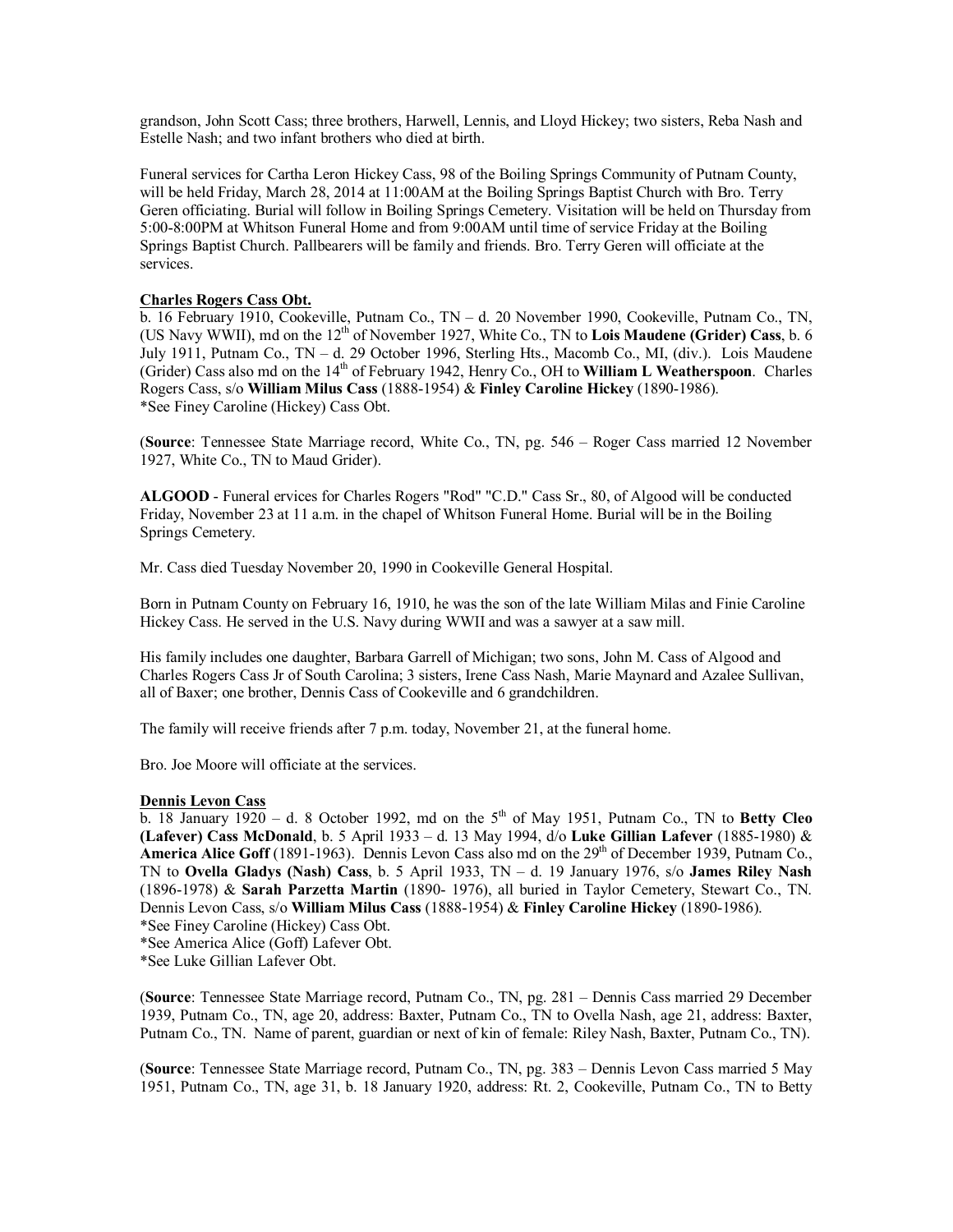Cleo Lafever, age 18, b. 5 April 1933, address: Rt. 2, Baxter, Putnam Co., TN. Name of parent, guardian or next of kin of female: L. G, Lafever, Rt. 2, Baxter, Putnam Co., TN).

## **Ella Cass**

b. 9 December 1911 – d. 9 February 1912, d/o **William Milus Cass** (1888-1954) & **Finley Caroline Hickey** (1890-1986). \*See Finey Caroline (Hickey) Cass Obt.

## **Finey Caroline (Hickey) Cass Obt.**

 $\overline{b}$ . 25 November 1890, Putnam Co., TN – d. 20 May 1986, Crossville, Cumberland Co., TN, md on the 28<sup>th</sup> of February 1909, White Co., TN to **William Milus Cass**, b. 19 March 1888, White Co., TN – d. 3 May 1954, Putnam Co., TN, s/o **James Moses Cass** (1844-1936) & **Hester Cleopatra McConnell** (1849-1893), both buried in Old Zion Cemetery, Sparta, White Co., TN. Finey Caroline (Hickey) Cass, d/o **Sandy Hickey** (1842-1933) & **Margaret Ellen Jones** (1850-1932).

\*See Dennis Levon Cass Boiling Springs Cemetery.

\*See Ella Cass buried in Boiling Springs Cemetery.

\*See Mary Magdeline "Maggie" Cass buried in Boiling Springs Cemetery.

\*See Sarah Fannie (Randolph) Cass Obt.

\*See Margaret Ellen (Jones) Howell Obt.

(**Source**: Tennessee State Marriage record, White Co., TN, pg. 490 – W. M. Cass married 28 February 1909, White Co., TN to Caroline Hickey).

Funeral services for Finnie Caroline Cass, 95, of Rt 2 Baxter, will be held Friday at 2 p.m. at Whitson Funeral Home with burial at Boiling Springs Cemetery.

Mrs. Cass died Tuesday, May 20, 1986 at Cumberland Medical Center in Crossville.

Born November 25, 1890 in Putnam County, she was the daughter of the late Sandy A and Margaret Jones Hickey. She was married to the late William M. Cass.

Mrs. Cass was a homemaker and a member of the Boiling Springs Baptist church

Her family includes 3 daughters; Irene Nash and Azalea Sullivan of Baxter, and Margaret Szwed of Detroit; two sons, Rogers of Algood and Dennis of Cookeville. Mrs. Cass was preceded in death by three children; Ella, Maggie and Earl Cass.

Herald-Citizen, Cookeville, TN: 21 May 1986

## **James Beecher Cass**

.

b. 15 August 1890, White Co., TN – d. 28 March 1955, Putnam Co., TN, md on the  $23<sup>rd</sup>$  of July 1911, Putnam Co., TN to **Amanda "Mandy" (Hickey) Cass**, b. 24 January 1892, TN – d. 14 March 1970, Baxter, Putnam Co., TN. James Beecher Cass, s/o **James Moses Cass** (1844-1936) & **Hester Cleopatra McConnell** (1849-1893), both buried in Old Zion Cemetery, Sparta, White Co., TN. \*See Cartha Leran (Hickey) Cass Obt.

\*See Lenon Clyde Cass buried in Boiling Springs Cemetery.

\*See Erma Gladys (Cass) Sliger Obt.

(**Source**: Tennessee State Marriage record, Putnam Co., TN, pg. 50, #199 – J. B. Cass married 23 July 1911, Putnam Co., TN to Mandy Hickey).

## **John Harvel Cass Jr.**

b. & d. 9 February 1942.

## **John Scott Cass**

b. 18 April 1977 – d. 29 October 2008, Putnam Co., TN.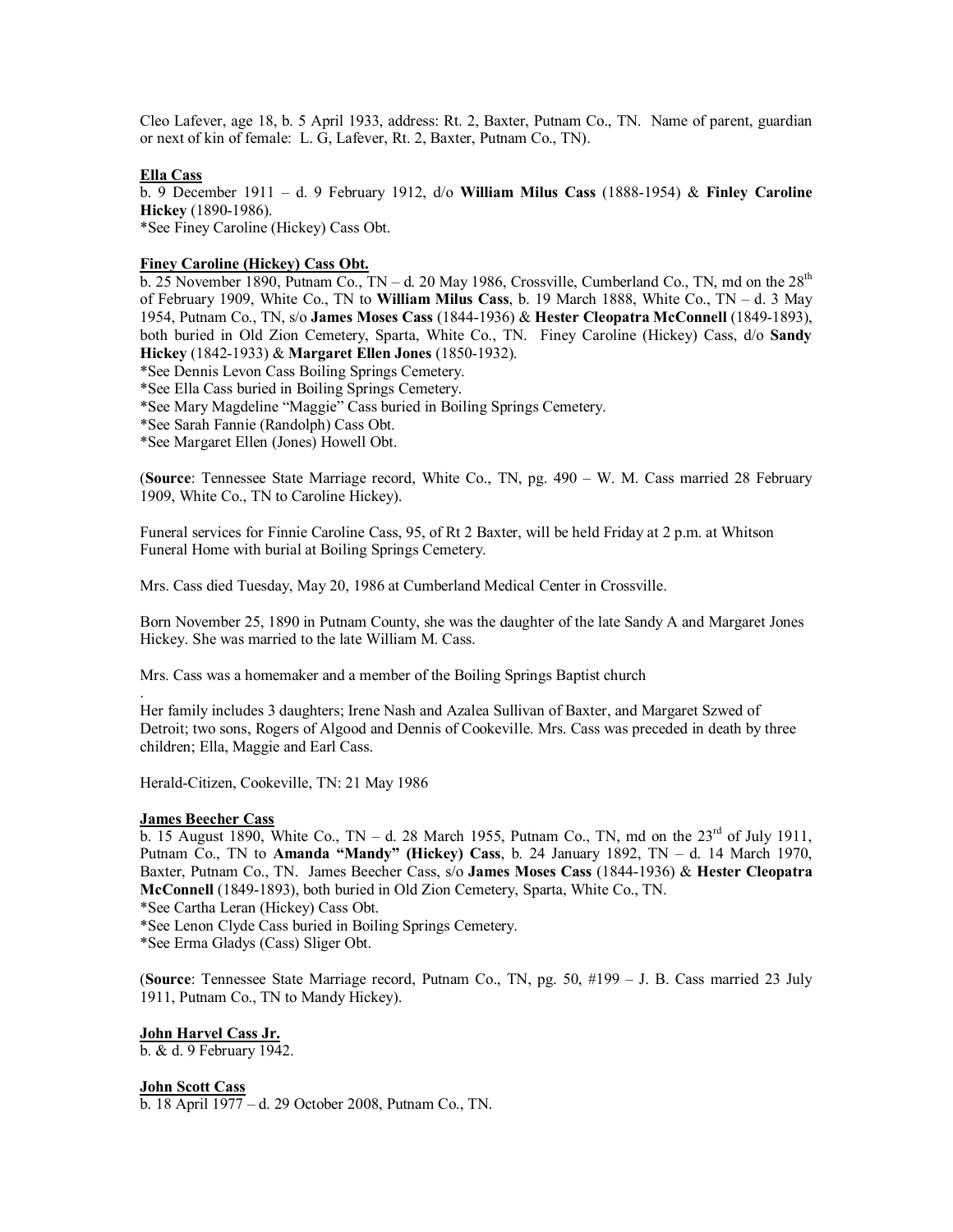## **Lenon Clyde Cass**

b. 19 August 1916, Putnam Co., TN – d. 28 June 1985, Putnam Co., TN, md on the  $16<sup>th</sup>$  of August 1941, Bryson City, Swain Co., NC to **Beulah M. (Teaster) Cass**, b. 27 April 1922, Haywood Co., NC – d. 22 May 1976, Douglas Co., GA. Lenon C. Cass, s/o **James Beecher Cass** (1890-1955) & **Amanda "Mandy" Hickey** (1892-1970).

\*See James Beecher Cass buried in Boiling Springs Cemetery. \*See Linda (Cass) Simmons buried in Boiling Springs Cemetery.

#### **Mary Magdeline "Maggie" Cass**

b. 5 August 1917, TN – d. 4 December 1945, Putnam Co., TN, d/o **William Milus Cass** (1888-1954) & **Finey Caroline Hickey** (1890-1986). \*See Finey Caroline (Hickey) Cass Obt.

Tennessee U. S. Death Records (1908-1965)

| Name:               | Mary Magdeline Cass            |
|---------------------|--------------------------------|
| Gender:             | Female                         |
| Race:               | White                          |
| Age:                | 28                             |
| <b>Birth Date:</b>  | 5 Aug 1917                     |
| <b>Birth Place:</b> | USA                            |
| Death Date:         | 4 Dec 1945                     |
| <b>Death Place:</b> | Baxter, Putnam, Tennessee, USA |
| <b>Father:</b>      | <b>William M Cass</b>          |
| Mother:             | Finia Caroline Hickey          |
|                     |                                |

**Certificate Number:** 26447

#### **Robert Cass**

b. 7 June 1934 – d. 14 August 1934.

## **Sarah Fannie (Randolph) Cass Obt.**

b. 23 July 1914, Putnam Co., TN – d. 8 November 2003, Cookeville, Putnam Co., TN, md **James Earl Cass** Sr., b. 8 August 1913 – d. 7 April 1979, s/o **William Milus Cass** (1888-1954) & **Finey Caroline Hickey** (1890-1986). Sarah Fannie (Randolph) Cass, d/o **James Elwood Randolph** (1881-1930) & **Melissa Myatt** (1881-1949), both buried in West Graveyard, Putnam Co., TN. James Earl Cass also md on the 15th of June 1971, Indianapolis, Marion Co., IN to **Katheleen (Cutlip) Cass**. \*See Finey Caroline (Hickey) Cass Obt.

Indiana U. S. marriage Certificates (1960-2005)

| Name:                  | James E Cass                       |
|------------------------|------------------------------------|
| <b>Gender:</b>         | Male                               |
| Age:                   | 57                                 |
| <b>Birth Date:</b>     | abt 1914                           |
| <b>Birth Place:</b>    | Tennessee                          |
| <b>Marriage Date:</b>  | 15 Jun 1971                        |
| <b>Marriage Place:</b> | Indianapolis, Marion, Indiana, USA |
| Spouse:                | Katheleen Cutlip                   |
|                        |                                    |

**Certificate Number:** 71-022145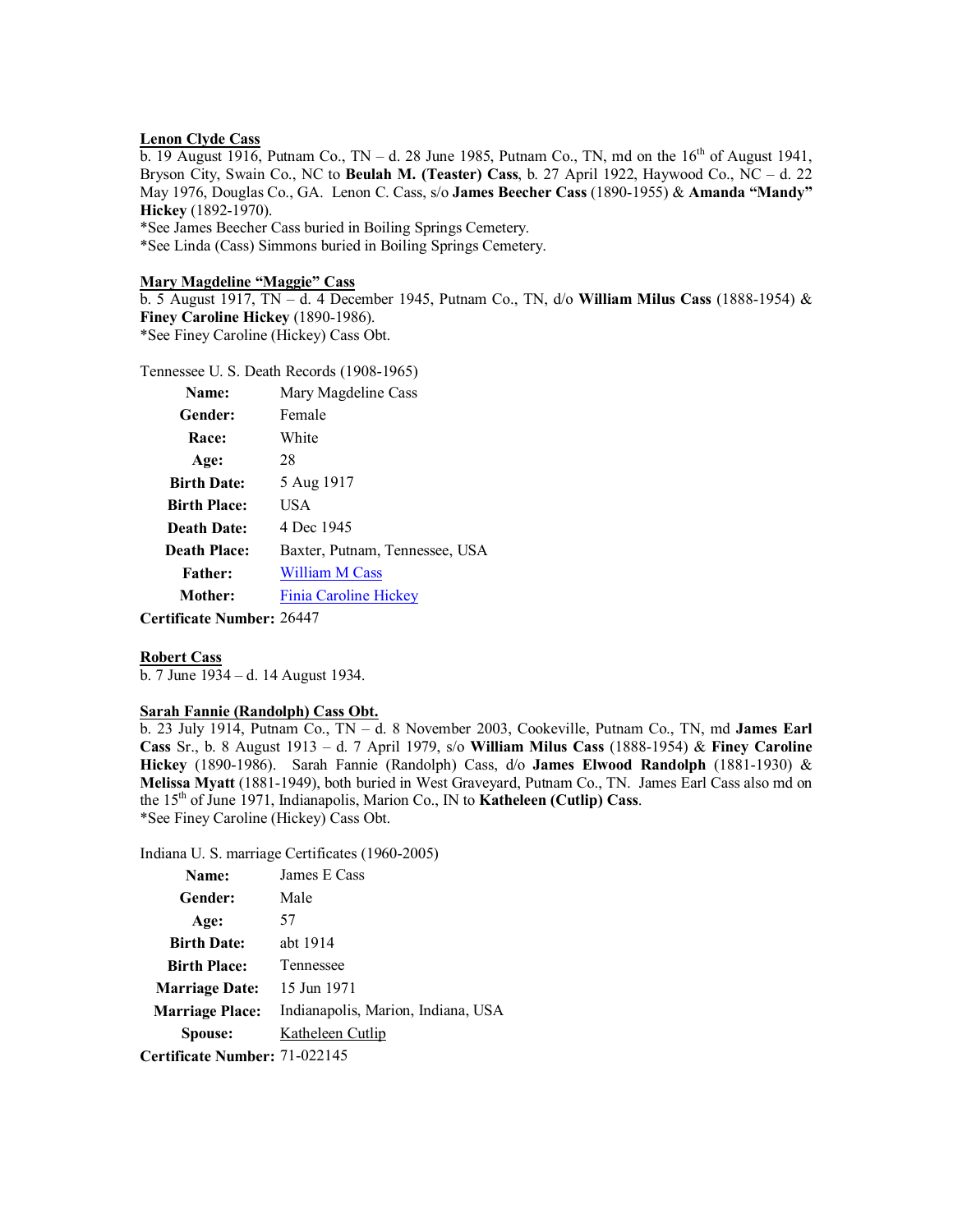**COOKEVILLE** - Funeral services for Fannie Cass, 89, of Cookeville will be held at 11 a.m. on Monday, Nov. 10, from the Cookeville chapel of Hooper Huddleston and Horner Funeral Home. Burial will be in Crest Lawn Memorial Cemetery. The family will receive friends from 5-9 p.m. tonight at the funeral home. Mrs. Cass died on Saturday, Nov. 8, 2003, at Cookeville Regional Medical Center.

She was born July 23, 1914, in Putnam County to the late James Elwood and Melissa Myatt Randolph. Mrs. Cass was a homemaker and member of Eastwood Baptist Church. As a child, she sacrificed a scholarship opportunity in order to help with the family farm after the death of her father.

Her family includes five daughters and three sons-in-law,

Betty Sliger of Cookeville, Mary and Tommy Bilbrey of Algood, Lavenia Cass of Clearwater, Fla., Carolyn and Gene Whitley of Ft. Myers Beach, Fla., and Judy and Mike Estes of Tuscaloosa, Ala.; a son and daughter-in-law, Jerry and Connie Cass of Cookeville; 16 grandchildren, Debbie Martin, Garry, Mark and John Sliger, Tawnya Clark, Jimmy, Chip and Missy Bilbrey, Mike, Greg, Jeff and Nikki Cass, Sarah Allen, Chris and Ben Whitley, Kava Smith; 12 great grandchildren; and two great-great-grandchildren. In addition to her parents, Mrs. Cass was preceded in death by her husband, James Earl Cass Sr.; a son, James Earl Cass Jr.; four sisters, Kate Cronk, Pearl Gentry, Maggie Randolph and Eula Bennett; and four brothers, Willie B., Jay, Oliver and Orville Randolph.

## **Henry Lester "Jack" Chaffin**

b. 21 July 1903, TN – d. 5 April 1978, Putnam Co., TN, s/o **James Polk Chaffin** (1875-1949) & **Savannah Hutchison** (1878-1919), both buried in Halfacre Cemetery, Nameless, Jackson Co., TN. \*See Hugh Smith "Doc" Hargis buried in Boiling Springs Cemetery.

U. S. WWII Draft Cards Young Men (1940-1947).

| Name:                                         | Henry Lester Chaffin |
|-----------------------------------------------|----------------------|
| <b>Race:</b>                                  | White                |
| Age:                                          | 38                   |
| <b>Birth Date:</b>                            | 21 Jul 1903          |
| <b>Birth Place:</b>                           | Jackson, Tennessee   |
| Registration Date: 16 Feb 1942                |                      |
| <b>Registration Place: Jackson, Tennessee</b> |                      |
| <b>Employer:</b>                              | Father               |
| Height:                                       | 5-8                  |
| Weight:                                       | 135                  |
| <b>Complexion:</b>                            | Light                |
| <b>Hair Color:</b>                            | <b>Brown</b>         |
| <b>Eye Color:</b>                             | Blue                 |
| Next of Kin:                                  | Polk Chaffin         |

#### **Richard Casey "Rick" Cogdell Obt.**

b. 12 October 1966, Fort Worth, Tarrant Co., TX – d. 5 May 2010, Cookeville, Putnam Co., TN, md on the 21st of November 1994, Putnam Co., TN to **Amy Lee (Ramsey) Cogdell**. Richard Casey Cogdell, s/o **Carey Don Cogdell** (1938-1994) & **Carol Kasprzyk**.

(**Source**: Tennessee State Marriage record, Putnam Co., TN, pg. 284 – Richard Casey Cogdell married 21 November 1994, Putnam Co., TN, age 28, address: 432 Wesley Dr. to Amy Lee Ramsey, age 25, address: 432 Wesley Dr. Name of parent, guardian or next of kin of female; Margaret Holman, mother, 1315 N. Dixie Ave., Cookeville, TN).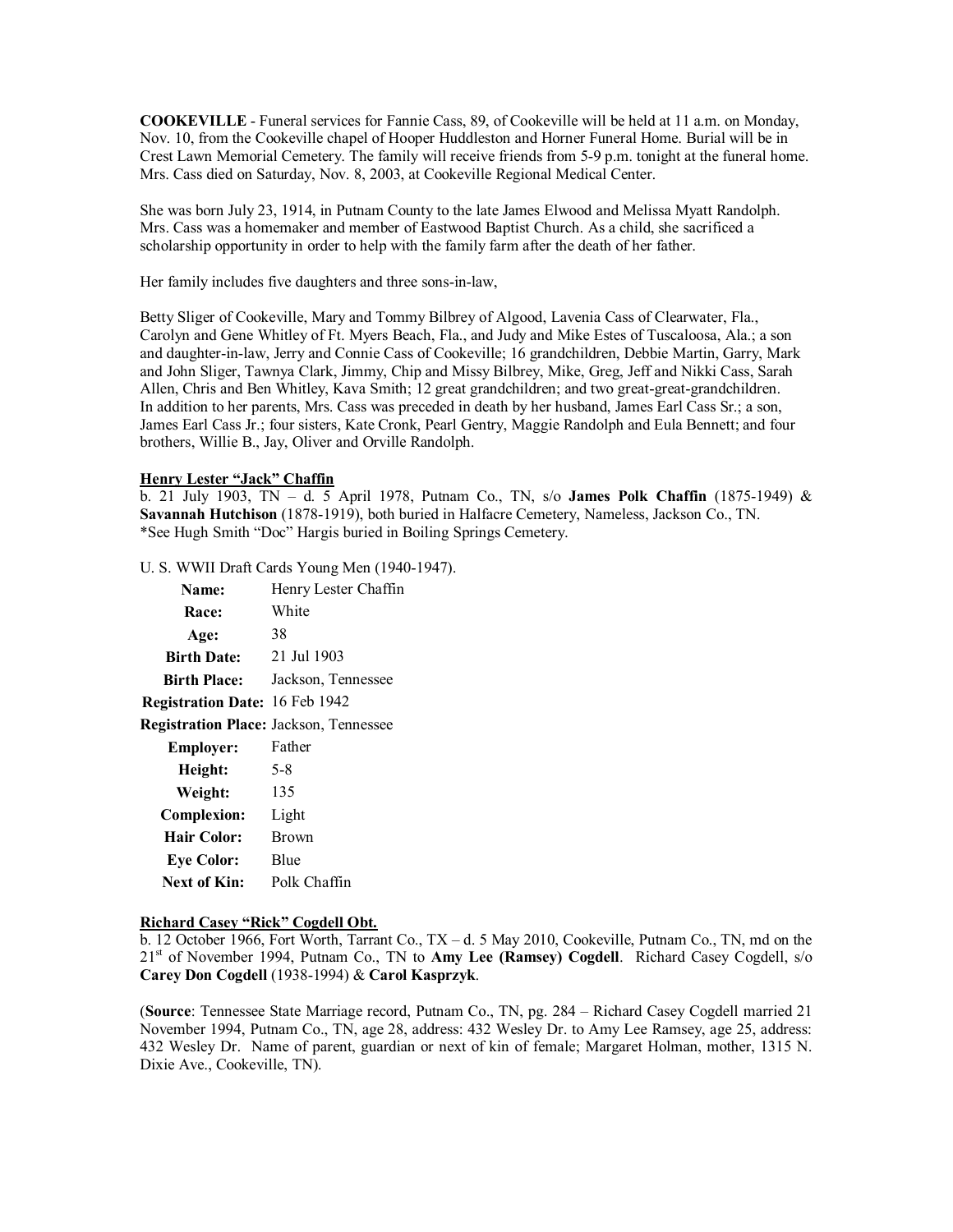Funeral Services for Richard "Rick" Casey Cogdell, age 43, will be held on Saturday, May 8, 2010, from the chapel of Cookeville Funeral Home with interment in the Boiling Springs Cemetery.

The family will receive friends at the funeral home on Saturday, May 8, 2010,

Mr. Cogdell went home to be with the Lord on Wednesday, May 5, 2010, at C. R. M. C.

He was born October 12, 1966, in Fort Worth, TX to Carol Kasprzyk Cogdell and the late Carey Cogdell. Mr. Cogdell owned and operated Adubas Diamond Antiques.

He was a member of Living Hope Church and above all else, Rick loved the Lord and his children.

His family includes his mother: Carol Kasprzyk Cogdell, two daughters Casey and Cheyenne Cogdell all of Cookeville, A stepson: James Ramsey of Cookeville, two brothers: Randy Cogdell of Cookeville and Robert Martin of TX.

A sister: Roxanne McLarry of TX and several nieces and nephews.

He was preceded in death by his father Carey Cogdell, Grandparents: Nadine Rhea, Steven Cogdell, Casmir and Jean Kasprzyk. Pall Bearers will be family and friends. Bro. Ron Allen will officiate at the services.

In lieu of flowers the family has requested donations be made to Living Hope Church.

#### **Donald W. Cole**

b. 14 September 1956 – d. 28 November 1974, s/o **Robert Malcolm Cole** (1922-1968) & **Gertie Beatrice (Massa) Cole**.

\*See Robert Malcolm Cole Sr. buried in Boiling Springs Cemetery.

## **Dovie Lou (Hutson) Cole**

b. 5 March 1895 – d. 13 November 1936, md **Neph Cole**. Dovie Lou (Hutson) Cole, d/o **John Henry Hutson** (1870-1950) & **Tabith Ann Pistole** (1887-1954). \*See John Henry Hutson buried in Boiling Springs Cemetery.

## **Gertie Beatrice (Massa) Cole Obt.**

b. 21 October 1924, Putnam Co., TN – d. 26 May 2022, Cookeville, Putnam Co., TN, md **Robert Malcolm Cole S**r**.**, b. 21 May 1922, White Co., TN – d. 2 June 1968, TN, s/o **Solomon Jacob Cole** (1875-1962) & **Leatha Jane Goodson** (1887-1965). Gertie Beatrice (Massa) Cole, d/o **William Ammon Massa** (1888- 1967) & **Vesta "Vestie" Victoria Bussell** (1894-1968).

\*See Robert Malcolm Cole Jr. buried in Boiling Springs Cemetery.

\*See Robert Malcolm Cole Sr. buried in Boiling Springs Cemetery.

\*See William Ammon Massa buried in Boiling Springs Cemetery.

Funeral services for Beatrice Cole, 97 of Cookeville, will be Saturday, May 28 at 2 PM from the Dyer Chapel of Hooper Huddleston Horner Funeral Home. Interment will follow in the Boiling Springs Cemetery. The family will receive friends Friday from 5 to 8 PM and after 10 AM Saturday until service time at the funeral home. Bro. Andy Patterson will officiate.

Mrs. Cole died Thursday morning, May 26, 2022 at Cookeville Regional Medical Center.

She was born October 21, 1924 in Putnam County to the late William Ammon and Vesta Victoria Bussell Massa.

In addition to her parents, she was preceded in death by husband, Robert Malcolm Cole on June 2, 1968; daughter, Rebecca Faye Allen; sons, Donald Cole and Robert M Cole, Jr.; sons-in-law, David Wilkerson, Bill Trobaugh, Malcolm Franklin and Danny Allen; sisters, Roberta Shaw and Anna Jewell Sherrell;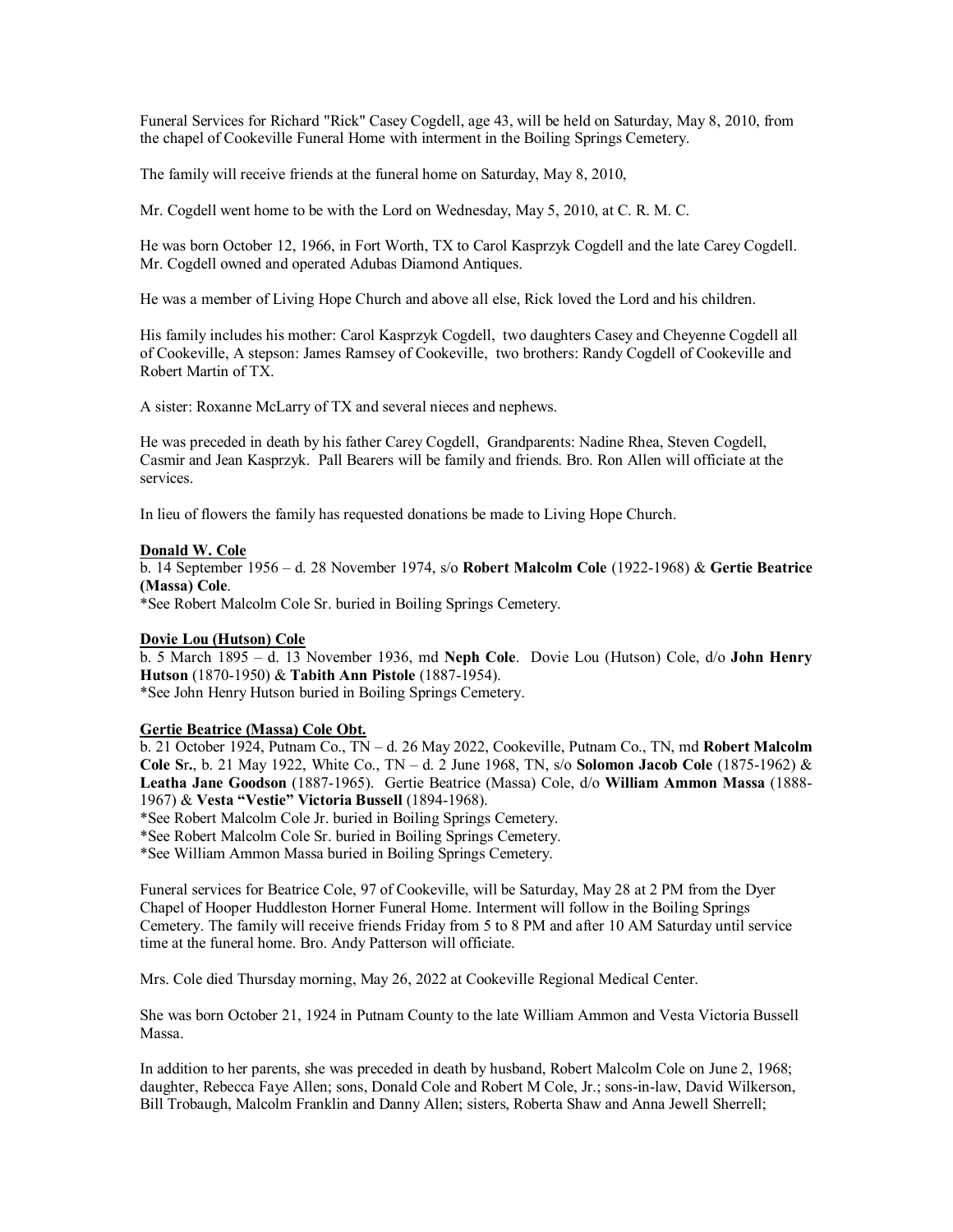brothers, Oakley, Luther, Shelia, James and Lenville Massa.

She was a member of Boiling Springs Baptist Church.

Beatrice enjoyed gardening, quilting, fishing and was a great cook.

Survivors include daughters, Geraldene Wilkerson, Janice (Jere) Gentry, Patricia Franklin and Regina (Dale) Sherrell all of Cookeville, Wanda (Ralph) Fisher of Cleveland and Judy Trobaugh of Baxter; son, Buford (Vicky) Cole of Sparta; sister, Marie Massa of Sparta; 22 grandchildren, 31 great-grandchildren, 10 great-great grandchildren.

Grandsons will serve as pallbearers.

Dyer Chapel of Hooper Huddleston Horner Funeral Home is in charge of arrangements.

## **Robert Malcolm Cole Jr.**

b. 14 June 1945, White Co., TN – d. 19 June 1945, Sparta, White Co., TN, s/o **Robert Malcolm Cole Sr.** (1922-1968) & **Gertie Beatrice Massa** (1924-2022). \*See Robert Malcolm Cole Sr. buried in Boiling Springs Cemetery.

#### **Robert Malcolm Cole Sr.**

b. 21 May 1922, White Co., TN – d. 2 June 1968, TN, md **Gertie Beatrice (Massa) Cole**, b. 21 October 1924, Putnam Co., TN – d. 26 May 2022, Cookeville, Putnam Co., TN, d/o **William Ammon Massa** (1888-1967) & **Vesta "Vestie" Victoria Bussell** (1894-1968). Robert Malcolm Cole, s/o **Solomon Jacob Cole** (1875-1962) & **Leatha Jane Goodson** (1887-1965), both buried in Dobbs Cemetery, White Co., TN. \*See Rebecca Fay (Cole) Allen Obt.

\*See Donald W. Cole buried in Boiling Springs Cemetery.

\*See Gertie Beatrice (Massa) Cole Obt.

\*See Robert Malcolm Cole Jr. buried in Boiling Springs Cemetery.

#### U. S. WWII Draft Cards Young Men (1940-1947)

| Name:                                        | Robert Malcolm Cole                              |
|----------------------------------------------|--------------------------------------------------|
| Race:                                        | White                                            |
| Age:                                         | 20                                               |
| <b>Birth Date:</b>                           | 21 May 1922                                      |
| <b>Birth Place:</b>                          | White, Tenn.                                     |
|                                              | <b>Residence Place:</b> Sparta, White, Tennessee |
| Registration Date: 30 Jun 1942               |                                                  |
| <b>Registration Place: Putnam, Tennessee</b> |                                                  |
| <b>Employer:</b>                             | Self-Farm                                        |
| Height:                                      | 5" 10"                                           |
| Weight:                                      | 150                                              |
| <b>Complexion:</b>                           | Dark                                             |
| <b>Hair Color:</b>                           | <b>Brown</b>                                     |
| <b>Eye Color:</b>                            | Brown                                            |
| <b>Next of Kin:</b>                          | Mrs S. J. Cole                                   |

#### **Chester L. V. Conley Obt.**

b. 4 April 1938, TN – d. 31 August 1999, Cookeville, Putnam Co., TN, md **Frances Irene (DeBolt) Conley**, b. 16 November 1943. Chester L. V. Conley, s/o Henderson Conley (1896-1993) & Ivora Robertson (1907-1974), both buried in Woody Cemetery, Crossville, Cumberland Co., TN.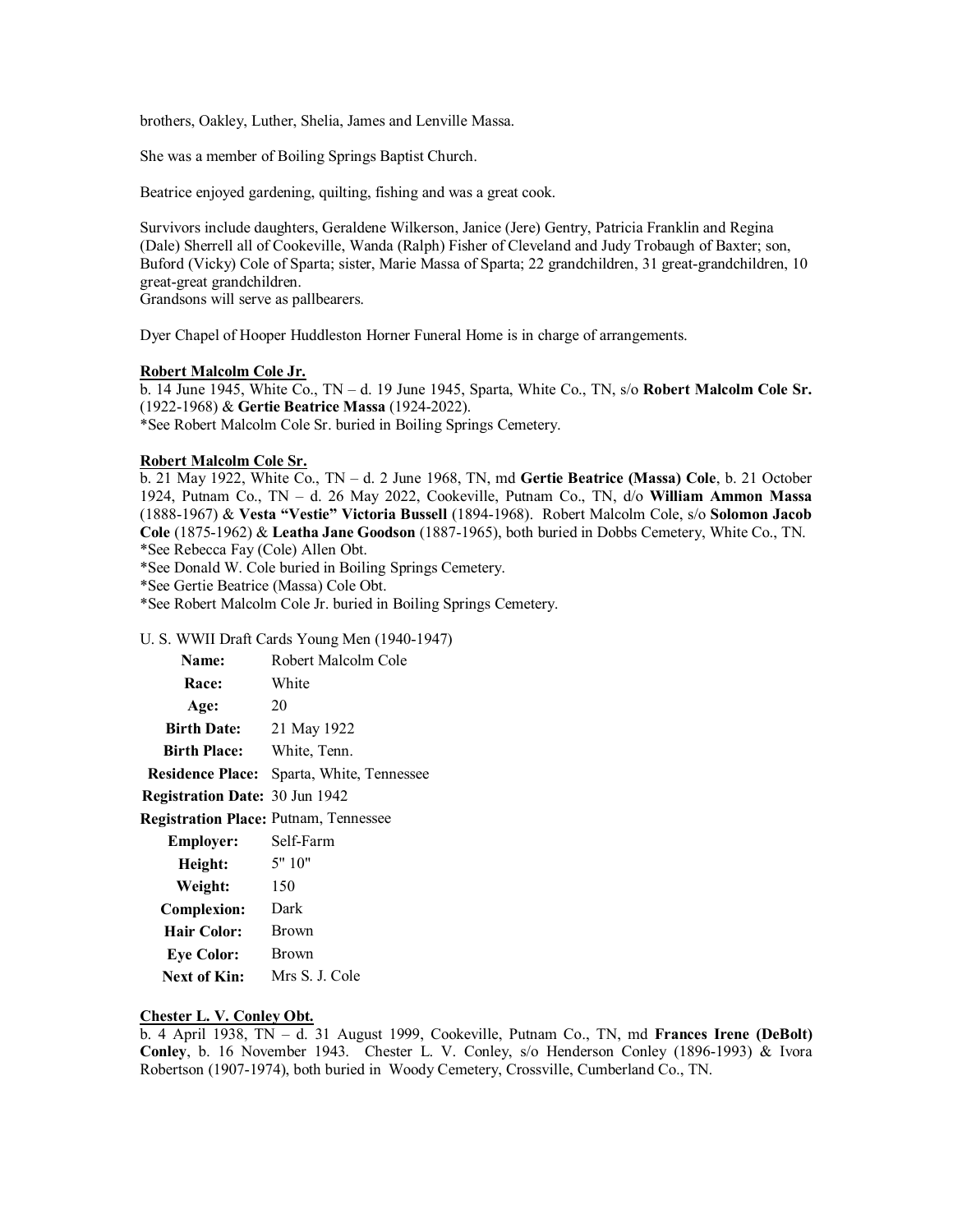Funeral services for Chester L.V. Conley, 61, of Cookeville, who passed away Aug. 31, 1999, were held Sept. 2, from the chapel of Hunter Funeral Home, with burial in Boiling Springs Cemetery.

Survivors include his wife, Frances Irene DeBolt Conley, of Cookeville; sons, Robert "Bobby" Conley and wife, Tracey, and Virgil Conley and wife, Carla, all of Sparta; daughter, Carole Conley of Cookeville; brothers, Willis Conley of Cookeville; Clarence Conley of Buffalo Valley, TN, and Hollis Conley of Crossville; sisters, Lorene Barnwell, Gladys Aleba, Anna Pearl Jordan, Emily Bowman and Thelma Gunnels, all of Crossville, and Martha Crist of Marysville, OH; and three grandchildren.

Hunter Funeral Home in Sparta was in charge of the arrangements.

#### **Geneva Belle (Mahan) Cooper Obt.**

 $\overline{b}$ . 28 February 1928, White Co., TN – d. 13 May 1999, Detroit, Wayne Co., MI, md on the 16<sup>th</sup> of September 1964, Putnam Co., TN to **Willie Haskel Cooper**, b. 23 May 1933, Jackson Co., TN – d. 2 July 1995, Detroit, Wayne Co., MI. Geneva Belle (Mahan) Cooper also md on the 23<sup>rd</sup> of March 1945, Putnam Co., TN to **Leo Rhoton** , b. 22 July 1920, TN – d. 21 January 1958, Putnam Co., TN, s/o **James Nick Rhoton** (1890-1978) & **Nancy Ann Dunn** (1890-1936). Geneva Belle (Mahan) Cooper, d/o **Willie Carl Mahan** (1907-1970) & **Callie Mae Lafever** (1906-1990), both buried in Judd Cemetery, Cookeville, Putnam Co., TN.

\*See Leo Rhoton buried in Boiling Springs Cemetery.

(**Source**: Tennessee State Marriage record, Putnam Co., TN, pg. 501 – Willie Haskell Cooper married 16 September 1964, Putnam Co., TN, age 32, b. 23 May 1932, address: Rt. 3, Cookeville, TN to Geneva B. Rhoton, age 36, b. 28 February 1928, address: Rt. 3, Cookeville, TN. Name of parent, guardian or next of kin of female: Callie Mahan, Rt. 2, Cookeville, TN).

(**Source**: Tennessee State Marriage record, Putnam Co., TN, pg. 338 – Leo Rhoton married 23 March1945, Putnam Co., TN, age 24, address: Rt. 2, Baxter, Putnam Co., TN to Geneva Mahan, age 17, address: Rt. 2, Baxter, Putnam Co., TN. Name of parent, guardian or next of kin of female: Callie Mahan, Rt. 2, Cookeville, TN).

**COOKEVILLE** - Funeral services for Geneva Belle Cooper, 71, of Detroit, Mich., formerly of Putnam County, will be held in the chapel of Whitson Funeral Home at 2 p.m. today with burial to follow at Boiling Springs Cemetery.

Mrs. Cooper died at Detroit Receiving Hospital on Thursday, May 13, 1999.

A native of White County, she was born on Feb. 28, 1928, to Willie Carl and Callie Lafever Mahan.

A member of Richmonds Chapel Church of Christ, Mrs. Cooper was a homemaker.

Her family includes four daughters and sons-in-law, Nancy and Chester Hamlet of Gainesboro, Margie and Billy Massa of Chesterfield, Mich., Linda and Billy Rich of Detroit and Caroline and Eddie Kessler of Detroit; four sons and two daughters-in-law, Vernon and Darlene Rhoton of Detroit, Carl Lee and Alisia Cooper of Detroit, Lloyd Arnold Rhoton of Bloomington Springs and Robert Lynn Rhoton of Detroit; and three brothers, Junior Mahan of Baxter and James and R.L. Mahan, both of White County.

In addition to her parents, Mrs. Cooper was preceded in death by her husbands, Leo Rhoton and Willie H. (Bill) Cooper, and three brothers, John Wesley Mahan, Alvin Leslie Mahan and Roscoe Mahan.

Bro. Denton Ramsey officiate at the services.

## **Georgia Helen (Nash) Cox Obt.**

b. 6 November 1935 – d. 7 December 1965, md **Charles Leslie Cox**, b. 9 March 1935, Warren Co., TN – d. 28 August 2012, AL, (BTCS Navy), s/o **Edison Omer Cox** (1907-1972) & **Sallie Alda Rogers** (1911- 2006), both buried in Mount Zion Cemetery, Mount Zion, Warren Co., TN. **Charles Leslie Cox** also md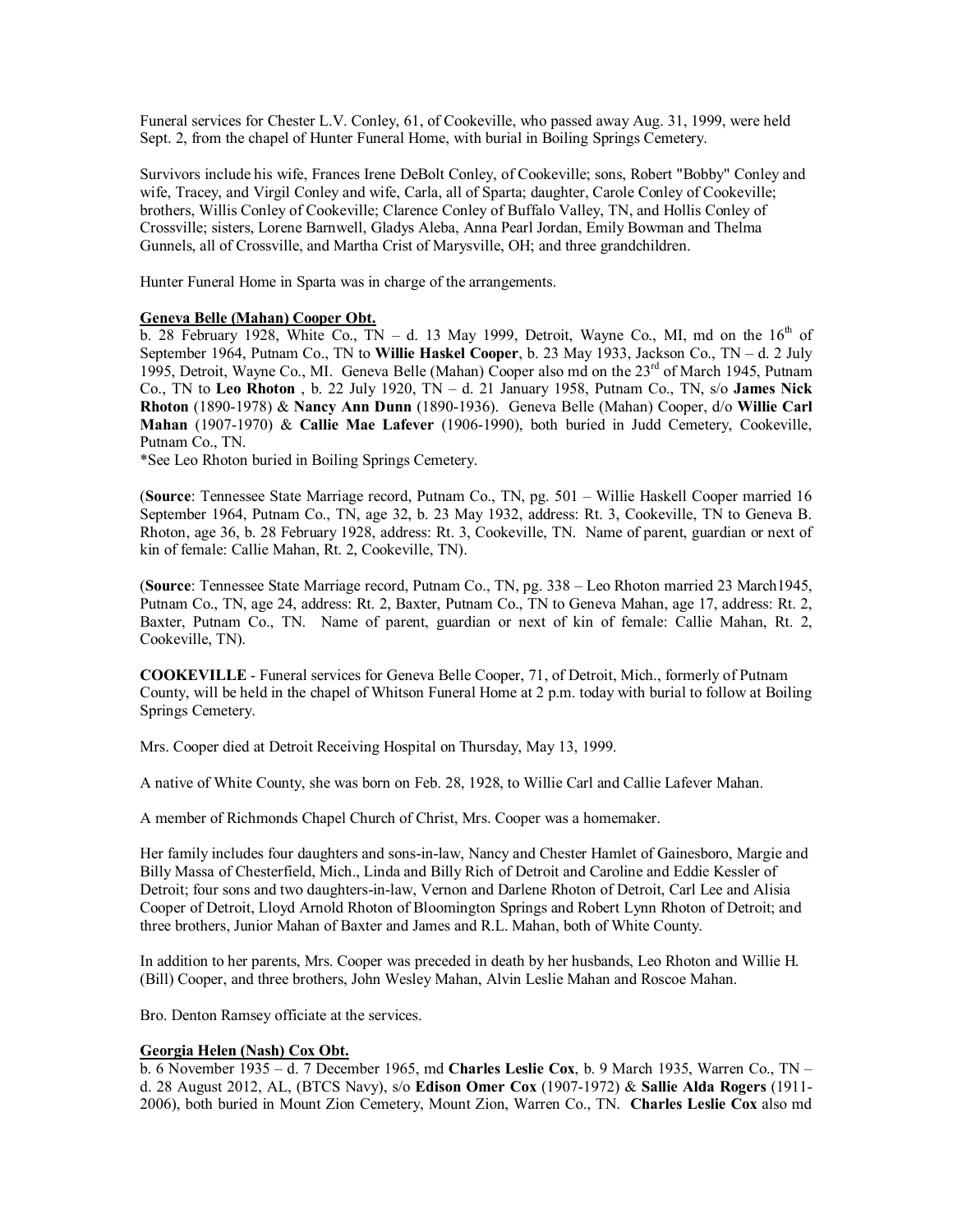Verla Elizabeth Murray (1940-1973), both buried in Walker Chapel Memorial Gardens, Flutondale, Jefferson Co., AL, Georgia Helen (Nash) Cox, d/o **James Willie Nash** (1911-1955) & **Willie Mae Massa** (1918-1993).

\*See James Willie Nash buried in Boiling Springs Cemetery.

Georgia Helen Nash was first born child of Willie Mae Massa Nash and James Willie Nash. Married Charles Cox in 1954. Charles was away at sea in the Navy, their first child was born nine years after they married. A year and a half later Adam Brian was born. 13 months after that, a carotid body tumor surgery led to pneumonia and her passing.

## **Charles Herman Dalton**

b. 23 May 1895, Baxter, Putnam Co., TN – d. 7 August 1946, Nashville, Davidson Co., TN, md on the  $9<sup>th</sup>$ of June 1922, DeKalb Co., TN to **Minnie A. (Austin) Dalton**, b. 3 February 1900, Smithville, DeKalb Co., TN – d. 17 July 1992, Nashville, Davidson Co., TN, d/o **Ammon Wylie Austin** (1862-1946) & **Minnie Sherman Medlin** (1865-1951). Charles Herman Dalton, s/o **James Buchanan "Buck" Dalton** (1857- 1926) & **Sarah Myatt** (1874-1950).

\*See James Buchanan "Buck" Dalton buried in Boiling Springs Cemetery.

\*See Minnie A. (Austin) Dalton buried in Boiling Springs Cemetery.

(**Source**: Tennessee State Marriage record, DeKalb Co., TN, pg. 190 - Charlie Dalton married 9 June 1922, DeKalb Co., TN to Minnie Austin).

## **James Buchanan "Buck" Dalton**

b. 4 December 1857, White Co.,  $TN - d$ . 8 December 1926, Putnam Co., TN, md June 1891 to Sarah (Myatt) Dalton, b. 8 March 1874, Putnam Co., TN – d. 17 October 1950, Eloise, Wayne Co., MI, d/o **George Washington Myatt** (1842-1911) & **Sarah Davis** (1845-1883), she is buried in Grimes Cemetery, Putnam Co., TN. George Washington Myatt is buried in Harlan's Crossroads Cemetery, Harlan Crossroads, Monroe Co., KY. James Buchanan "Buck" Dalton, s/o **Buck Dalton** & **Elizabeth Stewart**. \*See Charles Herman Dalton buried in Boiling Springs Cemetery.

#### **Lillian Zida (Massa) Dalton**

b. 28 August 1927 – d. 14 October 2016, md on the 25<sup>th</sup> of February 1948, White Co., TN to **James Austin Dalton**, b. 19 September 1925.

(**Source**: Tennessee State Marriage record, White Co., TN, pg. 236 – James Austin Dalton married 25 February 1948, White Co., TN, age 22, b. 25 February 1925, address: Nashville, Davidson Co., TN to Lillian Zida Massa, age 20, b. 28 August 1927, address: Nashville, Davidson Co., TN. Name of parent, guardian or next of kin of female: W. R. Massa, Rt. 1, Sparta, White Co., TN. Name of parent, guardian or next of kin of male: Mrs. Charles Dalton, Baxter, Putnam Co., TN).

#### **Minnie A. (Austin) Dalton**

b. 3 February 1900, Smithville, DeKalb Co., TN – d. 17 July 1992, Nashville, Davidson Co., TN, md on the 9<sup>th</sup> of June 1922 to **Charles Herman Dalton**, b. 23 May 1895, Baxter, Putnam Co., TN – d. 7 August 1946, Nashville, Davidson Co., TN, s/o **James Buchanan "Buck" Dalton** (1857-1926) & **Sarah Myatt** (1874-1950). Minnie A. (Austin) Dalton, d/o **Ammon Wylie Austin** (1862-1946) & **Minnie Sherman Medlin** (1865-1951), both buried in Whorton Springs Cemetery, Smithville, DeKalb Co., TN. \*See Charles Herman Dalton buried in Boiling Springs Cemetery.

\*See Robert Neal Dalton buried in Boiling Springs Cemetery.

Minnie sewed beautifully, was a resourceful cook and had the greenest thumb in the county. Her lawn and flowers were always the prettiest in the neighborhood. Eventually she became interested in wildflowers and enjoyed many excursions to find and transplant wildflowers - which always thrived without ever wilting.

Tragedy was no stranger to Minnie. She lost her husband and her father in the same month. Five years later, her son Robert was killed in a military plane crash. Another son, Bill, died suddenly. Minnie became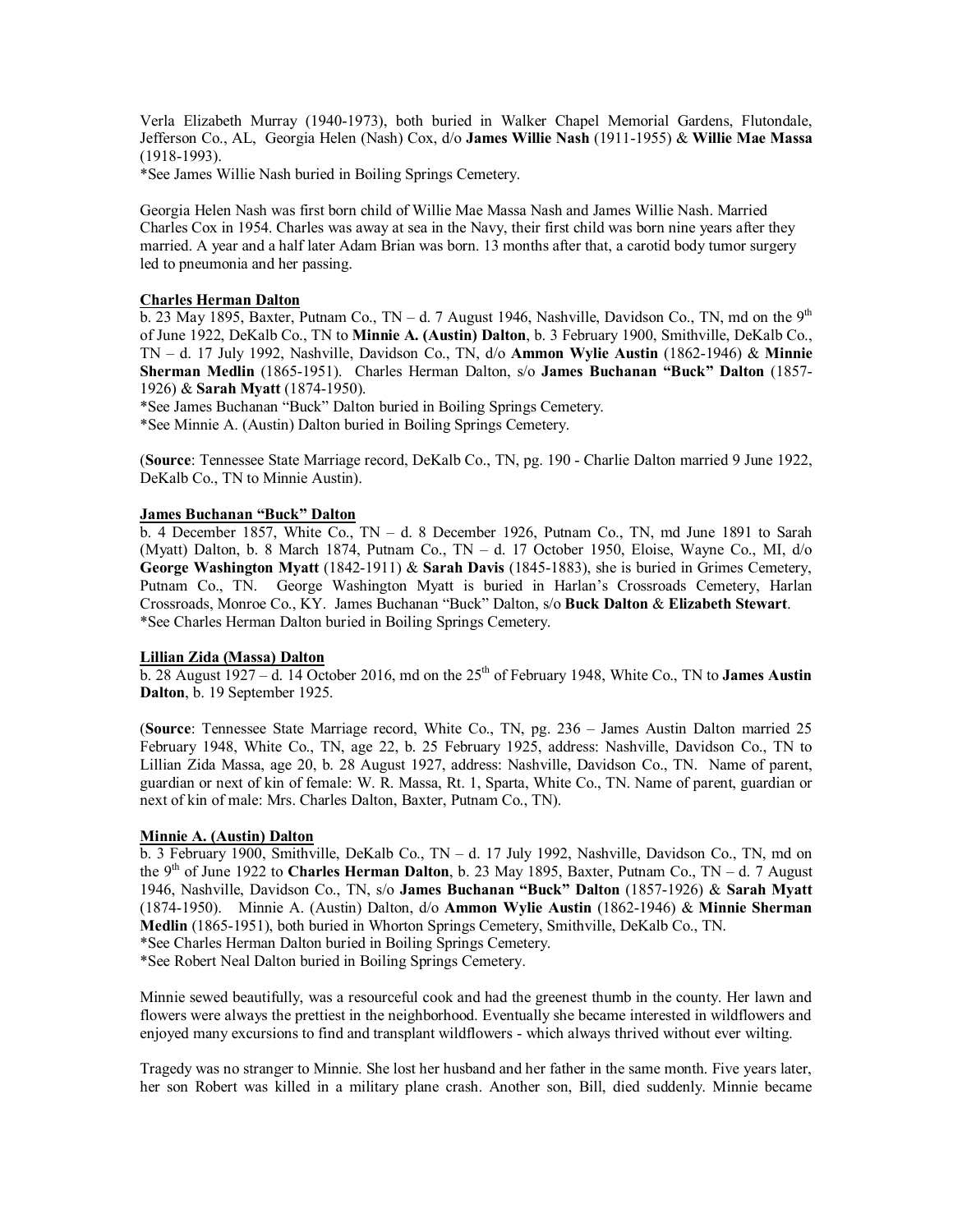seriously ill in 1980. She lived with her daughter in Tullahoma, TN until her death in 1992. Through-out all difficulties, her self- determination and positive attitude have been an inspiration to all who knew her.

## **Robert Neal Dalton**

b. 23 August 1931 – d. 20 December 1952, Larson Afb, Grant, Washington, (Tennessee A/1c 62 Food Service Squadron AF), s/o **Charles Herman Dalton** (1895-1946) & **Minnie A. Austin** (1900-1992). \*See Minnie A. (Austin) Dalton buried in Boiling Springs Cemetery.

Robert was killed in a military plane crash.

#### **Sarah Davis**

b. 9 August 1872 – d. 7 February 1927, md **Rev. J. R. Davis**.

#### **Loal Gene Delaney**

b. 27 September 1924, Cookeville, Putnam Co.,  $TN - d$ . 13 October 1982, md on the 17<sup>th</sup> of April 1944 to **Audrie Bell (Sherrell) Delane**y, b. 29 January 1928 – d. 18 October 2003, Baxter, Putnam Co., TN, d/o **Byrd King Sherrell** (1901-1956) & **Louann Lafever** (1895-1990). Loal Gene Delaney, s/o **Will Delaney** (1894-1967) & **Martha Ann Sweet** (1901-1988), both buried in Judd Cemetery, Putnam Co., TN. \*See Terry Lee Delaney buried in Boiling Springs Cemetery. \*See Byrd King Sherrell buried in Boiling Springs Cemetery.

U.S. WWII Draft Cards Young Men (1940-1947)

| Name:                                 | Gene Delaney                                     |
|---------------------------------------|--------------------------------------------------|
| Race:                                 | White                                            |
| Age:                                  | 18                                               |
| <b>Birth Date:</b>                    | 27 Sep 1924                                      |
| <b>Birth Place:</b>                   | Putnam County, Tenn USA                          |
| <b>Residence Place:</b>               | Cookeville, Putnam, Tennessee                    |
| <b>Registration Date: 23 Dec 1942</b> |                                                  |
|                                       | <b>Registration Place: Putnam Co., Tennessee</b> |
| Employer:                             | None                                             |
| Height:                               | 5" 8""                                           |
| Weight:                               | 148                                              |
| <b>Complexion:</b>                    | Light                                            |
| Hair Color:                           | <b>Brown</b>                                     |
| <b>Eye Color:</b>                     | Hazel                                            |
| <b>Next of Kin:</b>                   | Martha Ann Delaney                               |

## **Terry Lee Delaney**

b. 9 March 1959 – d. 10 May 2002, md on the 1st of January 1996 to **Nan (unknown) Delaney**. Terry Lee Delaney also md on the 5th of October 1979, Putnam Co., TN to **Janet Lynn (Sliger) Delaney**. Terry Lee Delaney, s/o **Loal Gene Delaney** (1924-1982) & **Audrie Bell Sherrell** (1928-2003). \*See Loal Gene Delaney buried in Boiling Springs Cemetery.

(**Source**: Tennessee State Marriage record, Putnam Co., TN, pg. 154 – Terry Lee Delaney married 5 October 1979, Putnam Co., TN, age 20, b. 9 March 1959, address: Rt. 2, Baxter, Putnam Co., TN to Janet Lynn Sliger, age 18, b. 14 November 1960, address: Rt. 2, Baxter, Putnam Co., TN. Name of parent, guardian or next of kin of female: Mr. & Mrs. Robert Sliger, Rt. 2, Baxter, Putnam Co., TN).

#### **Jordan M. Dennis**

b. 29 November 1989 – d. 12 February 1991, s/o Vanessa Carol Vanessa Carol (Dobbs) Dennis Obt.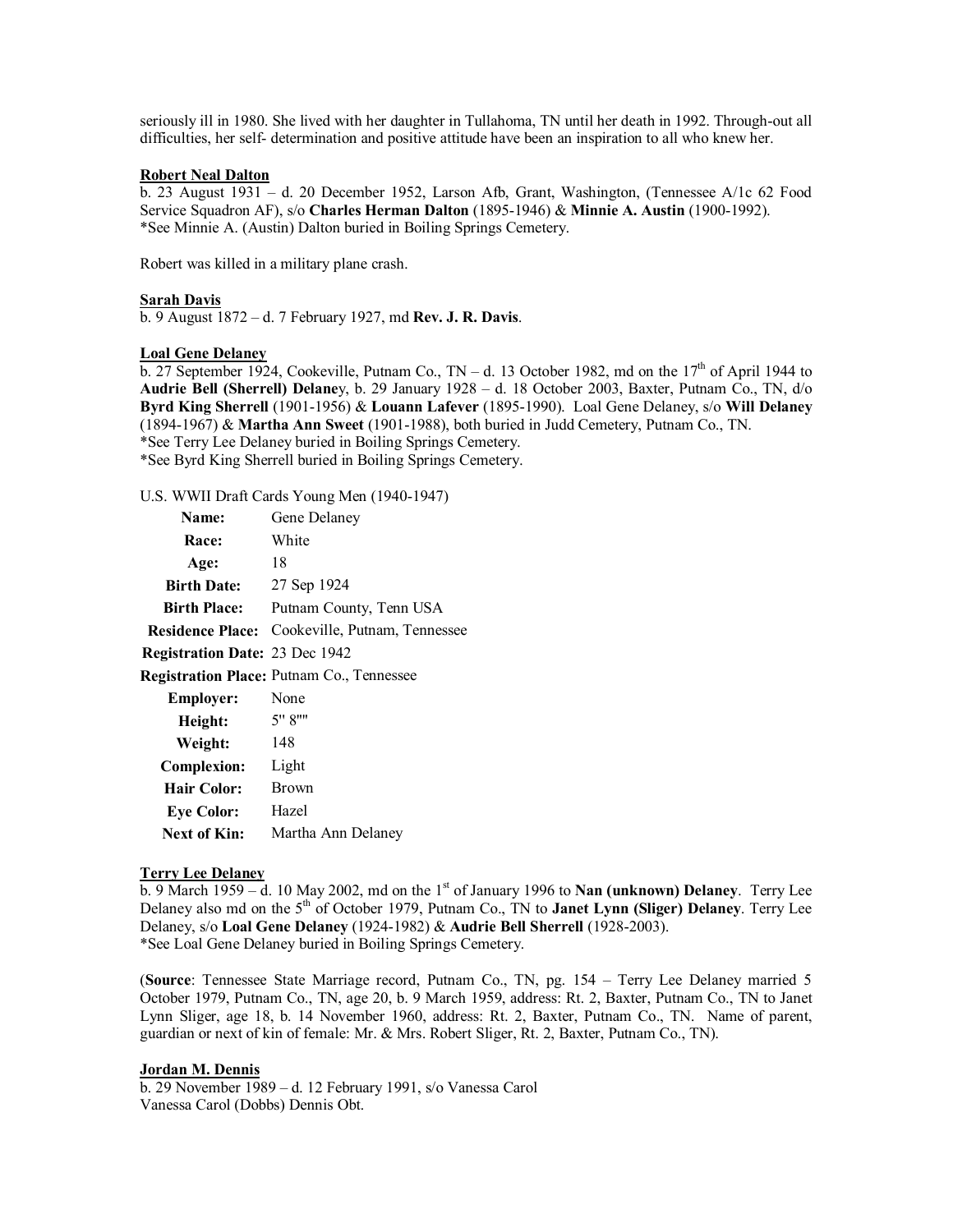#### **Vanessa Carol (Dobbs) Dennis Obt.**

b. 26 September 1968, Sparta, White Co., TN – d. 14 August 2015, Sparta, White Co., TN, md on the  $15<sup>th</sup>$ of June 1987, Putnam Co., TN to **Frank Dennis**. Vanessa Carol (Dobbs) Dennis, d/o **Herbert Eugene "Herb" Dobbs** (1931-2001) & **Wylodean (Dunn) Hooten Reed** (1942-2014), she also md on the 31<sup>st</sup> of January 1988, Manatee, FL to **Charles Edward Reed** (1942-2014), both buried in Boiling Springs Cemetery. Herbert Eugene "Herb" Dobbs is buried in Dobbs Cemetery, Putnam Co., TN. \*See Wylodean (Dunn) Reed Obt.

(**Source**: Tennessee State Marriage record, Putnam Co., TN, pg. 110 – Frank Dennis married 15 June 1987, Putnam Co., TN, age 43, address: Rt. 6, Box 284, Sparta, TN to Vanessa Carol Dobbs, age 18, address: Rt. 6, Box 284, Sparta, TN. Name of parent, guardian or next of kin of female: Wylodean Dunn Hooten, 323  $61<sup>st</sup>$  St., Ave. East, Bradinton, FL).

Vanessa Carol Dobbs Dennis, age 46 of Sparta passed away Friday, August 14, at her residence along with her companion Randy "Pokey" Young.

She was born September 27, 1968 in Sparta to the late Herb Dobbs and Wylodean Dunn Dobbs Reed. She was also preceded in death by a son: Jordan Dennis and a brother: Pete Dobbs.

She is survived by her Son: Jonathan Dobbs & wife Tracy of Sparta

Daughter: Brandy Dennis of Sparta

Granddaughter: Ava Dennis

Grandsons: Jonathan, Chris, and Shawn Dobbs

Sisters: Jody Fulk, Felecia Christian, and Kathy Ashbaugh all of Sparta

Brothers: Billy Dale Dobbs and Anthony Dobbs of Sparta

Joint Memorial Services for Vanessa & Randy will be Saturday, AUGUST 29, 2015, at 7:00 p.m. in the Chapel of HUNTER FUNERAL HOME with burial in the Boiling Springs Cemetery at a later date. The family will receive friends from 5pm on Saturday, August 29, 2015 till service time.

Memorials may be made to Hunter Funeral Home to help the family with burial expenses.

#### **Jack Denny**

b. 2 February 1913 – d. 28 July 1939, DeKalb Co., TN, s/o **Henry Lewis Denny** (1888-1972) & **Sophina Thomas** (1886-1922). \*See Sophina (Thomas) Denny buried in Boiling Springs Cemetery.

## **Sophina (Thomas) Denny**

b. 2 November 1886, Putnam Co., TN – d. 7 September 1922, DeKalb Co., TN, md on the  $29<sup>th</sup>$  of December 1904, DeKalb Co., TN to **Henry Lewis Denny**, b. 12 November 1888, DeKalb Co., TN – d. 31 January 1972, Boma, Putnam Co., TN, s/o **Charles Denney** (1852-1927) & **Floretta Butts** (1868-1957), she is buried in Maynard Cemetery, DeKalb Co., TN. Charles Denney is buried in Mount Holly Cemetery, Smithville, DeKalb Co., TN. Sophina (Thomas) Denny, d/o **Reuben Whitley Thomas** (1858-1942) & **Mary Eliza Jones** (1858-1905). Henry Lewis Denny also md **Mary A. (Goodwin) Denny** (1898-1980), both buried in Nash Cemetery, Putnam Co., TN.

\*See Reuben Whitley Thomas buried in Boiling Springs Cemetery.

(**Source**: Tennessee State Marriage record, DeKalb Co., TN, pg. 91 – Henry Denny married 29 December 1904, DeKalb Co., TN to Sophina Thomas).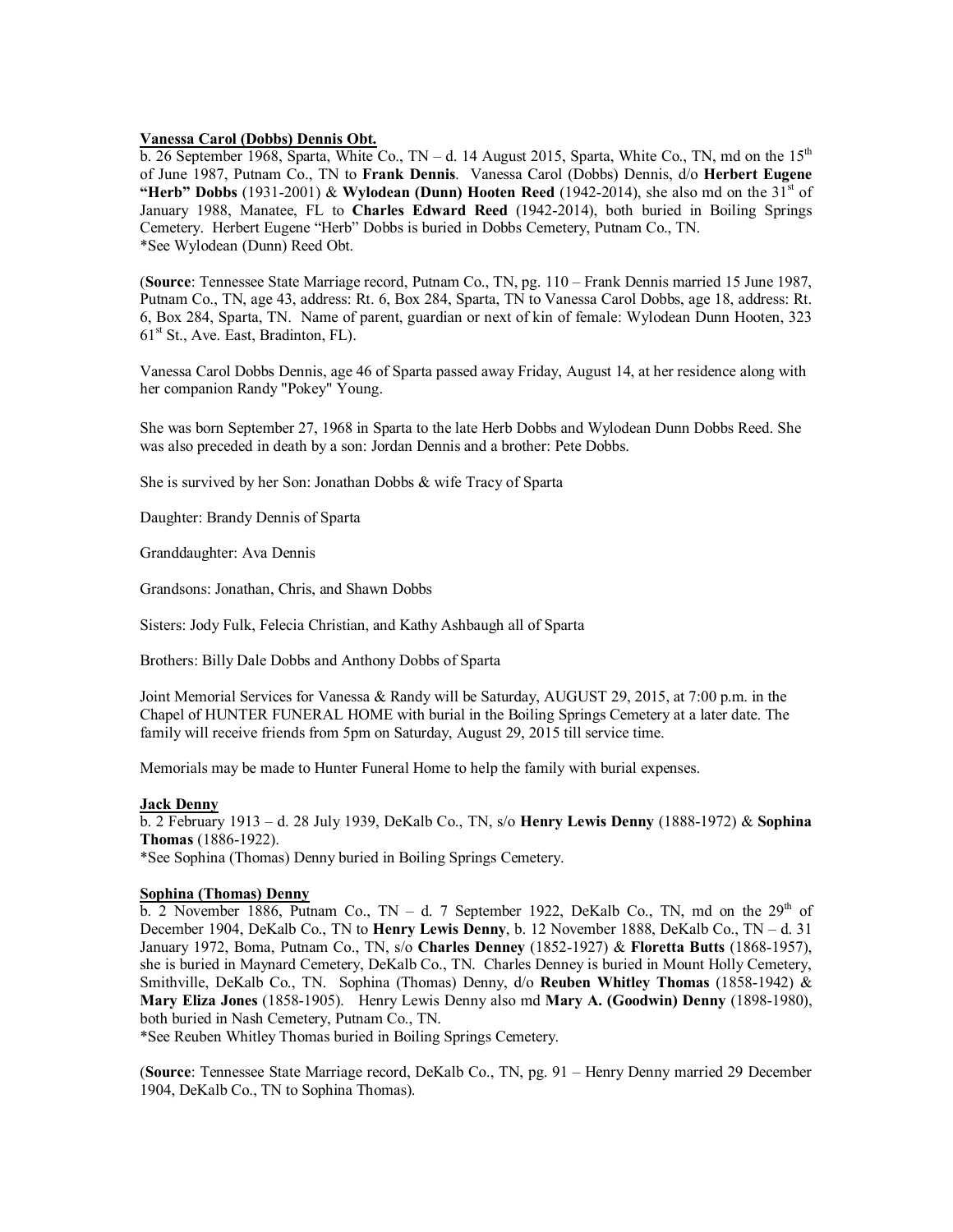## **Robin Diane (Bailey) Scheaffer Diets Obt.**

b. 13 August 1961, Monterey, Putnam Co., TN – d. 29 July 2020, Cookeville, Putnam Co., TN, md **Michael Dwane Diets**, b. 3 September 1965. (Married 27 years on tombstone with Robin). Robin Diane (Bailey) Scheaffter Diets also md **John Scheaffer**. \*See Jeremy Ray Scheaffer Obt.

Robin Diane Diets, 58 of Cookeville, passed away Wednesday, July 29, 2020 at her home.

She was born August 13, 1961 in Monterey to Thelma Mae Russell Wilson of Cookeville and the late John Raymond Bailey. She attended school in Monroe, Michigan.

She was an assembler with the former Robert Shaw in Algood, TN.

Survivors include husband Michael D. Diets; mother and step-father, Thelma and Wayne Wilson all of Cookeville; son, Kevin Scheaffer of Gainesboro; step-daughter, Shantesia Diets of the Dodson Branch Community; brothers, Michael (Mary Ann) Bailey of Monterey, Terry (Janet) Bailey of Taylor, MI, Gary Bailey of Pikeville and Jeff Goolsby of Lebanon; grandchildren, Noah, Maggie, Sarah, Haley, Sebastian and Peyton Scheaffer, Sonny Anderson and Jordan Diets.

In addition to her father, she was preceded in death by a son, Jeremy Scheaffer.

Funeral services will be Saturday, August 1, 2020 at the Chapel of Dyer Funeral Home with Sister Sue Polston officiating. Interment will follow in the Boiling Springs Cemetery.

## **David Anthony Dobbs**

b. 24 August 1967 – d. 15 December 2017, s/o **Herbert Eugene Dobbs** (1931-2001) & **Wylodeen Dunn** (1942-2014). Herbert Eugene Dobbs is buried in Dobbs Cemetery, Putnam Co., TN. \*See Preston Lee "Pete" Dobbs Obt. \*See Wylodeen (Dunn) Reed Obt.

# **Preston Lee "Pete" Dobbs Obt.**

b. 7 December 1962, White Co., TN – d. 28 July 2010, Sparta, White Co., TN, s/o **Herbert Eugene Dobbs** (1931-2001) & **Wylodeen Dunn** (1942-2014). Herbert Eugene Dobbs is buried in Dobbs Cemetery, Putnam Co., TN.

\*See David Anthony Dobbs buried in Boiling Springs Cemetery.

**SPARTA** -- Funeral services for Preston Lee (Pete) Dobbs, 47, of Baxter, will be held at 1 p.m. on Friday, July 30, from the chapel of Hunter Funeral Home in Sparta. Burial will be in Boiling Springs Cemetery.

The family will receive friends after 6 p.m. today, Thursday, July 29, at the funeral home.

Mr. Dobbs died Wednesday, July 28, 2010, at his residence.

Mr. Preston "Pete" Lee Dobbs, age 47, a resident of Stillwater Lane, formerly of Baxter, died Wednesday, July 28, 2010 at his residence.

Mr. Dobbs was born December 7, 1962 in White County. He was a logger and construction worker. He is preceded in death by his father Herbert Eugene Dobbs.

Survivors include his mother and stepfather: Wylodean Dunn Reed and Charles Reed of Baxter.

Two brothers: Anthony Dobbs and Dale Dobbs both of Baxter.

Four sisters: Jody Falk, Feleshia Christian, Vanessa Dennis all of Sparta and Kathy Ashbough of Spencer.

Several nieces and nephews also survive.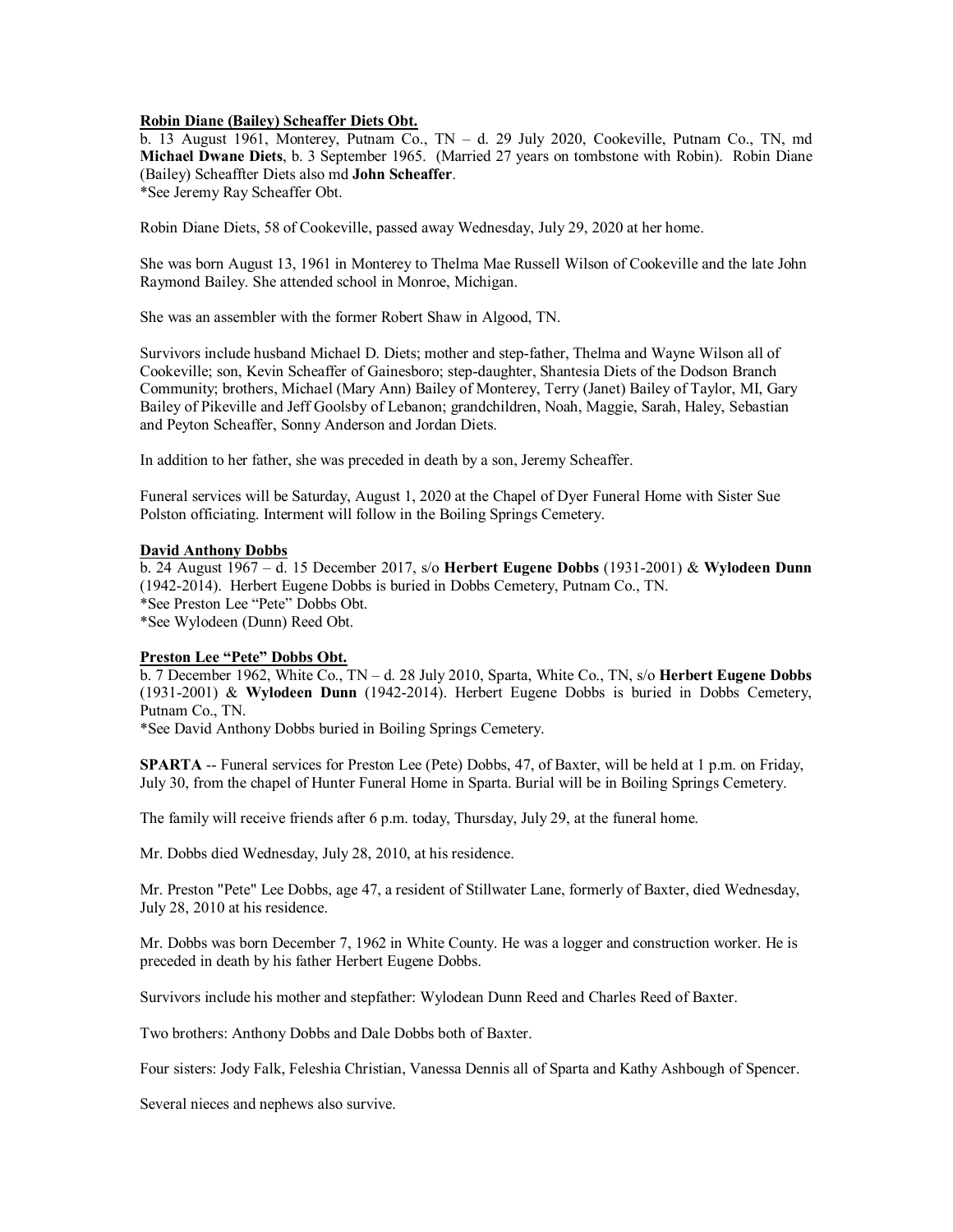Funeral services will be 1:00 pm Friday, July 30, 2010 in the Chapel of Hunter Funeral Home with burial in Boiling Springs Cemetery. The family will receive friends after 6:00 pm Thursday at Hunter Funeral Home. Nick Holman will officiate.

Serving as pallbearers are Robert Maxwell, Wayne Stoglin, Marty Young, Wayne Margeson, Marshall Perry, Michael Trudell, Jonathan Dobbs, Chris Bowman, Tim Dunn and Kelly Cantrell.

#### **Ima (Bray) Duncan**

b. 22 February 1901 – d. 5 May 1931, md on the 31st of October 1924, White Co., TN to **Harvey G. Duncan**, b. 1 May 1890 – d. 2 August 1974, s/o **Granderson P. Duncan** (1840-1917) & **Lucinda Bowman** (1841-1911), both buried in Judd Church Cemetery, Putnam Co., TN. Harvey G. Duncan also md **Nancy Jane (West) Duncan** (1891-1979), both buried in Judd Church Cemetery, Putnam Co., TN. Ima (Bray) Duncan, d/o **William Bray** (1873-1956) & **Martha Elizabeth Spears** (1876-1963). \*See William Bray buried in Boiling Springs Cemetery.

(**Source**: Tennessee State Marriage record, White Co., TN, pg. 73 – Harvey Duncan married 31 October 1924, White Co., TN to Ima Bray).

(**Source**: Tennessee State Marriage record, White Co., TN, pg. 493 - Harvey Duncan married 25 August 1932, White Co., TN to Nancy Jane Ramsey).

## **A. L. Dunn**

b. 18 August 1928 – d. 19 August 1928.

## **Albert Dunn**

b. 22 December 1913, DeKalb Co., TN – d. 6 February 2006, Putnam Co., TN md on the  $18<sup>th</sup>$  of August 1940, DeKalb Co., TN to **Martha Agnes (Hedgecough) Dunn**, b. 16 April 1922, TN – d. 19 March 1987, MI, d/o **James Riley Hedgecough** (1888-1958) & **Ella Anna Dunn** (1895-1979), both buried in Pleasant View Cemetery, Putnam Co., TN. Albert Dunn, s/o **William Riley "Billie" Dunn** (1876-1944) & **Mary** Frances Barnes (1881-1954). Albert Dunn also md on the 18<sup>th</sup> of May 1974, Putnam Co., TN to Dina **Lucille (Rippetoe) Dunn**, b. 20 June 1910. Albert Dunn also md **Sarah E. (Bond) Dunn**, b. 3 March 1933 – d. 1 February 1996, d/o **William Patrick "Pat" Bond** (1863-1943), buried in Hudson River Baptist Church Cemetery, Carnesville, Franklin Co., GA. Sarah E. (Bond) Dunn shared tombstone with Albert Dunn (1913-2006).

\*See Irene (Hedgecough) Dunn Obt.

\*See William Riley "Billie" Dunn buried in Boiling Springs Cemetery.

(**Source**: Tennessee State Marriage record, DeKalb Co., TN, pg. 248 – Albert Dunn married 18 August 1940, DeKalb Co., TN to Agnes Hudgecough).

(**Source**: Tennessee State Marriage record, DeKalb Co., TN, pg. 308 – Albert Dunn married 18 May 1974, Putnam Co., TN, age 63, b. 12 December 1913, address: Rt. 2, Cookeville, TN to Dina Lucille Rippetoe, age 63, b. 20 June 1910, address: Rt. 2, Cookeville, TN. Name of parent, guardian or next of kin of female: B. G. Shoemake *(?)*, daughter, Rt. 12, Cookeville, TN).

#### **Albert Dunn Obt.**

b. 4 January 1933, Putnam Co., TN – d. 4 February 2012, East Ridge, Hamilton Co., TN, (US Air Force), md **Mildred Virginia (Dunn) Dunn**, b. 21 January 1932, Baxter, Putnam Co., TN – d. 26 September 2018, Cookeville, Putnam Co., TN, d/o **James Willie Dunn** (1906-1967) & **Vallie Hutchings** (1910-2011). Albert Dunn, s/o **Oscar Leo Dunn** (1904-1993) & **Lizzie Ethel Rice** (1913-2004).

\*See Lizzie Ethel (Rice) Dunn Obt.

\*See Mildred Virginia (Dunn) Dunn Obt.

**BAXTER** -- Graveside services for Albert Dunn, 79, were held at 2 p.m. today, Monday, Feb. 6, at Boiling Springs Cemetery in Baxter, with full military honors.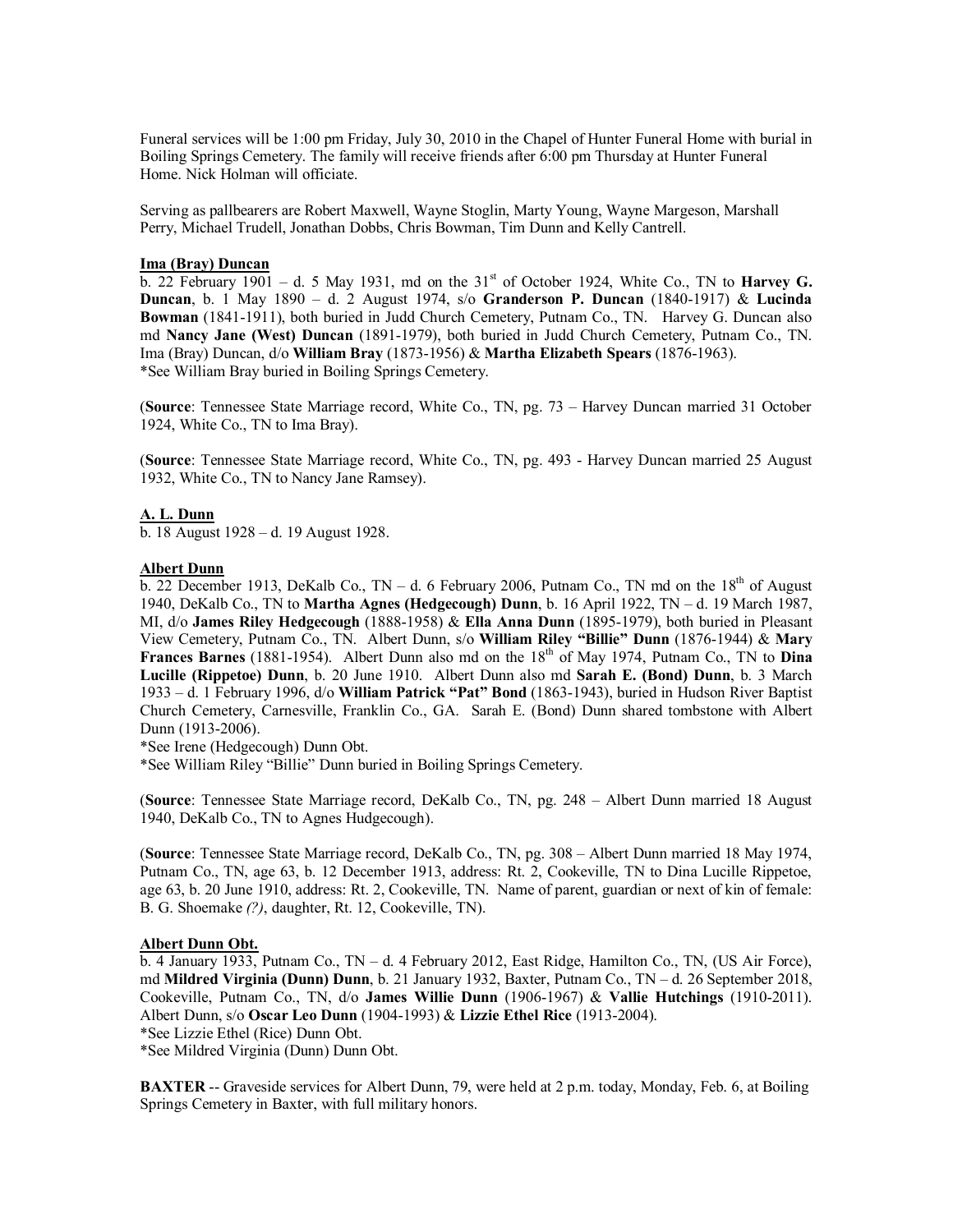Mr. Dunn entered God's loving presence on Saturday, Feb. 4, 2012, at his home in East Ridge.

He was born Jan. 4, 1933, in Putnam County to the late Leo and Ethel Rice Dunn.

Mr. Dunn was an honored veteran of the Air Force and a retired air traffic controller. He and his wife, Mildred, both originally from Putnam County, resided in Chattanooga. He deeply loved his family, friends, fishing, flying and his country. He was a hero among men and will be greatly missed. Mr. Dunn was a member of Boiling Springs Baptist Church.

In addition to his parents, he was preceded in death by three sons-in-law, Kenny Burden, Jim Livers and Terry Maxwell; a sister, Florence Hargis; and six brothers-in-law.

Pallbearers were BJ Dietz, Dakota and Dustin Dilldine, Shane Gantt, Greg and William Livers, Joseph Meadows and BJ Upchurch.

Chaplain Art Jones officiated at the services.

Whitson Funeral Home is in charge of arrangements (931) 526-2151.

## **Amanda Tennessee (Sliger) Dunn Obt.**

b. 5 September 1897, Putnam Co., TN – d. 21 February 1969, Cookeville, Putnam Co., TN, md **George Roscoe Dunn**, b. 16 April 1897, TN – d. 5 March 1972, Putnam Co., TN, s/o **Jessie Nelson Dunn** (1874- 1957) & **Eliza Jane Sherrell** (1866-1936). Amanda Tennessee (Sliger) Dunn, d/o **Samuel Edward "Ed" Sliger** (1857-1939) & **Margaret Elizabeth Hickey** (1861-1935), both buried in Allison Cemetery, Putnam Co., TN.

\*See Jessie Nelson Dunn buried in Boiling Springs Cemetery.

Amanda Dunn Herald Citizen Feb, 27, 1969 Cookeville Putnam Co., TN Funeral services were held Sunday, Feb 23, for Mrs. Amanda Tennessee Dunn, 73, at Bridley's Chapel Church at 2 p.m. Burial was in Boiling Springs Cemetery. Rev. Ernest Miller and Rev. Fowler Montgomery officiated

Mrs. Dunn died Friday, Feb 21, at the Cookeville General Hospital following a long illness. She was a resident of Cookeville Rt 2.

A native of Putnam County, Mrs. Dunn was the daughter of Ed and Margaret Hickey Sliger. She was a member of the Church of God.

Survivors are her husband Roscoe Dunn, three sons, Odre Dunn Sparta, Edward Dunn Algood, James Dunn Detroit.

## **Ammon Denton Dunn**

b. 14 June 1891 – d. 30 April 1961, s/o , s/o **Issac Newton "Newt" Dunn** (1848-1930) & **Ellender Hedgecough** (1849-1933), both buried in Pleasant View Cemetery, Putnam Co., TN. (photo on tombstone).

\*See Asher Dunn buried in Boiling Springs Cemetery.

\*See Pvt. Ernest Andrew Dunn buried in Boiling Springs Cemetery.

## **Aneen Dunn**

b. & d. 10 March 1931.

## **Arthur Lando Dunn**

b. 15 December 1904, Baxter, Putnam Co.,  $TN - d$ . 28 August 1984, Putnam Co., TN, md on the  $7<sup>th</sup>$  of June 1927, White Co., TN to **Velma (Mahan) Dunn**, (div.). Arthur Lando Dunn, s/o **Levi Perkin Dunn** (1873- 1965) & **Mary Mollie Jones** (1875-1966).

'In loving memory; The 3rd of 7 Sons of Levi and Mollie'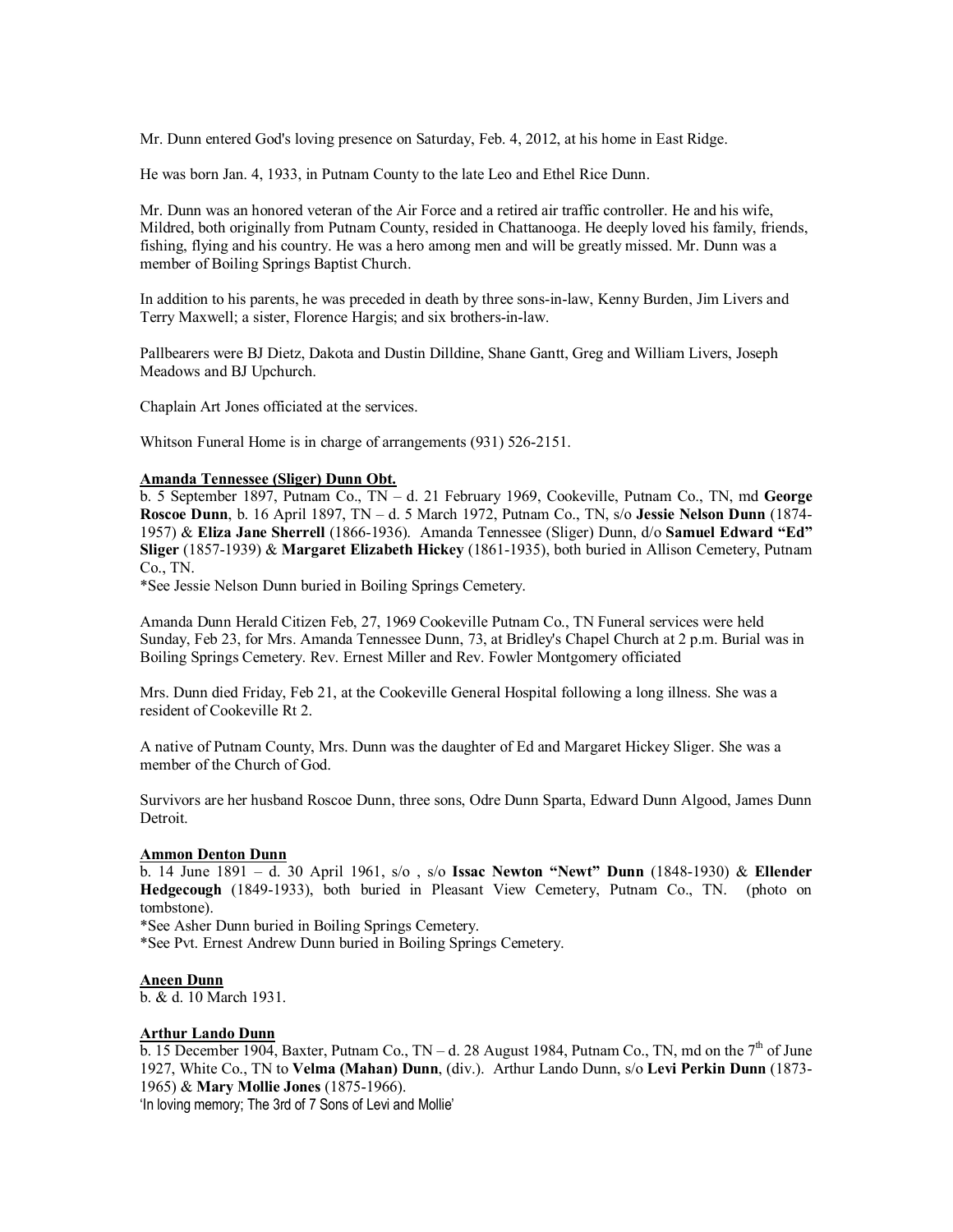\*See Levi Perkin Dunn buried in Boiling Springs Cemetery.

(**Source**: Tennessee State Marriage record, White Co., TN, pg. 467 – Lando Dunn married 7 June 1927, White Co., TN to Velma Mahan)

# **Asher Dunn**

b. 16 March 1878, TN – d. 3 August 1964, md on the 19<sup>th</sup> of February 1899, DeKalb Co., TN to **Charlotte (Spears) Dunn**, b. 12 August 1880 – d. 13 March 1961. Asher Dunn, s/o **Issac Newton "Newt" Dunn** (1848-1930) & **Ellender Hedgecough** (1849-1933), both buried in Pleasant View Cemetery, Putnam Co., TN.

\*See Clifford Lew Bradford buried in Boiling Springs Cemetery.

\*See Ammon Denton Dunn buried in Boiling Springs Cemetery.

\*See Verble Lafever buried in Boiling Springs Cemetery.

(**Source**: Tennessee State Marriage record, DeKalb Co., TN, pg. 474 – Ashley Dunn married 19 February 1899, DeKalb Co., TN to Charlotte Spears).

## **Beecher Dunn**

b. 5 May 1912, DeKalb Co., TN – d. 12 January 1961, Rock Island, Warren Co., TN, (Tennessee Pvt. US Army WWII). Beecher Dunn, s/o **William Riley "Billie" Dunn** (1876-1944) & **Mary Frances Barnes** (1881-1954).

\*See William Riley "Billie" Dunn buried in Boiling Springs Cemetery.

U. S. WWII Draft Cards Young Men (1940-1947)

| Name:                              | Beecher Dunn                                      |  |
|------------------------------------|---------------------------------------------------|--|
| <b>Race:</b>                       | White                                             |  |
| Age:                               | 28                                                |  |
| <b>Birth Date:</b>                 | 5 May 1912                                        |  |
| <b>Birth Place:</b>                | DeKalb, Tenn                                      |  |
|                                    | Residence Place: Silver Point, De Kalb, Tennessee |  |
| <b>Registration Date: abt 1940</b> |                                                   |  |
|                                    | <b>Registration Place: DeKalb, Tennessee</b>      |  |
| <b>Employer:</b>                   | Self                                              |  |
| Height:                            | 5"7"                                              |  |
| Weight:                            | 135                                               |  |
| <b>Complexion:</b>                 | Sallow                                            |  |
| <b>Hair Color:</b>                 | Brown                                             |  |
| <b>Eye Color:</b>                  | Blue                                              |  |
| <b>Next of Kin:</b>                | Mrs. Mary Dunn                                    |  |
|                                    | Tennessee U. S. Death Records (1908-1965)         |  |
| Name:                              | Beecher Dunn                                      |  |
| Gender:                            | Male                                              |  |
| <b>Race:</b>                       | White                                             |  |
| Age:                               | 48                                                |  |
| <b>Birth Date:</b> 1912            |                                                   |  |
| <b>Birth Place:</b> Tennessee      |                                                   |  |
| Death Date: 1 Jan 1961             |                                                   |  |
| <b>Death Place:</b>                | Rock Island Tenn, Warren, Tennessee, USA          |  |
| <b>Cause of Death:</b>             | Exposure of cold weather.                         |  |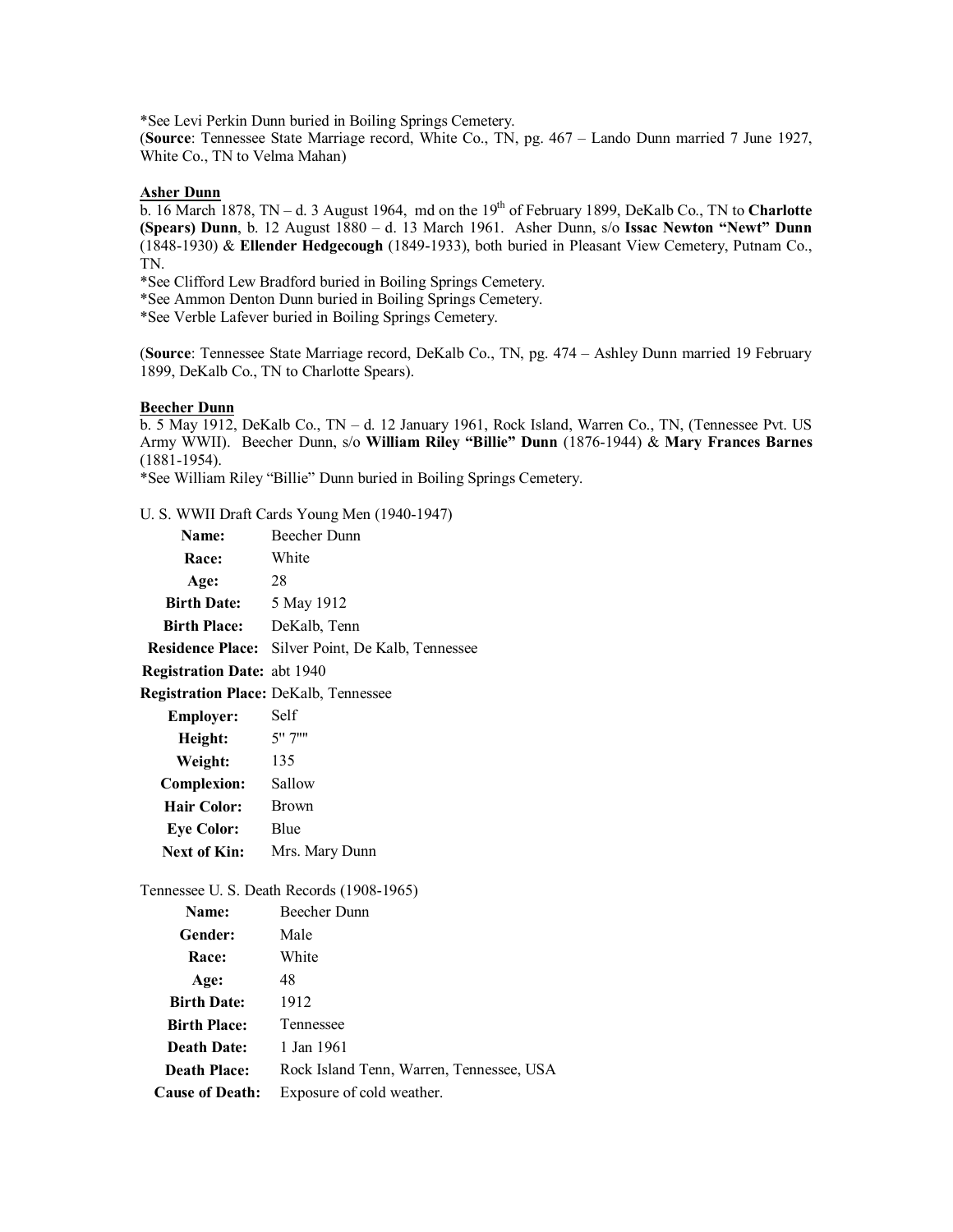|                | Funeral Director: Love-Cantrell, McMinnville, TN |
|----------------|--------------------------------------------------|
| <b>Father:</b> | William Riley Dunn                               |
| <b>Mother:</b> | Mary Frances Barnes                              |
|                |                                                  |

**Certificate Number:** 5325

## **Bobby Ray Dunn Obt.**

b. 8 March 1937, Putnam Co., TN – d. 28 November 2006, Cookeville, Putnam Co., TN, s/o **James Willie Dunn** (1906-1967) & **Vallie Hutchings** (1910-2011). \*See Vallie (Hutchings) Dunn Obt.

Funeral services for Bobby Ray Dunn, 69, of Baxter, will be held Friday, Dec. 1, at 11 a.m. at the chapel of Whitson Funeral Home. Burial will be in Boiling Springs Cemetery.

Family will receive friends Thursday, Nov. 30, from 5-9 p.m., and Friday, Dec. 1, from 7 a.m. until time of services at the funeral home.

Mr. Dunn died Tuesday, Nov. 28, 2006, at Cookeville Regional Medical Center.

He was born Mar. 8, 1937, in Putnam County to Vallie Hutchings Dunn of Baxter and the late James Willie Dunn.

Mr. Dunn was employed as a factory worker for General Motors.

In addition to his mother, his family includes his wife, Brenda Lee Kronenweth Dunn of Baxter; a daughter and son-in-law, Pamela and Terry Maxwell of Cookeville; three sons and a daughter-in-law, Ricky Dunn of Baxter, Timothy Ray and Lisa Dunn of Rickman and Michael Dunn of Algood; a brother and sister-in-law, Clayburn and Judy Dunn of Sparta; three sisters and brothers-in-law, Mildred and Albert Dunn and Nella Dean and Jerry Hutchinson, all of Baxter, and Helen and Jimmy Holloway of Monterey; six grandchildren; three great-grandchildren; and numerous nieces and nephews.

In addition to his father, Mr. Dunn was preceded in death by three brothers, Elbert, Willie Delbert and Jimmy Lee Dunn.

Family and friends will serve as pallbearers.

Bro. Tracy Gross will officiate the services.

Whitson Funeral Home is in charge of arrangements.

Cookeville Herald-Citizen 11/29/06

## **Catherine Mae Dunn**

b. & d. 19 March 1943, d/o **Mr. & Mrs. Roscoe Dunn**.

## **Charles Arnold Dunn**

b. 12 October 1935, Cookeville, Putnam Co.,  $TN - d$ . 27 November 1971, Cannon Co., TN, md on the  $14<sup>th</sup>$ of June 1958, Cannon Co., TN to **Rosa Brown (Thomas) Dunn**, b. 7 October 1937. Charles Arnold Dunn, s/o **Travis Matthew Dunn** (1903-1970) & **Opal Mae Maynard** (1906-1984). \*See Travis Matthew Dunn buried in Boiling Springs Cemetery.

(**Source**: Tennessee State Marriage record, Cannon Co., TN, pg. 242, #821 – Charles Arnold Dunn married 14 June 1958, Cannon Co., TN, age 22, b. 12 October 1935, address: Rt. 1, Auburntown, TN to Rosa Brown Thomas, age 20, b. 7 October 1937, address: Rt. 1, Dowelltown, TN. Name of parent, guardian or next of kin of female: Charlie Thomas. Name of parent, guardian or next of male: Travis Dunn).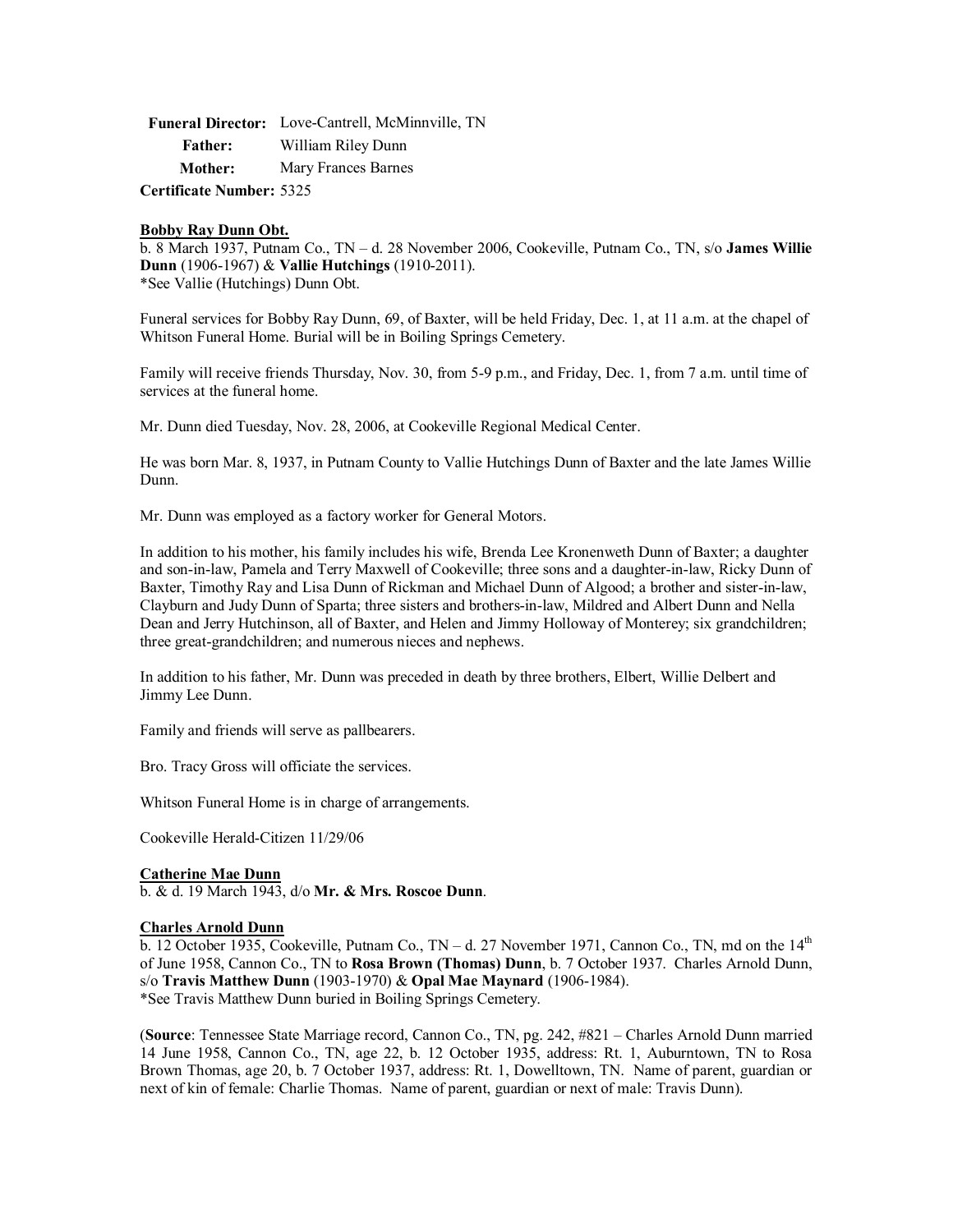## **Delbert Waymon Dunn**

b. 29 March 1920, TN – d. 19 August 1997, s/o **Hiram "Hairm" Dunn** (1884-1958) & **Mary Ellen Dobbs** (1885-1969).

\*See Hiram "Hairm" Dunn buried in Boiling Springs Cemetery.

## **Donald Ray Dunn**

b. 17 October 1943, Putnam Co., TN – d. 28 August 1961, Crossville, Cumberland Co., TN, s/o **Ruby Elise Dunn**. \*See Willie J. Peek Obt.

## **Pvt. Ernest Andrew Dunn**

b. 25 September 1920, DeKalb Co., TN – d. 29 January 1945, Putnam Co., TN, s/o **Ammon Denton Dunn** (1886-1961) & **Cansada Lafever** (1900-1973). (photo on tombstone). 'In memory of my son'

\*See Ammon Denton Dunn buried in Boiling Springs Cemetery.

U. S. WWII Draft Cards Young Men (1940-1947)

| Name:                          | Earnest Andrew Dunn                              |
|--------------------------------|--------------------------------------------------|
| Age:                           | 21                                               |
| <b>Birth Date:</b>             | 25 Sep 1920                                      |
| <b>Birth Place:</b>            | Putnam County, Tennessee                         |
|                                | Residence Place: Silver Point, Putnam, Tennessee |
| Registration Date: 16 Feb 1942 |                                                  |
|                                | <b>Registration Place:</b> Cookeville, Tennessee |
| <b>Employer:</b>               | M.L. Rigsby Silver Point, Tennessee R.F.D.2      |
| Height:                        | 5"6"                                             |
| Weight:                        | 135                                              |
| <b>Complexion:</b>             | Light Brown                                      |
| Hair Color:                    | <b>Black</b>                                     |
| <b>Eye Color:</b>              | Hazel                                            |
| Next of Kin:                   | Amon Dunn                                        |
|                                |                                                  |

## **Ernest Loyd Dunn**

 $\overline{b}$ . 11 May 1929 – d. 11 April 1978, md on the 12<sup>th</sup> of March 1966, Wilson Co., TN to **Rosa Brown Dunn**. Ernest Loyd Dunn, s/o **Travis Matthew Dunn** (1903-1970) & **Opal Mae Maynard** (1906-1984). (Shares tombstone with brother Waymon Arthur Dunn (1933-2007). \*See Travis Matthew Dunn buried in Boiling Springs Cemetery.

(**Source**: Tennessee State Marriage record, Wilson Co., TN, pg. 377, #670 – Ernest Lloyd Dunn married 12 March 1966, Wilson Co., TN, age 37, address: Murfreesboro, Rutherford Co., TN to Rosa Brown Dunn, age 37, address: Murfreesboro, Rutherford Co., TN. The next of kin of said female is: Sallie Thames, Rt. 5, Murfreesboro, Rutherford Co., TN).

# **Hiram "Hairm" Dunn**

 $\overline{b}$ . 1 January 1884, TN – d. 10 February 1958, Cookeville, Putnam Co., TN, md on the 24<sup>th</sup> of December 1905, DeKalb Co., TN to **Mary Ellen (Dobbs) Dunn**, b. 27 October 1885, TN – d. 12 November 1969, Putnam Co., TN, d/o **John Wamon Dobbs** (1851-1921) & **Rachel A. Spears** (1851-1921). Hiram "Hairm" Dunn, , s/o **Jasper Spears Dunn** (1846-1910) & **Elizabeth Ann "Besty" Sherrell** (1852-1891), both buried in Perkins Cemetery, Putnam Co., TN.

\*See Delbert Waymon Dunn buried in Boiling Springs Cemetery.

\*See Johnnie Virgil Dunn buried in Boiling Springs Cemetery.

\*See Samuel Jasper "Jay" Dunn buried in Boiling Springs Cemetery.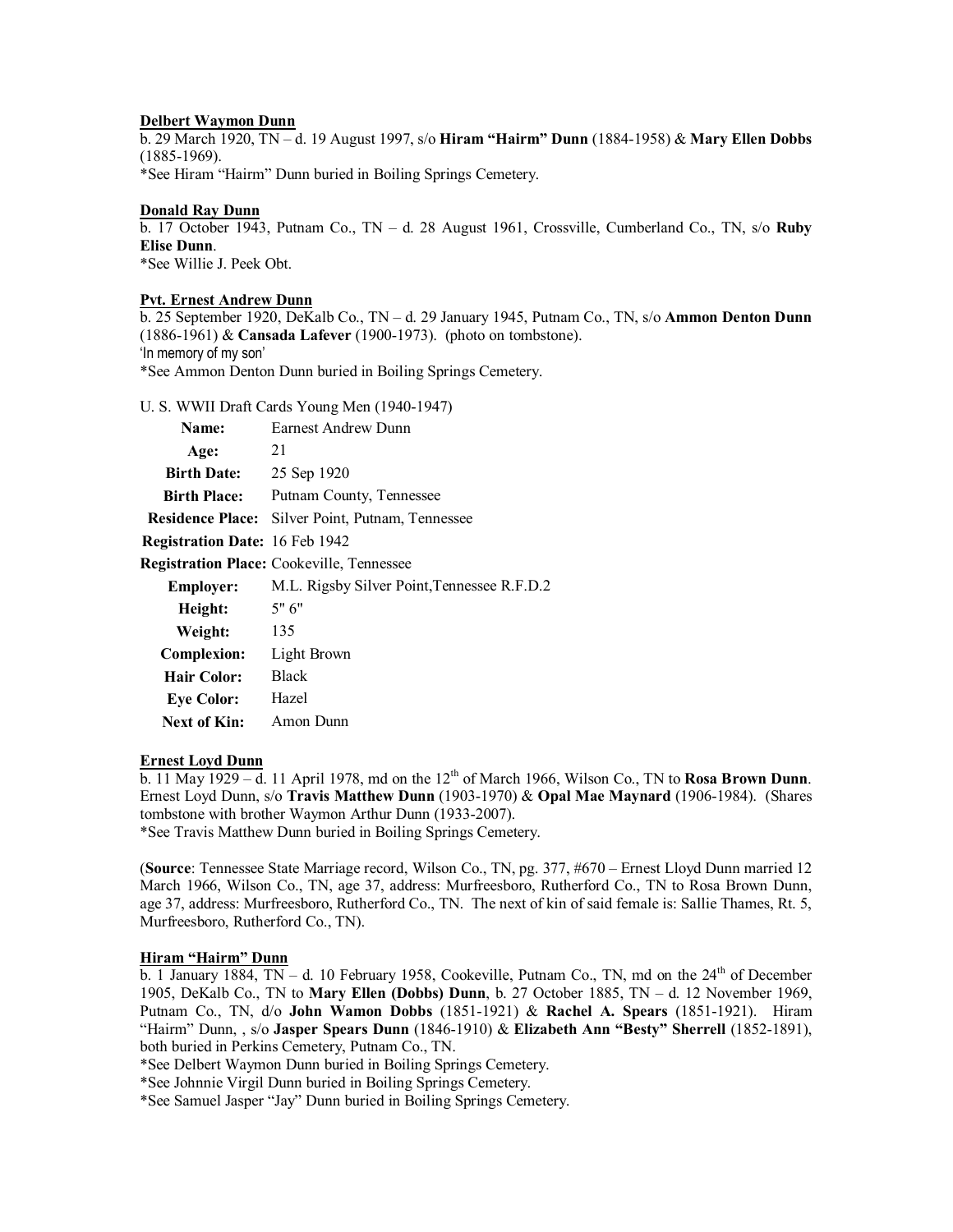(**Source**: Tennessee State Marriage record, DeKalb Co., TN, pg. 299 – Hiram Dunn married 24 December 1905, DeKalb Co., TN to Mary Dobbs).

### **Herman Casto Dunn**

b. 16 August 1913, Baxter, Putnam Co., TN – d. 15 October 1993, Baxter, Putnam Co., TN, md **Callie Adell (Sherrell) Dunn**, b. 4 June 1925, Baxter, Putnam Co., TN, d/o **Byrd King Sherrell** (1901-1956) & **Louann Lafever** (1895-1990). Herman Casto Dunn, s/o **Levi Perkins Dunn** (1873-1965) & **Mary Mollie Jones** (1875-1966).

\*See Kenneth Lee Dunn Obt.

\*See Levi Perkins Dunn buried in Boiling Springs Cemetery.

\*See Byrd King Sherrell buried in Boiling Springs Cemetery.

## **Infant Dunn**

b. & d. 20 April 1946, s/o **Mr. & Mrs. Roscoe Dunn**.

### **Irene (Hedgecough) Dunn Obt.**

b. 1 June 1918, Putnam Co., TN – d. 20 February 2000, White Co., TN, md **David Reed Dunn**, b. 3 March 1915, TN – d. 30 September 1983, Sparta, White Co., TN, s/o **George Washington Dunn** (1870-1944) & **Mary Madaline Laffity** (1892-1963), both buried in Pleasant View Cemetery, Putnam Co., TN. Irene (Hedgecough) Dunn, d/o **James Riley Hedgecough** (1888-1958) & **Ella Anna Dunn** (1895-1979), both buried in Pleasant View Cemetery, Putnam Co., TN.

\*See Albert Dunn (1933-2012) buried in Boiling Springs Cemetery.

\*See Wylodean (Dunn) Reed Obt.

\*See Mary Carolyn (Dunn) Summers buried in Boiling Springs Cemetery.

**COOKEVILLE** -- Funeral services for Irene Dunn, 81, of Sparta, will be held at 11 a.m. on Tues., Feb. 22, from the chapel of Whitson Funeral Home. Burial will be in Boiling Springs Cemetery.

The family will receive friends after 6 p.m. today, Mon., Feb. 21, at the funeral home.

Mrs. Dunn died on Sun., Feb. 20, 2000, at White County Hospital.

She was born on June 1, 1918, in Putnam County to the late Riley and Annie Hedgecough. Mrs. Dunn was a homemaker.

Her family includes three sons, James, Roger and Billy Dunn, all of Sparta; eight daughters, Ruby Sweat, Willodean Reed, Anna Maxwell, Cappie Womack, Shirley Cantrell, and Helen Kirby, all of Sparta, Kathleen Palmer of Smithville, and Carol Summers of Cookeville; two sisters, Jean Reece of Sparta, and Helen Carter of Centerline, Mich.; 40 grandchildren, 35 great-grandchildren, and three great-greatgrandchildren.

In addition to her parents, she was preceded in death by her husband, David Reed Dunn; two sons, Jackie and Kenneth Dunn; two sisters, Agnes Dunn and Kathleen Norris; and two brothers, Henry and Eugene Hedgecough.

Bro. Joe Neal will officiate at the services.

### **Jack Edward Dunn**

b. 4 November 1961 – d. 5 November 1961.

### **James Solon Dunn Obt.**

b. 14 September 1931, Cookeville, Putnam Co., TN – d. 26 December 2019, Cookeville, Putnam Co., TN, (Cpl US Army Korea), md **Robbie Sue (Wolfe) Dunn**, b. 15 November 1933, Nashville, Davidson Co., TN – d. 21 September 2013, Hazel Park, Oakland Co., MI, (Cpl US Army), d/o **Curtis Cordell Wolfe** (1908-1984) & **Vida B. Harness** (1913-1994). Robbie Sue (Wolfe) Dunn is buried in Great Lakes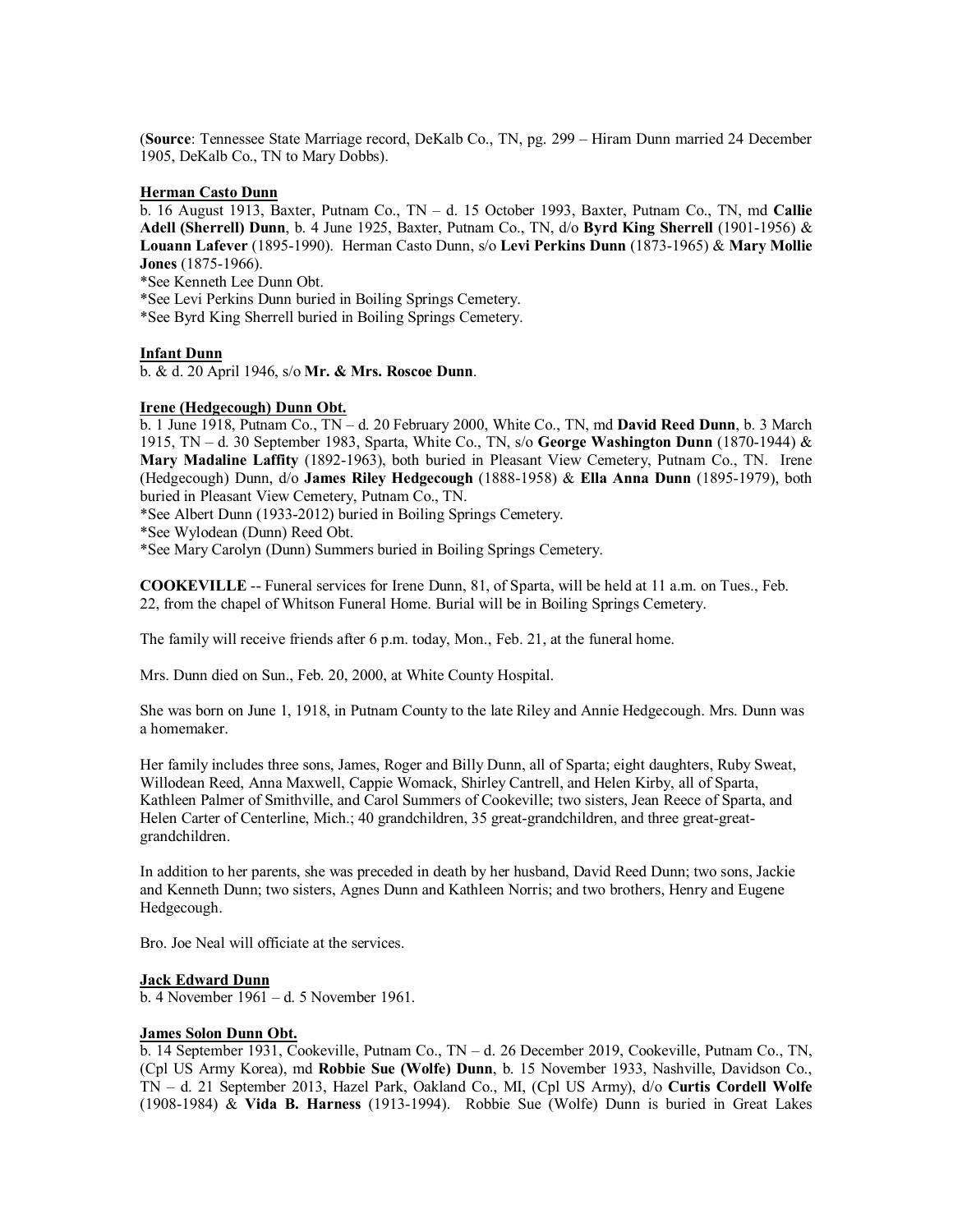National Cemetery, Holly, Oakland Co., MI. James Solon Dunn, s/o **George Roscoe Dunn** (1897-1972) & **Amanda Tennessee Sliger** (1897-1969). \*See Amanda Tennessee (Sliger) Dunn Obt.

**James S. Dunn**, age 88, of Cookeville passed away Thursday, December 26, 2019 at NHC HealthCare in Cookeville, Tennessee.

He was born Monday, September 14, 1931 in Cookeville, Tennessee to the late George Roscoe Dunn and Amanda Sliger Dunn.

James retired from Chrysler in Detroit, Michigan after 30 years. He attended Baxter Church of Christ until he was unable to attend due to his health.

In addition to his parents, he was preceded in death by his wife, Robbie Sue Wolfe Dunn; 2 brothers, Odre Dunn and Jessie Dunn; 2 sisters, Ina Randolph and Elise Peek.

He is survived by 2 sisters, Vivian Bowman and Lillian Smith, both of Cookeville; several nieces and nephews.

Funeral services were held Tuesday, December 31st, 2019 at Presley Funeral Home with John Pippin officiating. Interment followed in Boiling Springs Cemetery.

**Robbie Sue Dunn**, age 79 of Hazel Park, MI, passed away on September 21, 2013.

She was born November 15, 1933 in Nashville, TN.

Beloved wife of James S. Dunn.

Visitation Thursday, September 26, 2013, 10:00 am until time of service at 12:00 Noon at Hopcroft Funeral home, 23919 John R.Rd. Hazel Park.

Burial in Great Lakes National Cemetery, Holly, MI.

### **Janie Elaine (Randolph) Dunn Obt.**

b. 30 March 1961, Putnam Co., TN – d. 7 August 1991, Nashville, Davidson Co., TN, md **Billy T. Dunn**, b. 24 June 1958. Janie Elaine (Randolph) Dunn, d/o **William Daniel "Willie" Randolph** (1927-1999) & **Clara Lee Brown** (1931-1996). William Daniel Randolph is buried in West Graveyard, Putnam Co., TN. \*See Clara Lee (Brown) Randolph buried in Boiling Springs Cemetery.

Elaine Dunn Herald Citizen pg 10 Friday August 9, 1991 Cookeville Putnam Co., TN Funeral services for Elaine Randolph Dunn, 30, of Sparta will be held Saturday August 10, in the Chapel of Whitson Funeral home. Burial will be in Boiling Springs Cemetery.

Mrs. Dunn died Wednesday (August 7, 1991) in St Thomas Hospital.

Born March 30, 1967 in Putnam County, she was the daughter of Willie D. Randolph and Clara Lee (Brown) Randolph, both of Cookeville.

In addition to her parents, her family includes her husband Billy Dunn of Sparta; one son, Erick Dunn of Sparta; one daughter Ashley Dunn of Sparta; her step-mother Bea Randolph of Cookeville, three brothers, Keith, Ricky and Curtis, all of Cookeville, two sisters, Juanita Raines of Sparta, Regina McCloud of Cookeville.

The family is receiving friends at the funeral home.

Bro. Jack Gentry will officiate at the services.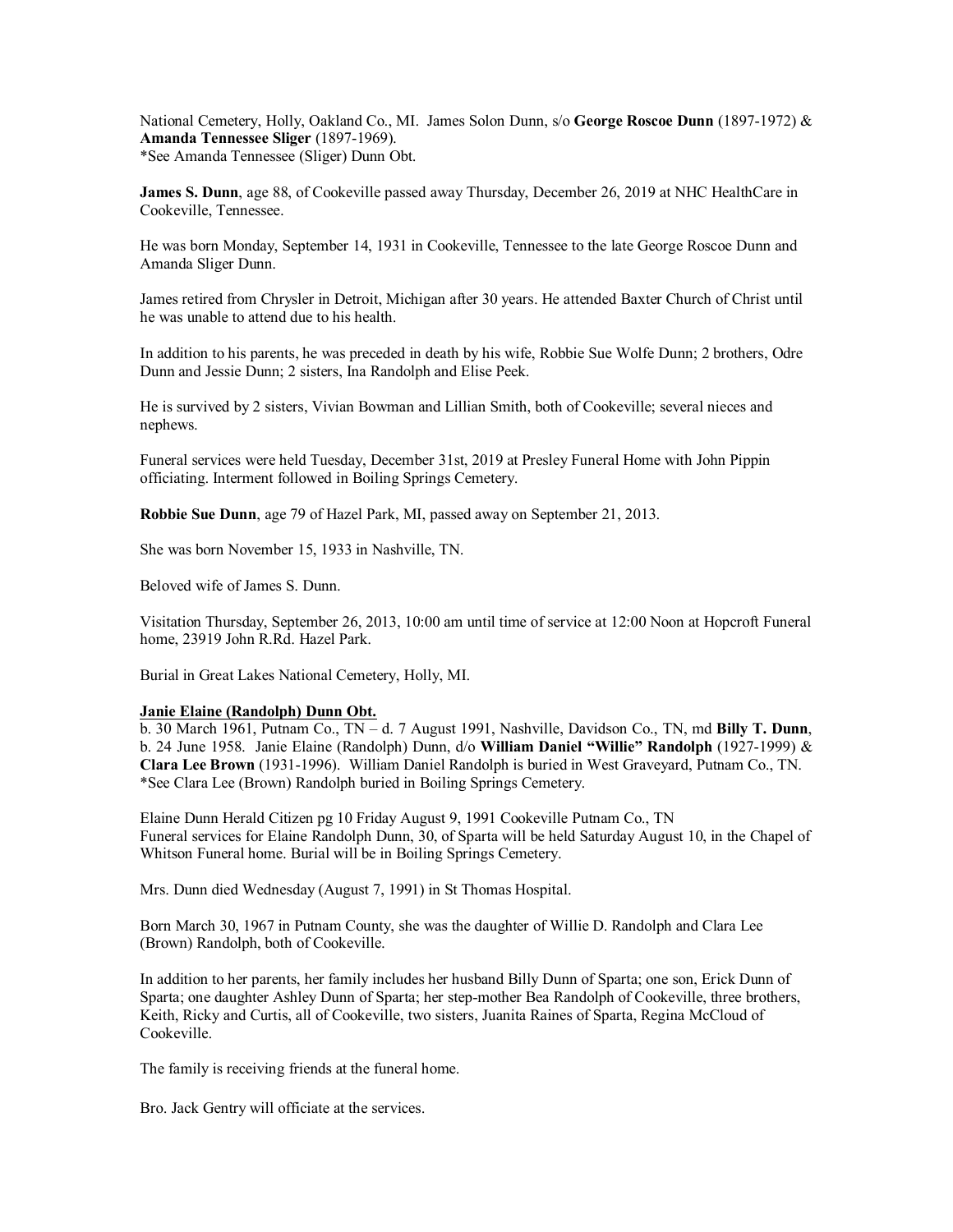# **Jasper Toye Dunn**

b. 5 May 1916, DeKalb Co., TN – d. 4 March 2007, Putnam Co., TN, md **Minnie Odell Dunn**, b. 18 July 1911 – d. 20 March 1994, Putnam Co., TN. Jasper Toye Dunn, s/o **Samuel Jasper "Jay" Dunn** (1890- 1965) & **Almeda** (1895-1971).

\*See Samuel Jasper "Jay" Dunn buried in Boiling Springs Cemetery.

### **Jeffrey Kenneth Dunn**

b. 28 February 1970 – d. 29 May 1996, s/o **Kenneth Lee Dunn** (1946-2020) & **Pasty Rice**. 'Gone on to where a country boy can survive' \*See Kenneth Lee Dunn Obt.

## **Jerry Donald Dunn Obt.**

 $\overline{b}$ . 11 April 1950, TN – d. 17 November 2020, McMinnville, Warren Co., TN, (US Army), md on the 5<sup>th</sup> of May 1972, DeKalb Co., TN to Carolyn Faye (Washer) Dunn. Jerry Donald Dunn also md on the 8<sup>th</sup> of March 1986, Warren Co., TN to Kathleen Donna (Anderson) Dunn. Jerry Donald Dunn, s/o **Travis Matthew Dunn** (1903-1970) & **Opal Mae Maynard** (1906-1984). \*See Travis Matthew Dunn buried in Boiling Springs Cemetery.

(**Source**: Tennessee State Marriage record, DeKalb Co., TN, pg. 87 – Jerry Donald Dunn married 5 May 1972, DeKalb Co., TN, age 22, address: 619 S. Mountain St., Smithville, DeKalb Co., TN to Carolyn Faye Washer, age 22, address: Rt, 5, Smithville, DeKalb Co., TN).

(**Source**: Tennessee State Marriage record, Warren Co., TN, pg. 401 – Jerry Donald Dunn married 8 March 1986, Warren Co., TN to Kathleen Donna Anderson, age 22, address: Rt. 3, Box 112, McMinnville, Warren Co., TN).

Jerry Donald Dunn, age 70, a McMinnville, TN resident and Warren County, TN native was born April 11, 1950 and passed November 17, 2020 at NHC Healthcare in McMinnville following an extended illness.

He was a retired nursery worker, a United States Army veteran, a member of the Baptist faith, and the son of the late Travis Matthew and Opal Maynard Dunn. He was also preceded in death by siblings, Lorene Hendrixson, Loyd Dunn, Waymon Arthur Dunn, Charles Arnold Dunn, Eldra Alexander, and Wilma Corlew.

Mr. Dunn is survived by two children, Tracy Dunn, and Cameron Dunn; granddaughter; greatgranddaughter; and sisters, Stella Radloff, Evelyn Vestal, Shirley Smithson, Linda Johnson; and special friend, Kathy Dunn. Several nieces and nephews also survive.

Graveside service and interment will be held at 2:00 p.m. Thursday, November 19, 2020 in Boiling Springs Cemetery in Baxter, TN with Chaplain Matt Hull officiating. Friends are to meet at cemetery. The family request that everyone wear mask and practice social distancing.

Online condolences may be made at [www.highfuneralhome.com](http://www.highfuneralhome.com/)

High Funeral Home is in charge of arrangements.

### **Jessie Nelson Dunn**

b. 28 October 1874, TN – d. 14 January 1957, TN, md **Eliza Jane (Sherrell) Dunn**, b. 19 March 1866, White Co., TN – d. 27 March 1936, White Co., TN, d/o **Joshua Sherrell** (12832-1921) & **Martha Bray** (abt. 1838-1870). Eliza Jane (Sherrell) Dunn also md **John Tillman Duncan**, b. 13 July 1865, White Co., TN – d. 9 February 1892, White Co., TN, s/o **Granderson P. Duncan** (1840-1917) & **Lucinda Bowman** (1841-1911), both buried in Howell Cemetery, White Co., TN. John Tillman Duncan is buried in Howell Cemetery, White Co., TN. Jessie Nelson Dunn, s/o **George Washington Spears** (1852-1905) & **Elizabeth Jane Perkins** (1855-1932), both buried in Perkins Cemetery, Cookeville, Putnam Co., TN. \*See William Bray buried in Boiling Springs Cemetery.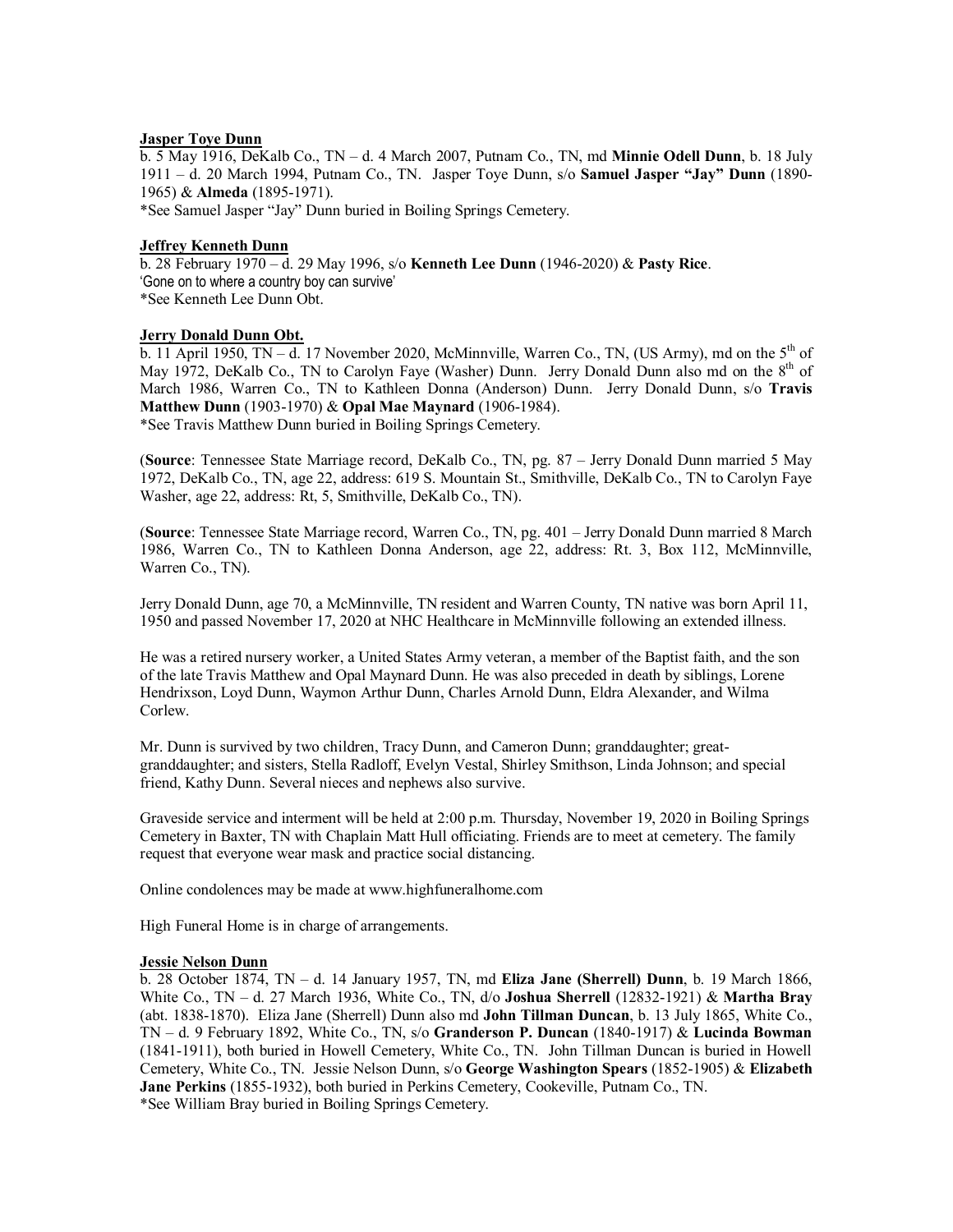\*See Vesta Ann Dunn buried in Boiling Springs Cemetery.

\*See Virda M. Dunn buried in Boiling Springs Cemetery.

Jesse was born with the last name of Spears. His parents were George Washington Spears (Dunn) and Elizabeth Jane (Perkins) Spears. George's parents were not married so some of the children went by their mother's last name of Dunn. George later changed his name from Dunn to his father's last name of Spears. Jesse went by the last name of Spears but then changed it to Dunn. Jesse married Eliza Jane Sherrell.

## **Jimmie Lee Dunn**

b. 27 September 1934, Silver Point, Putnam Co., TN – d. 21 January 1995, Cookeville, Putnam Co., TN, (Pvt. US Army), md on the 29<sup>th</sup> of February 1964, Smith Co., TN to **Wanda Catherine (Lafever) Dunn**, b. 30 November 1944. Jimmie Lee Dunn, s/o **James Willie Dunn** (1906-1967) & **Vallie Hutchings** (1910-2011).

\*See Vallie (Hutchings) Dunn Obt.

(**Source**: Tennessee State Marriage record, Smith Co., TN, pg. 280, #555 – Jimmy Lee Dunn married 29 February 1964, Smith Co., TN, age 29, address: Rt. 2, Baxter, Putnam Co., TN to Wanda Catherine Lafever, age 19, address: Rt. 6, Sparta, White Co., TN)

## **John Wesley Dunn**

b. 20 July 1878, White Co., TN – d. 16 February 1926, Putnam Co., TN, md on the  $28<sup>th</sup>$  of August 1904, Putnam Co., TN to **Millie Aravada (Herren) Dunn**, b. 12 September 1887 Putnam Co., TN – d. 3 May 1974, d/o **Green Berry Herron** (1870-1939) & **Abbie Plina Franklin**. **Millie (Herren) Dunn** also md on the 21st of December 1928, Putnam Co., TN to **Ammon Franklin "Frank" Massa**, b. 2 January 1873, TN – d. 14 January 1951. John Wesley Dunn, s/o **Issac Newton "Newt" Dunn** (1848-1930) & & **Ellender Hedgecough** (1849-1933), both buried in Pleasant View Cemetery, Putnam Co., TN.

\*See Lemuel Dunn buried in Boiling Springs Cemetery.

\*See William Riley "Billie" Dunn buried in Boiling Springs Cemetery.

\*See Ammon Franklin "Frank" Massa buried in Boiling Springs Cemetery.

(**Source**: Tennessee State Marriage record, Putnam Co., TN, pg. 236, #386 – J. W. Dunn married 28 August 1904, Putnam Co., TN to Miss Millie Herron).

(**Source**: Tennessee State Marriage record, Putnam Co., TN, pg. 512, #4750– A. F. Massa married 21 December 1928 to Millie Arvada Dunn).

### **Johnnie Virgil Dunn**

b. 24 June 1924, Baxter, Putnam Co., TN – d. 19 October 1945, Royal Oak, Oakland Co., MI, md **Opal (Johnson) Dunn**, b. 29 July 1929, Putnam Co., TN – d. 19 October 1948, Royal Oak, Oakland Co., MI, d/o **Freddie Johnson** (1911-1997) & **Georgia Louvada Maynard** (1911-1995), both buried in Crest Lawn Cemetery, Putnam Co., TN. Johnnie Virgil Dunn, s/o **Hiram Dunn** (1885-1958) & **Mary E. Dobbs** (1885- 1969). (photo on tombstone).

\*See Hiram "Hairm" Dunn buried in Boiling Springs Cemetery.

U. S. WWII Draft Cards Young Men (1940-1947)

| Name:                                 | Johnie Virgil Dunn                                       |
|---------------------------------------|----------------------------------------------------------|
| <b>Race:</b>                          | White                                                    |
| Age:                                  | 18                                                       |
| <b>Birth Date:</b>                    | 17 Jun 1924                                              |
| <b>Birth Place:</b>                   | Baxter, Tennessee                                        |
|                                       | <b>Residence Place:</b> Baxter, Putnam, Tennessee        |
| <b>Registration Date: 30 Jun 1942</b> |                                                          |
|                                       | <b>Registration Place:</b> Cookeville, Putnam, Tennessee |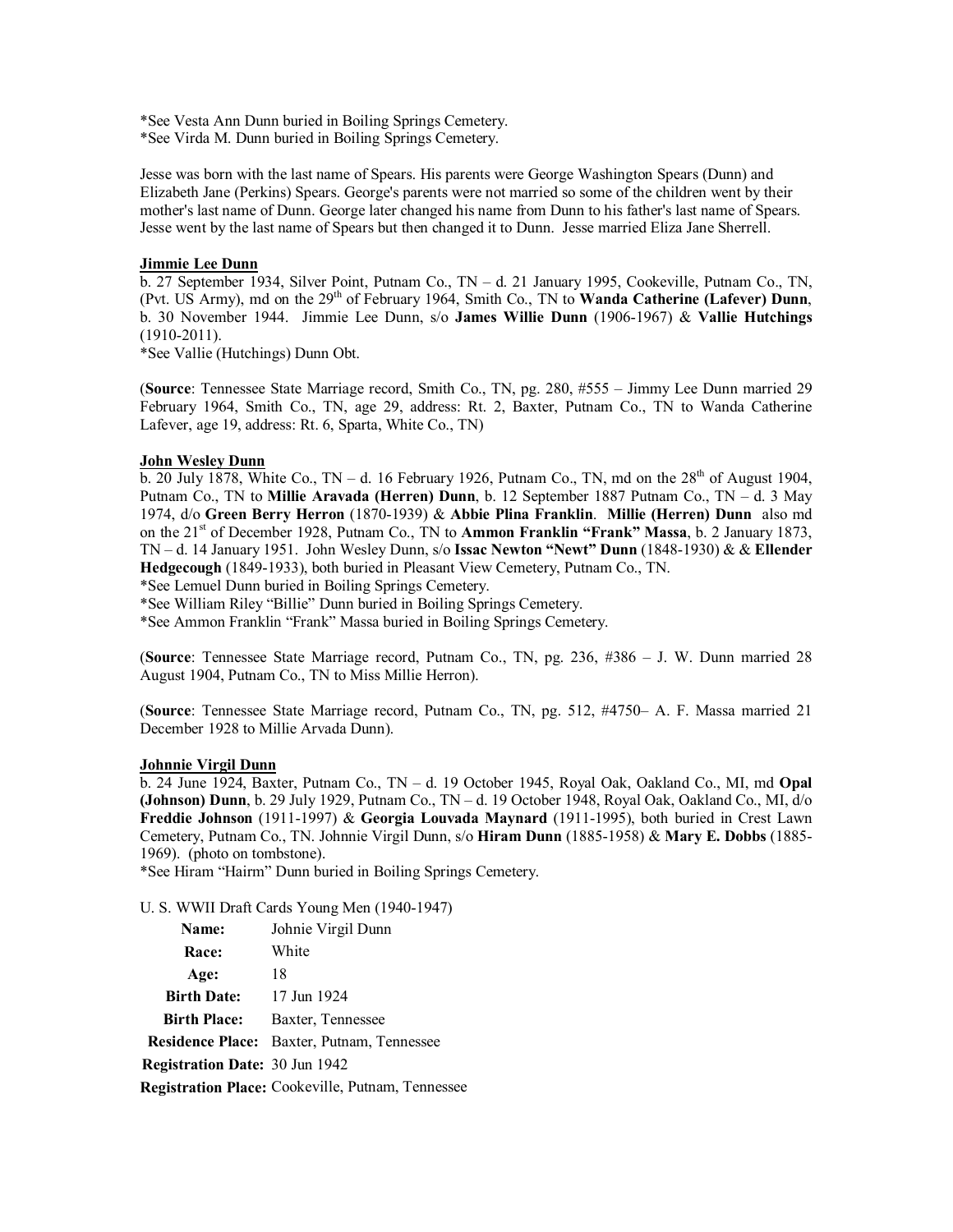| Height:             | 5"7"          |
|---------------------|---------------|
| Weight:             | 135           |
| <b>Complexion:</b>  | Ruddy         |
| <b>Hair Color:</b>  | Red           |
| <b>Eye Color:</b>   | Blue          |
| <b>Next of Kin:</b> | Mrs Mary Dunn |

### **Kenneth Dunn**

8 February 1954 – d. 3 August 1984.

Said to be buried here - enumerated a survey done during the 1980's.

#### **Kenneth Dunn**

b. 4 December 1946 – d. 21 October 1992, md **Molly (unknown) Dunn**, b. 9 December 1946. Kenneth Dunn also md on the 13<sup>th</sup> of April 1966, Putnam Co., TN to **Minnie Irene (Hedgecough) Dunn**, b. 9 December 1946.

(**Source**: Tennessee State Marriage record, Putnam Co., TN, pg. – Kenneth Dunn married 13 April 1966, Putnam Co., TN, age 19, b. 4 December 1946, address: Rt. 6, Sparta, White Co., TN to Minnie Irene Hedgecough, age 19, b. 9 December 1946, address: Rt. 2, Baxter, Putnam Co., TN. Name of parent, guardian or next of kin of female: Mr. & Mrs. Matthew Hedgecough, parents, Rt. 2, Baxter, Putnam Co., TN).

### **Kenneth Lee Dunn Obt.**

b. 25 October 1946, Cookeville, Putnam Co., TN – d. 23 October 2020, Sparta, White Co., TN, md on the 6 th of July 1988, White Co., TN to **Pasty Lynn (Rice) Dunn**, b. 12 May 1958. Kenneth Lee Dunn, s/o **Herman Casto Dunn** (1913-1993) & **Callie Adell Sherrell** (1925-2007). Kenneth Lee Dunn also md on the 18th of July 1969, Putnam Co., TN to **Patricia Ray Phillips Dunn**, b. 1 July 1949.

\*See Herman Casto Dunn buried in Boiling Springs Cemetery.

\*See Jeffrey Kenneth Dunn buried in Boiling Springs Cemetery.

(**Source**: Tennessee State Marriage record, White Co., TN, pg. 488 – Kenneth Lee Dunn married 18 July 1969, Putnam Co., TN, age 22, b. 25 October 1946, address: Rt. 2, Baxter, Putnam Co., TN to Patricia Ray Phillips, age 20, b. 1 July 1949, address: 1364 Crescent Dr., Cookeville, TN. Name of parent, guardian or next of kin of female: Mrs. Grace Hunter, mother, 1364 Crescent Dr., Cookeville, Putnam Co., TN).

(**Source**: Tennessee State Marriage record, White Co., TN, pg. 96 – Kenneth Lee Dunn married 6 July 1988, White Co., TN, age 41, b. 25 October 1946, address: Rt. 3, Box 448, Baxter, Putnam Co., TN to Patsy Lynn Rice, age 30, b. 12 May 1958, address: P. O. Box 2146, Cookeville, TN. Name of Father: Tom John Rice. Name of Mother: Roberta Rice).

Kenneth Lee Dunn, 73 of Baxter, Tennessee passed from this life on Friday, October 23, 2020, at Saint Thomas Highlands Hospital in Sparta, with his wife present.

Born Friday, October 25, 1946 in Cookeville, Tennessee, he was the son of the late Casto Dunn and Adell Sherrell Dunn.

Ken enjoyed the outdoors, hunting and fishing was a joy. He was owner of Dunn's Gunsmith Shop. He worked at Mallory Controls in Sparta until it closed.

He was a loving husband of 32 years to Patsy Rice Dunn.

In addition to his wife, he is survived by grandchildren: Darren Treannie and Beanna Bryant; sisters: Irene Scott and Caren (Jerry) Swindell of Baxter; nieces: Kristy Scott and Heather (Shannon) Clouse; nephew: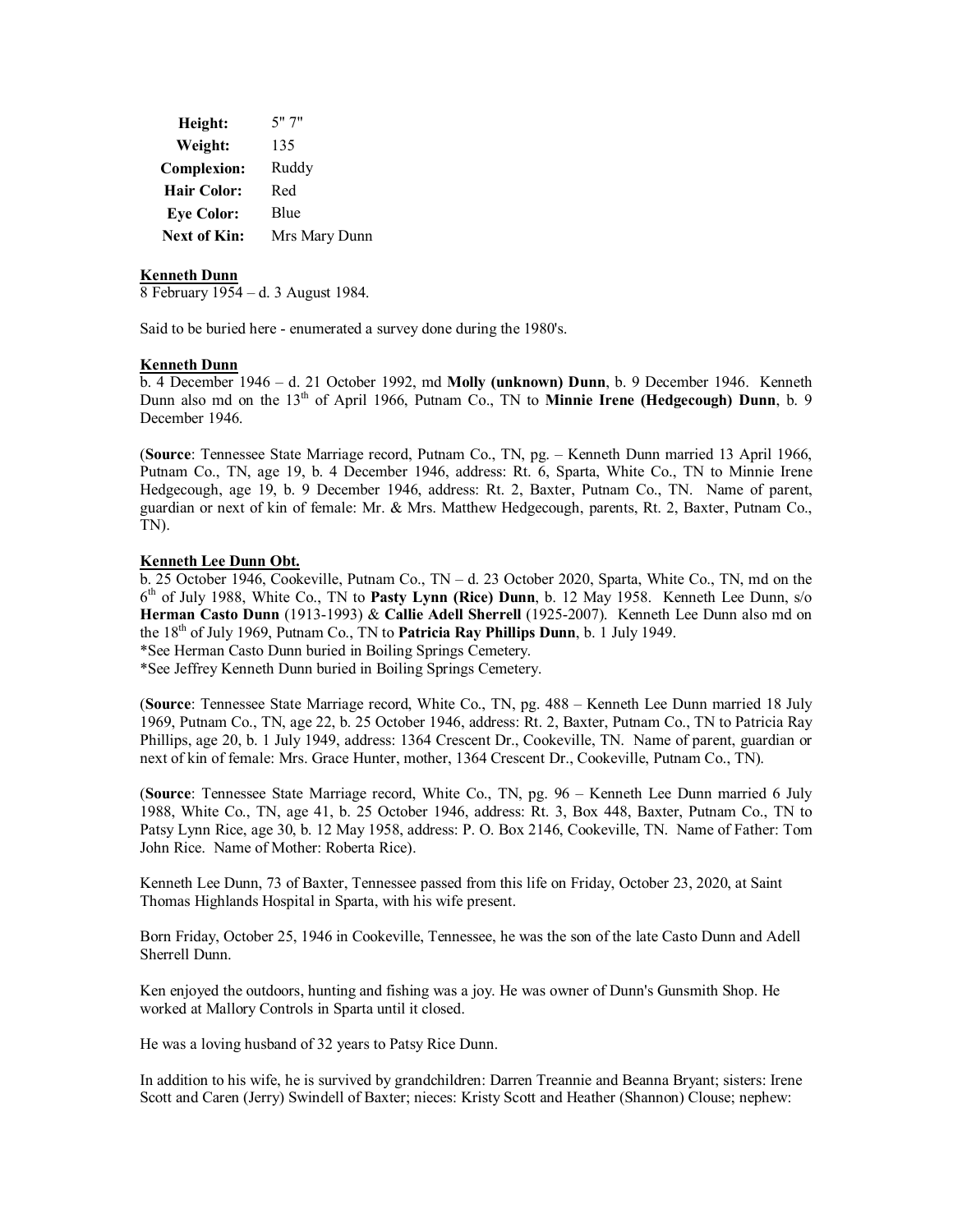Jordan Swindell; great niece: CJ Clouse; and great nephew: Nathan Thomas.

In addition to his parents, he was preceded in death by his son, Jeff Dunn.

Funeral services were held Monday at Presley Funeral Home of Cookeville with Bro. Stan Gantt officiating. Interment followed in Boiling Springs Cemetery.

## **Infant Dunn**

b. & d. 6 March 1955, s/o **Mr. & Mrs. Windell Dunn**.

## **Lemuel Dunn**

b. 16 May 1905, Putnam Co., TN – d. 17 October 1924, Putnam Co., TN, s/o John Wesley Dunn (1878- 1926) & **Millie Herren** (1887-1974).

\*See John Wesley Dunn buried in Boiling Springs Cemetery.

Dunn, Son of John: A Sad Tragedy -- The 19 year old son of John Dunn of the 8th., District near Boiling Springs was cutting timber Wed., Oct., 15th., when a limb struck him in the head and he never gained consciousness. Friday afternoon they started to take him to Howard Hospital but he died on the road about five miles from home. He was buried at the Boiling Springs Cemetery Saturday with funeral services conducted by Rev. Harness. Mr. Dunn is a citizen of high standing in the lower end of the county and the News as well as the entire neighborhood extends deepest sympathy in their great bereavement. [The Cookeville Press, Date: 10/29/1924, Vol. II, No. 43, Page 4]

## **Levi Perkins Dunn**

b. 21 November 1873, White Co., TN – d. 15 January 1965, Putnam Co., TN, md **Mary Mollie (Jones) Dunn**, b. 29 December 1875, Putnam Co., TN – d. 2 November 1966, Cookeville, Putnam Co., TN, d/o **Corp John W. Jones**, CO A 5th Tenn Cav. Levi Perkins Dunn, s/o **Hiram Spears** (1816-1902) & **Mary Ann Dunn** (1826-1900). Hiram Spears is buried in Perkins Cemetery, Putnam Co., TN.

\*See Arthur Lando Dunn buried in Boiling Springs Cemetery.

\*See Herman Casto Dunn buried in Boiling Springs Cemetery.

\*See Lizzie Ethel (Rice) Dunn Obt.

\*See Rasco E. "Doc" Dunn Obt.

\*See Corp John W. Jones buried in Boiling Springs Cemetery.

## **Lillie Mae (Sherrell) Dunn Obt.**

 $\overline{b}$ . 4 June 1915, Putnam Co., TN – d. 10 January 1990, Cookeville, Putnam Co., TN, md on the 23<sup>rd</sup> of June 1933, Putnam Co., TN to **Isaac Enlo Dunn**, b. 15 March 1911, Putnam Co., TN – d. 13 August 1974, Baxter, Putnam Co., TN, s/o **Levi Perkins Dunn** (1873-1965) & **Mary Mollie Jones** (1875-1966). Lillie Mae (Sherrell) Dunn, d/o **Hershel Danzie Sherrell** (1888-1966) & **Hattie Mae Massa** (1891-1977). \*See Kenneth Lee Dunn Obt.

\*See Levi Perkins Dunn buried in Boiling Springs Cemetery.

\*See Hershel Danzie Sherrell buried in Boiling Springs Cemetery.

(**Source**: Tennessee State Marriage record, Putnam Co., TN, pg. 86 – Enloe Dunn married 23 June 1933, Putnam Co., TN, age 22, address: Rt. 2, Baxter, Putnam Co., TN to Lillie May Sherrell, age 21, address: Rt. 2, Baxter, Putnam Co., TN. Name of parent, guardian or next of kin of female: Hershel Sherrell, Rt. 2, Baxter, Putnam Co., TN).

U. S. WWII Draft Cards Young Men (1940-1947)

| Name:              | Isaac Enlo Dunn |
|--------------------|-----------------|
| Gender:            | Male            |
| <b>Race:</b>       | White           |
| Age:               | 29              |
| <b>Birth Date:</b> | 15 Mar 1911     |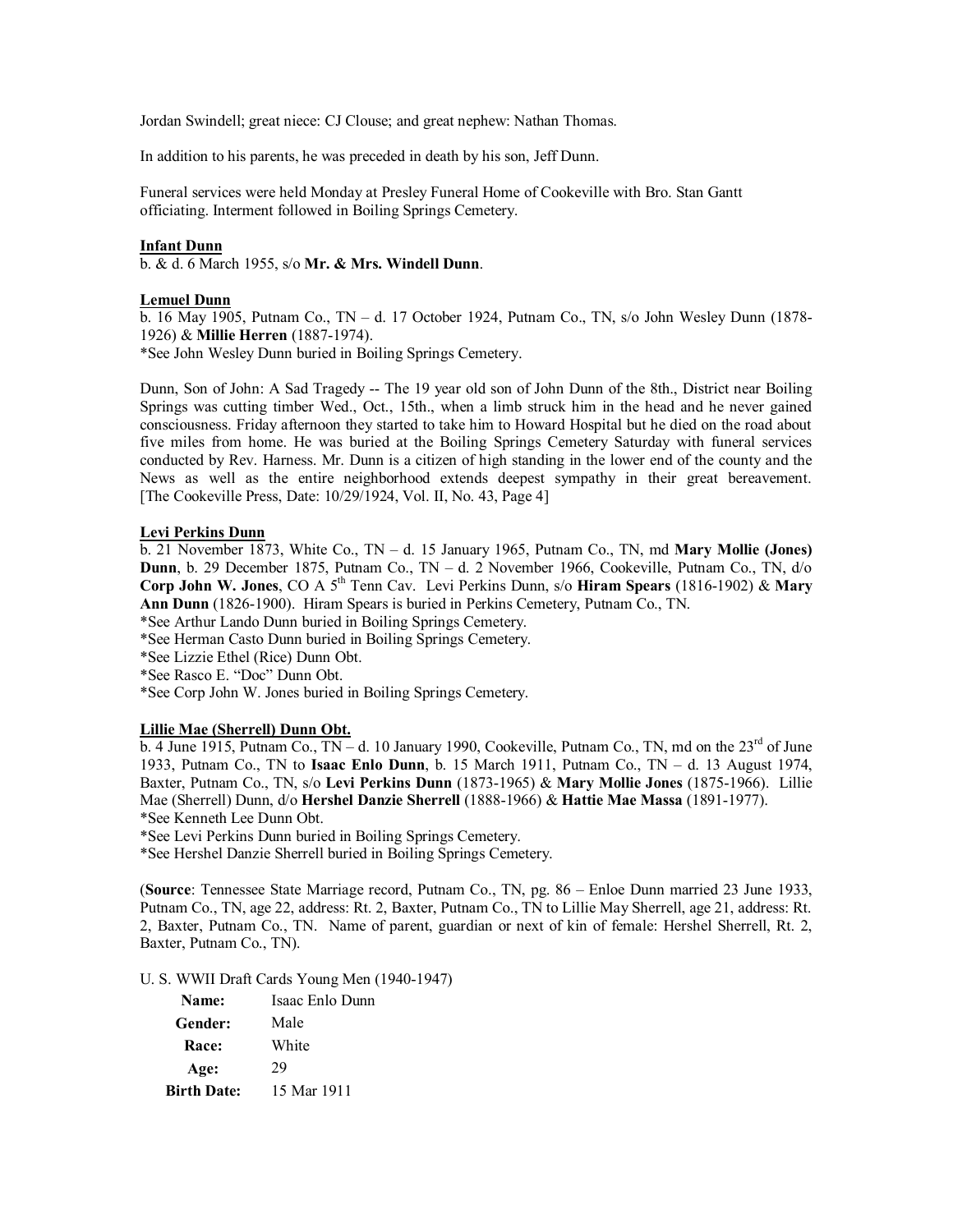| <b>Birth Place:</b>                          | Putnam, Tennessee                                 |
|----------------------------------------------|---------------------------------------------------|
|                                              | <b>Residence Place:</b> Baxter, Putnam, Tennessee |
| <b>Registration Date: 16 Oct 1940</b>        |                                                   |
| <b>Registration Place: Baxter, Tennessee</b> |                                                   |
| <b>Employer:</b>                             | WPA                                               |
| Height:                                      | 6"4"                                              |
| Weight:                                      | $190$ lbs                                         |
| <b>Complexion:</b>                           | Light                                             |
| <b>Hair Color:</b>                           | <b>Brown</b>                                      |
| <b>Eye Color:</b>                            | <b>Brown</b>                                      |
| Next of Kin:                                 | Mrs Lillie Mai Dunn                               |

**BAXTER** - Funeral services for Lillie Mae Dunn, 74, will be held Friday, January 12, at ll a.m. at the chapel of Dyer Funeral Home with burial in the Boiling Springs Cemetery.

Mrs. Dunn died at Cookeville Health Care Center Wednesday, January 10, 1990 after an extended illness. Born in Putnam County June 4, 1915, she was the daughter of the late Hershell and Hattie Mae (Massa) Sherrell.

She was a homemaker.

Her family includes two daughters, Lois Selby of Baxter and Marie Sprouse of Jamestown; one son, Ralph Dunn of Cookeville; three grandchildren and one great-grandchild.

The family will receive friends at the funeral home after 1l a.m today.

Guy Farris will officiate at the services.

## **Lizzie Ethel (Rice) Dunn Obt.**

b. 17 February 1913, White Co., TN – d. 20 January 2004, Baxter, Putnam Co., TN, md on the 13<sup>th</sup> of March 1929, White Co., TN to **Oscar Leo Dunn**, b. 12 September 1904, Baxter, Putnam Co., TN – d. 18 April 1993, Putnam Co., TN, s/o **Levi Perkins Dunn** (1873-1965) & **Mary Mollie Jones** (1875-1966). Lizzie Ethel (Rice) Dunn, d/o **William Sherman Rice** (1887-1952) & **Mary Lou Bennett** (1896-1998). \*See Levi Perkins Dunn buried in Boiling Springs Cemetery. \*See Mary Lou (Bennett) Rice Obt.

(**Source**: Tennessee State Marriage record, White Co., TN, pg. 161– Oscar Dunn married 13 March 1929, White Co., TN to Ethel Rice)

Lizzie Ethel Dunn, 90, of Baxter, passed away Jan 20, 2004.

Dunn was born Feb 17, 1913 in White County to William Rice and Mary Lou Rice.

She had been a homemaker.

Dunn was preceded in death by her parents; husband Oscar Leo Dunn; infant Daughter Annzena Dunn; five brothers, Vestal, Herbert, Ernest, William and James Rice; Three sons-in-laws, Ronald Gantt, Clay Austin and Charles Hargis.

Survivors include three daughters, Aline Gantt, Tina Austin, Florence Hargis, all of Baxter; one son and daughter-in-lae, Albert and Mildred Dunn, of Chattanooga; one sister Lena Allen of Baxter; nine grandchildren, 21 great-grandchildren, and 10 great- great-grandchildren.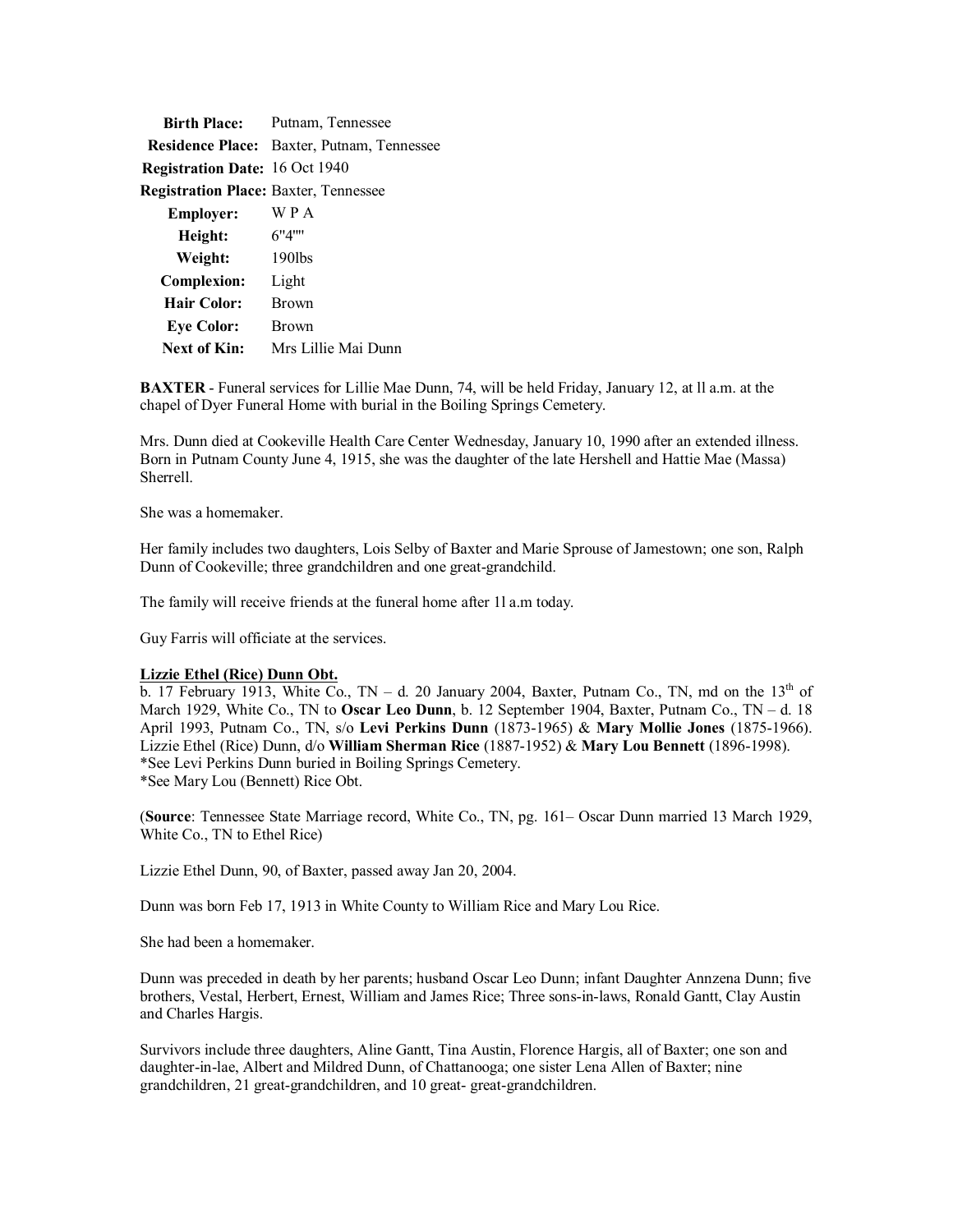Services will be at 2 p.m. Jan 22, 2004 at Whitson Funeral Home Chapel with burial in Boling Springs Cemetery. Bro. Joe Britt Jr. and Bro Fabron Nicholson will officiate.

Whitson Funeral Home in charge of arrangements.

## **Lloyd Dunn**

 $\overline{b}$ . 28 April 1928, TN – d. 13 April 1989, md on the 17<sup>th</sup> of July 1948, Putnam Co., TN to **Jean (unknown) Dunn**, b. 13 June 1928. Lloyd Dunn, s/o **Perry Stanfield Dunn** (1887-1961) & **Lucy Jane Nash** (1892- 1970).

\*See Perry Stanfield Dunn buried in Boiling Springs Cemetery.

(**Source**: Tennessee State Marriage record, Putnam Co., TN, pg. 263 – Lloyd Dunn married 17 July 1948, Putnam Co., TN, age 20, b. 28 April 1928, address: Cookeville, Putnam Co., TN Mildred Ellen Bohannon, age 16, b. 29 November 1932, address: Cookeville, Putnam Co., TN. Name of parent, guardian or next of kin of female: Will Bohannon, Cookeville, Putnam Co., TN).

U. S. WWII Draft Cards Young Men (19140-1947)

| Name:                                 | Lloyd Dunn                                               |
|---------------------------------------|----------------------------------------------------------|
| <b>Race:</b>                          | White                                                    |
| Age:                                  | 18                                                       |
| Birth Date: 28 Apr 1928               |                                                          |
| <b>Birth Place:</b>                   | Cookeville, Tenn                                         |
|                                       | <b>Residence Place:</b> Cookeville, Putnam, Tennessee    |
| <b>Registration Date: 29 Apr 1946</b> |                                                          |
|                                       | <b>Registration Place:</b> Cookeville, Putnam, Tennessee |
| <b>Employer:</b>                      | Haul Wood For Self                                       |
| Height:                               | 5" 7"                                                    |
| Weight:                               | 139                                                      |
| <b>Complexion:</b>                    | Dark                                                     |
| Hair Color:                           | Brown                                                    |
| <b>Eye Color:</b>                     | Brown                                                    |
| <b>Next of Kin:</b>                   | Mr Perry Dunn                                            |

#### **Lorene Dunn**

b. 12 July 1929 – d. 6 November 1929.

#### **Mildred Virginia (Dunn) Dunn Obt.**

b. 21 January 1932, Baxter, Putnam Co., TN – d. 26 September 2018, Cookeville, Putnam Co., TN, md **Albert Dunn**, b. b. 4 January 1933, Putnam Co., TN – d. 4 February 2012, East Ridge, Hamilton Co., TN, (US Air Force), s/o **Oscar Leo Dunn** (1904-1993) & **Lizzie Ethel Rice** (1913-2004). Mildred Virginia (Dunn) Dunn, d/o **James Willie Dunn** (1906-1967) & **Vallie Hutchings** (1910-2011). \*See Albert Dunn Obt.

Services for Mildred Virginia Dunn, age 86, of Baxter, Tennessee, will be conducted on Saturday, September 29th, 2018 at Boiling Springs Cemetery with Pastor Ted Kocher officiating. Interment will follow in Boiling Springs Cemetery.

Mildred Virginia Dunn passed away Wednesday, September 26, 2018 at Cookeville Regional Medical Center in Cookeville, Tennessee following a brief illness.

She was born on Saturday, January 21, 1932 in Baxter, Tennessee to the late James W. Dunn and Vallie Hutchings Dunn.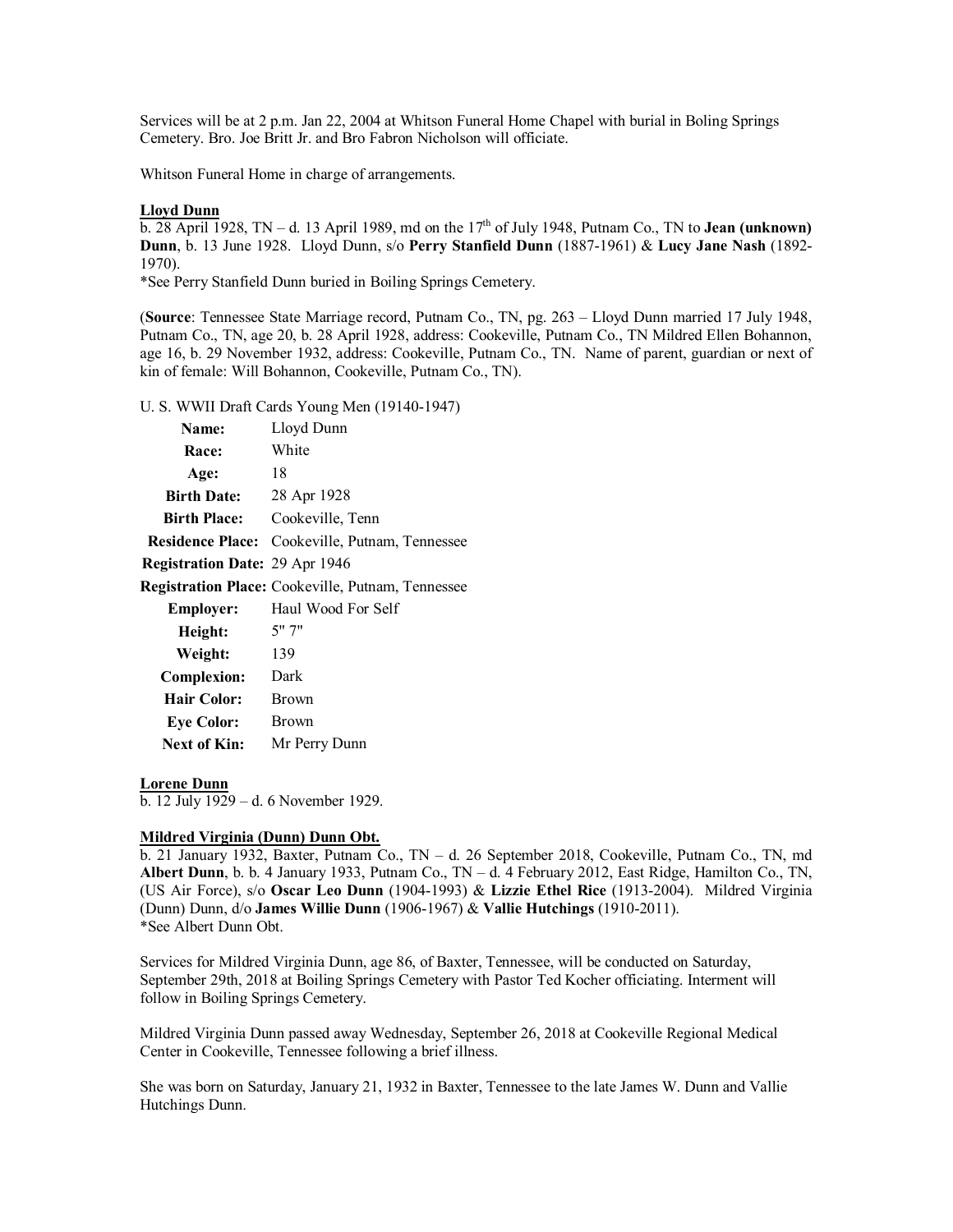Mrs. Dunn will always be remembered for her sweet personality. She loved spending time with her family, shopping on QVC, fishing, and watching sports. She had a lifelong quest for learning.

In addition to her parents, she was preceded in death by: husband, Albert Dunn; great grandchild, Bennett Raine Meadows; her sons-in-law, Kenneth D. Burden, Jim Livers, and Terry Maxwell; brothers, Delbert Dunn, Bob Dunn, and Jim Dunn.

She is survived by: two daughters, Debra Maxwell and Wanda Livers both of Putnam County; her seven grandchildren, Jennifer Dilldine, Kimberly Gantt, Jessica Dietz, William Livers, Gregory Livers, Desiree Meadows, and Misti Upchurch; fourteen great grandchildren; brother, Clay Dunn of White County, Tennessee; her sisters, Dean Hutchison, and Helen Holloway both of Putnam County, Tennessee; a host of nieces, nephews, and family.

Pallbearers will be granddaughters, family and friends.

Presley Funeral Home in charge of arrangements.

#### **Perry Stanfield Dunn**

b. 28 April 1884 – d. 9 February 1961, md **Lucy Jane (Nash) Dunn**, b. 15 June 1892 – d. 20 August 1970, Putnam Co., TN, d/o **Allen Douglas Nash**, b. 15 November 1862 & **Nancy Ann Phillips**, (1861-1943), she is buried in Cookeville City Cemetery, Putnam Co., TN. **Allen Douglas Nash** is buried in Perkins Cemetery, Putnam Co., TN. Perry Stanfield Dunn, s/o **Stanfield Dunn (Spears)** & **Amanda J. Smith**. (Photo on tombstone).

\*See Lloyd Dunn buried in Boiling Springs Cemetery.

### **Ralph Dunn Jr.**

b. & d. 2 December 1962, s/o **Ralph Dunn** (1934-2019) & **Venita "Tootsie" Brewington**. Ralph Dunn is buried in West Graveyard, Putnam Co., TN.

### **Randy Allon Dunn Obt.**

b. 14 October 1965, Sparta, White Co., TN – d. 10 April 2017, Sparta, White Co., TN, md **Anita (Merriman) Dunn**, b. 14 March 1965. Randy Allon Dunn, s/o **Clay & Judy Dunn**.

Mr. Randy Allon Dunn, age 51 of Sparta, passed away Monday, April 10, 2017 at St. Thomas Highlands Hospital.

Randy was born October 14, 1965 in Sparta. He worked alongside his father in the family business Clay Dunn & Son Concrete. He was a fan of Tony Stewart on the NASCAR circuit and a fisherman. He is preceded in death by his grandparents Elizabeth & Wilson Howard, Vallie & Willie Dunn.

Survivors include his wife Anita Merriman Dunn

Parents: Clay & Judy Dunn

Sister: Tammy Dunn (Jeremy) Szilveszter

Brother: Shane Dunn

Step-daughter: Debbie (Tim) Ring

Step-granddaughter: Abby Parrish

Step-grandson: Dalton Meeks

Many aunts, uncles and cousins also survive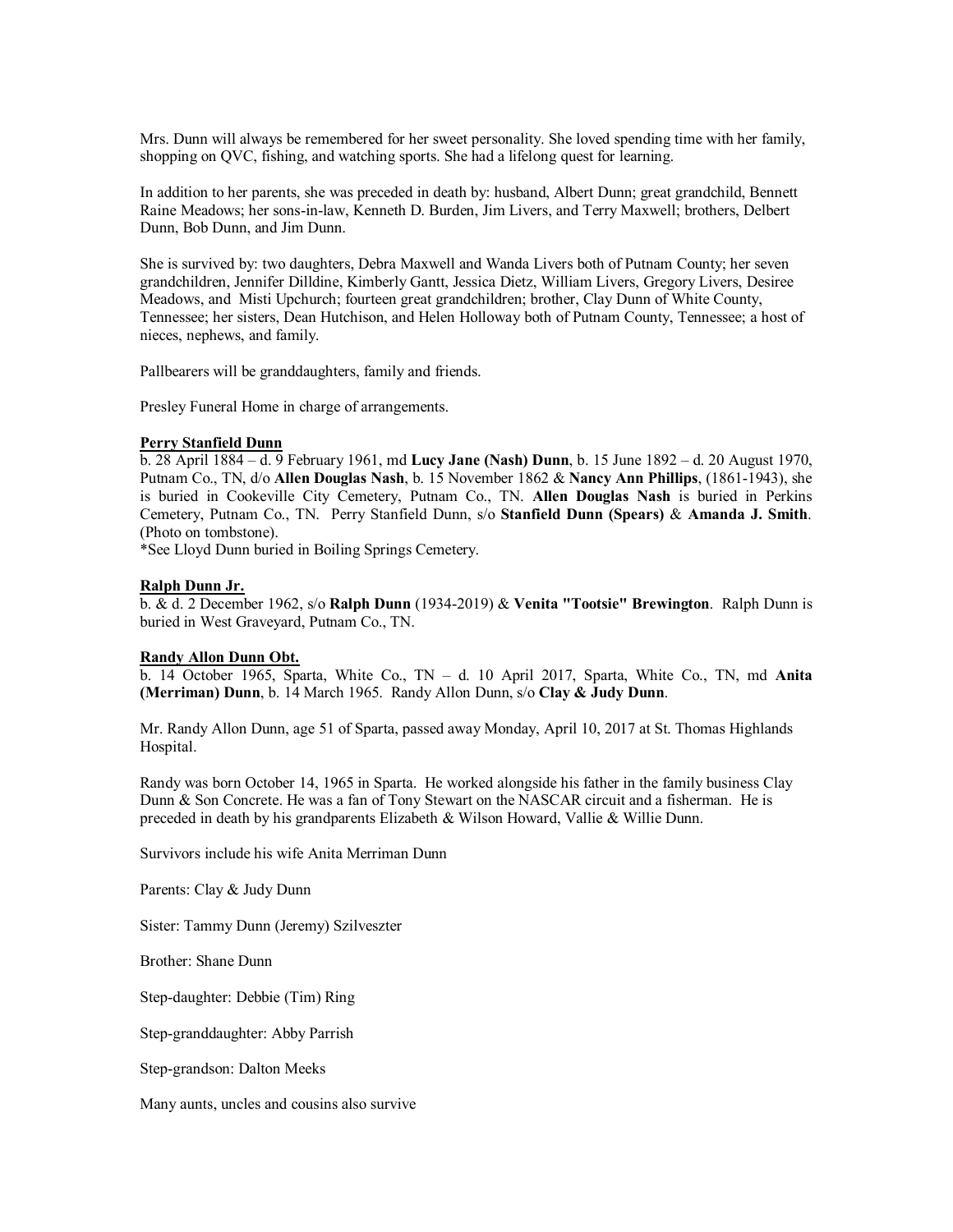Funeral service will be conducted 7:00pm Wednesday, April 12, 2017 from the Chapel of Hunter Funeral Home with burial to follow 10:00am Thursday at Boiling Springs Cemetery. The family will receive friends Wednesday from 3:00 pm until time of service at 7:00pm. Clayton Lee will officiate.

Kent Martin, David Howell, Ricky Merriman, Daniel Garmon, Jerry Brown, and James Smith will serve as Pallbearers.

In lieu of flowers, memorials may be made to Hunter Funeral Home PO BOX 90, Sparta, TN

### **Rasco E. "Doc" Dunn Obt.**

b. 18 April 1916, Putnam Co., TN – d. 18 June 1985, Putnam Co., TN, (US Army WWII), md on the  $24<sup>th</sup>$ of December 1924, Putnam Co., TN to Maie (Lafever) Dunn. Rasco E. "Doc" Dunn, s/o **Levi Perkins Dunn** (1873-1965) & **Mary Mollie Jones** (1875-1966). Rasco E. "Doc' Dunn also md on the 22nd of May 1918 to **Amanda "Mandy" (Sliger) Dunn**, b. 5 September 1897 – d. 21 February 1969. \*See Levi Perkins Dunn buried in Boiling Springs Cemetery.

(**Source**: Tennessee State Marriage record, Putanm Co., TN, pg.

(**Source**: Tennessee State Marriage record, Putanm Co., TN, pg. 271, #2940 – Rascoe Dunn married 24 December 1924, Putnam Co., TN to Miss Maie Lafever).

**BAXTER** – Funeral services for Rasco Dunn, 69, were conducted Thursday, June 20, 1985, at 2:00 p.m. from the Chapel of Dyer Funeral Home with Alton Garrett officiating. Burial was in Boiling Springs Cemetery.

Mr. Dunn died June 18, 1985. He was a native of Putnam County, the son of the late Levi and Molly Jones Dunn.

He is survived by a daughter, Arelena Davis of Florida; a sister Ovella Smith of Mcminnville; three brothers Monce Dunn of Doyle, Leo and Casto Dunn, both of Baxter; several nieces and nephews.

Active pallbearers were Kenny, Lloyd, Willie Lee, Albert, Kenneth Dunn, and David Nash.

Dyer Funeral Home in charge of arrangements.

#### **Redda Yvonne (Roberts) Dunn**

 $\overline{b}$ . 23 September 1952 – d. 12 March 1984, md on the 16<sup>th</sup> of February 1967, Fentress Co., TN to **James David Dunn**. Redda Yvonne (Roberts) Dunn, d/o **Cecil Johnson Roberts** & **Erma Gladys Cass** (1929- 2018).

\*See Erma Gladys (Cass) Sliger Obt.

(**Source**: Tennessee State Marriage record, Fentress Co., TN, pg. 236 – James David Dunn married 16 February 1967, Fentress Co., TN, age 21, address: Sparta, White Co., TN to Redda Yvonne Roberts, age 16, address: Baxter, Putnam Co., TN. Father: Cecil Roberts, Mother: Gladys Cass).

#### **Robert Almon Dunn**

 $\overline{b}$ . 15 December 1915, DeKalb Co., TN – d. 6 January 1986, Putnam Co., TN, md on the 5<sup>th</sup> of June 1944. Putnam Co., TN to **Mildred (Ashburn) Dunn**, b. 29 April 1928, Putnam Co., TN – d. 21 June 2012, Cookeville, Putnam Co., TN, d/o **John Calvin Ashburn Jr.** (1900-1990) & **Mary Dunn** (1905-1965). Robert Almon Dunn, s/o **William Riley "Billie" Dunn** (1876-1944) & **Mary Frances Barnes** (1881- 1954).

\*See William Riley "Billie" Dunn buried in Boiling Springs Cemetery.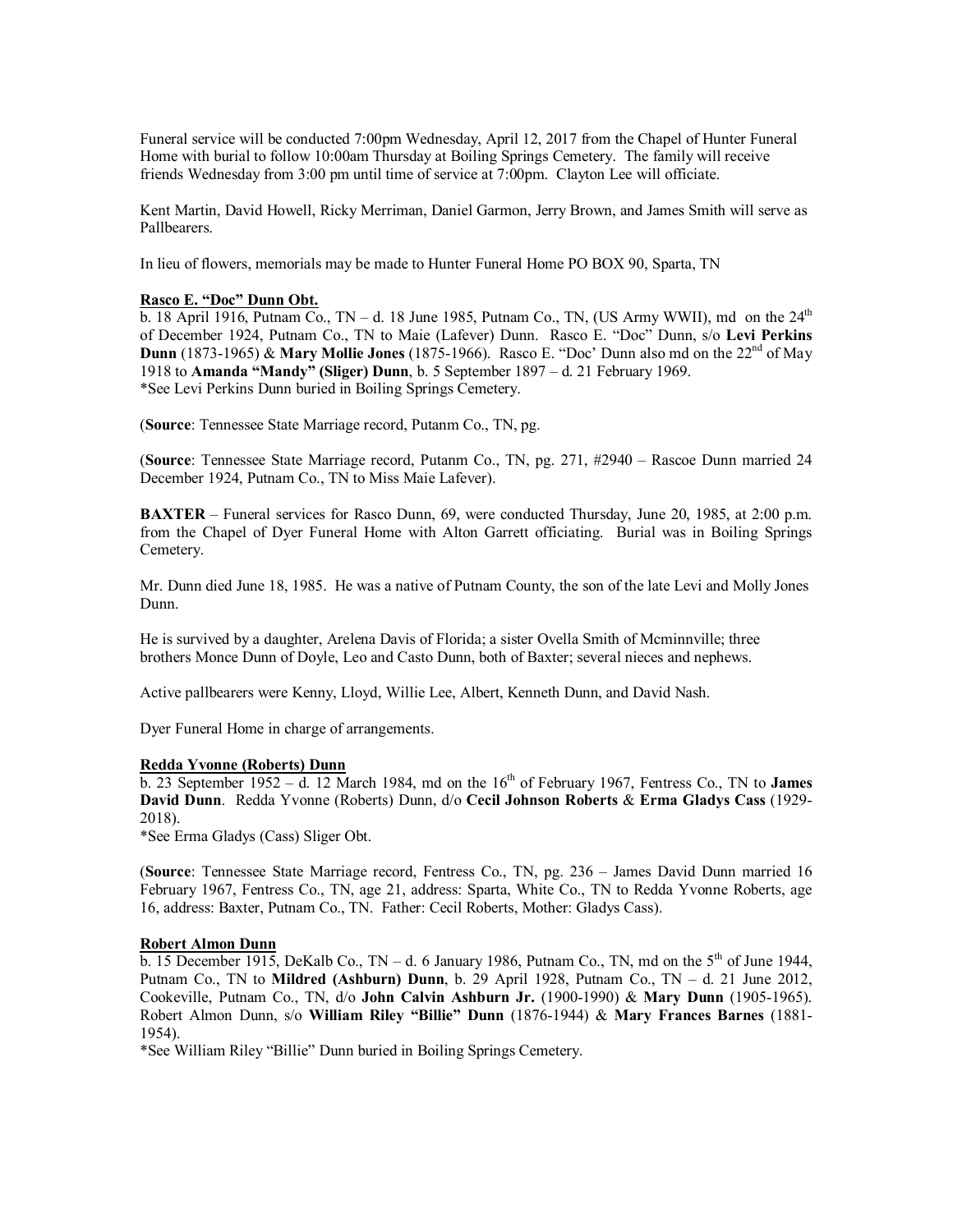(**Source**: Tennessee State Marriage record, Putnam Co., TN, pg. 278 – Almon Dunn married 5 June 1944, Putnam Co., TN, age 21, address: Silver Point, Putnam Co., TN to Mildred Ashburn, age 18, address: Silver Point, Putnam Co., TN. Name of parent, guardian or next of kin of female: John Ashburn, father).

### **Rosa Dunn**

b. 7 October 1938 – d. ?.

Said to be buried here - enumerated a survey done during the 1980's.

### **Samuel Jasper "Jay" Dunn**

 $\overline{b}$ . 19 January 1890, White Co., TN – d. 13 January 1965, DeKalb Co., TN, md on the  $16<sup>th</sup>$  of July 1915, DeKalb Co., TN to **Almeda (unknown) Dunn**, b. 25 December 1895, Putnam Co., TN – d. 20 November 1971, Putnam Co., TN. Samuel Jay Dunn, s/o **Jasper Spears Dunn** (1846-1910) & **Elizabeth Ann "Besty" Sherrell** (1852-1891), both buried in Perkins Cemetery, Putnam Co., TN.

\*See Delbert Waymon Dunn buried in Boiling Springs Cemetery.

\*See Jasper Toye Dunn buried in Boiling Springs Cemetery.

\*See Willie Clyde Mooneyham buried in Boiling Springs Cemetery.

(**Source**: Tennessee State Marriage record, DeKalb Co., TN, pg. 89 – Sam Dunn married 16 July 1915, DeKalb Co., TN to Almedia Dunn).

## **Thomas Henry Dunn**

b. 15 February 1881, DeKalb Co., TN – d. 14 June 1954, Baxter, Putnam Co., TN, s/o **Issac Newton "Newt" Dunn** (1848-1930) & & **Ellender Hedgecough** (1849-1933), both buried in Pleasant View Cemetery, Putnam Co., TN. (Photo on tombstone).

\*See William Riley "Billie" Dunn buried in Boiling Springs Cemetery.

## **Travis Matthew Dunn**

b. 15 November 1903, Silver Point, Putnam Co., TN – d. 29 August 1970, Putnam Co., TN, md **Opal Mae (Maynard) Dunn**, b. 15 September 1906, TN – d. 29 March 1984, Murfreesboro, Rutherford Co., TN, d/o **Waymon Maynard** (1861-1923) & **Margaret J. James** (1861-1958), both buried in Wallace-Anderson Cemetery, Silver Point, Putnam Co., TN.

\*See Ernest Loyd Dunn buried in Boiling Springs Cemetery.

\*See Jerry Donald Dunn Obt.

\*See Waymon Arthur Dunn buried in Boiling Springs Cemetery.

## **Vallie (Hutchings) Dunn Obt.**

b. 29 September 1910, Putnam Co., TN – d. 21 May 2011, Cookeville, Putnam Co., TN, md **James Willie Dunn**, b. 16 September 1906 – d. 17 February 1967, (Tennessee S2 USNR WWII). Vallie (Hutchings) Dunn, d/o **William Amon Hutchings** (1882-1917) & **Eliza Ashburn** (1886-1938), both buried in Dobbs Cemetery, Putnam Co., TN.

\*See Bobby Ray Dunn Obt.

\*See Jimmie Lee Dunn buried in Boiling Springs Cemetery.

\*See Mildred Virginia (Dunn) Dunn Obt.

**COOKEVILLE** -- Funeral services for Vallie Dunn, 100, of Cookeville, will be held at 1 p.m. on Monday, May 23, from the Cookeville Chapel of Hooper-Huddleston & Horner Funeral Home. Interment will follow in Boiling Springs Cemetery.

The family will receive friends from 5-8 p.m. today, Sunday, May 22, and from 11 a.m. until time of services on Monday at the funeral home.

Mrs. Dunn died Saturday morning, May 21, 2011, in Cookeville Regional Medical Center.

She was born Sept. 29, 1910, in Putnam County to late William Amon and Eliza Ashburn Hutchings.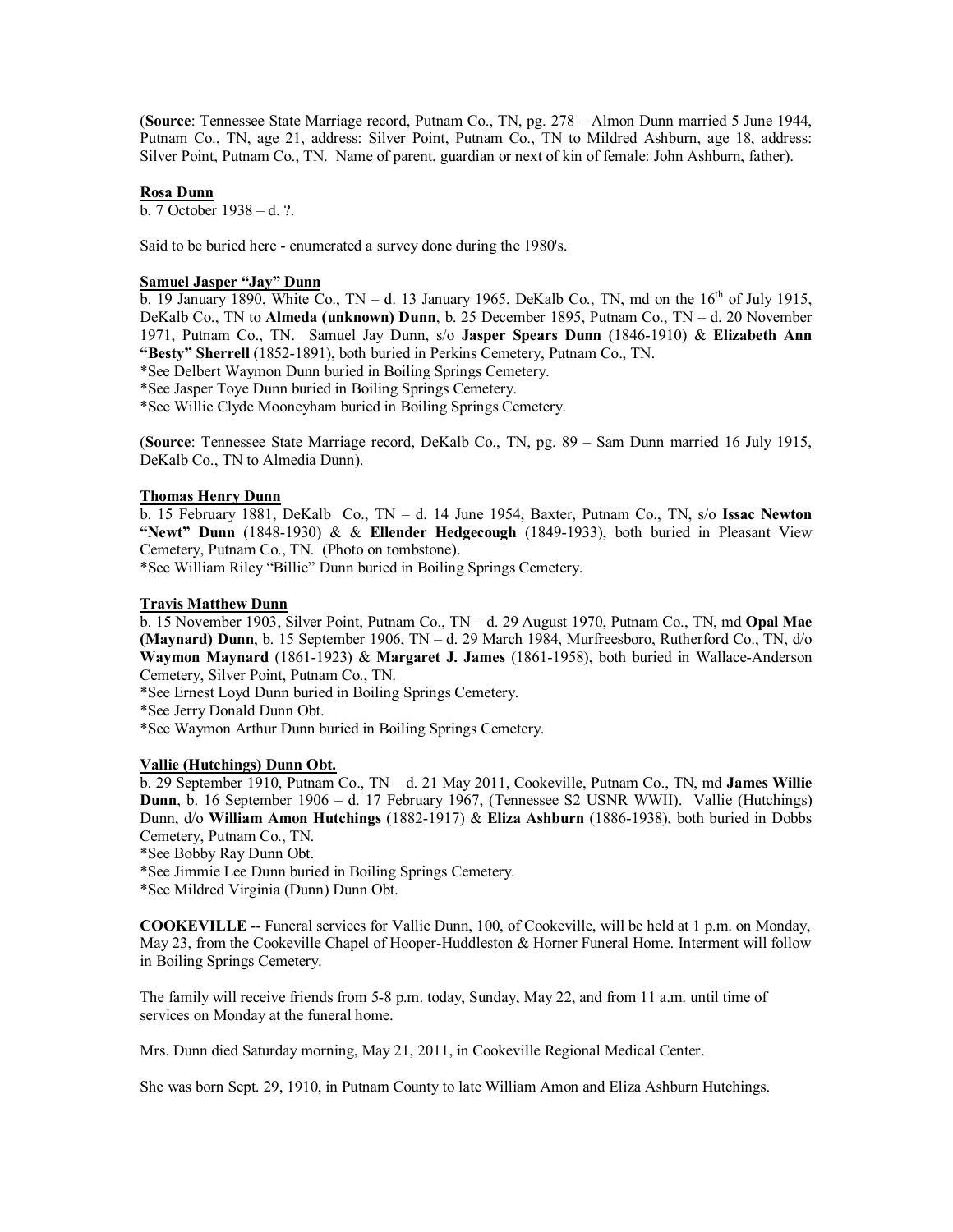Mrs. Dunn was a former member of Old Zion Free Will Baptist Church and had been a longtime member of Boiling Springs Baptist Church. She spent her lifetime loving and deeply committed to the Lord.

She was a homemaker and served as a cook with the former two-room Boiling Springs Elementary School. She was an avid gardener and cook and, according to her family, made the "World's Best" Chicken and Dumplings.

Her family includes a son and daughter-in-law, Clayburn and Judy Dunn of Sparta; three daughters and sons-in-law, Mildred and Albert Dunn of Chattanooga, Nella Dean and Jerry Hutchison of Baxter and Helen and Jimmy Holloway of Monterey; two daughters-in-law, Brenda Dunn and Wanda Catherine Dunn of Baxter; 16 grandchildren, Tammy (Jeremy) Szilveszter, Randy (Anita) Dunn, Shane Dunn, Debbie Maxwell, Wanda Livers, Rhonda Chaffin, Shelly (Scott) Christian, Lawuanna Holloway, Kara (Josh) Phillips, Eleisha (Mark) Burton, Sherri (Johnny) Judd, DeAnn (Johnny) Thomas, Rick Dunn, Pam (Terry) Maxwell, Tim (Lisa) Dunn, and Mike Dunn; 24 great-grandchildren; and 12 great-great-grandchildren; and numerous nieces and nephews.

In addition to her parents she was preceded in death by her husband, James Willie Dunn; four sons, Willie Delbert Dunn, Jimmie Lee Dunn, Bobby Ray Dunn, and Elbert Dunn; a daughter-in-law, Madeline Dunn; two grandchildren, Stanley Eugene Dunn and Brenda Colleen Dunn; two great-grandchildren, Willie Craig Daniels and Michael Lynn Daniels; two brothers, Arthur Hutchings and Oscar Hutchings; and three sisters, Bertha Barr, Ethel Dobbs, and Odell Hedgecough.

Pallbearers will be family and friends.

Memorial donations may be made to the Vallie Dunn Memorial Fund at Boiling Springs Baptist Church, c/o James Rice, 8101 Cookeville Boat Dock Road. Baxter, TN 38544.

Rev. Tracey Gross will officiate at the services.

You may share your thoughts and memories at [www.hhhfunerals.com.](http://www.hhhfunerals.com./)

### **Verble Dunn**

b. 8 January 1931 – d. 9 January 1931.

#### **Vesta Ann Dunn**

b. 29 November 1898 – d. 12 December 1983, d/o **Jessie Nelson Dunn** (1874-1957) & **Eliza Jane Sherrell** (1866-1936).

\*See Jessie Nelson Dunn buried in Boiling Springs Cemetery.

### **Virda M. Dunn**

b. 12 January 1892, TN – d. 10 May 1975, Putnam Co., TN, md on the 13th of July 1919, Putnam Co., TN to **Ester E. (Massa) Dunn**, b. 29 May 1890, TN – d. 14 March 1967, d/o **Ammon Davis Massa** (1867- 1915) & **Almeda Jones** (1872-1956). Virda M. Dunn, s/o **Jessie Nelson Dunn** (1874-1957) & **Eliza Jane Sherrell** (1866-1936).

\*See Jessie Nelson Dunn buried in Boiling Springs Cemetery.

\*See Ammon Davis Massa buried in Boiling Springs Cemetery.

(**Source**: Tennessee State Marriage record, Putnam Co., TN, pg. 510, #2015– Verdie Dunn married 13 July 1919, Putnam Co., TN to Miss Ester Massa).

U. S. WWI Draft Registration Cards (1917-1918)

**Name:** Virda M Dunn **Race:** Caucasian (White) **Marital Status:** Single **Birth Date:** 12 Jan 1894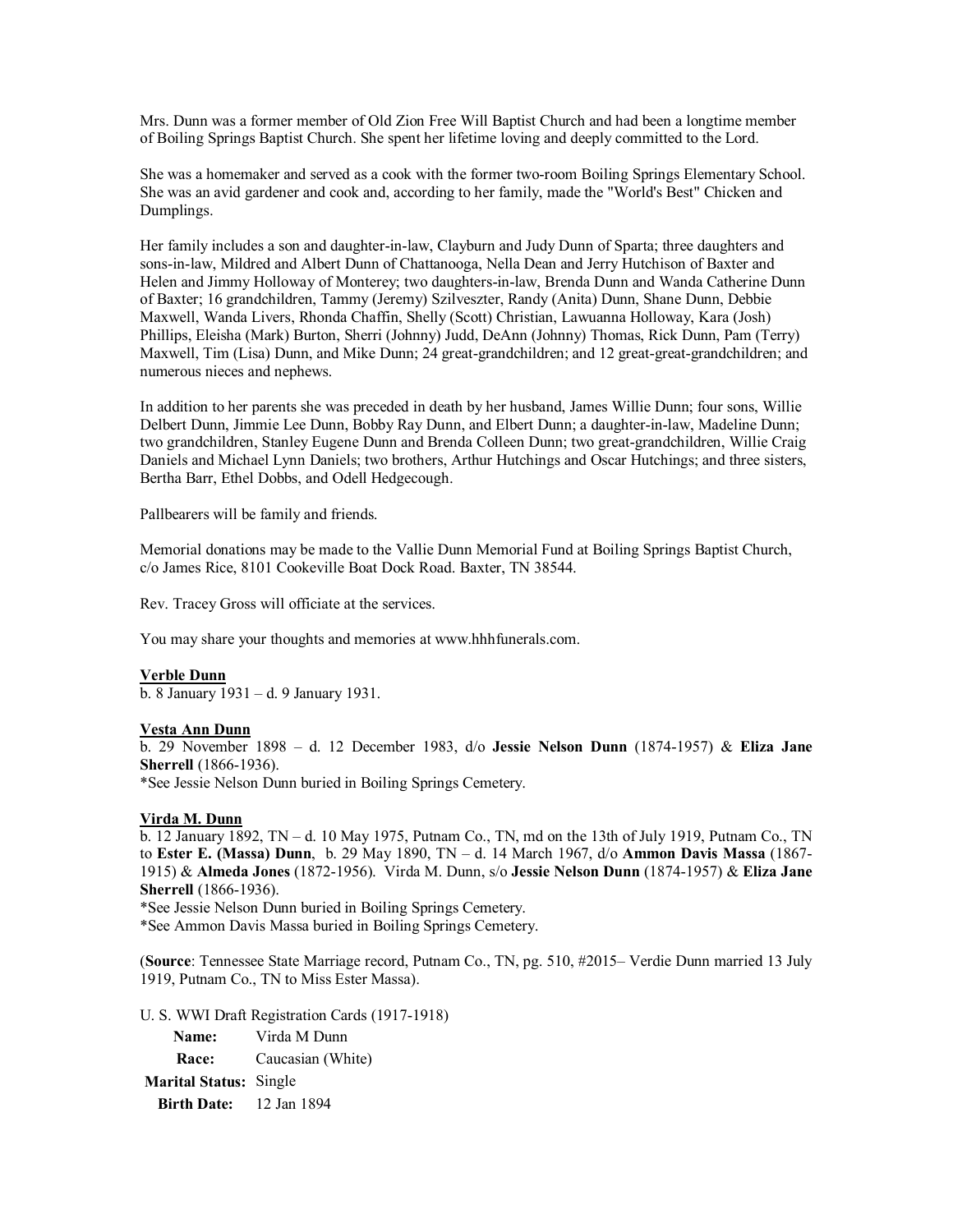**Birth Place:** Tennessee, USA **Residence Date:** 1917-1918 **Residence Place:** White County, Tennessee, USA **Physical Build:** Medium **Height:** Medium **Hair Color:** Light **Eye Color:** Brown

#### **Waymon Arthur Dunn**

b. 17 September 1933, Silver Point, Putnam Co., TN – d. 20 September 2007, Baxter, Putnam Co., TN, md on the 2nd of October 1964, Jackson Co., TN to **Mary (Rhoton) Dunn**. Waymon Arthur Dunn, s/o **Travis Matthew Dunn** (1903-1970) & **Opal Mae Maynard** (1906-1984). (Shares tombstone with brother Ernest Loyd Dunn (1929-1978).

'Shut Up and Fish'

\*See Travis Matthew Dunn buried in Boiling Springs Cemetery.

(**Source**: Tennessee State Marriage record, Jackson Co., TN, pg. 150, #1912 – Arthur Dunn married 2 October 1964, Jackson Co., TN, age 31, address: Rt. 1, Auburntown, TN to Mary Rhoton, age 18, address: Baxter, Putnam Co., TN. Name of parent, guardian or next of kin of female: Herman Rhoton, Baxter, Putnam Co., TN).

### **William Lester Dunn Obt.**

 $\overline{b}$ . 22 May 1902, DeKalb Co., TN – d. 10 February 1990, McMinnville, Warren Co., TN, md on the 4<sup>th</sup> of July 1942 to **Allene (Pedigo) Dunn**, b. 16 January 1922 – d. 11 March 2008, Smithville, DeKalb Co., TN, d/o **Pleasent Moses Pedigo** (1889-1977) & **Effie Lillian Reeder** (1894-1969), both buried in Mount Holly Cemetery, DeKalb Co., TN. William Lester Dunn, s/o **William Riley "Billie" Dunn** (1876-1944) & **Mary Frances Barnes** (1881-1954).

\*See William Riley "Billie" Dunn buried in Boiling Springs Cemetery.

Delayed Birth Records (1869-1909)

**Name:** William Lester Dunn

**Gender:** Male

**Birth Date:** 22 May 1902

**Birth Place:** Silver Point, Dekalb

**Father:** William Riley Dunn

**Mother:** Mary Frances Barnes

## U. S. WWII Draft Cards Young Men (1940-1947)

| Name:                                 | William Lester Dunn                                       |
|---------------------------------------|-----------------------------------------------------------|
| Race:                                 | White                                                     |
| Age:                                  | 39                                                        |
| <b>Birth Date:</b>                    | 22 May 1902                                               |
| <b>Birth Place:</b>                   | De Kalb, De Kalb Co.                                      |
| <b>Residence Place:</b>               | Smithville, De Kalb, Tennessee                            |
| <b>Registration Date: 16 Feb 1942</b> |                                                           |
|                                       | <b>Registration Place:</b> Smithville, De Kalb, Tennessee |
| <b>Employer:</b>                      | Mosie Pedigo, Smithville, Tenn. Rt. # 5.                  |
| Height:                               | 5ft-6in                                                   |
| Weight:                               | 130                                                       |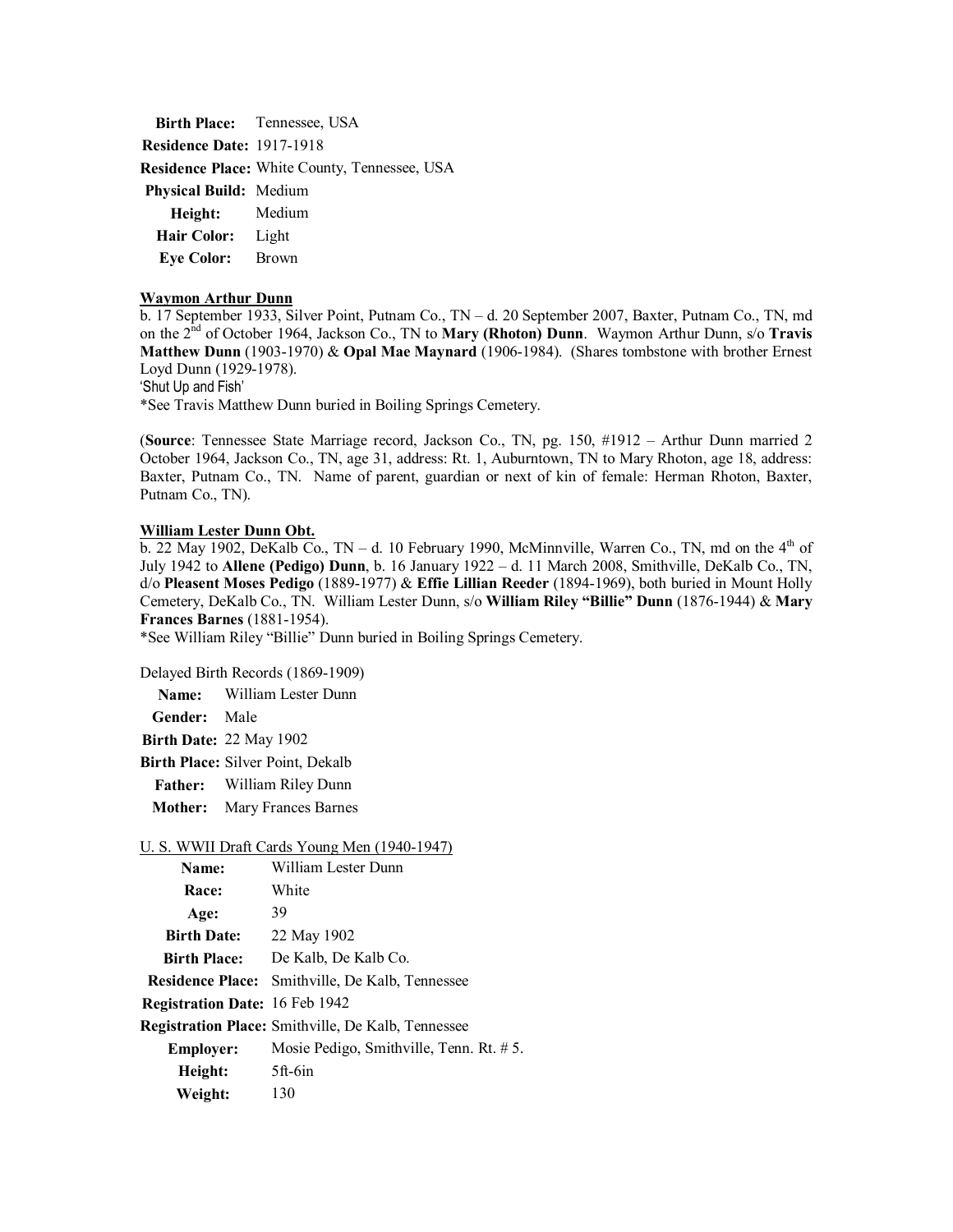| <b>Complexion:</b>  | Sallow       |
|---------------------|--------------|
| <b>Hair Color:</b>  | <b>Brown</b> |
| <b>Eve Color:</b>   | Blue         |
| <b>Next of Kin:</b> | W. R. Dunn   |

**McMINNVILLE** - Funeral services for William Dunn, 87, will be held in the chapel of Love-Cantrell-Cope Funeral Home in McMinnville Tuesday, February 13, at 1 p.m. with burial in the Boiling Springs Cemetery in Putnam County.

Mr. Dunn died at River Park Hospital in McMinnville Saturday, (February 10, 1990) after an extended illness.

He was a member of the Baptist Church and was a retired farmer.

His family includes his wife, Allene Pedigo Dunn of McMinnville; two daughters, Juanita Hendrixson of McMinnville, Brenda Fay Grissom of Georgia; two sons, Aubrey Lee and Jimmy Dunn, both of McMinnville; two brothers, Albert Dunn of Sparta and Lewis Dunn of Baxter; one sister, Celadara Roberts of California. Bucky Kerr and Brownie Smith will officiate at the services.

### **William Riley "Billie" Dunn**

 $\overline{b}$ . 9 November 1876, TN – d. 30 May 1944, Putnam Co., TN, md on the 27<sup>th</sup> of August 1893, Putnam Co. TN to **Mary Frances (Barnes) Dunn**, b. 14 March 1881, Putnam Co., TN – d. 13 September 1954, Putnam Co., TN, d/o **James Banion Barnes** (1829-1919) & **Lucy "Jane" Herrin**. James Banion Barnes is buried in Whittaker Cemetery, Monterey, Putnam Co., TN. William Riley "Billie" Dunn, s/o **Issac Newton "Newt" Dunn** (1848-1930) & & **Ellender Hedgecough** (1849-1933), both buried in Pleasant View Cemetery, Putnam Co., TN.

\*See Asher Dunn buried in Boiling Springs Cemetery.

\*See Beecher Dunn buried in Boiling Springs Cemetery.

\*See John Wesley Dunn buried in Boiling Springs Cemetery.

\*See Robert Almon Dunn buried in Boiling Springs Cemetery.

\*See Thomas Henry Dunn buried in Boiling Springs Cemetery.

\*See William Lester Dunn buried in Boiling Springs Cemetery.

\*See Joe Abraham Henley buried in Boiling Springs Cemetery.

(**Source**: Tennessee State Marriage record, Putnam Co., TN, pg. 277 – William Dunn married 27 August 1893, Putnam Co., TN to Mary Barnes).

#### **Windell Kent Dunn**

b. & d. 28 May 1961, s/o **Mr. & Mrs. Windell Dunn**.

### **Zolly Renzo Dunn**

b. 30 June 1907, TN – d. 4 November 1993, Putnam Co., TN, md on the  $24<sup>th</sup>$  of April 1932, Putnam Co., TN to **Vesta Lou (Lafever) Dunn**, b. 6 June 1895, TN – d. 22 December 1974, Cookeville, Putnam Co., TN. d/o **George W. Lafever** (1869-1940) & **Sintah "Cynthia" Lollar** (1872-1946), both buried in LaFever Cemetery, White Co., TN. Zolly Renzo Dunn, s/o **Jessie Nelson Dunn** (1874-1957) & **Eliza Jane Sherrell** (1866-1936).

\*See Jessie Nelson Dunn buried in Boiling Springs Cemetery.

(**Source**: Tennessee State Marriage record, Putnam Co., TN, pg. 458 – Renzo Dunn married 24 April 1932, Putnam Co., TN, age 30, address: Rt. 2, Cookeville, TN to Vesta Dunn, age 36, address: address: Rt. 2, Cookeville, TN. Name of parent, guardian or next of kin of female: George Lafever, Rt. 2, Cookeville, TN).

## **Thomas Jefferson "Tom" Edwards**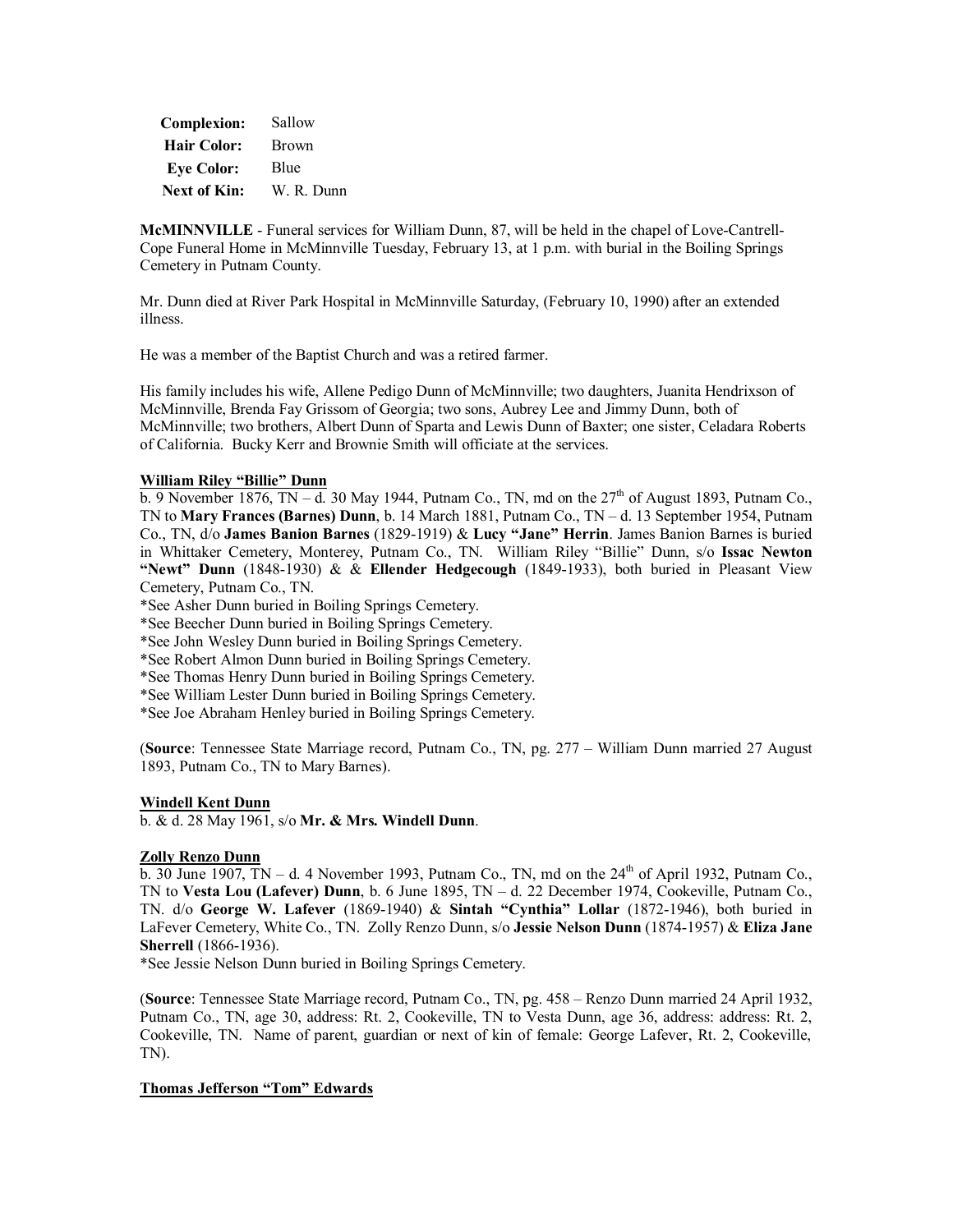b. 17 June 1837, Roane Co., TN– d. 1 February 1912, Putnam Co., TN, (Confederate Soldier), md **Mary Plesila (Grimes) Edwards**, b. 3 October 1849, Jackson Co., TN – d. 5 February 1926, Putnam Co., TN. Thomas Jefferson "Tom" Edwards, s/o William John Edwards (1787-1844) & Mary (1803-1880.

\*See William Ross Foster buried in Boiling Springs Cemetery. \*See Jefferson Franklin Gentry buried in Boiling Springs Cemetery.

Uncle Tom Edwards died the first day of this month after being sick for some time. He was 74 years old last June, an old confederate soldier and had been a member of the Pistol church for a number of years. He leaves a wife and one son and daughter to mourn his loss and a host of friends. He was the father of our county judge. He will be missed by his family and not only his family but the entire community. His remains were laid to rest in the Boiling Springs cemetery, services being conducted by Rev. Sam Howell. The bereaved family has our sympathy.

## **Charles Morgan Elmore Obt.**

b. 1 August 1949, Benton, Saline Co.,  $AR - d$ . 17 May 2015, Putnam Co., TN, md on the 21<sup>st</sup> of July 1972, Putnam Co., TN to **Mary Elizabeth (Peek) Elmore**, b. 25 December 1950. Charles Morgan Elmore, s/o **Charles Franklin "Bodie" Elmore** (1929-1992) & **Vivian Janice (Fitzhugh) Fulmer** (1927-1989), she is buried in Pleasant Hill Haven of Rest Cemetery, Donaldson, Hot Spring Co., AR. Charles Franklin "Bodie" Elmore is buried in Traskwood, Saline Co., AR.

(**Source**: Tennessee State Marriage record, Putnam Co., TN, pg. 68 – Charles Morgan Elmore married 21 july 1972, Putnam Co., TN, age 26, b. 1 August 1949, address: 315 Scott Ave., Cookeville, TN to Mary Elizabeth Peek, age 21, b. 25 December 1950, address: Rt. 9, Cookeville, TN. Name of parent, guardian or next of kin of female: Ruby Peek, mother, Rt. 9, Cookeville, TN).

**COOKEVILLE** — Funeral services for Mr. Charles Morgan Elmore, 65, of Cookeville, will be held at 1 p.m. on Wednesday, May 20, from the chapel of Dyer Funeral Home in Cookeville. Burial will follow in Boiling Springs Cemetery.

The family will receive friends from 4-8 p.m. on Tuesday, May 19, and from 11 a.m. until time of services on Wednesday at the funeral home.

Mr. Elmore passed away on Sunday, May 17, 2015, at Upper Cumberland Hospice Care.

Charles was born Aug. 1, 1949, in Benton, Ark., to the late Charles Franklin Elmore and Vivian Janice Fitzhugh Elmore.

He enjoyed NASCAR races, car shows and loved his dog, Chloe. Mr. Elmore was a truck driver for 40 years, last driving for Charles Bailey Trucking. His life was driving an 18 wheeler and he loved his job.

Mr. Elmore is survived by his wife of 42 years, Mary Peek Elmore; one daughter, Melissa Elmore Kilgore of Cookeville; one sister, Rebecca Sue Elmore Rusher (husband Dan) of Malvern, Ark.; one granddaughter, Lexi Kilgore; a special niece, Jessie (husband Justin) Davis of Murfreesboro; a special nephew, Michael (wife Andrea) Smith of Cookeville; a special sister-in-law, Wanda Elrod; and several other nieces, nephews, family and friends.

Pallbearers will be family and friends.

Bro. Ken Haney will be conducting the services.

Dyer Funeral Home in Cookeville is in charge of arrangements.

## **Lue (Massa) Farley**

b. 14 April 1878 – d. 20 August 1972.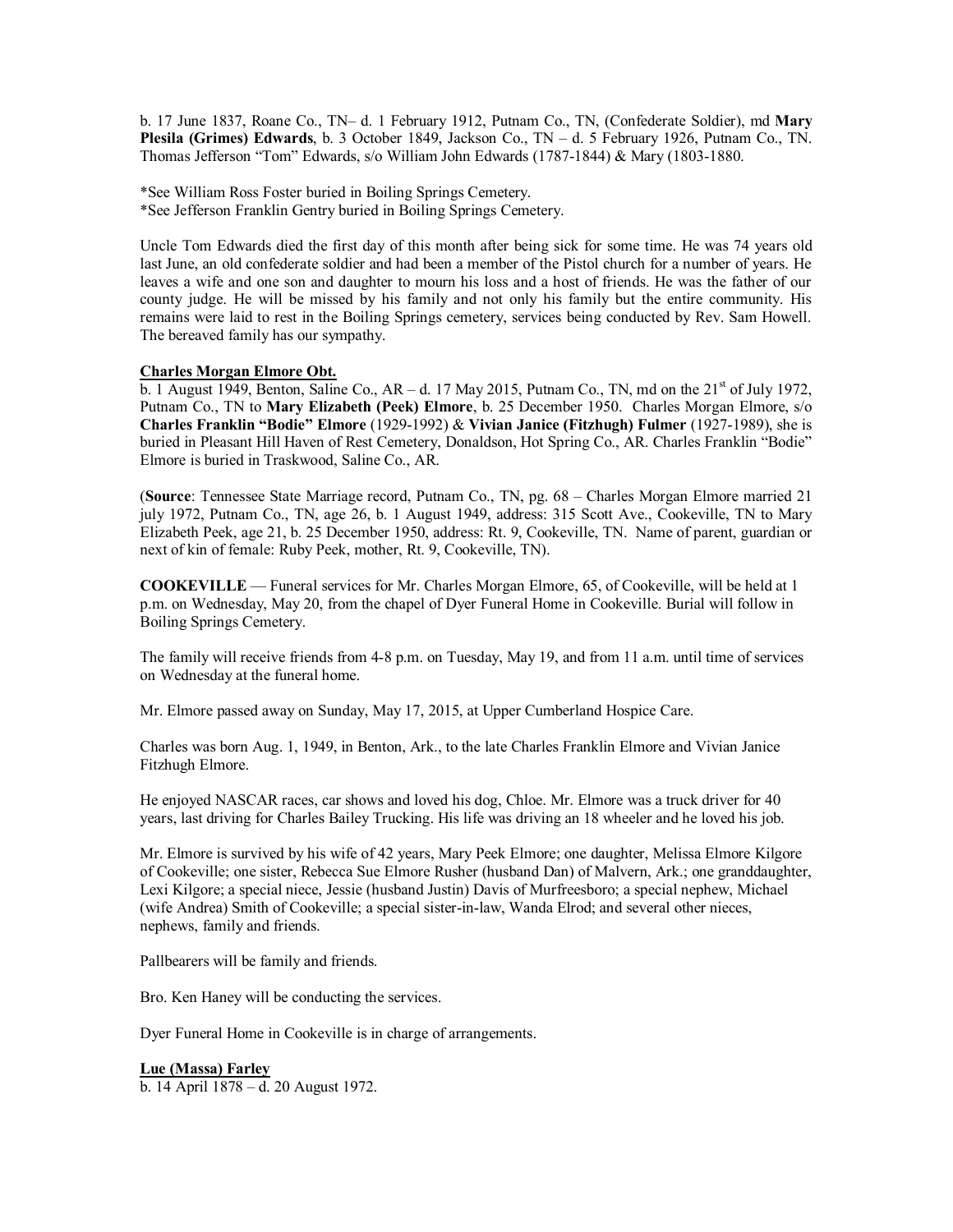### **Arthur David Ferguson**

 $\overline{b}$ . 8 January 1913, Detroit, Wayne Co., MI – d. 10 March 1991, Putnam Co., TN, md on the 17<sup>th</sup> of August 1944, Wood Co., OH to **Lou Vada (Whitaker) Ferguson**, b. 26 November 1922, Putnam Co., TN – d. 27 January 2002, Putnam Co., TN, d/o **Clarence Clinton Whitaker** (1893-1980) & **Nannie Pearl Hill** (1898- 1988).

\*See Clarence Clinton Whitaker buried in Boiling Springs Cemetery.

## **Betty L. (Gambrell) Fisher**

 $\overline{b}$ . 2 July 1939 – d. 16 January 1995, md on the 28<sup>th</sup> of August 1954, Putnam Co., TN to **Walter Ray Fisher**, b. 24 July 1934. Betty L. (Gambrell) Fisher, d/o **Johnson Gambrell** (1913-1993) & **Linnie Dunn** (1920-1986). Walter Ray Fisher, s/o **George Washington Fisher** (1861-1943) & **Permelia Angeline Herron** (1866-1951), both buried in Dobbs Cemetery, Putnam Co., TN. \*See Johnson Gambrell buried in Boiling Springs Cemetery.

(**Source**: Tennessee State Marriage record, Putnam Co., TN, pg. 388 – Walter Ray Fisher married 28 August 1954, Putnam Co., TN, age 20, b. 24 July 1934, address: Rt. 2, Baxter, Putnam Co., TN to Betty Lou Gambrell, age 17, b. 2 July 1939, address: Rt. 2, Baxter, Putnam Co., TN. Name of parent, guardian or next of kin of female: Johnson Gambrell, father, Rt. 2, Baxter, Putnam Co., TN. Name of parent, guardian or next of kin of male: Felix Fisher, father, Rt. 2, Baxter, Putnam Co., TN).

## **Fannie Foster**

b. 1862 – d. 1903.

### **Payton Foster**

b. 28 February 1897 – d. 4 November 1902.

### **Vinnie Foster**

b.  $1910 - d. 1912$ .

### **William Ross Foster**

b. 19 April 1866, TN – d. 23 October 1920, Putnam Co., TN, (died of typhoid fever), md **Olive Caroline (Edwards) Foster**, b. 11 August 1870, TN – d. 22 November 1904, TN, d/o **Thomas "Tom" Edwards** (1837-1912) & **Mary P. Grimes** (1849-1926). William Ross Foster, s/o **James Monroe Foster** (1842 unknown) & **Martha Ann Tibbs** (1838-1910).

\*See Ura Jean (Foster) Adams buried in Boiling Springs Cemetery.

\*See Thomas Jefferson "Tom" Edwards buried in Boiling Springs Cemetery.

### **William Cordell Franklin**

b. 26 May 1924, Putnam Co., TN – d. 2 November 1986, Nashville, Davidson Co., TN, md **Sadie Agnes (Dedmon) Franklin**, b. 22 November 1924, Chestnut Mound, Smith Co., TN – d. 29 January 2005, Baxter, Putnam Co., TN. William Cordell Franklin, s/o **Edward Preston "Eddie' Franklin** (1871-1960 & **Vina Lou "Vinnie" Stoglin** (1892-1957), both buried in Gentry Cemetery, Putnam Co., TN.

U. S. WWII Draft Cards Young Men (1940-1947)

| Name:                                        | William Cordell Franklin                              |
|----------------------------------------------|-------------------------------------------------------|
| Race:                                        | White                                                 |
| Age:                                         | 18                                                    |
| <b>Birth Date:</b>                           | 26 May 1924                                           |
| <b>Birth Place:</b>                          | Putnam, Tenn                                          |
|                                              | <b>Residence Place:</b> Cookeville, Putnam, Tennessee |
| <b>Registration Date: 30 Jun 1942</b>        |                                                       |
| <b>Registration Place: Putnam, Tennessee</b> |                                                       |
| <b>Employer:</b>                             | Joe Scott Cookeville Tenn Rfd#2                       |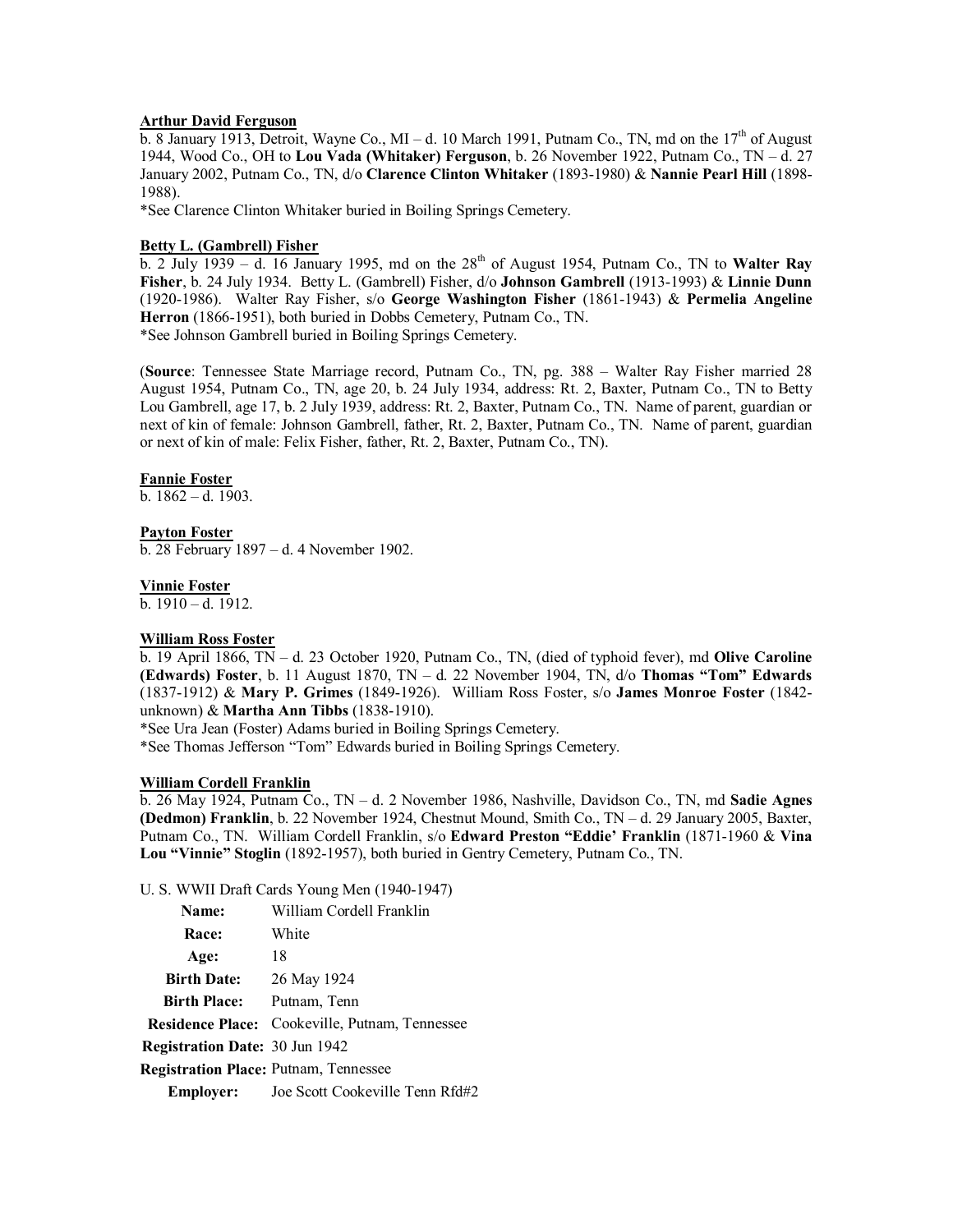| Height:            | 5"10"          |
|--------------------|----------------|
| Weight:            | 160            |
| <b>Complexion:</b> | Light          |
| <b>Hair Color:</b> | <b>Brown</b>   |
| <b>Eye Color:</b>  | Hazel          |
| Next of Kin:       | Eddie Franklin |

### **Charlene (Dunn) Frasier Obt.**

b. 4 December 1952, DeKalb Co., TN – d. 16 September 2013, md on the  $7<sup>th</sup>$  of December 1968, White Co., TN to **J. D. Mabe**, b. 7 June 1949, White Co., TN – d. 14 October 1971, Nashville, Davidson Co., TN, s/o **Sheliah Edward Mabe** (1929-2003) & **Betty Jean Howard** (1932-2014), all buried in Taylors Providence Cemetery, Smithville, DeKalb Co., TN. **Charlene (Dunn) Frasier**, also md on the 29<sup>th</sup> of May 1976, Rhea Co., TN to **Norman Jessie Roberts**, b. 20 October 1947 – d. 2 September 2000, s/o **Norman Eldridge Roberts** ( 1906-1961) & **Minnie Mae Slicox** (1910-1989), both buried in Highland Cemetery, Sparta, White Co., TN. Charlene (Dunn) Frasier also md on the 7<sup>th</sup> of April 1989, White Co., TN to **Jackie Wayne Fisher**, b. 11 August 1942. Charlene (Spears) Dunn, d/o **Edgar Dunn** (1916-1977) & **Rayvernell Elrod** (1926-1970).

\*See Edgar Dunn buried in Boiling Springs Cemetery.

(**Source**: Tennessee State Marriage record, White Co., TN, pg. 390– J. D. Mabe married 7 December 1968, White Co., TN, age 19, b. 7 June 1949, address: Rt. 5, Sparta, White Co., TN to Charlene Dunn, age 16, b. 4 December 1952, address: Rt. 5, Sparta, White Co., TN. Name of parent, guardian or next of kin of female: Edd Dunn, Rt. 5, Sparta, White Co., TN. Name of parent, guardian or next of kin of male: Shelie E. Mabe, Rt. 5, Sparta, White Co., TN).

(**Source**: Tennessee State Marriage record, Rhea Co., TN, pg. 249 – Norman Jessie Roberts married 29 May 1976, Rhea Co., TN, age 28, b. 20 October 1947, address: Rt. 9, Flatt St., Sparta, White Co., TN to Charlene Mabe, age 23, b. 4 December 1952, Rt. 5, Sparta, White Co., TN. Name of parent, guardian or next of kin of female: Ed Dunn, Rt. 5, Sparta, White Co., TN. Name of parent, guardian or next of kin of male: Minnie Roberts, Rt. 9, Flatt St., Sparta, White Co., TN).

(**Source**: Tennessee State Marriage record, White Co., TN, pg. 318 – Jackie Wayne Fisher married 7 April 1989, White Co., TN, age 46, b. 11 August 1942, address: Rt. 11, Box 401, Sparta, White Co., TN. (Father: Albert Stanton Frasier. Mother: Lula Mae Frasier). to Charlene Williams, age 36, b. 4 December 1952, address: P. O. Box 452, Sparta, White Co., TN. (Name of Father: Ed Dunn. Name of Mother Rayvernell Dunn).

Ms. Charlene Dunn Frasier, age 60, of Sparta, passed away Monday, September 16, 2013 at Highlands Medical Center.

Charlene was born December 4, 1952 in DeKalb County to the late Isaac Edgar & Rayvenell Elrod Dunn.

She spent her entire working career at Caldwell's Manufacturing. In addition to her parents, a daughter Michelle Mabe also precedes her in death.

She is survived by her children Sonnetta Mabe and Norman Roberts both of Sparta; Grandchildren: Josh Mabe, Justin Bumbalough, Devin Roberts, Allison Roberts; Great-grandchild: Madelyn Bumbalough; Brother: Eddie Ray Dunn and wife Sandra of Spencer. Funeral services will be Thursday, September 19, 2013 in the Chapel of Hunter Funeral Home with burial in Boiling Springs Cemetery.

Norman Roberts, Eddie Ray Dunn, Billy Brock, Cassie Stewart and Bobby Rogers will serve as pallbearers.

### **Johnson Gambrell**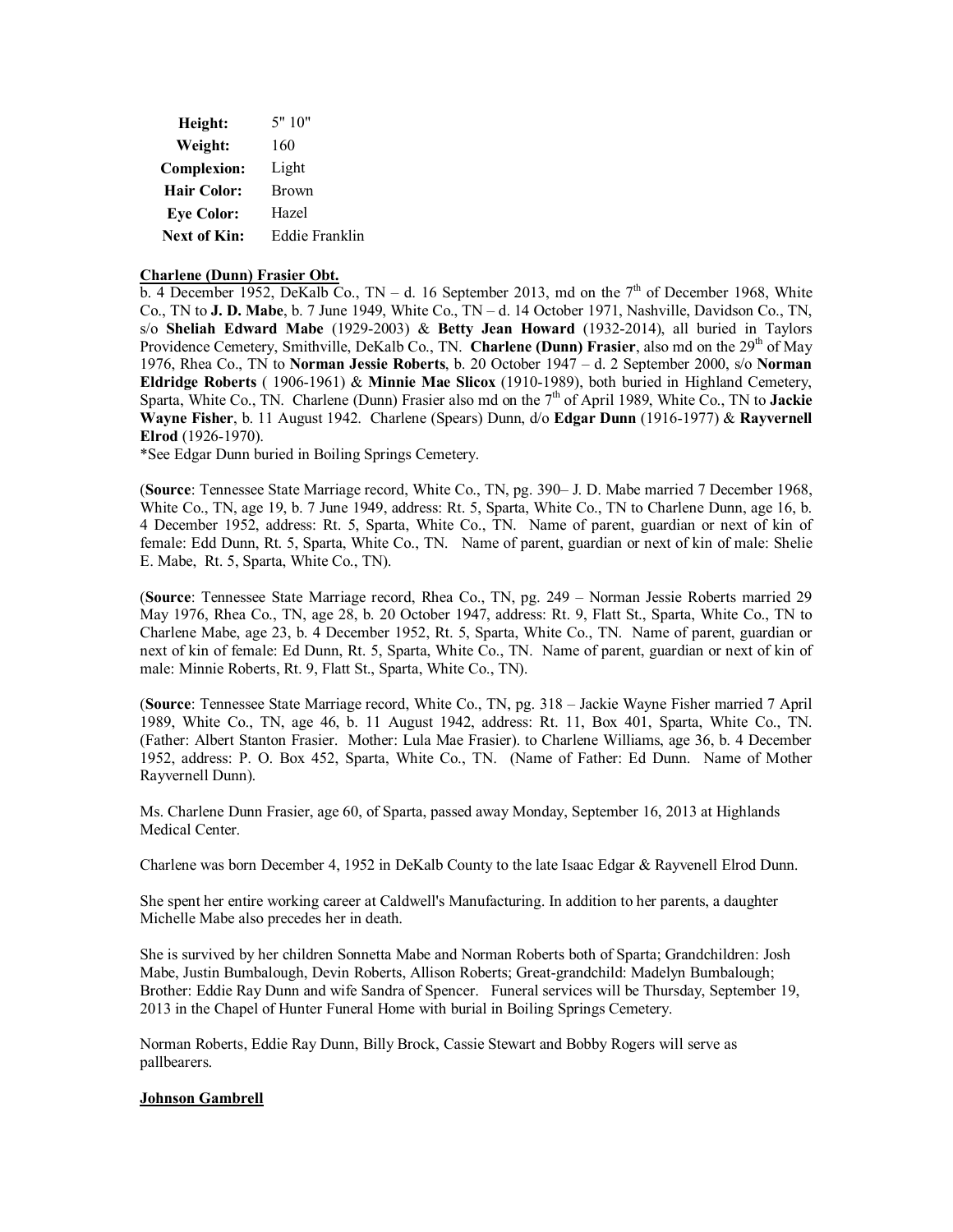b. 17 July 1913 – d. 3 February 1993, md on the  $21<sup>st</sup>$  of December 1935, DeKalb Co., TN to **Linnie (Dunn) Gambrell**, d/o **Samuel Jasper "Jay" Dunn** (1890-1965) & **Almeda** (1895-1971). \*See Samuel Jasper "Jay" Dunn buried in Boiling Springs Cemetery. \*See Ruby Lovene (Gambrell) Hargis Obt.

(**Source**: Tennessee State Marriage record, DeKalb Co., TN, pg. 272 – Johnson Gambrell married 21 December 1935, DeKalb Co., TN to Linnie Dunn).

U. S. WWII Draft Cards Young Men (1898-1929) Name: Johnson Gambrell Gender: Male Race: White Age: 27 Birth Date: 17 Jul 1913 Birth Place: White Co, Tenn. Residence Place: Silver Point, De Kalb, Tennessee Registration Date: 16 Oct 1940 Registration Place: De Kalb, Tennessee Employer: Self Height: 5''-6" Weight: 128 Complexion: Light Hair Color: Blonde Eye Color: Gray Next of Kin: Mrs. Lennie Gambrell

#### **Ronald L. Gantt Obt.**

b. 2 October 1932, OK – d. 17 June 1999, Nashville, Davidson Co., TN, (PFC US Air Force), md **Aline (unknown) Gantt**. Ronald L. Gantt, s/o **John Berry Gantt** (1891-1989) & **Dovie Loretta Swett** (1894- 1988), both buried in Judd Cemetery, Putnam Co., TN.

**COOKEVILLE** -- Funeral services for Ronald Lynn Gantt, 66, of Baxter, will be held at 2 p.m. today, Sun., June 20, from the chapel of Dyer Funeral Home.

Burial will be in Boiling Springs Cemetery.

Mr. Gantt died on Thurs., June 17, 1999, at Vanderbilt Hospital.

He was born on Oct. 2, 1932, in Oklahoma to the late John Berry and Dovie Loretta Sweat Gantt. Mr. Gantt was a farmer.

His family includes his wife, Aline Gantt of Baxter; a son, Darrell Lynn Gantt of Doyle; two daughters, Teresa Herron and Chris Burton, both of Baxter; a brother, David Gantt of Baxter; a sister, Loretta Harness of Dixon Springs; seven grandchildren; and one great-grandson soon to be.

In addition to his parents, he was also preceded in death by a brother, Denzel Gantt; and a sister, Bonnie Rose Palmer.

Pallbearers will be Stanley Gantt, Anthony Tindle, Freddie Allen, Brian Burton, Huston Flatt, Perry Delaney and Albert Dunn.

Joe Britt will officiate at the services.

## **Jefferson Franklin Gentry**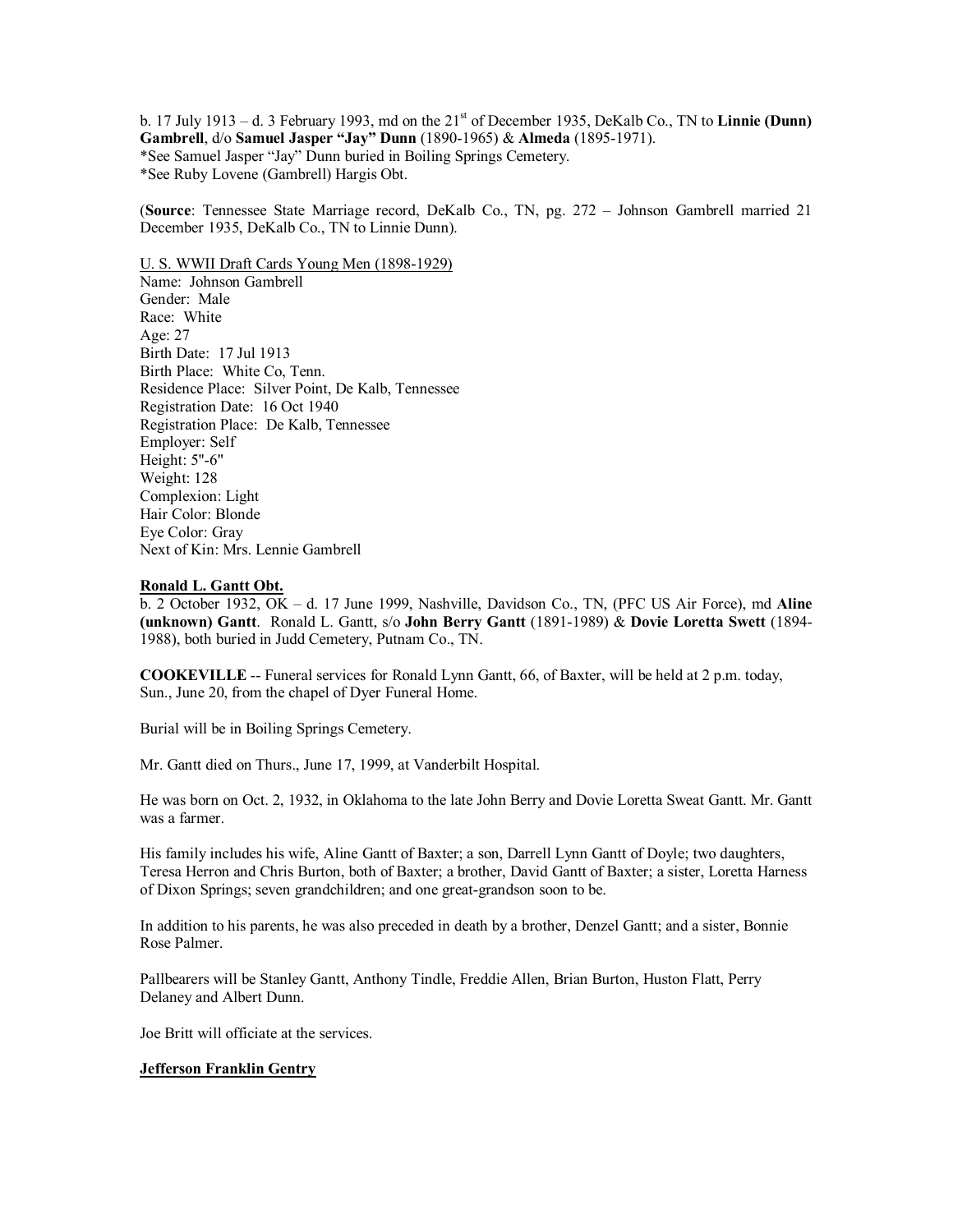b. 26 May 1875 – d. 16 February 1955, md **Lois (Edwards) Gentry**, b. 9 April 1885 – d. 15 July 1959, d/o **Thomas Jefferson "Tom" Edwards** (1837-1912) & **Mary Plesila Grimes** (1849-1926). Jefferson Franklin Gentry, s/o **Lewis P. Gentry** (1837-19160 & **Martha Washington Buck** (1836-1919). \*See Thomas Jefferson "Tom" Edwards buried in Boiling Springs Cemetery. \*See Lewis P. Gentry buried in Boiling Springs Cemetery.

#### **Lewis P. Gentry**

4 December 1837, Putnam Co., TN – d. 6 April 1916, Putnam Co., TN, md **Martha Washington (Buck) Gentry**, b. 3 November 1836, TN – d. 1 March 1919, d/o **Abraham Covalt Buck** (1798-1875) & **Margaret Simmerly** (1798-1881). Lewis P. Gentry, s/o **William Henry Gentry** (1812-1893) & **Lucinda Conway** (1814-1893), both buried in Gentry Cemetery, Putnam Co., TN.

NAME: Lewis P. Gentry DATE OF BIRTH: 4 December 1837 DATE OF DEATH: 6 April 1916 PLACE OF BIRTH: Putnam Co., TN AGE: 78 yrs. 4 mths. 2 days OCCUPATION: Farmer SPOUSE: Martha W. Buck ATTENDED BY: J. R. Storie, Cookeville, TN CAUSE OF DEATH: "died at 5 a.m. of pneumonia & complications" CEMETERY: Gentry Cemetery, Putnam Co., TN FATHER: William Gentry (William Henry "Billy" Gentry) PLACE OF BIRTH: TN MOTHER: Lucinda Conway PLACE OF BIRTH: TN CERTIFICATE: 376 COUNTY: Putnam – Dist. 16 SEXRACEMARRIAGE:MWM REGISTRAR: Abe Mitchell UNDERTAKER: Fred Maxwell, Cookeville, TN

### **Glen Edward Goines**

b. 28 September 1957 – d. 4 September 2000.

#### **Hattie (Pippin) Griffin**

b. 2 October 1901, TN – d. 31 December 1933, Putnam Co., TN, md on the  $20<sup>th</sup>$  of December 1920, Putnam Co., TN to **Sam Finous Griffin**. Hattie (Pippin) Griffin, d/o **Dock Pippin** & **Francis Rice**.

(**Source**: Tennessee State Marriage record, Putnam Co., TN, pg. 14, #2430 – Sam Finous Griffin married 20 December 1920, Putnam Co., TN to Miss Hattie Pippin).

### **John Harvey Grime**

b. 24 August 1809, Ashe, NC – d. 1 November 1892, Putnam Co., TN, md on the  $13<sup>th</sup>$  of October 1829, Russell Co., KY to **Margaret Louisa (Smith) Grimes**, b. 12 October 1810, Ashe Co., NC – d. 11 January 1848, Adair Co., KY. John Harvey Grime, s/o **Jacob Grime** (1782-1862) & **Elizabeth Tatum** (1783- 1872).

\*See Lois (Smith) Grime buried in Boiling Springs Cemetery.

\*See Ammon Davis Jones buried in Boiling Springs Cemetery.

### **Louisa "Lois" (Smith) Grime**

b. 15 July 1810, KY – d. 10 December 1886, md 1849 to **John Harvey Grime**, b. 24 August 1809, Ashe, NC – d. 1 November 1892, Putnam Co., TN.

\*See John Harvey Grime buried in Boiling Springs Cemetery.

### **Julia (Potts) Grimes**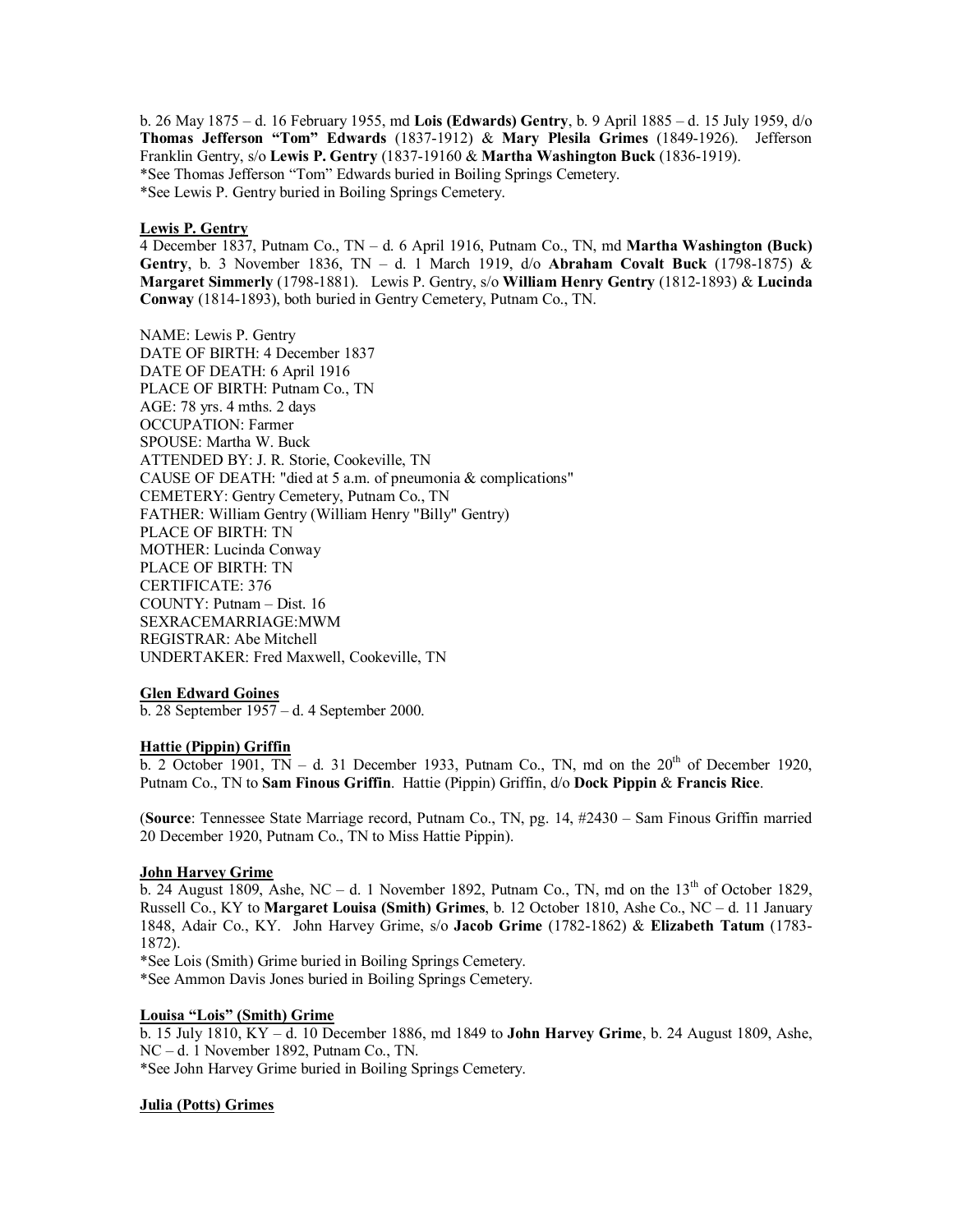b. 28 November 1829 – d. 22 June 1907.

### **Radford Lee Grisham**

b. 1949 – d. 1981, s/o **Walter Dean Grisham** (1925-1980) & **Ruby Gladys (Hargis) Grisham** (1925- 1987).

\*See Walter Dean Grisham buried in Boiling Springs Cemetery.

**Walter Dean Grisham**

b. 19 June 1925,  $TN - d$ . 11 June 1980, md on the  $27<sup>th</sup>$  of March 1958, Trousdale Co., TN to **Ruby Gladys (Hargis) Grisham**, b. 20 August 1925 – d. 25 December 1987, d/o **Robert T. Hargis** (1925-1987) & **Mary Ada Brown** (1900-1985). Walter Dean Grisham, s/o **Edward Banks Grisham** (1898-1930) & **Fannie P. (Davis) Slager** (1900-1983), she is buried in Gordonsville Cemetery, Gordonsville, Smith Co., TN. Edward Banks Grisham is buried in Robinson Cemetery, Smith Co., TN. **Ruby Gladys (Hargis) Grisham** also md **Clarance Wilson Manier**, b. 27 July 1921 – d. 1 November 1986, s/o **George Alen Manier** (1882-1963) & **Dora Martha Brown** (1891-1965).

\*See Radford Lee Grisham buried in Boiling Springs Cemetery.

\*See Robert T. Hargis buried in Boiling Springs Cemetery.

(**Source**: Tennessee State Marriage record, Putnam Co., TN, pg. 243, #284 - W. D. Grisham married 27 march 1958, Trousdale Co., TN, age 32, Carthage, Smith Co., TN to Ruby Gladys Hargis, age 32, Carthage, Smith Co., TN).

1940 Census: Lancaster, Smith, Tennessee Head: James Slagle M 50 Tennessee Wife: Fannie Slagle F 40 Tennessee Son: Eddie Slagle M 14 Tennessee Daughter: Robbie Nell Slagle F 5 Tennessee Stepson: Walter D Grisham M 16 Tennessee

### **Deborah Sue (Sullivan) Gualdoni**

b. 12 February 1958 – d. 28 September 2012, md **Paul Gualdoni**. Deborah Sue (Sullivan) Gualdoni, d/o **Howard Sullivan & Dorothy**

Deborah Sue (Sullivan) Gualdoni: September 28, 2012. Age 54. Beloved wife of Paul. Loving mother of Jimmy Gregg. Proud grandmother of Devin, Jalen, and Cameron. Dear daughter of Dorothy and the late Howard Sullivan. Sister of Cathy Diatto, Ricky Sullivan, and Benny Sullivan. Daughter-in-law of Virgilene Gualdoni. Visitation at the Sterling Heights Chapel of the Bagnasco & Calcaterra Funeral Home, 13650 East Fifteen Mile Road (at Schoenherr) Monday 2-9 p.m. with Funeral Service at 7:00 p.m. Memories shared at [www.bcfh.com.](http://www.bcfh.com./)

The Detroit News, MI

Graveside service will be held at 11:00 am Wednesday October 03, 2012 in the Boiling Springs Cemetery.

## **Mattie Edna (Allen) Melton Hall**

b. 16 February 1877, Cumming Fall, TN – d. 2 August 1950, Baxter, Putnam Co., TN, md 1<sup>st</sup> on the 10<sup>th</sup> of October 1894, Jefferson Co., KY to **Ben Melton**. Mattie Edna (Allen) Melton Hall md 2<sup>nd</sup> on the 14<sup>th</sup> of October 1905, Louisville, Jefferson Co., KY to **Florian "Dee" Hall**. Mattie Edna (Allen) Melton Hall, d/o **James Madison "Wild Jim" Allen** (1850-1910) & **Sarah Emily Margaret "Muggie" Laycock** (1854- 1946), she is buried in Boiling Springs Cemetery. James Madison "Wild Jim" Allen is buried in Pine Hill Cemetery, Jackson Co., TN.

'Wife of Dee Hall; Dear mother of Nellie; Gone But Not Forgotten'

\*See Sarah Emily Margaret "Muggie"(Laycock) Allen buried in Boiling Springs Cemetery.

# **Mitzi Diane (Stidham) Hammock Obt.**

b. 22 September 1960 – d. 27 January 2013, Bloomington Springs, Putnam Co., TN, md on the 18<sup>th</sup> of May 1991 to **Johnnie Hammock**, b. 5 November 1957. Mitzi Diane (Stidham) Hammock, d/o **Rex Donald**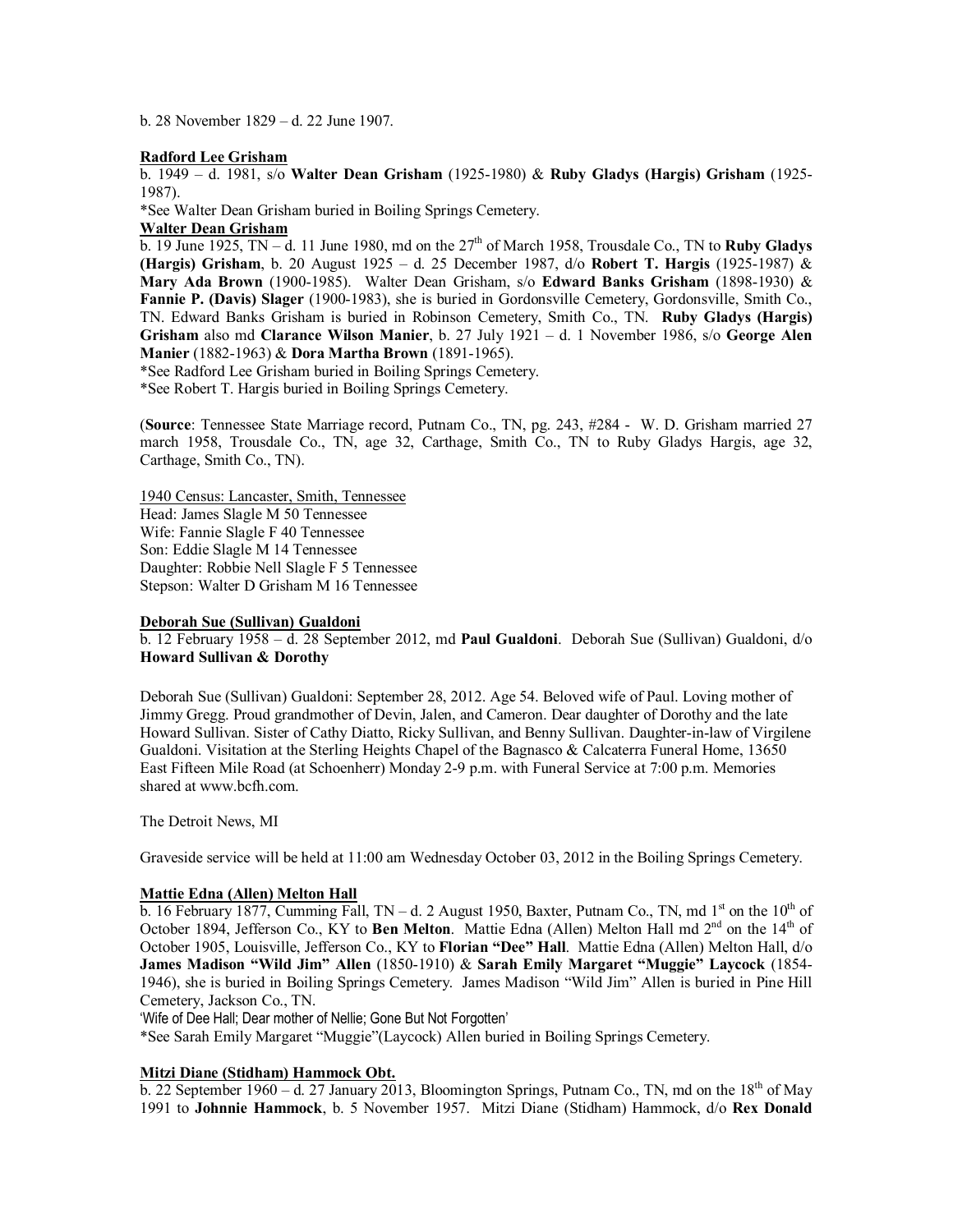**Stidham** (1931-2008) & **Nancy Ellen Jones** (1941-2020). Mitzi Diane (Stidham) Hammock also md on the 14th of August 1976, Jackson Co., TN to **Stanley Havens**. \*See Derek Havens Obt. \*See Nancy Ellen (Jones) Stidham Obt.

(**Source**: Tennessee State Marriage record, Jackson Co., TN, pg. 117 – Stanley Havens married 14 August 1976, Jackson Co., TN, age 17, address: P. O. Box 262, Baxter, TN to Mitzi Stidham, age 15, address: Rt. 2, Baxter, TN. Name of parents, guardian or next of kin of female: Nancy Stidham, Rt. 2, Baxter, Putnam Co., TN).

**COOKEVILLE** — Graveside services for Mitzi Diane Hammock, 52, of Bloomington Springs, will be held at 1 p.m. on Wednesday, Jan. 30, at Boiling Springs Cemetery.

The family will receive friends from 6-8 p.m. today, Tuesday, Jan. 29, at Whitson Funeral Home.

Mrs. Hammock passed away on Sunday, Jan. 27, 2013, at her residence.

She was born Sept. 22, 1960, to Nancy Ellen Jones Stidham of Cookeville and the late Rex Donald Stidham.

Mrs. Hammock was a homemaker and a loving mother.

In addition to her mother, her family includes her husband, Johnny Hammock of Jackson County; a daughter, Cindy Havens of Cookeville; a son, Derek Havens of Cookeville; a brother, Michael Stidham of Livingston; and a sister, Terri Stidham of Cookeville.

Pallbearers will be Michael Nanny, Preston Kirby, Ryan Kutrich, Randy Adams, Matthew Reels and Barry Lee Hammock.

Bro. Johnny Fox will officiate at the services.

Whitson Funeral Home is in charge of arrangements.

## **Alma Florence (Dunn) Hargis Obt.**

b. 21 December 1938, Putnam Co., TN – d. 25 January 2007, md on the  $16<sup>th</sup>$  of April 1954, Putnam Co., TN to **Robert Charles Hargis**, b. 26 January 1935, TN – d. 20 March 1971, s/o **Robert T. Hargis** (1903- 1974) & **Mary Ada Brown** (1900-1985). Alma Florence (Dunn) Hargis, d/o **Oscar Leo Dunn** (1904- 1993) & **Lizzie Ethel Rice** (1913-2004).

\*See Albert Dunn Obt.

\*See Lizzie Ethel (Rice) Dunn Obt.

\*See Robert T. Hargis buried in Boiling Springs Cemetery.

(**Source**: Tennessee State Marriage record, Putnam Co., TN, pg. 261 – Robert Charles Hargis married 16 April 1954, Putnam Co., TN, age 20, b. 26 January 1934 *(sic)*, address: Rt. 2, Baxter, Putnam Co., TN to Alma Florence Dunn, age 15, b. 21 December 1938, address: Baxter, Putnam Co., TN. Name of parent, guardian or next of kin of female: Leo Dunn, Baxter, Putnam Co., TN. Name of parent, guardian or next of kin of male: T. Hargis, Name of parent, guardian or next of kin of).

**COOKEVILLE** -- Funeral services for Alma Florence Hargis, 68, of Baxter, were held at 1 p.m. on Saturday, Jan. 27, from the chapel of Whitson Funeral Home. Burial was in Boiling Springs Cemetery.

Mrs. Hargis died Thursday, Jan. 25, 2007.

She was born Dec. 21, 1938, in Putnam County to the late Leo and Ethel Rice Dunn.

Mrs. Hargis was a factory worker for C&M Clothing and a member of Bussell Church of Christ.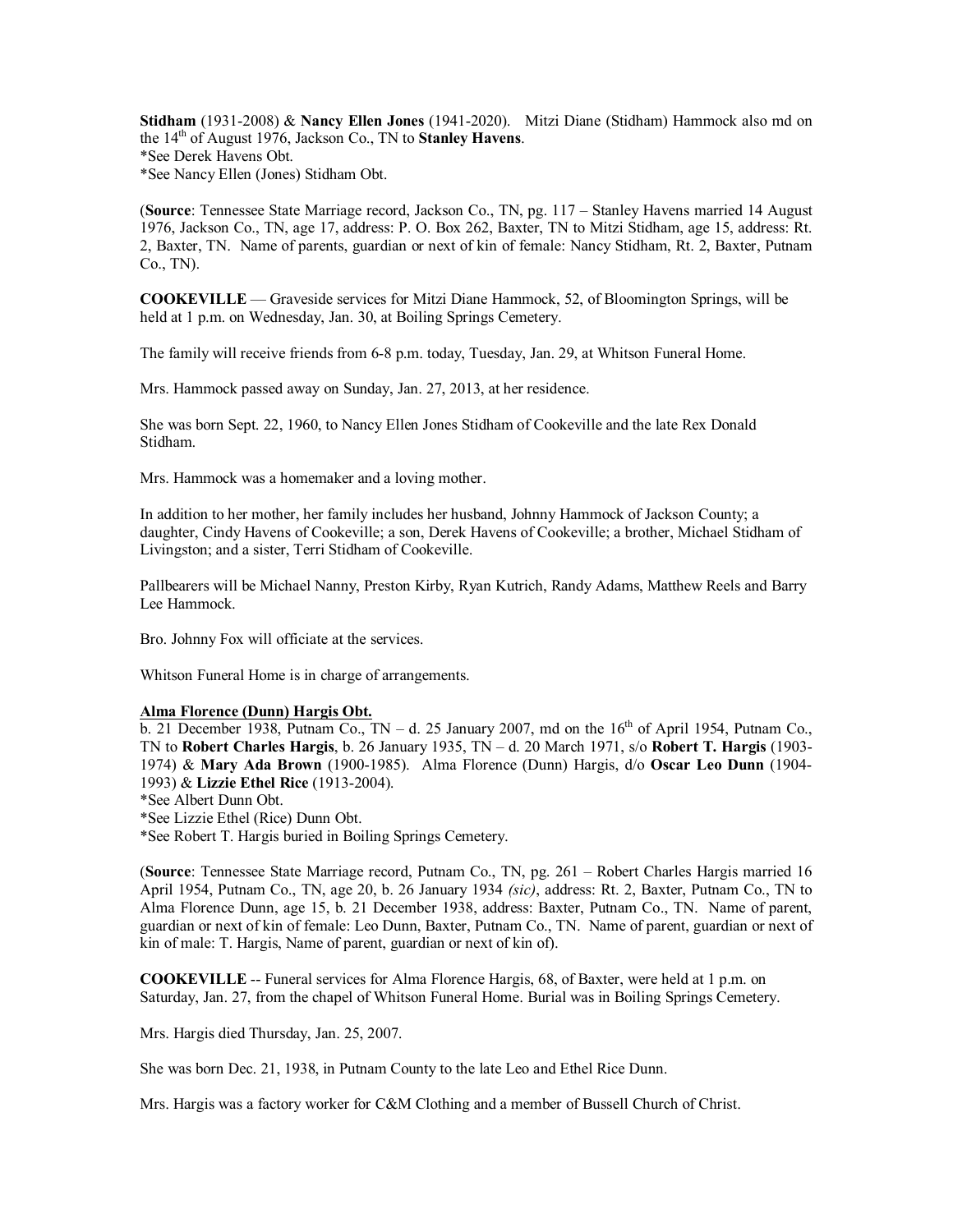Her family includes a son, Phillip Hargis of Baxter; a daughter, Angela Allen of Baxter; a brother, Albert Dunn of Baxter; two sisters, Tina Austin and Aline Gantt, both of Baxter; three grandchildren, Amy Campuzano, April Douglas and Stephen Hargis; six great-grandchildren, Erica Nash, Nicholas and Alexander Campuzano, Tylus and Trey Von Douglas and Trenton Hargis; and a very special friend, Jack Buckner of Rock Island.

In addition to her parents, she was preceded in death by her husband, Charles Hargis.

Pallbearers were Terry Maxwell, Steve Herron, Darrell Gantt, Sam Swindell, Pedro Campuzano, Stephen Hargis, Bill Harmon and Clay Shiner.

Bro. Joe Britt officiated the services.

### **Alvin Lee Hargis**

b. 19 April 1898, TN – d. 15 September 1967, Putnam Co., TN, md on the  $23<sup>rd</sup>$  of April 1916 to **Daisy Emma (Collier) Hargis**, b. 2 April 1901, Jackson Co., TN – d. 6 January 1995, Putnam Co., TN, d/o **John Hickman Collier** (1873-1959) & **Lela Ann Clark** (1879-1961), both buried in Collier Cemetery, Jackson Co., TN. Alvin Lee Hargis, s/o **Abraham "Abe" Hargis** (1871-1931) & **Dianna Julia Carter** (1871- 1948), both buried in Hargis Family Cemetery, Granville, Jackson Co., TN.

\*See Harvey Lee Hargis buried in Boiling Springs Cemetery.

\*See John Fred Hargis buried in Boiling Springs Cemetery.

\*See Lloyd Abraham Hargis buried in Boiling Springs Cemetery.

\*See Robert T. Hargis buried in Boiling Springs Cemetery.

U. S. WWII Draft Cards Young Men (1940-1947)

| <b>Name:</b>                          | Alvin Lee Hargis                                        |
|---------------------------------------|---------------------------------------------------------|
| <b>Race:</b>                          | White                                                   |
| Age:                                  | 44                                                      |
| <b>Birth Date:</b>                    | 19 Apr 1897                                             |
| <b>Birth Place:</b>                   | Jacksen, Tennessee                                      |
|                                       | <b>Residence Place:</b> Bloomington, Jacksen, Tennessee |
| <b>Registration Date: 16 Feb 1942</b> |                                                         |
|                                       | Registration Place: Gainesboro, Jackson, Tennessee      |
| Employer:                             | Self Farmer                                             |
| Height:                               | $5-6$                                                   |
| Weight:                               | 138                                                     |
| <b>Complexion:</b>                    | Ruddy                                                   |
| Hair Color:                           | <b>Black</b>                                            |
| <b>Eye Color:</b>                     | Gray                                                    |
| Next of Kin:                          | Mrs Daisy Hargis                                        |

#### **Dorothy Nell (Allison) Hargis**

b. 19 August 1937, Putnam Co., TN – d. 21 January 2018, Algood, Putnam Co., TN, md **Nathan Howard Hargis**, b. 25 March 1929 – d. 16 February 1991, d/o **William Herbert Allison** (1897-1940) & **Maggie Virginia Sullivan** (1901-1975), she is buried in Boiling Springs Cemetery. William Herbert Allison is buried in Allison Cemetery, Putnam Co., TN.

\*See Maggie Virginia (Sullivan) Allison buried in Boiling Springs Cemetery.

(**Source**: Tennessee State Marriage record, Putnam Co., TN, pg. 203 – Nathan Howard Hargis married 8 August 1959, Putnam Co., TN, age 29, b. 25 March 1919, address: Rt. 2, Baxter, Putnam Co., TN to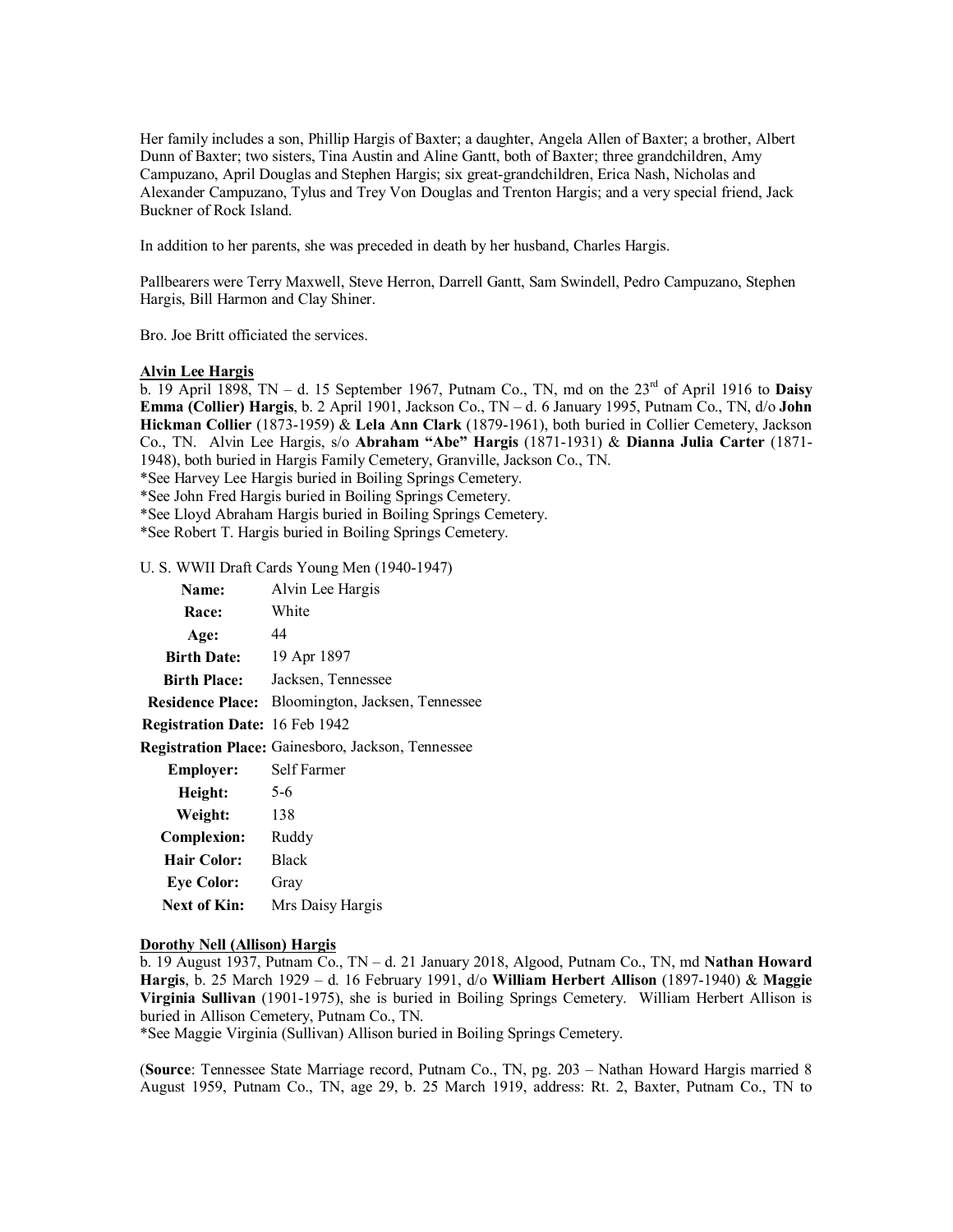Dorothy Nell Allison, age 21, b. 19 August 1937, Rt. 2, Baxter, Putnam Co., TN. Name of parent, guardian or next of kin of female: Mrs. Virginia Allison, Rt. 2, Baxter, Putnam Co., TN).

Preceded in death by her parents, William Herbert and Maggie Virginia (Sullivan) Allison; husband, Nathan Hargis; brothers, Hollis, Wally, Johnny V., and Bill Allison; sister, Marie Davis.

Survived by a daughter, two sons, two sisters, and four grandchildren.

#### **Harvey Lee Hargis**

b. 2 January 1923, Granville, Jackson Co., TN – d. 30 December 1978, Cookeville, Putnam Co., TN, (PFC US Army WWII), md **Louetta Lee (Guess) Hargis**, b. 2 April 1925, TN – d. 18 January 1964, Putnam Co., TN, d/o **James Franklin "Frank" Guess** (1902-1982) & **Gorda "Gordie" Ann Reynolds** (1905- 1995), both buried in Crest Lawn Cemetery, Putnam Co., TN. Harvey Lee Hargis, s/o **Alvin Lee Hargis** (1898-1967) & **Emma Daisy Collier** (1901-1995).

\*See James Franklin "Frank" Guess buried in Crest Lawn Cemetery, Putnam Co., TN. \*See Alvin Lee Hargis buried in Boiling Springs Cemetery.

#### U. S. WWII Draft Cards Young Men (1940-1947)

| <b>Name:</b>                           | Harvie Lee Hargis                                         |
|----------------------------------------|-----------------------------------------------------------|
| <b>Race:</b>                           | White                                                     |
| Age:                                   | 19                                                        |
| <b>Birth Date:</b> $\qquad$ 2 Jan 1923 |                                                           |
| <b>Birth Place:</b>                    | Granville, Tenn, Tenn                                     |
| <b>Residence Place:</b>                | Bloomington Spgs., Jackson, Tennessee                     |
| Registration Date: 30 Jun 1942         |                                                           |
|                                        | <b>Registration Place:</b> Gainesboro, Jackson, Tennessee |
| Employer:                              | Bloomington Spgs. No. 1.                                  |
| Height:                                | $5 - 10$                                                  |
| Weight:                                | 140                                                       |
| <b>Complexion:</b>                     | Light                                                     |
| Hair Color:                            | <b>Black</b>                                              |
| <b>Eve Color:</b>                      | Gray                                                      |
|                                        |                                                           |

#### **Hugh Smith "Doc" Hargis**

**Next of Kin:** Lee Hargis

b. 8 September 1907, Jackson Co., TN – d. 10 March 1982, TN, md on the  $2<sup>nd</sup>$  of October 1927, Jackson Co., TN to **Flora Mae (Chaffin) Hargis**, b. 28 December 1904, TN – d. 8 October 1995, Putnam Co., TN, d/o **James Polk Chaffin** (1875-1949) & **Savannah Hutchison** (1878-1919), both buried in Halfacre Cemetery, Nameless, Jackson Co., TN.

\*See Henry Lester Chaffin, buried in Boiling Springs Cemetery.

\*See Jessie J. Hargis buried in Boiling Springs Cemetery.

(**Source**: Tennessee State Marriage record, Jackson Co., TN, pg. 255 – Hugh Smith Hargis married 2 October 1927, Jackson Co., TN to Flora Mai Chaffin).

### **James Loyd Hargis**

b. 30 April 1966 – d. 9 August 1982, s/o **Loyd Richard "Buddy" Hargis** (1945-2014) & **Pauline Marie Burgess** (1942-2021). \*See Loyd Richard "Buddy" Hargis Obt. \*See Pauline Marie (Burgess) Hargis Obt.

#### **Jessie J. Hargis**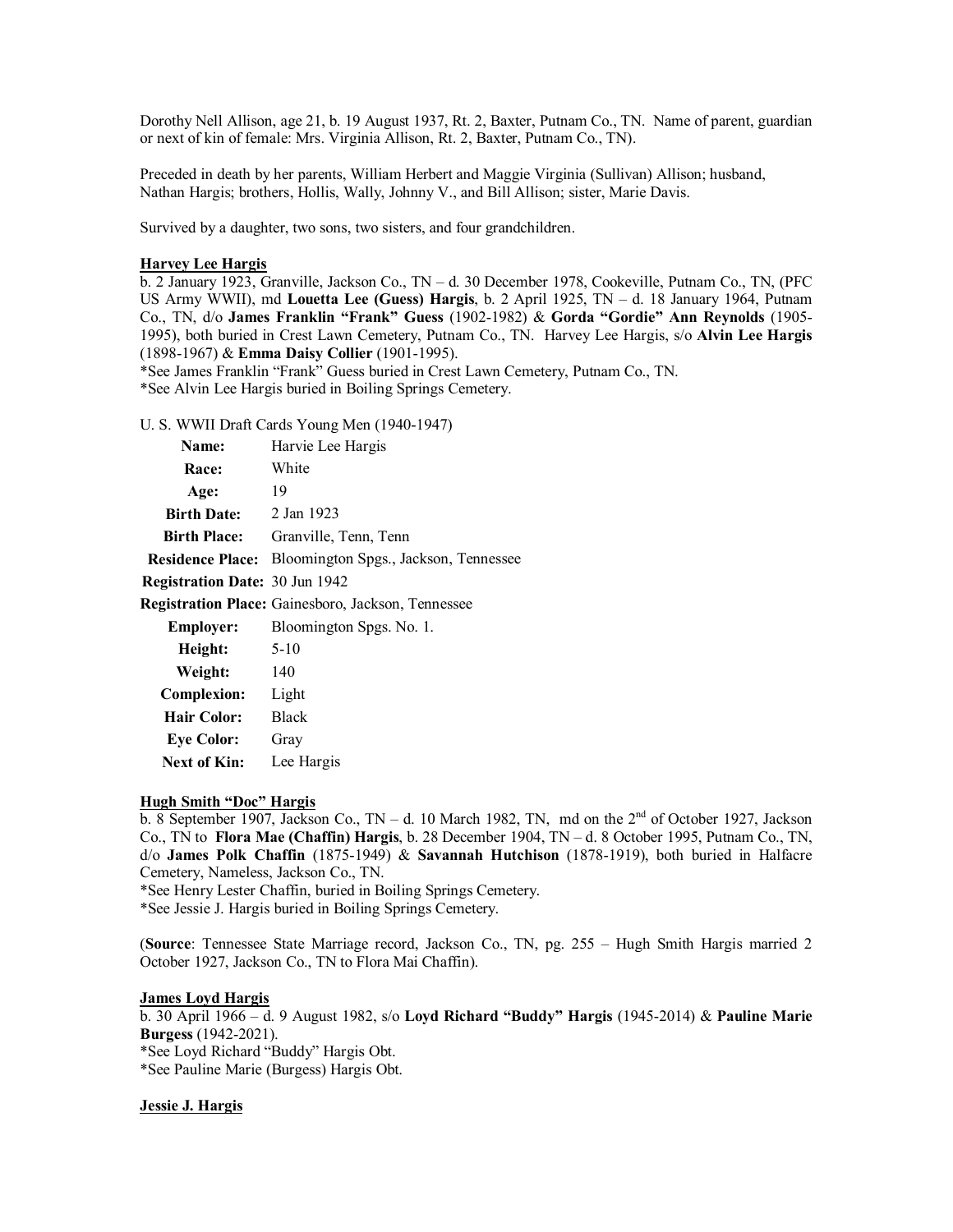b. 1 August 1928 – d. 17 December 1972, Putnam Co., TN, md on the  $27<sup>th</sup>$  o0f September 1945, Putnam Co., TN to **Dorean (Rodgers) Chaffin**, b. 6 December 1926, Jackson Co., TN – d/ 26 September 2010, Cookeville, Putnam Co., TN, d/o **John Oliver Rodgers** (1899-1972) & **Callie Minnie Philpot** (1896- 1970), both buried in Rodgers Cemetery, Putnam Co., TN. Jesse J. Chaffin, s/o **Hugh Smith "Doc" Hargis** (1907-1982) & **Flora Mae Chaffin** (1904-1995).

\*See Hugh Smith "Doc" Hargis buried in Boiling Springs Cemetery.

(**Source**: Tennessee State Marriage record, Putnam Co., TN, pg. 382 – Jessie Hargis married 27 September 1945, Putnam Co., TN, age 18, address: Bloomington Springs, Putnam Co., TN to Lorene Rodgers, age 18, address: Bloomington Springs, Putnam Co., TN. Name of parent, guardian or next of kin of female: John Rodgers, Bloomington Springs, Putnam Co., TN).

## **John Fred Hargis**

 $\overline{b}$ . 31 May 1917, TN – d. 10 April 2005, Putnam Co., TN, md on the 1<sup>st</sup> of March 1940, Jackson Co., TN to Bertie (Meadows) Hargis, d/o **Bart & Rosalee Meadows**. John Fred Hargis also md **Della Lillian (Rodgers) Hargis**, b. 3 June 1934, Bloomington Springs, Putnam Co., TN – d. 6 November 2004, Bloomington Springs, Putnam Co., TN, d/o **Jessie James Rodgers** (1908-1984) & **Anna Dora Denson** (1911-1990). John Fred Hargis, s/o **Alvin Lee Hargis** (1898-1967) & **Emma Daisy Collier** (1901-1995). \*See Alvin Lee Hargis buried in Boiling Springs Cemetery.

(**Source**: Tennessee State Marriage record, Jackson Co., TN, pg. 185 – Fred Hargis married 1 March 1940, Jackson Co., TN to Bertie Meadows).

### **Loyd Richard "Buddy" Hargis Obt.**

b. 12 July 1945, Jackson Co., TN – d. 17 October 2014, Cookeville, Putnam Co., TN, md on the 15<sup>th</sup> of January 1965, Putnam Co., TN to **Pauline Marie (Burgess) Hargis**, b. 28 March 1942, Cookeville, Putnam Co., TN – d. 13 April 2021, Baxter, Putnam Co., TN, d/o **James Cecil Burgess** (1915-19820 & **Dora Marie Dixon** (1918-2006), both buried in Cookeville City Cemetery, Putnam Co., TN. Pauline Marie (Burgess) Hargis also md on the 5<sup>th</sup> of September 1958, Putnam Co., TN to **Jimmy Howard Douglas Poston**, b. 14 November 1939. Loyd Richard "Buddy" Hargis, s/o **Lloyd Abraham Hargis** (1919-2009) & **Ruby Lea Burton** (1922-2007).

\*See James Loyd Hargis buried in Boiling Springs Cemetery.

\*See Lloyd Abraham Hargis buried in Boiling Springs Cemetery.

\*See Pauline Marie (Burgess) Hargis Obt.

(**Source**: Tennessee State Marriage record, Putnam Co., TN, pg. 400 – Jimmy Howard Douglas Poston married 5 September 1958, Putnam Co., TN, age 18, b. 14 November 1939, address: Rt. 1, Algood, Putnam Co., TN to Pauline Burgess, age 16, b. 28 March 1939, address: 519 Park Ave., Cookeville, TN. Name of parent, guardian or next of kin of female: James Cecil Burgess, 519 Park Ave., Cookeville, TN0.

(**Source**: Tennessee State Marriage record, Putnam Co., TN, pg. 79 – Loyd Richard Hargis married 15 January 1965, Putnam Co., TN, age 19, b. 12 July 1945, address: Rt. 1, Cookeville, TN to Pauline Marie Poston, age 22, b. 28 March 1942, address: 221 S. Walnut, Cookeville, TN. Name of parent, guardian or next of kin of female: James C. Burgess, 221 S. Walnut, Cookeville, TN).

Funeral Services for Loyd "Buddy" Richard Hargis, age 69, will be held on Monday October 20, 2014 from the Chapel of Whitson Funeral Home. Bro. Cameron Wilson Will Officiate at the service and family and friends will serve as Pallbearers.

The family will receive friends at the funeral home, on Sunday from 3:00pm until 8:00pm and on Monday from 7:00am until time of service at 11:00am.

Loyd "Buddy" Richard Hargis was born on July 12, 1945 in Jackson County, TN to the Late Loyd Abraham and Ruby Lee Burton Hargis. He passed away on October 17, 2014 at the Cookeville Regional Medical Center in Putnam County, TN.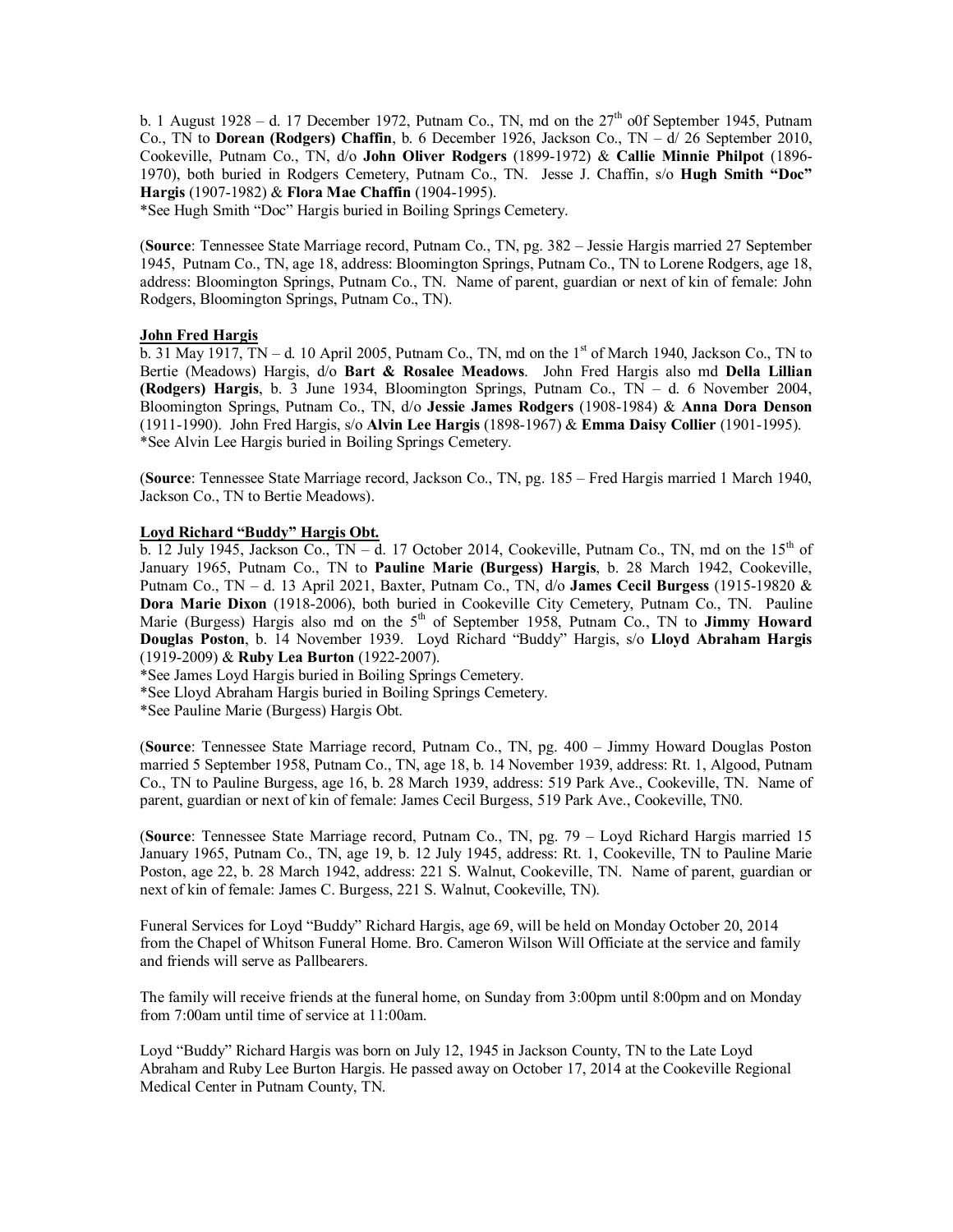His family includes; Wife: Pauline Marie Hargis 2 Daughters and son in-law: Jana Hargis and Fiancé Patrick and Patsy and David Shively 1 Brother: Wayne Earl Hargis 2 Sisters: Glenda Sue Palk and Mary Frances Tucker 2 Grandchildren: Tara Wilson and husband Cameron and Tiffany and Fiancé Gary 3 Great Grandchildren: Aydan James, Richard Brayson, Camdyn Wilson

In addition to his parents, he was preceded in death by; Son: James Loyd Hargis Sister: Linda Faye Spurlock and a host of Uncles and cousins.

## **Lloyd Abraham Hargis**

 $\overline{b}$ . 10 April 1919, Jackson Co., TN – d. 21 November 2009, Putnam Co., TN, md on the 23<sup>rd</sup> of November 1940, Jackson Co., TN to **Ruby Lea (Burton) Hargis**, b. 17 May 1922, Jackson Co., TN – d. 9 December 2007, Putnam Co., TN, d/o **Richard Cecil Burton** (1902-1982) & **Naomi P. Petry** (1902-1979), she is buried in Boiling Springs Cemetery, shares tombstone with Lloyd A. Hargis & daughter Ruby Lea (Burton) **Hargis**. Richard Cecil Burton is buried in Double Springs Cemetery, Putnam Co., TN. Lloyd Abraham Hargis, s/o **Alvin Lee Hargis** (1898-1967) & **Emma Daisy Collier** (1901-1995).

\*See Alvin Lee Hargis buried in Boiling Springs Cemetery.

\*See Loyd Richard "Buddy" Hargis Obt.

\*See Mary Frances (Hargis) Tucker buried in Boiling Springs Cemetery.

(**Source**: Tennessee State Marriage record, Jackson Co., TN, pg. 15 – Loyd Hargis married 23 November 1940, Jackson Co., TN, age 21, address: Granville, TN to Ruby Lee Burton, age 19, address: Granville, TN. name of parent, guardian or next of kin of female: Cecil Burton, Granville, TN).

### **Paul J. Hargis Obt.**

b. 4 April 1946, Jackson Co., TN – d. 29 October 2011, Celina, Clay Co., TN, s/o **John Fred Hargis** & **Bertie Meadows**.

\*See John Fred Hargis buried in Boiling Springs Cemetery.

**COOKEVILLE** -- Funeral services for Paul J. Hargis, 65, of Gainesboro, will be held at 3 p.m. on Tuesday, Nov. 1, from the chapel of Dyer Funeral Home. Burial will follow in Boiling Springs Cemetery.

The family will receive friends from 6-9 p.m. today, Monday, Oct. 31, at the funeral home.

Paul passed away on Saturday morning, Oct. 29, 2011, in Cumberland River Hospital in Celina.

He was born April 4, 1946, in Jackson County to the late John Fred Hargis and Bertie Meadows. Paul attended the Church of Christ. He was a veteran.

His family includes three brothers, Jay Hargis, John Lee Hargis and Woody Hargis, all of Cookeville; a granddaughter, Kayla Malone of Cookeville; and several nieces and nephews.

In addition to his parents, he was preceded in death by a daughter, Kimberly Lynn Hargis Malone; a son, Billy Hargis; and two sisters, Rebecca Jones and Geraldine Rodgers.

Bro. Johnny Fox will officiate at the services.

Online guest book may be signed at [www.dyerfuneralservices.com.](http://www.dyerfuneralservices.com./)

Dyer Funeral Home is in charge of arrangements.

### **Pauline Marie (Burgess) Hargis Obt.**

b. 28 March 1942, Cookeville, Putnam Co.,  $TN - d$ . 13 April 2021, Baxter, Putnam Co., TN, md on the  $15<sup>th</sup>$ of January 1965, Putnam Co., TN to **Loyd Richard "Buddy" Hargis**, b. 12 July 1945, Jackson Co., TN – d. 17 October 2014, Cookeville, Putnam Co., TN, s/o **Loyd A. Hargis** (1919-2009) & **Ruby Lea Burton** (1922-2007). Pauline Marie (Burgess) Hargis also md on the  $5<sup>th</sup>$  of September 1958, Putnam Co., TN to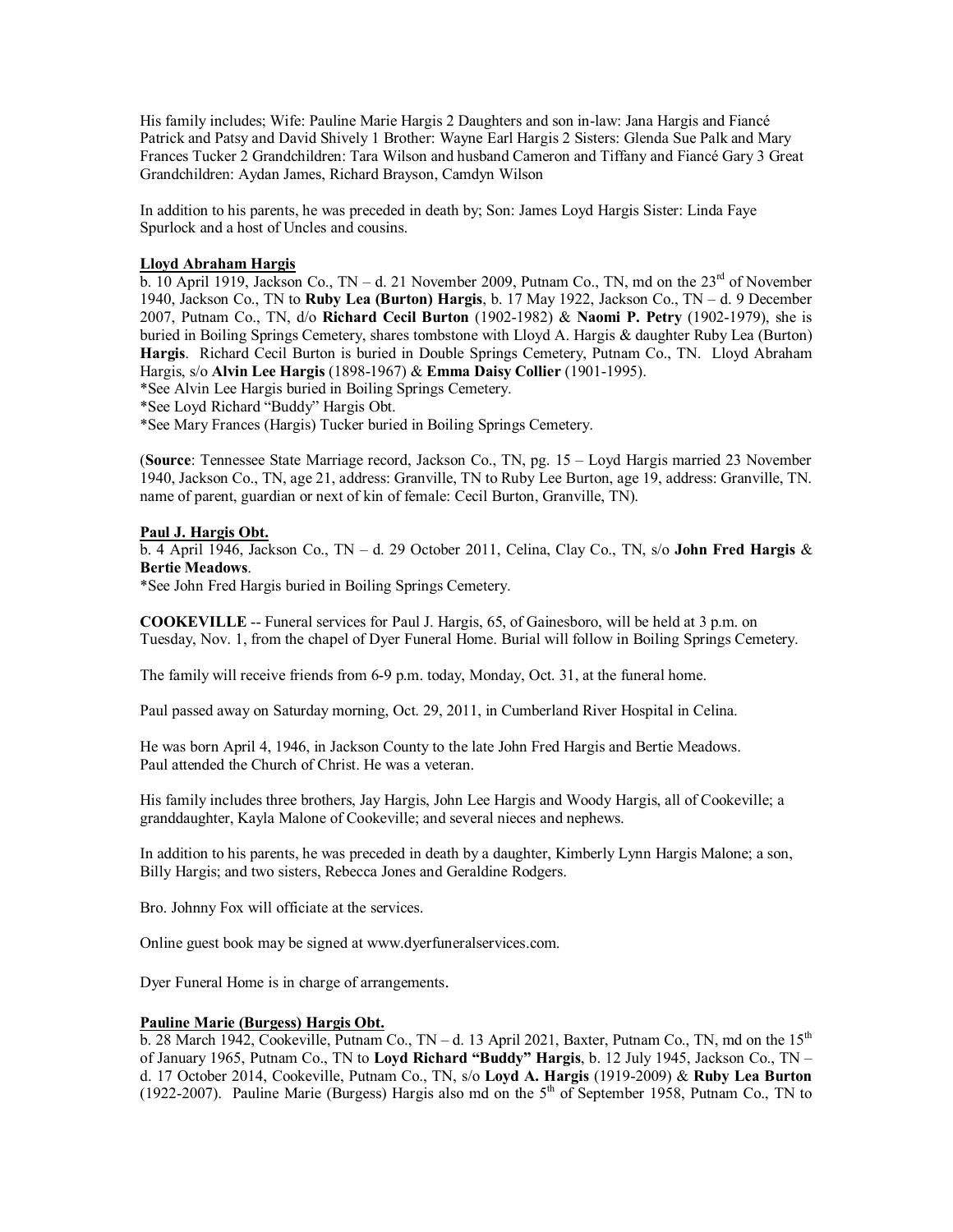**Jimmy Howard Douglas Poston**, b. 14 November 1939. Pauline Marie (Burgess) Hargis d/o **James Cecil Burgess** (1915-1982) & **Dora Marie Dixon** (1918-2006), both buried in Cookeville City Cemetery, Putnam Co., TN.

\*See Dora Marie (Dixon) Burgess Obt. buried in Cookeville City Cemetery, Putnam Co., TN. \*See Loyd Richard "Buddy" Hargis Obt.

(**Source**: Tennessee State Marriage record, Putnam Co., TN, pg. 400 – Jimmy Howard Douglas Poston married 5 September 1958, Putnam Co., TN, age 18, b. 14 November 1939, address: Rt. 1, Algood, Putnam Co., TN to Pauline Burgess, age 16, b. 28 March 1939, address: 519 Park Ave., Cookeville, TN. Name of parent, guardian or next of kin of female: James Cecil Burgess, 519 Park Ave., Cookeville, TN0.

(**Source**: Tennessee State Marriage record, Putnam Co., TN, pg. 79 – Loyd Richard Hargis married 15 January 1965, Putnam Co., TN, age 19, b. 12 July 1945, address: Rt. 1, Cookeville, TN to Pauline Marie Poston, age 22, b. 28 March 1942, address: 221 S. Walnut, Cookeville, TN. Name of parent, guardian or next of kin of female: James C. Burgess, 221 S. Walnut, Cookeville, TN).

Pauline Marie Hargis, 79 of Baxter passed away Tuesday morning, April 13, 2021 at her home. She was born March 28, 1942 in Cookeville to the late James Cecil and Dora Dixon Burgess.

She was a homemaker and also worked at Russell Stover of Cookeville.

Survivors include daughters: Patsy (David) Shively and Jana Hargis and fiancée Patrick York all of Baxter; sister: Barbara Lewis of Cookeville; granddaughters: Tara (Cameron) Wilson, Tiffany Carr; greatgrandchildren: Aydan, Bray, Camdyn, Carson, River and Benjamin; and a host of nieces and nephews.

In addition to her parents, she was preceded in death by her husband: Loyd "Buddy" Richard Hargis on October 17, 2014; a son: James Loyd Hargis; sister: Shirley Baldwin; brothers: Joe, Jerry and J.C. Burgess.

Funeral services were held Thursday, April 15, 2021 from the Baxter Chapel of Hooper Huddleston Horner Funeral Home with Bro. Cameron Wilson officiating. Interment followed in Boiling Springs Cemetery.

### **Phillip Stephen Hargis**

b. 20 February 1955 – d. 12 January 2009, md on the 13th of May 1976, Putnam Co., TN to **Barbara Jean (Dyer) Hargis**, b. 20 January 1950.

'Beloved husband, father, grandfather; Gone from our sight but never our memory; Gone from our touch but never our hearts'

(**Source**: Tennessee State Marriage record, Putnam Co., TN, pg. 97 – Phillip Steven Hargis married 13 May 1976, Putnam Co., TN, age 21, b. 20 Febaury 1955, address: Rt. 2, Baxter, Putnam Co., TN to Barbara Jean Dyer, age 25, b. 20 January 1950, address: Box 85, Baxter, TN. Name of parent, guardian or next of kin of female: Emma Anderson, mother, Rt. 1, Silver Point, Putnam Co., TN).

### **Robert T. Hargis**

 $\overline{b}$ . 22 November 1903, Jackson Co., TN – d. 21 April 1974, Jackson Co., TN, md on the  $28<sup>th</sup>$  of September 1922, Jackson Co., TN to **Mary Ada (Brown) Hargis**, b. 3 September 1900, TN – d. 29 January 1985, TN, d/o **Edgar Ed Brown** & **Elizabeth Harris**. Robert T. Hargis, **Abraham "Abe" Hargis** (1871-1931) & **Dianna Julia Carter** (1871-1948), both buried in Hargis Family Cemetery, Granville, Jackson Co., TN. \*See Alma Florence (Dunn) Hargis Obt.

\*See Alvin Lee Hargis buried in Boiling Springs Cemetery.

(**Source**: Tennessee State Marriage record, Putnam Co., TN, pg. 51 – R. T. Hargis married 28 September 1922, Jackson Co., TN to Ada Brown).

### **Ruby Lovene (Gambrell) Hargis Obt.**

 $\overline{b}$ . 4 April 1937, Putnam Co., TN – d. 14 July 2015, Baxter, Putnam Co., TN, md on the 13<sup>th</sup> of July 1957, Putnam Co., TN to **Earnest Harold Hargis Sr**., b. 5 March 1938, Putnam Co., TN – d. 25 April 1977,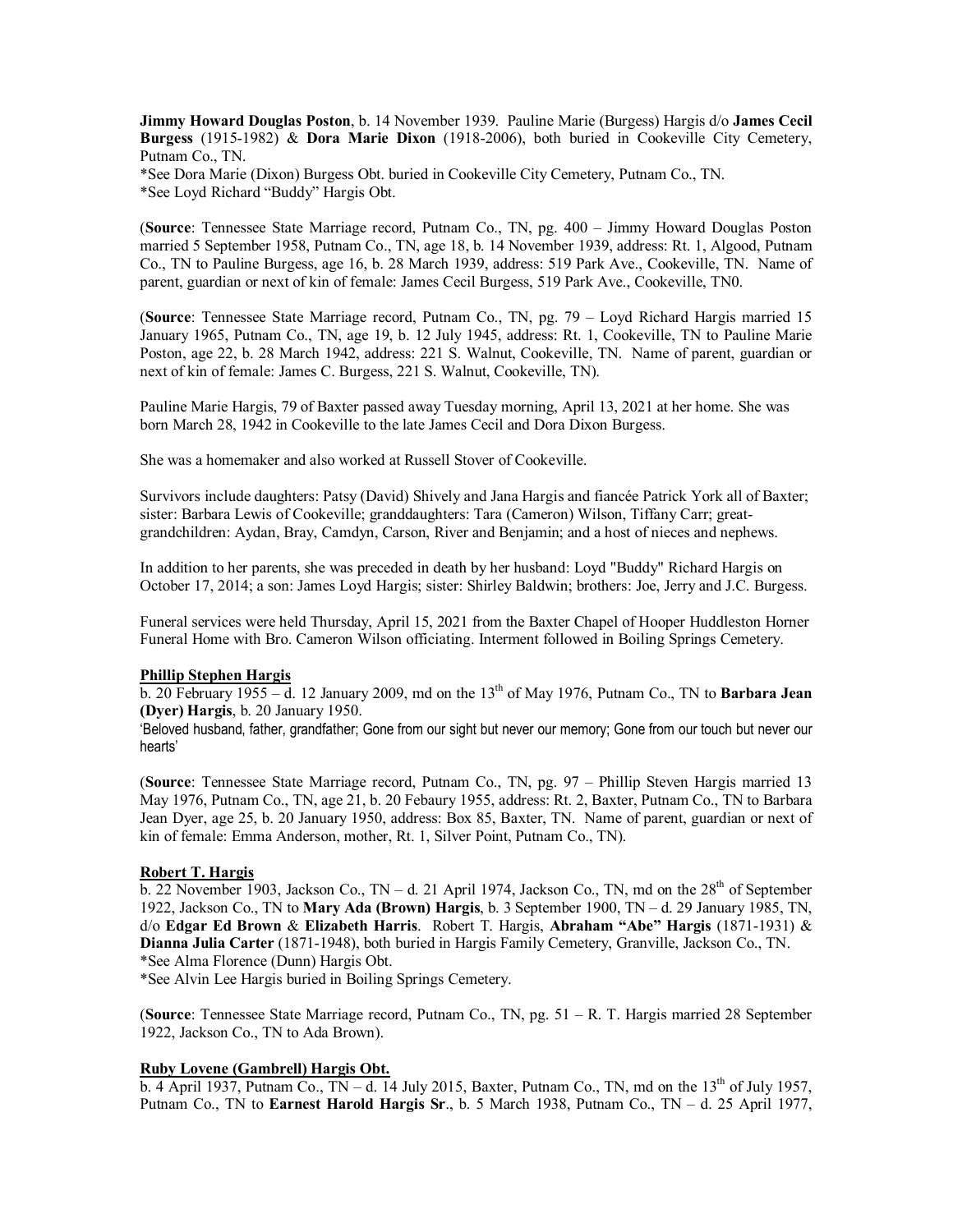Putnam Co., TN, s/o **Robert T. Hargis** (1903-1974) & **Mary Ada Brown** (1900-1985). Ruby Lovene (Gambrell) Hargis, d/o **Johnson Gambrell** (1913-1993) & **Linnie Dunn** (1920-1986). \*See Johnson Gambrell buried in Boiling Springs Cemetery. \*See Robert T. Hargis buried in Boiling Springs Cemetery.

(**Source**: Tennessee State Marriage record, Putnam Co., TN, pg. 124 – Earnest Harold Hargis married 13 July 1957, Putnam Co., TN, age 19, b. 5 March 1938, address: Rt. 2, Baxter, Putnam Co., TN to Ruby Lovene Gambrell, age 20, b. 4 April 1937, address: Rt. 2, Baxter, Putnam Co., TN. Name of parent, guardian or next of kin of female: Linnie Gambrell, Rt. 2, Baxter, Putnam Co., TN).

Services and interment for Ruby L. Hargis, 78, of Baxter, Tennessee, will be held Thursday, July 16 at Boiling Springs Cemetery.

Bro. Elmore Judd and Bro. Harold Walker will officiate.

Mrs. Hargis went peacefully to be with her Lord on Tuesday, July 14, 2015 in Baxter.

She was born April 4, 1937 in Putnam County, TN to the late Johnson and Linnie (Dunn) Gambrell.

Mrs. Hargis was a homemaker.

She was also preceded in death by her husband, Earnest Harold Hargis, Sr.; and a sister, Betty Fisher.

Mrs. Hargis is survived by her son, Ernie Hargis and wife Samantha; daughter, Pam Hockett and husband Nathan of Sevierville; five granddaughters, Almeda Blankenship and husband Chris of Sevierville, Marie Mosely and husband Tim of Cookeville, Lacretia Winkle and husband Brian, Jessie Stover and husband Darrel of Sevierville, Sierra Worrix of Sparta; two grandsons, Chet Hargis, and Justin Worrix; five great grandchildren, Skyler Mosely, Aiden Hockett, Rebecca Mosely, Waylon Worrix and Charlie Farley.

Pallbearers will be Nathan Hockett, Chris Blankenship, Tony Maxwell, Kenneth Maxwell, Allen Dyer and Martin Hargis.

Presley Funeral Home in charge of arrangements.

#### **Carson Lee Harness Obt.**

b. 21 July 1934, Baxter, Putnam Co.,  $TN - d$ . 2 January 2015, Cookeville, Putnam Co., TN, md on the  $5<sup>th</sup>$ of September 1959, Putnam Co., TN to **Dimple Joyce (Gentry) Harness**, b. 15 June 1941. Carson Lee Harness, s/o **James Franklin "Cap" Harness** (1909-1972) & **Inez Sherrell** (1913-1976).

\*See Haywood Harness buried in Boiling Springs Cemetery.

\*See James Franklin "Cap" Harness buried in Boiling Springs Cemetery.

\*See Lucille (Harness) Wheeler Obt.

(**Source**: Tennessee State Marriage record, Putnam Co., TN, pg. 245 – Carson Lee Harness married 5 September 1959, Putnam Co., TN, age 25, b. 21 July 1934, address: Rt. 2, Baxter, TN to Dimple Joyce Gentry, age 18, b. 15 June 1941, address: 280 Buffalo Valley Rd., Cookeville, TN. Name of parent, guardian or next of kin of female: Mrs. Clifford Gentry, 280 Buffalo Valley Rd., Cookeville, TN).

Carson Lee Harness, age 80 of Cookeville, Tennessee passed from this life Friday, January 2, 2015, at his home in Cookeville.

Mr. Harness was born Saturday, July 21, 1934 in Baxter, Tennessee, he was the son of the late James and Inez (Sherrill) Harness.

He was a loving Husband, Father, Grandfather, and Great Grandfather.

He was a Retired Fire Fighter and Farmer and loved being outdoors.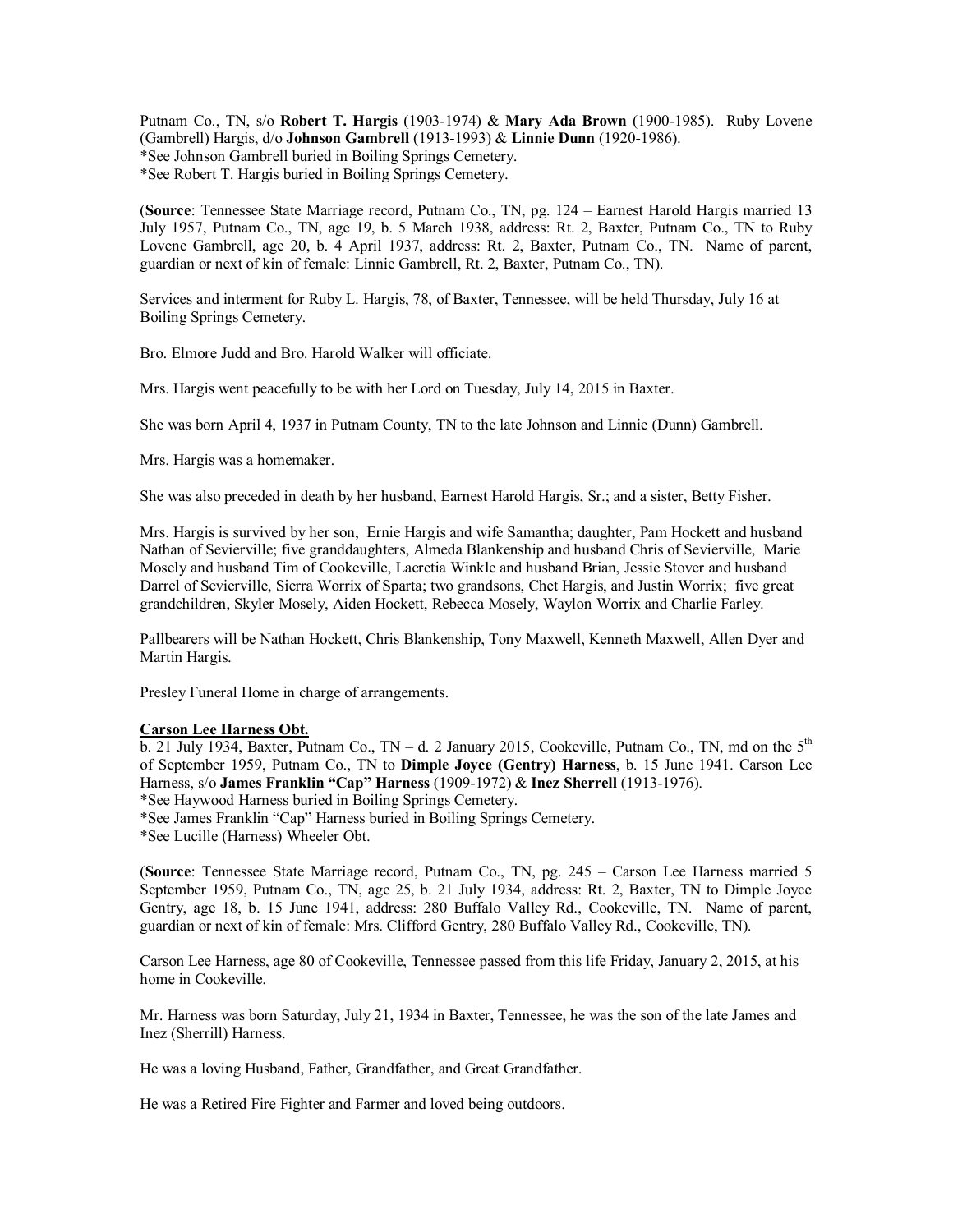He is survived by his Wife of 55 Years: Joyce (Gentry) Harness of Cookeville, TN

2 Daughters and Sons-in-law: Regina and James Ledford of Cookeville, TN Kimberly and Glen Mott of Baxter, TN

6 Grandchildren and Spouses: Tanya and Chester Upchurch of Cookeville, TN Courtney and Jon Hatfield of Cookeville, TN Ashley and Glen Dodson of Baxter, TN Jason and Jenny Mott of Nashville, TN Tim and Leah Ledford of Toccoa, GA Tony and Renee Ledford of Toccoa, GA

6 Great Grandchild: Hunter and Porter Upchurch, Tripptin Dodson, Daniel, Abby, and Aiden Ledford

1 Brother and Sister-in-law: James and Gail Harness of Baxter, TN

2 Friends: Donna and Jeff Moss of Cookeville, TN

In addition to his parents he was preceded in death by: 1 Sister, Dorothy Marie Harness.

Funeral Services for Mr. Harness will be held Tuesday January 6, 2015 at Crest Lawn Funeral Home with Bro. Randall Kirby officiating.

Interment will follow in Boiling Springs Cemetery.

The family will receive friends at the funeral home Monday January 5, 2015.

#### **Charlie A. Harness**

 $\overline{b. 28}$  February 1887, TN – d. 19 December 1974, Baxter, Putnam Co., TN, md on the  $28<sup>th</sup>$  of January 1912, Putnam Co., TN to **Martha Elizabeth (Judd) Harness**, b. 7 July 1885, TN – d. 27 February 1946, d/o **Nathan Jackson Judd** (1862-1931) & **Lucinda Farris (**1867-1946). Charlie A. Harness, s/o **James & Sallie Harness.**

\*See Nathan Jackson Judd buried in Boiling Springs Cemetery.

\*See Haywood Harness buried in Boiling Springs Cemetery.

(**Source**: Tennessee State Marriage record, Putnam Co., TN, pg. 88, #349– Charleie Harness married 28 January 1912, Putnam Co., TN to Martha Judd).

## **Carson Lee Harness Obt.**

 $\overline{b}$ . 21 July 1934, Baxter, Putnam Co., TN – d. 2 January 2015, Cookeville, Putnam Co., TN, md on the 5<sup>th</sup> of September 1959, Putnam Co., TN to **Dimple Joyce (Gentry) Harness**, b. 15 June 1941. Carson Lee Harness, s/o **James Franklin "Cap" Harness** (1909-1972) & **Inez Sherrell** (1913-1976). \*See Haywood Harness buried in Boiling Springs Cemetery.

### **Dorthy Marie Harness**

b. 15 January 1941, Putnam Co., TN – d. 5 May 1941, Baxter, Putnam Co., TN, d/ o **James Franklin "Cap" Harness** (1909-1972) & **Inez Sherrell** (1913-1976). \*See James Franklin "Cap" Harness buried in Boiling Springs Cemetery.

### **Haywood Harness**

b. 22 April 1922, TN – d. 29 August 1981, Bloomington Springs, Putnam Co., TN, s/o **Charlie A. Harness** (1887-1974) & **Martha Elizabeth Judd** (1885-1946).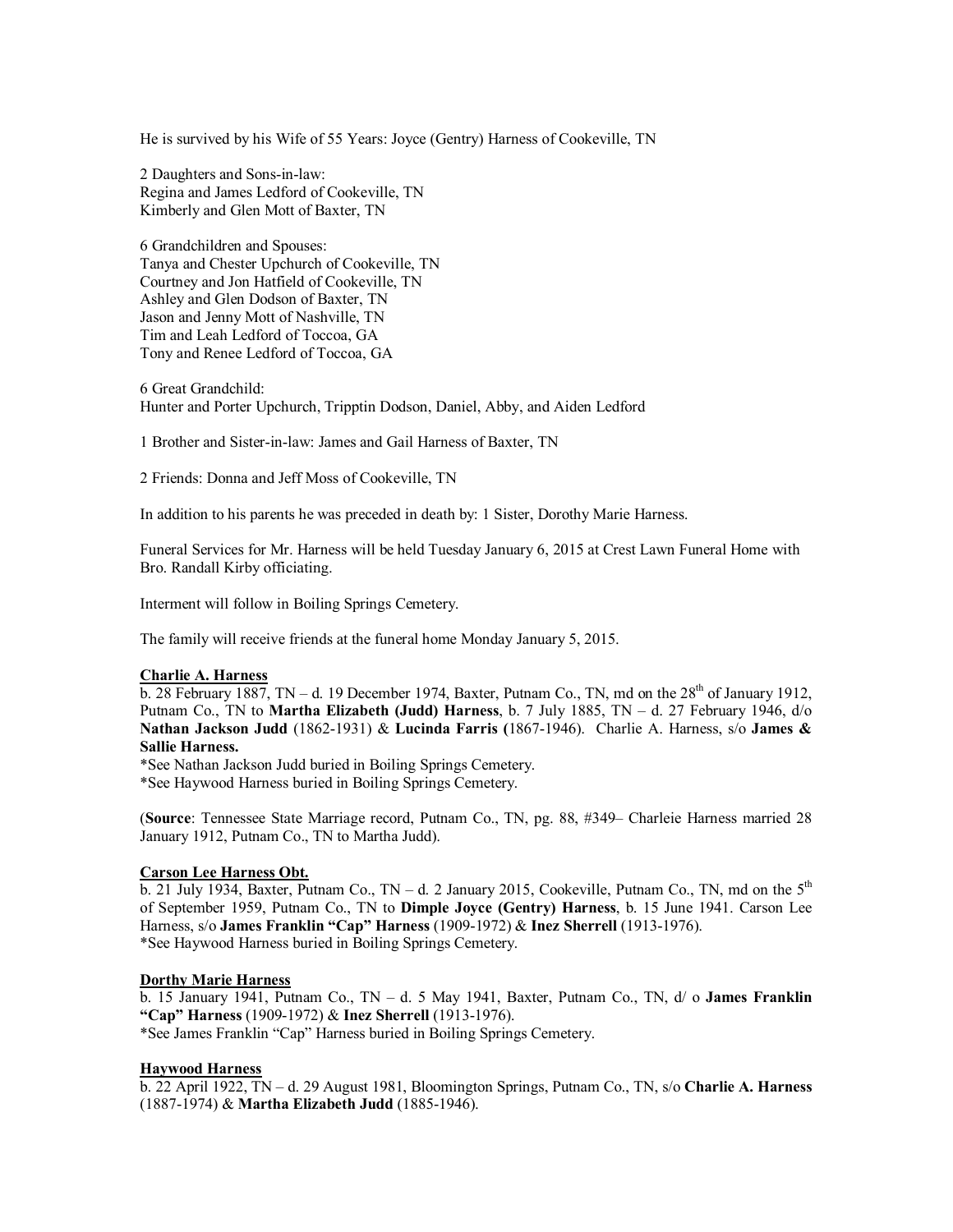\*See Carson Lee Harness Obt.

\*See Charlie A. Harness buried in Boiling Springs Cemetery.

# **James Franklin "Cap" Harness**

b. 26 February 1909 – d. 25 January 1972, md **Inez (Sherrell) Harness**, b. 17 May 1913 – d. 27 July 1976, **Hershel Danzie Sherrell** (1888-1966) & **Hattie Mae Massa** (1891-1977). James Franklin "Cap" Harness, s/o **John Esker Harness** (1880-1965) & **Oma Goodwin** (1886-1964), both buried in Nash Cemetery, Putnam Co., TN.

\*See Carson Lee Harness Obt.

\*See Dorthy Marie Harness buried in Boiling Springs Cemetery.

\*See James Hershel "Pap" Harness Obt.

\*See Hershel Danzie Sherrell buried in Boiling Springs Cemetery.

#### **James Hershel "Pap" Harness Obt.**

b. 5 April 1942, Baxter, Putnam Co.,  $TN - d$ . 8 May 2019, Cookeville, Putnam Co., TN, md on the 15<sup>th</sup> of October 1966, Overton Co., TN to **Linda Gail (Sparks) Harness**. James Hershell, s/o **James Franklin "Cap" Harness** (1909-1972) & **Inez Sherrell** (1913-1976). James Hershel "Pap" Harness also md on the 18th of November 1961, Putnam Co., TN to **Phyllis Jean (Herron) Harness**, b. 17 April 1946, TN – d. 26 August 1964, Nashville, Davidson Co., TN, d/o **Bruce Lee Herron** (1900-1963) & **Margie M. LaFever** (1925-1982), all buried in Dobbs Cemetery, Putnam Co., TN.

\*See James Franklin "Cap" Harness buried in Boiling Springs Cemetery.

(**Source**: Tennessee State Marriage record, Putnam Co., TN, pg. 302 - James Hershel Harness married 18 November 1961, Putnam Co., TN to Phyllis Jean Herron, age 17, b. 17 April 1944 *(sic)*, Address: Rt. 2, Baxter, TN. Name of parent, guardian or next of kin of female: Margie Herron, mother, Rt. 2, Baxter, TN).

(**Source**: Tennessee State Marriage record, Overton Co., TN, pg. 229, #6830 – James Hershel Harness married 15 October 1966, Overton Co., TN, age 24, address: Rt. 2, Baxter, TN to Linda Gail Sparks, age 18, address: Rt. 2, Sparta, White Co., TN. Name of parent, guardian or next of kin of female: Burton Sparks).

Funeral services for James "Pap" Harness age 77, of Baxter will be held Saturday, May 11th, 2019 at 12:00 pm in the chapel of Presley Funeral Home with Pastor Clint Walker officiating.

Interment will follow in Boiling Springs Cemetery.

The family will receive friends on Saturday, May 11, 2019, 10:00 AM - 12:00 PM at Presley Funeral Home.

Pap passed away Wednesday, May 8, 2019 at Cookeville Regional Medical Center in Cookeville, Tennessee.

Pap was born Sunday, April 5, 1942 in Baxter, Tennessee to the late James Franklin Harness and Inez Sherrill Harness.

Pap started his own roofing company. He also worked at Southern Belle Dairy for several years. He was a race car driver and a farmer.

In addition to his parents, he was preceded in death by a brother, Carson Harness and a sister, Dorothy Marie Harness

He is survived by his wife of 53 years, Linda Gail Harness; sons, Darrell Harness and Tracey Harness (Martina), all of Sparta; daughters, Teresa Harness (Steven) and Ceresa West (Tim), all of Baxter; nine grandchildren; nine great-grandchildren; five step-grandchildren; sister-in-law, Joyce Harness of Cookeville.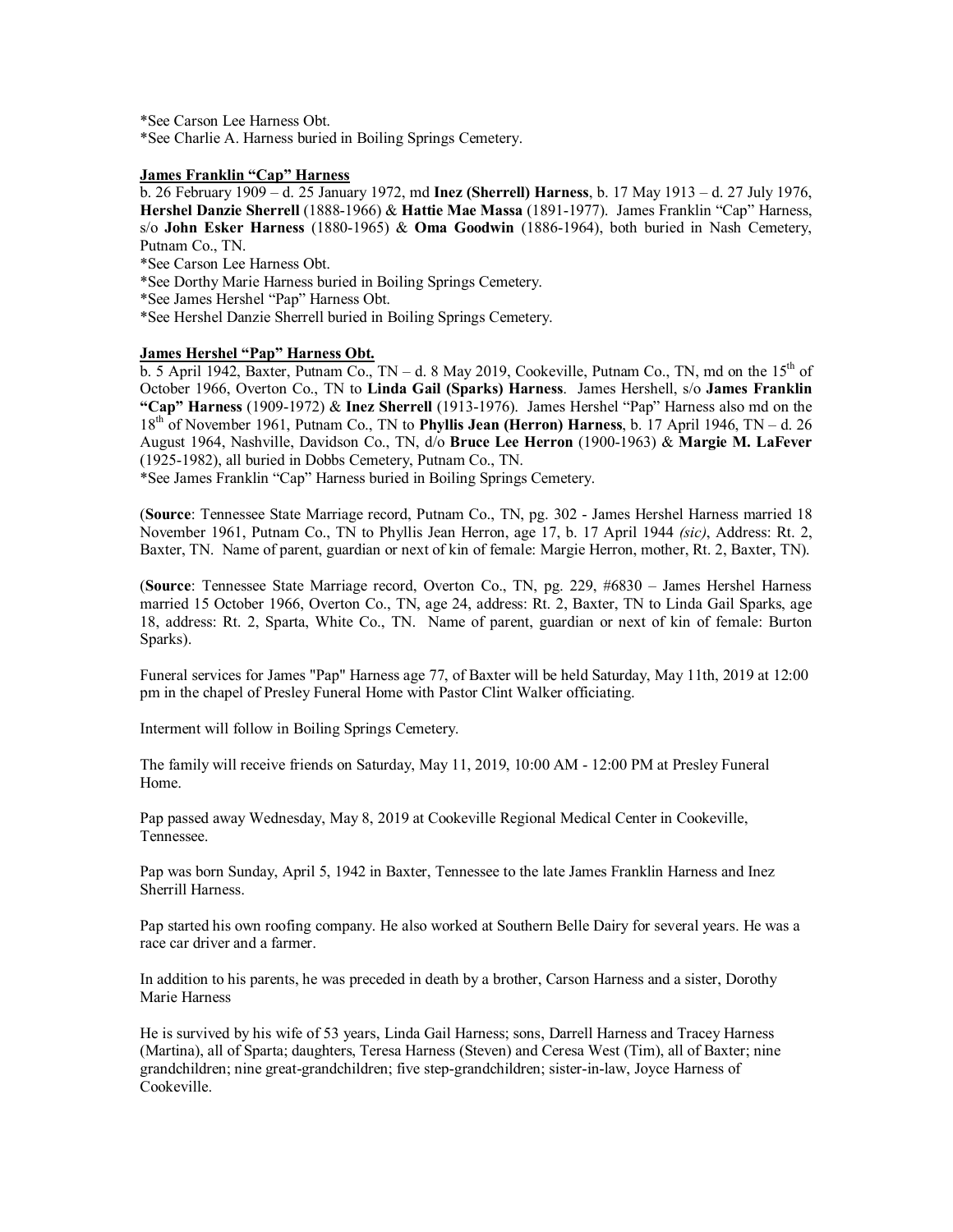### **Willis Edwin "Bill" Harness Obt.**

 $\overline{b}$ . 27 December 1918, Putnam Co., TN – d.5 September 1998, Putnam Co., TN, md on the 22<sup>nd</sup> of November 1943 to **Lavada (Rhoten) Harness**, b. 7 December 1925 – d. 23 March 1990. Wills E. "Bill" Harness, s/o **John Esker Harness** (1880-1965) & **Oma Goodwin** (1886-1964), both buried in Nash Cemetery, Putnam Co., TN.

**COOKEVILLE** - Funeral services for Willis E. "Bill" Harness of Cookeville were to have been held today in the chapel of Whitson Funeral Home, beginning at 2 p.m.

Mr. Harness, who was retired from the City of Cookeville sanitation department, died at his home on Saturday, Sept. 5 (1998). He was 79.

A native of Putnam County, son of the late James Esker and Oma Goodwin Harness, he was born on Dec. 27, 1918.

He was preceded in death by his first wife, Lavada (Rhoten) Harness; three brothers, James, Hubert and Johnie Harness; and three sisters, Ola Rice, Nettie Hickey and Maggie Lane.

Officiating at the services was Bro. Johnny Fox. Burial was in Boiling Springs Cemetery near Baxter.

#### **Modenia Frances (Massa) Harris Obt.**

b. 18 October 1924, Putnam Co.,  $TN - d$ . 25 May 2014, Putnam Co., TN, md on the  $12<sup>th</sup>$  of October 1940, Putnam Co., TN to **Willie Sherman Harris**, b. 15 March 1920, Jackson Co., TN – d. 18 October 1995, (PFC US Navy WWII), s/o **Isaac Benton McMillan Harris** (1890- 1963) & **Claudie Dow Jones** (1898- 1958), both buried in West Graveyard, Putnam Co., TN. Modenia Frances (Massa) Harris, d/o **Chester L. Massa** (1900-1974) & **Amanda L. Bussell** (1898-1976).

\*See Claudie Dow (Jones) Harris Obt. buried in West Graveyard, Putnam Co., TN.

\*See Margaret Lee (Harris) Holman Obt.

\*See Chester L. Massa buried in Boiling Springs Cemetery.

(**Source**: Tennessee State Marriage record, Putnam Co., TN, pg. – Willie Sherman Harris married 12 October 1940, Putnam Co., TN, age 22, address: Rt. 2, Cookeville, TN to Modena Massa, age 21, address: Rt. 2, Cookeville, TN. Name of parent, guardian or next of kin of female: Chester Massa, Rt. 2, Cookeville, TN ).

Services for Modenia Frances Harris, age 89, of Cookeville, Tennessee, will be Wednesday, May 28, 2014 in the Chapel of Dyer Funeral Home. Interment will follow in the Boiling Springs Cemetery.

Mrs. Harris passed peacefully on Sunday evening, May 25, 2014 surrounded by her family. Modenia was born October 18, 1924 in Putnam County Tennessee, to the late Chester Massa and Amanda Bussell Massa. She was a loving mother and grandmother who enjoyed traveling and working in her church, Gentry's Chapel Freewill Baptist.

U. S. WWII Draft Cards Young Men (1940-1947)

| Name:                         | Willie Sherman Harris                                 |
|-------------------------------|-------------------------------------------------------|
| Race:                         | White                                                 |
| Age:                          | 21                                                    |
| <b>Birth Date:</b>            | 15 Mar 1920                                           |
| <b>Birth Place:</b>           | Jackson County, Tenn.                                 |
|                               | <b>Residence Place:</b> Cookeville, Putnam, Tennessee |
| Registration Date: 1 Jul 1941 |                                                       |
|                               | <b>Registration Place:</b> Cookeville, Tennessee      |
| <b>Employer:</b> Farmer       |                                                       |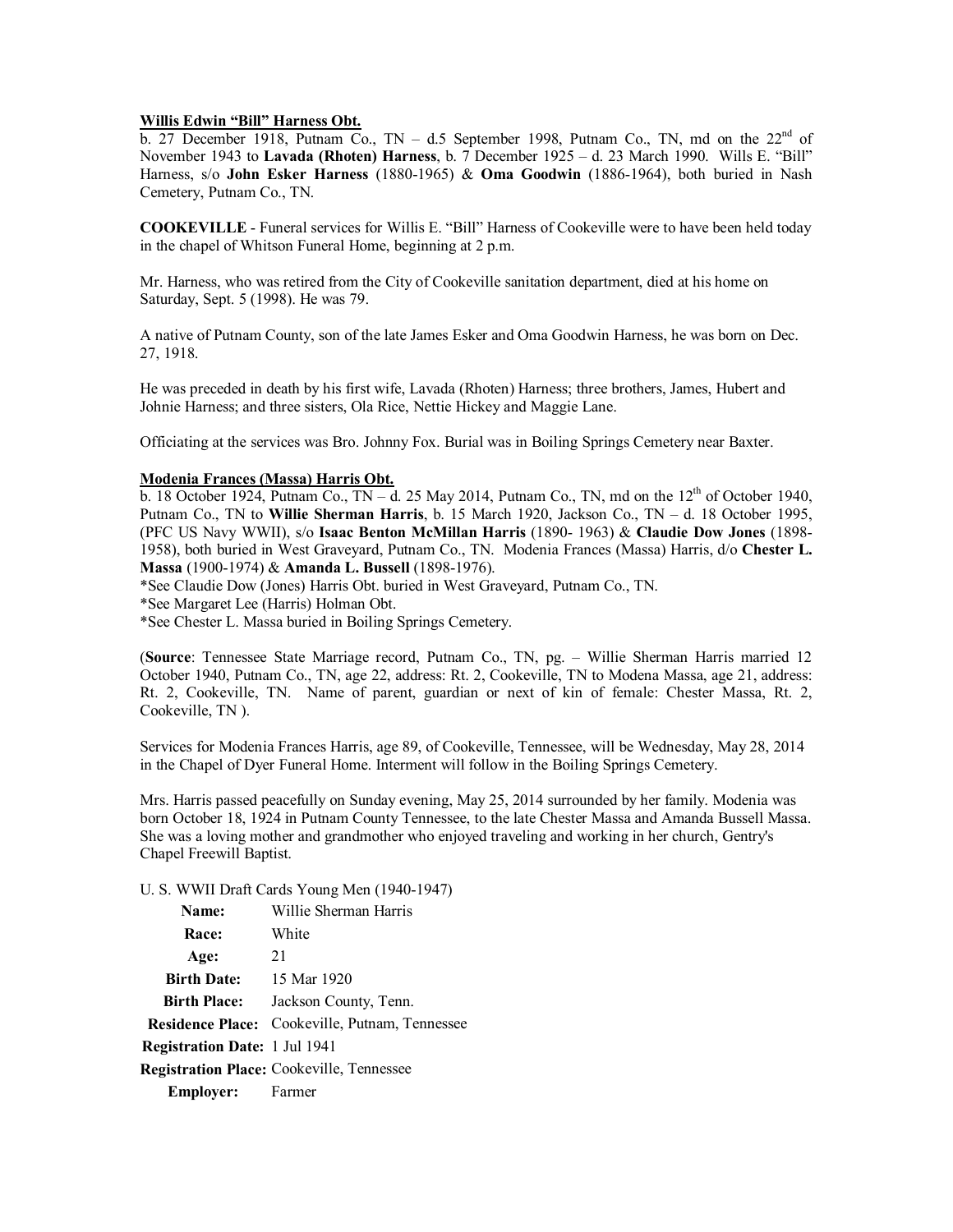| Height:             | 5" 10""              |
|---------------------|----------------------|
| Weight:             | 138                  |
| <b>Complexion:</b>  | Dark Brown           |
| <b>Hair Color:</b>  | <b>Brown</b>         |
| <b>Eye Color:</b>   | <b>Brown</b>         |
| <b>Next of Kin:</b> | <b>Benton Harris</b> |

# **Derek Havens Obt.**

b. 22 October 1981, Putnam Co., TN – d. 23 October 2016, Cookeville, Putnam Co., TN, s/o **Stanley Havens** & **Mitzi Diane Stidham** (1960-2013). (Photo on tombstone). \*See Mitzie Diane (Stidham) Hammock Obt.

Funeral services for **Derek Havens**, age 35 of Baxter, TN, will be held on Wednesday, October 26, 2016 at 1:00PM from the chapel of Whitson Funeral Home with Bro. Johnny Fox officiating. Burial will follow at Boiling Springs Cemetery. Visitation will only be held Wednesday, October 26th from 11:00AM until time of the service at 1:00PM at Whitson Funeral Home.

Mr. Havens passed away on Sunday, October 23, 2016 at the Cookeville Regional Medical Center.

Derek Havens was born on October 22, 1981 in Putnam County, TN, to Stanley Havens and the late Mitzi (Stidham) Hammock. In addition to his mother, he was preceded in death by his Grandfather: Rex Stidham.

Whitson Funeral Home in charge of arrangements.

## **Joe Abraham Henley**

b. 17 September 1917, TN – d. 17 February 1985, Putnam Co., TN, md on the  $4<sup>th</sup>$  of April 1937, DeKalb Co., TN to **Ethel Mae (Dunn) Henley**, b. 23 February 1920, Putnam Co., TN – d. 27 October 1981, Putnam Co., TN, d/o **William Riley "Billy" Dunn** (1876-1944) & **Mary Frances Barnes** (1879-1954). Joe Abraham Henley, s/o **Farris Whitson Henley** (1875-1966) & **Nellie "Nettie" Pack** (1880-1917), both buried in Henley Cemetery, Putnam Co., TN.

\*See William Riley "Billy" Dunn buried in Boiling Springs Cemetery.

\*See Lonnie "Frankie" Henley Obt. buried in Crest Lawn Cemetery, Putnam Co., TN.

(**Source**: Tennessee State Marriage record, Putnam Co., TN, pg. 510 – Joe Henley married 4 April 1937, DeKalb Co., TN to Ethel Dunn).

## **John Gabriel Henley Obt.**

b. 14 July 2017, Cookeville, Putnam Co., TN – d. 15 July 2017, Cookeville, Putnam Co., TN, s/o **John Robert Henley** (1985-2021) & **Christina Renee Miller**. \*See John Robert Henley Obt.

**John Gabriel Henley**, born July 14th, 2017 at Cookeville Regional Medical Center, passed away the morning of July 15th, in the arms of his loving mother and father.

John Gabriel is survived by his parents, John Robert Henley and Christina Renee Miller; brothers, Abel and Noah Henley and Jacob Miller; his maternal grandparents, Robert and Virginia Miller and Janice Miller; his fraternal grandparents, Steve and Maudie Lloyd and Cherie and Dewayne Dotson.

Services held July 18th through Presley Funeral Home at Boiling Springs Cemetery.

## **John Robert Henley Obt.**

b. 4 May 1985, Cookeville, Putnam Co., TN – d. 8 January 2021, Sparta, White Co., TN, (US Navy), md **Christina (Miller) Henley**. John Robert Henley, s/o **Barry Robert Carr** (1962-2011) & **Cherie Henley**. \*See John Gabriel Henley Obt.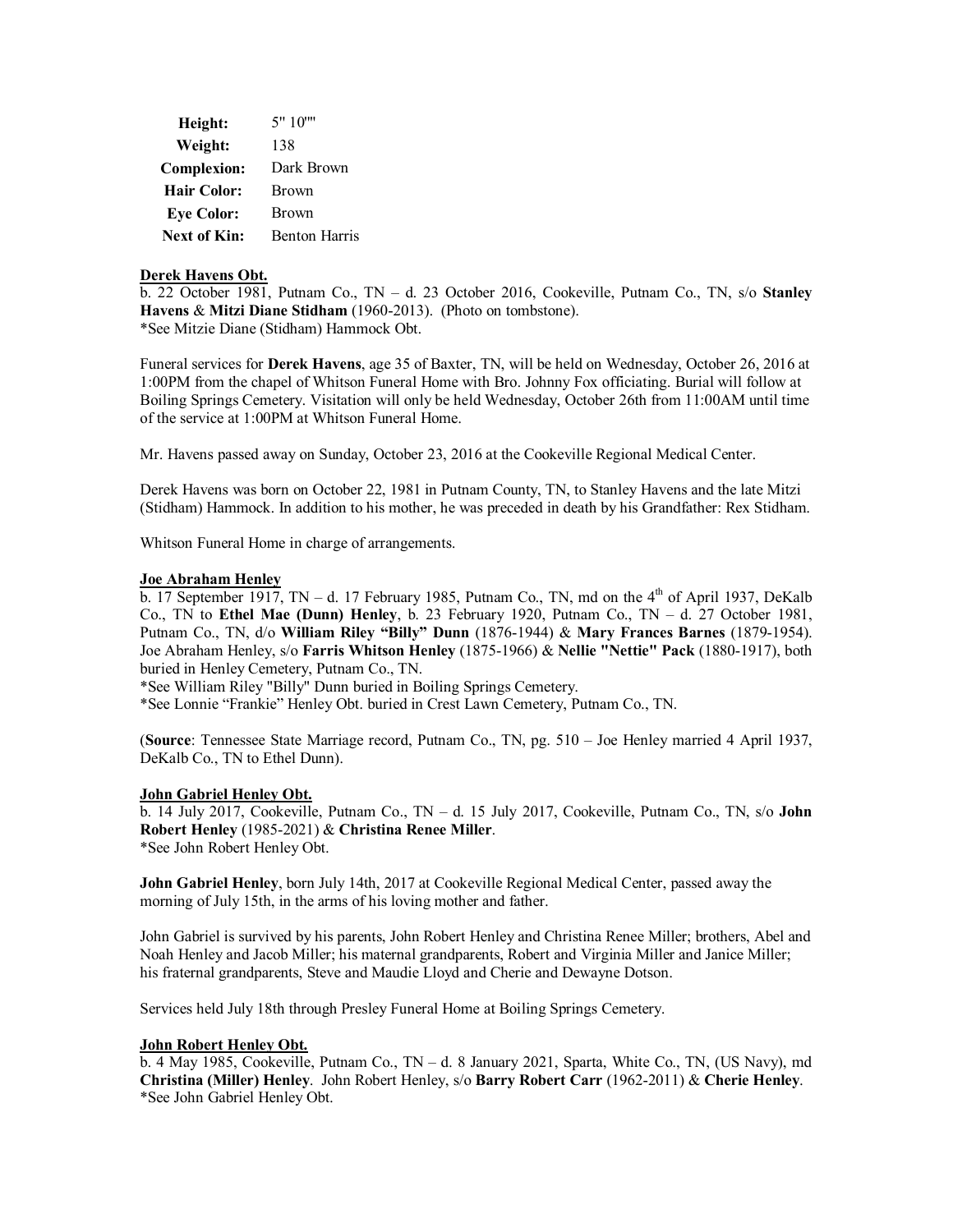John Robert Henley, age 35 of Sparta passed away Friday, January 8, 2021. He was born May 4, 1985 in Cookeville to Cherie Henley and the late Barry Robert Carr.

He was a 2003 graduate of Cookeville High School and attended Middle TN State University.



John proudly served his country in the United States Navy and was a Operation Iraqi Freedom war veteran. He had a big heart and was always willing to help others.

In addition to his mother, he is survived by wife, Christina Miller Henley; sons, Jacob Miller, Noah Henley and Abel Henley; brothers, Douglas Carr and Skylar (Brooke) Delaney, sister, Tiffany Carr; and by grandmother, Maudie (Steve) Lloyd.

In addition to his father, he was preceded in death by his son: John Gabriel Henley.

Graveside services and interment were held Thursday, January 14, 2021 at Boiling Springs Cemetery with Austin Houston officiating.

### **John Thomas Henley**

b. 26 November 1944 – d. 12 June 1944.

### **Ronnie Shane Henley Obt.**

b. 15 September 1966 – d. 25 July 2013, Nashville, Davidson Co., TN, s/o **Ronnie Henley** & **Donna Lafever**.

**COOKEVILLE** — Funeral services for Ronnie Shane Henley, 46, of Cookeville, will be held at 10 a.m. on Monday, July 29, from the Cookeville Chapel of Hooper-Huddleston & Horner Funeral Home.

Interment will follow in Boiling Springs Cemetery.

Mr. Henley's family will receive friends from 2-6 p.m. today, Sunday, July 28, at the Cookeville Chapel of Hooper-Huddleston & Horner Funeral Home.

Mr. Henley died Thursday, July 25, 2013, in Vanderbilt University Medical Center.

He was born Sept. 15, 1966 to Ronnie Henley and Donna Lafever Turner.

Shane had been with the Cookeville Office of Social Security Administration for the last 14 years. He was well-known in the community and served as an active volunteer in many organizations, including the Epilepsy Foundation and the Cookeville Camera Club. He was an avid photographer.

He was preceded in death by his maternal grandparents, Orby and Ezma Lafever, and his paternal grandparents Everett and Flossie Henley.

Pallbearers will be friends and family.

Mr. Henley's family suggests memorial contributions be made to the Epilepsy Foundation of Middle and West Tennessee, 2002 Richard Jones Rd, Nashville, TN 37215 (epilepsyfoundation.org), or the Boiling Springs Cemetery Fund, c/o Ralph Dunn, 1785 Herbert Garrett Rd., Cookeville TN 38506.

Pastor Don Huddleston will officiate at the services.

Hooper-Huddleston & Horner Funeral Home is in charge of arrangements.

## **Kaden Javon Herron**

b. & d. 1 August 2007. \*See Steven Wayne "Mugs" Herron Obt.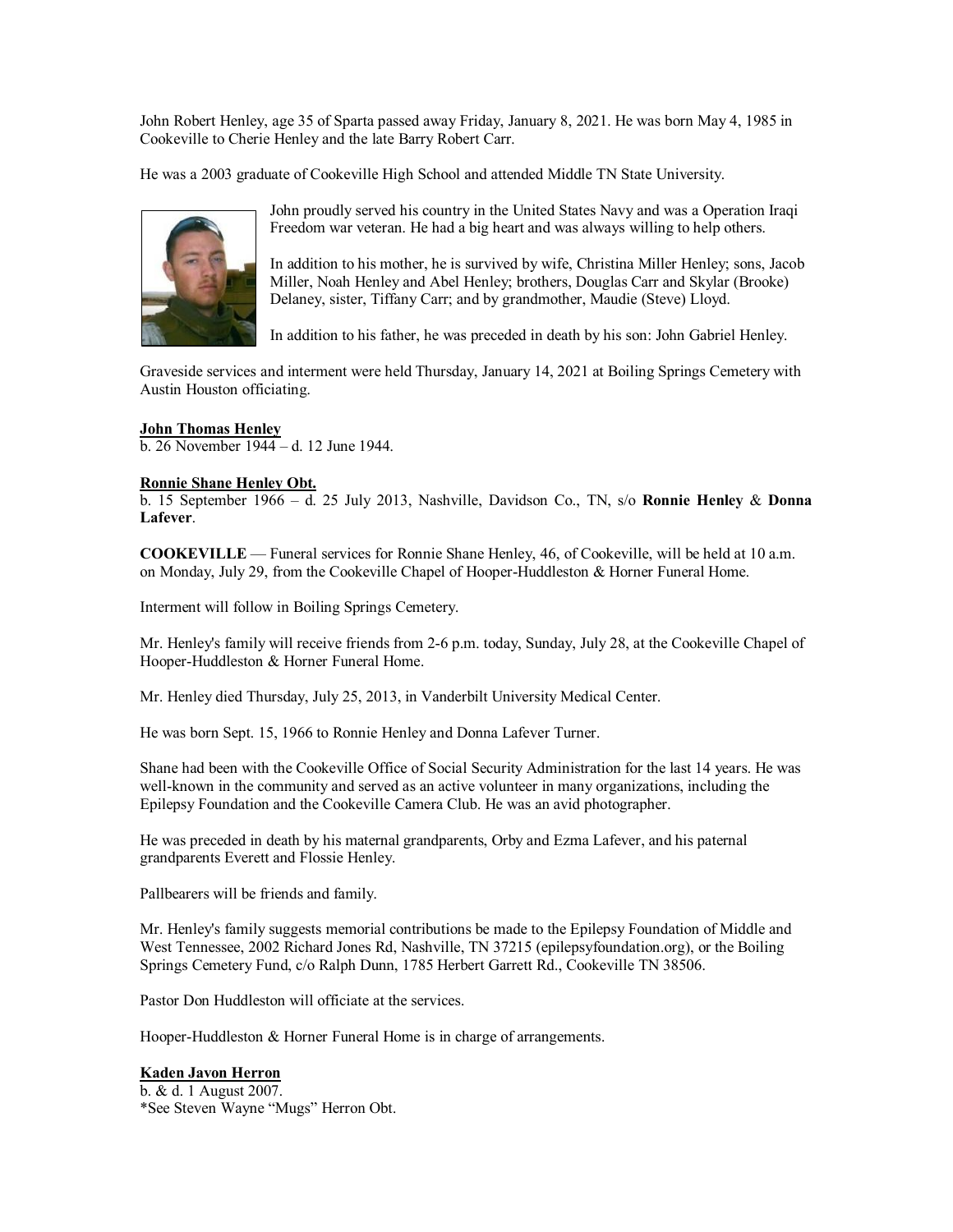# **Steven Wayne "Mugs" Herron Obt.**

b. 19 September 1956, Delaware Co., IN – d. 29 November 2014, Smithville, DeKalb Co., TN, md on the 20<sup>th</sup> of July 1976, Putnam Co., TN & again on the on the 30<sup>th</sup> of July 1984, Putnam Co., TN to **Tereasa Diane (Gantt) Herron**, b. 17 December 1955. Steven Wayne "Mugs" Herron, s/o **Talmadge "Bye" Herron** (1928-1996) & **Margie Christeene Goff**. (1930-1995). Tereasa Diane (Gantt) Herron also md on the 17th of March 1972, Putnam Co., TN to **Ricky Franklin Lafever**, b. 30 July 1953.

(**Source**: Tennessee State Marriage record, Putnam Co., TN, pg. 204 – Steve Wayne Herron married 20 July 1976, Putnam Co., TN, age 19, b. 19 September 1956, address: Rt. 2, Baxter, TN to Teresa Diane Lafever, age 20, b. 17 December 1955, address: Rt. 2, Baxter, TN. Name of parent, guardian or next of kin of female: Alene Gantt, address: Rt. 2, Baxter, TN).

(**Source**: Tennessee State Marriage record, Putnam Co., TN, pg. 440 – Steve Wayne Herron married 30 July 1984, Putnam Co., TN, age 27, b. 19 September 1956, address: Rt. 2, Baxter, TN to Tereasa Diane Herron, age 28, b. 17 December 1955, address: Rt. 2, Baxter, TN. Name of parent, guardian or next of kin of female: Ronald Gantt, Rt. 2, Baxter, TN).

(**Source**: Tennessee State Marriage record, Putnam Co., TN, pg. 419 – Ricky Franklin Lafever married 17 March 1972, Putnam Co., TN, age 18, b. 30 July 1953, address: Rt. 9, Cookeville, Putnam Co., TN to Teresa Diane Gantt, age 16, b. 17 December 1955, address: Rt. 2, Baxter, Putnam Co., TN. Name of parent, guardian or next of kin of female: Mr. & Mrs. Ronald Gantt, Rt. 2, Baxter, Putnam Co., TN).

**COOKEVILLE** — Funeral services for Steven Wayne "Mugs" Herron, 58, of Baxter were held at 11 a.m. today Tuesday, Dec. 2, in the chapel of Presley Funeral Home. Burial followed in Boiling Springs Cemetery.

Mr. Herron passed away Saturday, Nov. 29, 2014, at DeKalb County Hospital in Smithville.

He was born Sept. 19, 1956, in Delaware County, Ind., to the late Talmadge "Bye" Herron and Margie Goff Herron.

Mr. Herron was a logger.

He is survived by his wife, Tereasa Diane Gantt Herron of Baxter; three daughters, Beth Nash and husband Richard of Sparta, Rachael Croom and husband KC, and Ashley Herron, all of Cookeville; one granddaughter, Bailey Nash of Sparta; three grandsons, Mason Nash of Sparta, Logan Croom and Elias White, both of Cookeville; four sisters, Joann Lafever and husband Robert of Baxter, Susie Simmons and husband Charles of Cookeville, Darlene Burch and husband Larry of Smithville, and Linda Maynard and husband Jimmy of Baxter; his mother-in-law, Aline Gantt of Baxter; and numerous nieces, nephews and friends.

In addition to his parents, Mr. Herron was preceded in death by a sister, Debra Dyer; grandson, Kaden Herron and his father-in-law Ronald Gantt.

Family and friends served as pallbearers.

Bro. Stanley Gantt officiated the services.

Presley Funeral Home in charge of arrangements.

**Bulah Hickey** b. & d. 26 July 1929.

**Charles Calvin Hickey** b. 13 October 1924 – d. 7 December 1924, s/o **J. W. & Ethel Hickey**.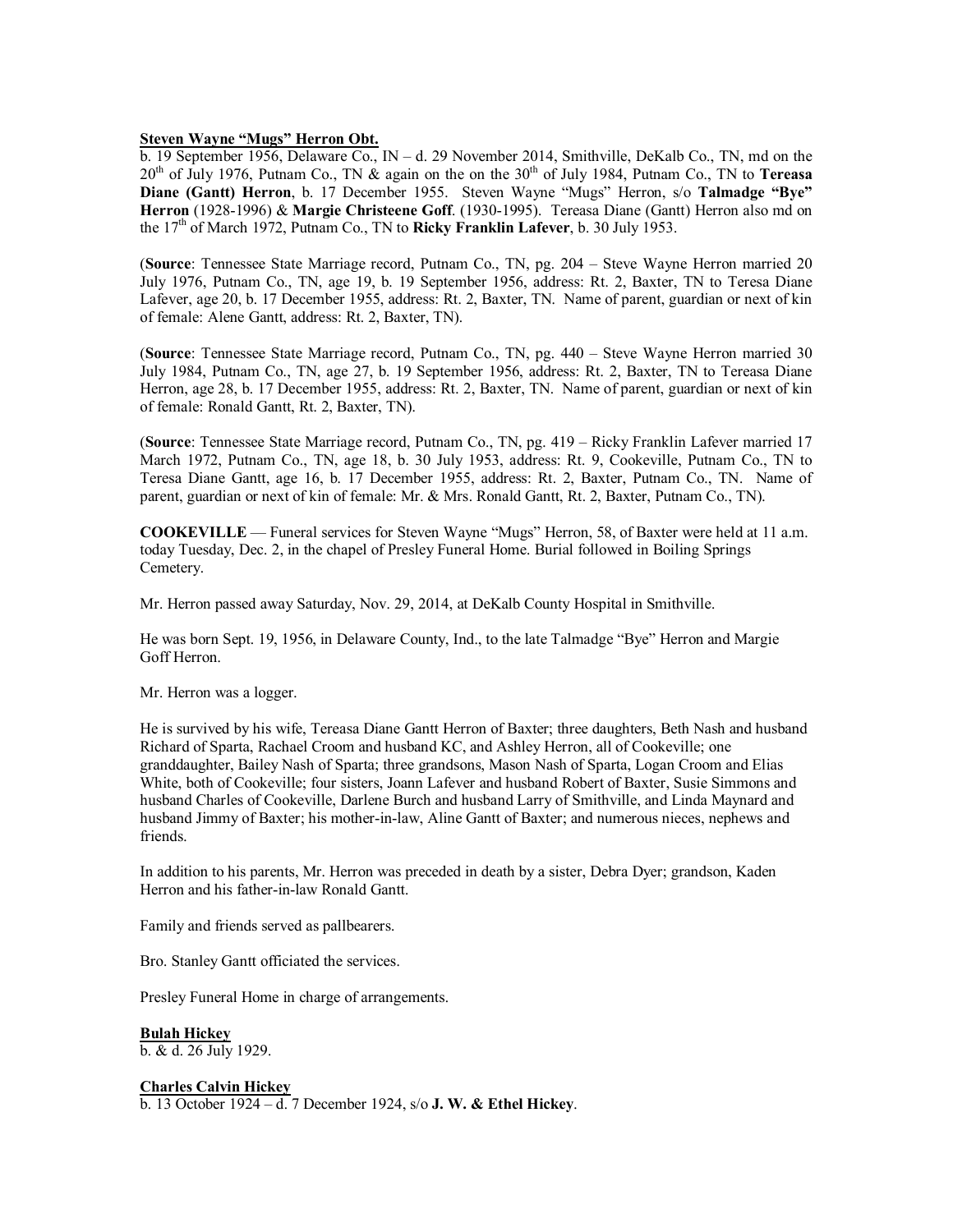# **Daisy Louise (Nelson) Hickey Obt.**

b. 20 June 1931, Overton Co., TN – d. 30 November 2015, Carleton, Monroe Co., MI, md on the 2<sup>nd</sup> of October 1948, Putnam Co., TN to **Willie Helton Hickey Sr**., b. 10 May 1930, Cookeville, Putnam Co., TN – d. 13 February 2021, Carleton, Monroe Co., MI, s/o **Oscar Irwin Hickey** (1907-1982) & **Nettie A. Harness** (1911-1983). Daisy L. (Nelson) Hickey, d/o **John Thomas Nelson** (1894-1991) & **Myrtle Lee Newberry** (1903-1992), both buried in Mount Pleasant Cemetery, Putnam Co., TN. \*See Roy Hickey buried in Boiling Springs Cemetery.

\*See Willie Helton Hickey Sr. Obt.

(**Source**: Tennessee State Marriage record, Putnam Co., TN, pg. 299 – Willie Helton Hickey married 2 October 1948, Putnam Co., TN, age 18, b. 10 May 1930, address: Brotherton, Putnam Co., TN to Daisy Louise Nelson, age 17, address: Brotherton, Putnam Co., TN. Name of parent, guardian or next of kin of female: John Thomas Nelson, Brotherton, Putnam Co., TN).

#### **Egbert Bronston Hickey**

b. 23 July 1889, Cookeville, Putnam Co., TN – d. 20 January 1924, OK, s/o **Sandy Hickey** & **Mary Lou.** (Odd Fellows & Masonic symbols on tombstone).

\*See Norman Roscoe "N. R." "Bob' Hickey buried in Boiling Springs Cemetery.

E.B. Hickey, 34 years old, died at a city hospital Sunday morning. The body will be taken to Cooksville, Tenn., for burial.

The Oklahoman, Oklahoma City, OK

#### U. s. WWI Draft Registration Cards (1917-1918)

| Name:                   | <b>Egbert Bronston Hickey</b> |
|-------------------------|-------------------------------|
| Race:                   | Caucasian (White)             |
| <b>Marital Status:</b>  | Single                        |
| <b>Birth Date:</b>      | 23 Jul 1889                   |
| <b>Birth Place:</b>     | Cookeville, Tennessee, USA    |
| <b>Residence Date:</b>  | 1917-1918                     |
| <b>Residence Place:</b> | Putnam County, Tennessee, USA |
| <b>Physical Build:</b>  | Slender                       |
| Height:                 | Medium                        |
| <b>Hair Color:</b>      | <b>Black</b>                  |
| <b>Eve Color:</b>       | Blue                          |
|                         |                               |

**Do you claim exemption from draft:** Disability

# **E. J. Hickey Jr.**

b. & d. 19 July 1931

### **Rev. Elijah Joshua "Josh" Hickey**

b. 2 February 1880, Putnam Co., TN – d. 23 July 1963, Putnam Co., TN, md on the  $25<sup>th</sup>$  of March 1906, Putnam Co., TN to **Hautie Caroline (Foster) Hickey**, b. 14 August 1888, White Co., TN – d. 7 December 1949, Pikeville, Bledsoe Co., TN. Rev. Elijah Joshua "Josh" Hickey, s/o **Lucurgis Cornelius "L. C." Hickey** (1850-1931) & **Margaret Caroline Sarafina "Finy" Tilley** (1857-1904).

\*See Ercel Hickey buried in Boiling Springs Cemetery.

\*See Eva May Hickey buried in Boiling Springs Cemetery.

\*See Lucurgis Cornelius "L. C." Hickey buried in Boiling Springs Cemetery.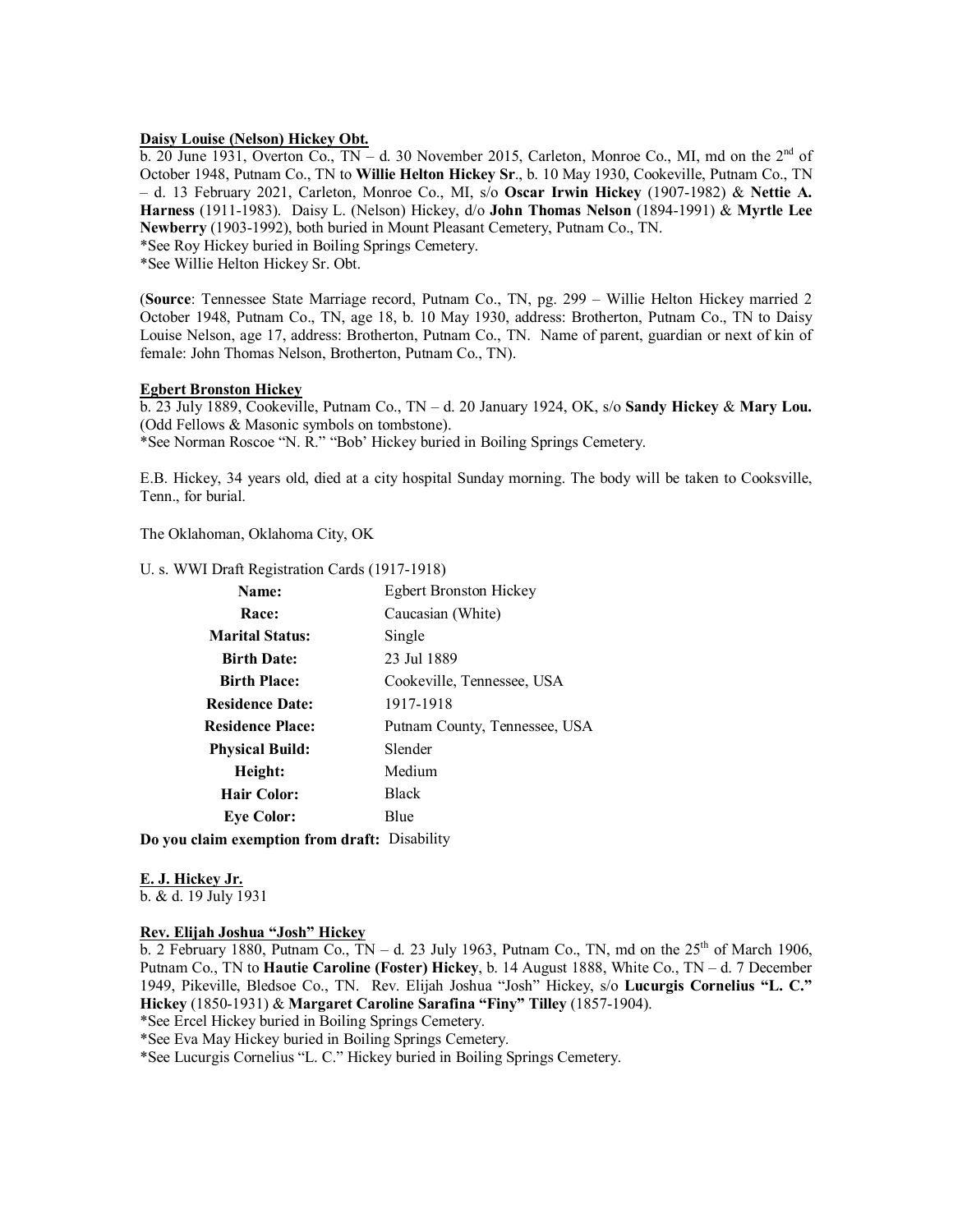(**Source**: Tennessee State Marriage record, Putnam Co., TN, pg. 330, #775 – Josh Hickey married 25 March 1906, Putnam Co., TN to Miss Hautie Foster).

### **Ercel Hickey**

b. 3 July 1918 – d. 29 September 1918, s/o **Rev. Elijah Joshua "Josh" Hickey** (1880-19630 & **Hautie Caroline Foster** (1888-1949).

\*See Rev. Elijah Joshua "Josh" Hickey buried in Boiling Springs Cemetery.

### **Eva May Hickey**

b. 22 November 1912, TN – d. 22 June 1914, Putnam Co., TN, d/o **Rev. Elijah Joshua "Josh" Hickey** (1880-19630 & **Hautie Caroline Foster** (1888-1949).

\*See Rev. Elijah Joshua "Josh" Hickey buried in Boiling Springs Cemetery.

# **Gerthree Hickey**

b. & d. 21 March 1929, d/o**Oscar Irwin** (1907-1982) & **Nathie Ann "Nettie" Harness** (1911-1983). \*See Oscar Irwin Hickey buried in Boiling Springs Cemetery.

#### **Iva Faye (Griffin) Hickey Obt.**

b. 27 January 1945, Detroit, Wayne Co., MI – d. 26 December 2021, Sparta, White Co., TN, md on the  $31<sup>st</sup>$ of March 1962, Hickman Co., TN to **Travis L. Hickey Sr.**, b. 12 March 1941 – d. 17 August 1968. Iva Faye (Griffin) Hickey, d/o **Reed Griffin** (1913-1949) & **Nilla Mae (Luna) England** (1924-1979), she is buried in Taylors Providence Cemetery, Smithville, DeKalb Co., TN. Reed Griffin is buried in Peeled Chestnut Cemetery, White Co., TN. (Photo on tombstone).

\*See Travis Lee Hickey Jr. buried in Boiling Springs Cemetery.

(**Source**: Tennessee State Marriage record, Hickman Co., TN, pg. 57 – Travis Hickey married 31 March 1962, Hickman Co., TN, age 21 to Faye Griffin, age 17).

Faye Hickey Nation, age 76 of Sparta, Tennessee, passed from this life at 4:27pm on Sunday, December 26, 2021 in Sparta. Faye was born January 27, 1945 in Detroit, Michigan.

She was a garment factory worker. She was a life long gardener, she had a green thumb and loved working with her flowers in her flower beds. In her later years, she enjoyed watching classic television shows from Little House on the Prairie to the Golden Girls and soap operas. Most of all, her greatest joy was being Mimi to her family.

In addition to her parents, she is also preceded in death by husband Travis Hickey, Sr. and son Travis Hickey, Jr., father Reed Griffen; mother Nilla Mae Luna Griffin England and step-father Lester England.

Surviving family members left to cherish her memory include her daughter Delynn Combs Two sons: Christopher Hickey and wife Stephanie, Randy Nation Grandchildren: Christopher Combs, II, Matthew Combs, Christopher Hickey, Jr., Zachary Hickey, Amanda Nation and Brandi SmithGreat-grandchildren: Tasha, Christopher Combs, II, Johnathan, Brooklyn, Blake, Connor, Ciara and Pax Great-greatgrandchildren: Ariella and Elias, Sister: Diane GriffenServices will be conducted from the Chapel of Hunter Funeral Home with burial in Boiling Springs Cemetery. Ronnie Taylor will officiate. Britton Smith, Christopher Combs, II, Matthew Combs, Zachary Hickey, Zachary Williams and Christopher Hickey, Jr. will serve as pallbearers. Hunter Funeral Home, Sparta, Tn in charge of arrangements.

#### **Jay Evans Hickey**

b. 16 January 1945 – d. 28 December 1997.

### **John Douglass Hickey**

b. 25 February 1868, TN – d. 29 November 1918, Putnam Co., TN, md to **Lucy Elizabeth (Sherrill) Hickey**, b. 3 February 1873, Silver Point, Putnam Co., TN – d. 7 October 1959, Putnam Co., TN, d/o **Joseph Calvin Sherrell** (1836-1916) & **Eliza Stewart** (1829-1901), both buried in Grimes Cemetery,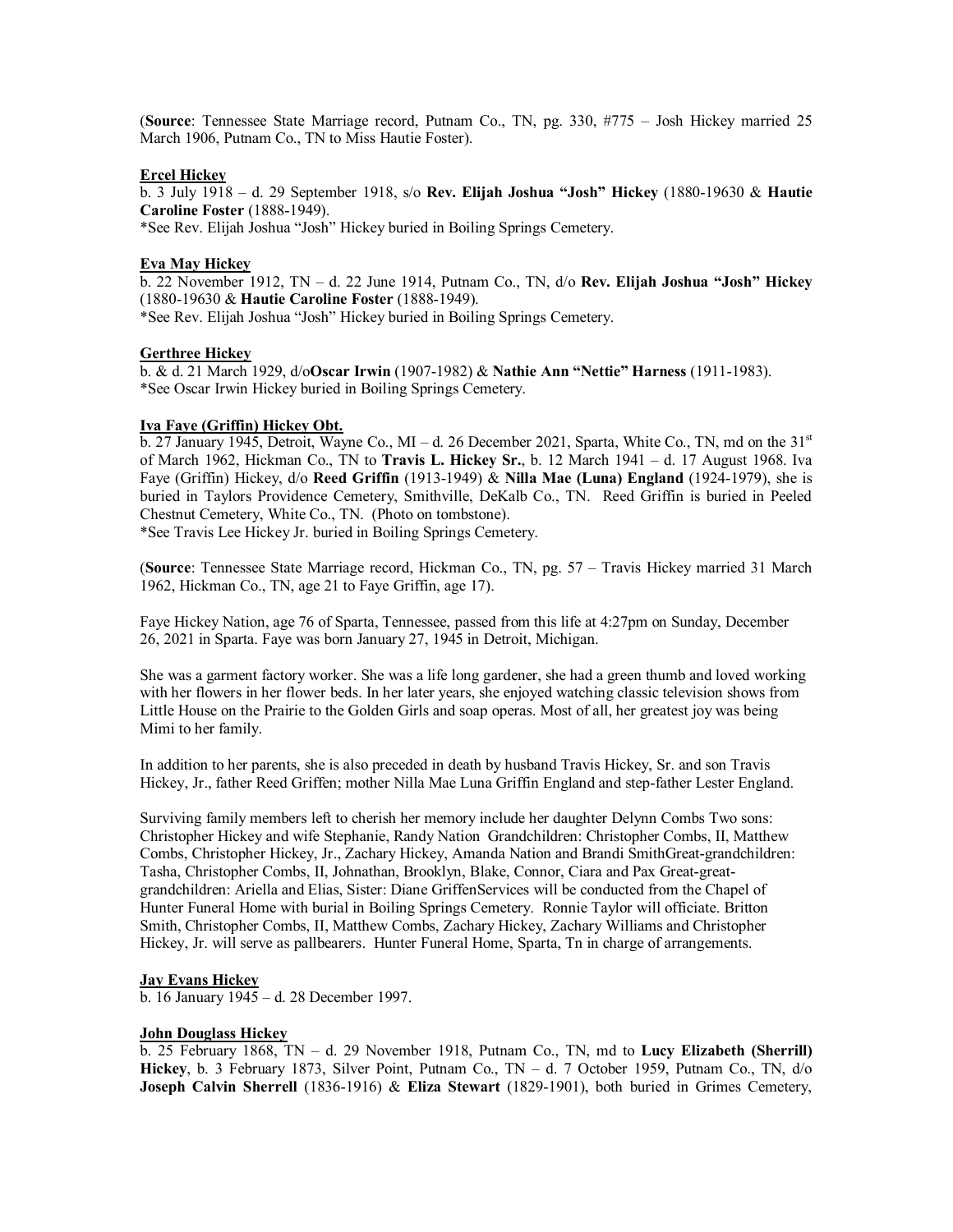Putnam Co., TN. John Douglas Hickey, s/o **Sandy Hickey** (1842-1933) & **Rhoda Tilley** (1844-1886), both buried in Morris Hickey Cemetery, Putnam Co., TN. \*See Joseph Winfeld "Joe" Hickey Obt.

Tennessee U. S. Death Records (1908-1965)

| Name:                          | J D Hickey             |
|--------------------------------|------------------------|
| Gender:                        | Male                   |
| Race:                          | White                  |
| Age:                           | 30                     |
| <b>Birth Date:</b>             | 25 Mar 1888            |
| <b>Birth Place:</b>            | Putnam, USA            |
| <b>Death Date:</b>             | 29 Nov 1918            |
| Death Place:                   | Putnam, Tennessee, USA |
| <b>Cause of Death:</b>         | Influenza              |
| <b>Father:</b>                 | S A Hickey             |
| Mother:                        | Rhoda Titie            |
| <b>Certificate Number: 695</b> |                        |

**Joseph Winfield "Joe" Hickey Obt.**

b. 14 November 1876, Putnam Co., TN – d. 9 March 1959, Cookeville, Putnam Co., TN, md  $1<sup>st</sup>$  on the  $12<sup>th</sup>$ of May 1909, Putnam Co., TN to **Bertha Ulola (Mires) Hickey**, b. 4 October 1889 – d. 28 October 1915, d/o **Thomas Eddington Mires** (1869-1950) & **Mary Lou Wiggins** (1866-1911). Joseph Winfield "Joe" Hickey also md on the 2<sup>nd</sup> of April 1916, Putnam Co., TN to **Naomi Ethel (Gentry) Hickey**, b. 19 December 1882, Putnam Co., TN – d. 22 October 1970, TN, d/o **John Whitley Gentry** (1860-1948) & **Laura Josephine "Josie" Maxwell** (1862-1933), both buried in Maxwell Cemetery, North, I-40, Baxter, Putnam Co., TN. Joseph Winfield "Joe" Hickey, s/o **Sandy Hickey** (1842-1933) & **Rhoda Tilley** (1844- 1886), both buried in Morris Hickey Cemetery, Putnam Co., TN.

\*See Cartha Leran (Hickey) Cass Obt.

\*See John Douglas Hickey buried in Boiling Springs Cemetery.

\*See Naomi Ethel (Gentry) Hickey Obt.

\*See Norman Roscoe "N. R." "Bob' Hickey buried in Boiling Springs Cemetery.

\*See Roy Hickey buried in Boiling Springs Cemetery.

\*See Thomas Eddington Mires Obt.

(**Source**: Tennessee State Marriage record, Putnam Co., TN, pg. 512, #1494 – J. W. Hickey married 12 May 1909, Putnam Co., TN to Ulola Myers).

(**Source**: Tennessee State Marriage record, Putnam Co., TN, pg. 316, #1256 – J. W. Hickey married 2 April 1916, Putnam Co., TN to Ethel Gentry).

Joe Winfield Hickey, 82, Rt. 2, Baxter, died Monday at the Cookeville General Hospital following an extended illness.

Funeral services were conducted Friday afternoon at the Boiling Springs Baptist Church with the Rev. Everette Hooper officiating. Interment was in the Boiling Springs Cemetery. Whitson Funeral Home was in charge of arrangements.

Mr. Hickey was a retired farmer and a native of Putnam County. He was a member of the Boiling Springs Baptist Church for many years.

Survivors include his wife, Mrs. Ethel Gentry Hickey, Rt. 2 Baxter; 3 sons, Harwell Hickey, Murfreesboro, Lennis Hickey, Chattanooga, Lloyd Hickey, Dorthan, AL; 3 daughters, Mrs. Estelle Nash, Rt. 5, Cookeville, Mrs. Leron Cass, Rt. 2, Baxter, and Mrs. Reba Nash, Sparta; a nephew, Bob Hickey,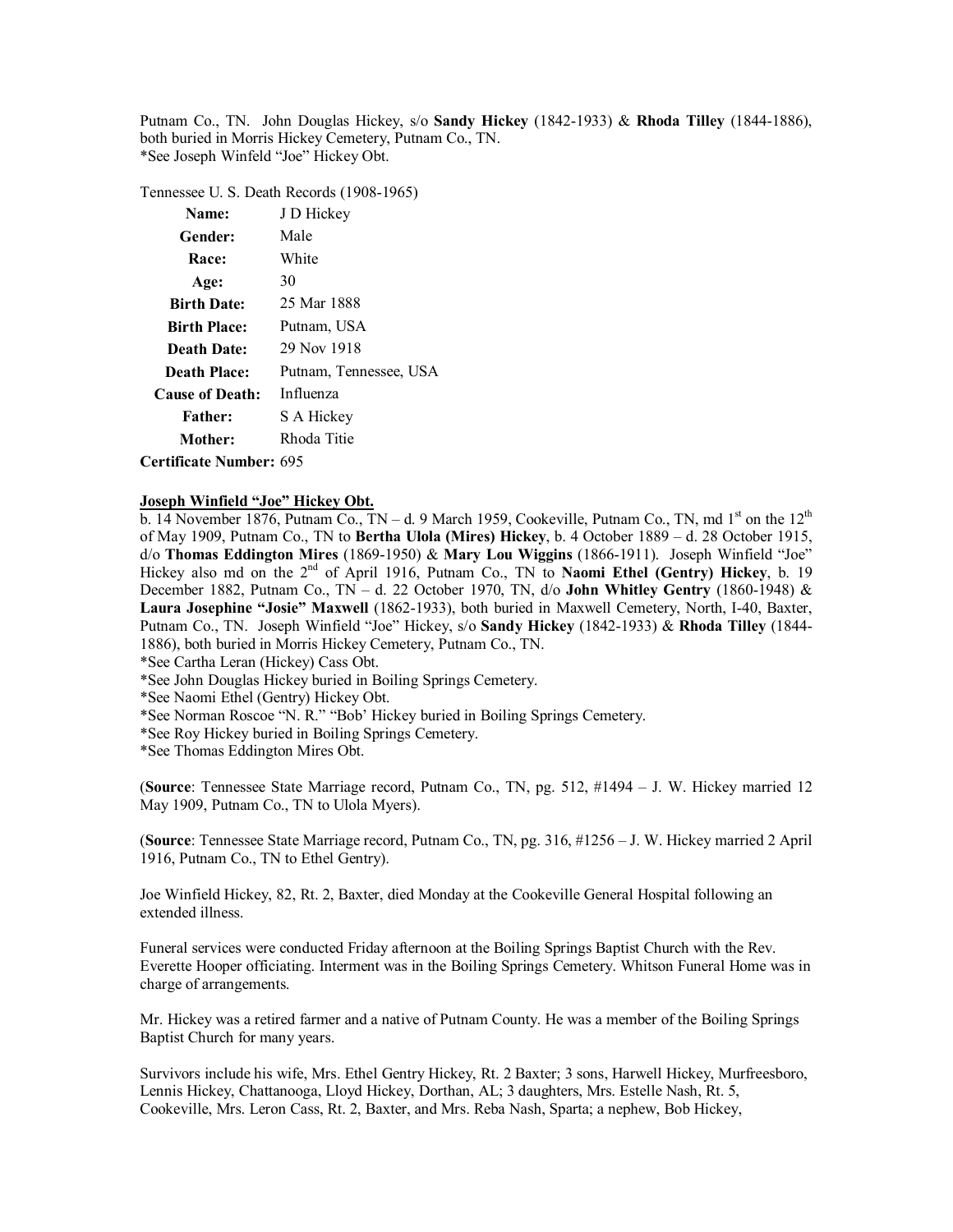Cookeville; 2 sisters, Mrs. Eliza Howell, Harper KS, and Mrs. Lizzie Sullivan, Seffiner, FL; 2 half-sisters, Mrs. Benton Mills, Harper, KS, and Mrs. Carolina Cass, Baxter; 14 grandchildren.

Herald Citizen, Cookeville, TN: 18 March 1959.

#### **Lucurgis Cornelius "L. C." Hickey**

b. 11 March 1850, TN – d. 14 August 1931, Putnam Co., TN, md **Margaret Caroline Sarafina "Finy" (Tilley) Hickey**, b.  $1858 - d$ . 1904, Putnam Co., TN,  $d$ /o **Henderson Tilley** (1820-1875), 1<sup>st</sup> Tenn Mtd Inf, he is buried in Grimes Cemetery, Putnam Co., TN. Lucurgis Cornelius "L. C." Hickey, s/o **Elijah Hickey** (1814-1897) & **Sarah Saylors** (1818-1912), both buried in Joseph Hickey Cemetery, Putnam Co., TN. \*See Rev. Elijah Joshua "Josh" Hickey buried in Boiling Springs Cemetery.

#### **Margaret Ellem (Jones) Howell Hickey Obt.**

b. 7 August 1850 – d. 28 June 1932, Putnam Co., TN, md 1st **Mansfield Waymon Howell**, b. 16 January 1850, TN – d. 19 September 1884, TN, s/o **Rev. Lewis Howell** (1824-1907) & **Gerusha Duncan** (1829- 1884), both buried in Howell Cemetery, White Co., TN. **Margaret Ellen (Jones) Howell Hickey** also md on the  $22<sup>nd</sup>$  of December 1887, White Co., TN to **Sandy Hickey**, b. 9 August 1842, Putnam Co., TN – d. 29 August 1933, Putnam Co., TN, (Co. C Tenn. RG), s/o **Elijah Hickey** (1814-1897) & **Sarah Saylors** (1818- 1912), both buried in Joseph Hickey Cemetery, Putnam Co., TN. Sandy Hickey also md **Rhoda (Tilley) Hickey**, b. 5 December 1844 – d. April 1886, d/o **Henderson Tilley** (1820-1875), he is buried in Grimes Cemetery, Putnam Co., TN. Margaret Ellen (Jones) Howell Hickey, d/o **Ammond Davis Jones** (1828- 19010 & **Elizabeth T. Grimes** (1830-1899).

\*See Finey Caroline (Hickey) Cass buried in Boiling Springs Cemetery.

\*See Ammond Davis Jones buried in Boiling Springs Cemetery.

\*See Martha Gertrude (Howell) Medlin buried in Boiling Springs Cemetery.

(**Source**: Tennessee State Marriage record, White Co., TN, pg. 171 – S. A. Hickey married 22 December 1887, White Co., TN to S. A. Hickey).

This community mourns the loss of Margaret Hickey, 82, wife of Sandy Hickey, who died June 28. She had been in ill health for some time.

She was the daughter of Ammon and Elizabeth Jones.

She leaves a husband and 11 children to mourn her passing. She joined the church at age 11, and was a member of the Missionary Baptist church at Boiling Springs.

She was married twice, her first husband being Waymon Mansfield Howell. He was the son of Lewis and Jerushia Howell. To this union were born 11 children, 9 living and 2 dead, and she and Mr Hickey had 2 children, both living. Mr Hickey is 88 years old and is in real bad health. They had been married for 45 years.

Funeral services were conducted by Rev Sam Howell Wednesday afternoon with burial in Boiling Springs cemetery.

Cookeville Herald July 7, 1932

# **Norman Roscoe "N. R." "Bob' Hickey**

b. 16 October 1892, Putnam Co., TN – d. 20 October 1963, Putnam Co., TN, md  $2^{nd}$  on the 1<sup>st</sup> of May 1949, Putnam Co., TN to **Lillie Ann (Clinton) Hickey**, b. 22 May 1904, Putnam Co., TN – d. 5 April 1981, Pineville, Rapides Parish, LA. Lillie Ann (Clinton) Hickey also md 1st to **Dorsey Alton Medlin** (1902-1933). **Lillie Ann (Clinton) Hickey**, d/o **Ernest Denton Clinton** (1874-1910) & **Mary Louise King** (1882-1918), Norman Roscoe "N. R." "Bob' Hickey s/o **Sandy Hickey** & **Mary Lou**. Lillie Ann (Clinton) Medlin Hickey has a marker in Greenwood Memorial Park, Pineville, Rapides Parish, LA & he name is on the tombstone with her 2<sup>nd</sup> husband Norman Roscoe "N. R." Hickey in Boiling Springs Cemetery.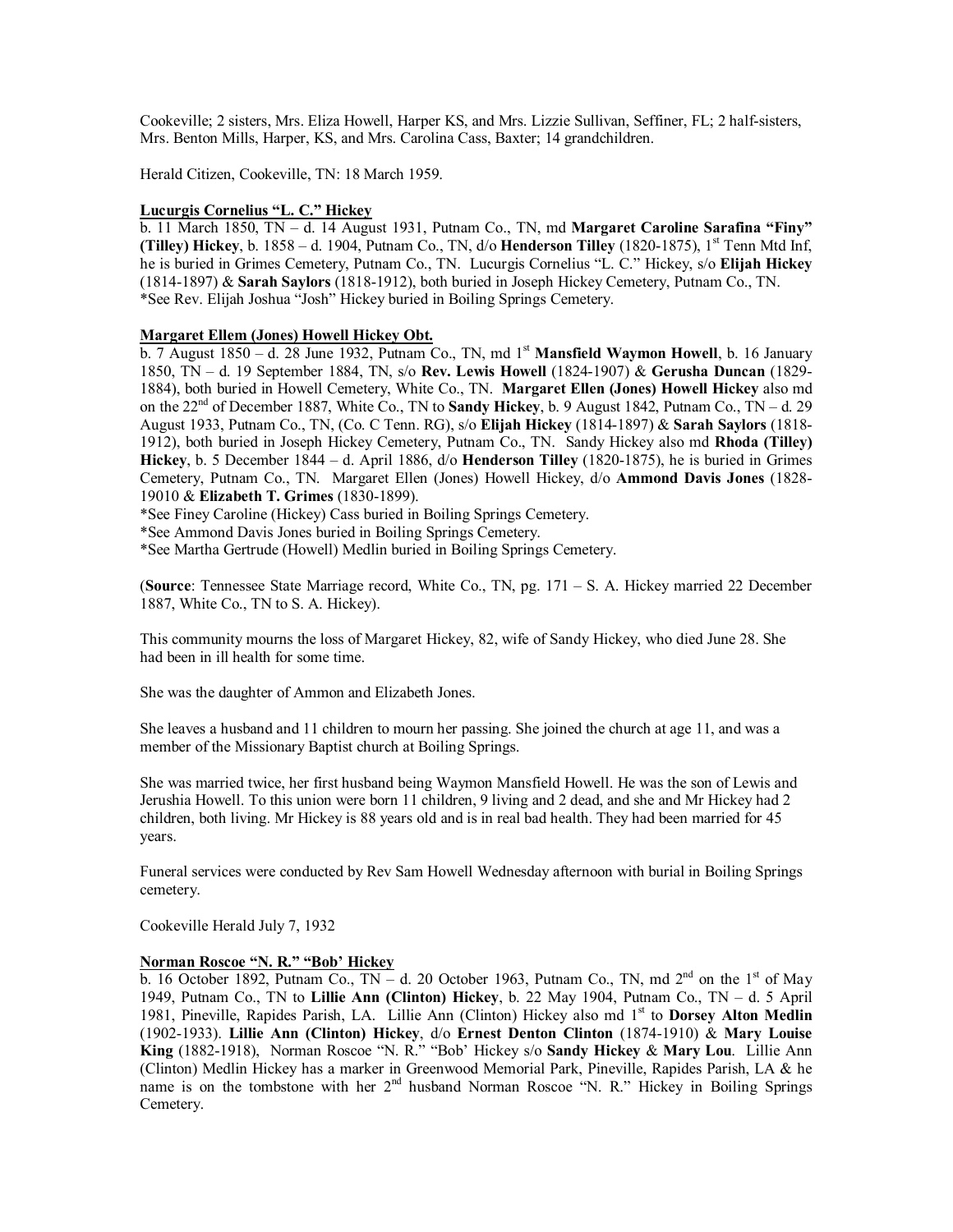\*See Egbert Bronston Hickey buried in Boiling Springs Cemetery.

(**Source**: Tennessee State Marriage record, Putnam Co., TN, pg. 371 – Norman Roscoe Hickey married 1 May 1949, Putnam Co., TN, age 56, b. 16 October 1892, address: Cookeville, TN to Lillie Ann Medlin, age 44, b. 22 May 1964, address: Cookeville, TN. Name of parent, guardian or next of kin of female: Blank).

#### Tennessee U. S. Death Records (1908-1965)

| Name:               | Norman Roscoe Hickey               |
|---------------------|------------------------------------|
| Gender:             | Male                               |
| Race:               | White                              |
| Age:                | 71                                 |
| <b>Birth Date:</b>  | 16 Oct 1892                        |
| <b>Birth Place:</b> | Putnam County, Tenn.               |
| <b>Death Date:</b>  | 20 Oct 1963                        |
| <b>Death Place:</b> | Cookeville, Putnam, Tennessee, USA |
| <b>Father:</b>      | Sandy Hickey                       |
| Mother:             | Mary Lou Hickey                    |
| Spouse:             | Lillie Medlin Hickey               |
|                     | $\sim$ $\sim$ 1 $\sim$             |

**Certificate Number:** 29219

#### **Naomi Ethel (Gentry) Hickey Obt.**

b. 19 December 1882, Putnam Co., TN – d. 22 October 1970, TN, md on the  $2<sup>nd</sup>$  of April 1916, Putnam Co., TN to **Joseph Winfield "Joe" Hickey**, b. 14 November 1876, Putnam Co., TN – d. 9 March 1959, Cookeville, Putnam Co., TN. Naomi Ethel (Gentry) Hickey, d/o **John Whitley Gentry** (1860-1948) & **Laura Josephine "Josie" Maxwell** (1862-1933), both buried in Maxwell Cemetery, North, I-40, Baxter, Putnam Co., TN.

\*See Joseph Winfield "Joe" Hickey Obt.

(**Source**: Tennessee State Marriage record, Putnam Co., TN, pg. 316, #1256 – J. W. Hickey married 2 April 1916, Putnam Co., TN to Ethel Gentry).

Funeral services for Naomi Ethel Hickey, 87, of Chattanooga, TN, were conducted at the Boiling Springs Baptist Church, Sunday, October 25, 1970, with the Rev. Okla Hopper officiating. Burial was in Boiling Springs Cemetery.

Mrs. Hickey died October 22 at the Woman's Hospital in Chattanooga, after an extended illness. She was born in Putnam County, and was a member of the Methodist Church. She was the daughter of the late John Whitley and Laura Josephine Maxwell Gentry

Survivors include 2 sons, Lloyd E. Hickey, Marietta, GA, Lennis Hickey, Chattanooga, 1 daughter, Mrs. Reba Nash, Sparta, 2 stepdaughters, Mrs. Leran Cass, Baxter, Mrs. Estelle Nash, Cookeville, 1 stepson, Barwell (Harwell) Hickey, Las Vegas, NV, 1 brother, Ben Gentry, Hickman, TN, 2 sisters, Mrs. Fern Elmore, Baxter, Mrs. Gertrude Sliger, Ada, OK, 14 grandchildren and 12 great-grandchildren.

Whitson Funeral Home was in charge of arrangements.

Dispatch, TN: 22 October 1970.

### **Nola Mae (Lafever) Hickey Obt.**

b. 11 May 1936, TN – d. 14 December 2012, Cookeville, Putnam Co., TN, md on the  $3<sup>rd</sup>$  of February 1953 to **Zack Hickey**, b. 12 February 1933, Boiling Springs, Putnam Co., TN – d. 25 February 2018, Sparta, White Co., TN, s/o **Lemuel Hickey** (1907-1937) & **Amanda Bell "Mandy" (Nash) Hickey Scott** (1907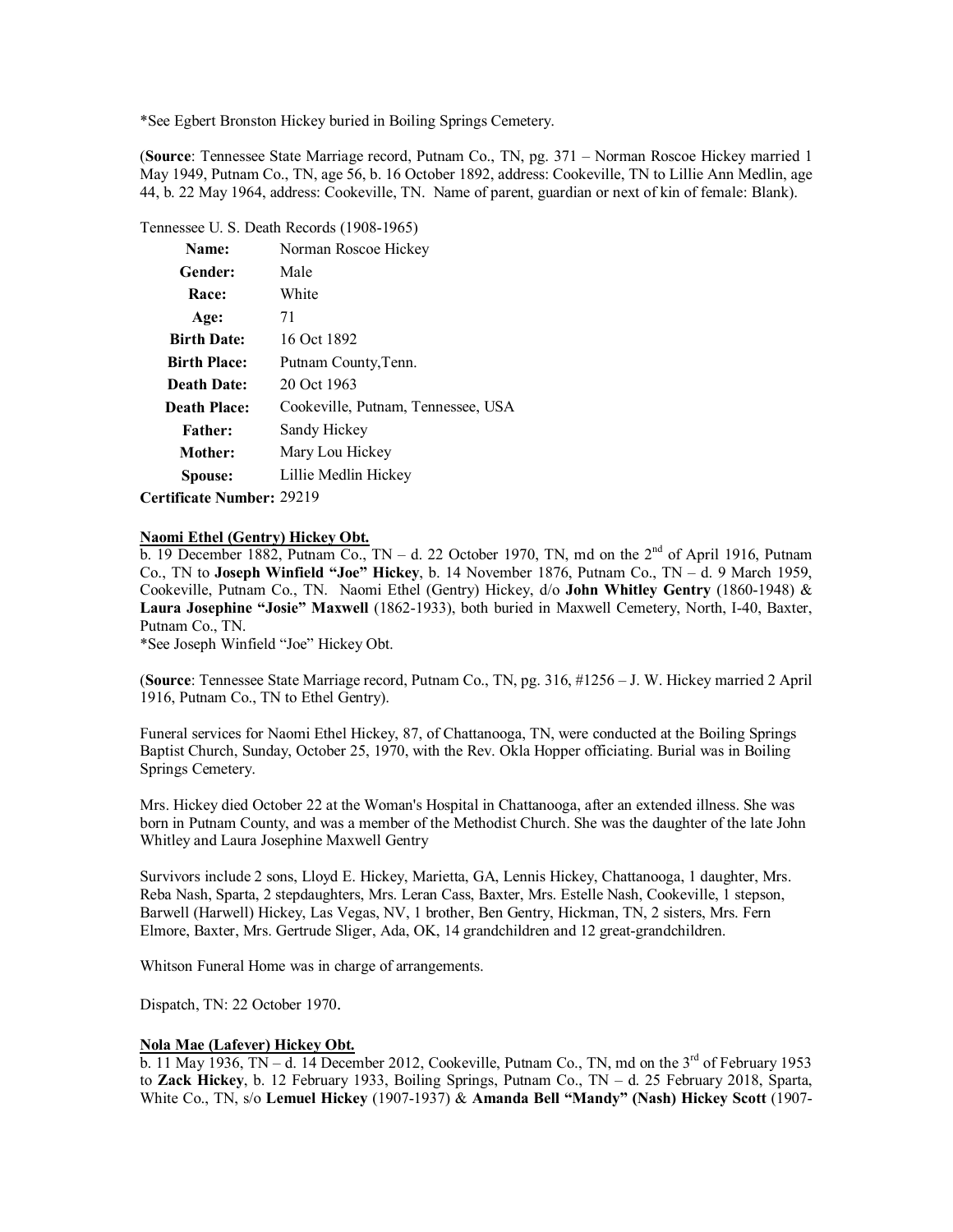2000), she also md **James Herman Scott Sr.** (1897-1967). Nola Mae (Lafever) Hickey d/o **Beecher Lafever** (1901-1987) & **Bertha Bray** (1903-1996), both buried in Perkins Cemetery, Putnam Co., TN. \*See Zack Hickey Obt.

**COOKEVILLE** — Funeral services for Nola Mae Lafever Hickey, 76, of Cookeville, will be held at 11 a.m. Monday, Dec. 17, in the chapel of Whitson Funeral Home. Burial will be in Boiling Springs Cemetery.

Family will receive friends from 2-8 p.m. today, Sunday, Dec. 16, and from Dec. 17 from 7 a.m. until time of services at the funeral home.

Mrs. Hickey went to be with the Lord on Friday, Dec. 14, 2012, at the Life Care Center of Sparta.

She was born May 11, 1936, to the late Beecher and Bertha Lafever.

Mrs. Hickey was a homemaker and attended Boiling Springs Baptist Church.

In addition to his parents, Mr. Hickey was preceded in death by three brothers, Ray Lafever, Rook Lafever and Shine Lafever; two sisters, Gertrude Tollett and Reba Dodson; a sister-in-law, Ina Lafever; and three brothers-in-law, James Luna, Hershel Weaver and Herbert Tollett.

Pallbearers will be Steven, Zachary and Ben Hickey, Jamall Henley, and Joshua and Jonathan Williams.Bros. Elmore Judd and Tracy Gross will officiate the services.

Whitson Funeral Home is in charge of arrangements.

#### **Odus J. Hickey**

b. 12 March 1906 – d. 27 January 1992.

#### **Oscar Irwin Hickey**

b. 27 December 1907, Putnam Co., TN – d. 28 August 1982, Putnam Co., TN md on the  $1<sup>st</sup>$  of May 1928, Putnam Co., TN to **Nathie Ann "Nettie" (Harness) Hickey**, b. 10 January 1911, TN – d. 26 July 1983. Oscar Irwin Hickey, s/o **Rev. Elijah Joshua "Josh" Hickey** (1880-1963) & **Hautie Caroline Foster** (1888-1949).

\*See Rev. Elijah Joshua "Josh" Hickey buried in Boiling Springs Cemetery.

\*See Gerthree Hickey buried in Boiling Springs Cemetery.

\*See Willie Helton Hickey Sr. Obt.

# **Ralph Eugene Hickey**

b. & d. 15 April 1921, Putnam Co., TN, s/o **Joseph Winfield Hickey** (1876-1959) & **Naomi Ethel Gentry** (1882-1970).

\*See Joseph Winfield "Joe" Hickey buried in Boiling Springs Cemetery.

#### **Roy Hickey**

b. & d. 18 August 1956, s/o **Willie Helton Hickey Sr.** (1930-2021) & **Daisy Louse Nelson** (1931-2015). \*See Daisy Louise (Nelson) Hickey Obt. \*See Willie Helton Sr. Obt.

#### **Sam Hickey Obt.**

b. 14 March 1896 – d. 11 July 1916, s/o **Mr. & Mrs. J. D. Hickey**.

Hickey, Sam: OBITUARY - Mr. Sam Hickey, the 20 year old son of Mr. and Mrs. J. D. Hickey, died July 18, 1916. A freight train ran over him, in Oklahoma, and he died two hours and fifteen minutes later. He was taken to the hospital for medical aid, and a message sent to his father, stating that he would die. J. L. Myers carried him to the depot and he boarded the first train for the west. This sure was a heartbreaking trip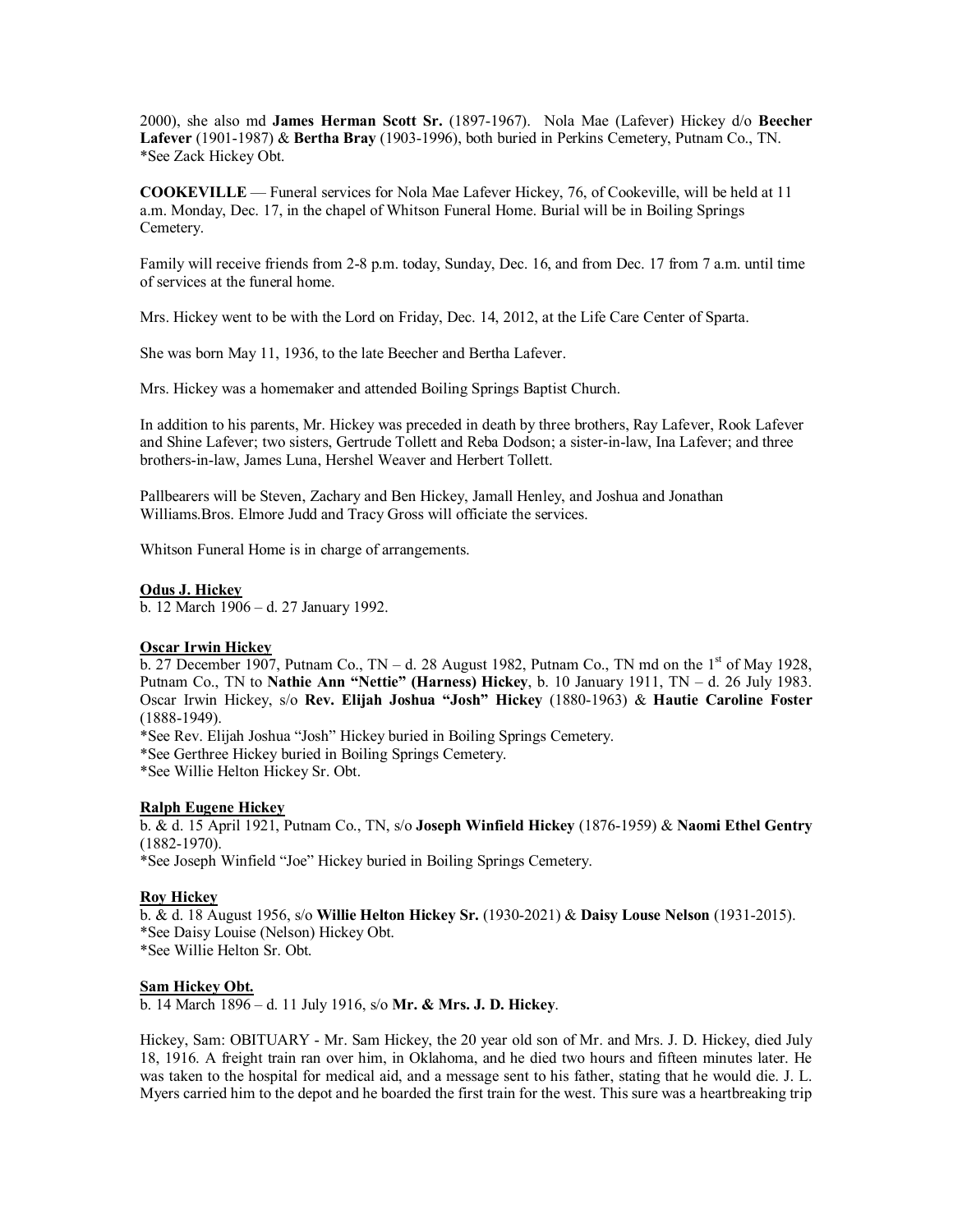for Mr. Hickey. The remains were brought home and laid to rest in the Boiling Springs cemetery. Revs. J. L. Myers and Sam Howell held the funeral services which were attended by a great host of friends who mourn the loss of the deceased. While in the west Sam Hickey was converted and joined the church. He said he would go to a better place than this when he died. He was an honest, good natured boy. I have entered the schoolroom many times with him and he was always ready to help me with my lessons when I needed it. He leaves his father and mother, two brothers, four sisters and a host of friends to mourn his death. - Ovalie Myers [Date: 8/24/1916, Vol. XIV, No. 34, Page 2] The Putnam County Herald, TN

### **Travis Lee Hickey Jr.**

b. 11 November 1964 – d. 3 April 1993, s/o **Travis L. Hickey** (1941-1968) & **Iva Faye Griffin** (1945- 2021). (Photo on tombstone).

\*See Iva Faye (Griffin) Hickey Obt.

#### **Willie Helton Hickey Sr.**

b. 10 May 1930, Cookeville, Putnam Co., TN – d. 13 February 2021, Carleton, Monroe Co., MI, md on the 2 nd of October 1948, Putnam Co., TN to **Daisy Louise (Nelson) Hickey**, b. 20 June 1931, Overton Co., TN – d. 30 November 2015, Carleton, Monroe Co., MI, d/o **John Thomas Nelson** (1894-19910 & **Myrtle Lee Newberry** (1903-1992), both buried in Mount Pleasant Cemetery, Putnam Co., TN. Willie Helton Hickey Sr., s/o **Oscar Irwin Hickey** (1907-1982) & **Nathie Ann "Nettie" Harness** (1911-1983).

\*See Daisy Louise (Nelson) Hickey Obt.

\*See Oscar Irwin Hickey buried in Boiling Springs Cemetery.

\*See Roy Hickey buried in Boiling Springs Cemetery.

\*See Delcia E. (Hickey) Jackson Obt.

(**Source**: Tennessee State Marriage record, Putnam Co., TN, pg. 299 – Willie Helton Hickey married 2 October 1948, Putnam Co., TN, age 18, b. 10 May 1930, address: Brotherton, Putnam Co., TN to Daisy Louise Nelson, age 17, address: Brotherton, Putnam Co., TN. Name of parent, guardian or next of kin of female: John Thomas Nelson, Brotherton, Putnam Co., TN).

Willie Helton Hickey, age 90 of Carleton, Michigan and formerly of Cookeville passed away peacefully at home Saturday, February 13, 2021 under the care of hospice.

Born May 10, 1930 in Cookeville, Tennessee. He was one of four children to the late Oscar and Nettie (Harness) Hickey. In the early 1950's he moved to the Monroe area. Willie made his living working at Ford Motor Company as a Machine Operator for 30 and a half years before retiring in 1982.

He married the love of his life, Daisy L. Nelson on October 2, 1948. They had a family of six children and spent over 67 wonderful years together until Daisy's passing in 2015. Willie was a devoted husband and father who enjoyed taking care of his family.

In his free time, you could find him in the middle of the woods hunting. He and family used to go camping in their motor home He also enjoyed going out on the boat on Lake Erie to get walleye.

Sadly, Willie leaves behind a son: Willie (Deborah) Hickey, Jr. of Maybee; two daughters: Deborah (Tony) Gilmer of Carleton and Alesia (Tom) Gautz of Monroe; son in law: Daniel Jackson of Baxter, TN; eleven grandchildren: Michael Jackson, Roy Hickey, Lisa Hammond, Jeremy Hickey, John Hickey, Justin Paul, Jessyka Paul, Garrett (Journee) Gautz, Kyle (Amelia) Gautz, Jeffrey Hickey, and Matthew Hickey; eleven great grandchildren; and four great-great grandchildren.

In addition to his parents and wife, he is preceded in death by three children: an infant son, Roy Hickey, daughter, Delcia Jackson, and a son, Aaron "Wayne" Hickey; two brothers: Travis and Jay Hickey; a sister: Gerthree Hickey; two grandchildren: Troy Hickey and Kenneth Jackson; three great grandchildren: Tiegan and Taryn Romans, and Elizabeth Hickey.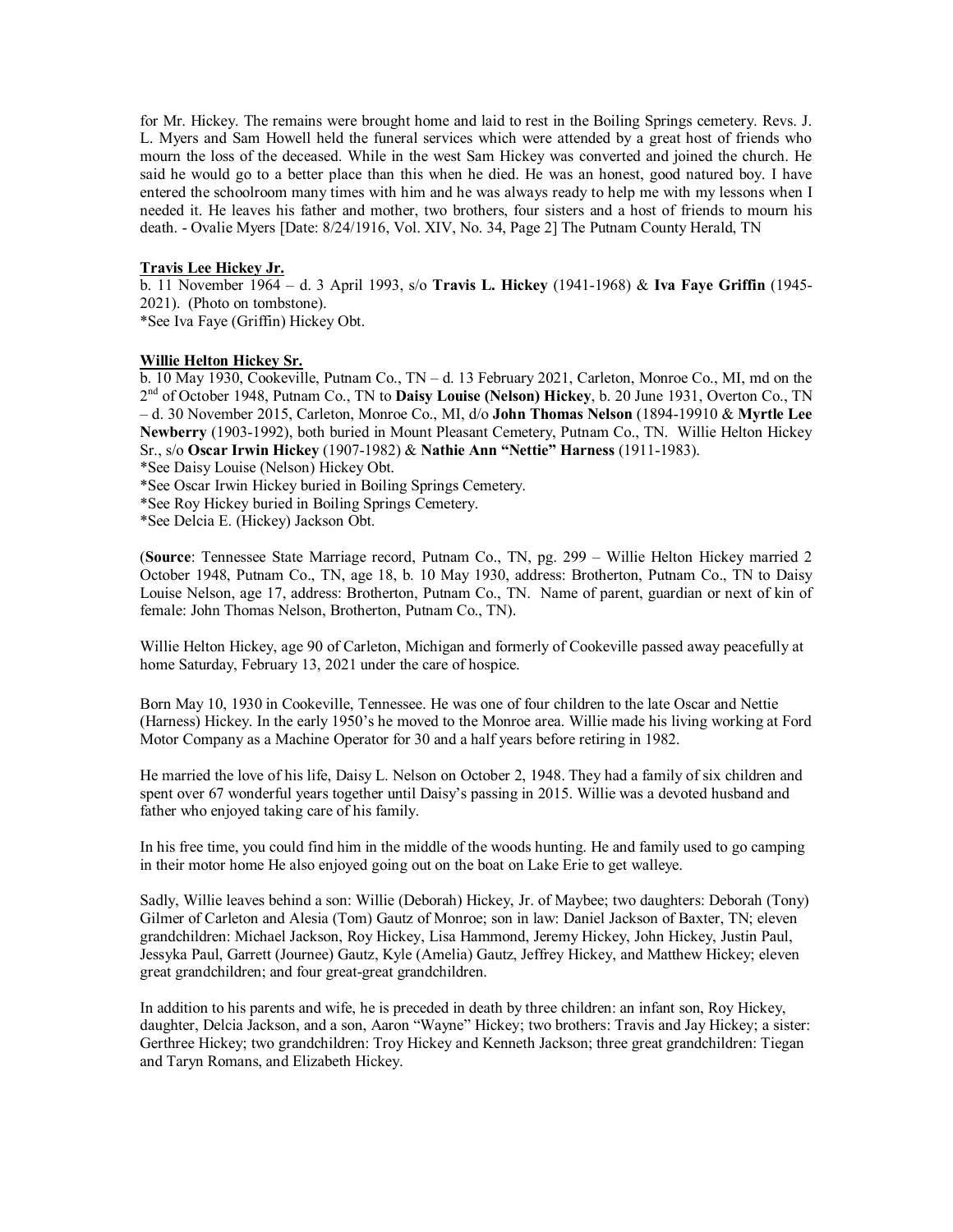Funeral services were held Saturday February 20, 2021 in Dyer Chapel. Interment followed in Boiling Springs Cemetery.

#### **Zack Hickey Obt.**

b. 12 February 1933, Boiling Springs, Putnam Co., TN – d. 25 February 2018, Sparta, White Co., TN, md on the 3rd of February 1953 to **Nola Mae (Lafever) Hickey**, b. 11 May 1936, TN – d. 14 December 2012, Cookeville, Putnam Co., TN, d/o **Beecher Lafever** (1901-1987) & **Bertha Bray** (1903-1996), both buried in Perkins Cemetery, Putnam Co., TN. Zack Hickey, s/o **Lemuel Hickey** (1907-1937) & **Amanda Bell "Mandy" (Nash) Hickey Scott** (1907-2000), she also md **James Herman Scott Sr.** (1897-1967). \*See Lemuel Hickey buried in Boiling Springs Cemetery.

\*See Nola Mae (Lafever) Hickey Obt.

\*See James Herman Scott Sr. buried in Boiling Springs Cemetery.

Funeral services for Zack Hickey, age 85 of Cookeville, TN were held at 11:00AM Wednesday, February 28, 2018 from the Chapel of Whitson Funeral Home with Burial to follow at Boiling Springs Cemetery. Visitation with the family was held on Tuesday, February 27, 2018 from 5:00-8:00PM and Wednesday from 9:00AM until time of services at the funeral home.

Mr. Hickey went to be with the Lord on Sunday, February 25th at Life Care Center of Sparta. Mr. Hickey loved his family and especially his grandchildren. He was born on February 12, 1933 to the late Mandy Nash Hickey Scott and Liam Hickey. Mr. Hickey was a retired farmer and attended Boiling Springs Baptist Church when he was able.

In addition to his parents, he was preceded in death by his wife Nola Mae LaFever Hickey (whom he married February 3, 1953), Step-Father: James Herman Scott, Sr. and great granddaughter Samantha Kurpieski, five sister: Jocie B. Hickey, Reba Bumbalough, Jimmie Scarlett, Pearl Smith, Billie Scimemi; Two Brothers: James Herman Scott, Jr. and Bill Herron.

Survivors Include Two Sons and Daughter-In-Laws: Terry (Lisa) Hickey of Indiana and Jackie(Connie) Hickey of Cookeville; three daughters and two sons-in-law: Shirley(Randall) Henley, Sharon Hickey, and Sherry(Phil) Smith all of Cookeville.

Two Brothers: Joe Donald Scott "Bo" and John Burl Scott "Dale" of Cookeville. Five Sisters: Ruth Lafever, Louella Jones "Boo", Doris Jackson, Corean Mabrey "Toby" all of Cookeville, and Jean Huey of Florida.

12 Grandchildren: Steven Hickey, Tracy Scott, Jamall Henley, Jennifer Long, Joshua Williams, Jonathan Williams, Ben Hickey, Nathaniel Hickey, Christy Hickey, Megan Lee, Veronica Hickey, and Ashley Smith, 16 Great Grandchildren, and 5 Great-Great Grandchildren.

Pallbearers will be Steven, Zackary, and Ben Hickey, Jamall Henley, Trenton Sherrell, and Jonathan Williams.

Bro. Elmore Judd will officiate the services.

In Lieu of flowers you can make donations to the Leron Cass Scholarship Fund-c/o Whitson Funeral Home 30 North Dixie Avenue Cookeville,TN 38501 or Alzheimer's Foundation of America, 322 Eighth Avenue, 7th Floor, New York, NY 10001.

The family would like to give special thanks to Anita Eldridge a special caregiver, Alvalon Hospice, Dr. Gentry, Orchid Hall-nurses-CNA for the care our dad received.

#### **Amanda Mae Hicks**

b. 13 July 1979 –d. 21 July 1979.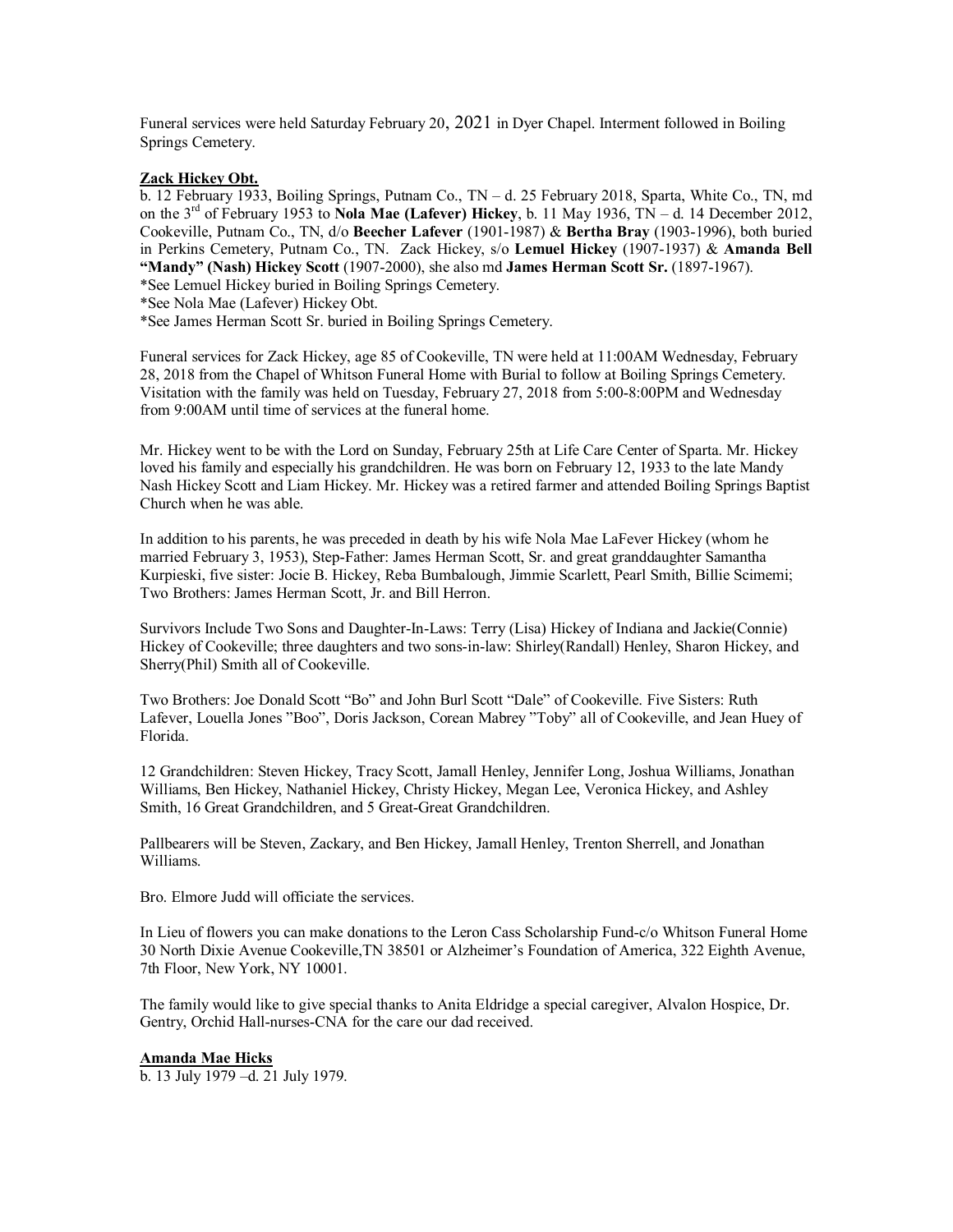#### **Laron Keith Hollingsworth**

b. & d. 3 July 1967, s/o **Keith & Barbara Hollingworth**.

#### **Margaret Lee (Harris) Holman Obt.**

b. 30 December 1949, Putnam Co.,  $TN - d$ . 3 November 1999, Cookeville, Putnam Co., TN, md on the  $11<sup>th</sup>$ of May 1968, Putnam Co., TN to **Haskel Bealue Holman**, b. 10 May 1948, TN – d. 10 July 1999, he is buried in Old Union Cemetery, Hilham, Overton Co., TN. Margaret Lee (Harris) Holman, d/o **Willie Sherman Harris** (1920-1995) & **Modenia Frances Massa** (1924-2014). Haskel Bealue Holman, s/o Jimmy **Leigh Holman** (1911-1977) & **Rebekah Clarice Garrett** (1923-2011). \*See Modenia Frances (Massa) Harris Obt.

(**Source**: Tennessee State Marriage record, Putnam Co., TN, pg. 55 – Haskel Bealue Holman married 11 May 1968, Putnam Co., TN, age 20, b. 10 May 1948, address: Box 94, Algood, Putnam Co., TN to Margaret Lee Harris, age 18, b. 30 December 1949, address: Rt. 4, Cookeville, TN. Name of parent, guardian or next of kin of female: Mr. & Mrs. Willie Harris, Rt. 4, Box 35, Cookeville, TN, parents.).

**COOKEVILLE** -- Funeral services for Margaret Lee Holman, 49, of Cookeville, will be held at 1 p.m. on Sat., Nov. 6, from the chapel of Dyer Funeral Home. Burial will be in Boiling Springs Cemetery.

The family will receive friends from 2-9 p.m. today, Fri., Nov. 5, at the funeral home.

Mrs. Holman died on Wed., Nov. 3, 1999, at Cookeville Regional Medical Center.

She was born on Dec. 30, 1949, in Putnam County to Modenia Massa Harris of Cookeville and the late Willie Sherman Harris. Mrs. Holman was an employee of Red Kap Industries. She was a member of Gentry's Chapel Free Will Baptist Church.

In addition to her mother, her family also includes two daughters, Amy Cogdell and Annette Holman, both of Cookeville; four brothers, Edward Harris of Baxter, Earl, Dannie and David Harris, all of Cookeville; and two grandchildren, James Ramsey and Casey Cogdell.

In addition to her father, she was also preceded in death by a brother, Lonnie Harris.

Bro. Burdette Randolph and Chuck Branch will officiate at the services.

#### **Carlos Douglas Howell Obt.**

b. 25 October 1928, Putnam Co., TN – d. 2 October 2020, Cookeville, Putnam Co., TN, (US Army), md on the 8th of December 1978, Putnam Co., TN to **Dimple Darlean (Allison) Howell**, b. 25 May 1939, Putnam Co., TN – d. 20 September 2021, Cookeville, Putnam Co., TN, d/o **William Herbert Allison** (1897-1940) & Maggie Virginia Sullivan (1901-1975). Carlos Douglas Howell, also md on the 10<sup>th</sup> of July 1965, Overton Co., TN to **Elsie Mae (Thomas) Howell**, b. 8 December 1935 – d. 4 October 1977, d/o **Burr Nathan Thomas** (1911-1988) & **Clara Beatrice Herron** (1912-2008), all buried in Crest Lawn Cemetery, Putnam Co., TN. Carlos Douglas Howell, s/o **Orville Edmon Howell Sr.** (1904-1983) & **Bertha B. Cunningham** (1905-2003).

\*See Dimple (Allison) Howell Obt.

\*See Orville Edmon Howell Sr. buried in Boiling Springs Cemetery.

(**Source**: Tennessee State Marriage record, Overton Co., TN, pg.111 – Carlos D. Howell married 10 July 1965, Overton Co., TN, age 36, address: Rt. 2, Baxter, Putnam Co., TN to Elsie Mae Gantt, age 29, address: Rt. 2, Baxter, Putnam Co., TN. Name of parent, guardian or next of kin of female: Burr Thomas, Rt. 2, Baxter, Putnam Co., TN).

(**Source**: Tennessee State Marriage record, Putnam Co., TN, pg. 235 – Carlos D. Howell married 8 December 1978, Putnam Co., TN, age 50, b. 25 October 1928, address: Rt. 9, Cookeville, TN to Dimple Darlean Allison, age 39, b. 25 May 1939, address: Rt. 2, Box 327, Baxter, Putnam Co., TN. Name of parent, guardian or next of kin of female: Margaret Maxwell, Rt. 2, Baxter, Putnam Co., TN).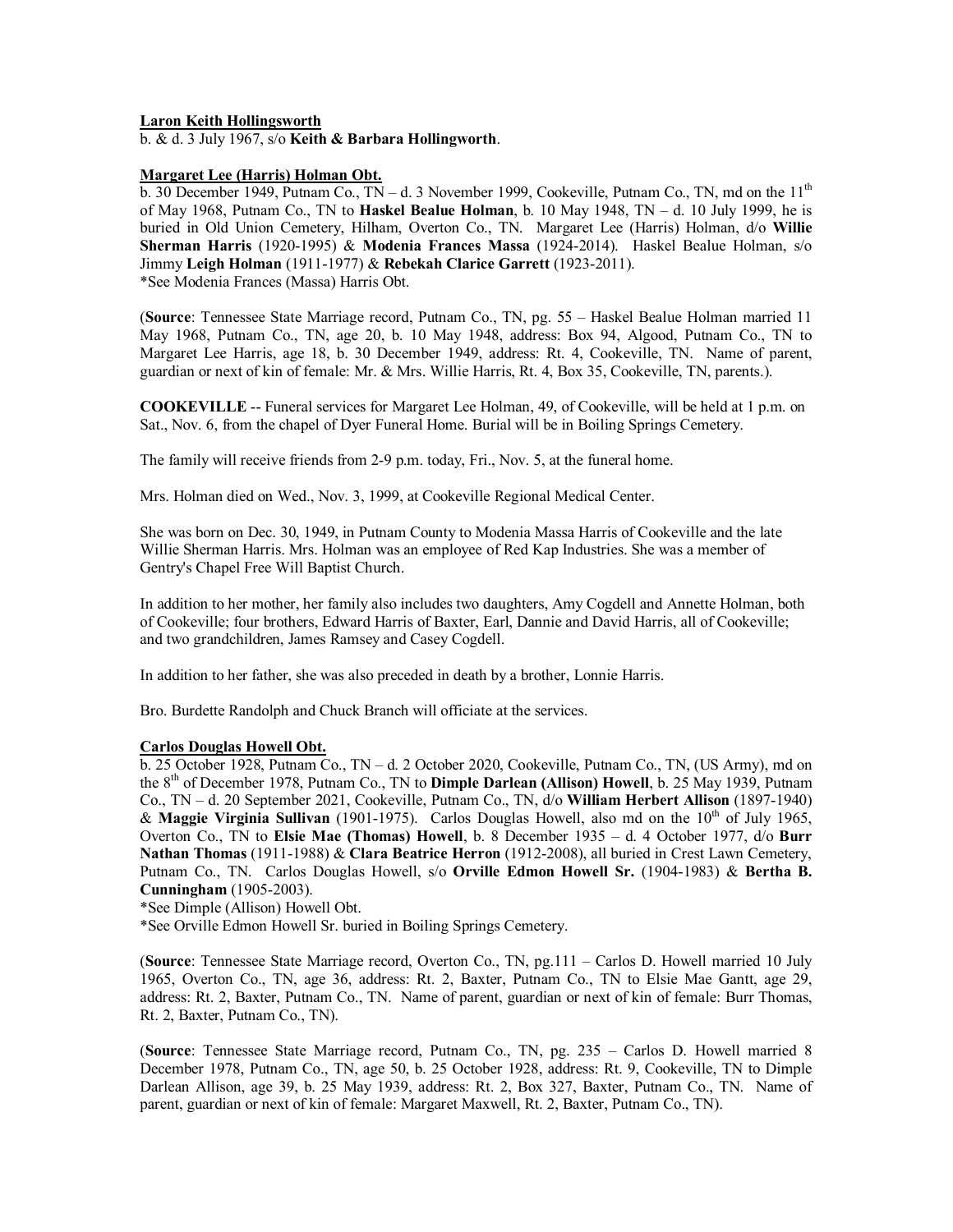Mr. Carlos D. Howell, age 91 of Cookeville died Friday morning, October 2, 2020 at Cookeville Regional Medical Center. He was born October 25, 1928 in Putnam County, TN to the late Orville and Bertha Cunningham Howell.

He was raised and attended school in White County. Carlos displayed a strong work ethic throughout his life that continued until recent weeks. He worked laying tile and flooring and enjoyed working with his cattle and bush hogging on his farm.

He was a long time member of Boiling Springs Baptist Church.

He served his country in the United States Army.

In addition to his parents, he was preceded in death by a brother, Orville Howell, Jr.

He is survived by his wife of nearly 42 years, Dimple Allison Howell; son, Kelvin Douglas Howell, of Cookeville; sister in law, Opal Howell; niece, Katina Kennedy; and nephew, Rick Howell.

Funeral services were held Monday, October 5, 2020 at Boiling Springs Baptist Church. Interment with Military Honors rendered by the Veterans Honor Guard followed at Boiling Springs Cemetery.

### **Columbus Robison Howell**

b. 28 January 1872, Putnam Co., TN – d. 4 May 1960, Putnam Co., TN, md on the  $19<sup>th</sup>$  of July 1893, Putnam Co., TN to **Adaville M. (Massa) Howell**, b. 21 May 1878, Putnam Co., TN – d. 21 January 1943, Putnam Co., TN, d/o **William Massa** (1831-1891) & **Dorinda Burgess** (1842-1916). Columbus Robison Howell, s/o **Mansfield Waymon Howell** (1850-1884) & **Margaret E. Jones** (1850-1932).

\*See James Oliver Bussell buried in Boiling Springs Cemetery.

\*See Margaret E. (Jones) Howell Obt.

\*See Estes Clemie Howell buried in Boiling Springs Cemetery.

\*See Orville Edmon Howell Sr. buried in Boiling Springs Cemetery.

\*See Dorinda (Burgess) Massa Obt.

\*See Erma Gladys (Howell) Worley buried in Boiling Springs Cemetery.

(**Source**: Tennessee State Marriage record, Putnam Co., TN, pg. 257 – C. R. Howell married 19 July 1893, Putnam Co., TN to Adaville Massa).

#### **Dimple Howell**

b. & d. 30 January 1925, d/o **Mr. & Mrs. Dillard Howell**.

#### **Dimple Darlean (Allison) Howell Obt.**

b. 25 May 1939, Putnam Co.,  $TN - d$ . 20 September 2021, Cookeville, Putnam Co., TN, md on the  $8<sup>th</sup>$  of December 1978, Putnam Co., TN to **Carlos Douglas Howell**, b. 25 October 1928, Putnam Co., TN – d. 2 October 2020, Cookeville, Putnam Co., TN, (US Army), s/o **Orville Edmon Howell Sr.** (1904-1983) & **Bertha B. Cunningham** (1905-2003). Dimple (Allison) Howell, d/o **William Herbert Allison** (1897- 1940) & **Maggie Virginia Sullivan** (1901-1975), she is buried in Boiling Springs Cemetery. William Herbert Allison is buried in Allison Cemetery, Putnam Co., TN.

\*See Maggie Virginia (Sullivan) Allison buried in Boiling Springs Cemetery.

\*See Carlos Douglas Howell Obt.

\*See Orville Edmon Howell Sr. buried in Boiling Springs Cemetery.

(**Source**: Tennessee State Marriage record, Putnam Co., TN, pg. 235 – Carlos D. Howell married 8 December 1978, Putnam Co., TN, age 50, b. 25 October 1928, address: Rt. 9, Cookeville, TN to Dimple Darlean Allison, age 39, b. 25 May 1939, address: Rt. 2, Box 327, Baxter, Putnam Co., TN. Name of parent, guardian or next of kin of female: Margaret Maxwell, Rt. 2, Baxter, Putnam Co., TN).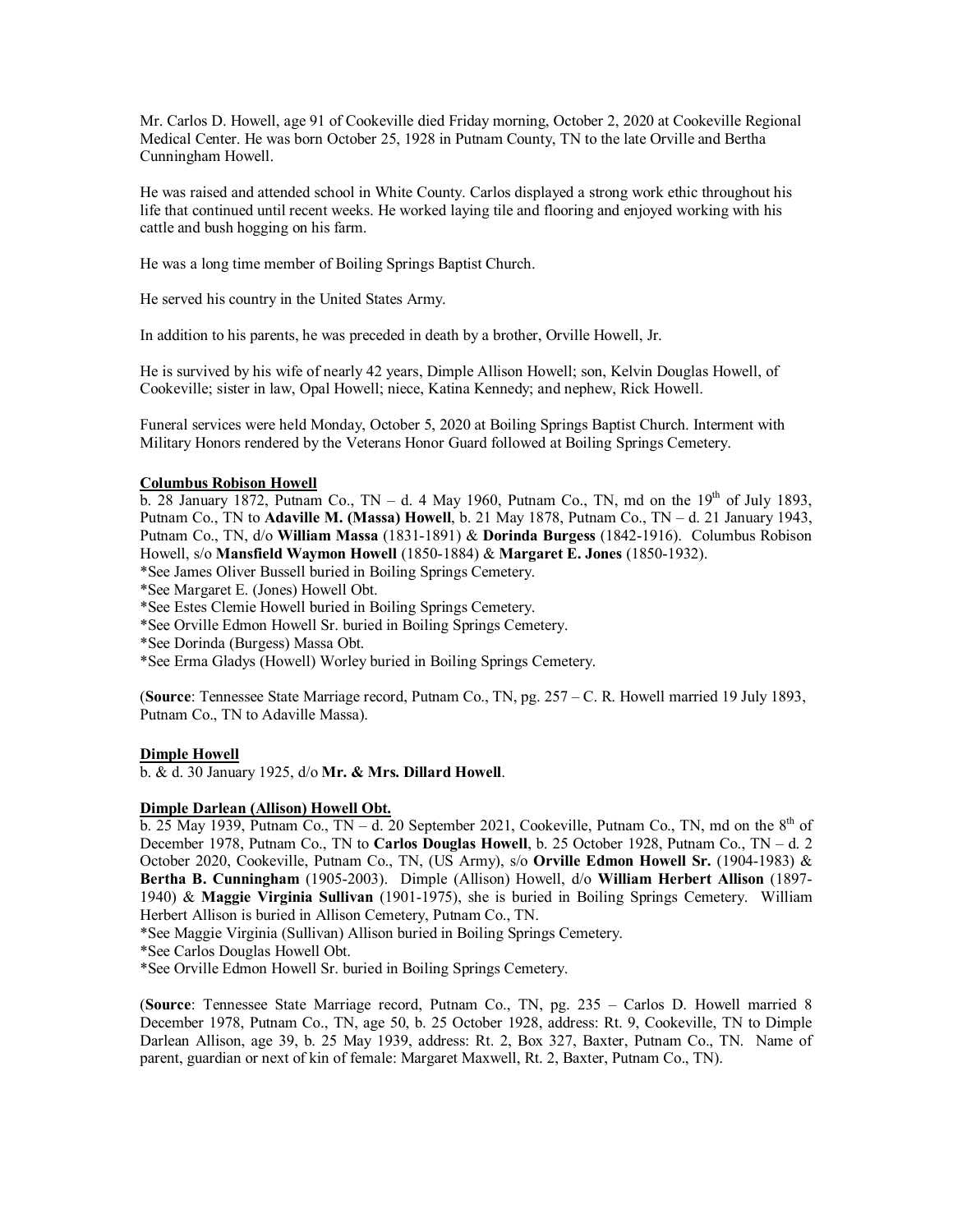Dimple Howell, 82 of Cookeville died Monday September 20, 2021 at her home. She was born May 25, 1939 in Putnam County to the late William Herbert and Maggie Virginia Sullivan Allison.

Dimple attended Boiling Springs School. She was a member of Boiling Springs Baptist Church where she taught Sunday school. She was a retired seamstress with Red Kap of Cookeville with 40 years of service. Dimple enjoyed gardening, canning, working on the farm and taking care of the cows.

Survivors include son: Kelvin Douglas Howell of Cookeville; brother: Jimmy Allison of Baxter; sisters-inlaw: Berchie Allison of Baxter and Opal Howell of Cookeville; a host of nieces and nephews; special lifetime friend: Lois Selby.

In addition to her parents, she was preceded in death by her husband of 42 years: Carlos D. Howell; sisters: Margaret Maxwell, Dorothy Nell Hargis, Marie Davis; brothers: Hollis, Wallace, Johnny V., Bill and Ralph Allison; brother-in-law: Orville Howell, Jr.

Funeral services were held Friday, September 24, 2021 from the Dyer Chapel of Hooper Huddleston Horner Funeral Home with Bro. Allen Lovelace and Bro. Charles Allen officiating. Interment followed in Boiling Springs Cemetery.

### **Estes Clemie Howell**

b. 10 May 1902 – d. 11 September 1950, d/o **Columbus R. Howell** (1872-1960) & **Adaville M. Massa** (1878-1943).

### **George Monroe Howell**

b. 7 August 1860, TN – d. 10 January 1949, Nashville, Davidson Co., TN, md **Leoma Helen (Lollar) Howell**, b. 20 August 1867, Putnam Co., TN – d. 7 January 1944, Putnam Co., TN, d/o **Isaac E. Lollar** (1842-1870) & **Dorinda (Burgess) Massa** (1842-1916), she is buried in Boiling Springs Cemetery. Isaac E. Lollar is buried in Howard Cemetery, Putnam Co., TN.

\*See Dorinda Deanna (Burgess) Massa Obt.

\*See John Add Rice buried in Boiling Springs Cemetery.

\*See Isaac Rastus Howell buried in Boiling Springs Cemetery.

\*See Richard Elmer Howell buried in Boiling Springs Cemetery.

\*See Tillman C. Howell Obt.

#### **Isaac Rastus Howell**

b. 21 March 1892 – d. 24 March 1977, (Pvt US Army WWI), s/o **George Monroe Howell** (1860-1949) & **Leoma Helen Lollar** (1867-1944).

\*See George Monroe Howell buried in Boiling Springs Cemetery.

# **Richard Elmer Howell**

b. 16 May 1899 – d. 18 November 1918, s/o **George Monroe Howell** (1860-1949) & **Leoma Helen Lollar** (1867-1944).

\*See George Monroe Howell buried in Boiling Springs Cemetery.

#### **Tillman C. Howell Obt.**

b. 28 August 1884 – d. 3 February 1917, Hooker, Texas Co., OK, s/o **George Monroe Howell** (1860-1949) & **Leoma Helen Lollar** (1867-1944).

\*See George Monroe Howell buried in Boiling Springs Cemetery.

Tillman Howell died in Hooker, Okla., Sunday, Feb. 5, 1917, aged about 32 years, after a brief illness. His remains were brought to Cookeville and he will be buried in the Boiling Springs graveyard Friday evening. He was a son of Mr. and Mrs. Roe Howell of Putnam county.

# **Margaret E. (Jones) Howell Obt.**

b. 7 August 1850, TN – d. 28 June 1932, Putnam Co., TN, md **Mansfield Waymon Howell**, b. 16 January 1850, TN – d. 19 September 1884, TN, s/o **Rev. Lewis Brewer Howell** (1824-1907) & **Gerusha Duncan**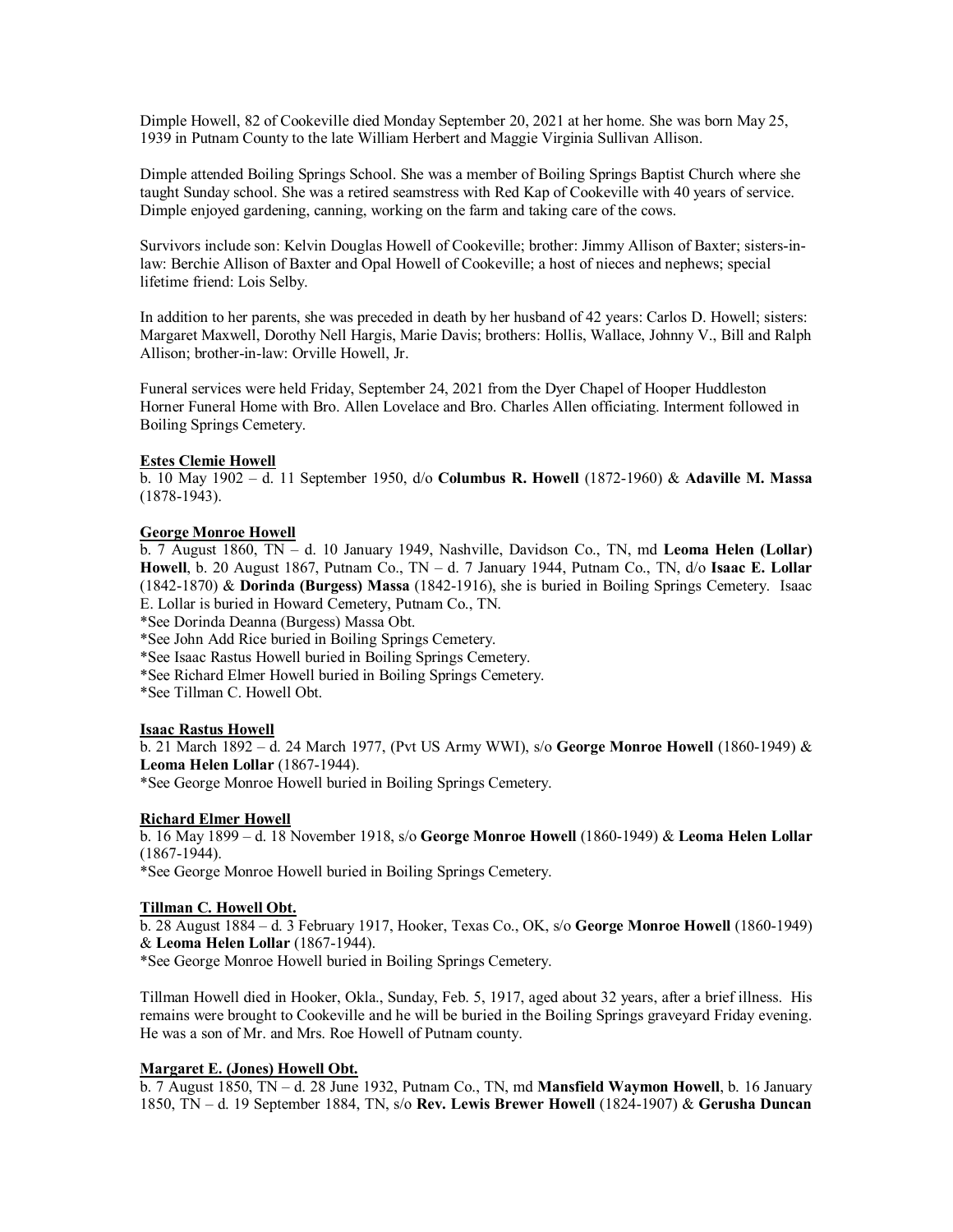(1829-1884), both buried in Howell Cemetery, White Co., TN. Margaret E. (Jones) Howell, d/o **Ammon Davis Jones** (1828-1901) & **Elizabeth Tatum Grimes** (1830-1899). Margaret E. (Jones) Howell also md **Sandy Hickey** (1842-1933), he is buried in Morris Hickey Cemetery, Putnam Co., TN. \*See Columbus Robison Howell buried in Boiling Springs Cemetery. \*See Ammon Davis Jones buried in Boiling Springs Cemetery.

(**Source**: Tennessee State Marriage record, White Co., TN, pg. 171 – S. A. Hickey married 22 December 1887, White Col, TN to M. E. Howell).

This community mourns the loss of Margaret Hickey, 82, wife of Sandy Hickey, who died June 28. She had been in ill health for some time.

She was the daughter of Ammon and Elizabeth Jones.

She leaves a husband and 11 children to mourn her passing. She joined the church at age 11, and was a member of the Missionary Baptist church at Boiling Springs.

She was married twice, her first husband being Waymon Mansfield Howell. He was the son of Lewis and Jerushia Howell. To this union were born 11 children, 9 living and 2 dead, and she and Mr Hickey had 2 children, both living. Mr Hickey is 88 years old and is in real bad health. They had been married for 45 years.

Funeral services were conducted by Rev Sam Howell Wednesday afternoon with burial in Boiling Springs cemetery.

Cookeville Herald, TN: 7 July 1932

#### **Orville Edmon Howell Sr.**

 $\overline{b}$ . 1 March 1904, Putnam Co., TN – d. 23 February 1983, Putnam Co., TN, md on the 29<sup>th</sup> of November 1925, Putnam Co., TN to **Bertha Bell (Cunningham) Howell**, b. 11 September 1905, Sparta, White Co., TN – d. 17 November 2003, Putnam Co., TN, d/o **George Edmond Cunningham** (1860-1929) & **Melvina Frances "Fannie" Price** (1875-1966), both buried in Cunningham Family Cemetery, White Co., TN. Orville Edmon Howell Sr., s/o **Columbus Robison Howell** (1872-1960) & **Adaville M. Massa** (1878- 1943).

\*See Carlos Douglas Howell Obt.

\*See Columbus Robison Howell buried in Boiling Springs Cemetery.

(**Source**: Tennessee State Marriage record, Putnam Co., TN, pg. 322, #1439– Orville Howell married 29 November 1925, Putnam Co., TN to Miss Bertha Cunningham).

#### **William Cantrell "Cant" Howell**

b. 21 May 1874, Sparta, White Co., TN – d. 11 February 1953, White Co., TN, md on the  $8<sup>th</sup>$  of February 1900, White Co., TN to **Dona "Doney" (Sherrell) Howell**, b. 10 June 1868, White Co., TN – d. 3 April 1951, White Co., TN, d/o **Joshua L. Sherrell** (1829-1909) & **Louisa Eliza Martha Bray** (1834-1870). William Cantrell "Cant" Howell, s/o **Daniel Cook Howell** & **Manda Spears**.

\*See Amanda "Manda" (Howell) Lafever buried in Boiling Springs Cemetery. \*See Bee Sherrell Obt.

(**Source**: Tennessee State Marriage record, White Co., TN, pg. 278 – Cant Howell married 8 February 1900, White Co., TN to Donnie Sherell).

Cant Howell, 78 years, 8 months, 20 days, died at his home in Rural White County, Tennessee from abdominal carcinoma (cancer), type undetermined on February 11, 1953.

Cant was born in White County to Cook Howell and Manda Spears on May 21, 1884. He married Donna Sherrell 8 Feb 1900, and she preceded him in death. He was a retired farmer.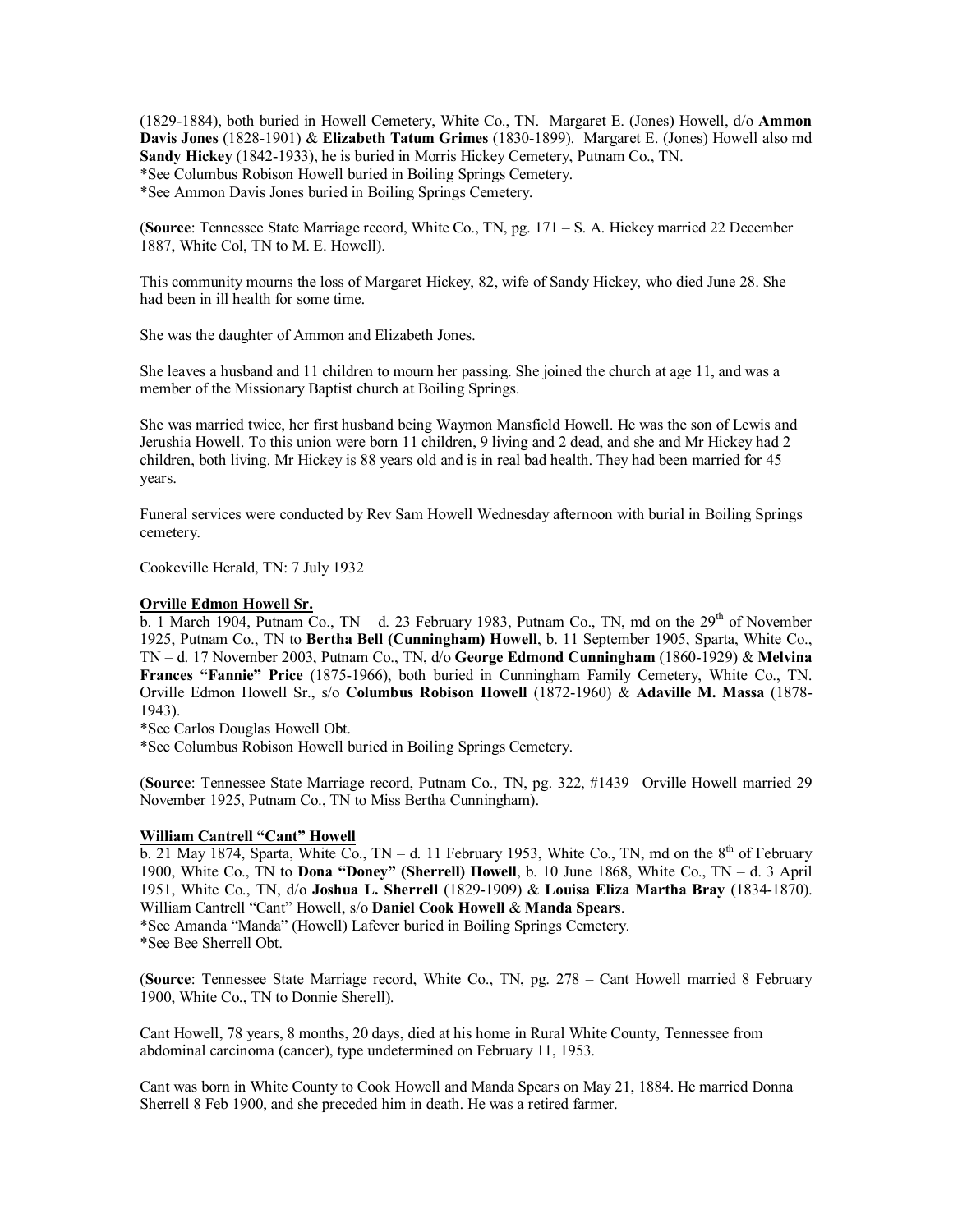Burial 12 February 1953 at Boiling Springs Cemetery. Thurman Funeral Home in Sparta, Tennessee, was in charge of the funeral arrangements.

#### **Gregory Carlen Hutchings Obt.**

b. 12 January 1957, White Co.,  $TN - d$ . 26 March 2017, Sparta, White Co., TN, md on the 12<sup>th</sup> of June 1976 to **Brenda (Scott) Hutchings**, b. 6 May 1960. Gregory Carlen Hutchings, s/o **James Carlen "Red" Hutchings** (1927-1991) & **Anna Jewell Rhoton** (1927-1988). \*See James Carlen "Red" Hutchings buried in Boiling Springs Cemetery.

(**Source**: Tennessee State Marriage record, White Co., TN, pg. 290 – Greg Hutchings married 12 June 1976, White Co., TN, age 19, b. 12 January 1957, address: Rt. 9, Walker St., Sparta, White Co., TN to Brenda Scott, age 16, b. 6 May 1960. Name of parent, guardian or next of kin of female: Mr. & Mrs. Jimmy Scott, Rt. 9, Sparta, White Co., TN. Name of parent, guardian or next of kin of male: James C. Hutchings, Rt. 9 , Sparta, White Co., TN).

Mr. Gregory Carlen Hutchings, age 60 of Sparta, passed away Sunday, March 26, 2017. Greg was born January 13, 1957 in White County to the late James Carlen "Red" & Annie Jewell Rhoton Hutchings. He was retired from the City of Sparta Electric and Water Department. He was an avid outdoorsman that loved to fish, hunt and camp. In addition to his parents, he is also preceded in death by a granddaughter Alyah Trudell.

Survivors include his two daughters Amanda Trudell of Livingston and Julie Hutchings of Quebeck

Grandchildren: Ryan Taylor, Casey Taylor, Sarah Taylor, Paisley Trudell, Chelsea Trudell and Danielle Seeton

Funeral services will be conducted 1:00pm Wednesday, March 29, 2017 graveside at Boiling Springs Cemetery. The family will receive friends Wednesday from 11:00am until departure for the cemetery at 12:30pm at Hunter Funeral Home.

Anthony Hutchings, Johnny Turrington, Darryl Johnson and Roger Johnson will serve as pallbearers.

In lieu of flowers, memorials may be made to Hunter Funeral Home, PO Box 90, Sparta, TN 38583, to help the Hutchings family with funeral expenses.

#### **James Carlen "Red" Hutchings**

 $\overline{b}$ . 12 December 1927, TN – d. 23 December 1991 Sparta, White Co., TN, md on the 17<sup>th</sup> of October 1953, White Co., TN to **Anna Jewell (Rhoton) Hutchings**, b. 30 July 1927, TN – d. 11 August 1988 Sparta, White Co., TN, d/o **Arthur Lee Rhoton** (1893-1932) & **Leva Hagar Hammer** (1892-1953). James Carlen "Red" Hutchings, s/o **William Waymon Hutchings** (1904-1968) & **Minnie Lee Rice** (1907-1989), both buried in Plainview Cemetery, White Co., TN.

\*See Arthur Lee Rhoton Obt.

(**Source**: Tennessee State Marriage record,White Co., TN, pg. 89 – James Carlen Hutchings married 17 October 1953, White Co., TN, age 25, b. 12 December 1927, address: Rt. 1, Sparta, White Co., TN to Anna Jewel Rhoton, age 26, b. 30 July 1927, address: Rt. 1, Sparta, White Co., TN. Name of parent, guardian or next of kin of female: Arthur Rhoton, Sparta, White Co., TN. Name of parent, guardian or next of kin of male: William Waymon Hutchings, Sparta, White Co., TN).

#### **John Henry Hutson**

b. 24 March 1870, TN – d. 22 December 1950, Sparta, White Co., TN to **Tabith Ann (Pistole) Hutson**, b. 20 July 1877, TN – d. 4 August 1954, Sparta, White Co., TN, d/o **James Henderson Pistole** (1843-1925) & **Margaret Lavina Mills** (1844-1920). John Henry Hutson, s/o **William Riley Hutson** (1845-1929) & **Nancy Salina Dew** (1854-1887), she is buried in Dew Cemetery, Sparta, White Co., TN. William Riley Hutson is buried in Elrod Cemetery, Sparta, White Co., TN.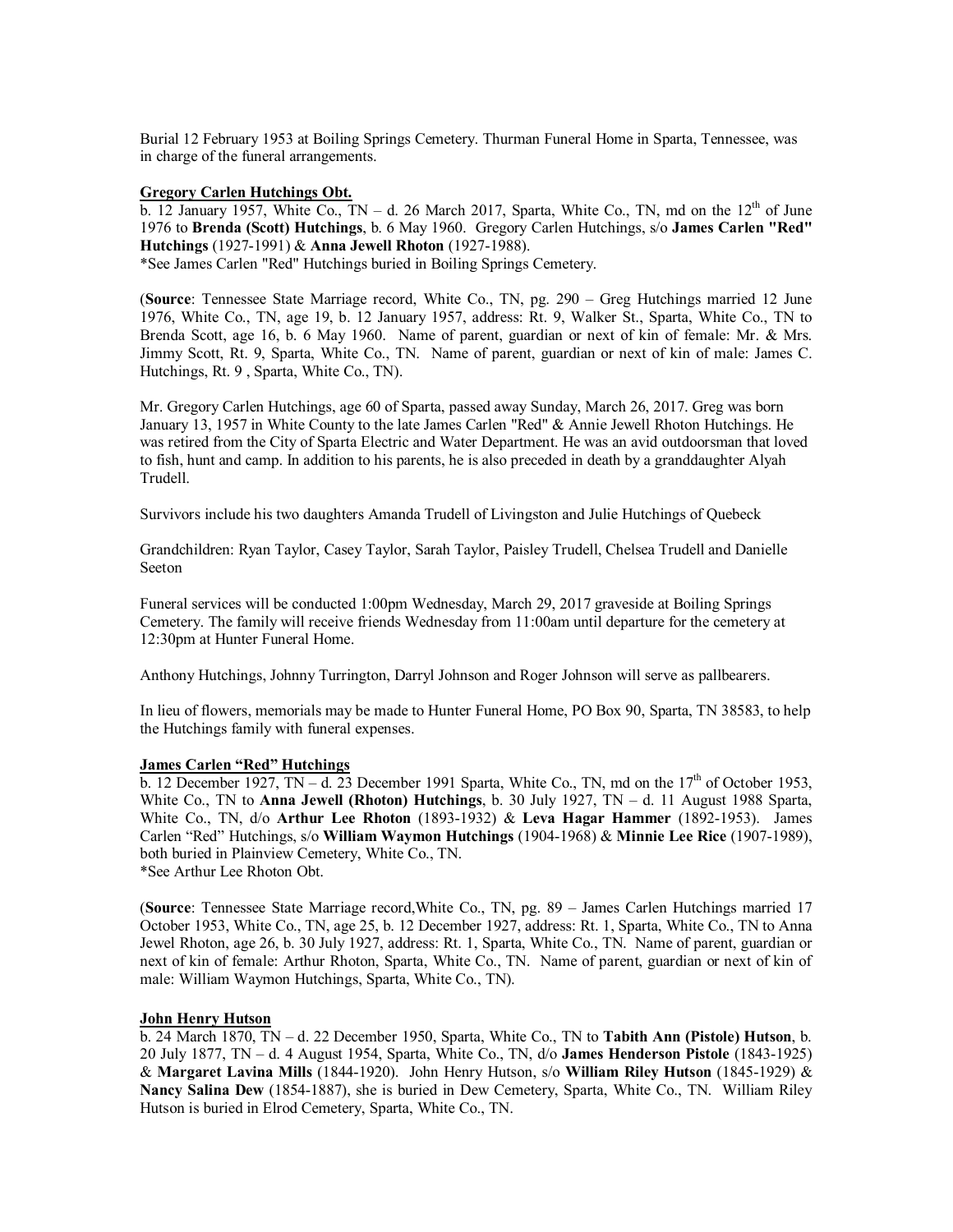\*See Dovie Lou (Hutson) Cole buried in Boiling Springs Cemetery. \*See James Henderson Pistole buried in Boiling Springs Cemetery.

#### **Delcia E. (Hickey) Jackson Obt.**

b. 21 April 1952, Putnam Co., TN – d. 2 February 2015, Cookeville, Putnam Co., TN, md on the  $29<sup>th</sup>$  of July 1971, Jackson Co., TN to **Daniel Franklin Jackson**. Delcia E. (Hickey) Jackson, d/o **Willie Helton Hickey Sr.** (1930-2021) & **Daisy Louise Nelson** (1931-2015).

\*See Daisy Louise (Nelson) Hickey Obt.

\*See Willie Helton Hickey Sr. Obt.

\*See Kenneth Dale Jackson buried in Boiling Springs Cemetery.

(**Source**: Tennessee State Marriage record, Jackson Co., TN, pg. 104 – Daniel Franklin Jackson married 29 July 1971, Jackson Co., TN, age 16, address: Rt. 3, Gainesboro, Jackson Co., TN to Delcia Elizabeth Hickey, age 19, address; Rt. 6, Cookeville, TN. Name of parent, guardian or next of kin of female: Willie & Daisy Hickey, mother & father, Flat Rd., MI. Name of parent, guardian or next of kin of male: Willie Jackson, Jackson Co., TN).

Funeral services for Delcia E. Jackson, age 62 of Smithville, TN, will be held on Thursday, February 5, 2015 at 12:00 Noon, from the chapel of Whitson Funeral Home with Bro. Danny Lane officiating. Burial will follow at Boiling Springs Cemetery. Visitation with the family will be held on Wednesday from 3:00- 9:00PM and Thursday from 11:00AM until time of the service.

Mrs. Jackson passed away on Monday, February 2, 2015 at the Cookeville Regional Medical Center. Delcia E. Jackson was born on April 21, 1952 in Putnam County, TN to Willie Helton and Daisy (Nelson) Hickey of Carleton, Michigan who survive. She was a homemaker and preceded in death by a Son: Kenneth Jackson and a Brother: Roy Hickey.

In addition to her parents, she is survived by her Husband: Daniel Jackson.

Son: Michael Jackson

Brothers & Sisters: Willie Hickey, Jr. Debra Gilmer, Alesia Gautz, and Aaron Hickey.

Grandchild: Corey Frye

Great Grandchild: Autumn Rose Frye

Pallbearers will be: Scott and Barry Bilbrey, Willie Hickey, Jr., and Aaron Hickey, Corey Frye, and Tom **Gautz** 

Whitson Funeal Home in charge of arrangements.

#### **Donna Kay (Grisham) Jackson Obt.**

b. 23 August 1960 – d. 23 March 1998, Murfreesboro, Rutherford Co., TN, md **Jerrell Wayne Jackson Sr**., b. 3 December 1960 – d. 11 June 1986, s/o **Luther Wayne Jackson** (1942-1994) is buried in Rest Haven Cemetery, Corbin, Knox Co., KY., shares tombstone with his father Luther Wayne Jackson (1942- 1994).

\*See Amanda Kay (Jackson) Bouton Obt.

Donna Kay Jackson, 38, Smyrna, died Monday, Middle Tennessee Medical Center, Murfreesboro. Cause not disclosed. Graveside services were Tuesday, Boiling Springs Cemetery, Putnam County, Tenn. Hooper & Huddleston Funeral Home in charge. Survivors sons, Jerrell, Cookeville, Jason Jackson, Crossville, Tenn.; daughters, April Oakes, Angel Jackson, both Crossville, Amanda Jackson, Cookeville, Tenn.; brothers, Larry Wilson, Gainesboro, Tenn., Stanley, Baxter, Tenn., Ricky Watertown, James Grisham, Monterey, Tenn.; sister, Ruth Hodge, Smyrna; a grandchild.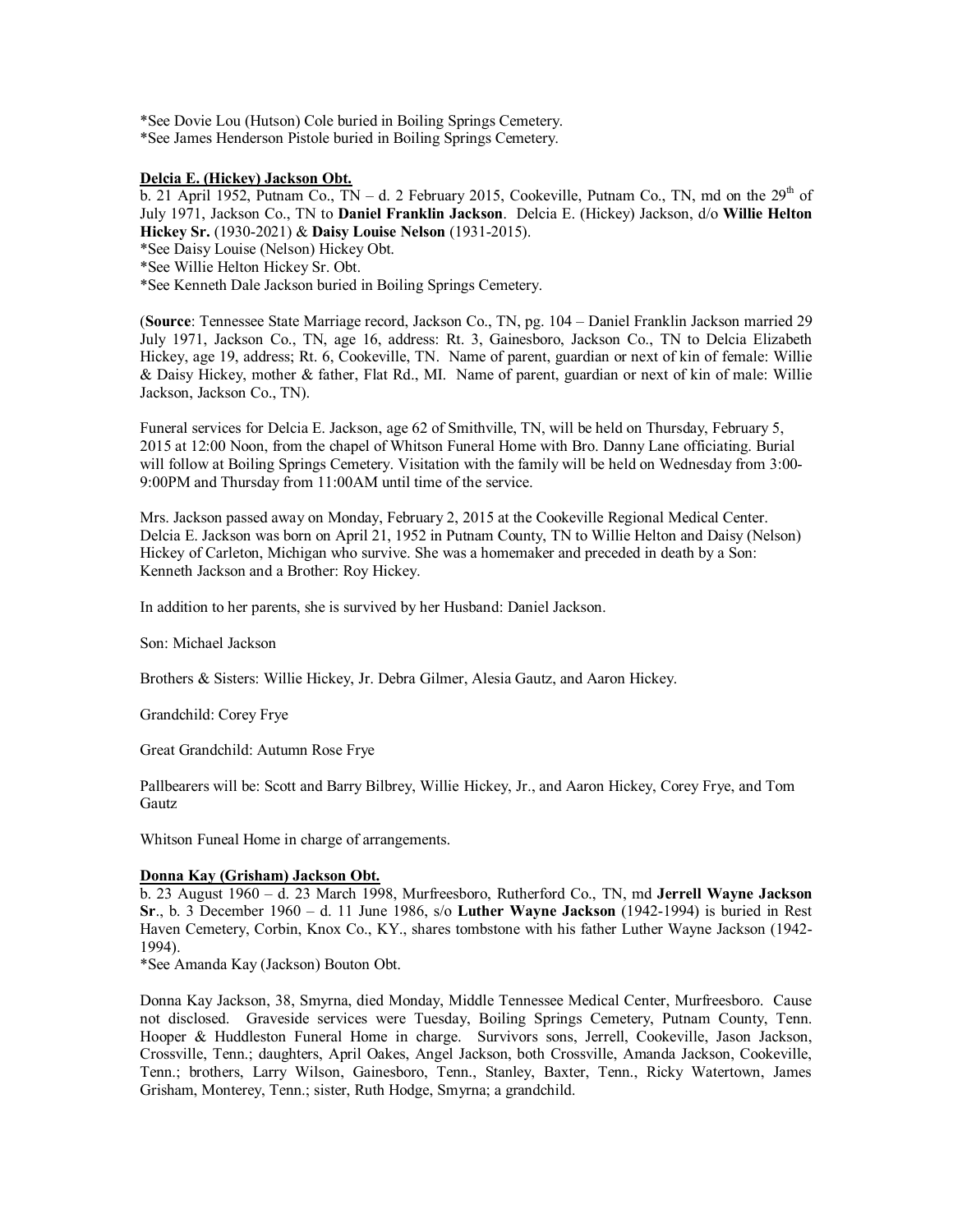#### **Kenneth Dale Jackson**

b. & d. 19 February 1980, s/o **Daniel Franklin Jackson** & **Delcia E. Hickey** (1952-2015). \*See Delcia E. (Hickey) Jackson Obt.

# **Tiffany (Hood) Jensen Obt.**

b. 29 January 1980, Cookeville, Putnam Co., TN – d. 20 April 2017, Lehigh Acres, Lee Co., FL, d/o **Thomas Henry Hood** & **Deloris Jean Massa**.

Funeral services for Tiffany Hood Jensen, age 37, of Lehigh Acres, FL and formerly of Cookeville, will be 1 p.m. Sunday, April 30 at the Cookeville Chapel of Hooper Huddleston and Horner Funeral Home with David Day officiating. Interment will follow at Boiling Springs Cemetery.

The family will receive friends Saturday from 5 - 8 p.m. and again Sunday from 12 noon until service time.

Tiffany passed away Thursday, April 20, 2017 at her home in Florida.

She was born January 29, 1980 in Cookeville to Thomas Henry Hood and Deloris Jean Massa Howard.

Tiffany is survived by her father and step-mother, Thomas and Brenda Hood of Livingston; mother and step-father, Deloris and Merrill Howard of Cookeville; sons, Austin Thweatt and Johnathon Jensen; daughters, Courtney Thweatt, Brittany Thweatt, and Jenna Jensen; maternal grandmother, Reba Mahan Massa; grandchildren, Marissa and Mathew Jensen; sister and brother-in-law, Tracy and D.C. Gentry of Cookeville; nephews, Cody and Brady Whitehead; and several aunts and uncles.

She was preceded in death by paternal grandparents, Thomas and Vangle Hood; maternal grandfather, James Massa; and foster daughter, Heidi Shinn.

Pallbearers will be friends and family.

Interment will follow at Boiling Springs Cemetery.

Hooper Huddletson and Horner Funeral Home is in charge of arrangements.

#### **Ambors S. Jones**

b. unknown – d. 22 January 1903.

#### **Ammon Davis Jones**

b. 28 February 1828, TN – d. 25 July 1901, Putnam Co., TN, md **Elizabeth Tatum (Grimes) Jones**, b. 12 November 1830, KY – d. 8 June 1899, TN, d/o **John Harvey Grime** (1809-1892) & **Margaret Louisa Smith** (1810-1848). Ammon Davis Jones, s/o **Sarah E. Jones** (1803-1882), she is buried in Old Zion Cemetery, Sparta, White Co., TN.

\*See John Harvey Grime buried in Boiling Springs Cemetery.

\*See Margaret Ellen (Jones) Howell Hickey Obt.

\*See Joel James Jones buried in Boiling Springs Cemetery.

\*See John Harvey Jones buried in Boiling Springs Cemetery.

\*See Mathew Madison "Matt" Jones buried in Boiling Springs Cemetery.

\*See Mary Elizabeth (Rice) Massa Obt.

\*See William Travis Massa buried in Boiling Springs Cemetery.

# **Andrew Madison Jones**

b. 5 February 1868, Sparta, White Co., TN – d. 17 November 1946, Sparta, White Co., TN, md on the  $21<sup>st</sup>$ of March 1913, DeKalb Co., TN to **Salle (Jaco) Lafever Jones**, b. 15 October 1879, Sparta, White Co., TN – d. 13 November 1959, Nashville, Davidson Co., TN, d/o **Alex Jaco** & **Cansada Trobaugh**. Salle (Jaco) Lafever Jones also md **John Anderson Lafever** (1876-1961), he is buried in Goff Cemetery, DeKalb Co., TN. Salle (Jaco) Lafever Jones is buried in Highland Cemetery, Sparta, White Co., TN. Andrew Madison Jones, s/o **Madison F. Jones** (1823-1895) & **Celia Howell** (1822-1906).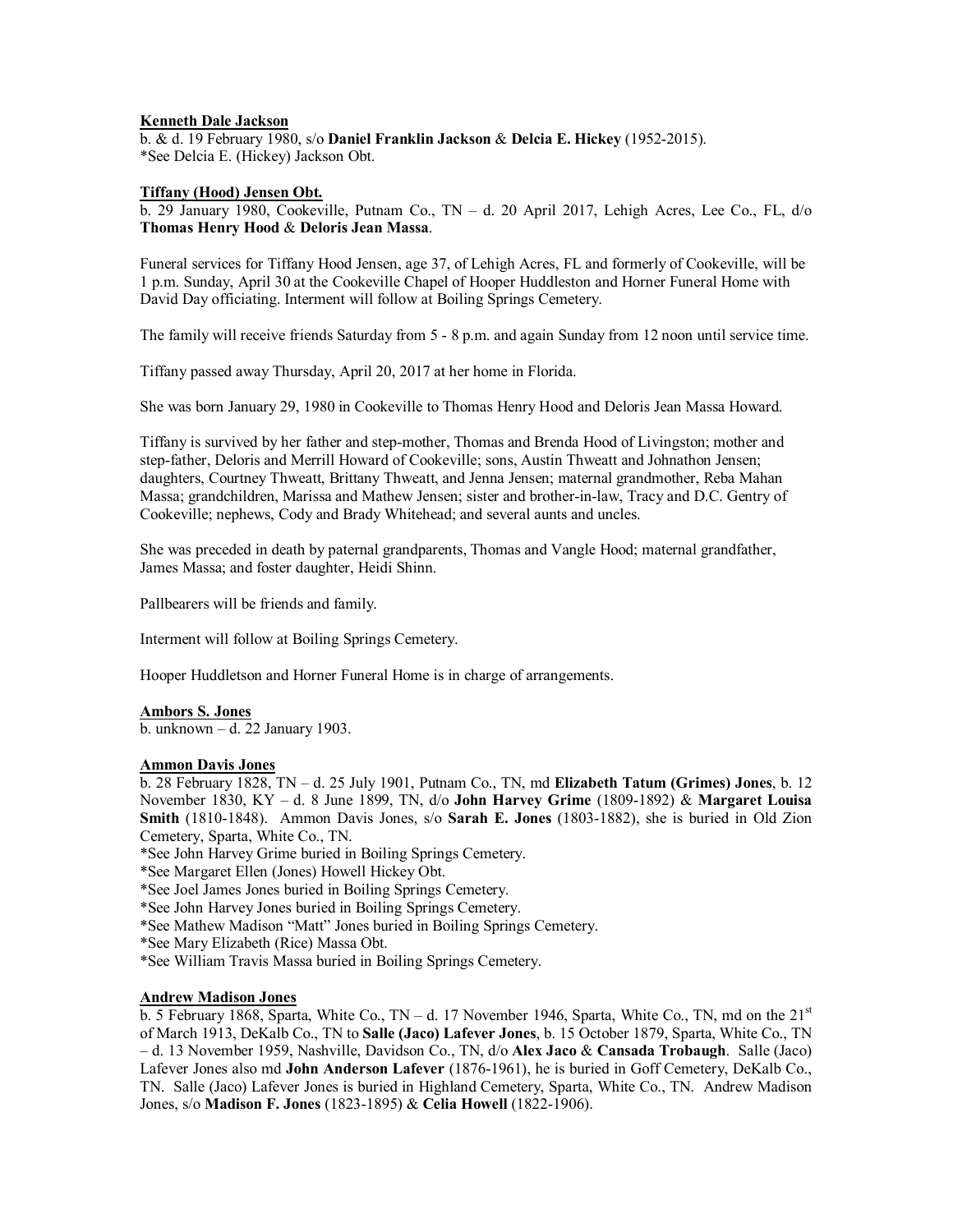\*See Madison F. Jones Obt.

\*See Sarah Arizona Jones buried in Boiling Springs Cemetery.

(**Source**: Tennessee State Marriage record, DeKalb Co., TN, pg. 178 – Andrew Jones married 21 March 1913, DeKalb Co., TN to Sallie Jaco).

#### **Arnold Jones**

b. 1 January 1936 – d. 18 July 1936, s/o **John Harvey Jones** (1890-1977) & **Ethel R. Tollison** (1902- 1985). (He share tombstone with his brother **John Robert Jones** (1945-1947). \*See John Harvey Jones buried in Boiling Springs Cemetery.

#### **Barney Harrison Jones**

 $\overline{b}$ . 24 May 1862, Putnam Co., TN – d. 30 January 1937, Sparta, White Co., TN, md on the 30<sup>th</sup> of June 1912, Dekalb Co., TN to **Samantha (Harris) Jones**, d/o **Jesse Miles Harris** (1852-1948) & **Louisa Gambrell** (1847-19330. Barney Harrison Jones, **Madison F. Jones** (1823-1895) & **Celia Howell** (1822- 1906).

\*See Madison F. Jones Obt.

#### **Bethel Jones**

b. & d. 31 March 1915, Putnam Co., TN, s/o **Pleas Earl Jones** (1889-1962) & **Lillie May Saylors** (1897- 1935).

\*See Pleas Jones buried in Boiling Springs Cemetery.

#### **Bettie Ann "Granny" (McCollister) Jones Obt.**

b. 6 August 1916, Loudon, Loudon Co.,  $TN - d$ . 1 July 2002, Sparta, White Co., TN, md on the 9<sup>th</sup> of October 1932, Loudon Co., TN to **Fred Jenkins**, b. 5 May 1912, TN – d. 24 February 1944, he is buried in Riverview Cemetery, Loudon Co., TN. Betty Ann "Granny" (MCollister) Jones, d/o **George McCollister** (1889-1986) & **Mae** (1887-1962), both buried in Riverview Cemetery, Loudon Co., TN.

(**Source**: Tennessee State Marriage record, Loudon Co., TN, pg. 236 – Fred Jenkins married 9 October 1932, Loudon Co., TN to Betty McCollister).

Betty Ann "Granny Bettie" Jones, 85, of Sparta, formerly of Loudon, died Monday, July 1, 2002 at the Life Care Center of Sparta. She was preceded in death by her parents, George and Mae McCollister. Survivors include her daughter, Claudette and Andy Williams, Loudon; son, Norman Ray Jenkins, Marietta, Ga., daughter-in-law, Imogene Jenkins, Loudon; grandchildren, Regina Dunn and Norma Gurley, Sparta; Donnnie Jenkins of Michigan; Freddie Jenkins and Karen Becker of Georgia; Jeff McKee of Knoxvile; Tony McKee of Athens; and Greg McKee of Loudon; sixteen great grandchildren, several great greart grandchildren. Funeral services were held at 11 a.m. Wednesday, July 3 at Hunter Funeral Home Chapel. Interment was in Boiling Springs Cemetery. The family received friends Tuesday night at Hunter Funeral Home in Sparta. Obituary courtesy of Mc-Gill Karnes Funeral Home, Loudon.

# **Charlie Jones**

b. & d. 16 February 1892, s/o **John Grimes Jones** (1856-1934) & **Rutha Jane Watterson** (1858-1900). \*See John Grimes Jones buried in Boiling Springs Cemetery.

#### **Dorothy Jean Jones**

b. 7 January 1932 – d. 15 January 1933, d/o **Pleas Earl Jones** (1889-1962) & **Lillie May Saylors** (1897- 1935).

#### **Ermine Jones**

b. May 1888 – d. unknown, d/o **James "Jim" Jones** & **Tennie Massa**. \*See Herman Jones buried in Boiling Springs Cemetery.

#### **Ester Jones**

b. 17 March 1878 – d. 20 April 1879.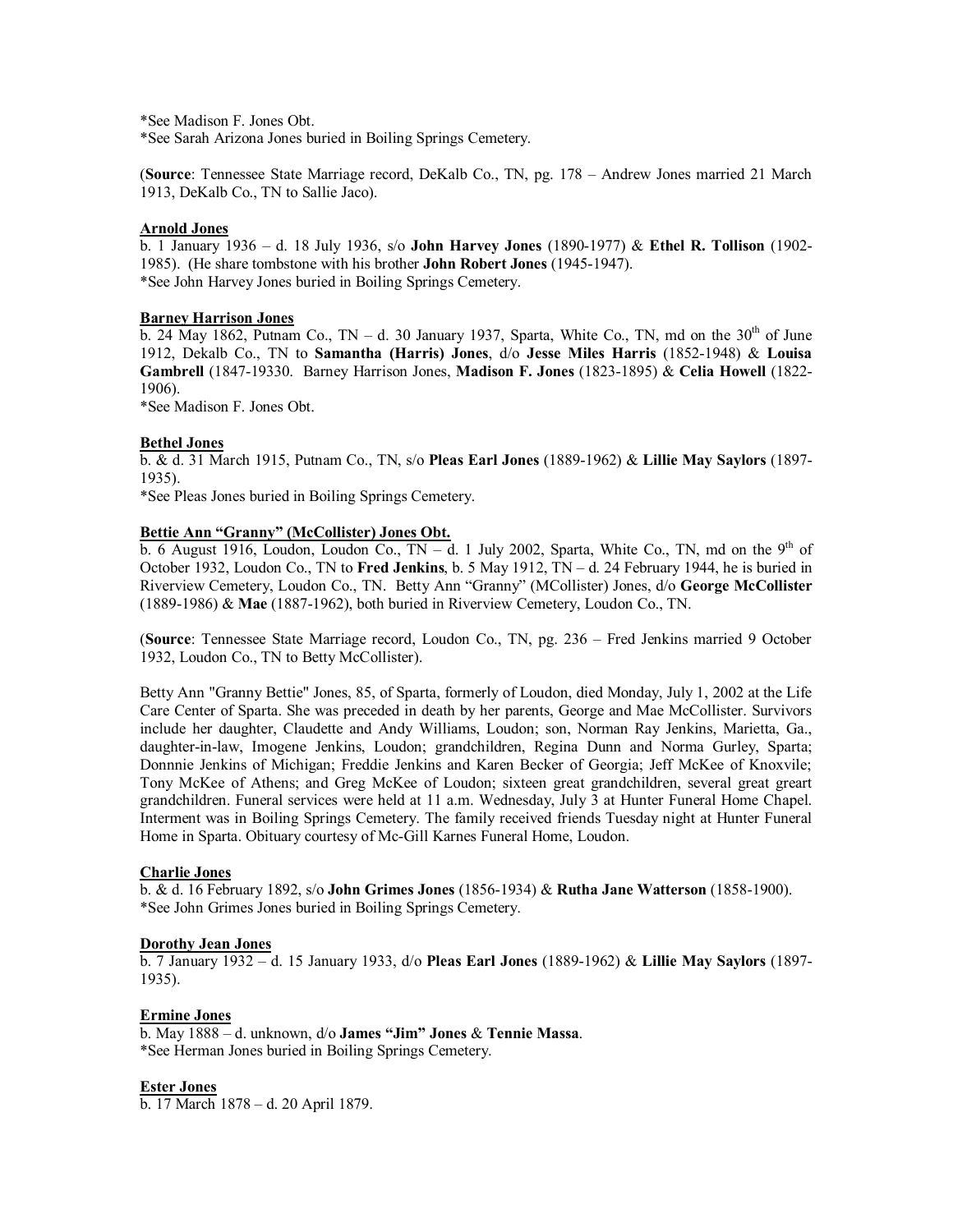# **Herbert Lee Jones**

b. 12 October 1928, TN – d. 1 November 1956, (Tennessee PFC HQ CO 23 Infantry, Korea), s/o **Pleas Earl Jones** (1889-1962) & **Lillie Mae Saylors** (1897-1935). \*See Pleas Earl Jones buried in Boiling Springs Cemetery.

#### **Herman Jones**

Dates unknown, s/o **James "Jim" Jones** & **Tennie Massa**. \*See Ermine Jones buried in Boiling Springs Cemetery.

**James A. Jones** b. 10 July 1847 – d. 1891.

#### **Joel James Jones**

b. 25 August 1852, TN – d. 26 March 1923, Putnam Co., TN, md to **Mary Elizabeth (Watterson) Jones**, b. 31 October 1858, TN – d. 10 April 1915, Putnam Co. TN. Joel James Jones, s/o **Ammon Davis Jones** (1828-1901) & **Elizabeth Tatum Grimes** (1830-1899). \*See Ammon Davis Jones buried in Boiling Springs Cemetery.

Tennessee U. S. Death Records (1908-1965)

| Name:                  | Jowel J Jones           |
|------------------------|-------------------------|
|                        | [Joel James "JJ" Jones] |
| Gender:                | Male                    |
| Race:                  | White                   |
| Age:                   | 70                      |
| <b>Birth Date:</b>     | 25 Aug 1852             |
| <b>Birth Place:</b>    | USA                     |
| Death Date:            | 26 Mar 1923             |
| Death Place:           | Putnam, Tennessee, USA  |
| <b>Cause of Death:</b> | Influenze               |
| <b>Father:</b>         | Amon Jones              |
| Mother:                | Elizabeth Grimes        |
|                        |                         |

**Certificate Number:** 319

### **John Grimes Jones**

b. 13 November 1856, TN – d. 23 January 1934, Putnam Co., TN, md **Rutha Jane (Watterson) Jones**, b. 4 April 1858 – d. 8 June 1900. John Grimes Jones, s/o **Ammon Davis Jones** (1828-1901) & **Elizabeth Tatum Grimes** (1830-1899). John Grimes Jones also md **Mary (Kittrell) Jones**, b. 17 April 1864, TN – d. 28 November 1921, TN, d/o **William Kittrell** & **Linnie Bartlett**.

\*See Ammon Davis Jones buried in Boiling Springs Cemetery.

\*See Charlie Jones buried in Boiling Springs Cemetery.

\*See John Harvey Jones buried in Boiling Springs Cemetery.

\*See Pleas Earl Jones buried in Boiling Springs Cemetery.

\*See Samuel "Sam" Dillard Jones buried in Boiling Springs Cemetery.

\*See William A. Jones buried in Boiling Springs Cemetery.

Mary K. Jones DC Certificate: #144 Deceased: Mary K. Jones Birth: 17 Apr 1864 Birth Place: TN Death: 28 Nov 1921 Father: William Kittrell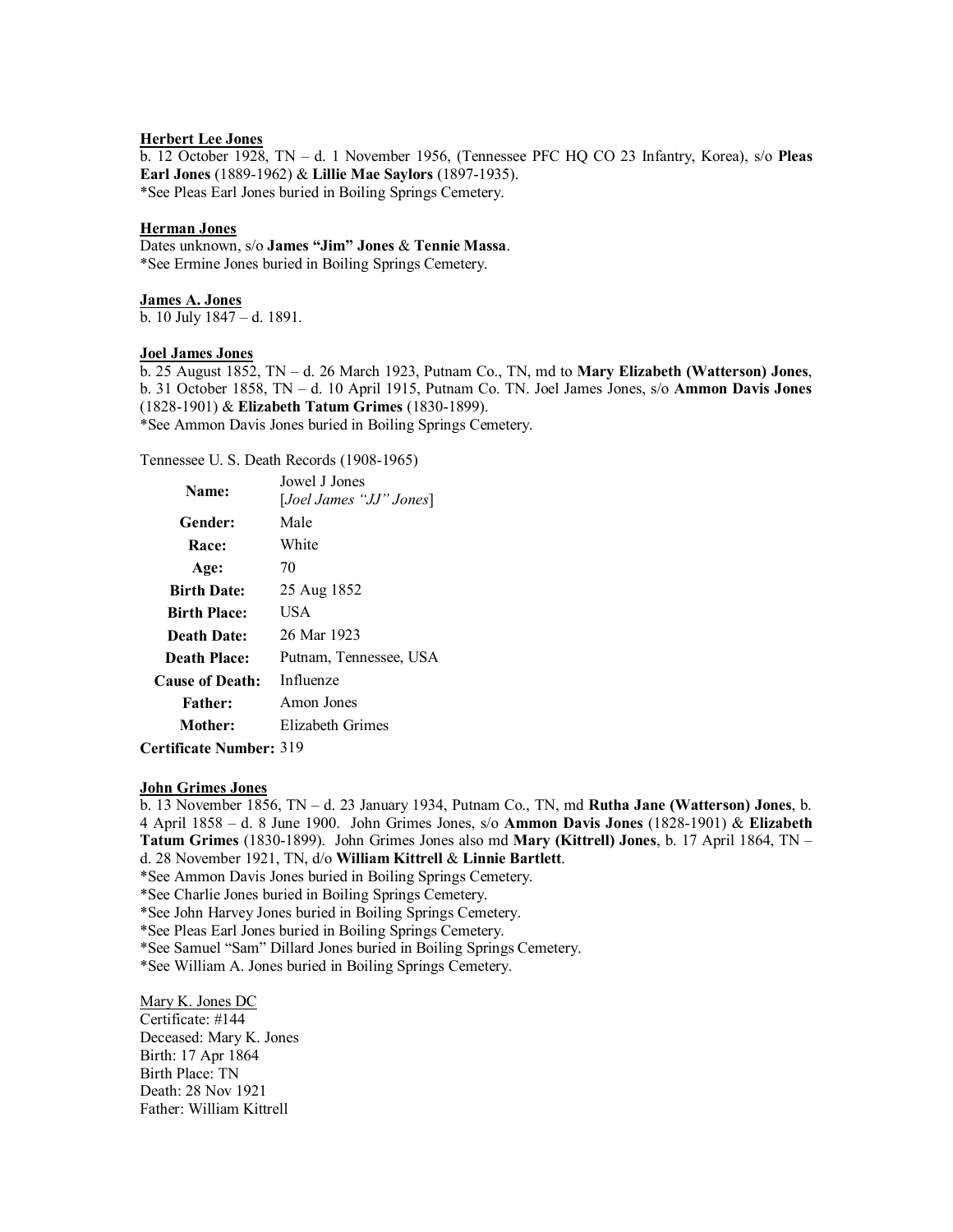Birth Place: TN Mother: Linnie Bartlet Birth Place: SC Cemetery: Boiling Springs

#### **John Harvey Jones**

b. 3 March 1890, TN – d. 31 December 1977, TN, md **Ethel R. (Tollison) Jones**, b. 23 May 1902, White Co., TN – d. 23 April 1985, Cookeville, Putnam Co., TN, d/o **David Crockett Tollison** (1870-1932) & **Marion Frances Carter** (1879-1965), both buried in Tollison Cemetery, White Co., TN. John Harvey Jones, s/o **John Grimes Jones** (1856-1934) & **Rutha Jane Watterson** (1858-1900).

\*See Arnold Jones buried in Boiling Springs Cemetery.

\*See John Grimes Jones buried in Boiling Springs Cemetery.

\*See John Robert Jones buried in Boiling Springs Cemetery.

\*See Nancy Ellen (Jones) Stidham Obt.

### **J. L. Jones**

b. 29 July 1926 – d. 14 September 1944.

### **John Robert Jones**

b. 20 October 1945 – d 23 January 1947, s/o **John Harvey Jones** (1890-1977) & **Ethel R. Tollison** (1902- 1985). (He share tombstone with his brother **Arnold Jones** (1936-1936). \*See John Harvey Jones buried in Boiling Springs Cemetery.

#### **Madison F. Jones Obt.**

 $\overline{b}$ . 1823, White Co.,  $\overline{IN}$  – d. 12 April 1895, Putnam Co., TN, md on the 5<sup>th</sup> of September 1844, White Co. TN to **Celia (Howell) Jones**, b. 4 April 1822 – d. 6 February 1906, d/o **John Howell** (1792-1861) & **Nancy Brewer** (1792-1886), both buried in Elrod Cemetery, Sparta, White Co., TN. Madison F. Jones, s/o **Ebenezer Jones** (ca. 1771-1860) & **Elizabeth Cass** (1776-April 1860).

\*See Andrew Madison Jones buried in Boiling Springs Cemetery.

\*See Barney Harris Jones buried in Boiling Springs Cemetery.

\*See William F. Tilley buried in Boiling Springs Cemetery.

OBITUARY NOTICE OF MADISON JONES:Jones, M. F.: Esq. M. F. Jones, of the eighth district, died last Friday after a few days illness with pneumonia. Esq. Jones was a highly respected citizen and had been a member of the county court of Putnam county for more than twenty years. He was about sixty-five years of age. [Date: 4/18/1895, Vol. VIII, No. 24, Page 5] THE COOKEVILLE PRESS.

NEWPAPER ARTICLE FOR MADISON JONES: Jones, M. F.: Esq. M. F. Jones, who was taken sick with pneumonia April 6, Died April 11. He has left many relatives and friends to mourn over his death. He has served as justice of the peace 18 years. (Algood) [Date: 4/25/1895, Vol. VIII, No. 25, Page 7] THE COOKEVILLE PRESS.

# **Mary Rebecca (Walker) Jones**

 $\overline{b}$ . 12 November 1845, TN – d. 18 October 1929, White Co., TN, md on the 24<sup>th</sup> of January 1862, White Co., TN to **Francis Jones**, b. ca. 1838 – d. 1898), s/o **Thomas Jones Jr.** (1811-1895) & **Rebecca Hitchcock** (1814-1871), both buried in Jones Family Cemetery, Sparta, White Co., TN. Mary Rebecca (Walker) Jones, d/o **Elijah Bishop Walker** (1818-1882) & **Susan Edwards** (1829-1879). Elijah Bishop Walker is buried in Prospect Baptist Church Cemetery, Loudon Co., TN.

Tennessee U. S. Death Records (1908-1965)

| Name:        | Mary Rebecca Jones<br>[Mary Rebecca Walker] |
|--------------|---------------------------------------------|
| Gender:      | Female                                      |
| <b>Race:</b> | White                                       |
| Age:         | 83                                          |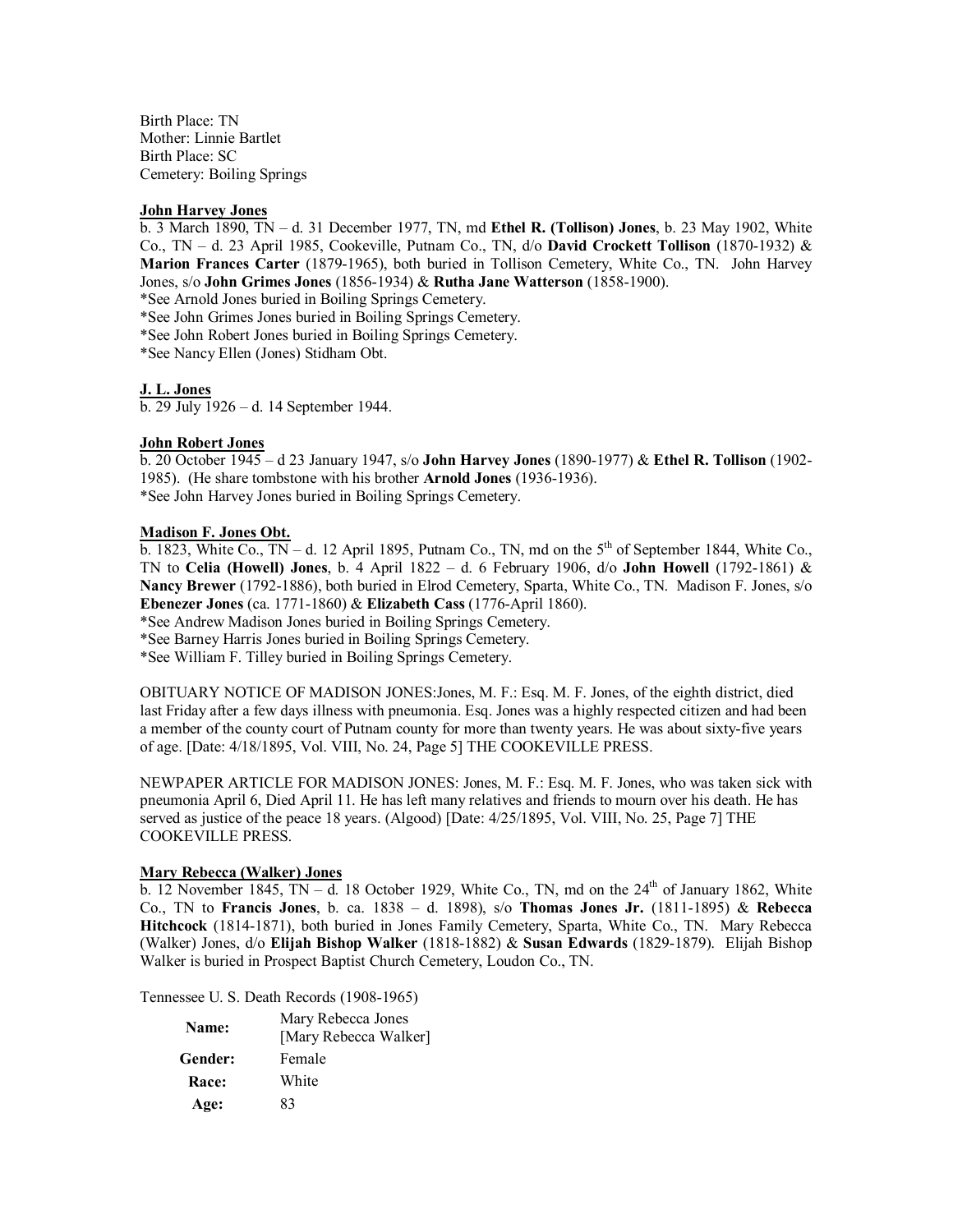| <b>Birth Date:</b>  | 12 Nov 1845           |
|---------------------|-----------------------|
| <b>Birth Place:</b> | USA                   |
| <b>Death Date:</b>  | 18 Oct 1929           |
| <b>Death Place:</b> | White, Tennessee, USA |
|                     | Widow                 |
| <b>Father:</b>      | Elijah Walker         |
| Mother:             | Susian Edwards        |
| $\cdots$ $\cdots$   |                       |

**Certificate Number:** 25963

#### **Mathew Madison "Matt" Jones**

b. 12 May 1859, Putnam Co.,  $TN - d$ . 24 November 1937, Cookeville, Putnam Co., TN, md on the 22<sup>nd</sup> of September 1876, White Co., TN to **Rebecca Tennessee "Tennie" (Williams) Jones**, b. 4 March 1861, TN – d. 14 December 1934, d/o **Samuel Manely Williams** (1827-1904) & **Frances Jane B. Jackson** (1827- 1883). Mathew Madison "Matt" Jones, s/o **Ammon Davis Jones** (1828-1901) & **Elizabeth Tatum Grimes** (1830-1899).

\*See Ammon Davis Jones buried in Boiling Springs Cemetery.

(**Source**: Tennessee State Marriage record, White Co., TN, pg. 108 – Matison Jones married 22 September 1876, White Co., TN to Tennessee Williams).

# **Nora M. Jones**

b. 26 May 1890 – d. 24 November 1893.

#### **Pleas Earl Jones**

b. 27 February 1889, TN – d. 15 September 1962, md on the 27<sup>th</sup> of July 1913, White Co., TN to Lillie **Mae (Saylors) Jones**, b. 24 November 1897, TN – d. 8 April 1935, d/o **Milus Saylors** (1870-1955) & **Martha A. Oliver** (1871-1941), both buried in Saylors Cemetery, Sparta, White Co., TN. Pleas Jones, s/o **John Grimes Jones** (1856-1934) & **Rutha Jane Watterson** (1858-1900). Please Earl Jones also md Lola M. (unknown) Jones, b. 16 May 1909 – d. 18 January 1983, (wife of Pleas E. Jones on marker).

\*See Bethel Jones buried in Boiling Springs Cemetery.

\*See Dorothy Jean Jones buried in Boiling Springs Cemetery.

\*See Herbert Lee Jones buried in Boiling Springs Cemetery.

\*See John Grimes Jones buried in Boiling Springs Cemetery.

\*See Ralph Kenneth Jones buried in Boiling Springs Cemetery.

\*See Joe T. Wheeler buried in Boiling Springs Cemetery.

(**Source**: Tennessee State Marriage record, White Co., TN, pg. 261 – Pleasant Jones married 27 July 1913, White Co., TN to Lillie Mae Saylors).

#### **Ralph Kenneth Jones**

b. 9 September 1919, TN – d. 12 January 1989, (BTC US Navy), md on the  $14<sup>th</sup>$  of April 1961, Putnam Co,., TN to **Berry Ann (Jenkins) Jones**. Ralph Kenneth Jones, s/o **Pleas Earl Jones** (1889-1962) **& Lillie Mae Saylors** (1897-1935).

\*See Pleas Earl Jones buried in Boiling Springs Cemetery.

(**Source**: Tennessee State Marriage record, Putnam Co., TN, pg. 127 – Ralph Kenneth Jones married 14 April 1961, Putnam Co., TN, age 41, b. 9 September 1919, address: Rt. 6 to Betty Ann Jenkins, age 40, b. 6 August 1915, address: Loudon, TN. Name of parent, guardian or next of kin of female: May Carver Jenkins, 1110 Main St., Loudon TN).

#### **Sarah Malinda (Mott) Jones**

b. December 1868 – d. 7 May 1903.

#### **Samuel "Sam" Dillard Jones**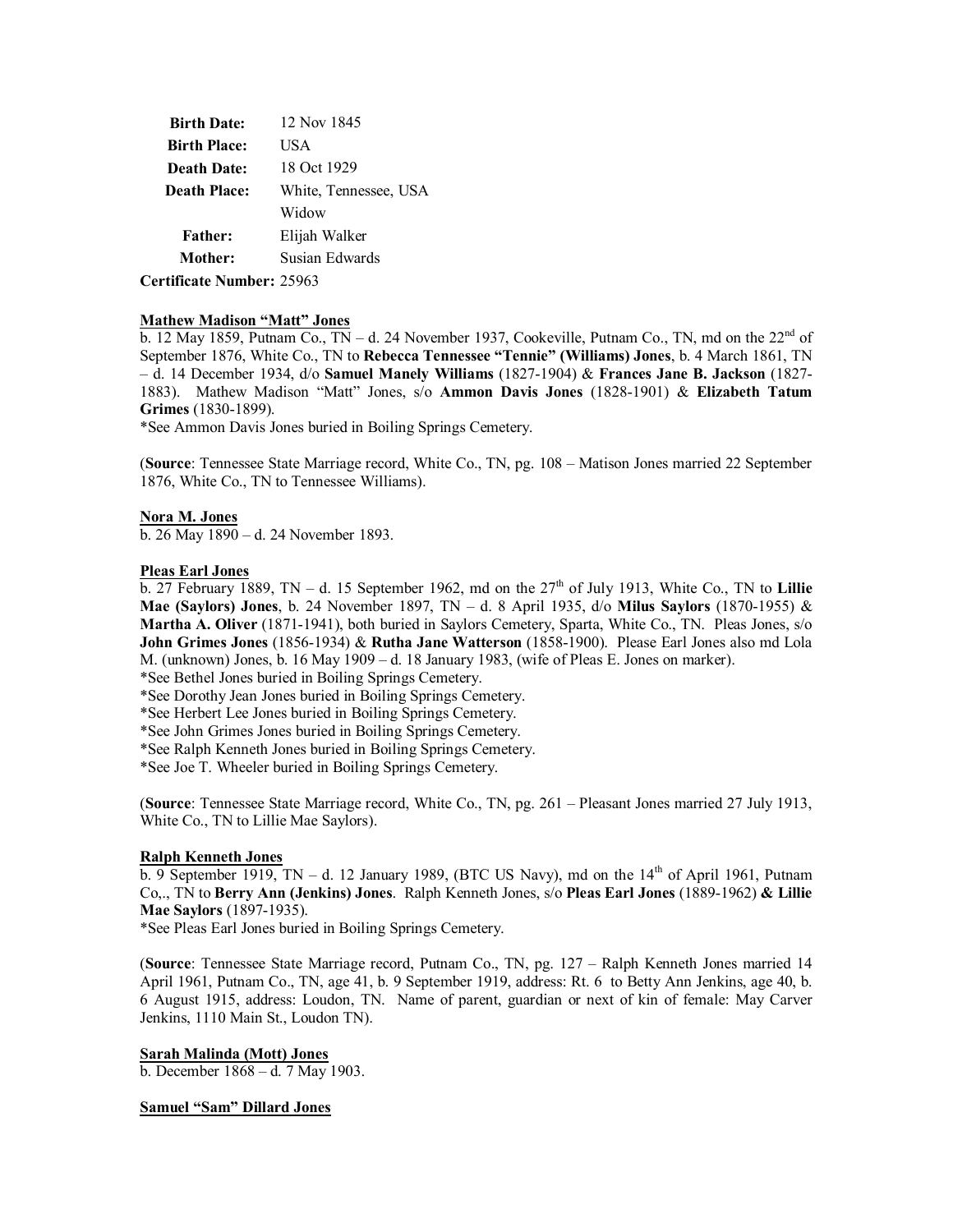b. 1 March 1884, Baxter, Putnam Co., TN – d. 13 December 1957, Sparta, White Co., TN, md **Sarah Rettie (Rice) Jones**, b. 15 June 1891, Putnam Co., TN – d. 6 November 1967, Putnam Co., TN, d/o **John Adam "Add" Rice** (1860-1940) & **Martha Elizabeth "Lizzie" Lollar** (1863-1942). Samuel "Sam" Dillard Jones, s/o **John Grimes Jones** (1856-1934) & **Rutha Jane (Watterson) Jones** (1858-1900). \*See John Grimes Jones buried in Boiling Springs Cemetery. \*See Jone Adam "Add" Rice buried in Boiling Springs Cemetery.

(**Source**: Tennessee State Marriage record, Putnam Co., TN, pg. 79, #311 – Sam Jones Married 20 December 1911, Putnam Co., TN to Rettie Rice).

Tennessee Delayed Birth Records (1869-1909)

|                        | <b>Name:</b> Sam Dillard Jones |
|------------------------|--------------------------------|
| <b>Gender:</b> Male    |                                |
| Birth Date: 1 Mar 1884 |                                |

**Birth Place:** Baxter, Putnam

**Father:** John G Jones

**Mother:** Ruthie J Watterson

#### **Sarah Arizona Jones**

b. 19 December 1890, TN – d. 9 June 1914, Putnam Co., TN, d/o **Andrew Madison "Andy" Jones** (1868- 1946) & **Sarah Malinda Mott** (1868-1903).

\*See Andrew Madison Jones buried in Boiling Springs Cemetery.

Tennessee U. S. Death Records (1908-1965)

| Name:                  | Sarah Arizona Jones       |
|------------------------|---------------------------|
| Gender:                | Female                    |
| Race:                  | White                     |
| Age:                   | 23                        |
| <b>Female:</b>         | Single                    |
| <b>Birth Date:</b>     | 19 Dec 1890               |
| <b>Birth Place:</b>    | USA                       |
| <b>Death Date:</b>     | 9 Jun 1914                |
| <b>Death Place:</b>    | Putnam, Tennessee, USA    |
| <b>Cause of Death:</b> | Tuberculosis of the lungs |
| <b>Father:</b>         | Andy Jones                |
| Mother:                | Malinda Mott              |
|                        |                           |

**Certificate Number:** 123

#### **William A. Jones**

b. 18 February 1877, Putnam Co., TN – d. 11 April 1925, Baxter, Putnam Co., TN, md **Sarah Famie Bean Jones**, b. 18 July 1872 – d. 30 November 1933. William A. Jones, **John Grimes Jones** (1856-1934) & **Rutha Jane Watterson** (1858-1900).

\*See John Grimes Jones buried in Boiling Springs Cemetery.

#### **Willie Jones**

 $\overline{b}$ . 30 May 1908, TN – d. 1 December 1988, Sparta, White Co., TN, md on the 1<sup>st</sup> of October 1924, DeKalb Co., TN to **Lula (Dunn) Jones**, b. 12 June 1907, Putnam Co., TN – d. 25 January 2003, Sparta, White Co., TN, d/o **John Wesley Dunn** (1878-1926) & **Millie Herren** (1887-1974). Willie Jones, s/o **Elbert J. Jones** (1870-1925) & **Lina** (1875-1948). Elbert J. Jones is buried in Blountville Cemetery, Blountville, Sullivan Co., TN.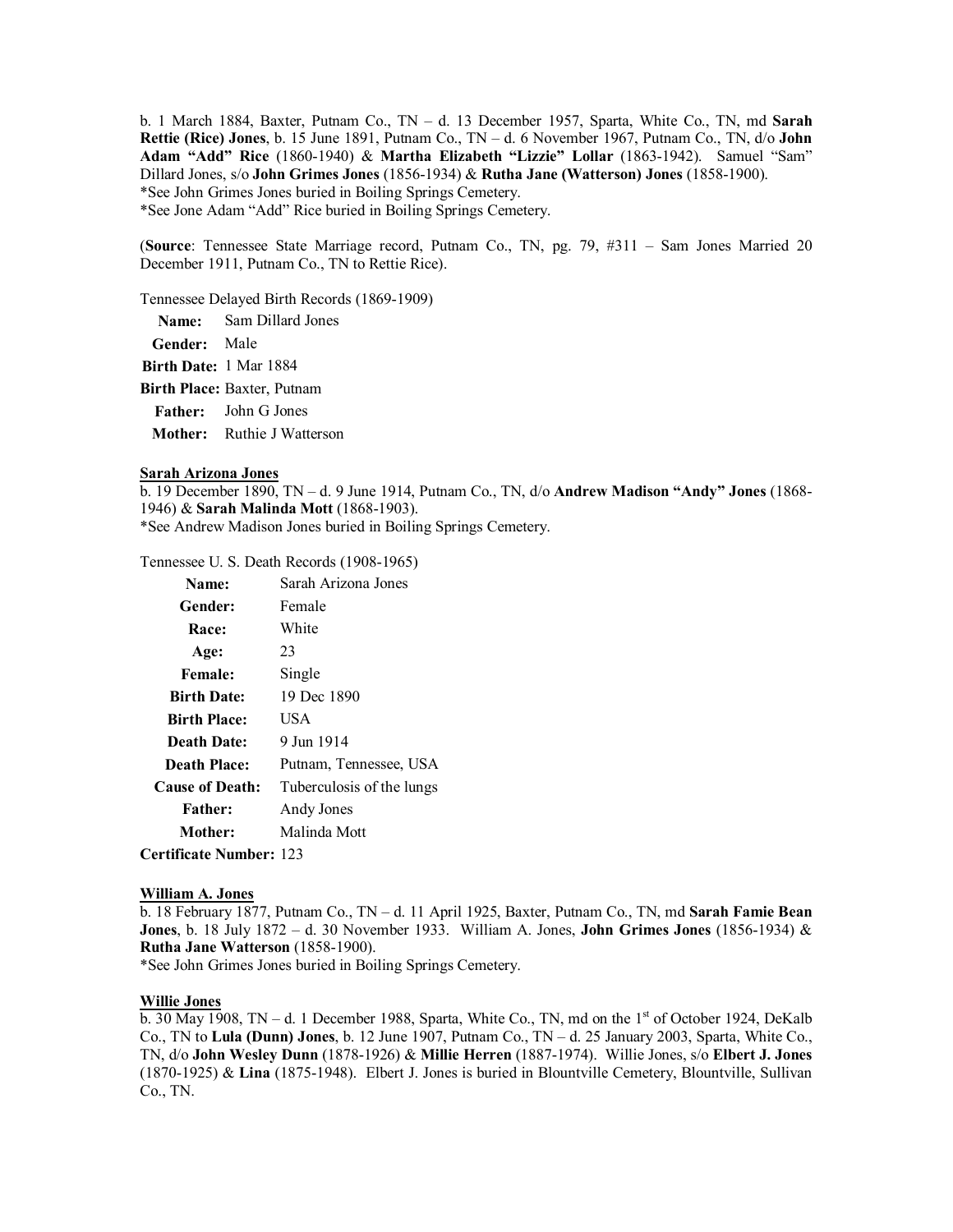(**Source**: Tennessee State Marriage record, DeKalb Co., TN, pg. 375 – Willie Jones married 1 October 1924, DeKalb Co., TN to Lula Dunn).

#### **Anna Kate Judd**

b. 16 January 1933, Putnam Co., TN – d. 3 February 1936, d/o **Riley Lee Judd** (1902-1934) & Amanda **Pearl Cunningham** (1899-1991). \*See Riley Lee Judd buried in Boiling Springs Cemetery.

#### **Bobby Chester Judd Obt.**

 $\overline{b}$ . 12 April 1937, Putnam Co., TN – d. 16 March 2017, md on the 25<sup>th</sup> of April 1959, Roswell, GA to **Mary Dimple (Massa) Judd**, b. 9 March 1941. Bobby Chester Judd, s/o **Chester A. Judd** (1915-2006) & **Clemice Chesney** (1918-2002), both buried in Crest Lawn Cemetery, Putnam Co., TN. \*See Chester A. Judd Obt. buried in Crest Lawn Cemetery, Putnam Co., TN. \*See Jeffery Bobby Judd buried in Boiling Springs Cemetery.

Bobby Chester Judd, age 79, of Cookeville, Tennessee, passed from life on Thursday, March 16, 2017 in Cookeville. Private family services are scheduled and interment will be at Boiling Springs Cemetery.

Mr. Judd was born April 12, 1937 in Putnam County, Tennessee to the late Chester Judd and Clemice Chesney Judd.

He was a member of Colonial View Baptist Church and retired from ACME Boot Company with 29 years of service. Mr. Judd was an active supporter of victim's rights.

He was also preceded in death by a son, Jeffery Judd; and sister, Joyce Gibson.

He is survived by his beloved, devoted wife of 57 years, Mary Dimple Massa Judd, who he married April 25, 1959 in Roswell, Georgia; brothers, Gerald Judd of Haughton, Lousiana, and Donald Judd of Jacksonville, Florida; sister, Gail McClain of Putnam County, Tennessee.

Dyer Funeral Home is in charge of arrangements.

#### **George Thurman Judd Obt.**

b. 10 August 1906, TN – d. 10 May 1932, Putnam Co., TN, s/o **Nathan Jackson Judd** (1862-1931) & **Lucinda Farris** (1867-1946).

\*See Nathan Jackson Judd buried in Boiling Springs Cemetery.

George Judd, 25, died at his home in the 16th district last night of a .25 automatic pistol wound which, he declared in a dying statement here, was inflicted by Ezra Nash, 19.

Funeral services will be conducted at the Boiling Springs cemetery this afternoon by Rev J L Myers.

Judd was shot in the back on the night of February 28 as he was returning to his home from a church meeting at Eller's Ridge in White County. He and Nash had quarrelled several times, he said, and declared that Nash showed him the gun just as the church services had ended that night. A few minutes later, Nash is alleged to have shot him from behind, the bullet taking effect just above his hips.

Judd was brought to the City hospital here the following day and was treated. Paralysis resulted from the shot, and his condition grew steadily worse.

He was a son of Mr. & Mrs. Nathan Judd of the 16th district of Putnam county. Nash is a son of Lester Nash, also of the 16th district. Nash as arrested on charges of assault with intent to commit murder in the 1st degree, and removed from the Cookeville to the Sparta jail, where he has since been held without bond.

Attaches of the Sparta jail said this morning that a new warrant charging murder probably would be served on Nash today.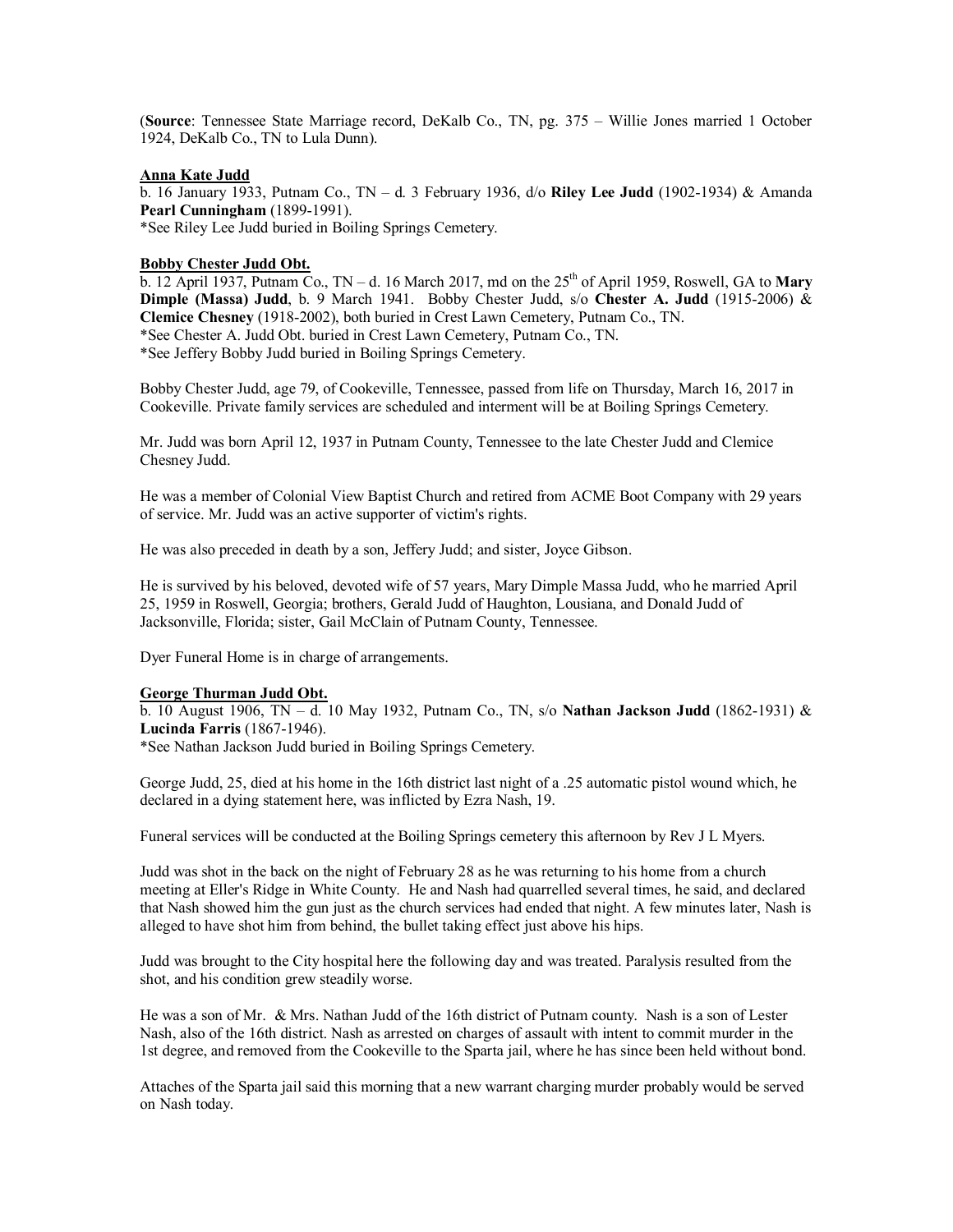Judd told a Herald reporter and City Magistrate J. B. Dow this side of the case while lying in the hospital here. His words, taken down as a dying statement, included Nash saying he would kill Judd "if it took forty years".

His year of death was 1932 per his obituary published 5/12/1932.

Cookeville Herald May 12, 1932

#### **Harley Cecil Judd**

 $\overline{b}$ . 22 April 1917, Putnam Co., TN – d. 23 January 1968, Cookeville, Putnam Co., TN, md on the 2<sup>nd</sup> of October 1937, Putnam Co., TN to **Lida Mae (Hamilton) Judd**, b. 25 July 1918, Jackson Co., TN – d. 7 March 1999, Cookeville, Putnam Co., TN, d/o **David H. Hamilton** (1882-1926) & **Rebecca Rector** (1892- 1981), she is buried in Crest Lawn Cemetery, Putnam Co., TN. David H. Hamilton is buried in New Hope Cemetery, New Hope, Jackson Co., TN. Lida Mae (Hamilton) Judd is buried in Crest Lawn Cemetery, Putnam Co., TN. Harley Cecil Judd, s/o **James William Judd** (1887-1966) & **Liza E. Howell** (1892- 1952). James William Judd is buried in Curry Chapel Cemetery, Gainesboro, Jackson Co., TN. \*See Liza Elizabeth (Howell) Judd buried in Boiling Springs Cemetery.

(**Source**: Tennessee State Marriage record, Putnam Co., TN, pg. 107 – Harley Juee married 2 October 1937, Putnam Co., TN, age 20 address: Rt. 2, Cookeville, TN to Lyda Mai Hamilton, age 17, address: Rt. 1, Cookeville, TN. Name of parent, guardian or next of kin of female: Mrs. Rebecca Hamilton, Rt. 1, Cookeville, TN).

#### **Jeffery Bobby Judd**

b. 1 August 1960 – d. 14 December 1988, s/o **Bobby Chester Judd** (937-2017) & **Mary Dimple Massa**, b. 9 March 1941.

\*See Bobby Chester Judd buried in Boiling Springs Cemetery.

# **Liza Elizabeth (Howell) Judd**

b. 17 April 1892 – d. 30 August 1952, md on the  $2<sup>nd</sup>$  of April 1909, White Co., TN to **James William Judd**, b. 30 July 1887, TN – d. 8 November 1966, Cookeville, Putnam Co., TN, s/o **Nathan Jackson Judd** (1862-1931) & **Lucinda Farris** (1867-1946). James William Judd is buried in Curry Chapel Cemetery, Gainesboro, Jackson Co., TN. Liza E. (Howell) Judd, d/o **John Lee Howell** (1848-1915) & **Mary Jane "Jannie" Spears** (1842-1928), both buried in Elrod Cemetery, Sparta, White Co., TN.

\*See Nathan Jackson Judd buried in Boiling Springs Cemetery.

\*See Virgil Lee Null buried in Boiling Springs Cemetery.

(**Source**: Tennessee State Marriage record, White Co., TN, pg. 509 – Jmaes Judd married 2 April 1909, White Co., TN to Eliza Howell).

#### **Margie "Maggie" Alice Judd**

b. & d. 1904, Putnam Co., TN, d/o **Nathan Jackson Judd** (1862-1931) & **Lucinda Farris** (1867-1946). \*See Nathan Jackson Judd buried in Boiling Springs Cemetery.

#### **Nathan Jackson Judd**

b. 29 September 1862, Silver Point, Putnam Co., TN – d. 28 March 1931, Putnam Co., TN, md **Lucinda (Farris) Judd**, b. 9 October 1867, Putnam Co., TN – d. 18 March 1946, Sparta, White Co., TN. Nathan Jackson Judd, s/o **Rev. William Henry Harrison Judd** (1841-1919) & **Louisa Ann Lafever** (1847-1925), both buried in Judd Cemetery, Putnam Co., TN.

\*See George Thurman Judd Obt.

\*See Margie Alice Judd buried in Boiling Springs Cemetery.

\*See Ridley Lee Judd buried in Boiling Springs Cemetery.

\*See Sam Whitley Judd buried in Boiling Springs Cemetery.

\*See Vada (Sutton) Judd buried in Boiling Springs Cemetery.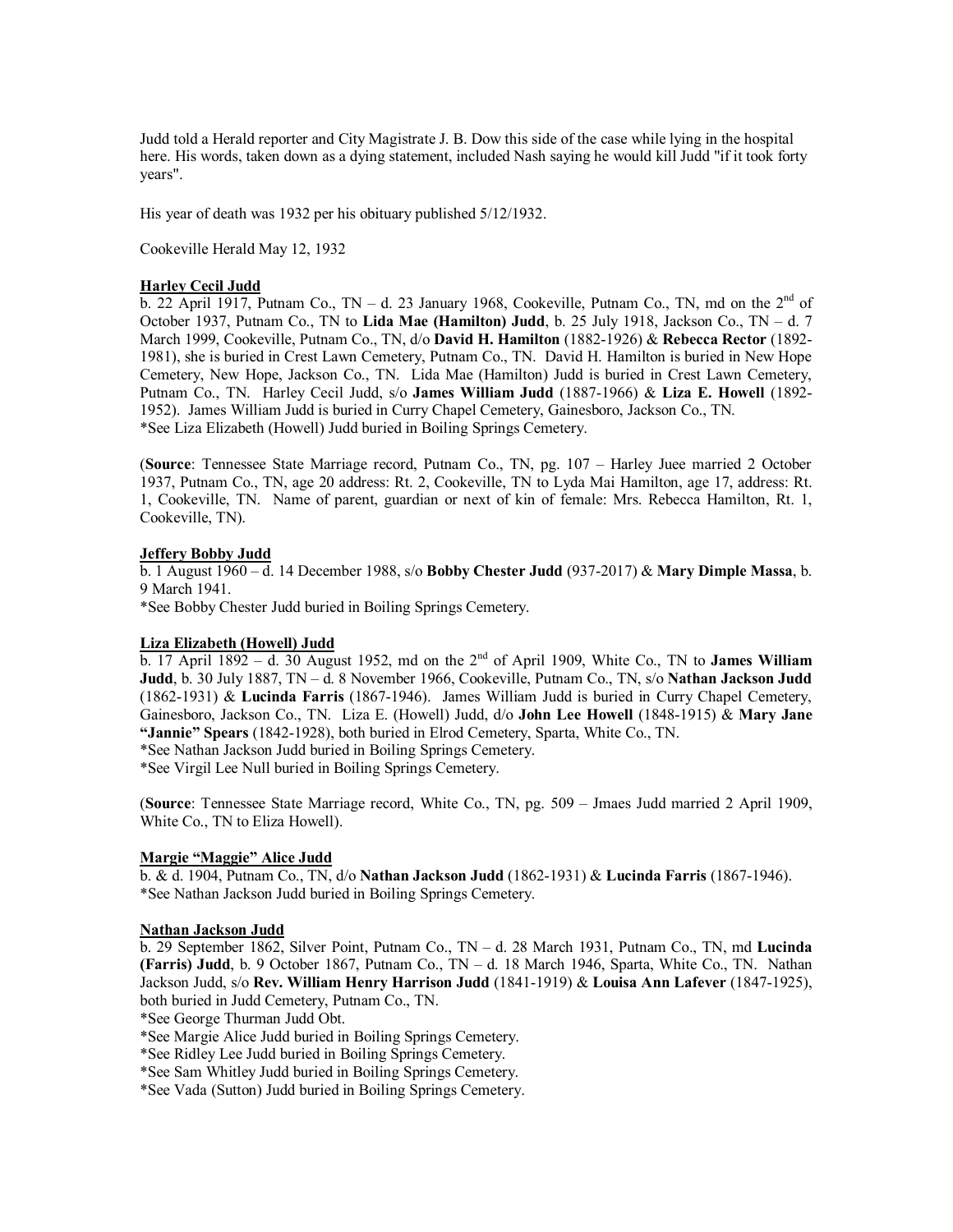Lucinda (Farris) Judd a midwife, delivered over 200 babies in this area.

#### **Ridley Lee Judd**

b. 16 July 1902, Putnam Co., TN – d. 3 November 1934, TN, md on the  $23^{\text{rd}}$  of October 1921, White Co., TN to **Amanda Pearl (Cunningham) Lafever**, b. 28 September 1899, Dallas, TX – d. 13 October 1991, Putnam Co., TN, she also md on the 1st of June 1919 to **Clarence Lafever**, b. 22 July 1897 – d. 20 April 1989. Clarence also md **Lillie (Rice) Lafever** (1899-19220, both buried in LaFever Cemtery, White Co., TN. Amanda Pearl (Cunningham) Lafever d/o **George E. Cunningham** & **Melvina Frances Price** (1875- 1966). Ridley Lee Judd, s/o **Nathan Jackson Judd** (1862-1931) & **Lucinda Farris** (1867-1946).

\*See Anna Kate Judd buried in Boiling Springs Cemetery.

\*See Nathan Jackson Judd buried in Boiling Springs Cemetery.

\*See Willie Pearl "Bill" Judd Obt.

(**Source**: Tennessee State Marriage record, White Co., TN, pg. 124 – Ridley Judd married 23 October 1921, White Co., TN to Pearl Cunningham).

### **Sam Whitley Judd**

b. 6 July 1905 – d. 14 August 1929, s/o **Nathan Jackson Judd** (1862-1931) & **Lucinda Farris** (1867- 1946).

\*See Nathan Jackson Judd buried in Boiling Springs Cemetery.

### **Tommy Judd**

b. unknown – d. 1883, s/o **Nathan Jackson Judd** (1862-1931) & **Lucinda Farris** (1867-1946). \*See Nathan Jackson Judd buried in Boiling Springs Cemetery.

### **Vada (Sutton) Judd**

b. 29 July 1896, Putnam Co., TN – d. 4 February 1921, Putnam Co., TN, md on the 9<sup>th</sup> of May 1920, Putnam Co., TN to **Madison** "**Matt" Filander Judd**, b. 25 August 1889, Putnam Co., TN – d. 25 January 1971, Putnam Co., TN, he also md on the  $3<sup>rd</sup>$  of July 1921, White Co., TN to **Mary Etta (Griffin) Judd** (1898-1973), both buried in Old Zion Cemetery, Sparta, White Co., TN. Madison "Matt" Filander Judd, s/o **Nathan Jackson Judd** (1862-1931) & **Lucinda Farris** (1867-1946). Vada (Sutton) Judd, d/o **William Sutton** & **Mary Barnes**.

\*See Nathan Jackson Judd buried in Boiling Springs Cemetery.

(**Source**: Tennessee State Marriage record, Putnam Co., TN, pg. 573, #2265 – Matt Judd married 9 May 1920, Putnam Co., TN to Vada Sutton).

(**Source**: Tennessee State Marriage record, White Co., TN, pg. 36 - Madison Judd married 3 July 1921, White Co., TN to Etta Griffin).

#### Tennessee Death Records (1908-1965)

| Name:                         | Vada Judd<br>[Vada Sutton] |
|-------------------------------|----------------------------|
| Gender:                       | Female                     |
| Race:                         | White                      |
| Age:                          | 24                         |
| <b>Birth Date:</b>            | 30 Jul 1896                |
| <b>Birth Place:</b>           | USA                        |
| Death Date:                   | 5 Feb 1921                 |
| <b>Death Place:</b>           | Putnam, Tennessee, USA     |
| <b>Father:</b>                | William Sutton             |
| Mother:                       | Mary Barnes                |
| <b>Certificate Number: 21</b> |                            |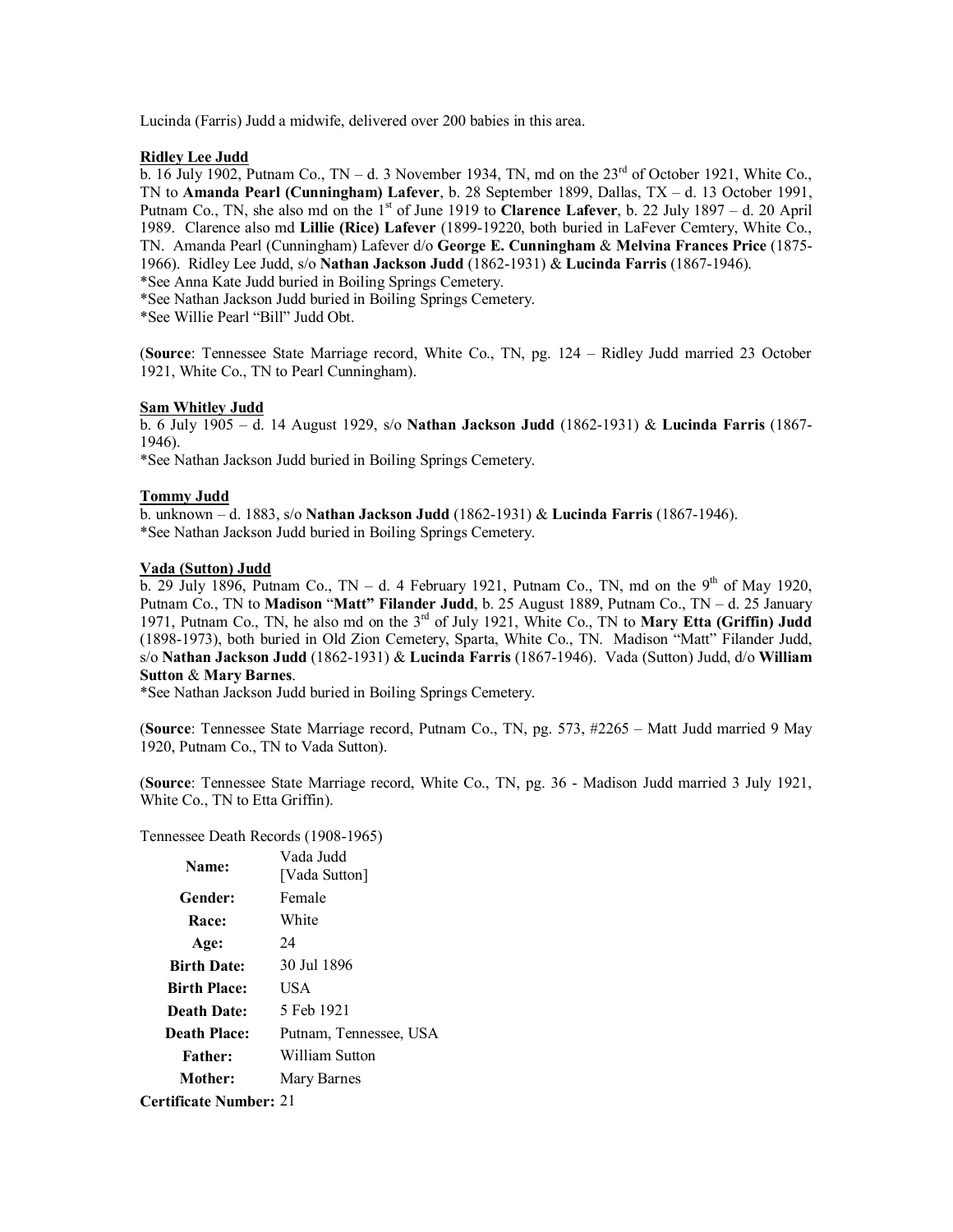### **Willie Pearl "Bill" Judd Obt.**

b. 27 January 1926, White Co., TN – d. 11 October 2012, Sparta, White Co., TN, d/o **Riley Lee Judd** (1902-1934) & **Amanda Pearl Cunningham** (1899-1991). \*See Riley Lee Judd buried in Boiling Springs Cemetery.

**COOKEVILLE** — Funeral services for Willie Pearl Judd, 86, of Cookeville, will be held at 4 p.m. today, Sunday, Oct. 14, from the chapel of Dyer Funeral Home. Burial will follow in Boiling Springs Cemetery.

Ms. Judd passed away on Thursday, Oct. 11, 2012, in Life Care Center of Sparta.

She was born Jan. 27, 1926, in White County to the late Ridley Judd and Amanda Pearl Cunningham Judd Lafever.

"Bill" was retired from Chrysler Corporation. She enjoyed gardening and being out of doors as well as quilting and cruising yard sales. Willie Pearl was a member of Bindley's Chapel Church of God.

Her family includes three sisters and two brothers-in-law, Beulah and John Nash of Cookeville, Imajean Randolph of Osceola, Ind., and Hazel and Lloyd Keith of Baxter; two brothers and a sister-in-law, Odell and Ruth Lafever of Cookeville and Leslie Judd of Mishawaka, Ind.; a brother-in-law, V.J. Monteleone of San Diego, Calif.; and many nieces and nephews.

In addition to her parents, she was preceded in death by two sisters, Dimple Monteleone and Anna Kate Judd; an infant half brother, Leon Lafever; a stepsister, Willie C. Pittman; a stepbrother, Herman Lafever; her stepfather, Clarence Lafever; and a brother-in-law, A.V. Randolph.

#### **Albert Winfield Lafever**

b. 1 March 1888, Putnam Co.,  $TN - d$ . 31 January 1956, Nashville, Davidson Co., TN, md on the 31<sup>st</sup> of December 1916, Putnam Co., TN to **Artie Velma (Clouse) Lafever**, b. 12 June 1898, TN – d. 5 June 1968, Putnam Co., TN, d/o **Frank Monroe Clouse** (1874-1931) & **Susann Rollins** (?-1919), both buried in Judd Cemetery, Putnam Co., TN. Albert Winfield Lafever also md on the 8<sup>th</sup> of June 1908, DeKalb Co., TN to **Della (Ashburn) Lafever**, b. 24 June 1893, TN – d. 30 August 1915, Putnam Co., TN, d/o **John Calvin Ashburn** (1862-1943) & **Caldonia Herren** (1866-1946), both buried in Dobbs Cemetery, Putnam Co., TN. Della (Ashburn) Lafever is buried in Pleasant View Cemetery, Putnam Co., TN. Albert Winfield Lafever, s/o **Asher Lafever** (1850-1935) & **Canzada Elrod** (1854-1939), both buried in Pleasant View Cemetery, Putnam Co., TN.

\*See James Hall Lafever Obt. buried in Crest Lawn Cemetery, Putnam Co., TN.

\*See Verble Lafever buried in Boiling Springs Cemetery.

\*See Virginia Canzada Lafever buried in Boiling Springs Cemetery.

(**Source**: Tennessee State Marriage record, Putnam Co., TN, pg. 292 – A. W. Lafever married 8 June 1908, DeKalb Co., TN to Della Ashburn).

(**Source**: Tennessee State Marriage record, Putnam Co., TN, pg. 358, #1423 – Winfield Lafever married 31 December 1916, Putnam Co., TN to Miss Artie Clouse).

# **Amanda "Manda" (Howell) Lafever**

b. 13 July 1900 – d. 9 September 1981, md on the 31st of March 1923, White Co., TN to **Martin Wesley Lafever**, b. 11 February 1898, White Co., TN – d. 4 February 1976, Sparta, White Co., TN, s/o **George Washington Lafever** (1874-1945) & **Winnie Ora Belle Wilhite** (1876-1919), all buried in Perkins Cemetery, Putnam Co., TN. Amanda "Manda" (Howell) Lafever, d/o **William Cantrell "Cant" Howell** (1874-1953) & **Dona Sherrell** (1868-1951),

\*See William Cantrell "Cant" Howell Obt.

(**Source**: Tennessee State Marriage record, White Co., TN, pg. 358 – W. M. Lafever married 31 March 1923, White Co., TN to Manda Howell).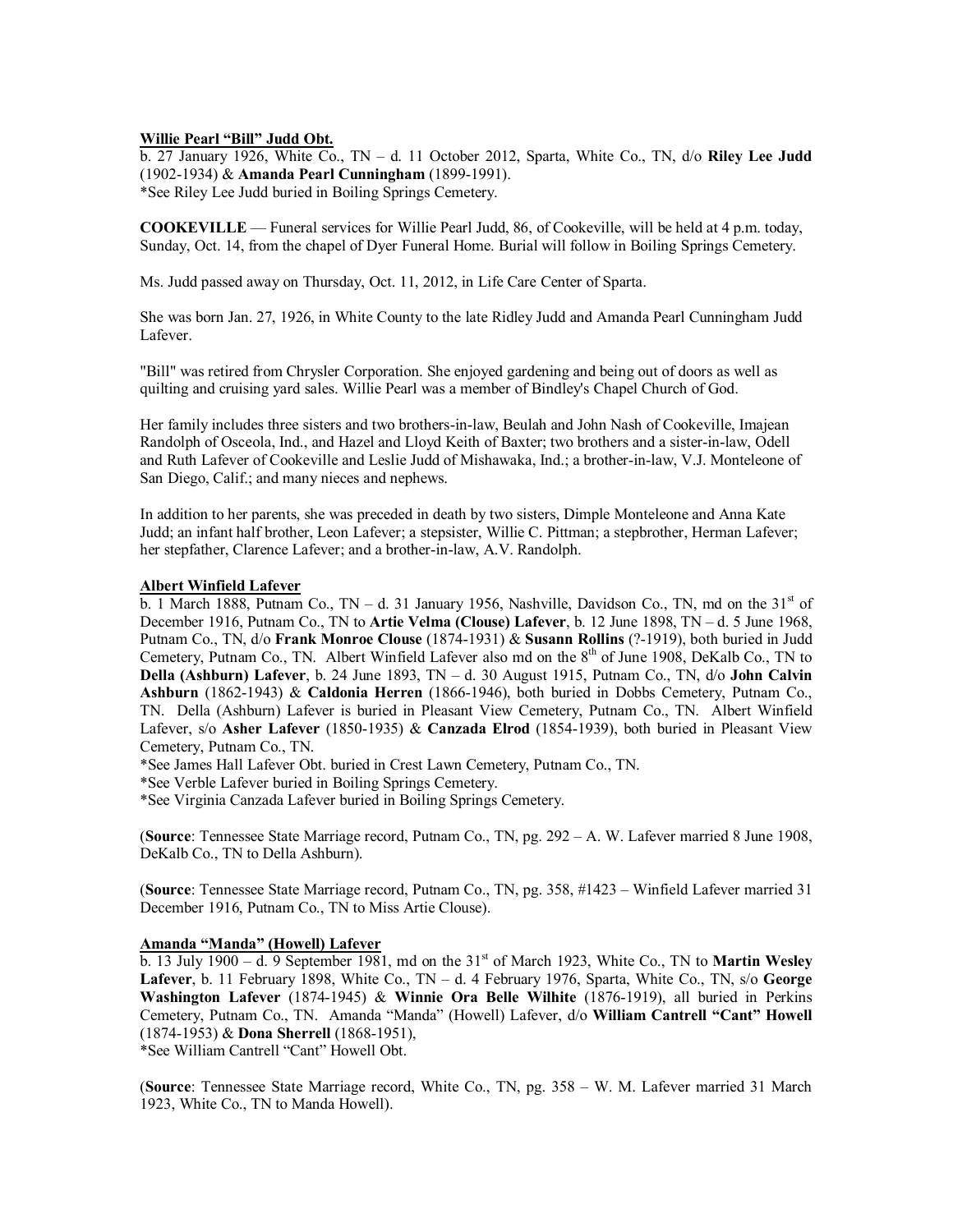# **America Alice (Goff) Lafever Obt.**

b. 17 July 1891, DeKalb Co.,  $TN - d$ . 15 March 1963, Putnam Co., TN, md on the  $2^{nd}$  of January 1908, DeKalb Co., TN to **Luke Gillian Lafever**, b. 4 March 1885, Putnam Co., TN – d. 19 May 1980, Sparta, White Co., TN, s/o **Asher Lafever** (1850-1935) & **Canzada Elrod** (1854-1939). America Alice (Goff) Lafever, d/o **James Madison Goff** (1854-1938) & **Mary Elizabeth Bozarth** (1871-1956), both buried in Goff Cemetery, DeKalb Co., TN.

\*See Kenneth Edward Lafever Obt.

\*See Luke Gillian Lafever Obt.

(**Source**: Tennessee State Marriage record, DeKalb Co., TN Co., TN, pg. 234 – L. G. Lafever married 2 January 1908, DeKalb Co., TN to A. A. Goff).

Mrs. America Alice Lafever, 71, died March 15 at Cookeville General Hospital following a brief illness. Funeral services were Sunday at the Boiling Springs Baptist Church with Rev Willie Huddleston officiating. Burial was in the Boiling Springs cemetery.

Mrs. Lafever was born in DeKalb County, daughter of James and Betty Bozarth Goff. She was a resident of Baxter Rt 2 and a member of the Church of God.

Survivors are her husband, Gillian Lafever; sons Charlie & Hershel both of Baxter; Beecher, Ringgold, Ga.; Kenneth, Richmond, Ind.; seven daughters: Mrs. Myrtle Lowe, Woodbury; Mrs. Ada Dilldine, Pontiac, Mi.; Mrs. Dora Sweet, Indianapolis, In.; Mrs. Nora Bristow, Albany, Ky; Mrs. Lorene Allison, Mrs. Irena Goodwin, both of Sparta; Mrs. Betty Cass, Baxter; 4 brothers: Charlie, Baxter; Jimmie, Fairport, NY; Lanis, Baxter; Delbert, Pontiac, Mi; sisters: Mrs. Betty Ann Morris, Mrs. Nancy Pullum, Mrs. Ida Dilldine, Mrs. Ada Jones, all of Baxter; Mrs. Gertrude Pullum, Sparta.

Whitson Funeral Home in charge.

#### **Carolyn Virginia Lafever Obt.**

b. 7 May 1949, Cookeville, Putnam Co.,  $TN - d$ . 26 March 2016, Sparta, White Co., TN, md on the 9<sup>th</sup> of August 1965, Fentress Co., TN to **Freddie Lee Scott**. Carolyn Virginia Lafever, d/o **Lillard D. Lafever** (1922-1976) & **Margie Delaney** (1926-1986).

\*See Lillard D. Lafever buried in Boiling Springs Cemetery.

(**Source**: Tennessee State Marriage record, Fentress Co., TN, pg. 45 – Freddie Lee Scott married 9 August 1965, Fentress Co., TN, age 21 to Carolyn Virginia Lafever, age 18. Father: Lillard Lafever. Mother: Margie Delaney).

Graveside memorial services for Carolyn Virginia Lafever, age 66, of Allons, Tennessee will be Tuesday, March 29, 2016 at the Boiling Springs Cemetery. She passed away Saturday, March 26, 2016, at NHC of Sparta following an extended illness.

Carolyn was born May 7, 1949 in Cookeville, Tennessee to the late Lillard D Lafever and Margie Delaney Lafever.

She had worked as a secretary and coordinator in the medical field and was a member of the Church of Christ.

Carolyn is survived by two sons - Randy Scott of Smith County and Darrell (wife Julianne) Scott of Rutherford County as well as one brother; Billie Lafever of White County; and four grandchildren; Megan, Brittney, Haley, and Lacy Scott and Sheneka (husband David) England as well as several nieces, nephews and extended family.

In addition to her parents, Carolyn was preceded in death by two sons; Lee Scott and Dylon Scott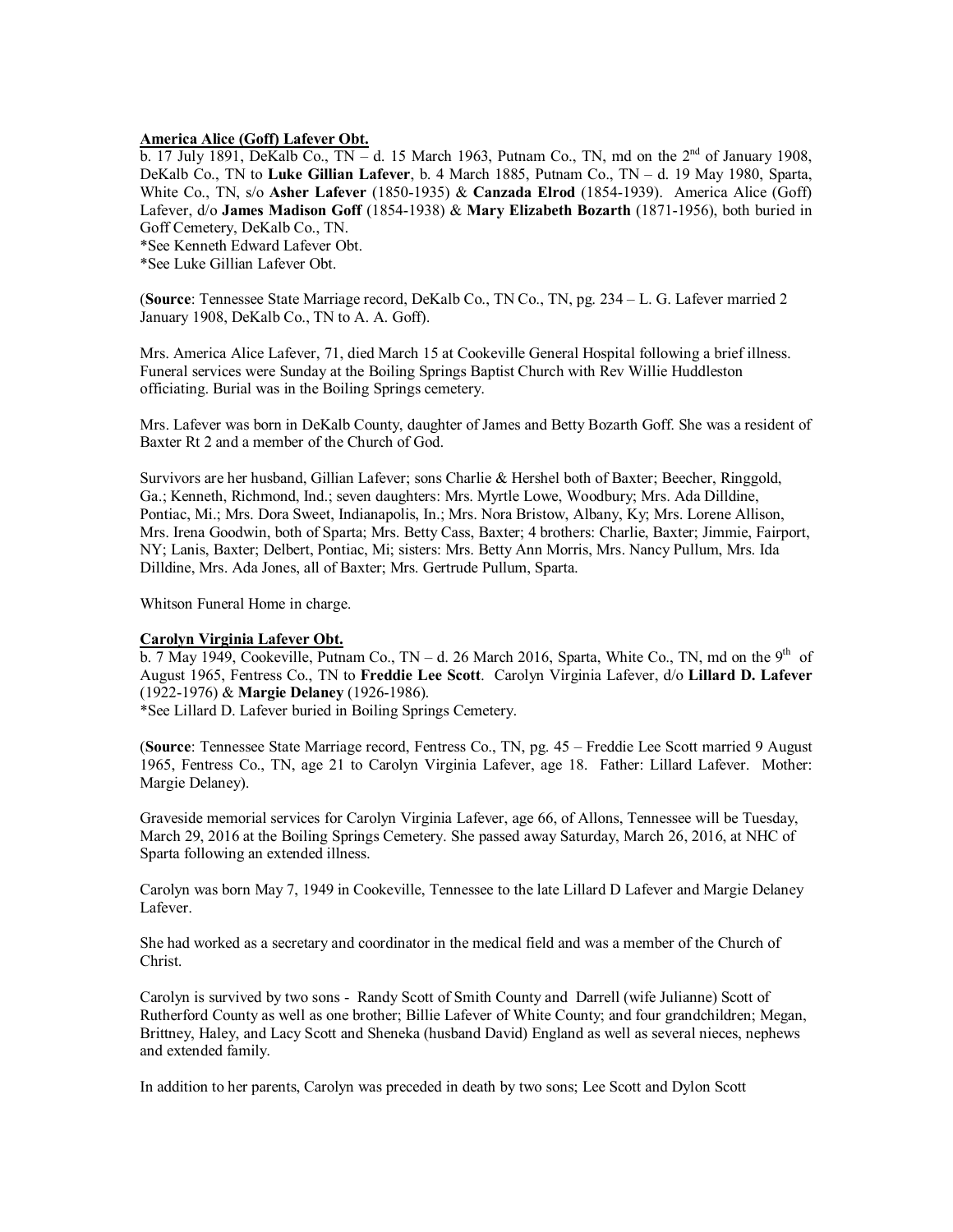(11580042), and one brother; L.D. Lafever. Bro. Ken Haney will be conducting the graveside service.

Dyer Funeral Home, Cookeville, Tennessee.

### **Gene Dale Lafever**

b. 22 October 1941 – d. 6 October 2002, md **Willene (Massa) Lafever/LeFaver**, b. 8 October 1947. Gene Dale Lafever, s/o **Orby Lafever** (1913-1993) & **Maria Ezma Allison** (1913-1978).

(**Source**: Tennessee State Marriage record, Putnam Co., TN, pg. 71, #3364 – Gene Lafever married 26 June 1965, Jackson Co., TN, age 23, b. 22 October 1941, address: Cookeville, TN to Willene Massa, age 18, address: Sparta, TN. Name of parent, guardian or next of kin of female: Oakley Massa, father, Rt. 6, Sparta, White Co., TN. Name of parent, guardian or next of kin of male: Orby Lafever, father, Cookeville, TN).

**Jimmy Leo Lafever** b. 5 April 1933 – d. 21 June 1933.

### **Kenneth Edward Lafever Obt.**

b. 20 July 1927, Silver Point, Putnam Co., TN – d. 31 May 2014, Richmond, Wayne Co., IN, (PFC US Army), s/o **Luke Gillian Lafever** (1885-1980) & **America Alice Goff** (1891-1963). \*See America Alice (Goff) Lafever Obt. \*See Luke Gillian Lafever Obt.

Funeral services with full Military Honors for Mr. Kenneth Edward LaFever, age 86, of Richmond, Indiana will be Wednesday, June 4, 2014 at 2:00 p.m. in the Chapel of Dyer Funeral Home. Burial will follow in the Boiling Springs Cemetery. The family will receive friends Wednesday, June 4, 2014 from 11:00 a.m. until time of service.

Ken passed peacefully on Saturday, May 31, 2014 at Sterling House of Richmond.

He was born June 20, 1927 in Silver Point, Tennessee to the late Luke Gilliam LaFever and America Alice LaFever.

Mr. Lafever attended Rock Castle School. He was the tenth of thirteen children. He was drafted into the United States Army at the age of 18 and received an Honorable Discharge. He worked for Crousley Division of Avco Corporation until 1986. He enjoyed bowling, gardening and was a huge Cincinnati Reds fan.

He is survived by his sister, Lorene Allison of Sparta Tennessee; several nieces & nephews. He is also survived by a good friend, Bill Robinson and the staff at Achieve Resources Corp., Inc. who became his friends and guardian.

In addition to his parents, Mr. LaFever was preceded in death by eleven brothers and sisters.

In lieu of flowers donations can be made to St. Jude's Children's Hospital, P.O. 1000 Dept. 142, Memphis, TN. 38148

Condolences may be sent to the family via the guest book at [www.dyerfuneralservices.com](http://www.dyerfuneralservices.com/)

Bro. Ron Dyer will be conducting the service.

# **Lillard D. Lafever**

b. 22 June 1922, White Co., TN – d. 16 April 1976, Westland, Wayne Co, MI, md **Margie (Delaney) Lafever**, b. 2 September 1926, Putnam Co., TN – d. 20 March 1986, Putnam Co., TN, d/o **Will Delaney** (1894-1967) & **Martha Ann Swett** (1901-1988), both buried in Judd Cemetery, Putnam Co., TN. Lillard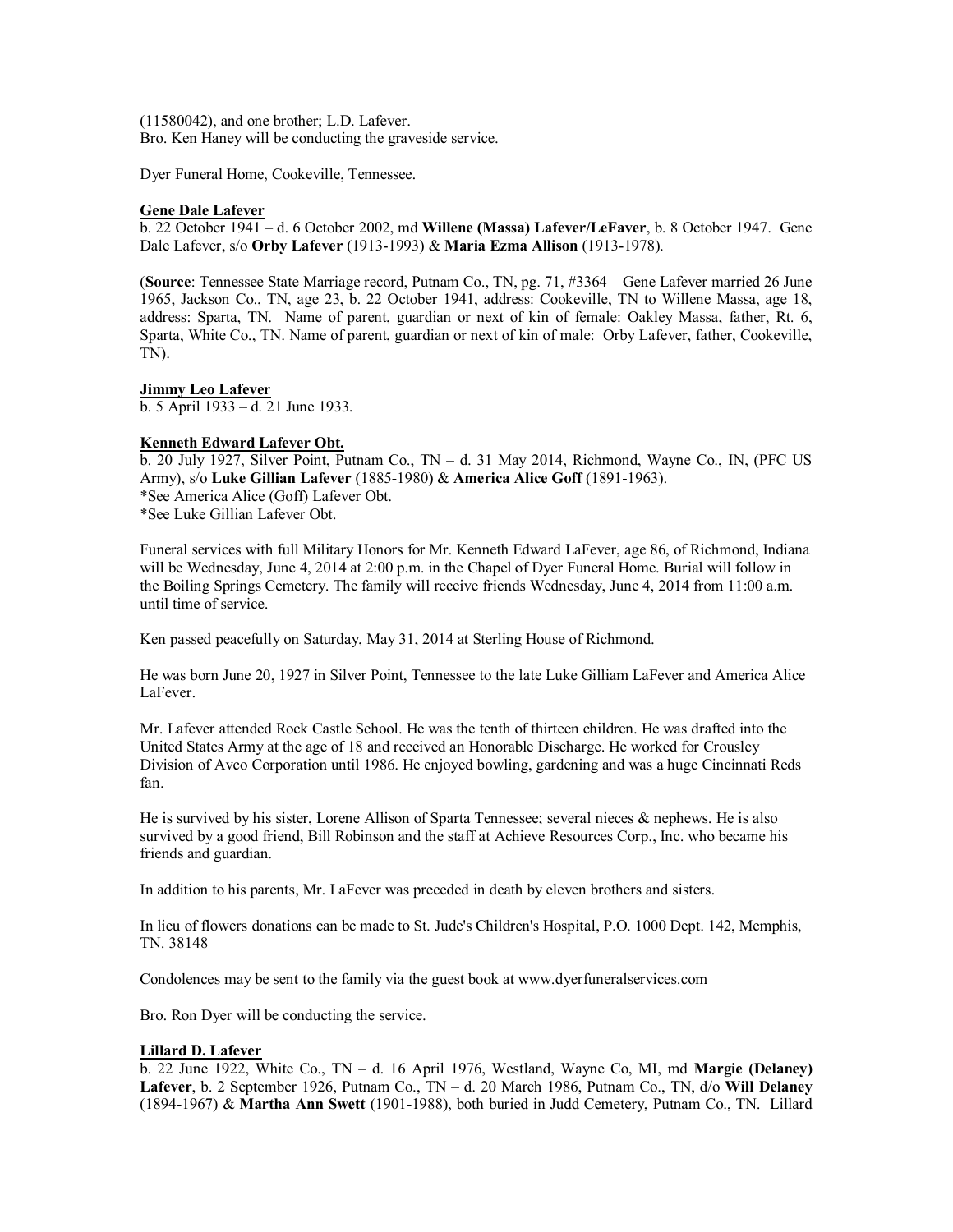D. Lafever, s/o **Isaac Newton Lafever** (1882-1962) & **Mary Lou Tollison** (1882-1958), both buried in Lafever Cemetery, White Co.,m TN. \*See Carolyn Virginia Lafever Obt.

U. S. WWII Army Enlistment Records (1938-1946)

| <b>Name:</b>                                | Lillard D Lafever                         |
|---------------------------------------------|-------------------------------------------|
| Race:                                       | White                                     |
| <b>Marital status:</b>                      | Married                                   |
| Rank:                                       | Private                                   |
| <b>Birth Year:</b>                          | 1922                                      |
| <b>Nativity State or Country: Tennessee</b> |                                           |
| Citizenship:                                | Citizen                                   |
| <b>Residence:</b>                           | Putnam, Tennessee                         |
| <b>Education:</b>                           | Grammar school                            |
| <b>Civil Occupation:</b>                    | Farm hands, general farms                 |
| <b>Enlistment Date:</b>                     | 13 Oct 1942                               |
| <b>Enlistment Place:</b>                    | Fort Oglethorpe, Georgia                  |
| <b>Service Number:</b>                      | 34377235                                  |
| <b>Branch:</b>                              | Branch Immaterial - Warrant Officers, USA |
| Component:                                  | Selectees (Enlisted Men)                  |
| Source:                                     | Civil Life                                |
| Height:                                     | 66                                        |
| Weight:                                     | 123                                       |

#### **Luke Gillian Lafever Obt.**

b. 4 March 1885, Putnam Co., TN – d. 19 May 1980, Sparta, White Co., TN, , md on the  $2<sup>nd</sup>$  of January 1908, DeKalb Co., TN to **America Alice (Goff) Lafever**, b. 17 July 1891, DeKalb Co., TN – d. 15 March 1963, Putnam Co., TN, d/o **James Madison Goff** (1854-1938) & **Mary Elizabeth Bozarth** (1871-1956), both buried in Goff Cemetery, DeKalb Co., TN. Luke Gillian Lafever, s/o **Asher Lafever** (1850-1935) & **Canzada Elrod** (1854-1939), both buried in Pleasant View Cemetery, Baxter, Putnam Co., TN. \*See America Alice (Goff) Lafever Obt. \*See Kenneth Edward Lafever Obt.

(**Source**: Tennessee State Marriage record, DeKalb Co., TN Co., TN, pg. 234 – L. G. Lafever married 2 January 1908, DeKalb Co., TN to A. A. Goff).

Funeral services for Luke Gilliam Lafever, 95, of Route 2, Baxter, were conducted Wednesday, May 21, at the chapel of Dyer Funeral Home with the Rev. John Lombard and the Rev. Frank Davis officiating. Burial was in Boiling Springs Cemetery.

Mr. Lafever died May 19 at Cookeville General Hospital.

A native of Putnam County, he was the son of the late Asher and Canzada Elrod Lafever.

Survivors include three sons, Kenneth Lafever of Richmond, Ind., Beecher Lafever and Hershel Lafever, both of Baxter; seven daughters, Mrs. Ada Dilldine of Pontiac, Mich., Mrs. Myrtle Love of Woodbury, Tenn., Mrs. Nora Bristow of Albany, Ky., Mrs. Dora Sweet of Indianapolis, Ind., Mrs. Betty McDonald of Cookeville, Mrs. Lorene Allison and Mrs. Treva Goodwin, both of Sparta; 25 grandchildren; 34 greatgrandchildren; and one great-great-grandchild.

Dyer Funeral Home was in charge of arrangements.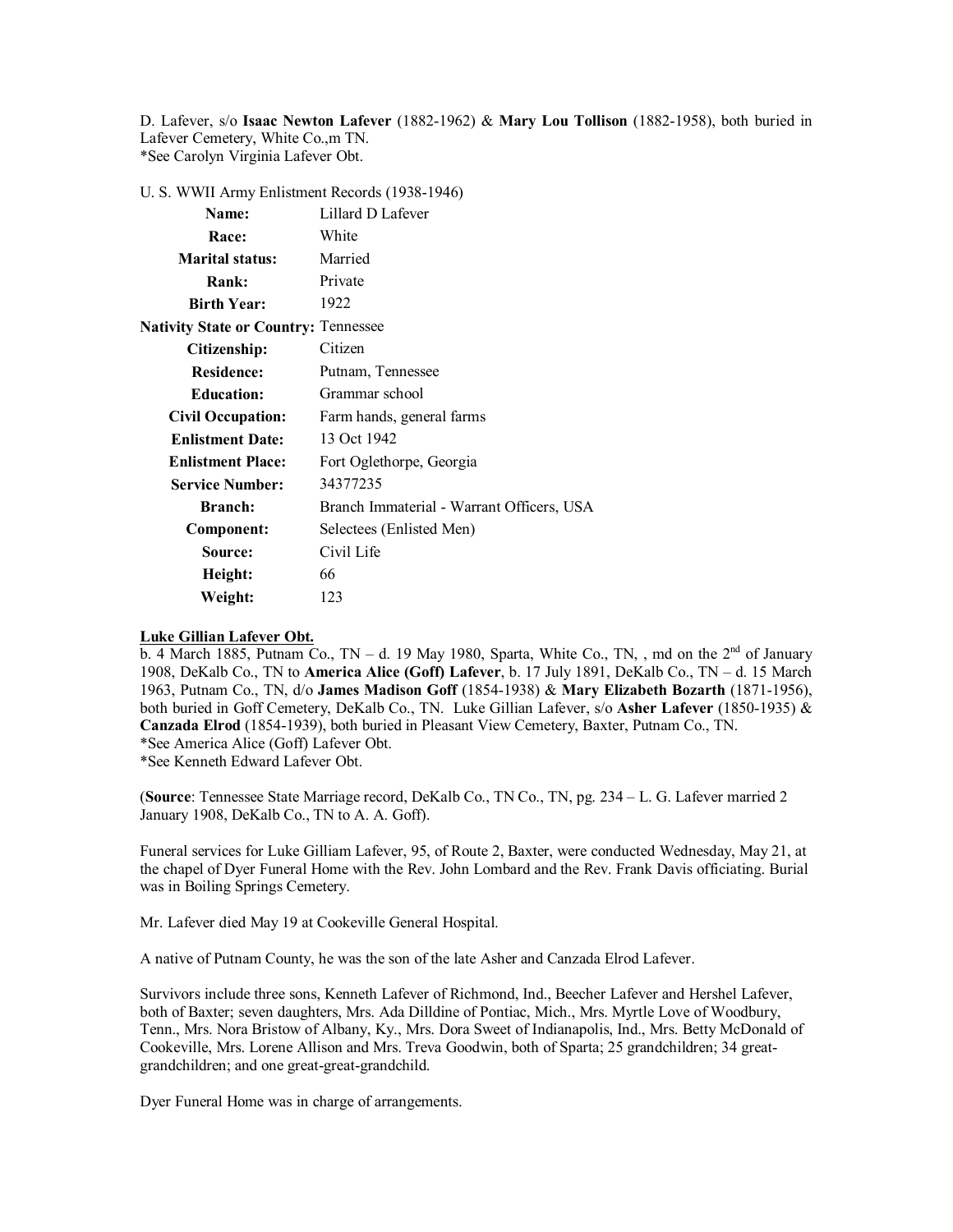#### **Maria Ezma (Allison) Lafever Obt.**

b. 23 March 1913 – d. 14 December 1978, Nashville, Davidson Co., TN, md on the  $7<sup>th</sup>$  of March 1935, Putnam Co., TN to **Orby Lafever**, b. 2 March 1913 – d. 5 February 1993, s/o **Asher Lafever Jr.** (1890- 1968) & **Minnie Ashburn** (1895-1980), both buried in Nash Cemetery, Putnam Co., TN. **Orby Lafever** also md on the 28th of December 1979, Putnam Co., TN to **Dorean (Rodgers) Lafever Hargis**, b. 6 December 1926, Jackson Co., TN – d. 26 September 2010, Cookeville, Putnam Co., TN, d/o **John Oliver Rodgers** (1899-1972) & **Callie Minnie Philpot** (1896-1970). **Dorean (Rodgers) Lafever Hargis** also md **Jessie J. Hargis** (1928-1972). **Maria Ezma (Allison) Lafever**, d/o **Jesse Levi Allison Sr.** (1889-1968) & **Cordie May Sullivan** (1891-1964).

\*See Jesse Levi Allison Sr. buried in Boiling Springs Cemetery.

\*See Dorean (Rodgers) Lafever Hargis Obt.

(**Source**: Tennessee State Marriage record, Putnam Co., TN, pg. 441– Orby Lafever married 7 March 1935, Putnam Co., TN, age 22, address: Rt. 2, Baxter, TN to Ezma Allison, age 21, address: Rt. 2, Baxter, TN. Name of parent, guardian or next of kin of female: Jessie Allison, Rt. 2, Baxter, TN).

(**Source**: Tennessee State Marriage record, Putnam Co., TN, pg. 252 – Orby Lafever married 28 December 1979, Putnam Co., TN, age 66, b. 2 March 1913, address: Rt. 2, Baxter, TN to Dorean Rodgers Hargis, age 53, b. 6 December 1926, address: Rt. 2, Baxter, TN. Name of parent, guardian or next of kin of female: Martin Hargis, son, Rt. 10, Cookeville, TN).

**COOKEVILLE** - Funeral services for Ezma Lafever, 65, of Route 2, Baxter were held Sunday, Dec. 17 at the chapel of Whitson Funeral Home. Mrs. Lafever died Thursday, Dec. 14, at Baptist Hospital in Nashville.

Services were conducted by Bro. Wayne Tate, Oscar Nash, and Bro. Alton Garrett and burial was at Boiling Springs Cemetery.

Mrs. Lafever was a native of Putnam County and the daughter of Jesse Levi and Cordie Mae Sullivan Allison.

She is survived by her husband, Orby Lafever; two sons, Glynn Lafever of Cookeville, and Gene Lafever of Baxter; two daughters, Donna Perkin of Baxter and Barbara Serianni of Michigan; three brothers, Earl, Jesse Jr. and Ray Allison, all of Michigan; two sisters, Billie Alexander of Sparta and Jewell Farley of Florida; seven grandchildren; two great-grandchildren.

#### **Ryver Ann Lafever Obt.**

b. 15 December 1991 – d. 18 March 1998, d/o **Jerry Fowler** & **Nicole Lafever**. 'In Memory of my mother Nicole LaFever'

Ryver Ann Lafever, age 6, died Wednesday, March 16, 1998 in her home.

She was a student at Deckerville Community School.

She is survived by her mother, Nicole Lafever and step-father Paul Butterbaugh; two brothers: Michael James Young and Patrick D. L. Fowler, at home; two sisters: Angel Rain Fowler and Mariah Paul LaFerver, at home; one half sister, Tonya Shepheard of White Lake; her father, Jerry Fowler, maternal grandparents: L. D. LeFever of Cookeville, TN and Mrs. Pamela G. Wakefield of Taylor; paternal grandmother: Mrs. Nellie Fowler of Pickney; several aunts, uncles, and cousins.

Services were held at the Apsey Funeral Home. Pastor David Barnes officiated. Interment was at the Evergreen Cemetery.

#### **Virginia Canzada Lafever**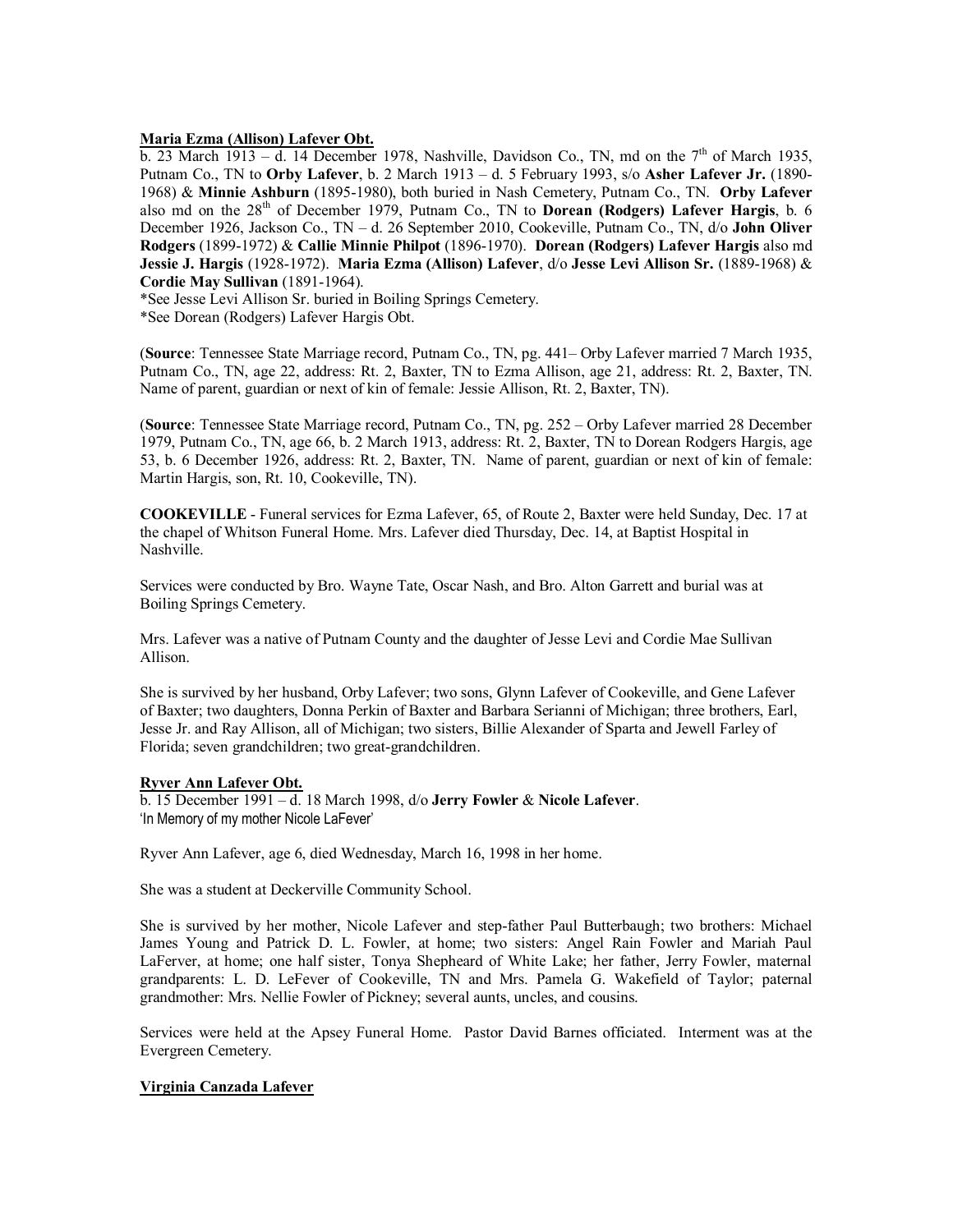b. 4 February 1920 – d. 6 July 1967, d/o **Albert Winfield Lafever** (1888-1956) & **Artie Velma Clouse** (1898-1968).

\*See Albert Winfield Lafever buried in Boiling Springs Cemetery.

### **Verble Lafever**

 $\overline{b}$ . 30 January 1911, TN – d. 19 August 2000, TN, md on the 10<sup>th</sup> of March 1932, Jackson Co., TN to Lula **(Dunn) Lafever**, b. 22 April 1912, TN – d. 3 March 2001, TN, d/o **Asher Dunn** (1873-1964) & **Charlotte Spears** (1880-1961). Verble Lafever, s/o **Albert Winfield Lafever** (1888-1956) & **Della Ashburn** (1893- 1915).

\*See Asher Dunn buried in Boiling Springs Cemetery.

\*See Albert Winfield Lafever buried in Boiling Springs Cemetery.

(**Source**: Tennessee State Marriage record, Jackson Co., TN, pg. 150 – Verble Lafever married 10 march 1932, Jackson Co., TN to Lula Dunn).

#### **Willie A. Leaver**

b. 1933 – d. 1978 (FH Marker).

#### **James Darrell Livers Jr.**

b. 31 May 1954, Louisville, Jefferson Co., KY – d. 13 January 2006, Baxter, Putnam Co., TN, md on the 6 th of September 1975, Putnam Co., TN to **Wanda Sue (Dunn) Livers**, b. 15 December 1956. James Darrell Liver Jr., s/o **James Darrell Livers Sr.** (1933-1962) & **Willie Lou Smith** (1933-2002), she is buried in Bethany Memorial Cemetery, Louisville, Jefferson Co., KY. James Darrell Livers Sr. is buried in Saint Mary Magdalen of Pazzi Church Cemetery, Payneville, Meade Co., KY.

(**Source**: Tennessee State Marriage record, Putnam Co., TN, pg. 363 – James Darrell Livers Jr. married 6 September 1975, Putnam Co., TN, age 21, b. 31 may 1954, address: P. O. Box 5574 77<sup>th</sup> St., Cookeville, TNto Wanda Sue Dunn, age 18, address: P. O. Box 8992 77<sup>th</sup> St., Cookeville, TN. Name of parent, guardian or next of kin of female: Albert Dunn, 609 Shoddy Dr., Chattanooga, Hamilton Co., TN).

#### **James Waymon Lollar Obt.**

b. 12 April 1865, Putnam Co., TN – d. 15 January 1950, Sparta, White Co., TN, md on the  $2^{nd}$  of February 1892, Putnam Co., TN to **Mary Matilda (Garrison) Lollar**, b. 26 June 1876, Putnam Co., TN – d. 8 October 1927, Putnam Co., TN, d/o **Andrew Jackson Garrison** (1830-1885) & **Glatha Jane Allison** (1853-1886), both buried in Garrison graves near Wesley, Wesley, Madison Co., AR. James Waymon Lollar, s/o **Isaac E. Lollar** (1842-1870) & **Dorinda Deanna Burgess** (1842-1916). Isaac E. Lollar is buried in Howard Cemetery, Cookeville, Putnam Co., TN. James Waymon Lollar also md **Sarah V. Lollar**

b. 24 May 1871 – d. 28 July 1890. \*See Norman Lollar Obt. \*See Dorinda Deanna (Burgess) Massa Obt.

(**Source**: Tennessee State Marriage record, Putnam Co., TN, pg. 82 – Jas Lollar married 2 Feburary 1892, Putnam Co., TN to Matilda Garrison).

Funeral services for James Wayman Lollar, 84, were held Wednesday afternoon at Whitson Funeral Home with burial in Boiling Spring cemetery. Mr Lollar, son of Isaac and Dorinda Burgess Lollar, died Sunday at the home of a son, Reed Lollar, in the 6th district of White county, where he had been living for the past 3 years.

He was a member of the Freewill Baptist church.

Survivors include 2 daughters, Mrs Bertha Martin, Baxter; Mrs Pearl Ruppredit, Pennsylvania; 5 sons, Norman, Wichita, Ks; Clay and Hobert, Denver, Col; Hugh, Detroit, Mi; Reed, Sparta; 2 half-brothers, O D and Dillard Massa, Cookeville; 18 grandchildren, 3 great-grandchildren.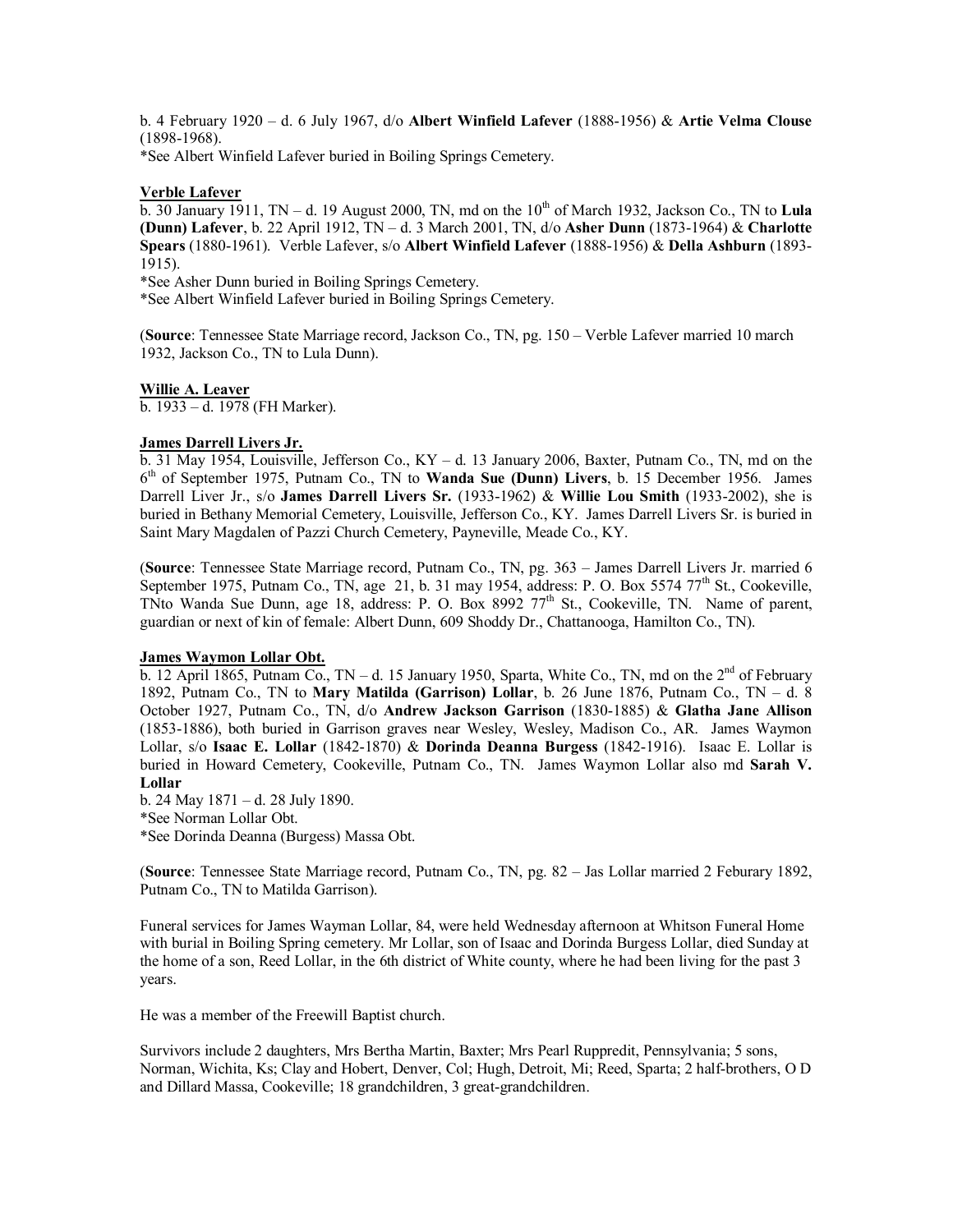Putnam County Herald, TN: 19 January 1950.

### **Wanda Sue (Allen) Looney Obt.**

b. 24 January 1947, Sparta, White Co., TN – d.l 17 December 2007, Cookeville, Putnam Co., TN, md on the 16th of September 1962, White Co., TN to **Joe Nathan Looney**, b. 4 February 1942, Walling, White Co., TN – d. 18 September 2012, Sparta, White Co., TN, s/o **Roy Nathan Looney** (1913-2001) & **Frances Russell** (1910-1994), all buried in Shady Grove Cemetery, White Co., TN.

(**Source**: Tennessee State Marriage record, White Co., TN, pg. 263 – Joe Nathan Looney married 16 September 1962, White Co., TN, age 20, b. 4 February 1942, address: Rt. 1, Baxter, TN to Wanda Sue Allen, age 16, b. 24 January 1946, address: Rt. 6, Sparta, White Co., TN. Name of parent, guardian or next of kin of female: Mr. & Mrs. Lowery Allen, Rt. 6, Sparta, TN. Name of parent, guardian or next of male: Mr. & Mrs. Roy Looney, Rt. 6, Sparta, TN).

Wanda Sue Looney, age 60, a resident of Sparta, Tennessee passed from life on Monday, December 17, 2007 at the Cookeville Regional Medical Center.

Service will be conducted Friday at Hunter Funeral Home chapel, with burial to follow in Boiling Springs Cemetery.

Survivors - her two sons, Christopher Joey Glynn Looney wife Bridget of Putnam County, Tennessee, Alvin Jonathan Wayne Looney wife Joni. Father of her children Joe Nathan Looney. Three brothers - Gary Lee Allen [of Putnam County, Tennessee]. Glynn Ray Allen and Eddie Marlin Allen; Three grandchildren Parker, Alexandria, and Jonathan Looney.

### **Norman Lollar Obt.**

b. 20 January 1893, Putnam Co., TN – d. 5 January 1969, Linden, Perry Co., TN, md **Estelle Halbrooks (Sparks) Lollar**, b. 12 May 1907 – d. 2 October 1998, d/o **William Green Sparks** & **Lydia Florence Jones** (1885-1954), she is buried in Baker Cemetery, White Co., TN. Norman Lollar, s/o **James Waymon Lollar** (1865-1950) & **Mary Matilda Garrison** (1876-1927). \*See James Waymon Lollar Obt.

Funeral Services Held Tuesday for Norman Lollar: Funeral services were held Tuesday at Dyer Funeral Home, Cookeville, TN, for Norman Lollard, 75.

Burial was in the Boiling Springs Cemetery at Cookeville, TN.

Mrs. Lollar came to Linden several years ago and married the former Estelle Starke Halbrooks.

He died in Perry County Hospital Sunday after a long illness.

He is survived by his widow Mrs. Estell Lollar, two sisters, Mrs. Bertha Martin, Detroit, and Mrs. Pearl Ruppercht, Medina, PA; two brothers, Hobert Lollar of Denver, CO, and Hugh Lollar, Silver Point, TN.

# **Albert G. Lowe**

b. 14 May 1915, Knox Co., TN – d. 6 August 2003, spencer, Van Buren, TN, md on the  $6<sup>th</sup>$  of August 1943 to **Lola Jewel (Hickey) Lowe**, b. 11 September 1920 – d. 22 October 2005, d/o **Rev. Elijah Joshua Hickey** (1880-1963) & **Hautie Caroline Foster** (1888-1949). Albert G. Lowe, s/o **Joseph Lowe & Nancy**.

\*See Rev. Elijah Joshua Hickey buried in Boiling Springs Cemetery.

U. S. WWII Draft Cards Young Men (1940-1947)

| <b>Name:</b> | A. G. Lowe |
|--------------|------------|
| Race:        | White      |
| Age:         | 25         |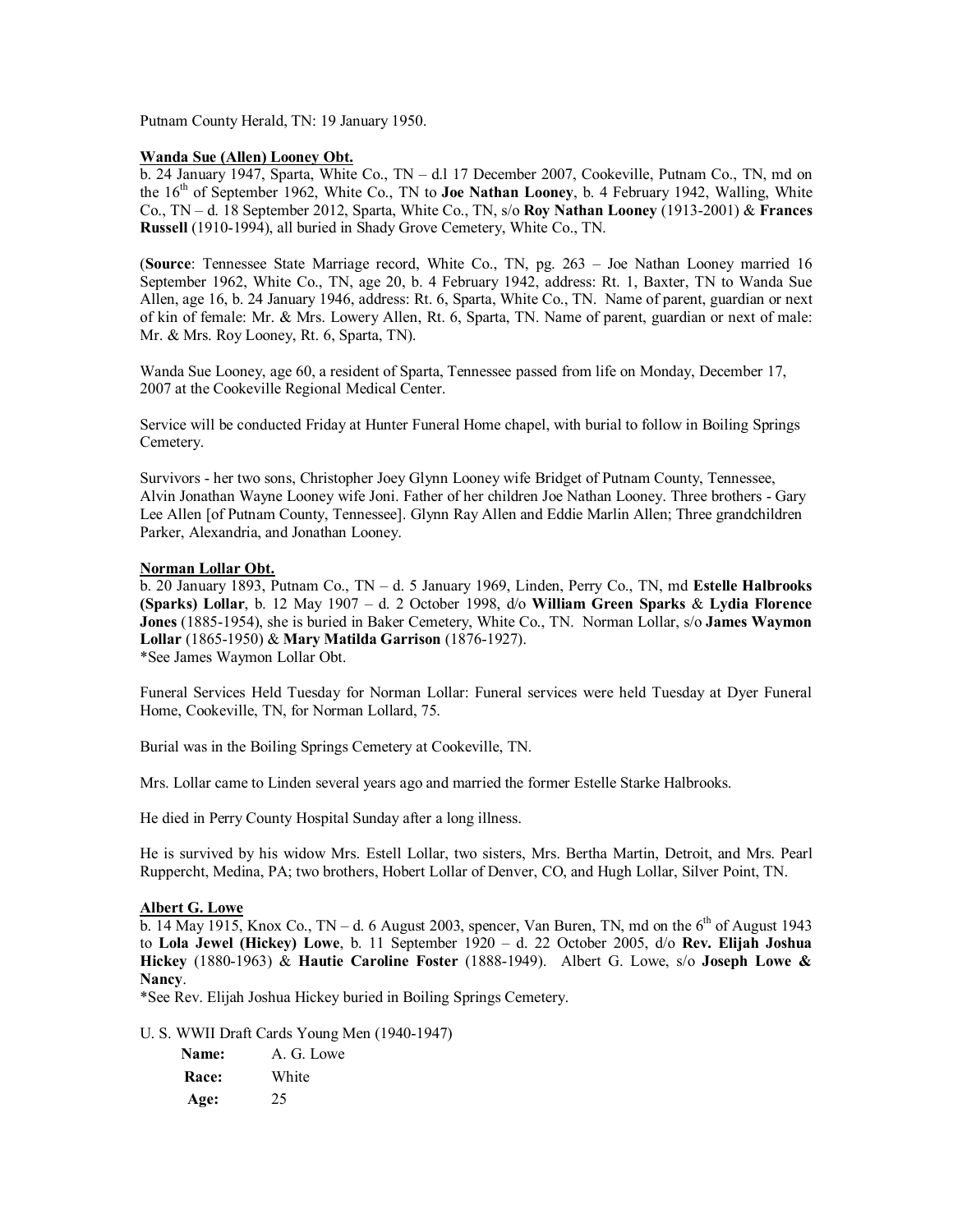| <b>Birth Date:</b>                           | 14 May 1915                                       |
|----------------------------------------------|---------------------------------------------------|
| <b>Birth Place:</b>                          | Knox, Tenn. U. S. A.                              |
|                                              | <b>Residence Place:</b> Baxter, Putnam, Tennessee |
| <b>Registration Date: 16 Oct 1940</b>        |                                                   |
| <b>Registration Place: Putnam, Tennessee</b> |                                                   |
| <b>Employer:</b>                             | Work For Self                                     |
| Height:                                      | 5" 8""                                            |
| Weight:                                      | 148                                               |
| <b>Complexion:</b>                           | Dark                                              |
| Hair Color:                                  | <b>Brown</b>                                      |
| <b>Eye Color:</b>                            | <b>Brown</b>                                      |
| Next of Kin:                                 | Mr Joseph Kelley Lowe                             |

### **John Wesley Mahan**

b. 23 July 1935 – d. 13 August 1935.

Tennessee U.S. Death Records (1908-1965)

| Name:               | John Wesley Mahan                 |
|---------------------|-----------------------------------|
| Gender:             | Male                              |
| <b>Race:</b>        | White                             |
| Age:                | 0                                 |
| <b>Birth Date:</b>  | 23 Jul 1940                       |
| <b>Birth Place:</b> | White, USA                        |
| <b>Death Date:</b>  | 12 Aug 1940                       |
| <b>Death Place:</b> | Cookeville, White, Tennessee, USA |
| <b>Father:</b>      | Willie Mahan                      |
| Mother:             | Callie Lafever                    |
|                     |                                   |

**Certificate Number:** 20034

#### **Thomas Lou Manier**

b. 23 December 1943, Putnam Co., TN – d. 4 July 2013, Goodlettsville, Davidson Co., TN, s/o **Joseph "Joe" Manier** (1909-1943) & **Lucille Harness** (1917-1999).

#### **Frank Edward "Edd" Manning**

b. 31 January 1915, DeKalb Co., TN – d. 22 March 1977, TN, (Sgt. US Army WWII), md on the  $25<sup>th</sup>$  of August 1962, Putnam Co., TN to **Della Irene (Dunn) Manning**, b. 17 July 1928 – d. 28 February 1967. Frank Edward "Edd" Manning, s/o **Robert Taylor "Bob" Manning** (1890-1965) & **Fannie Mae Billings** (1891-1963), both buried in Peeled Chestnut Cemetery, White Co., TN.

(**Source**: Tennessee State Marriage record, Putnam Co., TN, pg. 19 – Frank Manning married 25 August 1962, Putnam Co., TN, age 47, b. 31 January 1915, address: Rt. 5, Sparta, White Co., TN to Irene Dellar Dunn, age 34, b. 17 July 1928, address: Rt. 5, Sparta, White Co., TN. name of parent, guardian or next of kin of female: Mary Dunn, mother, Rt. 5, Sparta, White Co., TN).

U. S. WWII Draft Cards Young Men (1940-1947)

| <b>Name:</b>       | Frank Edd Manning |
|--------------------|-------------------|
| <b>Race:</b>       | White             |
| Age:               | 25                |
| <b>Birth Date:</b> | 31 Jan 1915       |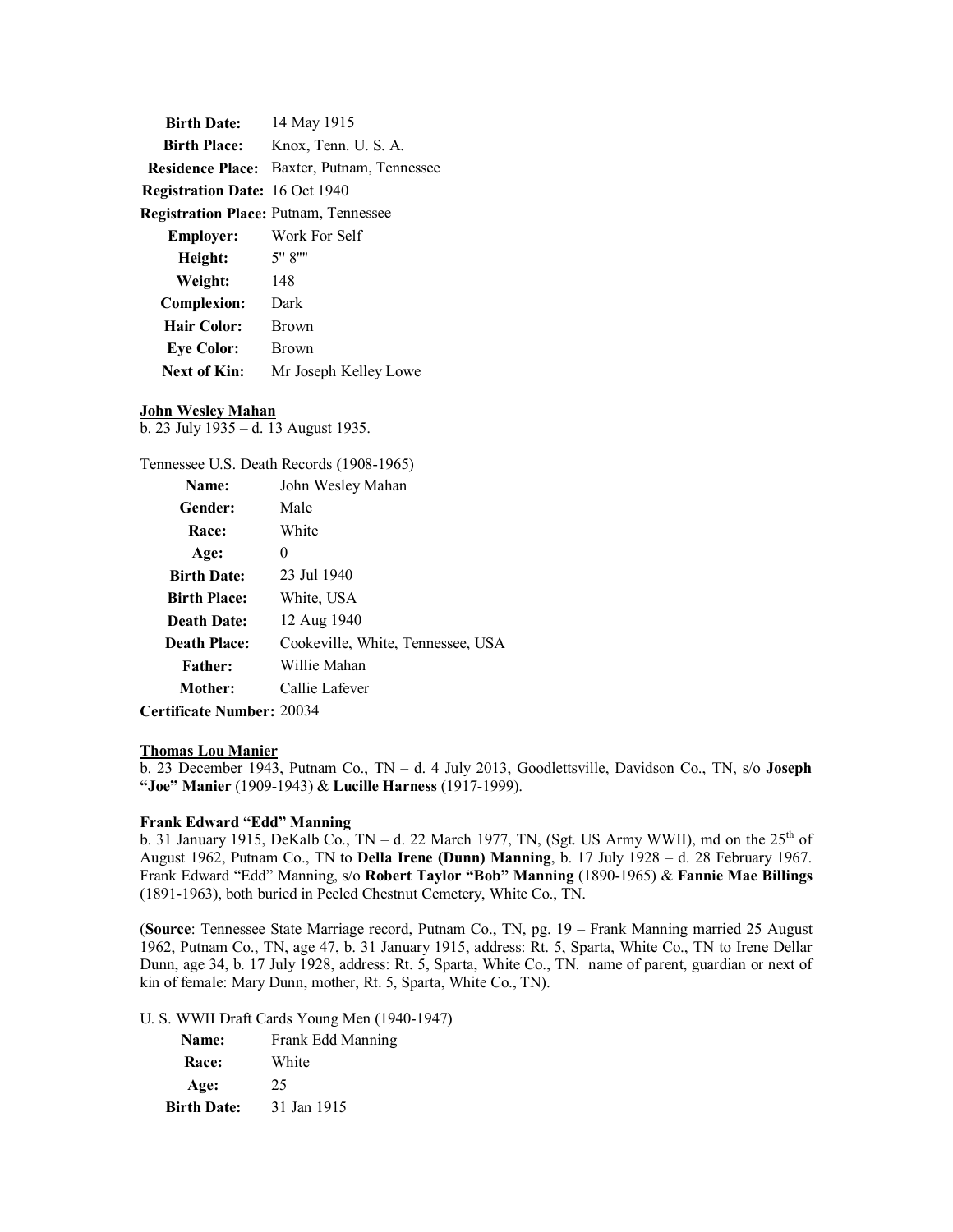| <b>Birth Place:</b> Dekalb, Tenn.     |                                                    |
|---------------------------------------|----------------------------------------------------|
|                                       | <b>Residence Place:</b> Rockvale, Tennessee        |
| <b>Registration Date: 16 Oct 1940</b> |                                                    |
|                                       | Registration Place: Overall, Rutherford, Tennessee |
| <b>Employer:</b>                      | Walter Leather                                     |
| Height:                               | 5" 9"                                              |
| Weight:                               | $135$ lbs                                          |
| <b>Complexion:</b>                    | Ruddy                                              |
| <b>Hair Color:</b>                    | Red                                                |
| <b>Eye Color:</b>                     | <b>Brown</b>                                       |
| Next of Kin:                          | Mr Robert L. Manning                               |

#### **William "Leroy" Martin**

b. 16 February  $\frac{1948 - d}{11}$  April 2006, Putnam Co., TN, md on the 4<sup>th</sup> of May 1976, Putnam Co., TN to **Deborah Marie (Sliger) Martin**, b. 8 April 1953 – d. 27 July 2006. William "Leroy" Martin, s/o **William H. "Bill" Martin** (1924-1997) & **Gilla Beatrice Anderson** (1923-1998), both buried in Cookeville City Cemetery, Putnam Co., TN. William "Leroy" Martin, s/o **Paul Getz Martin** (1924-2019) & **Anna H. Horning** (1924-2006), both buried in New Haven Mennonite Cemetery, Lititz, Lancaster Co., PA. \*See Gilla Beatrice (Anderson) Martin Obt. buried in Cookeville City Cemetery, Putnam Co., TN.

(**Source**: Tennessee State Marriage record, Putnam Co., TN, pg. 82 – William Leroy Martin married 4 May 1976, Putnam Co., TN, age 28, b. 16 February 1948, address: Rt. 9, Cookeville, Putnam Co., TN to Deborah Marie Sliger, age 23, b. 8 April 1953, address: 106 N. Whitney, Cookeville, Putnam Co., TN. Name of parent, guardian or next of kin of female: Charlie J. Sliger, Burgess Falls Rd., Cookeville, Putnam Co., TN).

#### **Ada Massa Obt.**

b. 4 June 1885 – d. 17 October 1904, d/o **William Massa** (1831-1891) & **Dorinda Burgess** (1842-1916). \*See Dorinda Deanna (Burgess) Massa Obt.

MASSA, MISS ADA: Miss Ada Massa, daughter of Mrs. Dorinda Massa, died Nov. 17, aged 19, at her home near Ditty. [Date 10/19/1904, Vol. II, No. 37, Page 4]. Putnam County Herald, TN.

### **Alan Wayne Massa**

b. 25 January 1966 – d. 6 April 1995, s/o **Ammon Dillard Massa** (1939-1999) & **Ann Lee Kirby** (1940- 2016). \*See Ammon Dillard Massa Obt.

\*See Ann Lee (Kirby) Massa Obt.

# **Ammon Davis Massa**

b. 2 October 1867, Putnam Co., TN – d. 22 April 1915, Putnam Co., TN, md **Almeda (Jones) Massa**, b. 23 December 1872, Putnam Co., TN – d. 2 April 1956, Baxter, Putnam Co., TN, d/o **Ammon Davis Jones** (1828-1901) & **Elizabeth Tatum Grimes** (1830-1899). Ammon Davis Massa, s/o **William Massa** (1831- 1891) & **Sarah Thomas** (1834-1874).

\*See Lillie Mae (Sherrell) Dunn Obt.

\*See Virda M. Dunn buried in Boiling Springs Cemetery.

\*See Dorinda Deanna (Burgess) Massa Obt.

\*See Chester L. Massa buried in Boiling Springs Cemetery.

\*See Hershel Danzie Sherrell buried in Boiling Springs Cemetery.

# **Ammon Dillard Massa Obt.**

b. 8 December 1939, Putnam Co., TN – d. 29 November 1999, Cookeville, Putnam Co., TN, md **Ann Lee (Kirby) Massa**, b. 31 August 1940, Pikeville, Bledsoe Co., TN – d. 12 December 2016, Cookeville,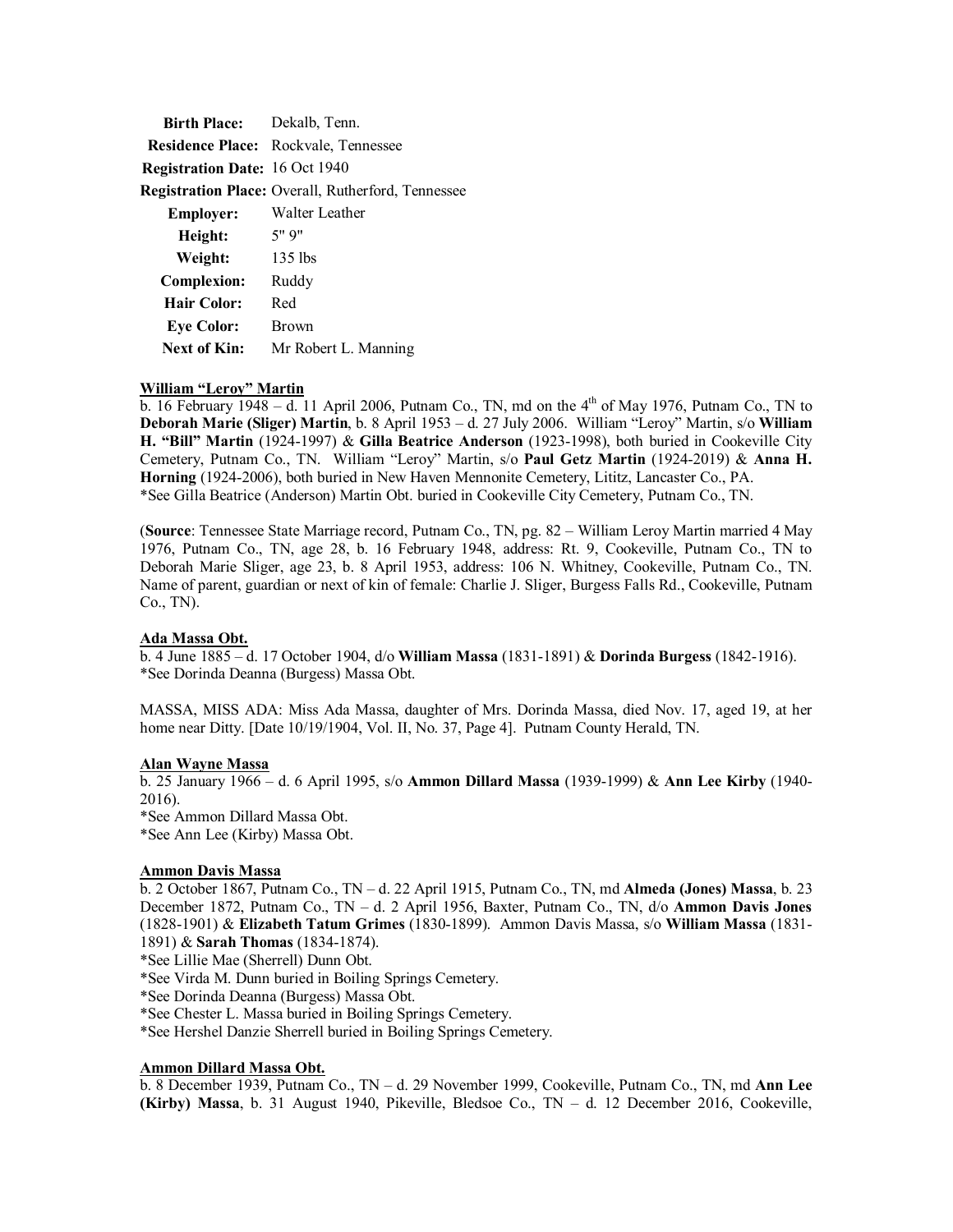Putnam Co., TN, d/o **Jessie L. Kirby** (1912-19830 & **Claudia Pearl Cole** (1922-1980), both buried in Double Springs Cemetery, Putnam Co., TN. Ammon Dillard Massa, s/o **Luther L. Massa** (1916-1971) & **Ruby Lee Pullum** (1917-2011). \*See Alan Wayne Massa buried in Boiling Springs Cemetery. \*See Ann Lee (Kirby) Massa Obt. \*See Ruby Lee (Pullum) Massa Obt.

**COOKEVILLE** -- Funeral services for Ammon (Dillard) Massa, 59, of Baxter, will be held at 11 a.m. on Thurs., Dec. 2, from the chapel of Dyer Funeral Home. Burial will be in Boiling Springs Cemetery.

The family will receive friends from 4-9 p.m. today, Wed., Dec. 1, at the funeral home.

Mr. Massa died on Mon., Nov. 29, 1999, at Cookeville Regional Medical Center.

He was born on Dec. 8, 1939, in Putnam County to Ruby Pullum Massa of Baxter and the late Luther Massa. Mr. Massa was a 40-year employee of Williams Wholesale Co. He served in the National Guard.

In addition to his mother, his family includes his wife, Ann Massa of Baxter; a son, Eric Massa of Baxter; two daughters, Annette Massa and Darlene Gang, both of Cookeville; a brother, Lloyd Massa of Baxter; a sister, Rowena Nash of Baxter; and eight grandchildren.

In addition to his father, he was preceded in death by a son, Alan Wayne Massa.

Pallbearers will be Greg Thurman, David Bos, Robert, Bob and Roy Williams, Robert Lee Huddleston, and Dave Wilkerson.

Honorary pallbearers will be employees of Williams Wholesale Co.

Donations may be made to Vanderbilt Medical Center by contacting the funeral home.

Bro. Harold Walker will officiate at the services.

#### **Ammon Franklin "Frank" Massa**

 $\overline{b}$ . 2 January 1873, TN – d. 14 January 1951, md on the 24<sup>th</sup> of March 1895, Putnam Co., TN to **Omelia (Jones) Massa**, b. 5 February  $1875 - d$ . 5 June 1905. Ammon Franklin "Frank" Massa also md on the  $30<sup>th</sup>$ of September 1905, Putnam Co., TN to **Mary Lavina "Mollie" (Cass) Massa**, b. 14 September 1879 – d. 16 February 1927, d/o **James Moses Cass** (1844-1936) & **Hester Cleopatra McConnell** (1849-1893), both buried in Old Zion Cemetery, Sparta, White Co., TN. Ammon Franklin "Frank" Massa also md on the 21st of December 1928, Putnam Co., TN to **Millie Aravada (Herren) Dunn Massa**, b. 12 September 1887, Putnam Co., TN – d. 3 May 1974, d/o **Green Berry Herron** (1870-1939) & **Abbie Plina Franklin**. **Millie Aravada (Herren) Dunn Massa** also md on the 28<sup>th</sup> of August 1928, Putnam Co., TN to **John Wesley Dunn** (1878-1926).

\*See John Wesley Dunn buried in Boiling Springs Cemetery.

\*See Arthur Aranton Massa buried in Boiling Springs Cemetery.

\*See Herman Travis Massa buried in Boiling Springs Cemetery.

\*See Jesse Willard Massa buried in Boiling Springs Cemetery.

\*See Joseph Hascal Massa buried in Boiling Springs Cemetery.

\*See Robert Franklin Massa buried in Boiling Springs Cemetery.

\*See William Erastus "Rastus" "W.R" Massa Obt.

(**Source**: Tennessee State Marriage record, Putnam Co., TN, pg. 566 - A. F. Massa married 24 March 1895, Putnam Co., TN to Omelia Jones).

(**Source**: Tennessee State Marriage record, Putnam Co., TN, pg. 301, #666– A. F. Massa married 30 September 1905, Putnam Co., TN to Miss Mollie Cass).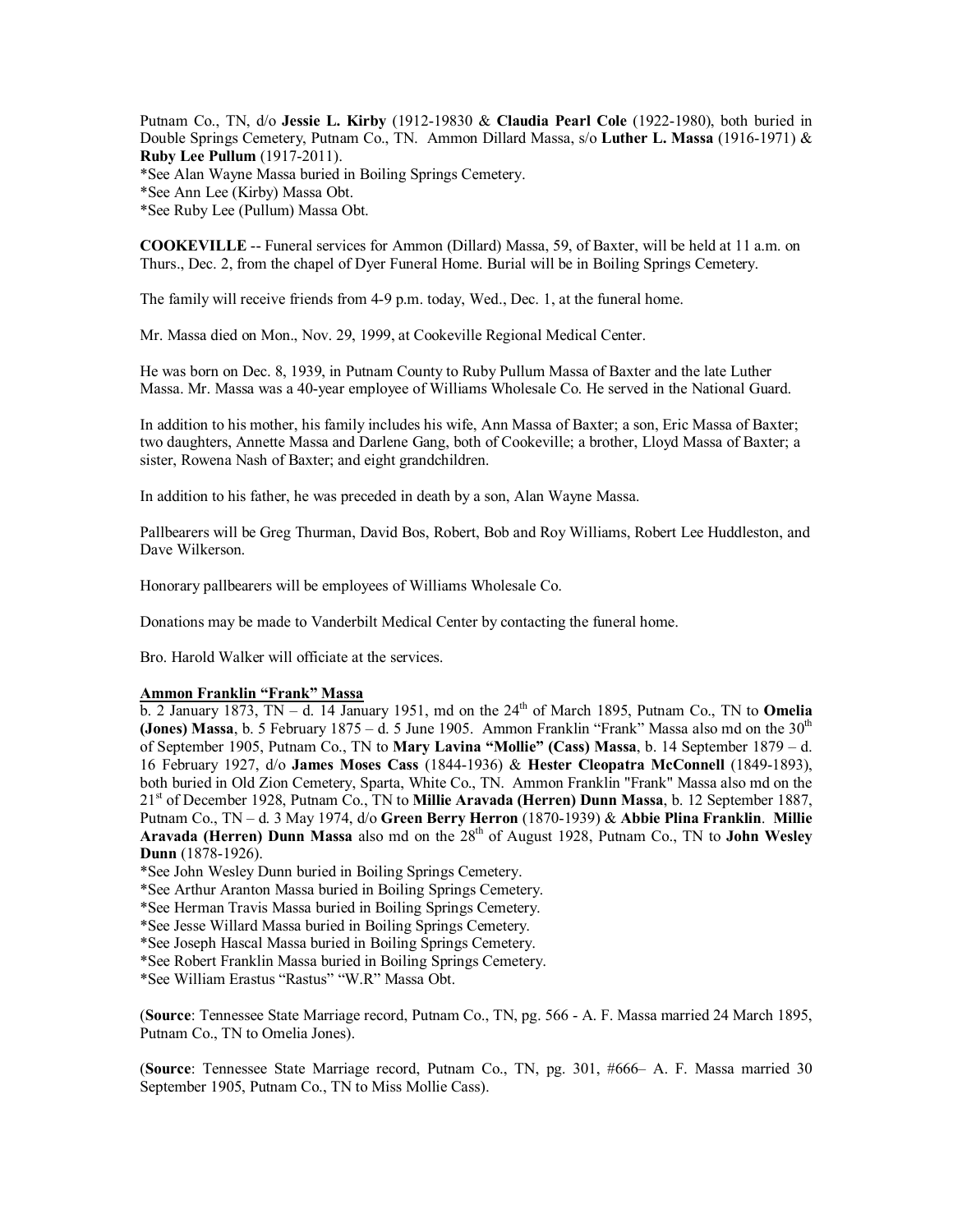(**Source**: Tennessee State Marriage record, Putnam Co., TN, pg. 512, #4750– A. F. Massa married 21 December 1928 to Millie Arvada Dunn).

(**Source**: Tennessee State Marriage record, Putnam Co., TN, pg. 236, #386 – J. W. Dunn married 28 August 1904, Putnam Co., TN to Miss Millie Herron).

#### **Ammon J. Massa**

b. 1 January 1890 – d. 19 May 1908, s/o **William Travis Massa** (1862-19390 & **Martha Jones** (1867- 1905).

\*See William Travis Massa buried in Boiling Springs Cemetery.

\*See Carl Rice Obt.

See article from Putnam County Herald: WD Smith MASSA, AMMON: Two Boys Drowned - Ammon Massa, son of Travis Massa, and Carl Rice, son of J. A. Rice, were drowned in the millpond at Gentry's mill near Window Cliff on Tuesday about 11 o'clock. Together with Edgar Hickey, about 16 years old, there were in a boat which upset. The bodies were recovered in about two hours, the water being 14 feet deep. The Massa boy was 18 and the Rice boy 14 years old. [Date 5/20/1908, Vol. VI, No. 16, Page 1] Putnam County Herald, TN

#### **Ann Lee (Kirby) Massa Obt.**

b. 31 August 1940, Pikeville, Bledsoe Co., TN – d. 12 December 2016, Cookeville, Putnam Co., TN, md **Ammon Dillard Massa**, b. 8 December 1939, Putnam Co., TN – d. 29 November 1999, Cookeville, Putnam Co., TN, , s/o **Luther L. Massa** (1916-1971) & **Ruby Lee Pullum** (1917-2011). **Ann Lee (Kirby) Massa**, d/o **Jessie L. Kirby** (1912-19830 & **Claudia Pearl Cole** (1922-1980), both buried in Double Springs Cemetery, Putnam Co., TN.

\*See Ammon Dillard Massa Obt.

Anna Lee Massa, age 76, of Cookeville, Tennessee, passed from this life on Monday, December 12, 2016 under hospice care.

Mrs. Massa did not want a traditional funeral but instead a Celebration of Life Service that will be planned by her son, Eric, in their home, per her wishes, at a later date.

She was born August 31, 1940 in Pikeville, Tennessee, to the late Jesse Lee Kirby and Claudia Pearl Cole Kirby.

She was also preceded in death by her husband, Ammon Dillard Massa; her son Alan Massa; granddaughter, Amy Tollison; four of her brothers, Jackie, Thomas, Birch and Jerry Kirby; and sister, Shirley Kirby.

Mrs. Massa was a true believer, loving wife, faithful friend, dedicated mother, grandmother, sister, and homemaker. She was a hard worker who enjoyed vegetable gardening, tending flowers of all kinds, and she loved to grow many types of plants.

She is survived by her son Eric Leigh Massa of Burgess Falls; two daughters, Claudia Annette Massa of Wilson County, Tennessee and Ophia Darlene Gang of White County, Tennessee; brother, Carl Kirby of Putnam County; and her six grandchildren, Michael and Megan Massa, Cynthia and Deonna Tollison, Travis and Daniel Gang.

Dyer Funeral Home is in charge of arrangements.

#### **Arthur Aranton Massa**

b. 18 February 1896, Putnam Co.,  $TN - d$ . 9 November 1973, Putnam Co., TN, md on the 10<sup>th</sup> of March 1918, Putnam Co., TN to **Notie Lois (Roberts) Massa**, b. 14 July 1897 – d. 22 March 1933, she is buried in Vickers Graveyard, Putnam Co., TN. Notie Lois (Roberts) Massa, d/o **Henry Ervin Roberts** (1861- 1933) & **Sarah C. Vickers** (1856-1923), both buried in Vickers Graveyard, Putnam Co., TN. Arthur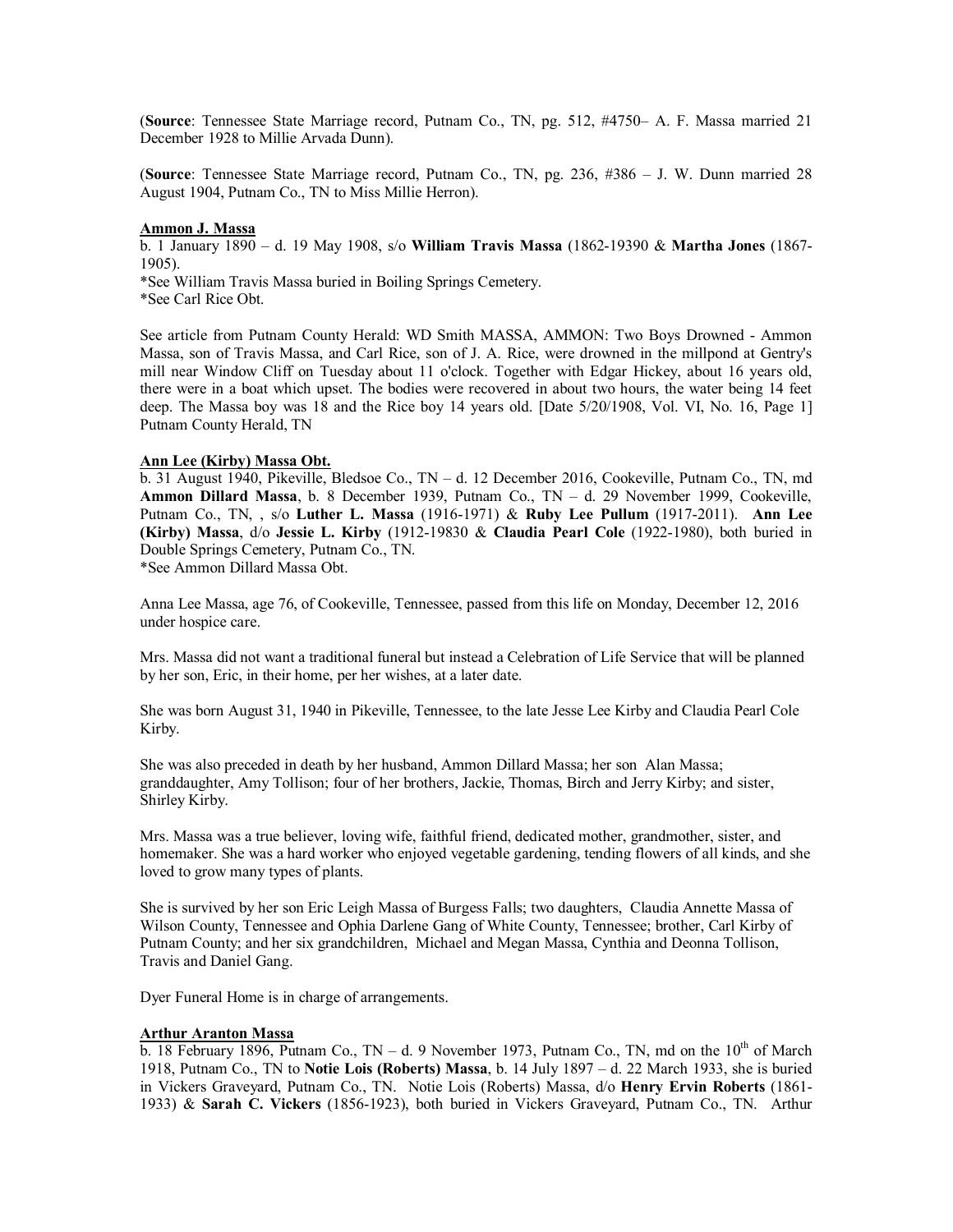Aranton Massa, s/o **Ammon Franklin "Frank" Massa** (1873-1951) & **Omelia Jones** (1875-1905). Arthur Aranton Massa also md on the 16<sup>th</sup> of October 1933, Putnam Co., TN to **Martha Ikelyn "Ike" (Bray) Massa**, b. 22 August 1907, MI – d. 7 October 1973, Putnam Co., TN. \*See Nell Omelia (Massa) Baillo Obt. \*See Ammon Franklin "Frank" Massa buried in Boiling Springs Cemetery. \*See Martha Ikelyn "Ike" (Bray) Massa Obt.

(**Source**: Tennessee State Marriage record, Putnam Co., TN, pg. 425, #1688 - Arthur Massa married 10 March 1918, Putnam Co., TN to Nottie Roberts).

(**Source**: Tennessee State Marriage record, Putnam Co., TN, pg. 171 – Arthur Massa married 16 October 1933, Putnam Co., TN, age 37, address: Baxter, Putnam Co., TN to Ackelene Bray, age 26, address: Cookeville, Putnam Co., TN. Name of parent, guardian or next of kin of female: W. L. Bray, Cookeville, Putnam Co., TN).

The death angel visited this community on March 22 and claimed for its victim Mrs. Notie Massa, wife of Arthur Massa. She leaves a husband and 3 children.

Putnam Herald, TN 6 April 1933.

#### **Auston Massa**

b. 8 November 1920 – d. 15 April 1936, s/o **Ammon Franklin "Frank" Massa** (1873-1951) & **Mary Lavina "Mollie" Cass** (1879-1927).

#### **Billy Leo Massa**

b. & d. 7 February 1966.

#### **Brenda Lee (West) Massa Obt.**

b. 27 August 1949, Detroit, Wayne Co., MI – d. 14 October 2012, Owosso, Shiawassee Co., MI, md on the 25th of April 1966, White Co., TN to **Charles Edward Massa**, b. 4 March 1949. Brenda Lee (West) Massa, d/o **Clifton A. West** (1920-1978) & **Ester Delois Brown** (1922-1972), both buried in New Hope Cemetery, New Hope, Jackson Co., TN.

(**Source**: Tennessee State Marriage record, White Co., TN, pg. 360 – Charles Edward Mass married 25 April 1966, White Co., TN, age 22, b. 4 March 1949, address: Cookeville, TN to Brenda Lee West, age 18, b. 2 February 1948, address: Cookeville, TN. Name of parent, guardian or next of kin of female: Johnnie West, Cookeville, TN. Name of parent, guardian or next of kin of male: Smith Massa, Cookeville, TN).

**COOKEVILLE** — Funeral services for Brenda Lee Massa, 63, of Perry, Mich., will be held at 11 a.m. on Friday, Oct. 19, from the chapel of Dyer Funeral Home. Burial will be in Boiling Springs Cemetery.

The family will receive friends from 4-8 p.m. today, Thursday, Oct. 18, at the funeral home.

Brenda passed away on Sunday, Oct. 14, 2012, in Memorial Health Care Center in Owossa, Mich.

She was born Aug. 27, 1949, in Detroit, Mich., to the late Clifton A. West and Ester Deloice Brown West.

Mrs. Massa and her husband, Charles, enjoyed 46 happy years together. She had a love for the outdoors and enjoyed photography. Brenda also loved gardening and had a compassionate heart for animals and dearly loved her pets.

Pallbearers will be Steven, Dave, George, Kenny, Adam and Dave.

Bro. Ken Haney will officiate at the services.

Dyer Funeral Home is in charge of arrangements.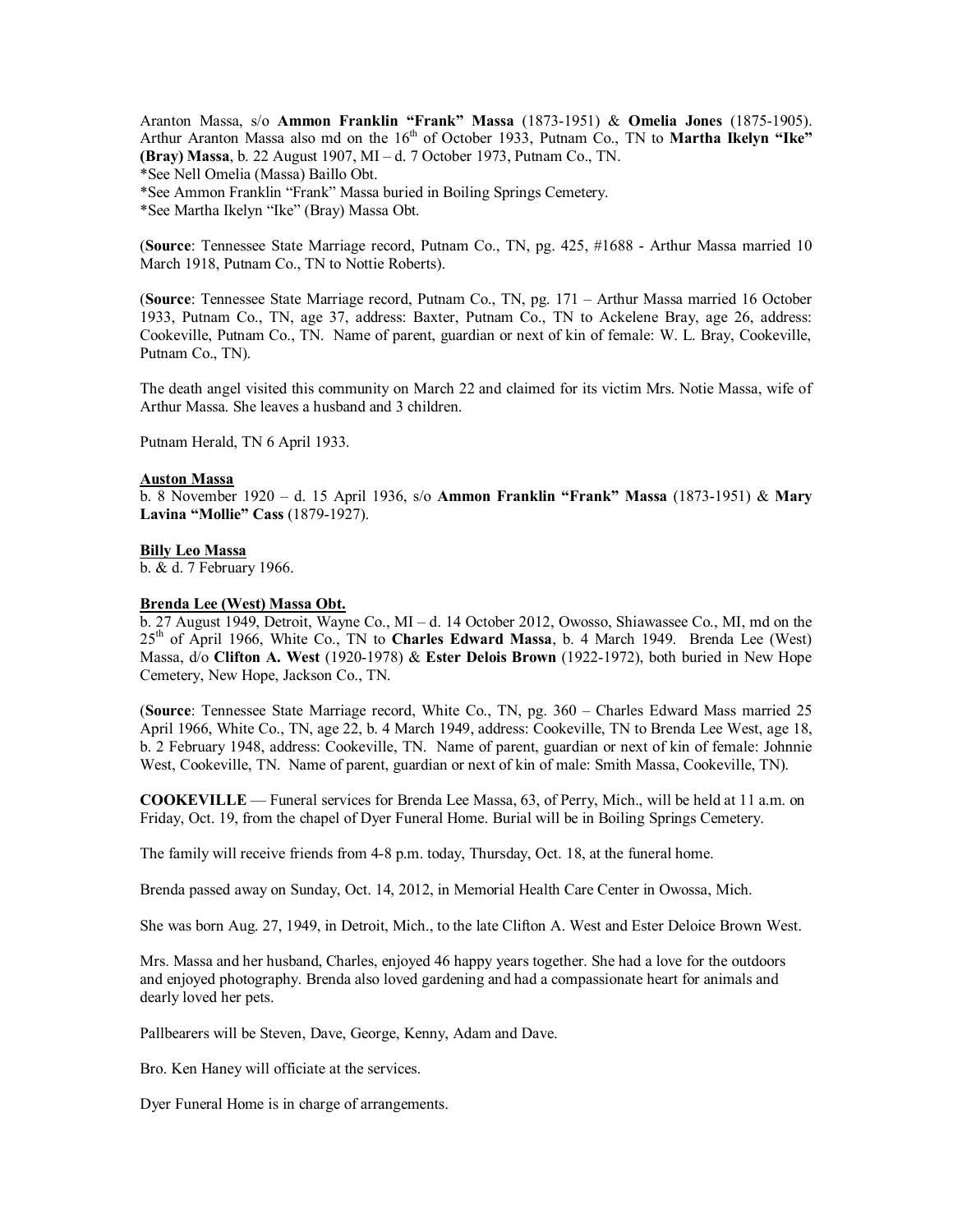#### **Charles Edward Massa Obt.**

b. 5 June 1927 – d. 28 January 1934, Putnam Co., TN, s/o **William Travis Massa** (1862-1939) & **Mary Elizabeth Rice** (1885-1983)..

Funeral services for Charles Massa, 7, son of Mr and Mrs Travis Massa of Boiling Springs, were conducted at Boiling Springs church Sunday afternoon with burial in the cemetery there. The boy died after a short illness. Putnam County Herald, TN: 1 February 1934

#### **Chester Lavender Massa**

 $\overline{b}$ . 28 April 1900, TN – d. 14 July 1974, Putnam Co., TN, md on the 23<sup>rd</sup> of November 1919, Putnam Co., TN to **Amanda L. (Bussell) Massa**, b. 20 August 1898, TN – d. 23 July 1976, Putnam Co., TN, d/o **Newton Braxton "Nuton" Bussell** (1869-1937) & **Mary Frances Gentry** (1863-1929), both buried in Gentry Cemetery, Putnam Co., TN. Chester Lavender Massa, s/o **Ammon Davis Massa** (1867-1915) & **Almeda Jones** (1872-1956).

\*See Modenia Frances (Massa) Harris Obt.

\*See Ammon Davis Massa buried in Boiling Springs Cemetery.

(**Source**: Tennessee State Marriage record, Putnam Co., TN, pg. 539, #2133 – Chester Massa married 23 November 1919, Putnam Co., TN to Manda Bussell).

### **Cyrus Dillard Massa**

b. 1 January 1888, Putnam Co., TN – d. 28 September 1970, Baxter, Putnam Co., TN, md on the  $27<sup>th</sup>$  of February 1916, Putnam Co., TN to **Lena (Thomas) Massa**, b. 17 April 1898, Putnam Co., TN – d. 14 May 1974, Baxter, Putnam Co., TN, d/o **Levi Henderson Thomas** (1872-1956) & **Rebecca Ann Martin** (1872- 1954), both buried in Odd Fellows Cemetery, Putnamn Co., TN. Cyrus Dillard Massa, s/o **William Travis Massa** (1862-1939) & **Martha Jane Jones** (1867-1905).

\*See Hulon Alton Massa buried in Boiling Springs Cemetery.

\*See William Travis Massa buried in Boiling Springs Cemetery.

(**Source**: Tennessee State Marriage record, Putnam Co., TN, pg. 306, #1216 - Cyrus Massa married 27 February 1916, Putnam Co.,TN to Lona Thomas).

#### **Donald Lee Massa**

b. & d. 1 April 1969, s/o Mr. & Mrs. Donald Massa.

#### **Dorinda Deanna (Burgess) Massa Obt.**

b. 1 January 1842, White Co., TN – d. 11 December 1916, Putnam Co., TN, md  $2^{nd}$  on the 9<sup>th</sup> of January 1876 to to **William Massa**, b. 21 April 1831, White Co., TN – d. 31 January 1891, Putnam Co., TN. Dorinda (Burgess) Massa also md 1<sup>st</sup> to **Isaac E. Lollar**, b. 23 February 1842, TN – d. 20 May 1870, Putnam Co., TN, s/o **Corder Lollar** (1820-1906) & **Nancy Caroline Pittillo**, all buried in Howard Cemetery, Putnam Co., TN. Dorinda Deanna (Burgess) Massa, d/o **Charles Hunter Burgess** (1806-1886) & **Margaret "Peggy" McBride** (1808-1891), both buried in Howard Cemetery, Putnam Co., TN. William Massa also md on the 7<sup>th</sup> of December 1851, White Co., TN to **Sarah (Thomas) Massa**, b. 8 October 1834, Greene Co., PA – d. 17 June 1874, Putnam Co., TN. Sarah (Thomas) Massa, marker placed by Granddaughter Nancy (Massa) Goolsby.

\*See George Monroe Howell buried in Boiling Springs Cemetery.

\*See James Waymon Lollar Obt.

\*See Ada Massa Obt.

\*See Ammon Davis Massa buried in Boiling Springs Cemetery.

\*See Gillem John Massa buried in Boiling Springs Cemetery.

\*See Ann Susan (Massa) Sherrell buried in Boiling Springs Cemetery.

(**Source**: Tennessee State Marriage record, White Co., TN, pg. 39 – William Massa married 7 December 1851, White Co., TN to Sarah Thomas).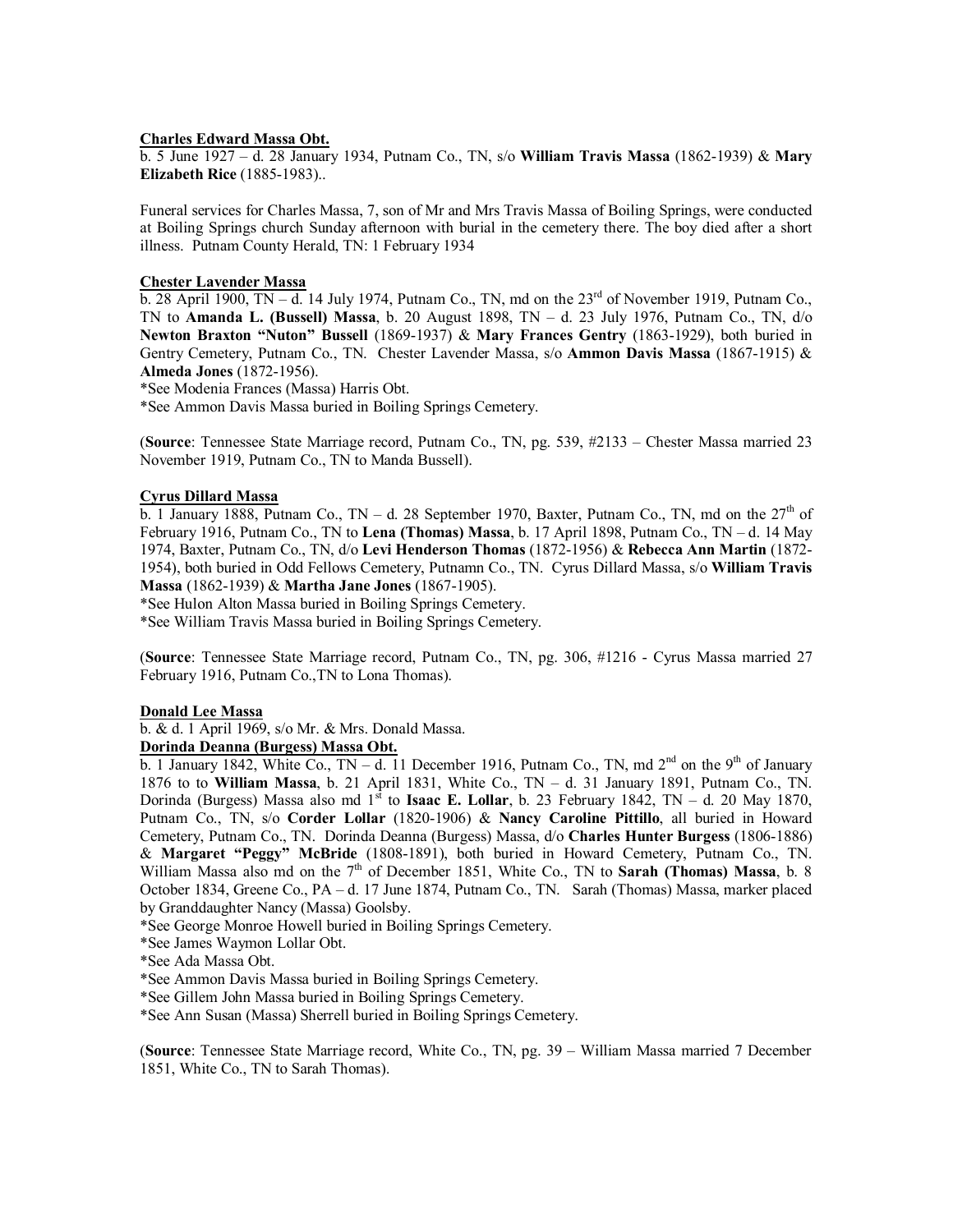Mrs. Dorinda Massa - The death angel visited this section and claimed for its victim Mrs. Dorinda Massa. She died Dec. 11 and was buried Dec. 12 at the Boiling Springs cemetery. She leaves seven children, thirty-eight grandchildren, and a host of friends to mourn their loss, the children being Norman and Oakley Massa of Cookeville, Dillard Massa, Mrs. Jim Lollar, Mrs. Liza Rice, Mrs. Oma Howell and Mrs. Adaville Howell all near Baxter. Grandma was a devoted Christian, having belonged to the Missionary Baptist church for about forty years. She was loved by everybody who knew her. She went to Cookeville Sunday, Dec. 10 and died next morning. We never know when we will have to leave this world. The thing for us to do is to be ready. Some of these days I will meet my dear grandmother in a world where no parting or sorrow ever comes. She was 74 years, 11 months, and 11 days old. -- A grand-daughter [Date: 12/14/1916, Vol. XIV, No. 50, Page 1] The Putnam County Herald

### **George Washington Massa**

 $\overline{b}$ . 17 April 1898 – d. 12 December 1940, md on the 30<sup>th</sup> of May 1919, Putnam Co., TN to **Ova (Thomas) Massa**, b. 20 March 1896 – d. 2 October 1974. George Washington Massa, s/o **William Travis Massa** (1862-1939) & **Martha Jones** (1867-1905).

\*See Thelma Ruth Massa Obt.

(**Source**: Tennessee State Marriage record, Putnam Co., TN, pg. 500, #1978 – George Massa married 30 May 1919, Putnam Co., TN to Miss Ova Thomas).

#### **Gillem John Massa**

b. 15 April 1871, TN – d. 11 October 1964, md **Illinoise Cordelia (Jones) Massa**, b. 24 August 1870, Putnam Co., TN – d. 5 May 1942, Putnam Co., TN. Gillem John Massa, s/o **William Massa** (1831-1891) & **Dorinda Burgess** (1842-1916).

\*See Dorinda Deanna (Burgess) Massa Obt.

### **Harlon Massa**

b. & d. 1936, s/o **Mr. & Mrs G. W. Massa**.

#### **Herman P. Massa**

b. 13 June 1902 – d. 20 June 1903, s/o **Norman & L. Massa**.

#### **Herman Travis Massa**

b. 13 August 1897, Putnam Co., TN – d. 27 November 1897, Putnam Co., TN, s/o **Ammon Franklin "Frank" Massa** (1873-1951) & **Omelia Jones** (1875-1905). \*See Ammon Franklin "Frank" Massa buried in Boiling Springs Cemetery.

#### **Hulon Alton Massa**

b. 29 Arpil 1917, Putnam Co., TN – d. 14 March 1996, (PFC US Army WWII), md July 1949, Louisville, Bacon Co., GA to **Emma Jane (Gay) Massa**, b. 14 April 1920, Wrens, Jefferson Co., GA – d. 29 December 2009, Algood, Putnam Co., TN, d/o **John Albert Gay** & **Hannah James**. Hulon Alton Massa, s/o **Cyrus Dillard Massa** (1888-1970) & **Lena Thomas** (1898-1974). \*See Cyrus Dillard Massa buried in Boiling Springs Cemetery.

# **Jacky Dale Massa**

b. 3 June 1955 – d. 17 August 1980, md **Mary Ada (unknown) Massa**, b. 22 July 1919. Jacky Dale Massa, s/o **Smith Gillam Massa** (1916-1975) & **Mary Ada Pullum** (1915-2011). \*See Mary Ada (Pullum) Massa Obt.

# **Jessie Mae "Mossie" (Stoglin) Massa**

b. 16 August 1914 – d. 2 September 2007, Sparta, White Co., TN, md **Oakley Stanton Massa**, b. 20 July 1915, Putnam Co., TN – d. 28 March 1980, White Co., TN, s/o **William Ammon Massa** (1888-1967) & **Verbie Lue Tollison** (1891-1917). Jessie Mae "Mossie" (Stoglin) Massa, d/o **Hamp Stoglin** (1890-1967) & **Minnie Mae Smith** (1891-1964), both buried in Elrod Cemetery, Sparta, White Co., TN. \*See Oakley Stanton Massa Obt.

\*See William Ammon Massa buried in Boiling Springs Cemetery.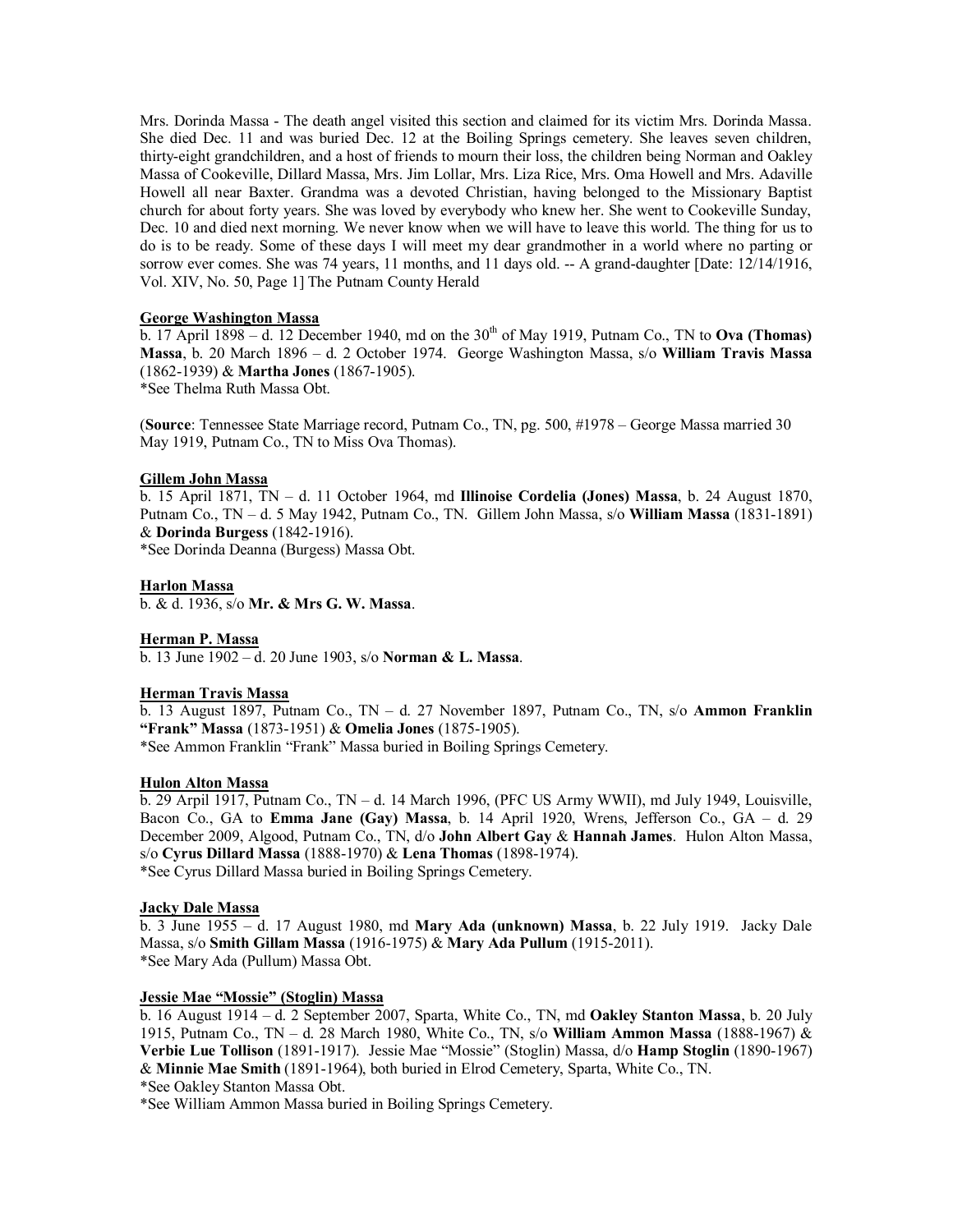**COOKEVILLE** -- Funeral services for Jessie Mae (Mossie) Massa, 93, of White County will be held Thursday, Sept. 6, at 11 a.m. from the chapel of Dyer Funeral Home. Burial will be in Boiling Springs Cemetery.

Family will receive friends today, Wednesday, Sept. 5, from 1-9 p.m. at the funeral home.

Mrs. Massa died Sunday, Sept. 2, 2007, at Life Care Center of Sparta.

She was born Aug. 15, 1914, in White County to the late Hamp Stoglin and Minnie Smith Stoglin.

Mrs. Massa was a trimmer with Sparta Shirt Factory and a member of Boiling Springs Baptist Church.

Her family includes three daughters and a son-in-law, Arlene and Lynn Sliger, Eulene Elrod and Willene Lafever, all of Baxter; three sons and daughters-in-law, Harold and Oneida Massa, O.V. and Gladys Massa of Sparta and Jerry and Lisa Massa of Baxter; a brother, Lynell Stoglin of Sparta; 12 grandchildren; 16 great-grandchildren; and four great-great-grandchildren.

In addition to her parents, Mrs. Massa was preceded in death by her husband, Oakley Massa; two sons-inlaw, Gene Dale Lafever and Robert Elrod; a grandson, Gary Massa; four brothers; and two sisters.

Pallbearers will be Mrs. Massa's grandsons.

Bro. Gary Farris will officiate the services.

#### **Jesse Willard Massa**

b. 21 July 1916, Putnam Co., TN – d. 20 March 1972, Putnam Co., TN, (Tennessee TEC 5 CO A 1344 Engineers WWII BSM), md on the  $26<sup>th</sup>$  of March 1949, Putnam Co., TN to **Flossie Marie (unknown) Massa**, b. 6 November 1930. Jesse Willard Massa, s/o **Ammon Franklin "Frank" Massa** (1873-1951) & **Mary Lavina Cass** (1879-1927). Children: Jesse Willard Massa Jr., Joe Vern Massa, Darrell Massa, & Mollie Dee Massa.

\*See Ammon Franklin "Frank" Massa buried in Boiling Springs Cemetery.

(**Source**: Tennessee State Marriage record, Putnam Co., TN, pg. 344 – Jesse Willard Massa married 26 March 1949, Putnam Co., TN, age 32, address: Rt. 6, Saparta, White co., TN to Marie Massa, age 18, b. 6 November 1930, address: Baxter, TN. name of parent, guardian or next of kin of female: William Massa, Baxter, TN).

### **John Right Massa**

b. 8 September 1877, White Co., TN – d. 2 February 1954, Nashville, Davidson Co., TN, s/o **Joseph Franklin Massa** (1825-1904) & **Lucinda Jane Mills** (1836-1915), both buried in Massa Family Cemetery, Cookeville, Putnam Co., TN.

Tennessee U. S. Death Records (1908-1965)

| Name:               | John R Massa                        |
|---------------------|-------------------------------------|
| Gender:             | Male                                |
| <b>Race:</b>        | White                               |
| Age:                | 77                                  |
|                     | Single                              |
| <b>Birth Date:</b>  | 8 Sep 1876                          |
| <b>Birth Place:</b> | USA                                 |
| <b>Death Date:</b>  | 2 Feb 1954                          |
| <b>Death Place:</b> | Nashville, Davidson, Tennessee, USA |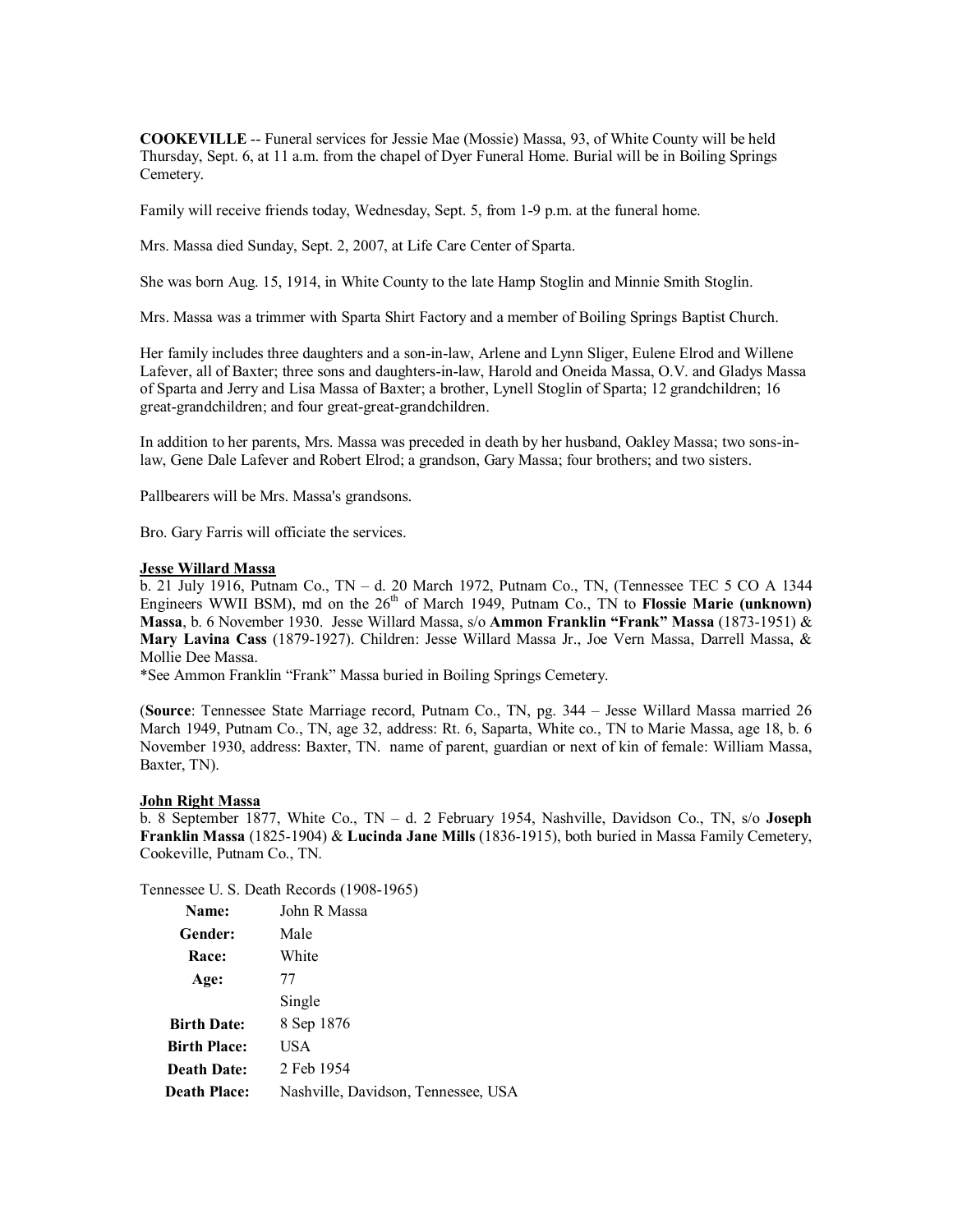Midstate Baptist Hospital **Father:** Joe Massa **Mother:** Cindy Mills **Certificate Number:** 54-07252

|                                  | U. S. WWII Draft Registration Cards (1917-1918)       |
|----------------------------------|-------------------------------------------------------|
| <b>Name:</b>                     | John Right Massa                                      |
| Race: White                      |                                                       |
| <b>Birth Date:</b> 8 Sep 1876    |                                                       |
| <b>Residence Date: 1917-1918</b> |                                                       |
|                                  | <b>Street Address:</b> Cookeville Tenn. $\# 2$        |
|                                  | <b>Residence Place: Putnam County, Tennessee, USA</b> |
| <b>Physical Build: Stout</b>     |                                                       |
| Tall<br>Height:                  |                                                       |
| <b>Hair Color:</b>               | Gray                                                  |
| <b>Eye Color:</b> Gray           |                                                       |
| Sibling:                         | Lou Farley, sister                                    |

#### **Joseph Hascal Massa**

b. 13 January 1901, Putnam Co., TN – d. 4 August 1901, Putnam Co., TN, s/o **Ammon Franklin "Frank" Massa** (1873-1951) & **Omelia Jones** (1875-1905). \*See Ammon Franklin "Frank" Massa buried in Boiling Springs Cemetery.

#### **Lawrence Grace Massa Jr.**

b. & d. 12 July 1940, s/o **Lawrence Grace Massa** (1912-1987) & **Elise Goodwin** (1921-1992). \*See Lawrence Grace Massa buried in Cookeville City Cemetery, Putnam Co., TN.

#### **Leonard Oral Massa**

b. 26 February 1924, TN – d. 25 March 1924, Putnam Co., TN, s/o **William Erastus "Rastus" "W.R" Massa** (1899-1974) & **Rosa Lee Clouse** (1900-1957). \*See William Erastus "Rastus" "W.R" Massa Obt.

#### **Lille Ethel Massa**

b. 6 October 1907 – d. 31 October 1937, d/o **William Travis Massa** (1862-1939) & **Mary Elizabeth Rice** (1885-1983). \*See Mary Elizabeth (Rice) Massa Obt.

# **Martha Ikelyn "Ike" (Bray) Massa Obt.**

b. 22 August 1907, MI – d. 7 October 1973, Putnam Co., TN, md on the  $16<sup>th</sup>$  of October 1933, Putnam Co., TN to **Arthur Aranton Massa**, b. 18 February 1896, Putnam Co., TN – d. 9 November 1973, Putnam Co., TN s/o **Ammon Franklin "Frank" Massa** (1873-1951) & **Omelia Jones** (1875-1905). Martha Ikelyn "Ike" (Bray) Massa, d/o **Waymon Lafeyette** Bray (1863-1944) & **Margaret Lucinda Gentry** (1867- 1923), both buried in Gentry Cemetery, Putnam Co., TN.

\*See Arthur Aranton Massa buried in Boiling Springs Cemetery.

(**Source**: Tennessee State Marriage record, Putnam Co., TN, pg. 171 – Arthur Massa married 16 October 1933, Putnam Co., TN, age 37, address: Baxter, Putnam Co., TN to Ackelene Bray, age 26, address: Cookeville, Putnam Co., TN. Name of parent, guardian or next of kin of female: W. L. Bray, Cookeville, Putnam Co., TN).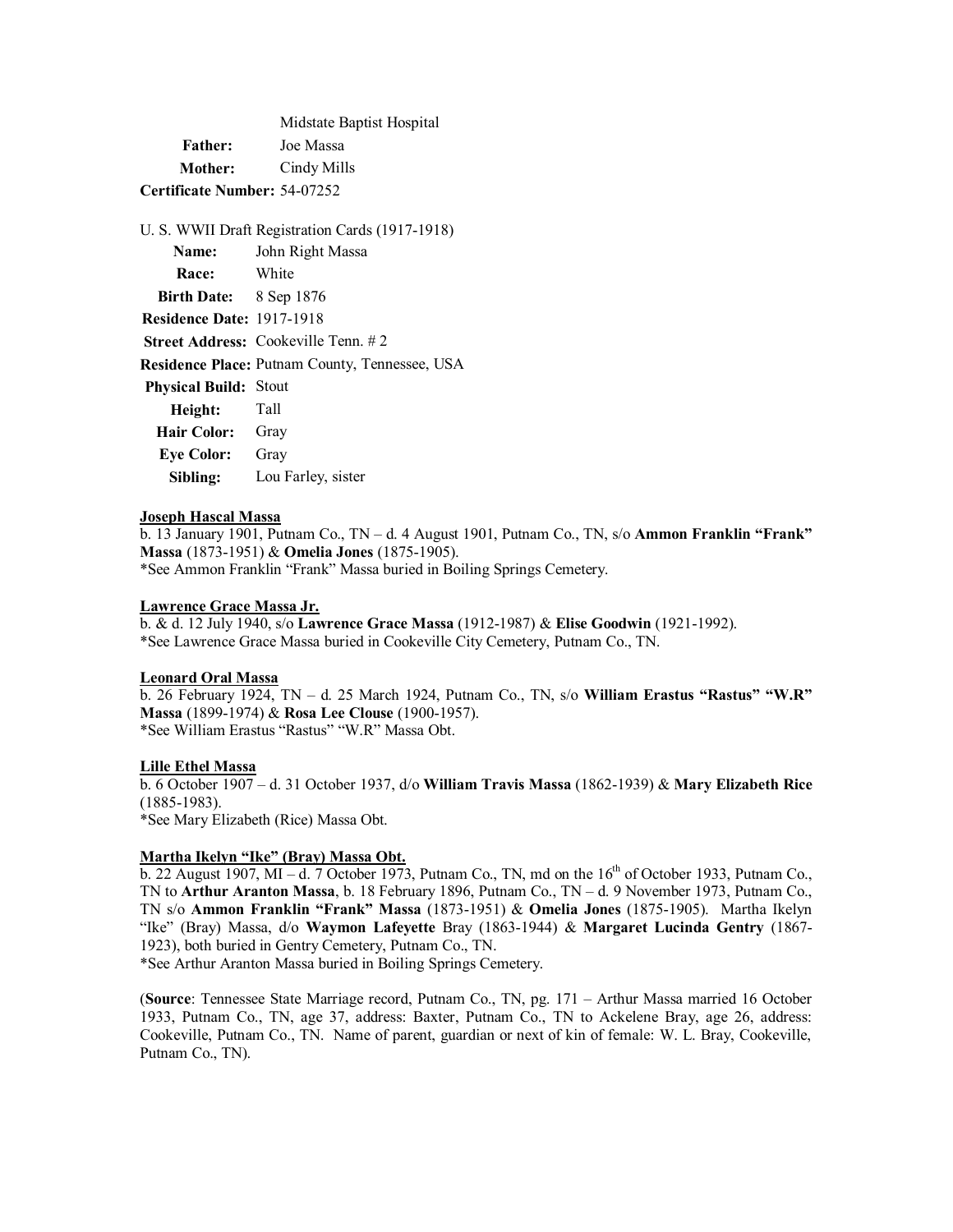**BAXTER** - Funeral services for Martha Ikelyne Massa, 76, of Route 3, Baxter, will be held Sunday, October 9, at 3:30 p.m. in the chapel of Whitson Funeral Home with Brother Wayne Tate officiating. Burial will be in Boiling Springs Cemetery.

Mrs. Massa died October 9, 1983, in Cookeville General Hospital.

A native of Putnam County, she was the daughter of the late Waymon F. and Margaret L. Gentry Bray and the wife of the late Arthur Massa.

Her family includes three stepdaughters, Lola Maxwell of Cookeville, Nell Baillo of Baxter, and Una June Elandt of Baxter; one nephew, Charles Zuller of Cookeville.

Her grandsons will serve as pallbearers.

Whitson Funeral Home is in charge of arrangements.

# **Mary Ada (Pullum) Massa Obt.**

b. 22 July 1919, Buffalo Valley, Putnam Co., TN – d. 11 February 2011, Detroit, Wayne Co., MI, md on the 9<sup>th</sup> of September 1939, Putnam Co., TN to **Smith G. Massa**, b. 20 August 1916, Putnam Co., TN – d. 12 March 1975, Detroit, Wayne Co., MI, (S1 US Navy WWII), s/o **William Travis Massa** (1862-1939) & **Mary Elizabeth Rice** (1885-1983). Mary Ada (Pullum) Massa, d/o **William Thomas Pullum** (1897- 1966) & **Nancy Goff** (1897-1971), both buried in Goff Cemetery, DeKalb Co., TN. \*See Ruby Lee (Pullum) Massa Obt.

(**Source**: Tennessee State Marriage record, Putnam Co., TN, pg. 215 – Smith Massa married 9 September 1939, Putnam Co., TN, age 23, address: Rt. 2, Baxter, Putnam Co., TN to Ada Pullum, age 21, address: Rt. 2, Baxter, Putnam Co., TN. Name of parent, guardian or next of kin of female: Bill Pullum ).

**COOKEVILLE** -- Graveside services for Mary Ada Massa, 91, of Cookeville, will be held at 11 a.m. on Wednesday, Feb. 16, at Boiling Springs Cemetery.

The family will receive friends from 6-9 p.m. on Tuesday, Feb. 15, at the chapel of Dyer Funeral Home. Mrs. Massa died Friday, Feb. 11, 2011, in Saint Johns Hospital in Detroit, Mich.

She was born July 22, 1919, in Buffalo Valley to the late Bill and Nancy Goff Pullum.

Mrs. Massa was the best mother, grandmother and great-grandmother in the world. **She spent her life in Cookeville, serving Dr. Deberry as a nanny and housekeeper as well as working in the local shirt factory.**

She was also a caregiver to older folks later in life. Mrs. Massa was always cheerful and loved entertaining family and friends.

Mrs. Massa had spent the last year in Michigan with her daughter Dorothy.

Her family includes two daughters and a son-in-law, Dorothy Sullivan and Dimple and Bobby Judd; four sons and daughters-in-law, Billy and Margie Massa, Charles and Brenda Massa, James and Carol Massa and Glyn and Cherie Massa; six brothers and sisters, Ruby Massa, Jay and wife Reba Pullum, Mattie and husband Kenneth McCloud, Opal Coffman, Ed and wife Ann Pullum and Jo Harp; and many grandchildren, great-grandchildren and great-great-grandchildren.

In addition to her parents, she was preceded in death by her husband, Smith Massa; two children, Sue Mayberry and Jackie Massa; and two grandchildren, Jeffrey Judd and Jacky Dale Massa.

# **Mary Elizabeth (Rice) Massa Obt.**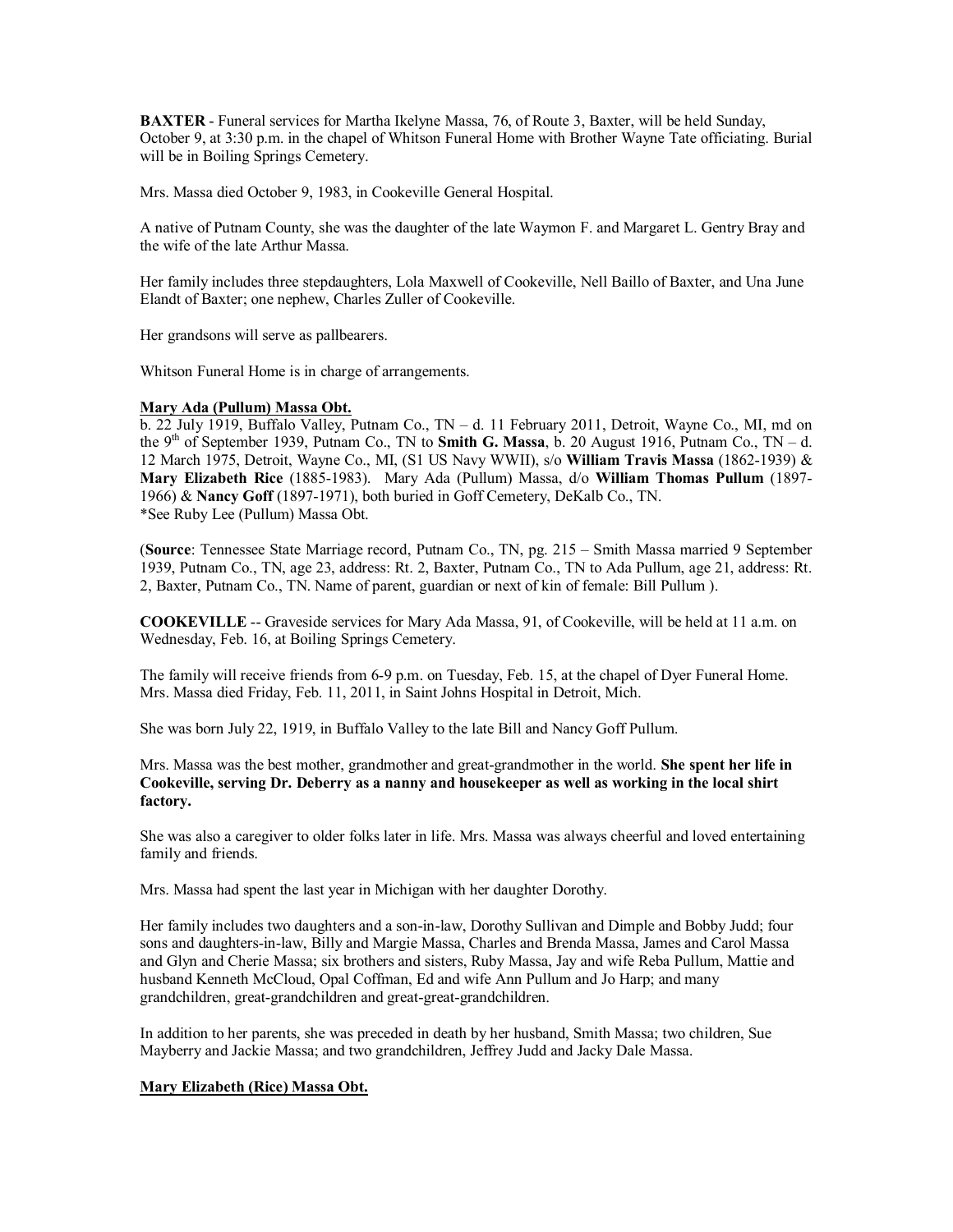b. 6 July 1885, White Co., TN – d. 10 September 1983, Sparta, White Co., TN, md on the  $28<sup>th</sup>$  of September 1906, Putnam Co., TN to **William Travis Massa**, b. 10 November 1862, Putnam Co., TN – d. 29 June 1939, Putnam Co., TN, s/o **William Massa** (1831-1891) & **Sarah Thomas** (1834-1874). Mary Elizabeth (Rice) Massa, d/o **William Landon Rice** (1854-1924) & **Margrett Farris/Pharris** (1862-1944). **William Travis Massa** also md 1883 to **Martha (Jones) Massa**, b. 22 September 1867 – d. 19 May 1905, d/o **Ammon Davis Jones** (1828-1901) & **Elizabeth Tatum Grimes** (1830-1899).

\*See Lille Ethel Massa buried in Boiling Springs Cemetery.

\*See William Massa buried in Boiling Springs Cemetery.

\*See William Landon Rice buried in Boiling Springs Cemetery.

\*See William Travis Massa buried in Boiling Springs Cemetery.

(**Source**: Tennessee State Marriage record, Putnam Co., TN, pg. 360, #892 – W. T. Massa married 28 September 1906, Putnam Co., TN to Lizzie Rice).

#### **Mary Jane Massa**

b. 4 September 1892 – d. 3 October 1892.

#### **Nathaniel Samuel Massa**

b. 23 September 1837, TN – d. 17 February 1915, (CO C I Tenn Mtd Inf), Putnam Co., TN, md on the  $4<sup>th</sup>$ of October 1850 to **Amanda Minerva** (**Campbell) Massa**, b. 1837 – d. 1890, d/o **John Edward Campbell** (1815-1900) & **Elizabeth McBride** (1815-1891), both buried in Rhea Cemetery, Putnam Co., TN. Nathaniel Smith Massa, s/o **Adam Durham Massey** (1782-1848) & **Guriah Margaret Smith** (1783- 1838). Nathaniel Smith Massa also md on the 24<sup>th</sup> of December 1891, White Co., TN to Mary (Rice) **Massa**.

(**Source**: Tennessee State Marriage record, Putnam Co., TN, pg. 211 – N. S. Massa married 24 December 1891, White Co., TN to Mary Rice).

Tennessee U. S. Death Records (1908-1965)

| Name:               | Nathaniel S Massa      |
|---------------------|------------------------|
| Gender:             | Male                   |
| Race:               | White                  |
| Age:                | 77                     |
| <b>Birth Date:</b>  | 23 Sep 1837            |
| <b>Death Date:</b>  | 17 Feb 1915            |
| <b>Death Place:</b> | Putnam, Tennessee, USA |
| <b>Father:</b>      | Adam Massa             |
| Mother:             | Gerire Smith           |
|                     |                        |

# **Certificate Number:** 29

#### **Nellie Pearl Massa**

b. 10 November 1925 – d. 27 January 1926, d/o **William Erastus Massa** (1899-1974) & **Rosa Lee Clouse** (1900-1957).

\*See William Erastus "Rastus" "W.R" Massa Obt.

### **Oakley Stanton Massa Obt.**

b. 20 July 1915, Putnam Co., TN – d. 28 March 1980, White Co., TN, md **Jessie Mae "Mossie" (Stoglin) Massa**, b. 16 August 1914 – d. 2 September 2007, Sparta, White Co., TN, d/o **Hamp Stoglin** (1890-1967) & **Minnie Mae Smith** (1891-1964), both buried in Elrod Cemetery, Sparta, White Co., TN. Oakley Stanton Massa, s/o **William Ammon Massa** (1888-1967) & **Verbie Lue Tollison** (1891-1917). \*See Jessie Mae "Mossie" (Stoglin) Massa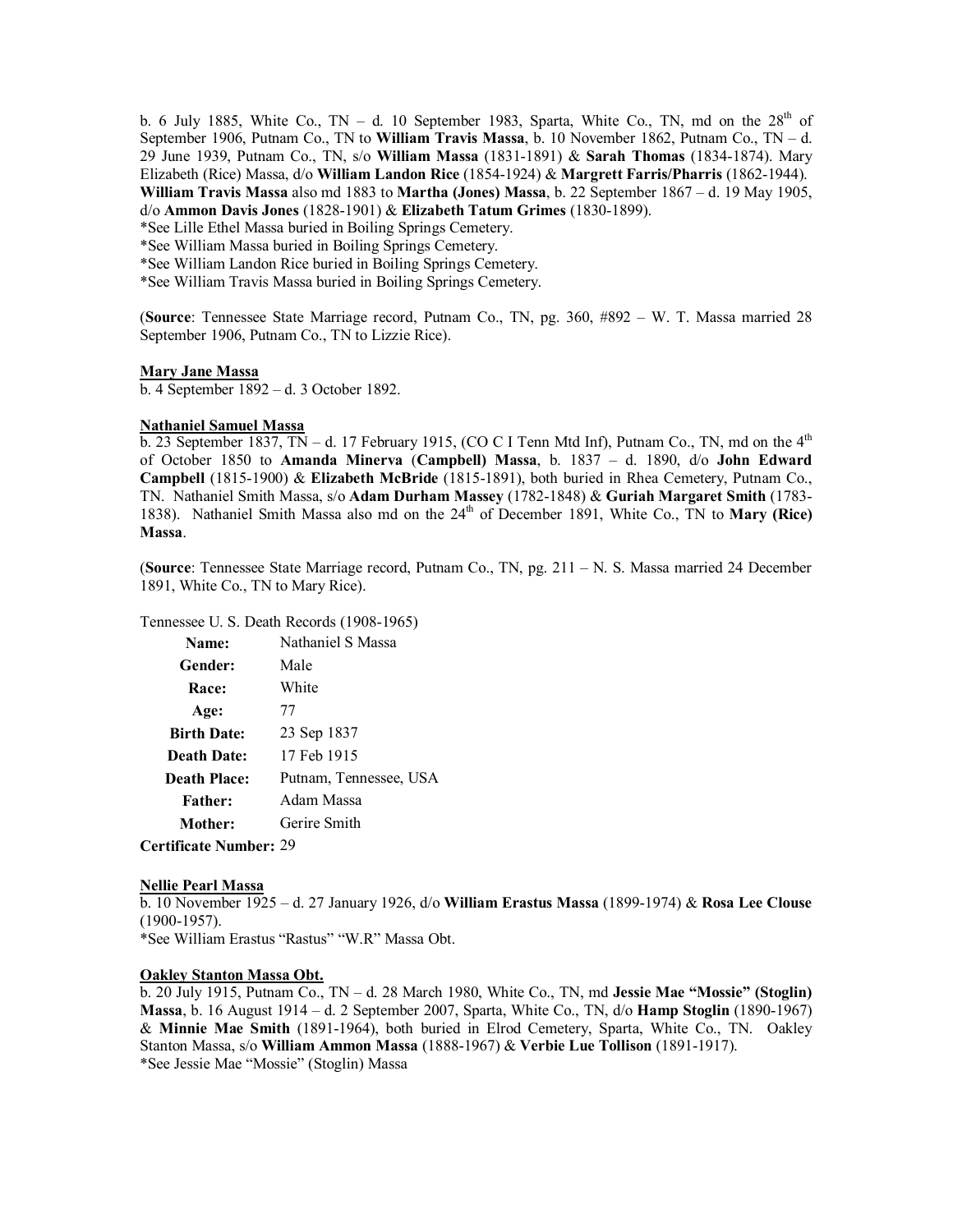**BOILING SPRINGS** - Funeral services will be held Monday for Oakley Stanton Massa of Sparta Rt. 6 who died Friday, March 28, 1980 at White County Community Hospital.

Services for Mr. Mass, who was 64, are scheduled for 11 a.m. Monday in the chapel of Dyer Funeral Home, Cookeville. Burial will follow in the Boiling Springs Cemetery of Putnam County. Officiating will be Bro. Alton Garrett.

A native of Putnam County, Mr. Massa was the son of William and Verba Tollison Massa.

Surviving him are his wife, Mrs. Jessie Mae Massa, Sparta Rt. 6; three sons, Harold, O.V. and Jerry Massa; three daughters, Mrs. Arlene Sliger, Mrs. Willene Lafever and Mrs. Eulene Elrod; three brothers, Lenuel, Sheley and James Massa; four sisters, Mrs. Marie Massa, Mrs. Anna Jewell Sherrell, Mrs. Beatrice Cole and Mrs. Roberta Shaw; 11 grandchildren and one great-grandchild.

# **Reba Lorell (Sherrell) Massa Obt.**

b. 7 September 1930, Putnam Co., TN – d. 5 April 2011, md **Shelia Davis Massa**, b. 11 December 1920, White Co., TN – d. 9 November 2000, Baxter, Putnam Co., TN, (US Army WWII), s/o **William Ammon Massa** (1888-1967) & **Vesta "Vestie" Victoria Bussell** (1894-1968). Reba Lorell (Sherrell) Massa, d/o **Byrd King Sherrell** (1901-1956) & **Louann Lafever** (1895-1990). \*See William Ammon Massa buried in Boiling Springs Cemetery.

\*See Byrd King Sherrell buried in Boiling Springs Cemetery.

**COOKEVILLE** -- Funeral services for Reba (Lorell) Massa, 80, of Cookeville will be held at 11 a.m. Saturday, April 9, at Boiling Springs Baptist Church.

Burial will follow in Boiling Springs Cemetery.

Family will receive friends from 4-8 p.m. today, Friday, April 8, at Dyer Funeral Home and again Saturday from 9 a.m. until time of services at the church.

Mrs. Massa died Tuesday, April 5, 2011, at Cookeville Regional Medical Center.

She was born Sept. 7, 1930, in Putnam County to the late Byrd and Lou Ann Lafever Sherrell.

Mrs. Massa was a member of Boiling Springs Baptist Church. She was a homemaker and was retired from Red Cap Industries as an expert seamstress.

Her family includes a daughter, Barbara Tindle Cole of Barb's Tax Service in Cookeville; a son, David Massa of Cookeville; five grandchildren, Anthony Tindle of Baxter, Angela Tindle of Cookeville, Leanna George of Mt. Airy, N.C., Jessica Cole of Cookeville and Jennifer Cole of Sparta; 13 great-grandchildren, Matthew Richardson, Ava and Justin Tindle, Isaiah Sanchez, Javier Torres, Marcelino Torres, Jessica, Andrew and Justin George, Leanna Lee, Jordon Cole and Patrick and Patricia Carr; a great-greatgranddaughter, Anniyha Lee; and three great-great-grandsons.

In addition to her parents, Mrs. Massa was preceded in death by her husband, Shelia Massa; two brothers, Carlos and Curtis Sherrell; two sisters, Adell Dunn and Audrie Delaney; a son-in-law, Jesse Cole; and two nephews, Terry Lee Delaney and Jeffery Dunn.

Pallbearers will be family and friends.

Bros. Tracy Gross and Joe Ramsey will officiate the services.

### **Reba Louise (Mahan) Massa Obt.**

b. 7 November 1928 – d. 26 May 2018, Cookeville, Putnam Co., TN, md on the  $17<sup>th</sup>$  of February 1951, Putnam Co., TN to **James Monroe Massa**, b. 30 April 1926, TN – d. 5 November 1982, TN, s/o **William**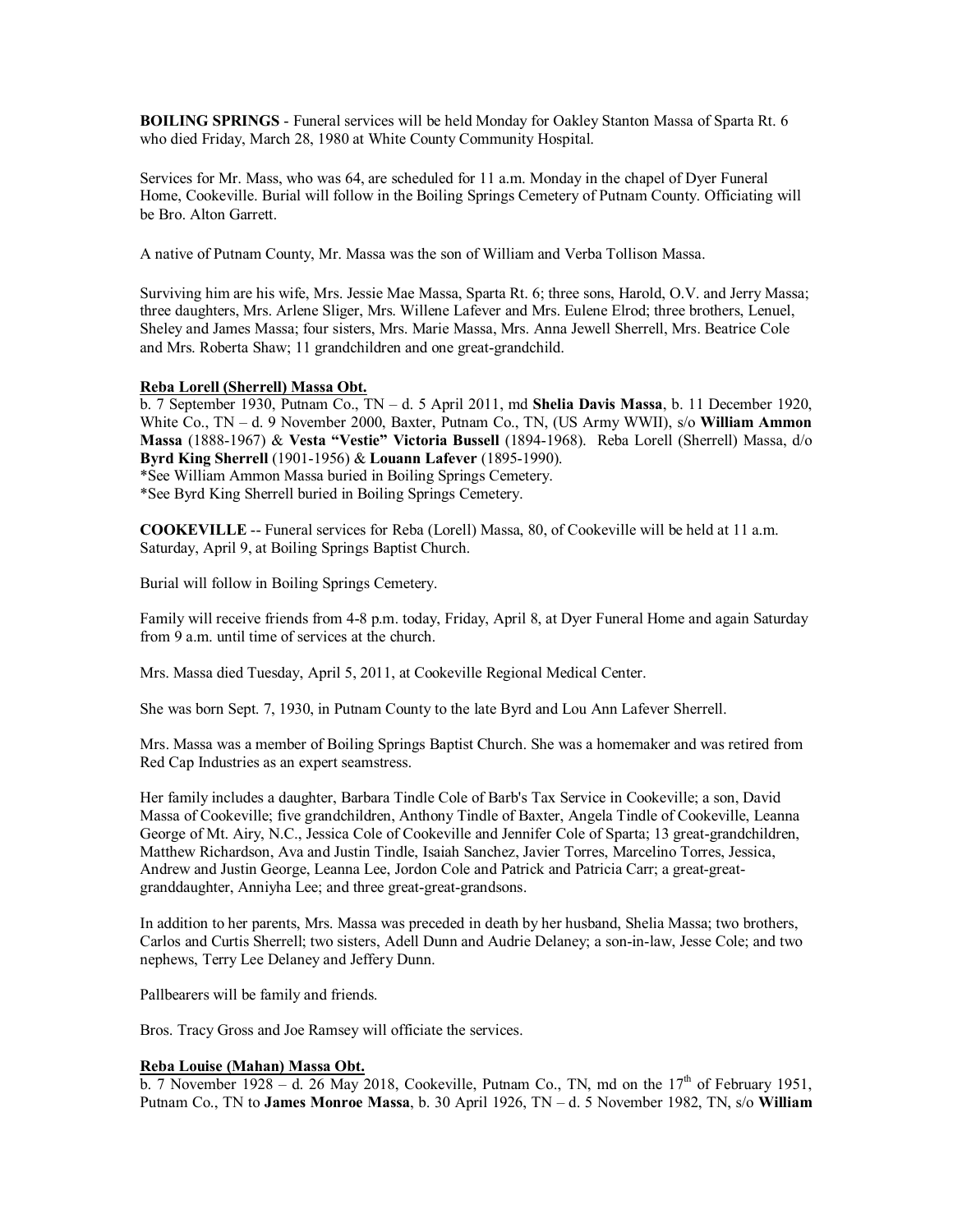**Ammon Massa** (1888-1967) & **Vesta "Vestie" Victoria Bussell** (1894-1968). Reba Louise (Mahan) Massa, d/o **Clarence Garrett Mahan** (1906-1995) & **Hattie Mae Spears** (1906-1998), both buried in Judd Cemetery, Baxter, Putnam Co., TN.

\*See William Ammon Massa buried in Boiling Springs Cemetery.

(**Source**: Tennessee State Marriage record, Putnam Co., TN, pg. 335 – James Monroe Massa married 17 February 1951, Putnam Co., TN, age 24, b. 30 April 1926, address: Rt. 2, Baxter, Putnam Co., TN to Reba Louise Mahan, age 22, b. 7 November 1928, address: Rt. 2, Baxter, Putnam Co., TN. Name of parent, guardian or next of kin of female: Clarence Mahan, Rt. 2, Baxter, Putnam Co., TN. Name of parent, guardian or next of kin of male: William Massa, Rt. 2, Baxter, Putnam Co., TN).

Funeral Services for Reba Louise Mahan Massa, 89, of Baxter will be held on Tuesday at 1:00 pm at the Church of Jesus Christ of Latter-day Saints on Walnut Avenue. Interment will follow in the Boiling Springs Cemetery. The Family will receive friends on Monday from 4:00pm until 8:00pm at Whitson Funeral Home and then on Tuesday from 12:00 pm until time of services at 1:00 pm at the Church.

Mrs. Massa passed away peacefully Saturday, May 26, 2018 at the Cookeville Regional Medical Center.

She was born November 7, 1928 to the late Clarence Garrett Mahan and Hattie Mae Spears Mahan.

She is survived by Daughters, Donna Goff (Hugh), Deloris Howard (Merrill) of Baxter, Sherlene Wiseman (Craig) of Athens, TN, and Sons, Gary Massa (Tina) of Old Fort TN, Dennis Massa (Doris), William Massa (Kay) of Baxter; Grandchildren, Angela Wilson, Lakisha Burgess, Jeremy Goff, Justin Goff, Mollie Cowan, Tracy Gentry, Stephen Johnson, Denise Gunter, Kimberly Hunter, Summer Toner, Jessie Massa, Jason Whited, Michaela Chadwick, Scott Whited, Samuel Wiseman, Austin Thweatt, Courtney Thweatt, Brittany Thweatt, Jonathan Jensen, Ashley Johnson, Dylan Johnson, Shelby Johnson, Kaidon Hunter, Kaizley Hunter, Evelyn Gunter, Braxton Snope, Braelyn Whited, Avett Chadwick, Caleb Chadwick and 5 Great Great Grandchildren, Addy Wilson, Lane Reedy, Easton Cheatham, Callie Johnson, Brentley Johnson; Siblings, Jo Ashburn Lynch (Dan), Ann Steward (Bobby), Frances Netherton, Janice Cochran (Richard), Judy Tatanish (Robert), C.G. Mahan (Oleen), Keith Mahan (Anna Lou), Robert Mahan (Ann).

In addition to her parents, she was preceded in death by, her husband, James Monroe Massa; granddaughter, Tiffany Michelle Jensen; and siblings, Lorene Ashburn, Christine Dunn, Cleamon Mahan, Ruby Dixon and Alfred Mahan.

**Mrs. Massa was a graduate of Baxter Seminary.** She was a faithful member of The Church of Jesus Christ of Latter-Day Saints and was diligent in serving in various capacities over the years. She retired from Tuco manufacturing. Her joy was raising her children and being surrounded by family and friends. Her hobbies included gardening, embroidery and sewing.

Grandsons will serve as Pallbearers.

### **Robert Franklin Massa**

b. 10 October 1919, Putnam Co., TN – d. 8 January 1929, Putnam Co., TN, s/o **Ammon Franklin "Frank" Massa** (1873-1951) & **Mary Lavina Cass** (1879-1927). \*See Ammon Franklin "Frank" Massa buried in Boiling Springs Cemetery.

# **Ruby Lee (Pullum) Massa Obt.**

 $\overline{b}$ . 27 November 1917, DeKalb Co., TN – d. 31 October 2011, Cookeville, Putnam Co., TN, md on the 21<sup>st</sup> of January 1939, Putnam Co., TN to **Luther L. Massa**, b. 10 October 1916, TN – d. 23 October 1971, Baxter, Putnam Co., TN, s/o **William Ammon Massa** (1888-1967) & **Verbie Lue Tollison** (1891-1917). Ruby Lee (Pullum) Massa, d/o **William Thomas Pullum** (1897-1966) & **Nancy Goff** (1897-1971), both buried in Goff Cemetery, DeKalb Co., TN.

\*See Ammon Dillard Massa Obt.

\*See Mary Ada (Pullum) Massa Obt.

\*See William Ammon Massa buried in Boiling Springs Cemetery.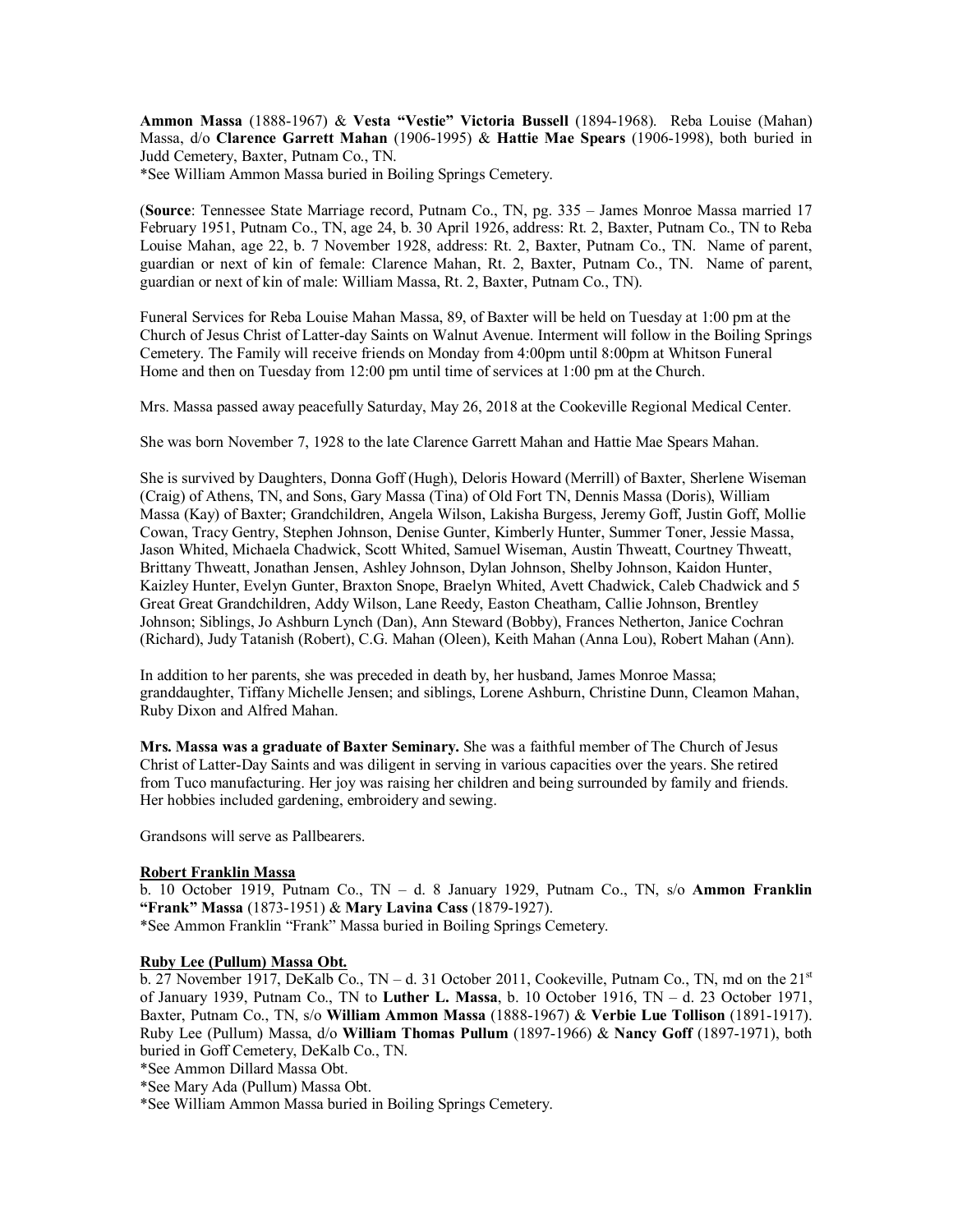(**Source**: Tennessee State Marriage record, Putnam Co., TN, pg. 87 – Luther Massa married 21 January 1939, Putnam Co., TN, age 22, address: Rt. 2, Baxter, Putnam Co., TN to Ruby Pullum, age 21, address: Rt. 2, Baxter, Putnam Co., TN. Name of parent, guardian or next of kin of female: Bill Pullum, Baxter, Putnam Co., TN).

**COOKEVILLE** -- Funeral services for Ruby Lee Massa, 93, of Baxter, will be held at 1 p.m. on Wednesday, Nov. 2, at Boiling Springs Baptist Church. Burial will follow in Boiling Springs Cemetery.

The family will receive friends from 6-8 p.m. today, Tuesday, Nov. 1, at the chapel of Dyer Funeral Home.

Mrs. Massa passed away on Monday morning, Oct. 31, 2011, in Cookeville Regional Medical Center.

She was born Nov. 27, 1917, in DeKalb County to the late Bill Pullum and Nancy Goff Pullum.

Ruby was a homemaker who really made her home. She was famous for her chocolate pies, peanut butter balls, jams and jellies. Her home was pleasant and enjoyable, and everyone felt welcome when they visited her. Ruby was effortlessly optimistic and always looked for the best in everyone.

She was a member of Boiling Springs Baptist Church and loved her church family.

Her family includes a daughter and son-in-law, Rowena and Albert Bill Nash of Baxter; a son, Lloyd Lillard Massa of Baxter; three sisters, Mattie McCloud of Michigan, Opal Coffman of Michigan and Beverly Jo Harp of Sparta; two brothers, Ed Pullum of Michigan and Jay Pullum of Sparta; eight grandchildren, Perry (Kim) Nash, Ross (Tonya) Nash, Dianne (Chris) Peterson, Eric (Charlotte) Massa, Annette Massa, Cindy (Chuck) Poole, Ginger Massa and Darlene Gang; nine great-grandchildren; and four great-great-grandchildren.

In addition to her parents, she was preceded in death by her husband, Luther Massa; a son, Dillard Massa; a grandson, Alan Massa; and a sister, Ada Massa.

Pallbearers will be Ross, Perry, Ryan and Daniel Nash, Eric and Michael Massa, Zack Ballard and Rex Jarvis.

Bros. Tracy Gross and Gary West will officiate at the services.

Dyer Funeral Home is in charge of arrangements (931) 526-7158.

#### **Tennessee Massa**

b. 11 November 1852, NC - d. 26 April 1915, s/o **William "Bill" Massa** (1831-1891) & **Sarah Ann Thomas** (19834-1874). Unmarked grave.

### **Thelma Ruth Massa Obt.**

b. 14 August 1920, Putnam Co., TN – d. 16 January 2013, Cookeville, Putnam Co., TN, d/o **George Washington Massa** (1898-1940) & **Ova Thomas** (1896-1974). \*See George Washington Massa buried in Boiling Springs Cemetery.

**COOKEVILLE** — Funeral services for Thelma Ruth Massa, 92, of Cookeville, will be held at 11 a.m. on Saturday, Jan. 19, from the chapel of Dyer Funeral Home. Burial will follow in Boiling Springs Cemetery.

The family will receive friends from 5-8 p.m. on Friday, Jan. 18, at the funeral home.

Miss Massa entered into rest Wednesday, Jan. 16, 2013, at Kindred Transitional Care and Rehabilitation-Masters in Algood.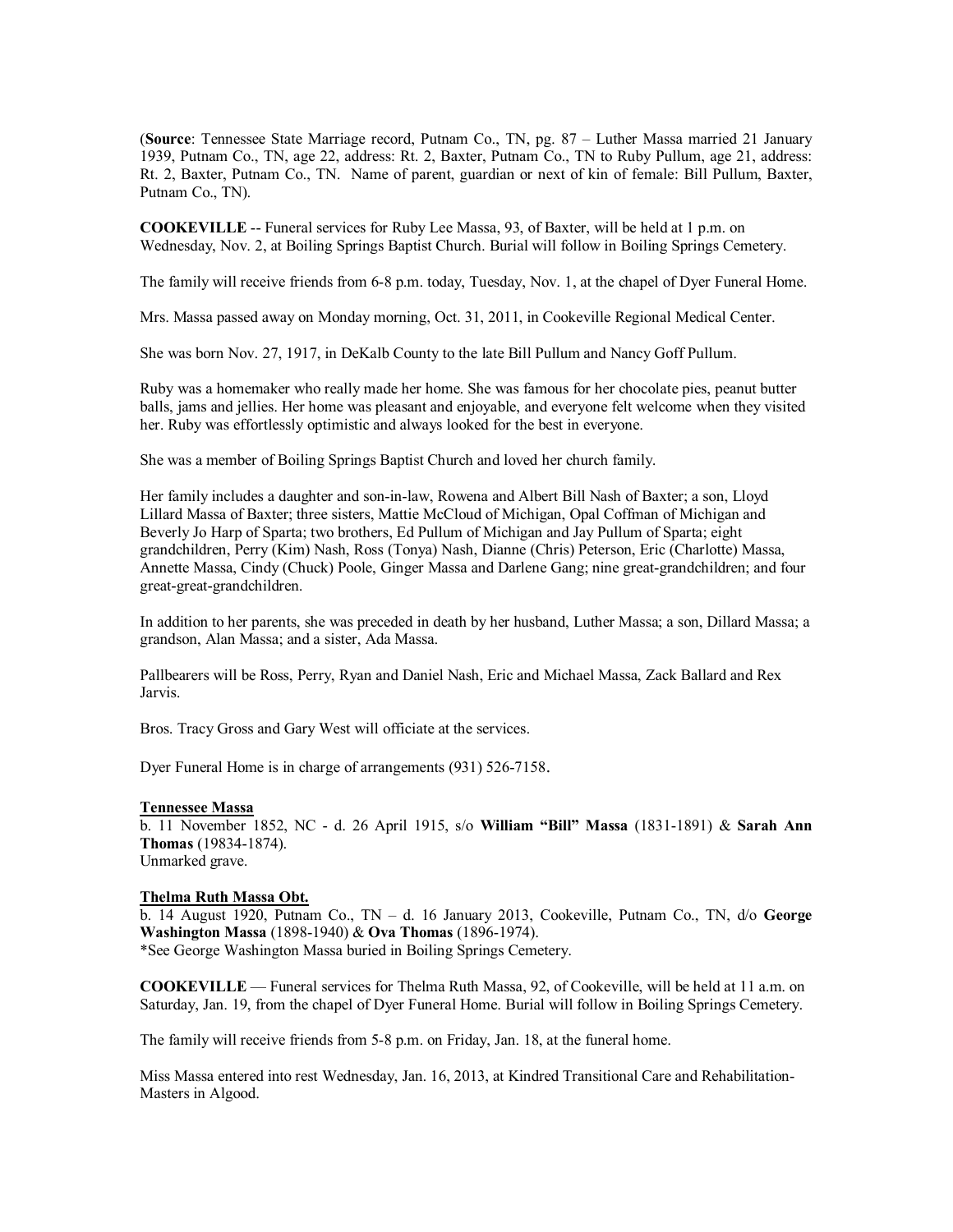She was born Aug. 14, 1920, in Putnam County to the late George Washington Massa and Mary Ova Thomas Massa.

Thelma attended Bussell Church of Christ and loved her church. She also loved children and enjoyed quilting, reading and just loved life and living. She was a loving sister, aunt and friend.

In addition to her parents, she was preceded in death by two brothers, Dudley Massa and Verdie Massa.

Pallbearers will be family and friends.

Bro. Tom Boyette will conduct the services.

Dyer Funeral Home in Cookeville is in charge of arrangements.

#### **Travis Landon Massa**

b. 1 March 1909, Baxter, Putnam Co., TN – d. 28 January 1976, Putnam Co., TN, md **Bertha Clio (Fowler) Massa Martin**, b. 15 March 1917, White Co., TN – d. 4 October 1979, Cookeville, Putnam Co., TN, d/o **Everett D. Fowler** (1893-1977) & **Nancy Cordelia Sherrell** (1897-1944), both buried in Elrod Cemetery, Putnam Co., TN. Travis Landon Massa, s/o **William Travis Massa** (1862-1939) & **Mary Elizabeth Rice** (1885-1983). **Bertha Clio (Fowler) Massa Martin** also md **Brice Olin Martin** (1921- 2005), both buried in Cookeville City Cemetery, Putnam Co., TN. \*See William Travis Massa buried in Boiling Springs Cemetery.

**COOKEVILLE** - Funeral services for Clio Massa Martin, of 755 South Dixie Ave., Cookeville, who died Thursday, Oct. 4, 1979, at Cookeville General Hospital. She was 62.

Services were held in the chapel of Dyer Funeral Home, and burial was in Crest Lawn Cemetery. Bro. Glenn Ramsey officiated.

Born in White County, Mrs. Martin was the daughter of Everett and Cordelia Sherrell Fowler.

Survivors include her husband, Brice Martin of Cookeville; a daughter, Mrs. Clara Ruth Stacy, of Ohio; a son, Ray Massa, of Mt. Juliet; three sisters, Charlene Fowler, of Georgia; Pearl Kelley of Chattanooga; and Odell Massa, of Sparta; two brothers, Lee Odus Fowler, of Cookeville, and Ovanlie Fowler of Wayne, Mich.; five grandchildren, and three greatgrandchildren.

Mrs. Martin was preceded in death by a son, Clay Massa, and a brother, Cara S. Fowler.

#### **Tressie Luella Massa**

b. 30 January 1930, Putnam Co., TN – d. 1 December 1930, Putnam Co., TN, d/o **William Erastus Massa** (1899-1974) & **Rosa Lee Clouse** (1900-1957).

\*See William Erastus Massa buried in Boiling Springs Cemetery.

#### **William Ammon Massa**

b. 13 August 1888,  $\overline{IN}$  – d. 25 August 1967, Putnam Co., TN, md on the  $22^{nd}$  of January 1920, Putnam Co., TN to **Vesta "Vestie" Victoria Bussell**, b. 27 February 1894, TN – d. 10 August 1968, d/o **Nuton Braxton Bussell** (1869-1937) & **Mary Francis Gentry** (1864-1929), both buried in Gentry Cemetery, Putnam Co., TN. **William Ammon Massa** also md on the 22<sup>nd</sup> of January 1920, Putnam Co., TN to **Verbie Lue (Tollison) Massa**, b. 4 October 1891, TN – d. 13 September 1917, Putnam Co., TN, d/o **George Washington Tollison** (1868-1949) & **Mary Samantha Bussell** (1871-1959) . William Ammon Massa, s/o **Ammon Davis Massa** (1867-1915) & **Almedia Jones** (1870-1956).

\*See James Oliver Bussell buried in Boiling Springs Cemetery.

\*See Gertie Beatrice (Massa) Cole Obt.

\*See Reba Lorell (Sherrell) Massa Obt.

\*See Ruby Lee (Pullum) Massa Obt.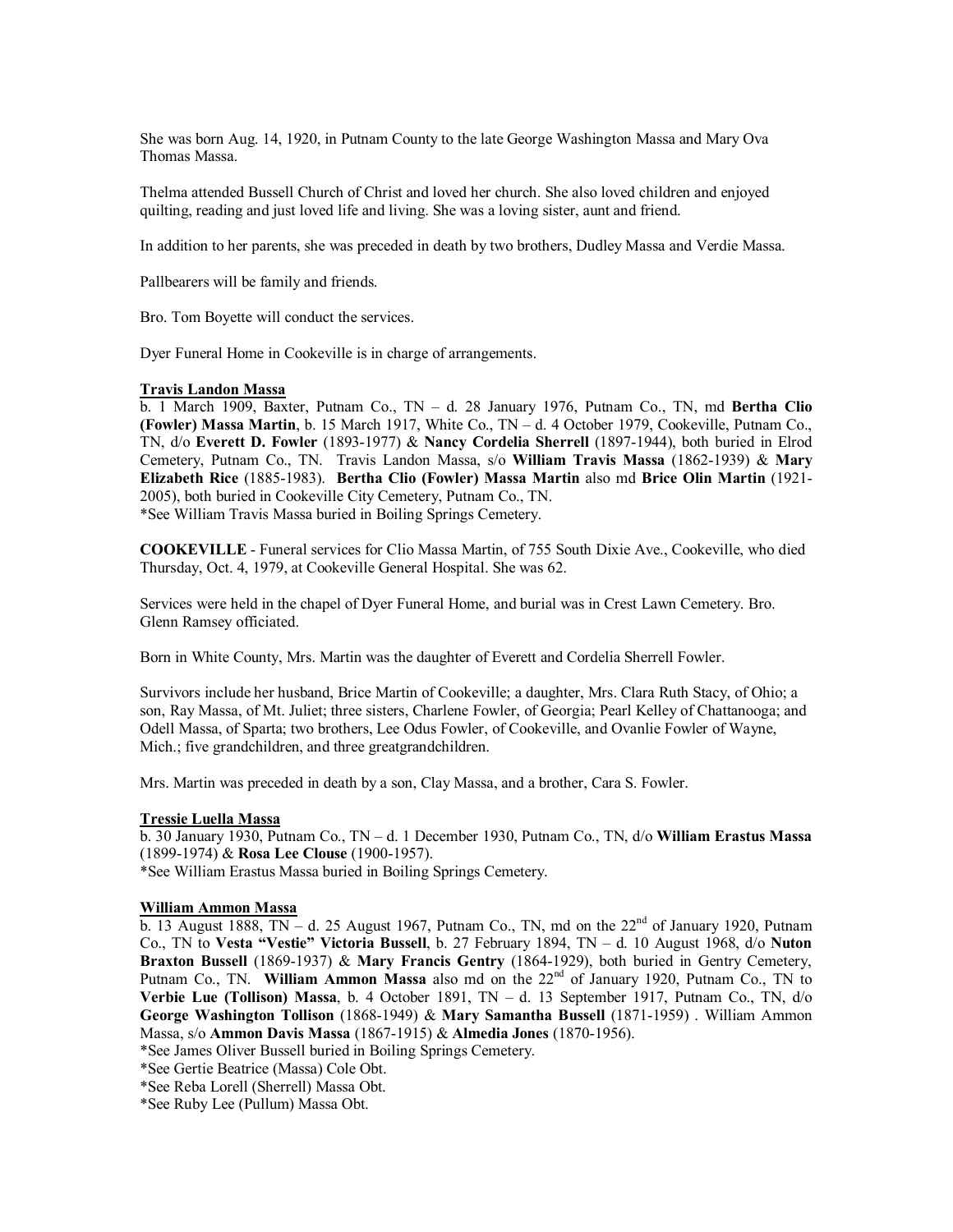\*See Anna Jewell (Massa) Sherrell Obt.

(**Source**: Tennessee State Marriage record, Putnam Co., TN, pg. 198, #786 – William Massa married 22 December 1913, Putnam Co., TN to Miss Verbie Tollison)

(**Source**: Tennessee State Marriage record, Putnam Co., TN, pg. 557, #2201 – William Massa married 22 January 1920, Putnam Co., TN to Vesta Bussell).

U. S. WWII Registration Cards (1917-1918)

|                                  | Name: William Ammon Massa                             |
|----------------------------------|-------------------------------------------------------|
|                                  | <b>Race:</b> Caucasian (White)                        |
| <b>Marital Status: Married</b>   |                                                       |
| <b>Birth Date:</b> 13 Aug 1889   |                                                       |
|                                  | <b>Birth Place:</b> Tennessee, USA                    |
| <b>Residence Date: 1917-1918</b> |                                                       |
|                                  | <b>Residence Place:</b> Putnam County, Tennessee, USA |
| <b>Physical Build: Stout</b>     |                                                       |
| Height: Medium                   |                                                       |
| Hair Color: Brown                |                                                       |
| <b>Eye Color:</b> Blue           |                                                       |
|                                  |                                                       |

# **William Erastus "Rastus" "W.R" Massa Obt.**

b. 19 January 1899, Putnam Co.,  $TN - d$ . 25 March 1974, Smithville, DeKalb Co., TN, md on the 11<sup>th</sup> of February 1917, Putnam Co., TN, **Rosa Lee (Clouse) Massa**, b. 5 March 1900, Putnam Co., TN – d. 28 July 1957, Nashville, Davidson Co., TN, d/o **William Thomas Clouse** (1862-1929) & **Laura W. Gentry** (1866-1908). William Erastus "W. R." Massa, s/o **Ammon Franklin Massa** (1873-1951) & **Omelia Jones** (1875-1905).

\*See Ammon Franklin "Frank" Massa buried in Boiling Springs Cemetery.

\*See Nellie Pearl Massa buried in Boiling Springs Cemetery.

\*See Tressie Luella Massa buried in Boiling Springs Cemetery.

(**Source**: Tennessee State Marriage record, Putnam Co., TN, pg. 365, #1451 – Rastus Massa married 11 February 1917, Putnam Co., TN to Rosa Clouse).

U. S. WWI Draft Registration Cards (1917-1918)

| Name:                            | William Rastus Massa                           |
|----------------------------------|------------------------------------------------|
| <b>Race:</b>                     | <b>White</b>                                   |
| <b>Birth Date:</b> 19 Jan 1899   |                                                |
| <b>Residence Date: 1917-1918</b> |                                                |
| <b>Street Address: 7</b>         |                                                |
|                                  | Residence Place: Putnam County, Tennessee, USA |
| <b>Physical Build:</b> Medium    |                                                |
| <b>Height:</b> Short             |                                                |
|                                  | <b>Relative:</b> Rosey Lee Massa               |

**SMITHVILLE**, Tenn. – W. R. Massa, 75, of the Jacobs Pillor community, died yesterday in DeKalb General Hospital.

Services will be at 2 p.m. tomorrow at the Athens Church of Christ, Sparta. Burial will be in the Boiling Springs Cemetery, Putnam County.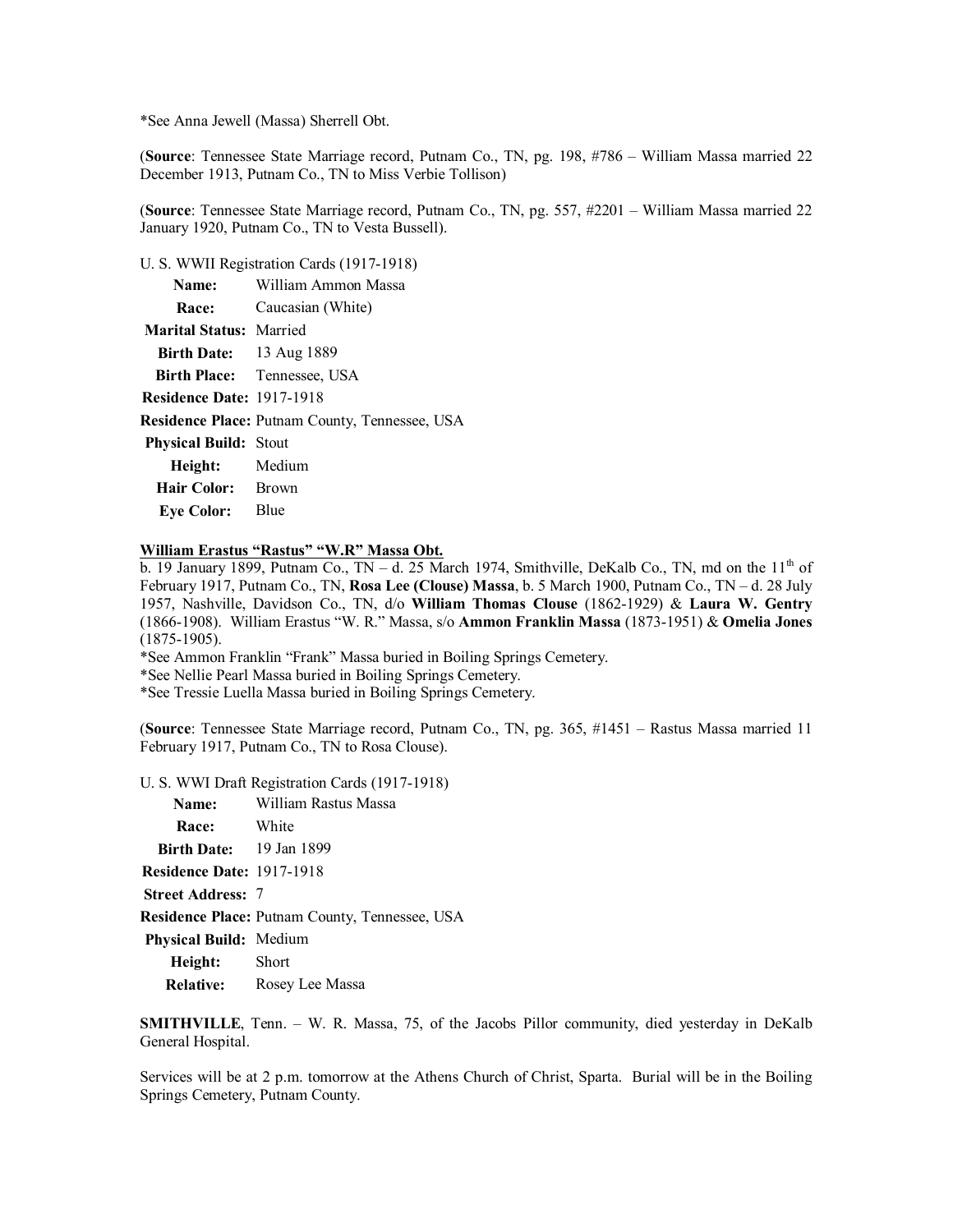The body is at Hunter Funeral Home, Sparta, Tenn.

Survivors include his widow, Mrs. Dolly Ferrell Massa; two sons, Randall, Smithville, Harley Massa, Nashville; five daughters, Mrs. Myrtle Turner, Mrs. Bertha Early, Nashville, Mrs. Betty Rose Newberry McMinnville, Tenn., Mrs. Lillian Dalton, Baxter, Tenn., Mrs. Willie Mae Wallace, Sparta, Tenn., three step-daughters, Mrs. Peggy Sue Dyer, Mrs. Linda Prader, Smithville, Mrs. Joann Neal, Woodbury; 25 grandchildren, 16 great-grandchildren, 1 step-grandson.

### **William Travis Massa**

b. 10 November 1862, Putnam Co., TN – d. 29 June 1939, Putnam Co., TN, md 1883 **Martha (Jones) Massa**, b. 22 September 1867 – d. 19 May 1905, d/o **Ammon Davis Jones** (1828-1901) & **Elizabeth** Tatam Gimes (1830-1899). William Travis Massa also md on the 28<sup>th</sup> of September 1906, Putnam Co., TN to **Mary Elizabeth (Rice) Massa**, b. 6 July 1885, White Co., TN – d. 10 September 1983, Sparta, White Co., TN, d/o **William Landon Rice** (1854-1924) & **Margrett Farris/Pharris** (1862-1944). **William Travis Massa**, b. 10 November 1862, Putnam Co., TN – d. 29 June 1939, Putnam Co., TN, s/o **William Massa** (1831-1891) & **Sarah Thomas** (1834-1874).

- \*See Ammon Davis Jones buried in Boiling Springs Cemetery.
- \*See Charles Edward Massa Obt.
- \*See George Washington Massa buried in Boiling Springs Cemetery.
- \*See Lille Ethel Massa buried in Boiling Springs Cemetery.
- \*See Mary Ada (Pullum) Massa Obt.
- \*See Mary Elizabeth (Rice) Massa Obt.
- \*See Travis Landon Massa buried in Boiling Springs Cemetery.
- \*See William Howard Sliger buried in Boiling Springs Cemetery.

(**Source**: Tennessee State Marriage record, Putnam Co., TN, pg. 360, #892 – W. T. Massa married 28 September 1906, Putnam Co., TN to Lizzie Rice).

#### **Joel Terry Maxwell Obt.**

b. 25 December 1960, Gainesboro, Jackson Co., TN – d. 7 July 2013, Livingston, Overton Co., TN, md on the 14th of February 1984, Jackson Co., TN to **Pamela Lorrell (Dunn) Maxwell**, b. 3 May 1957. Joel Terry Maxwell, s/o **James Philander Maxwell** (1931-1992) & **Grace Elease Poteet** (1931-2010), both buried in Draper Cemetery, Gainesboro, Jackson Co., TN.

(**Source**: Tennessee State Marriage record, Jackson Co., TN, pg. 370 – Joel T. Maxwell married 14 February 1984, Jackson Co., TN, age 23, address: Rt. 13, Box 478, Cookeville, TN to Pamela L. Cherry, age 26, address: Rt. 5, Box 140, Cookeville, TN. Name of parent, guardian or next of kin of female: James Maxwell, parent, Cookeville, TN).

**COOKEVILLE** — Joel Terry Maxwell, 52, of Cookeville, passed away unexpectedly on Sunday, July 7, 2013, in Livingston Memorial Hospital in Overton County.

The family will have a private celebration of life at Crest Lawn Funeral Home in Cookeville.

The family will receive friends from 5-9 p.m. today, Tuesday, July 9, at the funeral home.

Graveside services will be at noon on Wednesday, July 10, at Boiling Springs Cemetery.

He married Pamela Lorrell (Dunn) Maxwell, who survives him.

Joel was born Dec. 25, 1960, in Gainesboro to the late Grace Elease (Poteet) and James Philander Maxwell.

He was employed at Nissan North America in Smyrna for more than 20 years. He was a wonderful husband, amazing gramps, and bestest daddy in the whole wide world.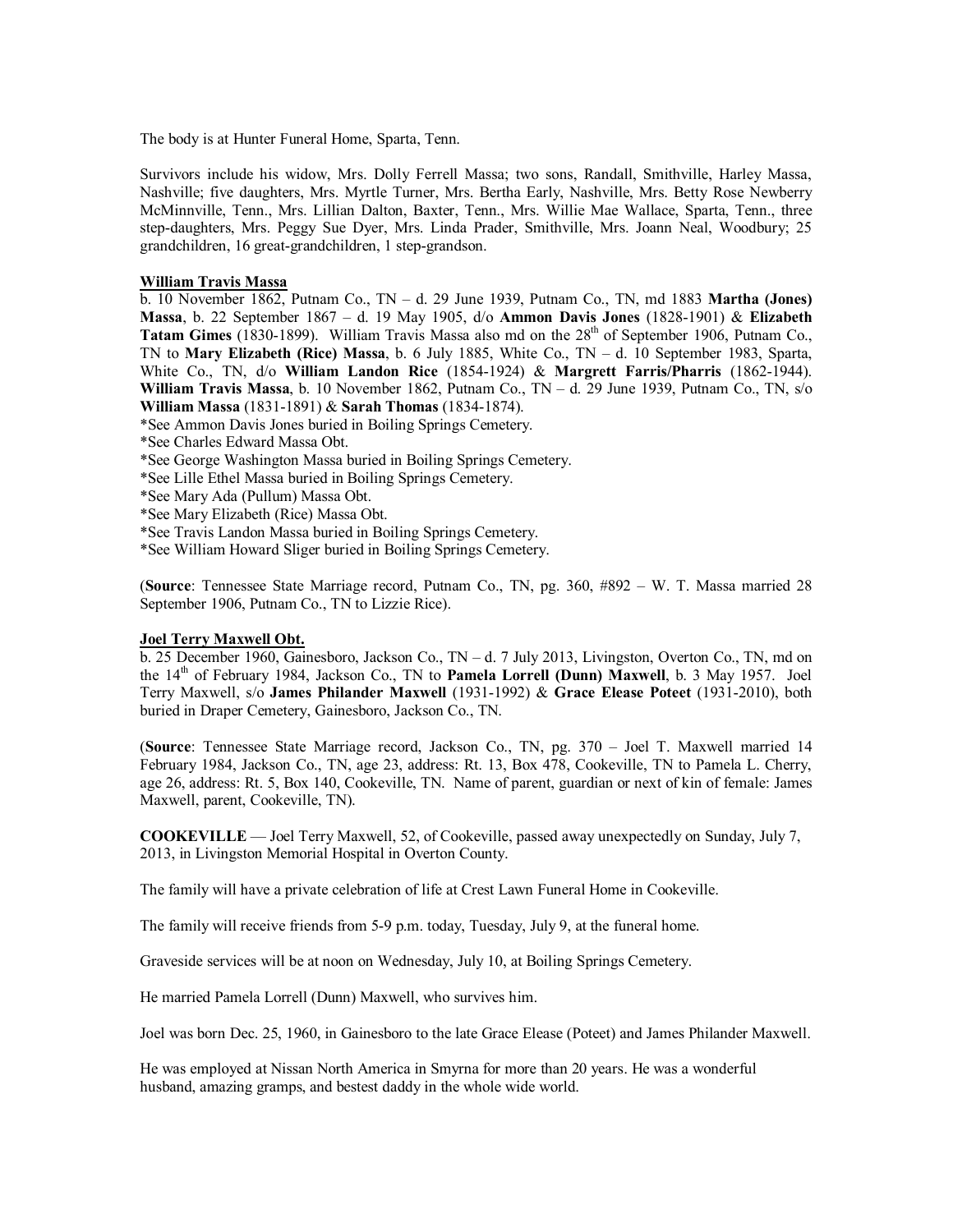In addition to his parents, he was preceded in death by two brothers, Jimmy and Jerry Maxwell.

### **Mary "Joan" (Rodgers) Maxwell Obt.**

b. 10 June 1953, Putnam Co.,  $TN - d$ . 26 October 2015, Putnam Co., TN, md on the 19<sup>th</sup> of June 1970 to **Kenneth E. "Buck" Maxwell**, b. 20 February 1946. Mary "Joan" Maxwell, d/o **Floyd T. Rodgers** & **Mattie Jean (Hargis) Grizzard**.

Funeral services for Mary "Joan" Maxwell, age 62, of Baxter TN will be held 2pm Wednesday at Union Grove Freewill Baptist Church with Brother Harold Walker officiating. Interment will follow in Boiling Springs Cemetery.

The family will receive friends Tuesday from 4pm to 9pm at Presley Funeral Home and Wednesday 11am until time of service at Union Grove Freewill Baptist Church.

Joan passed away Sunday October 25, 2015 at Cookeville Regional Medical Center.

She was born June 10, 1953 in Putnam County to Mattie Jean (Hargis) – Grizzard and the late Floyd T Rodgers.

Joan worked at TTU for 35 years with Extended Services. She graduated from Tech with a Masters, Bachelors and an Associates degree. She was an active member of Union Grove Freewill Baptist. She was the piano player and Secretary/Treasurer of the church. She was also involved in numerous other activities with the church. She volunteered with the Baxter Senior Citizens and Upper Cumberland Hospice. She was a loving Wife, Mother, and Nanna. She was honored to see her grandchildren playing sports and playing music in the church. She was a very devoted Christian woman dedicated to her church and the people around her and was known for "Nanna's" Famous Banana Pudding.

In addition to her father , she was preceded in death by a brother, James Donald " Duck " Rodgers ; grandparents, Ada and Poppa T Hargis , John and Callie Rodgers ; four brothers in law, Donnell, Douglas, Phillip Wayne , and Frank Maxwell ; father and mother in law , Verdie " Bill " and Lola Massa Maxwell.

Joan is survived by her husband of 45 years, Kenneth "Buck" Maxwell; Son, Tony Edward (Ashley) Maxwell; Daughter, Dana Joan (Pat) Stewart; One granddaughter, CarrieJo Maxwell; six grandsons, Caleb Stewart, Eli Eldridge, Zane Maxwell, Drew Eldridge, Zack Stewart, and Perry Stewart; sister, Barbara Ann Lee; brother in law, Wib (Gale) Maxwell; sister in law, Elizabeth Owen, and a host of nieces and nephews.

Pallbearers will be Caleb Stewart, Craig Carr, Daniel Robbins, Drew Eldridge, Eli Eldridge, Ernie Hargis, JT Bennett, Perry Stewart, Zachery Stewart, Zane Maxwell.

### **Terry Lynn "Donkey" Maxwell Obt.**

b. 15 April 1958, Putnam Co., TN – d. 27 May 2010, Cookeville, Putnam Co., TN, md **Debbie Dunn Burden Maxwell**. Terry Lynn "Donkey" Maxwell, s/o **Estle Eugene Maxwell** (1922-1976) & **Flora Jean Allen** (1930-1996), both buried in Odd Fellows Cemetery, Putnam Co., TN. \*See Estle Eugene Maxwell buried in Odd Fellows Cemetery.

\*See Flora Jean (Allen) Maxwell Obt.

Funeral services for Terry Lynn "Donkey"Maxwell, 52, of Bloomington Springs, will be held at 2 p.m. today, Sunday, May 30, from the chapel of Baxter Funeral Home. Burial will be in Boiling Springs Cemetery.

The family will receive friends from 7 a.m. until time of services today at the funeral home.

Mr. Maxwell died Thursday, May 27, 2010, in Cookeville Regional Medical Center.

He was born April 15, 1958, in Putnam County to the late Estle and Jean Allen Maxwell.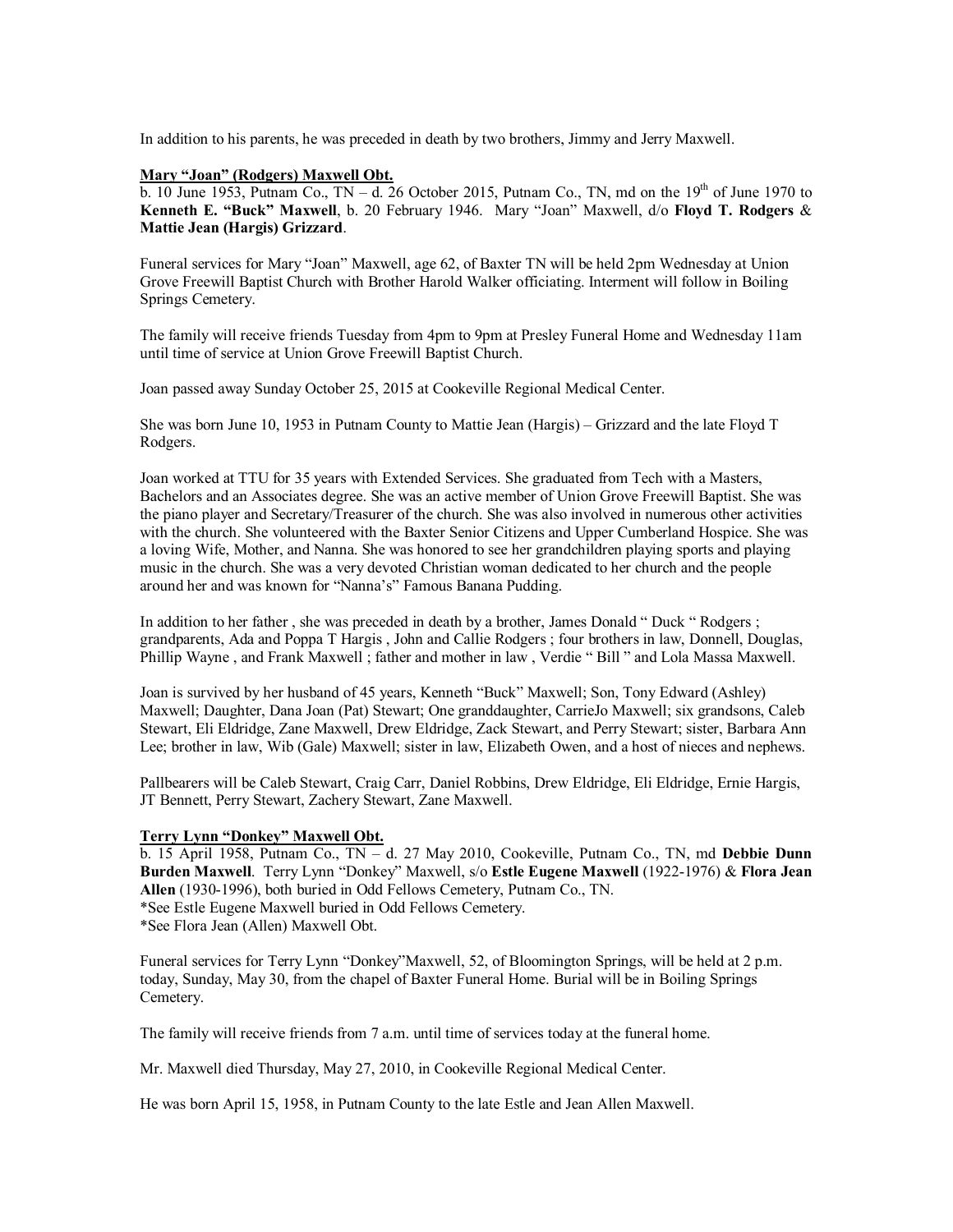Mr. Maxwell was a maintenance utility worker at TTU and a member of Baxter Church of God. He was a devoted and loving husband, father and grandfather, and a cherished friend to all who knew him. In life and death, he gave of himself to help others. He was also a fan of the Jackson County Lady Blue Devils.

His family includes his wife, Debbie Dunn Burden Maxwell of Bloomington Springs; four daughters and two sons-in-law, Misti Maxwell and fiancé Brandon J. Upchurch of Bloomington Springs, Jennifer Dilldine and Kim and Shane Gantt, all of Baxter, and Desiree and Joseph Meadows of Gainesboro; a brother, Ronnie (Mule) Maxwell of Baxter; a sister, Donna Williams of Bloomington Springs; six grandchildren, Dakota and Dustin Dilldine, Karli Goff, Ty Gantt, Alex Meadows and Jalynn Meadows; eight nieces and nephews, Jessica Dietz, William and Greg Livers, Bryan Williams and wife Brittany, Brett Williams and Mark, Tyler and Adam Maxwell; five great-nieces and nephews, Addie and Tristen Williams, Riley Hitchcock and Carolyn, Emily and Drew Livers; his father-in-law and mother-in-law, Albert and Mildred Dunn of Chattanooga; a sister-in- law, Wanda Livers of Baxter; an aunt, Margie Shanks of Baxter; and an uncle, Morris (Cat) Maxwell of Baxter.

In addition to his parents, he was preceded in death by a brother, Rick Maxwell; a brother-in-law, Jim Livers, and his best friend, Donald Cowan.

Pallbearers will be Glen (Stick) Mott, Jerry Hutchinson, Scotty Dilldine, Sam Swindell, Bryan Williams and Jimmy Goff.

Honorary pallbearers will be the 2008 State Basketball Champions, Jackson County Lady Blue Devils.

Bro. Charles Maxwell will officiate at the services.

#### **Dorothy Jean (Sherrell) McCaleb Obt.**

b. 29 September 1932, Putnam Co.,  $TN - d$ . 30 October 2019, Cookeville, Putnam Co., TN, md on the  $1<sup>st</sup>$ of December 1951, Putnam Co., TN to **William "Bulas" McCaleb**, b. 4 September 1931, Putnam Co., TN – d. 16 August 2015, Cookeville, Putnam Co., TN, (SGT US Army Korea), s/o **Orville Bulas McCaleb** (1911-1982) & **Martha Elizabeth Sliger** (1914-2011). Dorothy Jean (Sherrell) McCaleb, d/o **George Monroe Sherrell** (1889-1964) & **Alice Jane Thomas** (1894-1969).

\*See William "Bulas" McCaleb Obt.

\*See George Monroe Sherrell buried in Boiling Springs Cemetery.

(**Source**: Tennessee State Marriage record, Putnam Co., TN, pg. 87 – William Bulas McCaleb married 1 December 1951, Putnam Co., TN, age 20, b. 29 September 1931, address: Rt. 2, Cookeville, TN to Dorothy Jean Sherrell, age 19, b. 29 September 1932, address: Rt. 2, Baxter, TN. Name of parent, guardian or next of kin of female: G. M. Sherrell, Rt. 2, Baxter, TN)

Mrs. Dorothy Jean McCaleb, age 87, passed away Wednesday afternoon at Cookeville Regional Medical Center.

She was born September 29, 1932 in Putnam County, TN to the late George Monroe and Alice Jane Thomas Sherrell.

Mrs. McCaleb has a homemaker. She was loving wife, mother, grandmother, and great-grandmother and she cared deeply for her family. She enjoyed singing gospel music in local churches with her family.

She is survived by two daughters, Beverly Goff of Baxter and Priscilla Cox (husband, Sherman); sister, Mary Martin of Baxter; four grandchildren, Amy Goff; Andrew Goff (wife, Gail), Brianna Howell (husband, Logan) and Jessica Cox; and three great-grandchildren, Shari, Earnest and Lily Goff.

In addition to her parents, she was preceded in death by her husband, William Bulas McCaleb; eight brothers, Edgar, Estel, Lloyd, Billy, Robert, Wynne D., Leonard, and Oakley Sherrell; two sisters, Myrtie Bussell, and Clara Spears; and son-in-law, Donald Lee Goff.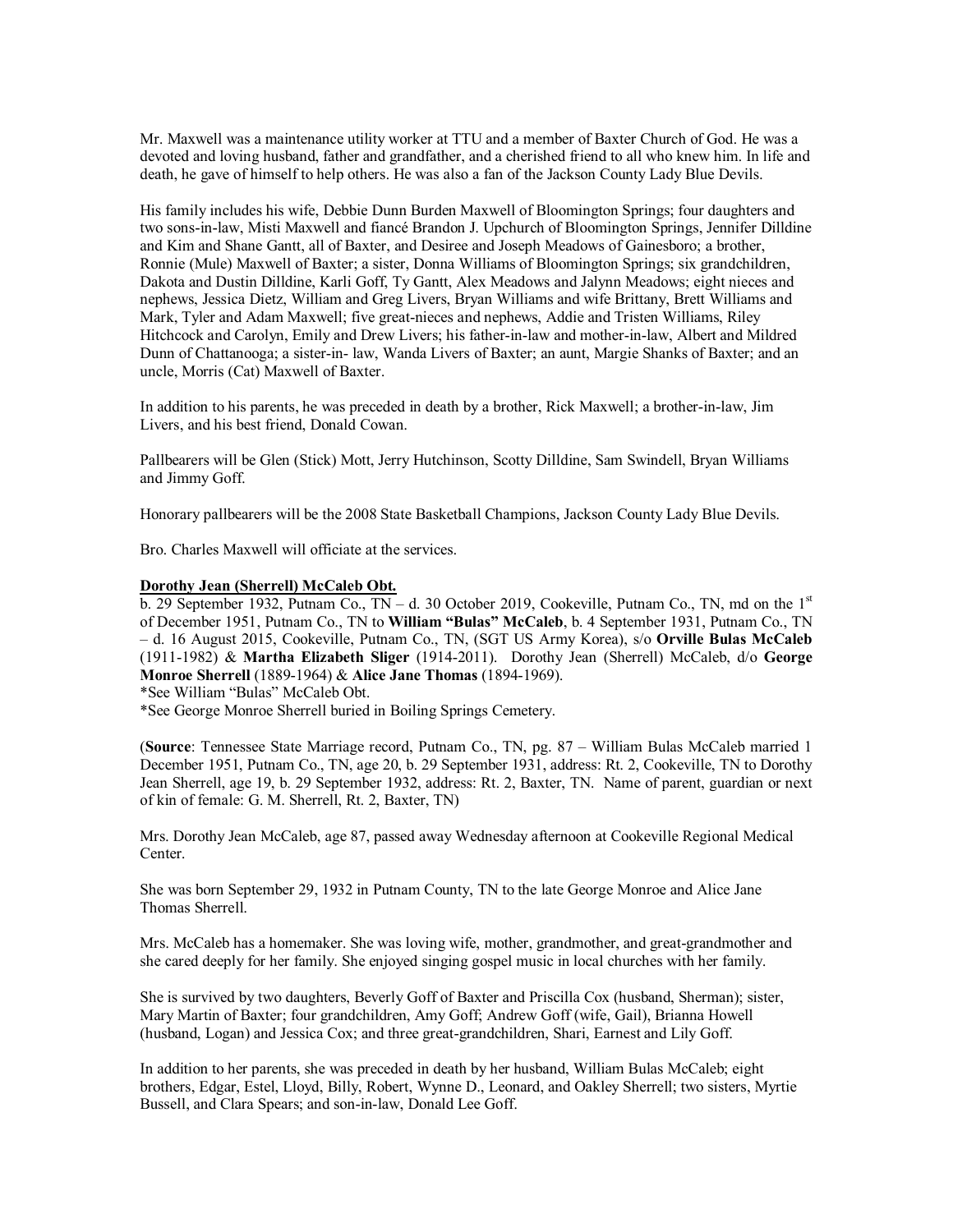Funeral services for Mrs. McCaleb will be at 11 a.m. Saturday November 2 at Dyer Funeral Home. Bro. Danny Lane will officiate. Interment will follow in the Boiling Springs Cemetery.

### **William "Bulas" McCaleb Obt.**

b. 4 September 1931, Putnam Co., TN – d. 16 August 2015, Cookeville, Putnam Co., TN, (SGT US Army Korea), md on the 1<sup>st</sup> of December 1951, Putnam Co., TN to **Dorothy Jean (Sherrell) McCaleb**, b. 29 September 1932, Putnam Co., TN – d. 30 October 2019, Cookeville, Putnam Co., TN, d/o **George Monroe Sherrell** (1889-1964) & **Alice Jane Thomas** (1894-1969). William "Bulas" McCaleb), s/o **Orville Bulas McCaleb** (1911-1982) & **Martha Elizabeth Sliger** (1914-2011).

\*See Dorothy Jean (Sherrell) McCaleb Obt.

\*See Orville Bulas McCaleb Obt.

(**Source**: Tennessee State Marriage record, Putnam Co., TN, pg. 87 – William Bulas McCaleb married 1 December 1951, Putnam Co., TN, age 20, b. 29 September 1931, address: Rt. 2, Cookeville, TN to Dorothy Jean Sherrell, age 19, b. 29 September 1932, address: Rt. 2, Baxter, TN. Name of parent, guardian or next of kin of female: G. M. Sherrell, Rt. 2, Baxter, TN)

**COOKEVILLE** -- Funeral services for William "Bulas" McCaleb, 83, of Baxter, will be held at 1 p.m. Thursday, August 20, in the chapel of Dyer Funeral Home in Cookeville. Burial will follow in Boiling Springs Cemetery.

Family will receive friends Wednesday, Aug 19, form 4 - 8 p.m. and again Thursday from 11 a.m. until time of services at the funeral home.

Mr. McCaleb passed away Sunday evening, Aug 16, 2015, at Bethesda Health Care Center.

He was born Sep 14, 1931 in Putanm County, TN to the late Orville B. McCaleb and Martha Sliger McCaleb. Bulas was a veteran of the US Army serving in Korea and was a Staff Sergeant upon his separation. He was a member of the Gentry's Chapel Free Will Baptist Church and a retired machinist from Formex Corp. He enjoyed gardening and loved building things with his hands.

Bulas is survived by his wife of 64 years, Dorothy Sherrell McCaleb as well as two children: Beverly (husband Don) Goff of Baxter and Priscilla (husband Sherman) Cox of Cookeville. Mr. McCaleb is also survived by one sister; Barbara (husband Wayne) Eldridge and two brothers; Bailey (wife Alice) McCaleb of Orlando, FL and Hollie McCaleb of Clewiston, FL, four grandchildren, Amy and Andrew Goff and Brianna and Jessica Cox.

In addition Mr. McCaleb is survived by two great-grandchildren, Shari and Lily Goff.

Bro. Danny Lane will officiate the services. Pallbearers will be family and friends.

Dyer Funeral Home is in charge of arrangements.

### **Melvin Darrell Medley**

b. 17 July 1972 – d. 23 February 1990.

#### **Infant Medlin**

b. & d. 12 January 1915, infant of **Alvin C. Medlin** (1870-1969) & **Martha Gertrude (Howell** (1882- 1916). 'Infant of A. C. & M. G. Medlin'

### **Martha Gertrude (Howell) Medlin**

 $\overline{b}$ . 1 January 1882, TN – d. 20 January 1916, Putnam Co., TN, md on the 23<sup>rd</sup> of August 1899, White Co., TN to **William H. Rice**, b. 7 December 1872 – d. 19 March 1906, he is buried in Rice Cemetery, Sparta, White Co., TN. Martha Gertrude (Howell) Medlin also md **Alvin C. Medlin**, b. 16 June 1870, Putnam Co.,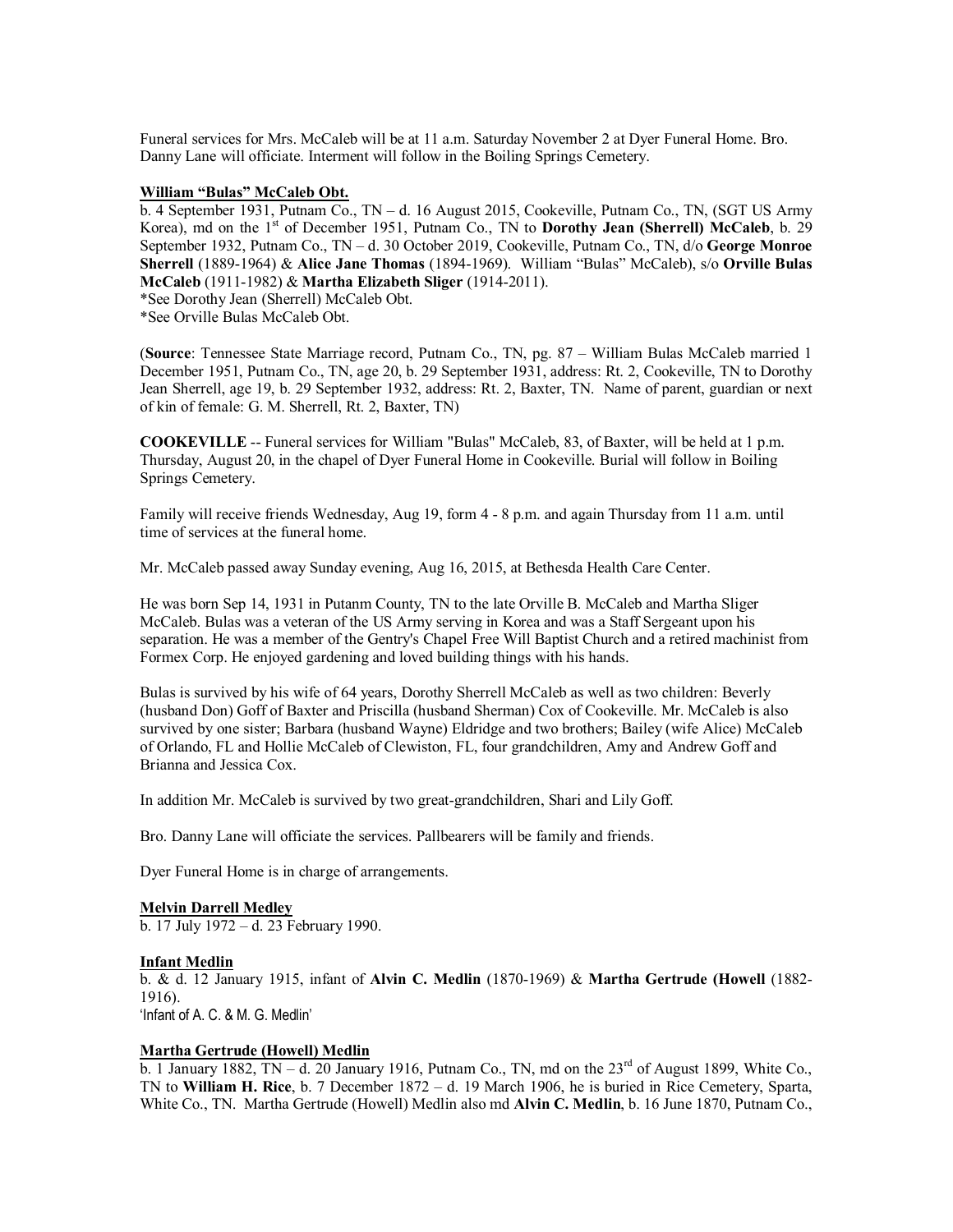TN – d. 15 May 1969, Putnam Co., TN, s/o **Samuel L. Medlen** (1839-1919) & **Clarissa Jane Crawford** (1839-1874), Martha Gertrude (Howell) Medlin, d/o **Mansfield Waymon Howell** (1850-1884) & **Margaret Ellen Jones** (1850-1932). Alvin C. Medlin is buried in Morris Hickey Cemetery, Putnam Co. TN.

\*See Margaret Ellen (Jones) Howell Hickey Obt.

(**Source**: Tennessee State Marriage record, White Co., TN, pg. 226 – W. H. Rice married 23 August 1899, White co., TN to Miss Gertrude Howell)

#### **Arnold J. Mills**

b. 14 March 1914, TN – d. 11 September 1915, Putnam Co., TN, s/o **Dee Herchell Mills** (1891-1986) & **Eliza Ann "Lizza" Judd** (1896-1983).

\*See Dee Herchell Mills buried in Boiling Springs Cemetery.

Tennessee U. S. Death Records (1908-1965)

| Name:                          | Arnal Mills            |
|--------------------------------|------------------------|
| Gender:                        | Male                   |
| Race:                          | White                  |
| Age:                           | 2                      |
| <b>Birth Date:</b>             | 1914                   |
| <b>Birth Place:</b>            | Putnam, USA            |
| <b>Death Date:</b>             | 11 Sep 1916            |
| <b>Death Place:</b>            | Putnam, Tennessee, USA |
| <b>Father:</b>                 | De Mills               |
| Mother:                        | Lizza Judd             |
| <b>Certificate Number: 472</b> |                        |

### **David Carroll Mills**

b. 19 December 1917, Cookeville, Putnam Co., TN – d. 2 May 1995, Sparta, White Co., TN, (SGT US Air Force WWII), md **Elnora (Curtis) Mills**, b. 11 October 1932, Blytheville, Mississippi Co., AR – d. 11 April 1997, Sparta, White Co., TN, d/o **William Alfred Curtis** (1909-1960) & **Lula Muriel (Moss) Hardesty** (1913-1973), both buried in Dogwood Cemetery, Blytheville, Mississippi Co., AR. David Carroll Mills also md on the 25<sup>th</sup> of June 1949, Prattville, AL to **Ruth Inez (Nichols) Watson**, b. 23 July 1928, Greensboro, Hale Co., AL – d. 23 May 1965, Greensboro, Hale Co. AL, d/o **Jesse Barney Levander** (1909-1969) & **Willie Mae (Dooley) Nichols Hayes** (1912-1994), both buried in Pilgrim Rest Baptist Church Cemetery, Pletcher, Chilton Co., AL. David Carroll Mills, s/o **Dee Herchel Mills** (17891-1986) & **Eliza Ann Judd** (1896-1983).

\*See Dee Herchel Mills buried in Boiling Springs Cemetery.

Alabama, County Marriages (1805-1967) Name: David C Mills Gender: Male Age: 31 Birth Date: 1918 Marriage Date: 25 Jun 1949 Marriage Place: Autauga, Alabama, USA Father: D H Mills Mother: Eliza Judd Spouse: Ruth Nichols Film Number: 001954382 Book #27, Page: 566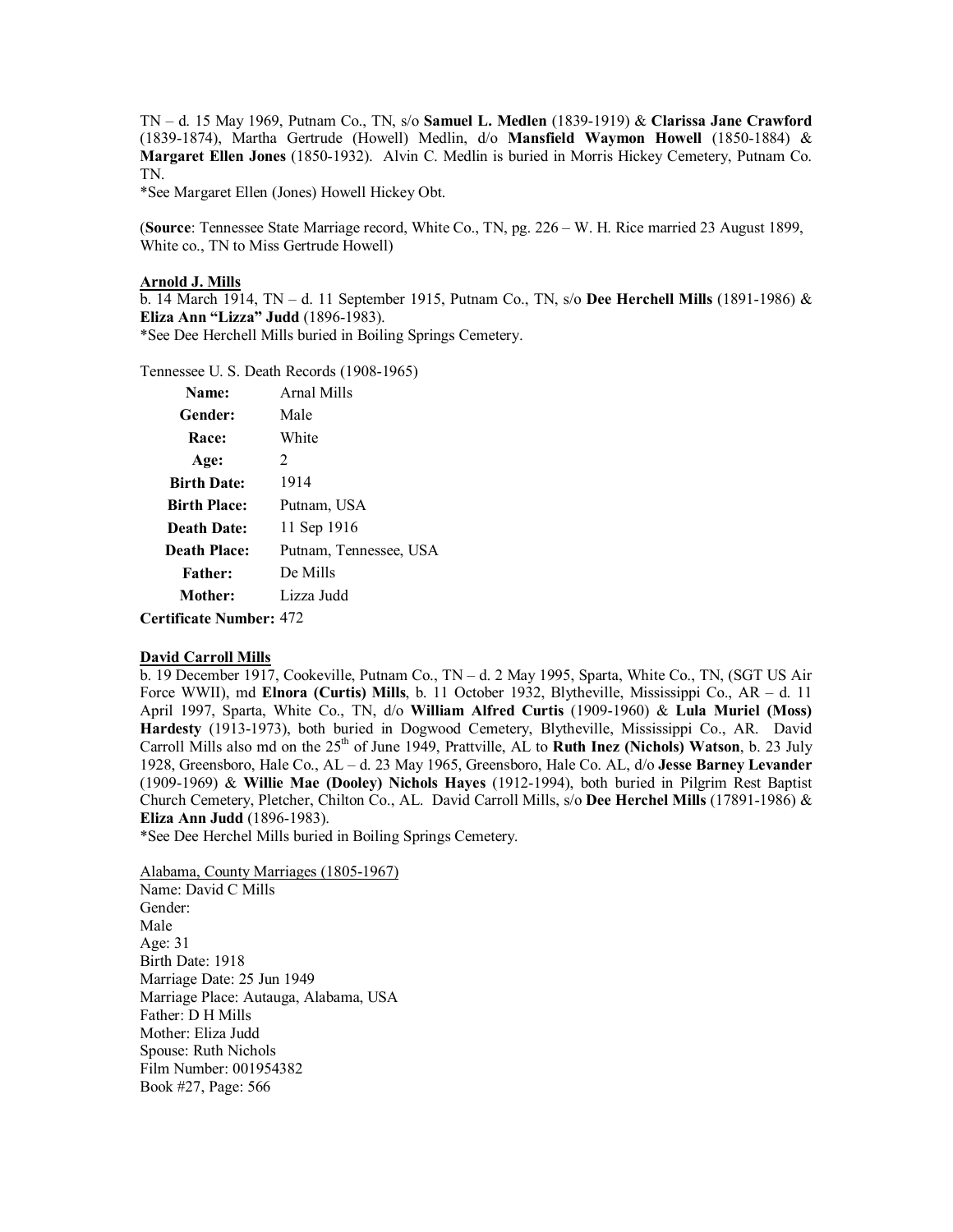### **Dee Herchell Mills**

 $\overline{b}$ . 27 July 1891, Cookeville, Putnam Co., TN – d. 4 August 1986, Putnam Co., TN, md on the 2<sup>nd</sup> of February 1913, Putnam Co., TN to **Eliza Ann (Judd) Mills**, b. 14 August 1896, TN – d. 14 April 1983, Putnam Co., TN, d/o **Nathan Jackson Judd** (1862-1931) & **Lucinda Farris** (1867-1946). Dee Herchell Mills, s/o **John Joseph Mills** (1860-1946) & **Nancy Belle Lollar** (1896-1983). John Joseph Mills is buried in Memorial Park Cemetery, Muskogee, Muskogee Co., OK.

\*See Nathan Jackson Judd buried in Boiling Springs Cemetery.

\*See David Carroll Mills buried in Boiling Springs Cemetery.

\*See Willie Turne "Bill" Mills buried in Boiling Springs Cemetery.

(**Source**: Tennessee State Marriage record, Putnam Co., TN, pg. 147, #382 – D. H. Mills married 2 February 1913, Putnam Co., TN to Eliza Judd).

Tennessee U. S. Delayed Birth Records (1869-1909).

**Name:** Dee Hershell Mills

**Gender:** Male

**Birth Date:** 27 Jul 1891

**Birth Place:** Cookeville, Putnam

**Father:** John J Mills

**Mother:** Bell Lallar

#### **Frances Rice Pippin Mills**

b. 24 May 1884 – d. 29 November 1951.

### **Willie Turne "Bill" Mills**

b. 29 October 1929 – d. 26 July 1992, (SN US Navy), s/o **Dee Herchel Mills** (1891-1986) & **Eliza Ann Judd** (1896-1983).

\*See Dee Herchel Mills buried in Boiling Springs Cemetery.

# **Thomas Eddington Mires Obt.**

b. 30 April 1869,White Co., TN – d. 23 January 1950, Boiling Springs, Putnam Co., TN, md **Hattie Pearl (Maxwell) Mires**, b. 30 October 1884, TN – d. 26 August 1978, Putnam Co., TN. Thomas Eddington Mires also md on the 13<sup>th</sup> of September 1888, White Co., TN to **Mary Lou (Wiggins) Mires**, b. 23 December 1866, Putnam Co., TN – d. 29 September 1911, Putnam Co., TN, d/o **Pvt. Tillman Leroy Wiggins** (1844-1899) & **Louisa Caroline Mills** (1833-1897). Thomas Eddington Mires also md on the 19th of January 1914, Putnam Co., TN to **Sarah Fina (Randolph) Mires**, b. 21 September 1885, Putnam Co., TN – d. 23 August 1923, Putnam Co., TN, d/o **John Wesley Randolph Sr.** (1859-1916) & **Melinda Lucindy Clouse** (1861-1919), both buried in West Graveyard, Putnam Co., TN. Thomas Eddington Mires, s/o **George Washington Mires** (1845-1924) & **Sarah Elizabeth Jones** (1846-1926), both buried in Old Zion Cemetery, Sparta, White Co., TN.

\*See Joseph Winfield "Joe" Hickey Obt.

\*See John Wesley Randolph Sr. buried in West Graveyard, Putnam Co., TN.

\*See Tillman Leroy Wiggins buried in Boiling Springs Cemetery.

(**Source**: Tennessee State Marriage record, White Co., TN, pg. 262 – Thomas Myers married 13 September 1888, White Co., TN to Mary Lou Wiggins).

Funeral services were held Wednesday afternoon for Thomas Eddington Mires, 81, at the Baxter Church of Christ with burial in Boiling Springs cemetery. Mr. Mires died Monday at his home in Baxter following a long illness.

A native of White county, he was a son of John and Sarah Jones Mires. He has been a resident of Baxter for a number of years.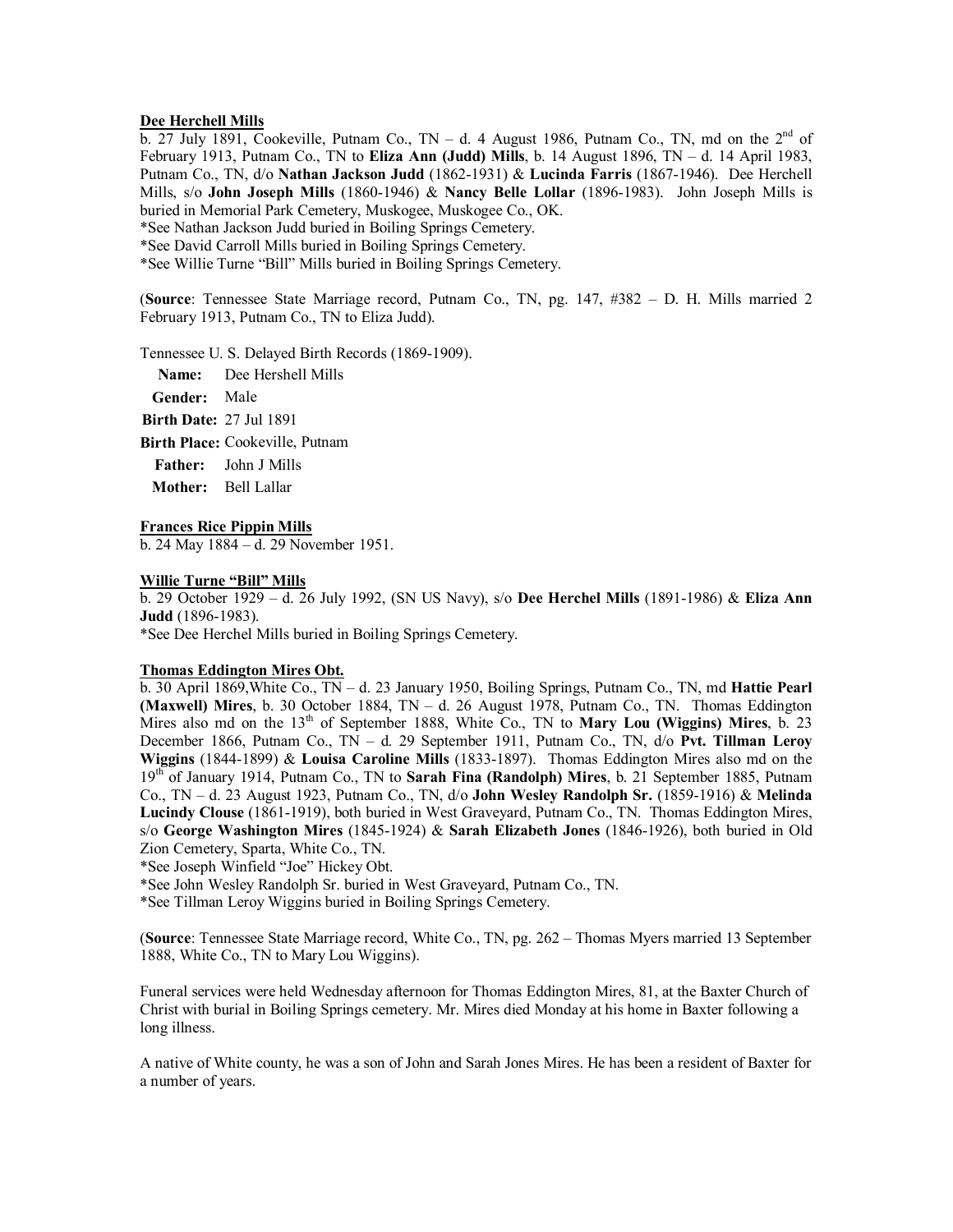Survivors include his wife, Mrs. Hattie Maxwell Mires; 7 sons, Dudley and Royce, Hooker, Okla; Isaac, Atwater, Ca; Elmer, San Gabriel, CA; James, Los Angeles, CA; John J, Leland, FL; Charles, Baxter; 8 daughters, Mrs. Ruby Sherrell, Adams, Okla; Mrs Flossie Moran, Oklahoma City; Mrs. Lucille Goosen, Inglewood, Ca; Mrs. Lassie Comstock, Larksburg, CA; Mrs Hilda Jackson, Kansas; Mrs. Zella Mae Maxwell, Baxter; Mrs. Ellaveda Lasswell, Hooker, Okla; Miss Jane Mires, Baxter; one sister, Mrs. Tom Lollar, White county; 3 brothers, I G, Corpus Christi, TX; A D and W M, Plainview, TX; 50 grandchildren; 20 great-grandchildren.

# **Bobby "Dude" Mollohan Obt.**

b. 9 May 1951, Putnam Co., TN – d. 18 March 2011, Cookeville, Putnam Co., TN, s/o **Olan Randolph Mollohan** & **Clara Bell (Goolsby) Owens** (1927-2004).

\*See Carolyn Lou Mollohan buried in Boiling Springs Cemetery. \*See Ray Owens Obt.

**COOKEVILLE** -- Funeral services for Bobby (Dude) Mollohan, 59, will be held at 1 p.m. on Wednesday, March 23, from the chapel of Cookeville Funeral Home. Interment will be in Boiling Springs Cemetery. The family will receive friends from 5-8 p.m. on Tuesday, March 22, and from 10 a.m. until time of services on Wednesday at the funeral home.

Mr. Mollohan passed away Saturday afternoon, March 19, 2011, in Cookeville Regional Medical Center.

He was born May 9, 1951, in Putnam County to the late Olan Mollohan and Clara Goolsby Owens.

Mr. Mollohan worked many years in masonry work and loved Lucille, his motorcycle. He attended Bangham Heights Baptist Church.

His family includes three sons and a daughter-in-law, Bobby Jr. and Angie Mollohan, Aaron Mollohan and Jerry Perry, all of Cookeville; two daughters and a son-in-law, Denise Minty of Kentucky and Tina and Joel White of Georgia; a sister and brother-in-law, Stephanie and Edward Pullum of Cookeville; six grandchildren; and a very special friend, John Short and family of Cookeville.

In addition to his parents, he was preceded in death by a brother, Billy Joe Mollohan, and an infant sister. Pallbearers will be family and friends.

Bro. Keith Tosh will officiate at the services.

Condolences may be sent to the family at [www.cookevillefuneralhome.com.](http://www.cookevillefuneralhome.com./)

### **Carolyn Lou Mollohan**

b. 20 January 1949 – d. 20 January 1949, d/o **Olan Randolph Mollohan** & **Clara Bell (Goolsby) Owens** (1927-2004). \*See Bobby "Dude" Mollohan Obt. \*See Ray Owens Obt.

# **Willie Clyde Mooneyham**

 $\overline{b}$ . 13 August 1913, Silver Point, Putnam Co., TN – d. 2 January 1969, md on the 29<sup>th</sup> of July 1940, DeKalb Co., TN to **Lena Ora (Dunn) Mooneyham**, b. 15 October 1920 – d. 6 August 2004, TN, d/o **Samuel Jay Dunn** (1890- 1965) & **Almeda** (1895-1971). Willie Clyde Mooneyham, s/o **John Rhea Mooneyham** (1871-1933) & **Liona Parsetta Martin** (1879-1955), both buried in Anderson Cemetery, Johnsons Chapel, DeKalb Co., TN.

\*See Samuel Jay Dunn buried in Boiling Springs Cemetery.

U. S. WWII Draft Cards Young Men (1940-1947)

**Name:** Willie Clyde Mooneyham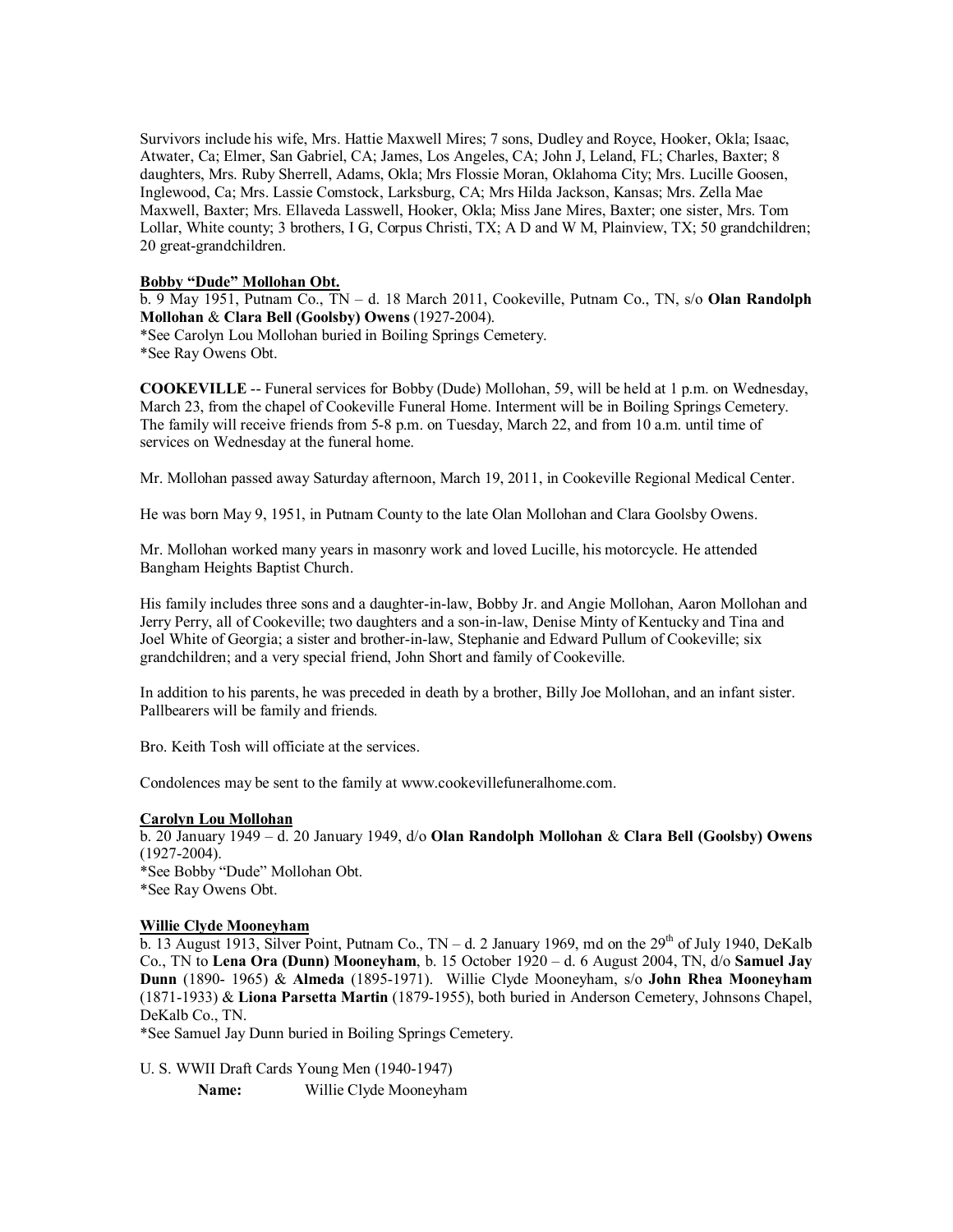| Gender:                                     | Male                                  |
|---------------------------------------------|---------------------------------------|
| Race:                                       | White                                 |
| Age:                                        | 27                                    |
| <b>Relationship to Draftee:</b> Self (Head) |                                       |
| <b>Birth Date:</b>                          | 13 Aug 1913                           |
| <b>Birth Place:</b>                         | Silver Point, Tennessee               |
| <b>Residence Place:</b>                     | Muncie, Delaware, Indiana, USA        |
| <b>Registration Date:</b>                   | 16 Oct 1940                           |
| <b>Registration Place:</b>                  | Indiana, USA                          |
| <b>Employer:</b>                            | <b>Ernst Nurseries</b>                |
| Height:                                     | 5 10                                  |
| Weight:                                     | 140                                   |
| <b>Complexion:</b>                          | Light                                 |
| <b>Hair Color:</b>                          | Blonde                                |
| <b>Eye Color:</b>                           | Blue                                  |
| Next of Kin:                                | Wife: Lena Mooneyham                  |
| <b>Address:</b>                             | 1001 W. *th St., Muncie, Delaware, IN |

### **Kenneth Morgan**

 $\overline{b}$ . 16 February 1952 – d. ?, md on the 16<sup>th</sup> of June 1988, Putnam Co., TN to **Wanda Sue (Franklin) Morgan**, b. 18 May 1949, d. ?

(**Source**: Tennessee State Marriage record, Putnam Co., TN, pg. 269 – Kenneth L. Morgan married 16 June 1988, Putnam Co., TN, age 36, b. 16 February 1952, address: Rt. 1, Hilman, TN to Wanda Sue Franklin, age 39, b. 18 May 1949, address: Rt. 15, Box 144, Cookeville, TN. Name of parent, guardian or next of kin of female: Sadie Franklin, Rt. 3, Baxter, Putnam Co., TN).

### **Rev. James L. Myers**

b. 21 December 1872, TN – d. 10 December 1945, md **Jerusha Elizabeth (Howell) Myers**, b. 5 August 1880 – d. 27 January 1973, Gallatin, Sumner Co., TN. \*See James Leslie Myers Obt.

### **Henryanna Myers**

b. & d. 23 October 1935, d/o **James Leslie Myers** (1903-1938) & **Olive Henry**. \*See James Leslie Myers Obt.

# **James Leslie Myers Obt**

b. 20 April 1903, TN – d. 23 July 1938, Pleasant Hill, Cumberland Co., TN, md **Olive (Henry) Myers**, b. 1903 – d. ?. James Leslie Myers, s/o **Rev. James L. Myers** (1872-1945) & **Jerusha Elizabeth Howell** (1880-1973).

\*See Henryann Myers buried in Boiling Springs Cemetery.

\*See Rev. James L. Myers buried in Boiling Springs Cemetery.

Funeral services for J Leslie Myers, 35, who passed away Saturday, July 23, were held at the First Baptist Church, Cookeville on Sunday, July 24 with Rev Stevens officiating.

Mr Myers was stricken with tuberculosis early this year and from which he died at Uplands, Pleasant Hill. Following remarks by Rev Stevens, a brief talk was made by John Holliday, a fellow member of the Cookeville Bar Association.

Burial was at Boiling Springs cemetery near his childhood home in Putnam county.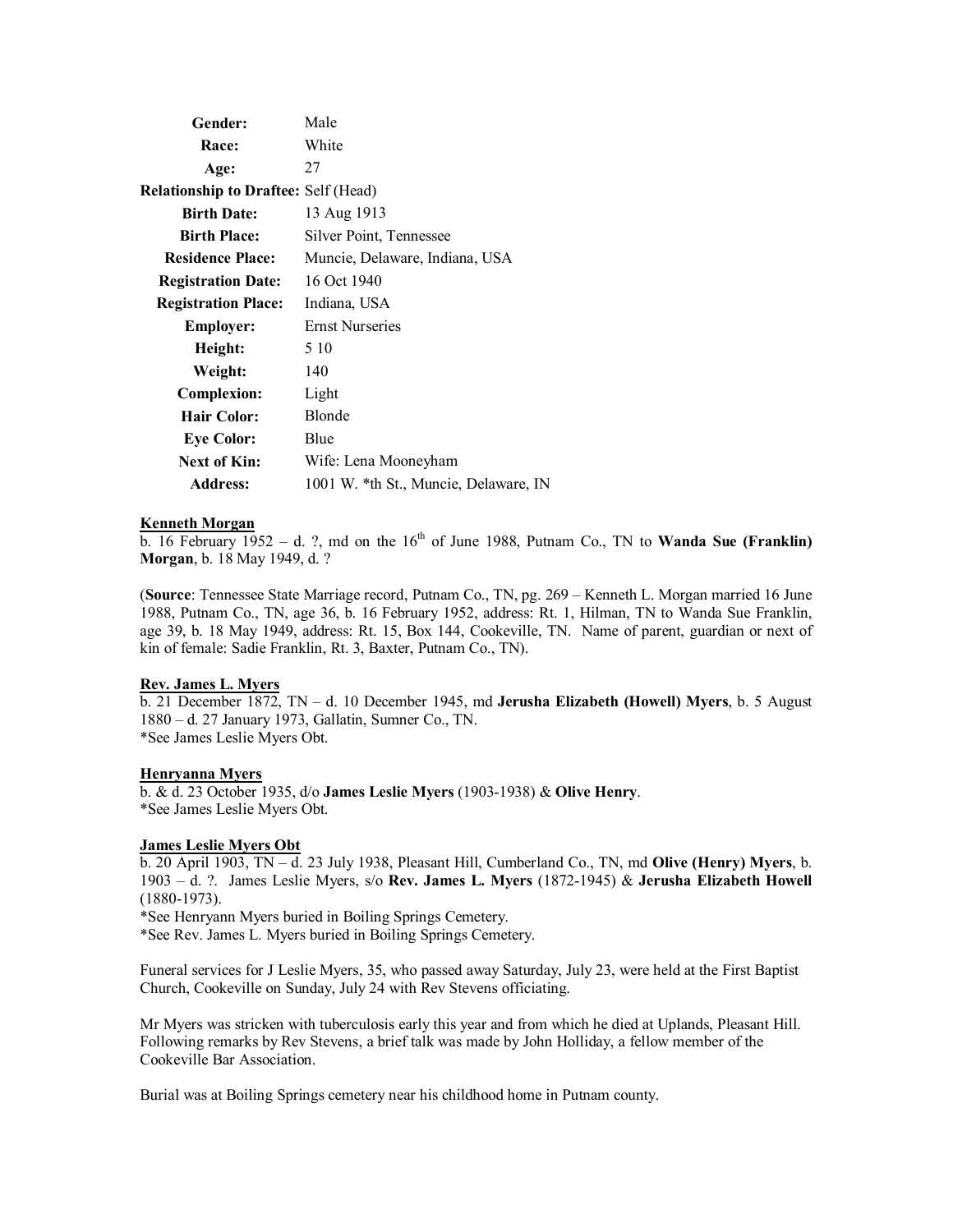Mr Myers is survived by his wife, Mrs Olive Henry Myers, Cookeville; his father and mother, Mr and Mrs Hugh Myers, Boiling Springs; 2 brothers, G V Jr, Boiling Springs; 3 sisters, Miss Dorothy Myers and Mrs L Myers, St Paul, Mn; Myers Crowder, Red Boiling Springs; and another sister in Iowa whose name Myers Crowder, Red Boiling Springs; and another sister in Iowa whose name the Chronicle was unable to get.

Born in Putnam county in April, 1903 he attended grade school at Boiling Springs; graduated from Pleasant Hill Academy; attended TPI, Cookeville; received a B A degree from UT, Knoxville; received his law degree from Cumberland University, Lebanon. He married Olive C Henry in 1922; to this union was born 1 child, which died in infancy.

Mr Myers was a prominent member of the Cookeville Bar Association; he was a member of the Baptist church from early childhood. He served as Chairman of the Republican Executive Committee, Putnam county and was Secretary of the Committee at the time of his death. In 1934 he was a candidate for Railroad and Public Utilities Commissioner on the Republican ticket. He also served as State Secretary of the Young Republicans Association.

### **Dana Michelle Nash**

b. 23 November 1973 – d. 2 August 1990, d/o **Charles Norris** & **Phyllis Nash**.

### **David Oscar Nash Obt.**

b. 8 November 1915, Baxter, Putnam Co., TN – d. 15 October 2002, Cookeville, Putnam Co., TN, md on the 29th of November 1934, Putnam Co., TN to **Lennie Opal (Davidson) Nash**, b. 29 November 1915, DeKalb Co., TN – d. 5 January 1994, Sparta, White Co., TN, d/o **Elijah Ancel Davison** (1890-1948) & **Sallie Ann Jackson** (1891-1929), both buried in Dobbs Cemetery, Putnam Co., TN. David Oscar Nash, s/o **George Lester Nash** (1891-1971) & **Miney May Dunn** (1893-1926).

\*See George Lester Nash buried in Boiling Springs Cemetery.

\*See Leonard Oral Nash buried in Boiling Springs Cemetery.

(**Source**: Tennessee State Marriage record, Putnam Co., TN, pg. 372 – David Nash married 29 November 1934, Putnam Co., TN, age 21, address: Rt. 2, Baxter, Putnam Co., TN to Opal Davidson, age 21, address: Rt. 2, Baxter, Putnam Co., TN. name of parent, guardian or next of kin of female: Lige Davidson, Rt. 2, Baxter, Putnam Co., TN).

David Oscar Nash, 86, passed away on October 15, 2002, in Cookeville.

Nash was born Nov. 8, 1915, in Putnam County, to Lester and Minnie Mae Dunn Nash.

He was a member of Corinth Church of Christ and a retired logger.

Nash was preceded in death by his parents; his wife, Linnie Opal Davidson Nash; one daughter, Lillian Rivers; four sons, Glynn Nash, David Nash Jr., Bobby Nash and Lenard Nash; and two brothers, Ezra Nash and Willie Nash.

Survivors include one daughter and son-in-law, Lennie and J.L. Phillips; one son and daughter-in-law, Robert Joe and Barbara Nash; 20 grandchildren; 41 great grandchildren; seven great-great grandchildren. Services were held Oct. 17, 2002, at Cookeville Funeral Home with burial in Boiling Springs Cemetery. Bro. Jerry Nash and Bro. James Nash officiated.

Cookeville Funeral Home was in charge of arrangements.

#### **George Lester Nash**

b. 11 April 1891, Baxter, Putnam Co., TN – d. 14 July 1971, Putnam Co., TN, md on the  $12<sup>th</sup>$  of June 1908, DeKalb Co., TN to **Miney "Minnie" May (Dunn) Nash**, b. 1893, Putnam Co., TN – d. 2 November 1926, Putnam Co., TN d/o **Levi Perkins Dunn** (1873-1964) & **Mary Mollie Jones** (1875-1966). George Lester Nash, s/o **Allen Douglas Nash** (1862 – bef. 1900) & **Nancy Ann Phillips** (1861-1943), she is buried in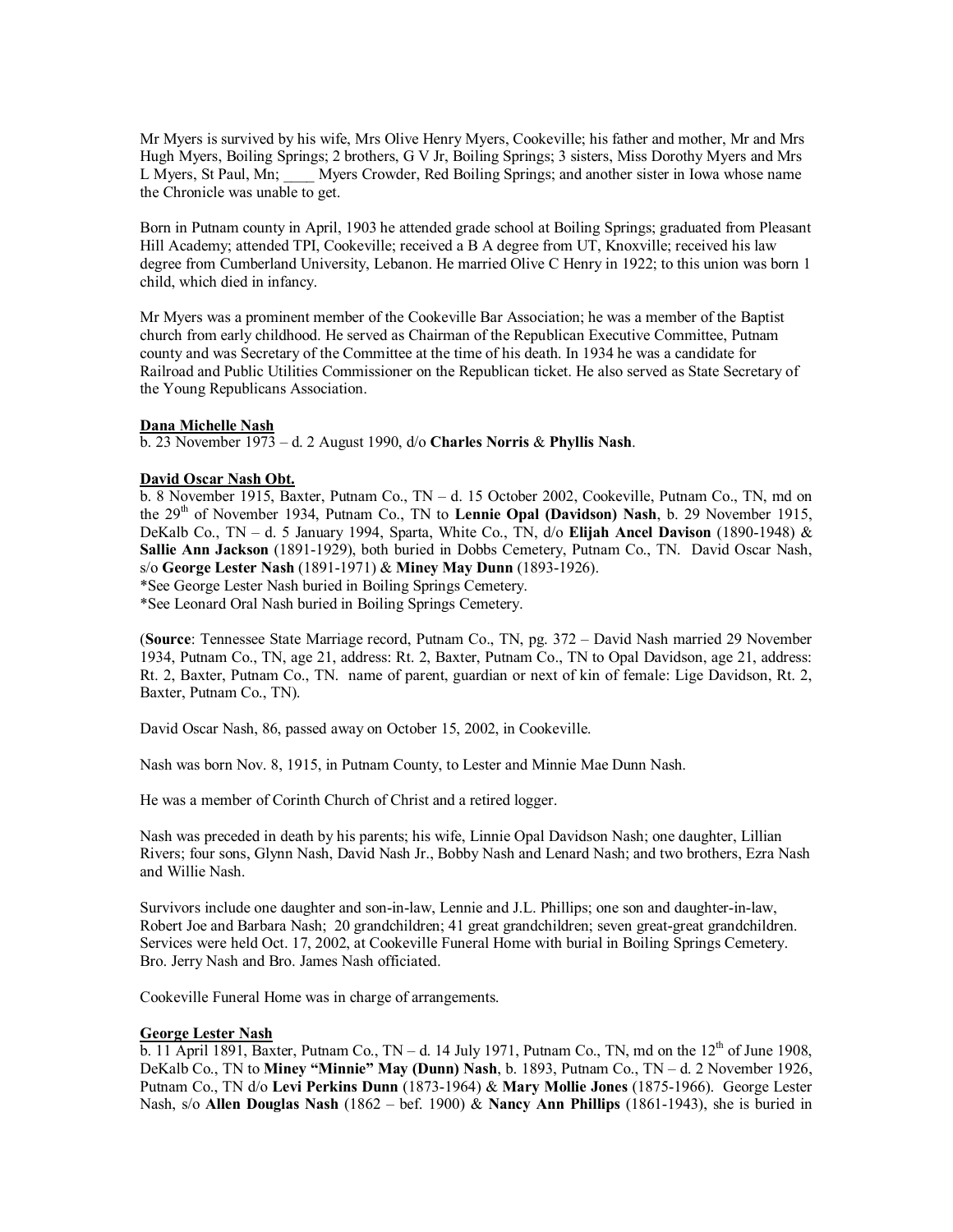Cookeville City Cemetery, Putnam Co., TN. Allen Douglas Nash is buried in Perkins Cemetery, Putnam Co., TN.

\*See Levi Perkins Dunn buried in Boiling Springs Cemetery.

\*See David Oscar Nash Obt.

\*See James Willie Nash buried in Boiling Springs Cemetery.

\*See Nancy Ann (Phillips) Nash buried in Cookeville City Cemetery, Putnam Co., TN.

(**Source**: Tennessee State Marriage record, DeKalb Co., TN, pg. 288 – Lester Nash married 12 June 1908, DeKalb Co., TN to Minnie Dunn).

#### **James Willie Nash**

b. 4 January 1911, Baxter, Putnam Co.,  $TN - d$ . 21 June 1955, Sparta, White Co., TN, md on the  $28<sup>th</sup>$  of December 1934, Putnam Co., TN to **Willie Mae (Massa) Nash**, b. 18 May 1918, Putnam Co., TN – d. 10 November 1993, Sparta, White Co., TN, d/o **William Erastus "W.R" Massa** (1899-1974) & **Rosa Lee Clouse** (1900-1957). James Willie Nash, s/o **George Lester Nash** (1891-1971) & **Miney May Dunn** (1893-1926).

\*See Georgia Helen (Nash) Cox Obt.

\*See William Erastus "Rastus" "W.R" Massa Obt.

\*See George Lester Nash buried in Boiling Springs Cemetery.

\*See Ruby Ann Nash buried in Boiling Springs Cemetery.

(**Source**: Tennessee State Marriage record, Putnam Co., TN, pg. 417 – Willie Nash married 28 December 1934, Putnam Co., TN, age 23, address: Rt. 2, Baxter, TN to Willie Mae Massa, age 21, address: Rt. 2, Baxter, TN. Name of parent, guardian or next of kin of female: W. R. Massa, Rt. 2, Baxter, TN).

#### **Leonard Oral Nash**

b. 9 June 1936, Putnam Co., TN – d. 17 June 1936, Putnam Co., TN, s/o **David Oscar Nash** (1915-2002) & **Lennie Opal Davidson** (1915-1994).

\*See David Oscar Nash Obt.

#### **Ruby Ann Nash**

b. 1 April 1940, Putnam Co., TN – d. 15 June 1946, Sparta, White Co., TN, d/o **James Willie Nash** (1911- 1955) & **Willie Mae Massa** (1918-1993).

\*See James Willie Nash buried in Boiling Springs Cemetery.

### **Barbara J. Null**

b. & d. 25 August 1942.

### **Virgil Lee Null**

 $\overline{b}$ . 9 April 1905, DeKalb Co., TN – d. 9 November 1947, Cookeville, Putnam Co., TN, md on the 6<sup>th</sup> of April 1924, Putnam Co., TN to **Dorris Magnola (Judd) Null**, b. 10 July 1910, TN – d. 21 September 1952, Putnam Co., TN, d/o **James William Judd** (1887-1966) & **Liza Elizabeth Howell** (1892-1952). James William Judd is buried in Curry's Chapel Cemetery, Gainesboro, Jackson Co., TN. Virgil Lee Null, s/o **Van C. Null** & **Vada Smith**.

\*See Liza Elizabeth (Howell) Judd buried in Boiling Springs Cemetery.

(**Source**: Tennessee State Marriage record, Putnam Co., TN, pg. 226, #2163 – Virgil Hull married 6 April 1924, Putnam Co., TN to Miss Dorcie Judd).

Tennessee, Deaths and Burials Index, 1874-1955 Name: Virgil Lee Null Birth Date: 9 Apr 1905 Birth Place: De Kalb County, Tennessee Age: 42 Death Date: 9 Nov 1947 Death Place: Cookeville, Putnam, Tennessee Burial Date: 11 Nov 1947 Burial Place: Cookeville, Tennessee Cemetery Name: Boiling Springs Gender: Male Race: White Marital Status: Married Residence Place: Cookeville, PuTennesseeam, Tennessee Occupation: Farmer Father's Name: Van C Null Father's Birth Place: De Kalb County, TN Mother's Name: Vada Smith Mother's Birth Place: De Kalb County, TN Spouse's Name: Dossie M Judd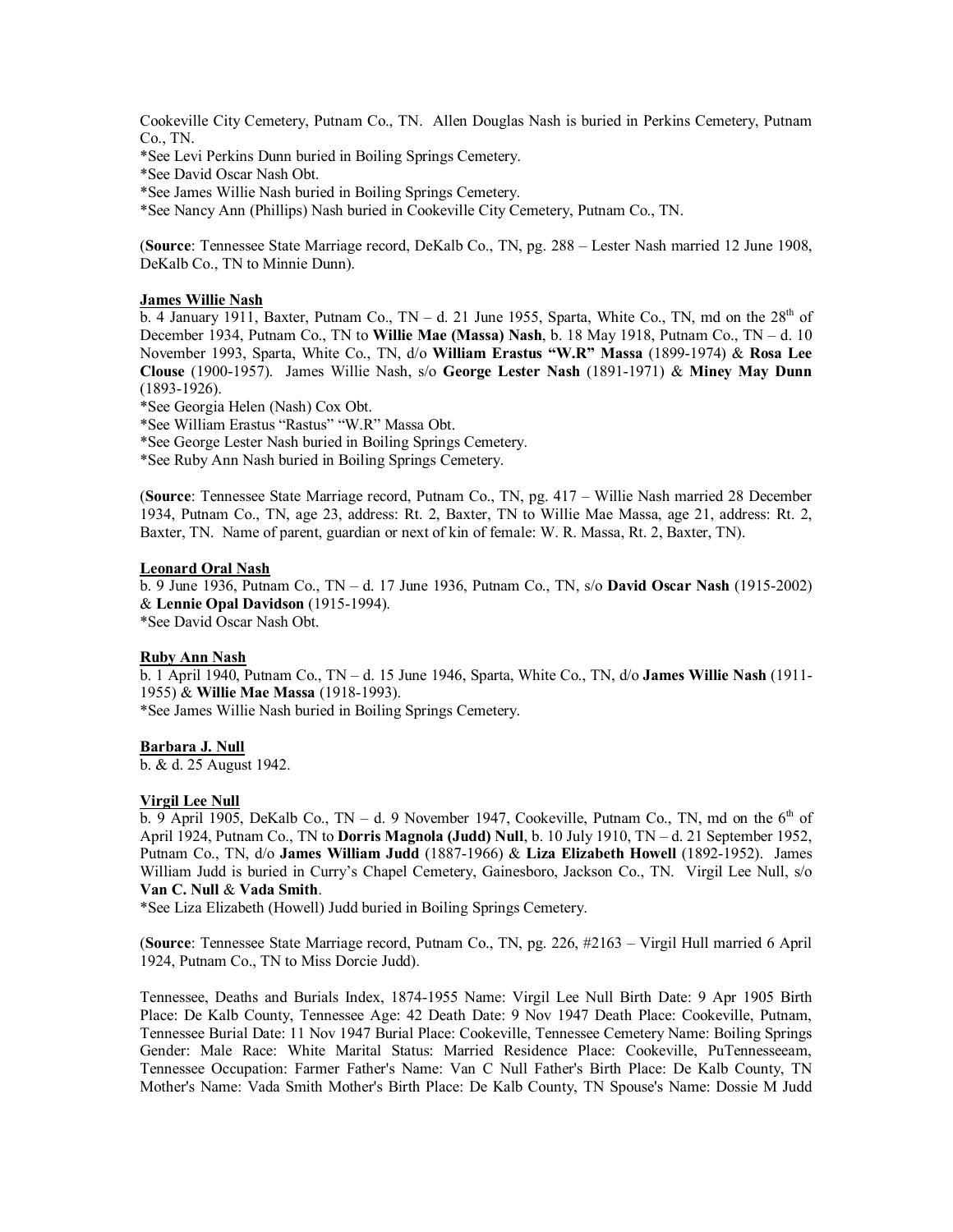Burial Burial Date Nov 11, 1947 Cemetery Boiling Springs Place Cookeville, TN Informant Docie Williams Address Cookeville, TN Cause of Death Pulmonary Tuberculosis FHL Film Number: 2137388.

Tennessee, Death Records, 1908-1958 Name: Dorris Magnola Allen [Dorris Magnola Judd] Race White Gender: Female Widdowed Birth Date: 10 Jul 1910 Birth Place: Tennessee Age: 42 Death Date: 22 Sep 1952 Death Place: rural Putnam, Tennessee Father's Name: James Judd Mother's Name: E Howell Burial Burial Date 9/23/1952 Cemetery Boiling Springs Locatation Cookeville Rt 2 informant Christon Dickerson Address Cookeville, TN Certificate Number: 52-28167.

Her 2nd husband was Walter Columbus Allen born 6 Dec 1883 Jackson Co, TN d 23 Sep 1951 Cookeville Putnam Co., TN buried in Family Cemetery Jackson Co., TN married 27 Jan 1950 Putnam Co, TN.

### **Virginia Lee "Ginny" (Spradlin) Oliver Obt.**

b. 17 September 1957, Detroit, Wayne Co., MI – d. 15 March 2012, Cookeville, Putnam Co., TN, md **Kenneth Oliver.** Virginia Lee "Ginny" (Spardlin) Oliver also md on the 30<sup>th</sup> of July 1977, Wise Co., VA to **Vernon Hall**, b. 7 August 1957, Floyd, KY – d. 15 April 2008, Detroit, Wayne Co., MI. Virginia Lee "Ginny" (Spardlin) Oliver d/o **Arnold Spradlin** (1923-1995) & **Betty A. Britton** (1932-1994). \*See Arnold Spradlin buried in Boiling Springs Cemetery.

Virginia Lee Oliver of Cookeville, Tennessee, formerly of Michigan, died March 15, 2012 at Cookeville Regional Medical Center. Virginia was born on September 17, 1957 in Michigan to the late Arnold & Betty (Britten) Spradlin. Virginia lived most of her life in Michigan and Tennessee, and was a homemaker.

Survivors include, husband Kenneth, sons Kenneth Michael and Daniel, daughters Kathleen Spradlin and Christina Hall, all of Cookeville, Tennessee, and 14 grandchildren, sisters Mary Ann Rhoton of Baxter, Tennessee, Dollie Mouat of Indiana, and Linda Shelton of Detroit, Michigan. Also survived by many nieces, nephews, relatives, and friends. She was preceded in death by her parents. Funeral services will be held on Monday, March 19, 2012 at 11:00 A.M. in the chapel of Whitson Funeral Home with burial at Boiling Springs Cemetery. Mary Lake (Kitty) will officiate the services. Visitation will happen on Sunday, March 18, 2012 from 2 to 9 pm and Monday from 7 am until time of services. Pallbearers will be family and friends.

### **Ray Owens Obt.**

b. 19 May 1919, Wilder – d. 28 October 1998, Algood, Putnam Co., TN, md on the  $8<sup>th</sup>$  of April 1966, Putnam Co., TN to **Clara B. (Goolsby) Mollohan Owens**, 20 July 1927 – d. 18 February 2004, d/o **John Logan Goolsby** (1886-1968) & **Vesta Montgomery** (1895-1977). Clara B. (Goolsby) Mollohan Owens also md **Olan Randolph Mollohan**. Ray Owens also md on the 21st of June 1963, Putnam Co., TN to **Lela Mae (Meadows) Owens**, d/o **John Wade Meadows** (1876-1946) & **Flora Edna Richards**. \*See Bobby "Dude" Mollohan Obt.

**COOKEVILLE** - Funeral services for Ray Owens, 79, of Cookeville will be held at 11 a.m. on Wednesday, Oct. 28, from the chapel of Whitson Funeral Home. Burial will be in Boiling Springs Cemetery.

The family will receive friends from 6-9 p.m. tonight and from 9 a.m.-9 p.m. on Tuesday at the funeral home.

Mr. Owens died on Sunday, Oct. 25, 1998, at Masters Health Care Center.

He was born on May 9, 1919, in Wilder. Mr. Owens was a retired school janitor and construction worker.

His family includes his wife, Clara Owens of Cookeville; a stepson, Bobby Mollohan of Baxter; a stepdaughter, Stephanie Pullum of Baxter; and five stepgrandchildren.

He was preceded in death by a brother, Walter Owens.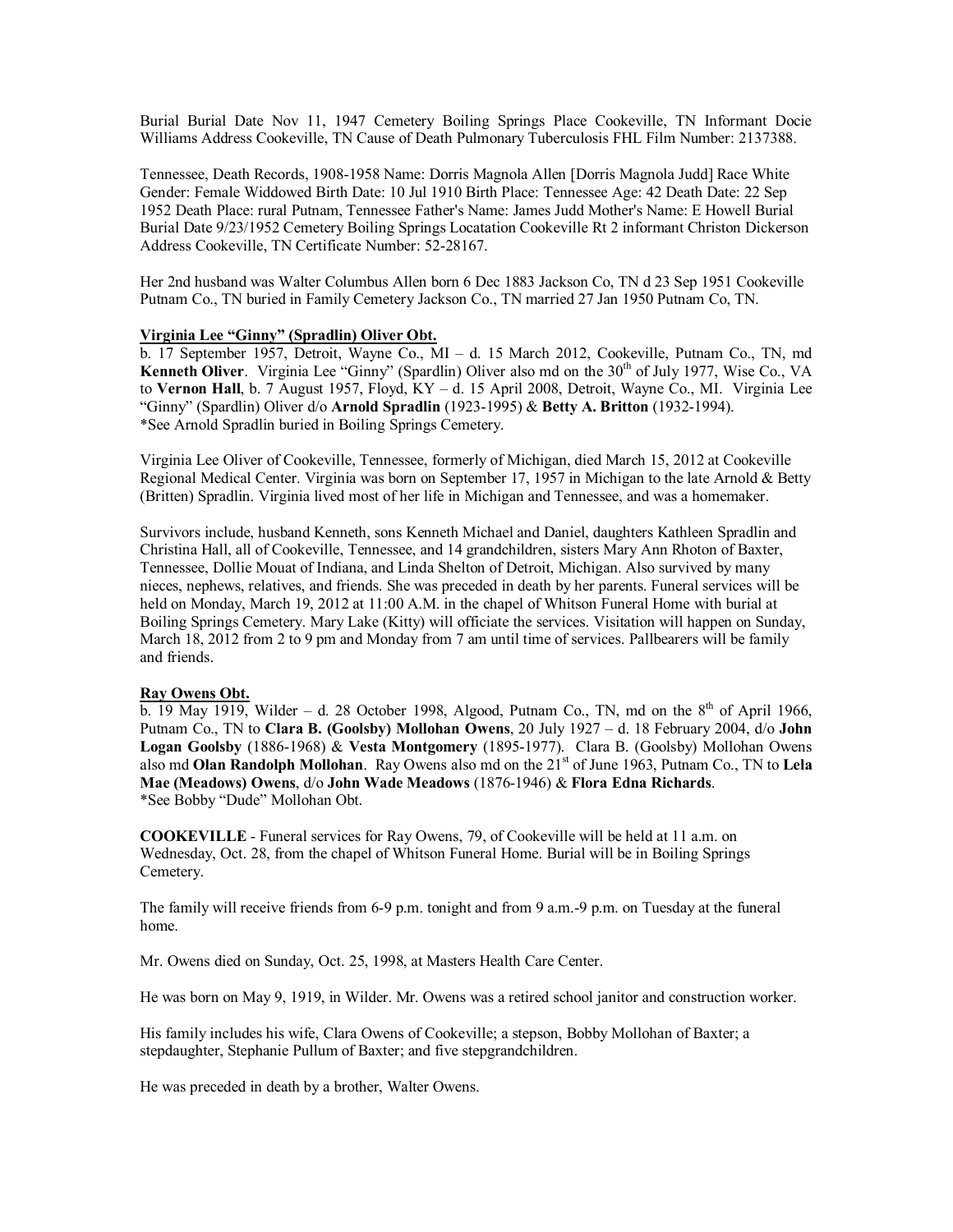Bro. Clarence Jared will officiate at the services.

### **Marshall Wayne Peek**

b. 11 October 1952 – d. 10 April 1996, Putnam Co., TN, s/o **Willie J. Peek** (1922-1999) **& Ruby Elise Dunn** (1925-1989). \*See Willie J. Peek buried in Boiling Springs Cemetery.

### **Willie J. Peek Obt.**

b. 15 March 1922, Cookeville, Putnam Co., TN – d. 7 June 1999, Cookeville, Putnam Co., TN, md on the 28th of May 1975, Fentress Co., TN to **Ruby Elise (Dunn) Peek**, b. 1 December 1925, TN – d. 20 January 1989, d/o **George Roscoe Dunn** (1897-1972) & **Amanda Tennessee Sliger** (1897-1969). Willie J. Peek, s/o **John Lee Peek** (1893-1973) & **Fannie** (1895-1963).

\*See Amanda Tennessee (Sliger) Dunn Obt.

\*See Marshall Wayne Peek buried in Boiling Springs Cemetery.

(**Source**: Tennessee State Marriage record, Fentress Co., TN, pg. 231 – Willie J. Peek married 28 May 1975, Fentress Co., TN to Ruby Elise Dunn, age 49, address: Cookeville, TN. Name of Father: George Dunn. Name of Mother: Amanda Sliger).

**COOKEVILLE** -- Funeral services for Willie J. Peek, 77, of Cookeville, were held at 1 p.m. today, Wed., June 9, at Dyer Funeral Home. Burial followed in Boiling Springs Cemetery.

Mr. Peek died on Tues., June 8, 1999, at Cookeville Regional Medical Center.

He was born on March 15, 1922, in Putnam County to the late John Lee and Fannie Peek. Mr. Peek was retired from Chrysler Corporation.

His family includes four daughters, Terry Gail Thompson, Mary Elizabeth Elmore, Wanda Joyce Elrod and Norma Jean Whitehead, all of Cookeville; a son, Tony Randell Peek of Cookeville; a brother, John Lee Peek Jr. of Michigan; two sisters, Edna Mae Hollis of Algood and Martha Jean Peek of Cookeville; 10 grandchildren; and seven great-grandchildren.

In addition to his parents, he was also preceded in death by a son, Marshall Wayne Peek; and a stepson, Donald Ray Dunn.

# **Claudia Jean (Trimby) Petruska**

b. 20 March 1944, Chattanooga, Hamilton Co.,  $TN - d$ . 26 December 2004, Putnam Co., TN, md on the  $5<sup>th</sup>$ of February 1985 to **Ellery J. Petruska**, b. 16 November 1941 – d. 2 February 2007. Claudia Jean (Trimby) Petruska, d/o **Claude T. Trimby Jr.** (1921-1998) & **Virginia Doris Gallaher**.

### **Naomi P. (Petry)** *Burton*

b. 25 August 1902 – d. 14 January 1979, md **Richard Cecil Burton**, b. 21 January 1902 – d. 7 May 1982, he is buried in Double Springs Cemetery, Putnam Co., TN. Naomi P. (Petry) *Burton* is buried in Boiling Springs Cemetery, **shares tombstone with Lloyd Abraham Hargis & daughter Ruby Lea (Burton) Hargis.**

\*See Lloyd Abraham Hargis buried in Boiling Springs Cemetery.

#### **Redmon Carver Pippin**

 $\overline{b}$ . 3 May 1880, Jackson Co., TN – d. 23 December 1909, Jackson Co., TN md on the 5<sup>th</sup> of March 1898, Putnam Co., TN to **Frances (Rice) Pippin**, b. 24 May 1884 – d. 29 November 1951, d/o **Lewis M. Rice** & Ava Rilla Martin. Frances (Rice) Pippin also md on the 26<sup>th</sup> of January 1911, Putnam Co., TN to Noah **Sidney Mills**, b. 20 November 1879, Putnam Co., TN –d. 16 August 1952, Putnam Co., TN, s/o **William Jeremiah Meyers Mills** & **Rebecca Pippin**. Redmon Carver Pippin, s/o **James Knox Polk Pippin** (1843- 1899) & **America Lenora "Polly" Jackson** (1850-1918), both buried in Woodall Cemetery, Gainesboro, Jackson Co., TN.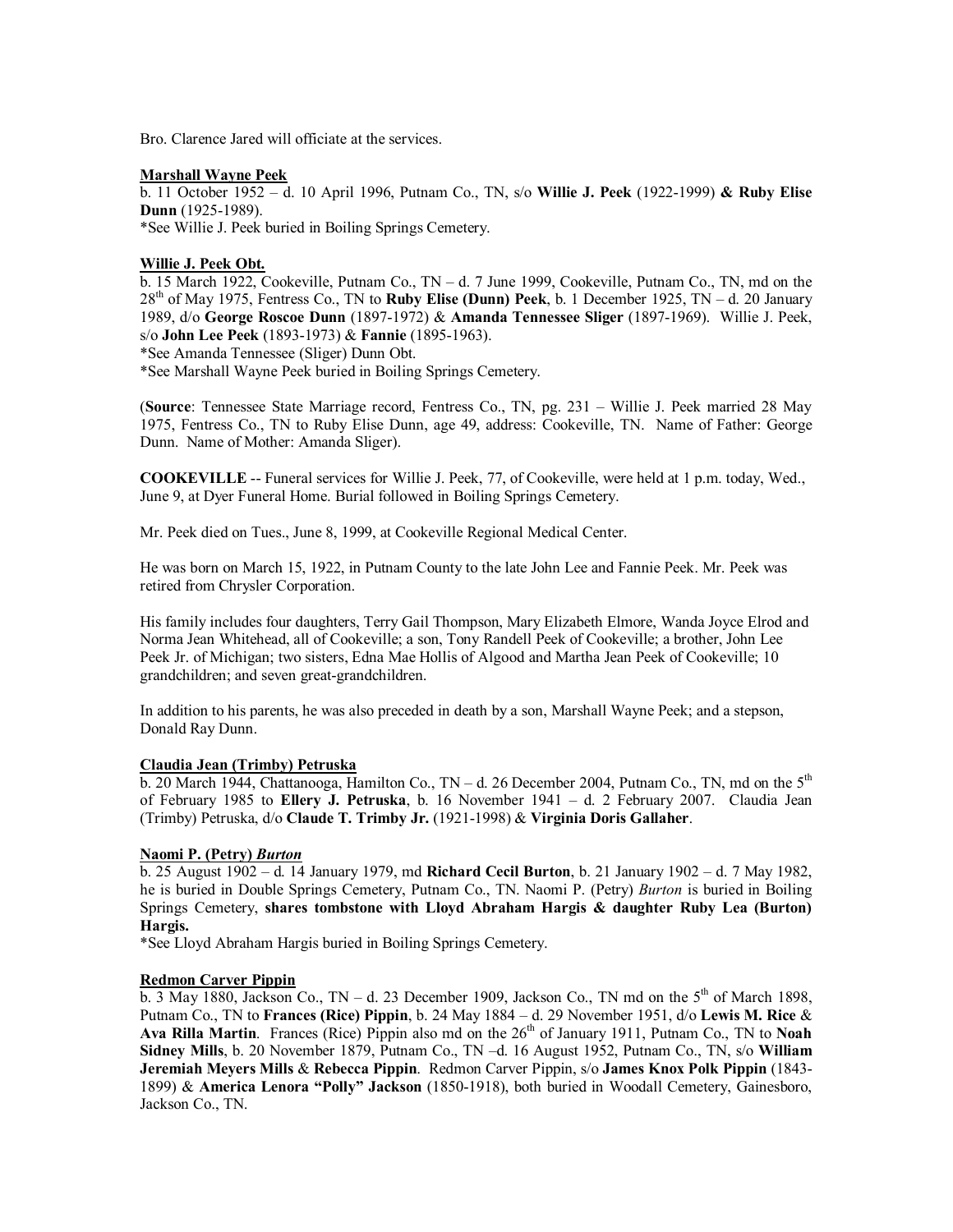(**Source**: Tennessee State Marriage record, Putnam Co., TN, pg. 1 – R. C. Pippin married 5 March 1898, Putnam Co., TN to Francis Rice).

(**Source**: Tennessee State Marriage record, Putnam Co., TN, pg. 27, #105 – Noah Mills married 26 January 1911, Putnam Co., TN to Francis Pippin).

### **George Monroe Pistole**

b. 26 November 1886, White Co., TN – d. 12 September 1936, Detroit, Wayne Co., MI, md on the  $16<sup>th</sup>$  of June 1915, Pueblo, CO to **Luella Mae (Kendall) Pistole**, b. 23 August 1894, Alexander Co., IL – d. 8 March 982, Madison Hts., Oakland Co., MI, d/o **John Washington kendall** (1854-19280 & **Lorena Caroline Goskie** (1860-1902). George Monroe Pistole, s/o **James Henderson Pistole** (1843-1925) & **Margaret Lavina Mills** (1844-1920).

\*See James Henderson Pistole buried in Boiling Springs Cemetery.

\*See Martha Elizabeth "Betty" Pistole buried in Boiling Springs Cemetery.

U. S. WWII Draft Registration Cards (1917-1918)

**Name:** George Munroe Pistole [George Munroe Pistale] **Race:** Caucasian (White) **Marital Status:** Married **Birth Date:** 29 Nov 1886 **Birth Place:** Tennessee, USA **Residence Date:** 1917-1918 **Residence Place:** White County, Tennessee, USA **Physical Build:** Stout **Height:** Tall **Hair Color:** Black **Eye Color:** Gray

# **James Henderson Pistole**

b. 30 Novembr 1843, White Co., TN – d. 28 April 1925, Sparta, White Co., TN, md **Margaret Lavina (Mills) Pistole**, b. 9 November 1844, TN – d. 9 September 1920, Sparta, White Co., TN, d/o **John Washington Mills** (1813-1886) & **Cynthia Ann Perkins** (1812-1855). James Henderson Pistole, s/o **Stephen Coleman Pistole** (1814-1875) & **Mary Polly England** (1817-1861), both buried in Pistole Cemetery, Sparta, White Co., TN.

\*See George Monroe Pistole buried in Boiling Springs Cemetery.

\*See Martha Elizabeth "Betty" Pistole buried in Boiling Springs Cemetery.

# **Martha Elizabeth "Betty" Pistole**

b. 30 May 1881, TN – d. 31 January 1947, d/o **James Henderson Pistole** (1843-1925) & **Margaret Lavina Mills** (1844-1920).

\*See George Monroe Pistole buried in Boiling Springs Cemetery.

\*See James Henderson Pistole buried in Boiling Springs Cemetery.

# **Susan Amelia (Venn) Porter**

b. 20 June 1944, MI – d. 27 February 1996, Northville, Wayne Co., MI, md on the  $21<sup>st</sup>$  of May 1966 to **James Colegrove Porter**.

#### **James Edward Pullum**

b. 1 June 1958 – d. 22 December 1958.

### **Linda Carol (Webb) Quillen Obt.**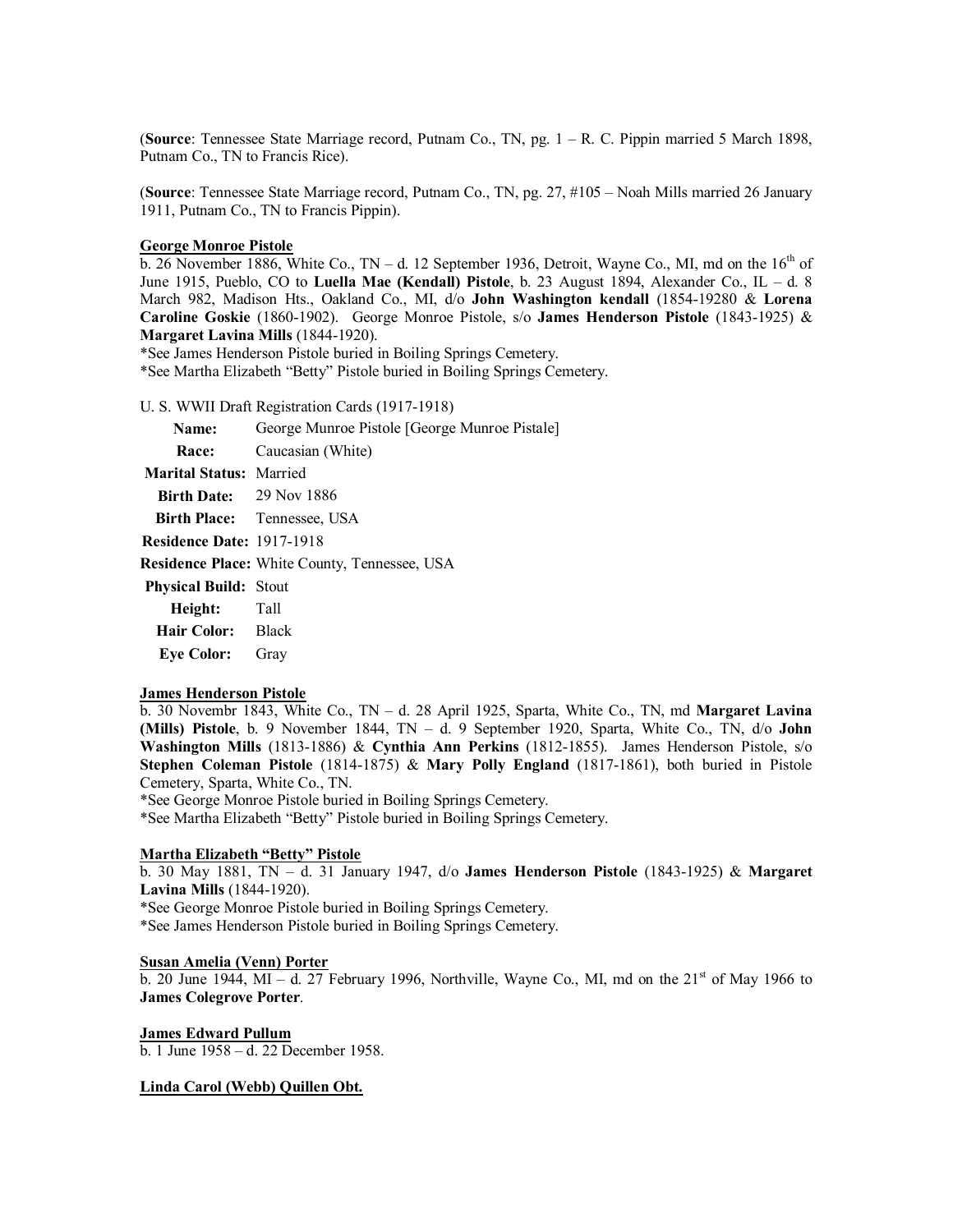b. 25 November 1946, Cookeville, Putnam Co., TN – d. 28 July 2017, Rockwood, Roane Co., TN, md **David Wayne Quillen**. Linda Carol (Webb) Quillen, d/o **Clifford Glenn Webb** (1922-2010) & **Martha Jane Spears** (1909-2001).

\*See Clifford Glen Webb buried in Boiling Springs Cemetery.

Linda Carol Quillen, 71 of Rockford, TN passed away quietly Friday, July 28, 2017 with her family at her bedside.

She was born to the late Clifford Webb and Martha Jane Spears on November 25, 1946 in Puttnam County Tennessee.

Linda was a member of The Church of Jesus Christ of Latter-day Saints, Knoxville West Ward.

Linda was a caring, strong willed and loving soul. She cared about people, often taking strangers in and caring for their emotional and physical health.

She also was a home health nurse for many years.

It was in her nature to care and she did it so well as a mother, wife, friend and nurse.

She will be greatly missed, she already is

Linda is preceded in death by her parents, numerous siblings and extended family.

She is survived by her loving and caring husband of 34 years, David Wayne Quillen; sons, James, David (Teresa) and Chris Wasden; daughters, Elaina Merrick and Mary (Stacy) Mitchell; sister, Jane Wilkerson and brothers, Glenn Webb, George Davidson and John Allen. Additional survivors include 16 grandchildren and 12 great-grandchildren who she loved dearly.

The family will receive friends on Wednesday, August 2nd at The Mynatt Funeral Home, 2829 Rennoc Road in Fountain City, (865) 688-2331 with a service to follow at 7pm. Her son David Wasden will officiate.

Family and friends will meet on Thursday 9:45 am at Boiling Springs Cemetery in Cookeville, TN for an 10 am interment. Online condolences may be share at www.mynatt fh.com who has been enrusted with Linda's service arrangements.

# **George Thomas Ramsey Sr. Obt.**

b. 28 January 1932, Cookeville, Putnam Co., TN – d. 8 September 2020, Rickman, Overton Co., TN, (Cpl US Army), md on the 22<sup>nd</sup> of June 1956, Lafayette, Walker Co., GA to **Martha "Quinne" Ann (Bradford) Ramsey**, b. 9 September 1937, Putnam Co., TN – d. 10 August 2020, Rickman, Overton Co., TN, d/o **Clifford Lew Bradford** (1907-1998) & **Della Randy Dunn** (1909-1985). George Thomas Ramsey Sr., s/o **Charlie Ramsey** (1901-1982) & **Alta Lucille Cowan** (1910-1990), both buried in Howard Cemetery, Putnam Co., TN.

\*See Martha "Quinne" Ann (Bradford) Ramsey Obt.

Mr. George Thomas Ramsey, Sr. passed away Tuesday, September 8, 2020 at his home. He was born January 28, 1932 in Cookeville to the late Charlie and Alta Cowan Ramsey.

He was a veteran of the Army, discharged as a corporal. He was retired from BASF Factory with over 37 years of service. Mr. Ramsey enjoyed life and being with family and friends.

Survivors include daughter, Karla (Terry) Ferris, son, George T. Ramsey, Jr. all of Rickman; sisters, Betty Sue Madden , Emma Jean Ramsey, brother, Izell Ramsey all of Cookeville, grandchildren: Zachary Ramsey, Kristin Ramsey, Jacob Ramsey, Cliff (Knosh) O'Keefe, Brad ( Jen) Ferris, Tracy (Dallas) Greenwalt, 6 great-grandchildren, 1 great-great-grandchild.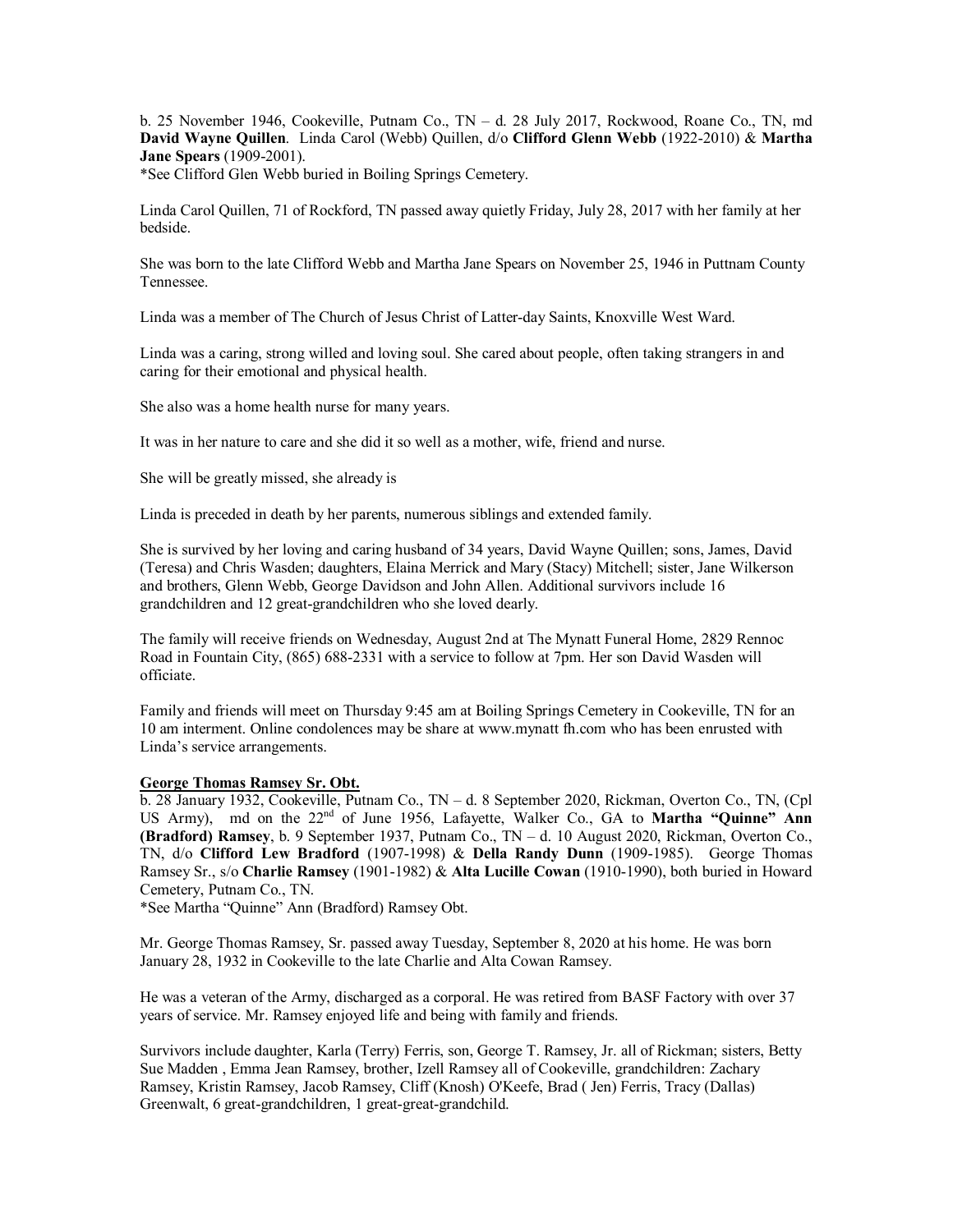In addition to his parents, he was preceded in death by his wife of 64 years, Quinnie Ann Bradford Ramsey on August 10, 2020, sisters Louise Lafever, Ruby Ramsey, Ann Lafever and Frances Patuna.

Funeral services were held Friday, September 11, 2020 at Dyer Funeral Home with Chaplain Dwight Henry officiating. Interment followed in Boiling Springs Cemetery with military honors by the Veterans Honor Guard .

Herald-Citizen, Cookeville, TN: 10 September 2020

### **Martha "Quinne" Ann (Bradford) Ramsey Obt.**

 $\overline{b}$ . 9 September 1937, Putnam Co., TN – d. 10 August 2020, Rickman, Overton Co., TN, md on the 22<sup>nd</sup> of June 1956, Lafayette, Walker Co., GA to **George Thomas Ramsey Sr**., b. 28 January 1932, Cookeville, Putnam Co., TN – d. 8 September 2020, Rickman, Overton Co., TN, (Cpl US Army), s/o **Charlie Ramsey** (1901-1982) & **Alta Lucille Cowan** (1910-1990), both buried in Howard Cemetery, Putnam Co., TN. Martha "Quinne" Ann Ramsey, d/o **Clifford Lew Bradford** (1907-1998) & **Della Randy Dunn** (1909- 1985).

\*See Clifford Lew Bradford buried in Boiling Springs Cemetery.

\*See George Thomas Ramsey Sr. Obt.

Mrs. Ann Ramsey, age 82 of Rickman passed away Monday evening August 10, 2020 at her home after an extended illness.

She was born September 9, 1937 in Putnam County, TN to the late Clifford and Della Dunn Bradford.

She was a homemaker and loved her family.

She is survived by her husband of 64 years, George Ramsey Sr, they married June 22, 1957 in Lafayette, GA; daughter, Karla (Terry) Ferris of Rickman; son, George Ramsey Jr. of Rickman; sister, Pat Wells of Baxter; grandchildren, Zachary Ramsey, Kristin Ramsey, Jacob Ramsey, Cliff (Knosh) O'Keefe, Brad (Jen) Ferris, and Tracy (Dallas) Greenwalt; and six great-grandchildren.

In addition to her parents, she was preceded in death by three brothers, Glen, CD, and Cleamon Bradford.

Funeral services were held Wednesday, August 12, 2020 at Dyer Funeral Home with Chaplain Dwight Henry officiating. Interment followed at Boiling Springs Cemetery.

### **Clara Lee (Brown) Randolph**

b. 30 May 1931, Fayetteville, Lincoln Co., TN – d. 30 April 1996, Cookeville, Putnam Co., TN, md on the 20th of November 1948, Putnam Co., TN to **William Daniel "Willie" Randolph**, b. 4 March 1927, Putnam Co., TN – d. 17 November 1999, Spencer, Van Buren Co., TN, (US Navy WWII), s/o **Thomas Preston Cleo Randolph** (1907-1986) & **Panza Bumbalough** (1906-1966). William Daniel "Willie" Randolph is buried in West Graveyard, Putnam Co., TN. Clara Lee (Brown) Randolph, d/o **Shelie Dillard Brown** (1897-1978) & **Hallie V. Brock** (1897-1967), both buried in Eldridge Cemetery, Sparta, White Co., TN. \*See Janie Elaine (Randolph) Dunn Obt.

\*See Ricky Eugene Randolph Obt.

\*See William Daniel "Willie" Randolph buried in West Graveyard, Putnam Co., TN

(**Source**: Tennessee State Marriage record, Putnam Co., TN, pg. 308: Willie D. Randolph married 20 November 1948, Putnam Co., TN, age 21, b. 4 March 1927, address: Rt. 2, Cookeville, TN to Clara Lee Brown, age 18, b. 20 May 1930, address: Rt. 6, Sparta, TN. Name of parent, guardian or next of kin of female: Shelie Brown, Rt. 6, Sparta, TN).

# **Ricky Eugene Randolph Obt.**

b. 20 October 1956, Sparta, White Co., TN – d. 11 November 2020, Cookeville, Putnam Co., TN, s/o **William Daniel "Willie" Randolph**, (1927-1999) & **Clara Lee Brown** (1931-1996).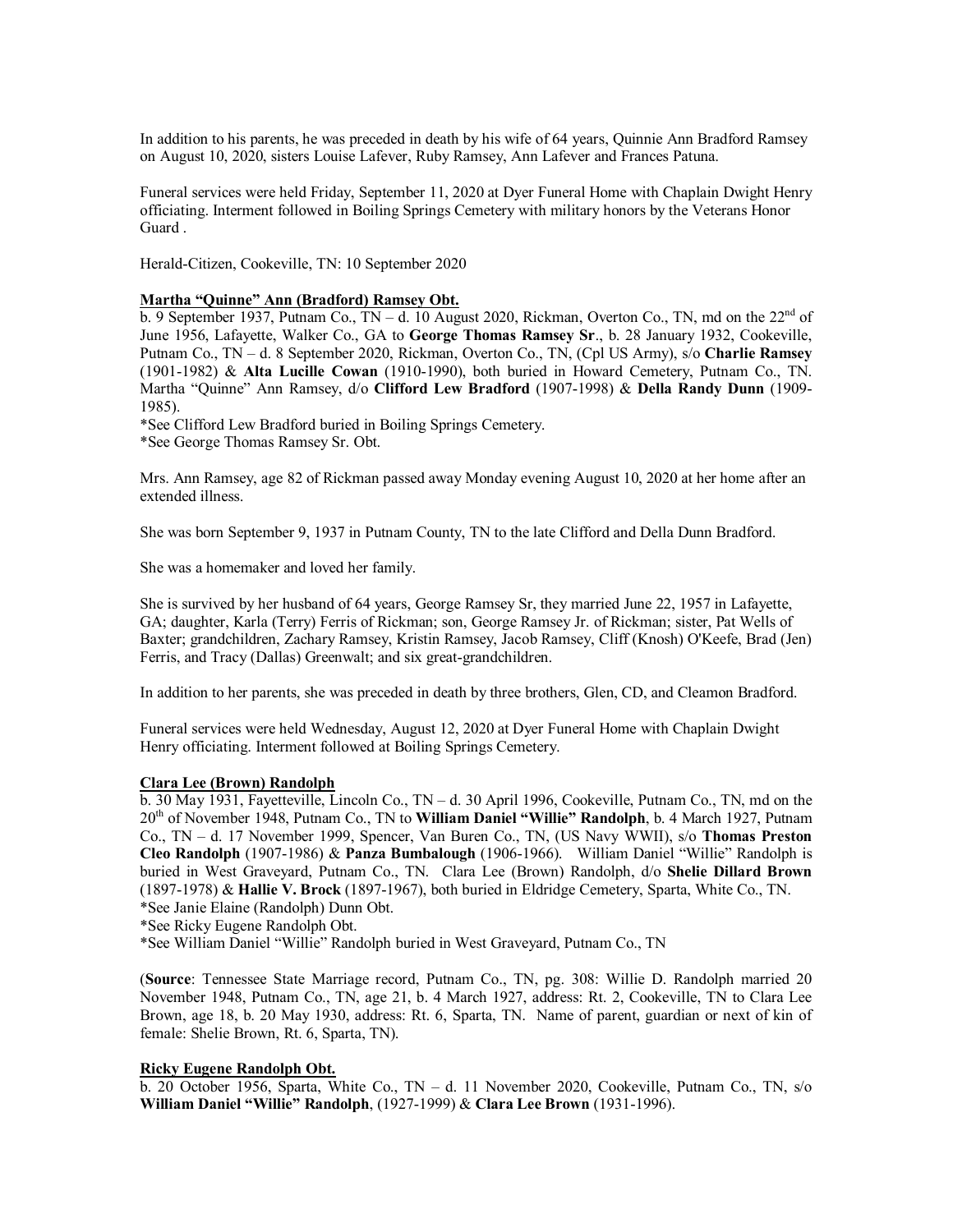\*See Clara Lee (Brown) Randolph Obt.

Ricky E Randolph, 64 of Cookeville passed away on Wednesday, November 11, 2020.

Born Saturday, October 20, 1956 in Sparta, Tennessee, he was the son of the late Willie Randolph and the late Clara Brown Randolph.

Ricky was a fun loving guy who always made sure he and you had fun when he was around. He loved animals of all kinds.

Ricky is survived by his Daughter: Brandi; Sisters: Juanita Combs and Regina Conway.

In addition to his parents, Ricky was preceded in death by sister: Elaine Dunn and brothers: Keith and Curtis Randolph.

A Graveside service will be at 12:00 PM on Monday November 16, 2020 at Boiling Springs Cemetery.

#### **Wylodean (Dunn) Reed Obt.**

 $\overline{b}$ . 29 May 1942, White Co., TN – d. 10 March 2014, McMinnville, Warren Co., TN, md on the 20<sup>th</sup> of February 1962, Putnam Co., TN to **Herbert Eugene Dobbs**, b. 4 August 1931 – d. 2 January 2001. Wylodean (Dunn) Reed also md on the 31<sup>st</sup> of January 1988, Manatee, FL to Charles Edward Reed Jr., b. 17 July 1938, Decatur, Macon Co., IL – d. 26 February 2012, Cookeville, Putnam Co., TN, (US Air Force), s/o **Charles Edward Reed Sr.** (1915-1999) & **Vivian Elaine Ping** (1919-1996). Wylodean (Dunn) Reed, d/o **David Reed Dunn** (1915-1983) & **Irene Hedgecough** (1918-2000).

\*See Vanessa Carol (Dobbs) Dennis Obt.

\*See Preston Lee "Pete" Dobbs Obt.

\*See David Anthony Dobbs buried in Boiling Springs Cemetery.

\*See Irene (Hedgecough) Dunn Obt.

(**Source**: Tennessee State Marriage record, Putnam Co., TN, pg. 363 – Herbert Eugene Dobbs married 20 February 1962, Putnam Co., TN, age 31, b. 4 August 1931, address: Rt. 2, Baxter, TN to Wylodean Dunn, age 19, b. 29 May 1942, address: Rt. 6, Sparta, TN. Name of parent, guardian or next of kin of female: Irene Dunn, mother, Rt. 6, Sparta, TN).

Wylodean Dunn Reed age 71 of Sparta passed away Monday evening March 10, 2014 at River Park Hospital McMinnville, Tn.

Mrs. Reed was born May 29, 1942 in White County to the late David Reed Dunn & Irene Hedgecough Dunn.

She was a retired shirt factory worker and homemaker. In addition to her parents, she is also preceded in death by husband Charles E. Reed, Jr.; son Pete Dobbs; a brother and sister. She is survived by her daughters Jody Fulk, Felecia Christian, Kathy Ashbaugh, Vanessa Dennis all of Sparta

Sons: Billy Dale Dobbs and Anthony Dobbs both of Sparta Twelve grandchildren Thirteen greatgrandchildren.

### **Rosell Marie (Rhoton) Reiser**

b. 23 January 1930, Baxter, Putnam Co., TN – d. 31 October 2015, FL, md on the  $27<sup>th</sup>$  of March 1948, Clark Co., IN to **Delman Rock**, b. 23 June 1926, Livermore, KY – d. 26 February 1993. Rosell Marie (Rhoton) Reiser also md on the 11<sup>th</sup> of August 1979, Jefferson, KY to **Charles Reiser**, b. 13 March 1916, Louisville, KY – d. 25 February 2003. Rosell Marie (Rhoton) Reiser d/o **Arthur Lee Rhoton** (1893-1932) & **Leva Hagar Hammer** (1892-1953).

\*See Arthur Lee Rhoton Obt.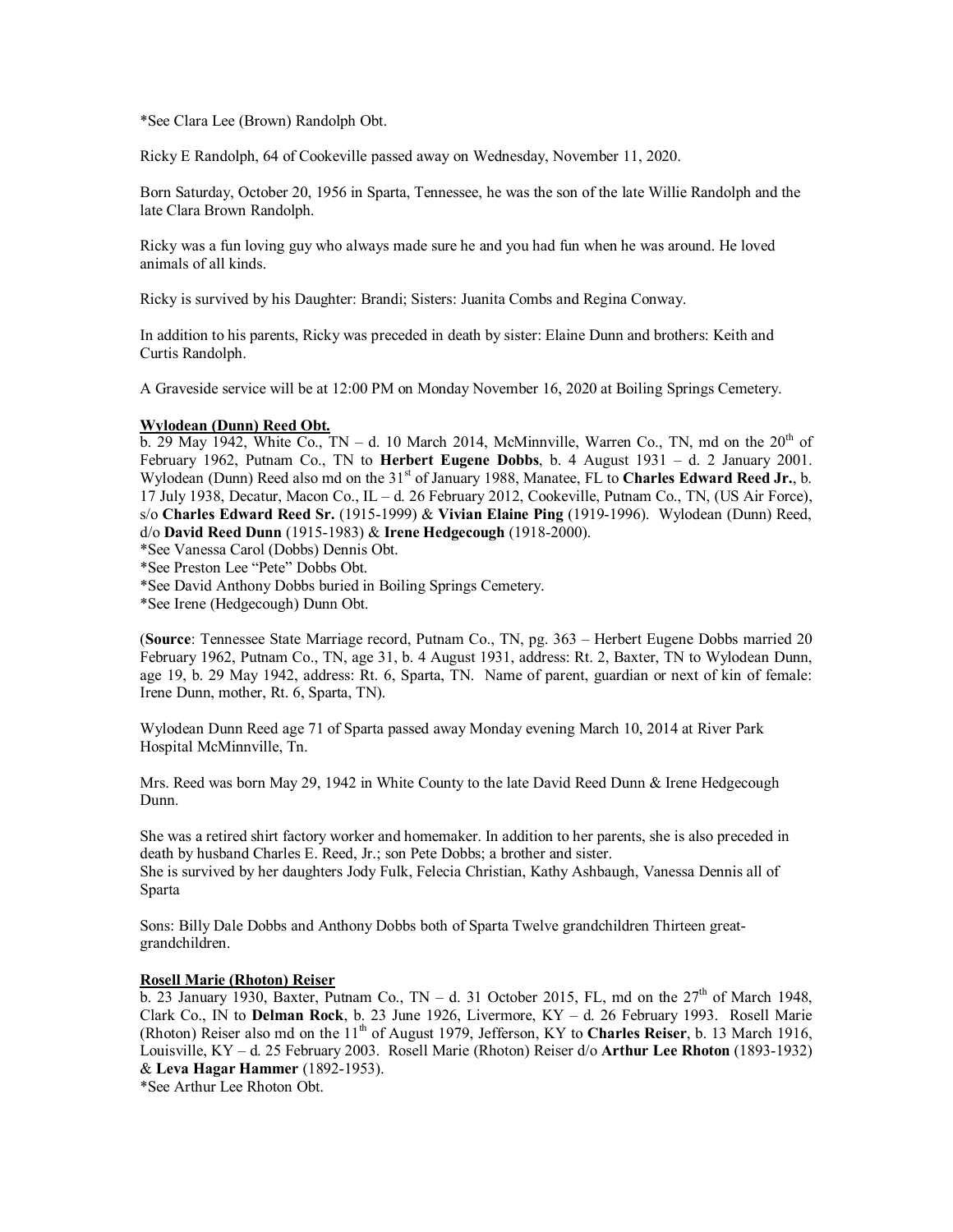### **Arthur Lee Rhoton Obt.**

b. 29 July 1893, Tompkinsville, Monroe Co., KY – d. 8 October 1932, Cookeville, Putnam Co., TN, md **Leva Hagar (Hammer) Rhoton**, b. 5 August 1892, KY – d. 8 March 1953, Crossville, Cumberaldn Co., TN, d/o **Birty Rush** (1867-1939) & **Emma Gertrude Virginia "Jennie" Hammer** (1869-1906), she is buried in Hammer Cemetery, Tompkinsville, Monroe Co., KY. Birty Rush is buried in White Cemetery, Sulphur Lick, Monroe Co., KY. Arthur Lee Rhoton, s/o **Wiley Gaw Rhoton** (1855-1936) & **Cathereine "Sis" Curtis** (1855-1922), both buried in Harlan's Crossroads Cemetery, Harlan Crossroads, Monroe Co., KY.

\*See James Carlen "Red" Hutchings buried in Boiling Springs Cemetery.

- \*See Rosell Marie (Rhoton) Reiser buried in Boiling Springs Cemetery.
- \*See Delsa M. Rhoton buried in Boiling Springs Cemetery.
- \*See Carl Georgia Rhoton buried in Boiling Springs Cemetery.
- \*See Emma Jane Rhoton Obt. buried in Boiling Springs Cemetery.

His heart had gone bad on him after other drunks, his people said, so when Lee Rhoton, 38, 8th district farmer, was found dead under a pile of sugar cane at a neighbor's barn Sunday morning, it was not much of a surprise.

Rhoton, witnesses before a coroner's jury testified Sunday, had been on a drinking party with a group of friends Saturday night. Rhoton "passed out" and his friends carried him to the barn and piled sugar cane on him to keep him warm.

He was found there Sunday morning. He never recovered from his "pass out".

Rhoton was a native of Kentucky and had lived in the 8th district for about 6 years. It was said at the home Sunday that his heart became noticeably dilated when he drank excessively, and that his body was subject to cramps on such occasions.

County Coroner J B Dow conduced the inquest and the verdict of his jury was "death by heart failure caused by excessive use of intoxicating liquor".

Rhoton is survived by a wife and 6 children. He was the son of Wiley G & Catherine Curtis Rhoton.

Cookeville Herald, TN: 13 October 1932.

# **Carl Georgia Rhoton**

b. 29 September 1918- d. 12 December 1960, (PFC US Army WWII), s/o **Arthur Lee Rhoton** (1893- 1932) & **Leva Hagar Hammer** (1892-1953). \*See Arthur Lee Rhoton Obt.

# **Clyde G. Rhoton**

 $\overline{b}$ . 21 October 1898, KY – d. 4 May 1969, Nashville, Davidson Co., TN md on the  $26<sup>th</sup>$  of March 1923, Putnam Co., TN to **Effie Jane (Dunn) Rhoton**, b. 11 June 1907, Putnam Co., TN – d. 29 September 1939, Putnam Co., TN, d/o **Billie Dunn** & **Mary Barnes**. Clyde G. Rhoton, s/o **Elisha Green Rhoton** (1870- 1928) & **Emily Jane Steen** (1872-1938), both buried in Harlan's Crossroads Cemetery, Harlan Crossroads, Monroe Co., KY.

\*See William G. Rhoton buried in Boiling Springs Cemetery.

(**Source**: Tennessee State Marriage record, Putnam Co., TN, pg. 156, #2880 – Clyde Rhoton married 26 March 1923, Putnam Co., TN to Effie Jane Dunn).

### **Delsa M. Rhoton**

b. & d. 2 May 1932, d/o **Arthur Lee Rhoton** (1893-1932) & **Leva Hagar Hammer** (1892-1953). \*See Arthur Lee Rhoton Obt.

### **Emma Jane Rhoton Obt.**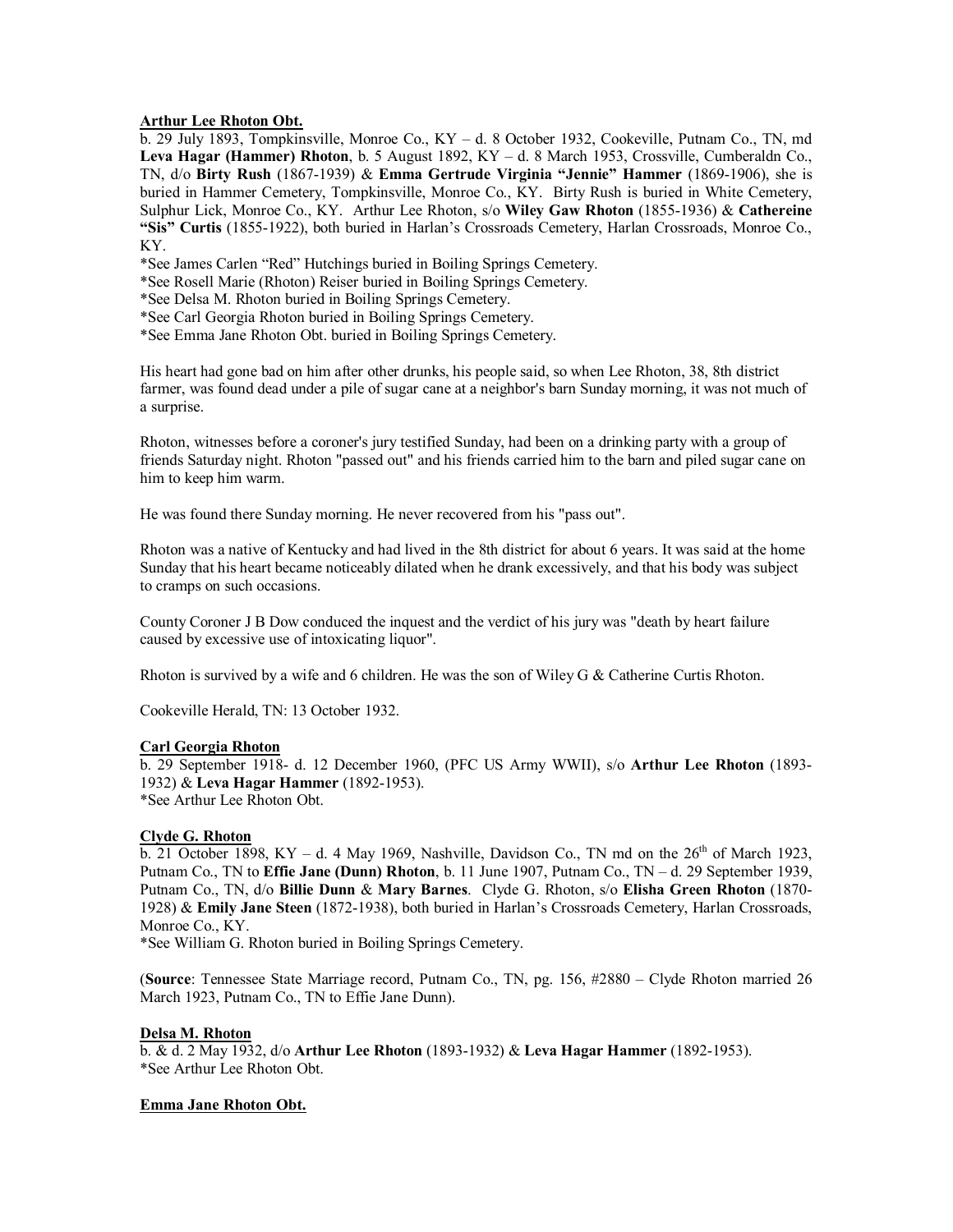b. 6 February 1921, Tompkinsville, Monroe Co., KY – d. 3 June 2007, Sparta, White Co., TN, d/o **Arthur Lee Rhoton** (1893-1932) & **Leva Hagar Hammer** (1892-1953).

Emma Jane Was born Feb. 6, 1921 in Tompkinsvile, she was a daughter of the late Arthur Lee and Hagar (Hammer) Rhoton.

Survivors include two sisters, Marie Reisrer, and Ina Lee Harris.

She was preceded in death by three sisters, Oma Lafever, Jewell Hutchings, and Delsa Rhoton; two brothers, Clovis and Carl Rhoton.

Burial was in the Boiling Springs Cemetery in Putman County, Tenn.

#### **Emmer Rhoton**

Dates unknown

### **James Nick Rhoton**

b. 15 September 1890, Putnam Co., TN – d. 21 May 1936, md **Nancy Ann (Dunn) Rhoton**, b. 15 September 1890 – d. 21 May 1936, d/o **Issac Newton "Newt" Dunn** (1848-1930) & **Ellender Hedgecough** (1849-1933), both buried in Pleasant View Cemetery, Putnam Co., TN. James Nick Rhoton, also md Essie **Allene (Allen) Rhoton**, b. 15 February 1898, KY –d. 27 February 1916, Tompkinsville, Monre Co., KY, d/o **Roy Allen** & Tabitha Ellen (Goad) Thompson (1872-1953). James Nick Rhoton also md **Pauline (Clemons) Rhoton,** b. 20 September 1909, DeKalb Co., TN – d. 6 November 1994, Cookeville, Putnam Co., TN, d/o **John Clemons** & **Citty Bell Carter**.

\*See Leo Rhoton buried in Boiling Springs Cemetery.

### **Leo Rhoton**

 $\overline{b}$ , 22 July 1920, TN – d. 21 January 1958, Putnam Co., TN, md on the 23<sup>rd</sup> of March 1945, Putnam Co. TN to **Geneva Belle (Mahan) Cooper**, b. 28 February 1928, White Co., TN – d. 13 May 1999, Detroit, Wayne Co., MI, d/o **Willie Carl Mahan** (1907-1970) & **Callie Mae Lafever** (1906-1990). Leo Rhoton, s/o **James Nick Rhoton** (1890-1978) & **Nancy Ann Dunn** (1890-1936).

\*See Geneva Belle (Mahan) Cooper Obt.

\*See James Nick Rhoton buried in Boiling Springs Cemetery.

(**Source**: Tennessee State Marriage record, Putnam Co., TN, pg. 338 – Leo Rhoton married 23 March1945, Putnam Co., TN, age 24, address: Rt. 2, Baxter, Putnam Co., TN to Geneva Mahan, age 17, address: Rt. 2, Baxter, Putnam Co., TN. Name of parent, guardian or next of kin of female: Callie Mahan, Rt. 2, Cookeville, TN).

#### **Marilyn Joyce (Turley) Rhoton Obt.**

b. b. 22 September 1935, Detroit, Wayne Co., MI – d. 25 April 2020, md on the  $2<sup>nd</sup>$  of October 1954 to Willie T. Rhoton, b. 22 January 1931, Putnam Co., TN – d. 22 June 2005, Baxter, Putnam Co., TN, (CPL US Marine Corps, Korea), s/o **Elisha James "Nick" Rhoton** (1890-1978) & **Nancy Ann Dunn** (1890- 1936).

\*See Willie T. Rhoton Obt.

Age 84, went home to be with the Lord Saturday, April 25, 2020.

She was born September 22, 1935 in Detroit, MI, the daughter of William Burnett and Alice Marjorie (Kee) Turley.

Marilyn attended Western High School in Detroit. She lived in Cookeville, TN before moving to Ypsilanti.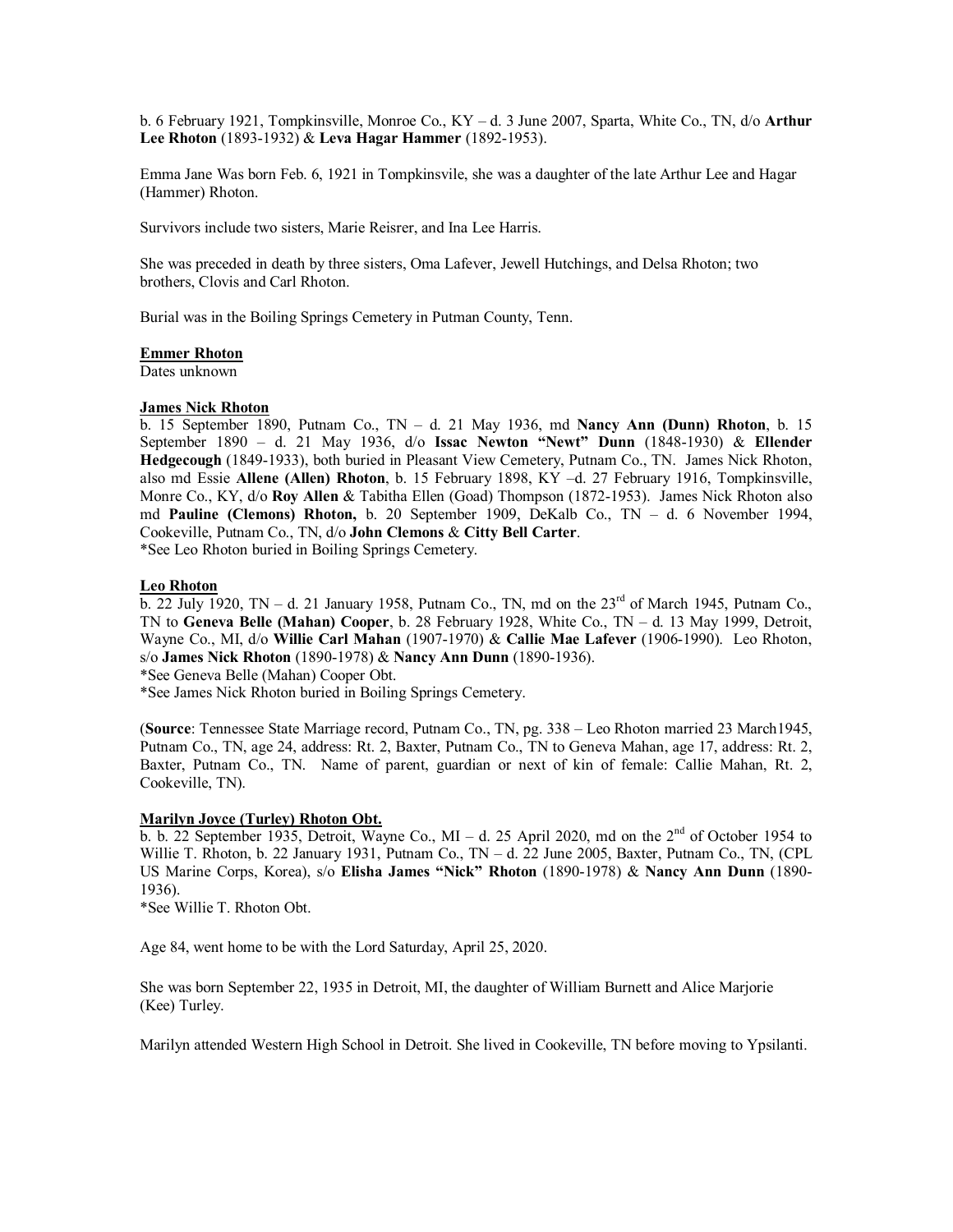For many years, Marilyn was the secretary at Beacon Baptist Church in Taylor, MI, where she was a former Sunday school teacher. She also worked for Kohls. She was a member of Northridge Church of Plymouth, MI. She loved being a homemaker and raising her children.

Survivors include: one son Mark McClure Rhoton of Ypsilanti; four grandchildren, Matthew Ray Ortiz, Alex Michael (Katie) Ortiz, Stephanie Rae Ortiz and Aimee Lydia Rhoton; two great grandchildren, Keller and Lucy Lynn; brothers and sisters, Shirley Oloffo, James Turley, Dale Turley, Debbie Sharp and Denise Bratton; and several nieces and nephews.

She was preceded in death by her parents, her husband Willie Rhoton, her daughter Terry Lynn Boggs and three brothers, Gerald Reckling, LeRoy Reckling and Lawrence Turley.

She will be buried next to her husband and daughter in Cookeville, TN. Contributions in her memory may be made to Northridge Church.

Stark Funeral Home of Ypsilanti, MI in charge of arrangements.

# **Mary Ann (Spardlin) Rhoton Obt.**

b. 10 February 1954, Columbus, Franklin Co., OH – d. 12 December 2014, Bloomington Springs, Putnam Co., TN, md on the 18th of September 1970, Jackson Co., TN to **Lloyd Rhoten**. Mary Ann (Spardlin) Rhoton, d/o **Arnold Spardlin** (1923-1995) & **Betty A. Britton** (1932-1994).

(**Source**: Tennessee State Marriage record, Jackson Co., TN, pg. 429, #5216– Lloyd Rhoten married 18 September 1970, Jackson Co., TN, age 19, address: 5890 Anthon, Detroit, MI to Betty A. Spardlin, age 16, address: 5836 Anthon, Detroit, MI. Name of parent, guardian or next of kin of female: Betty A. Spradlin, mother, 5836 Anthon, Detroit, MI. Name of parent, guardian or next of kin of male: Leo & Geneva Rhoten, 5890 Anthon, Detroit, MI).

Funeral services for Mary Ann Rhoton, age 60 of Bloomington Springs, TN, will be held on Wednesday, December 17, 2014 at 1:00 PM from the chapel of Whitson Funeral Home and burial to follow at Boiling Springs Cemetery. Visitation will be held on Tuesday from 10:00AM-9:00PM and Wednesday from 7:00AM until time of the service at Whitson Funeral Home.

Mrs. Rhoton passed away on Friday, December 12, 2014 at her residence. Mary Ann Rhoton was born on February 10, 1954 in Columbus, Ohio to the late Arnold and Betty Spradlin. She was a homemaker and attended Richmond Chapel Church of Christ. She was preceded in death by her parents.

Her Survivors Include: SON: Lloyd Arnold Rhoton, Jr.

2 DAUGHTERS: Mary Marie Lake and Amber Lynn Hall

2 SISTERS: Dollie Mouat and Linda Shelton

Pallbearers will be Family and Friends.

### **Mary L. (Morretta) Rhoton Obt.**

b. 11 July 1917, Detroit, Wayne Co., TN – d. 25 February 2011, Cookeville, Putnam Co., TN, md **Clovis Rhoton**, b. 26 March 1916, Monroe, KY – d. 28 October 1986, s/o **Arthur Lee Rhoton** (1893-1932) & **Leva Hagar Hammer** (1892-1953). Mary L. (Morretta) Rhoton, d/o **Peter Morretta** & **Anna Bier Della**. \*See Arthur Lee Rhoton Obt.

**COOKEVILLE** -- Funeral services for Mary L. Rhoton, 93, of Baxter, will be held at 11 a.m. on Tuesday, March 1, from the chapel of Dyer Funeral Home. Burial will follow in Boiling Springs Cemetery.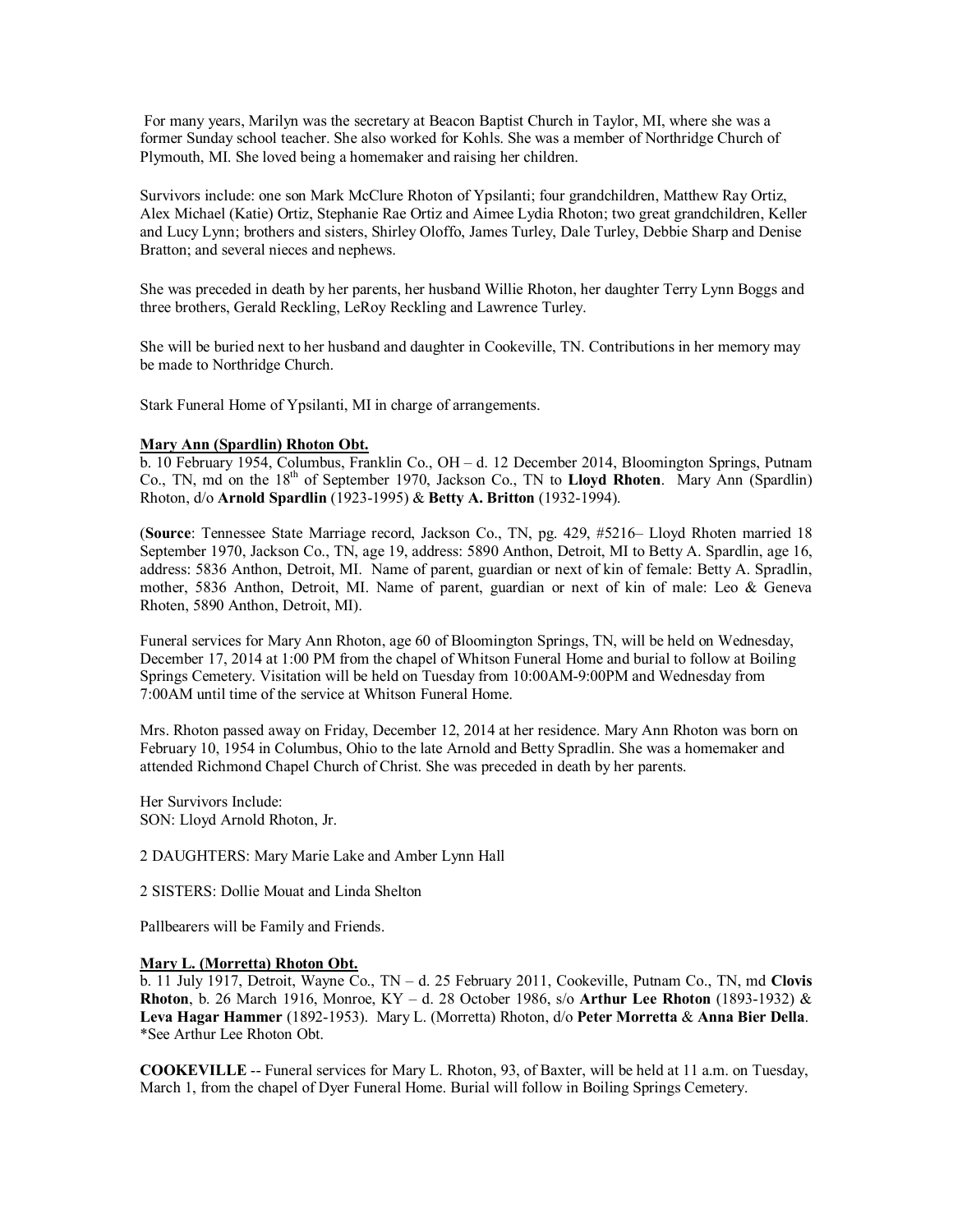The family will receive friends from 5-9 p.m. on Monday, Feb. 28, at the funeral home.

Ms. Rhoton died Friday, Feb. 25, 2011, in Cookeville Regional Medical Center.

She was born July 11, 1917, in Detroit, Mich., to the late Peter and Anna Bier Della Morretta.

Ms. Rhoton was a member of Samaria Church of Christ.

Her family includes a son and daughter-in-law, Pete and Wanda Rhoton of Cookeville; four daughters and two sons-in-law, Frances Jones and Louise Miniard, both of Cookeville, Patricia and Stanton Nash of Baxter and Mary Jane and Tim Loftis of Maiden, N.C.; a sister, Louise Guillia of Michigan; eight grandchildren, Amanda Luffman, Jeremy and wife Amber Jones, Ben Jones, Tabitha Miniard, Richard and wife Beth Nash, Christy and husband D.D. Tennant, Lacy and husband Seth Daniels and Vanessa Loftis; and four great-grandchildren, Bailey Nash, Mason Nash, Chloe Tennant and Cameron Jones.

In addition to her parents, she was preceded in death by her husband, Clovis E. Rhoton; a sister, Rene Wayna; a brother, Art Della Morretta; a grandson, Joshua Miniard; and a grandson-in-law, Sam Luffman. Bros. Ralph Dunn and Phil Martin will officiate at the services.

# **William Green Rhoton**

b. 21 August 1924, Hermitage, Davidson Co., TN – d. 13 November 1985, Nashville, Davidson Co., TN, (US Army), s/o **Clyde G. Rhoton** (1898-1969) & **Effie Jane Dunn** (1907-1939). \*See Clyde G. Rhoton buried in Boiling Springs Cemetery.

# **Willie T. Rhoton Obt.**

b. 22 January 1931, Putnam Co., TN – d. 22 June 2005, Baxter, Putnam Co., TN, (CPL US Marine Corps, Korea), md on the 2<sup>nd</sup> of October 1954 to **Marilyn Joyce (Turley) Rhoton**, b. 22 September 1935, Detroit, Wayne Co., MI – d. 25 April 2020, d/o **William Burnett Turley** & **Alice Marjorie Kee**. Willie T. Rhoton, s/o **Elisha James "Nick" Rhoton** (1890-1978) & **Nancy Ann Dunn** (1890-1936).

\*See Terry Lynn (Rhoton) Boggs Obt.

\*See James Nick Rhoton buried in Boiling Springs Cemetery.

\*See Marilyn Joyce (Turley) Rhoton Obt.

**COOKEVILLE**-- Service for Willie T. Rhoton, age 74, of Baxter, Tennessee, will be held at the First United Methodist Church in Cookeville on Friday, June 24, 2005 . Interment, with full military honors, will follow in Boiling Springs Cemetery.

Mr. Rhoton passed from this life on Wednesday, June 22, 2005, in Baxter.

Willie was born on January 22, 1931, in Putnam County, Tennessee, to the late James "Nick" Rhoton and Nancy Ann Dunn Rhoton.

Mr. Rhoton was a steel worker with McLouth Steel in Michigan and was a member of the American Legion in Michigan. He served as a deacon for 15 years at the Beacon Baptist Church in Michigan. His family includes his wife, Marilyn Rhoton; a daughter and spouse, Terry and Craig Boggs of Putnam County, Tennessee; a son and spouse, Mark and Sherri Rhoton of Ypsilanti, Michigan; a brother, Oscar Rhoton of Taylor, Michigan; three sisters, Virgie Dixon of Manchester, Kentucky., Anita Underwood of Putnam County and Estelle Rose of Jackson County, Tennessee; and three grandchildren, Matthew, Stephanie, Alex and Aimee.

He was also preceded in death by three brothers, Herman, Leo and Oakley Rhoton; and one sister, Lavada Harness.

Family and friends will serve as pallbearers.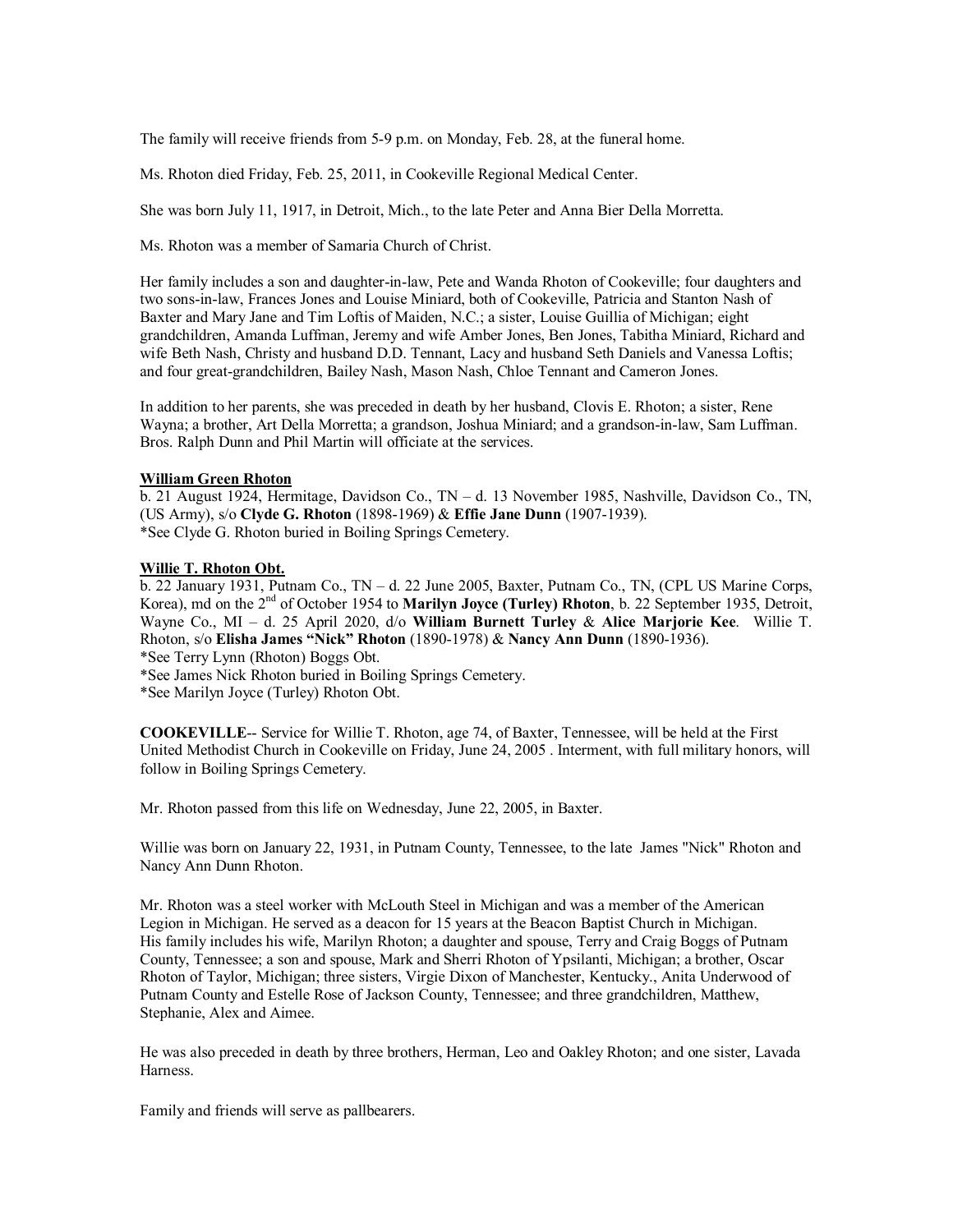The Rev. Jon Bell and the Rev. Rebecca Larson will officiate at the services.

### **Tommy Richardson Obt.**

b. 20 March 1969, White Co., TN – d. 23 August 2017, Livingston, Overton Co., TN, s/o **Jimmy Lee Richardson** (1938-1970) & **Joyce Ann West** (1938-2005). \*See Joyce Ann (West) Spears buried in Boiling Springs Cemetery.

Graveside Service for Tommy Richardson, age 48 of Livingston, TN, will be held on Friday, August 25, 2017 at 11:00AM at the Boiling Springs Cemetery with Bro. Dale Spears officiating.

Tommy passed away on Wednesday, August 23, 2017 at the Livingston Regional Hospital.

Tommy Richardson was born on March 20, 1969 in White County, TN to the late Jimmy and Joyce Ann (West) Richardson. He was a member of the Warren County Antique Tractor Association.

In addition to his parents, he was preceded in death by his grandparents, and a Sister: Sherry Richardson.

His Survivors Include Step-Father: Lavon Spears-Sparta, TN

Fiancée': Sarah Murphy-Livingston, TN

Step-Daughter: Robin Murphy-Livingston, TN

Step-Son: Fred Murphy-Livingston, TN

2 Brothers & Sister-In-Law: Jackie (Debbie) Richardson-Sterling Heights, MI & Terry Richardson-Sparta, TN

2 Half-Sisters & Brothers-In-Law: Jeri Ann (David) Hitchcock-Sparta, TN

Melissa (David) Patton, Jr.-Cookeville, TN

3 Grandchildren: Gage Hunter Murphy, Cameron and Addison Gallagher

Host of Aunts, Uncles, Nieces, and Nephews.

Whitson Funeral Home in charge of arrangements.

### **Amanda Lourine (Bishop) Rice Obt.**

b. 6 July 1932, Van Buren Co.,  $TN - d$ . 30 December 2017, Cookeville, Putnam Co., TN, md on the 17<sup>th</sup> of January 1969, White Co., TN to **George William Rice**, b. 6 December 1925, Putnam Co., TN – d. 7 March 1999. Amanda Lourine (Bishop) Rice, d/o **Horace G. Bishop** (1901-1979) & **Mary Elizabeth Moss** (1896-1984), both buried in Long Cemetery, Spencer, Van Buren Co., TN. Amanda Lourine (Bishop) Rice also md on the 18th of December 1954, White Co., TN to **Johnnie Edward Gaines**.

(**Source**: Tennessee State Marriage record, White Co., TN, pg. 166 – Johnnie Edward Gaines married 18 December 1954, White Co., TN to Amanda Lourine Bishop, age 22, b. 6 July 1932, address: Bone Cave, Van Buren Co., TN. Name of parent, guardian or next of kin of female: Mary Maas. Name of parent, guardian or next of kin of male: John Gaines, Sparta, White Co., TN)

(**Source**: Tennessee State Marriage record, Putnam Co., TN, pg. 7 – George William Rice married 17 January 1969, White Co., TN, age 43, address: Rt. 2, Cookeville, TN to Amanda Lourine Gaines, age 36, b. 6 July 1932, address: Rt. 5, Sparta, White Co., TN. Name of parent, guardian or next of kin of female: Horace Bishop, Bone Cave, Van Buren Co., TN. Name of parent, guardian or next of kin of male: Mrs. Mary Lou Campbell, Rt. 2, Cookeville, TN).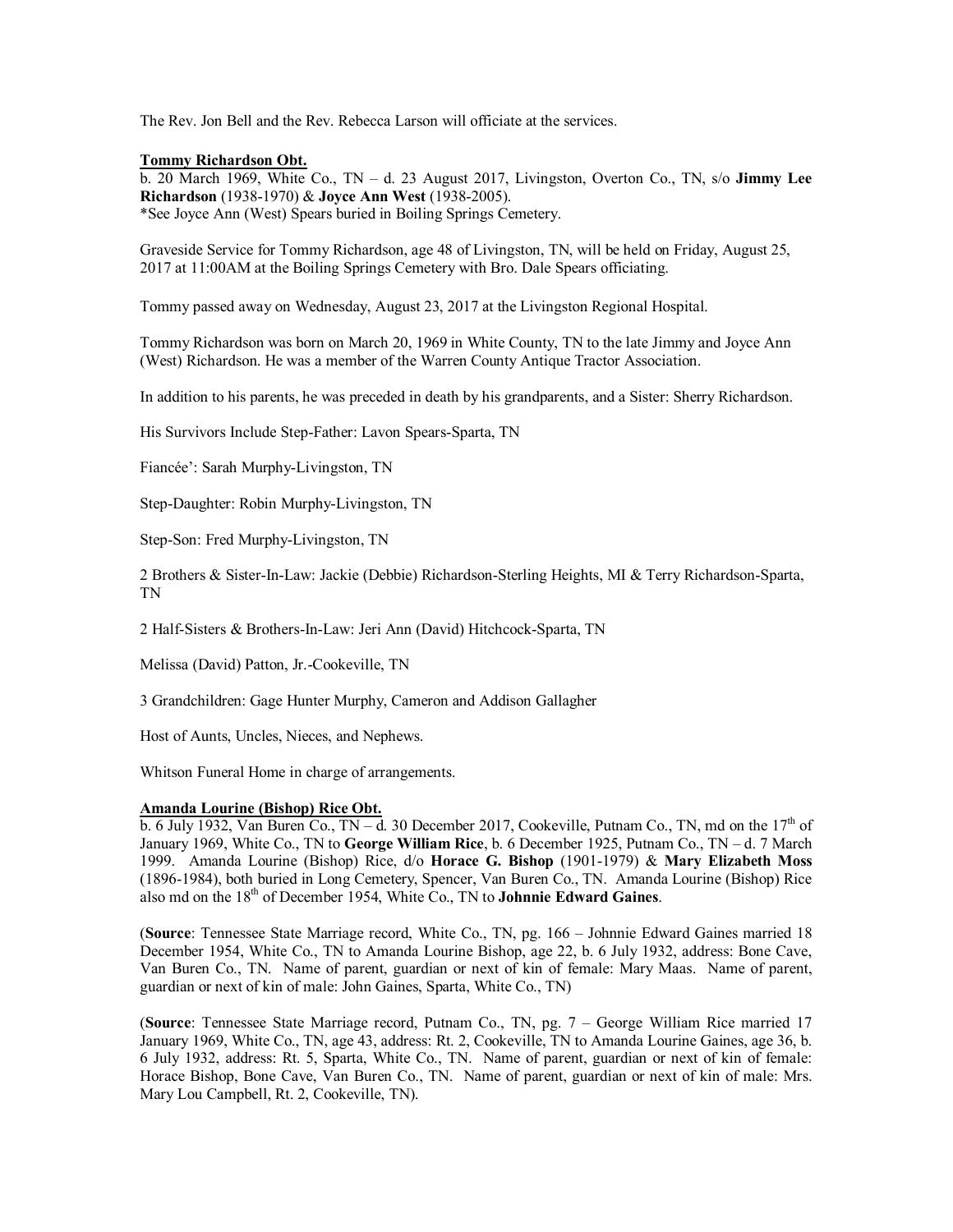Funeral services for Mrs. Amanda Lourine Rice, 85 of Cookeville, will be held Wednesday, January 3rd at 11:00 a.m. at the Cookeville Chapel of Hooper-Huddleston & Horner Funeral Home. Rev. Dow Allen and Rev. Tex Boles will officiate. Interment will follow in Boiling Springs Cemetery.

Mrs. Rices family will receive friends Tuesday from 4:00 p.m. until 8:00 p.m. and again Wednesday from 10:00 a.m. until service time at the funeral home.

Mrs. Rice died peacefully Saturday, December 30, 2017 in Bethesda Health Care Center surrounded by her family.

She was born July 6, 1932 in Van Buren County, Tennessee to the late Horace and Mary Elizabeth Moss Bishop.

Lourine worked at Sutton's Shirt Factory in Sparta. She was a loving mother and grandmother. She loved to sew and enjoyed playing cards. She was of the Baptist faith.

In addition to her parents, she was preceded in death by her husband of 30 years, George "William" Bishop; son, Glenn Goines, sisters, Ruby Bishop and Pauline Delong; brothers, David Bishop, Robert Bishop, Charles Bishop, and by a half-brother, Edgar Holman.

She is survived by daughter, Debbie Derr and husband Scott of Cookeville; son, Rocky Goines and wife Wilda of Quebeck, TN; grandchildren, Holly Derr, Shaun (Katie) Presley, Matthew Presley, Daniel Goines, Rocky Goines, Jr., Randy Maddux, Logan Maddux, Kiya Simmons; and by great grandson, Titus Presley. Family and friends will serve as pallbearers.

Hooper-Huddleston & Horner Funeral Home is in charge of arrangements.

#### **Amy Ethel Rice**

b. 24 February 1893, TN – d. 21 February 1972, d/o **John Adam "Add" Rice** (1860-1940) & **Martha Elizabeth "Lizzie" Rice** (1863-1942). \*See Johm Adam "Add" Rice

### **Billy Wayne Rice Obt.**

b. 22 February 1951, Baxter, Putnam Co., TN – d. 1 September 2010, Evergreen Park, Cook Co., IL, s/o **Herbert W. Rice** (1928-1928) & **Roberta Angeline "Berta" Steel** (1912-1993). \*See Herbert W. Rice buried in Boiling Springs Cemetery. \*See Roberta Angeline Steel buried in Boiling Springs Cemetery.

**COOKEVILLE** -- Graveside services for Billy W. Rice, 59, of Chicago, Ill., will be held at 11 a.m. on Wednesday, Sept. 8, at Boiling Springs Cemetery.

Mr. Rice died Wednesday, Sept. 1, 2010, in Evergreen Health Care Center in Evergreen Park, Ill.

Billy was born February 22, 1951 in Baxter TN to the late Herbert W. Rice and Berta Angeline Steel Rice.

He was a printer/press operator for many years with Miller Products (MPI Group).

Mr. Rice is survived by two daughters; Christine Ann Zamora and Linda Jean Rice, both of Chicago: two brothers; Hillard Clay Rice of Celina TN and Dillard Ray Rice of Indianapolis IN, five grandchildren; Nicholas Zamora, Erica Zamora, Faith Zamora, Hope Zamora and Lisa Marie Hassan: and one great granddaughter, Alica. Billy is also survived by a special friend, Barb Blank of Chicago.

Bro. Ralph Dunn will officiate at the graveside services on Wednesday.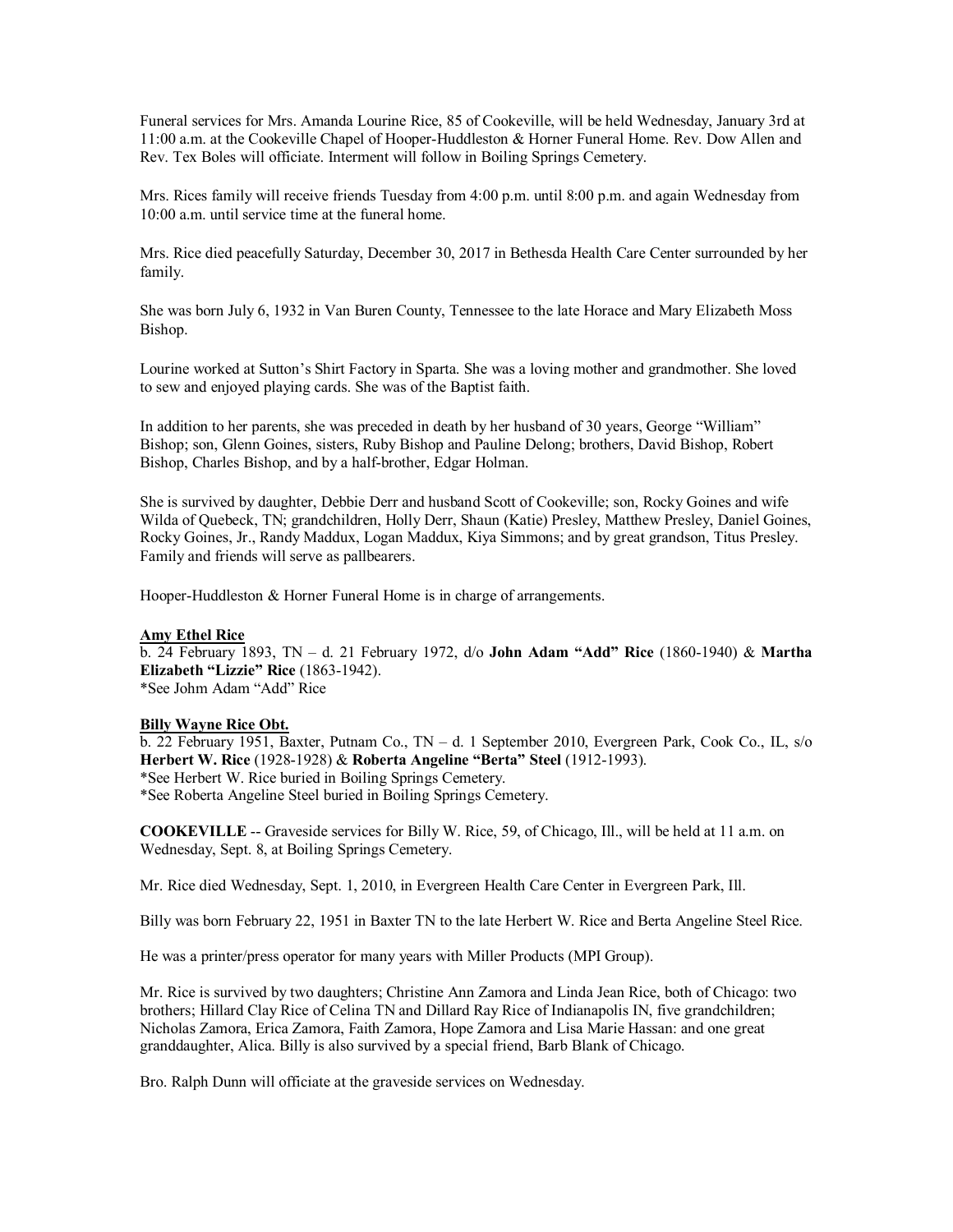Dyer Funeral Home in Cookeville is in charge of arrangements.

# **Bricie Mae (Stamps) Rice Obt.**

b. 4 April 1924, Fentress Co., TN – d. 25 December 2021, Cookeville, Putnam Co., TN, md **Dillard Bethel Rice**, b. 13 June 1922, Baxter, Putnam Co., TN – d. 26 February 1993, Nashville, Davidson Co., TN, (US Army WWII), s/o **Otis Dillard Rice** (1902-1985) & **Ethel Cunningham** (1903-1986). Bricie Mae (Stamps) Rice, d/o **Henry Randolph Stamps** (1901-1994) & **Rebecca Elizabeth Beasley** (1901-1995), she is buried in Sand Springs Memorial Gardens, Monterey, Putnam Co., TN. Henry Randolph Stamps is buried in Dayton Memorial Park Cemetery, Dayton, Montgomery Co., OH. \*See Dillard Bethel Rice Obt.

Bricie Mae Rice, age 97 of Cookeville passed away Saturday afternoon, December 25, 2021 at NHC of Cookeville. She was born April 4, 1924 in Fentress County to the late Henry Randolph Stamps and Rebecca Elizabeth Beasley Stamps. She was a homemaker.



Bricie was interested in gardening vegetables and flowers. She fed the birds and all wildlife of nature. She was interested in recycling and taking care of the planet we live on. She said "People loving and caring for each other makes for a better world". Bricie also enjoyed history.

Her family includes a granddaughter: Helga Ostreng of Oslo, Norway; nieces and nephews: Rebecca Brown of Norris, Tennesse, Ronnie Rogers of Louisiana, Sharon and Gary Dyer of Cookeville.

In addition to her parents, she was preceded in death by her husband: Dillard Bethel Rice; son: Arland Rice; brothers: James Edselle Stamps and Billy Gene Stamps; niece: Julaine Deis.

Celebration of Life service was held Tuesday, December 28, 2021at the Dyer Chapel of Hooper Huddleston Horner Funeral Home with Gary Dyer officiating. Graveside services were conducted Wednesday, December 29 at Boiling Springs Cemetery.

# **Carl Rice Obt.**

b. 30 December 1896 – d. 19 May 1908, s/o **John Adam "Add" Rice** (1860-1940) & **Martha Elizabeth "Lizzie" Rice** (1863-1942).

\*See Ammon J. Massa Obt.

\*See Johm Adam "Add" Rice buried in Boiling Springs Cemetery.

MASSA, AMMON: Two Boys Drowned - Ammon Massa, son of Travis Massa, and Carl Rice, son of J. A. Rice, were drowned in the millpond at Gentry's mill near Window Cliff on Tuesday about 11 o'clock. Together with Edgar Hickey, about 16 years old, there were in a boat which upset. The bodies were recovered in about two hours, the water being 14 feet deep. The Massa boy was 18 and the Rice boy 14 years old. [Date 5/20/1908, Vol. VI, No. 16, Page 1] Putnam County Herald, TN

# **Cintha Rice**

b. 18 August 1886 – d. 6 September 1903.

# **Dillard Bethel Rice Obt.**

b. 13 June 1922, Baxter, Putnam Co., TN – d. 26 Fevruary 1993, Nashville, Davidson Co., TN, (US Army WWII), md **Bricie Mae (Stamps) Rice**, b. 4 April 1924, Fentress Co., TN – d. 25 December 2021, Cookeville, Putnam Co., TN, d/o **Henry Randolph Stamps** (1901-1994) & **Rebecca Elizabeth Beasley** (1901-1995), she is buried in Sand Springs Memorial Gardens, Monterey, Putnam Co., TN. Henry Randolph Stamps is buried in Dayton Memorial Park Cemetery, Dayton, Montgomery Co., OH. Dillard Bethel Rice, s/o **Otis Dillard Rice** (1902-1985) & **Ethel Cunningham** (1903-1986).

\*See Bricie Mae (Stamps) Rice Obt.

\*See Otis Dillard "Pap" Rice buried in Boiling Springs Cemetery.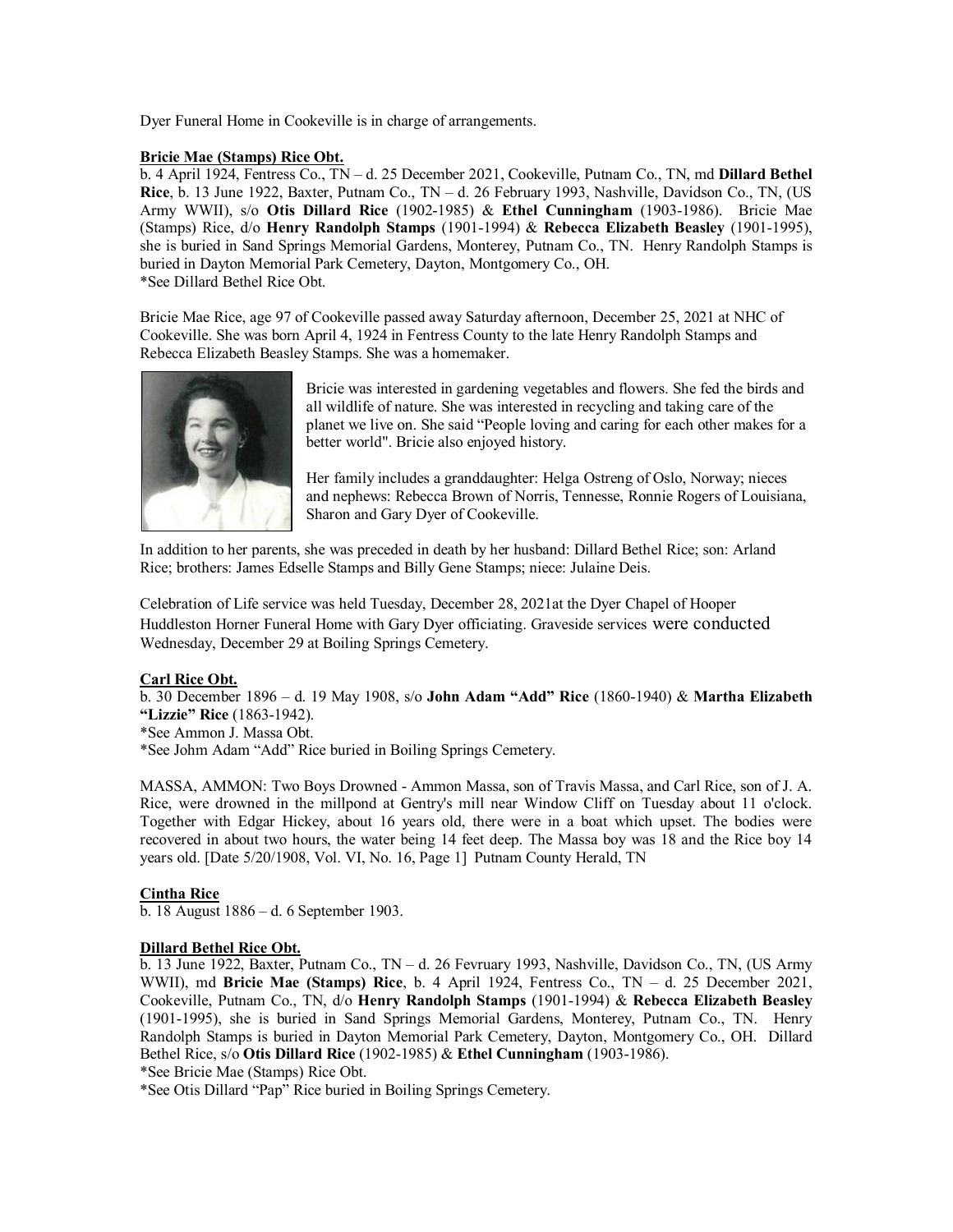Bethel Rice, 70, died Friday, February 26, 1993 in St Thomas Hospital due to an infection developed as a result of acute leukemia. He was the son of the late Otis Dillard "O.D." and Ethel Cunningham Rice. A retired desk clerk at Rice Motor Inn, he was also an Army veteran of World War II.

U. S. WWII Army Enlistment Records (1938-1946)

| Name:                                       | Dillard B Rice            |
|---------------------------------------------|---------------------------|
| Race:                                       | White                     |
| Marital status:                             | Married                   |
| Rank:                                       | Private                   |
| <b>Birth Year:</b>                          | 1922                      |
| <b>Nativity State or Country: Tennessee</b> |                           |
| Citizenship:                                | Citizen                   |
| <b>Residence:</b>                           | Putnam, Tennessee         |
| <b>Education:</b>                           | Grammar school            |
| <b>Civil Occupation:</b>                    | Farm hands, general farms |
| <b>Enlistment Date:</b>                     | 28 Sep 1943               |
| <b>Enlistment Place:</b>                    | Fort Oglethorpe, Georgia  |
| <b>Service Number:</b>                      | 34885923                  |
| <b>Branch:</b>                              | No branch assignment      |
| Component:                                  | Selectees (Enlisted Men)  |
| Source:                                     | Civil Life                |

### **Ellen Jane (Farris) Rice**

 $\frac{6.666 \text{ m}}{1860 - d}$ . 14 February 1931, Putnam Co., TN, md on the 29<sup>th</sup> of June 1886, White Co., TN to **William S. Rice** (1814-1890), s/o **William Rice** & **Mary Stone**. Ellen Jane (Farris) Rice, d/o **William Farris** & **Eleanor Bowman Perkins**. William S. Rice also md **Fannie Qualls** (1814-1880), d/o **Nathan Qualls** (1786-1850) & **Mary Russell** (1790-1840).

\*See William Landon Rice buried in Boiling Springs Cemetery.

Tennessee U. S. Death Records (1908-1965)

| Name:                  | Ellen Jane Rice        |
|------------------------|------------------------|
| Gender:                | Female                 |
| Race:                  | White                  |
| Age:                   | 68                     |
| <b>Birth Date:</b>     | 1863                   |
| <b>Death Date:</b>     | 12 Feb 1931            |
| <b>Death Place:</b>    | Putnam, Tennessee, USA |
| <b>Cause of Death:</b> | Accidental fire.       |
|                        | Widow                  |
|                        |                        |

**Certificate Number:** 3918

### **Freddie Eugene Rice**

b. 10 July 1962, Putnam Co., TN – d. 24 August 2002, Putnam Co., TN, md on the  $5<sup>th</sup>$  of June 1988, Jackson Co., TN to **Donna Darlene (Bowman) Rice**. Freddie Eugene Rice, s/o **Sammie "Eugene" Rice** (1941-2007) & **Linda Fay Spurlock** (1941-2010). Sammie "Eugene" Rice is buried in Whitson Cemetery, Double Springs, Putnam Co., TN. **Linda Fay Spurlock** also md on the 14th of January 1965 to **Billy Houston Spulock Sr.** (1937-2010). Name of parent, guardian or next of kin of female: \*See Billy Houston Spulock Sr. buried in Boiling Springs Cemetery.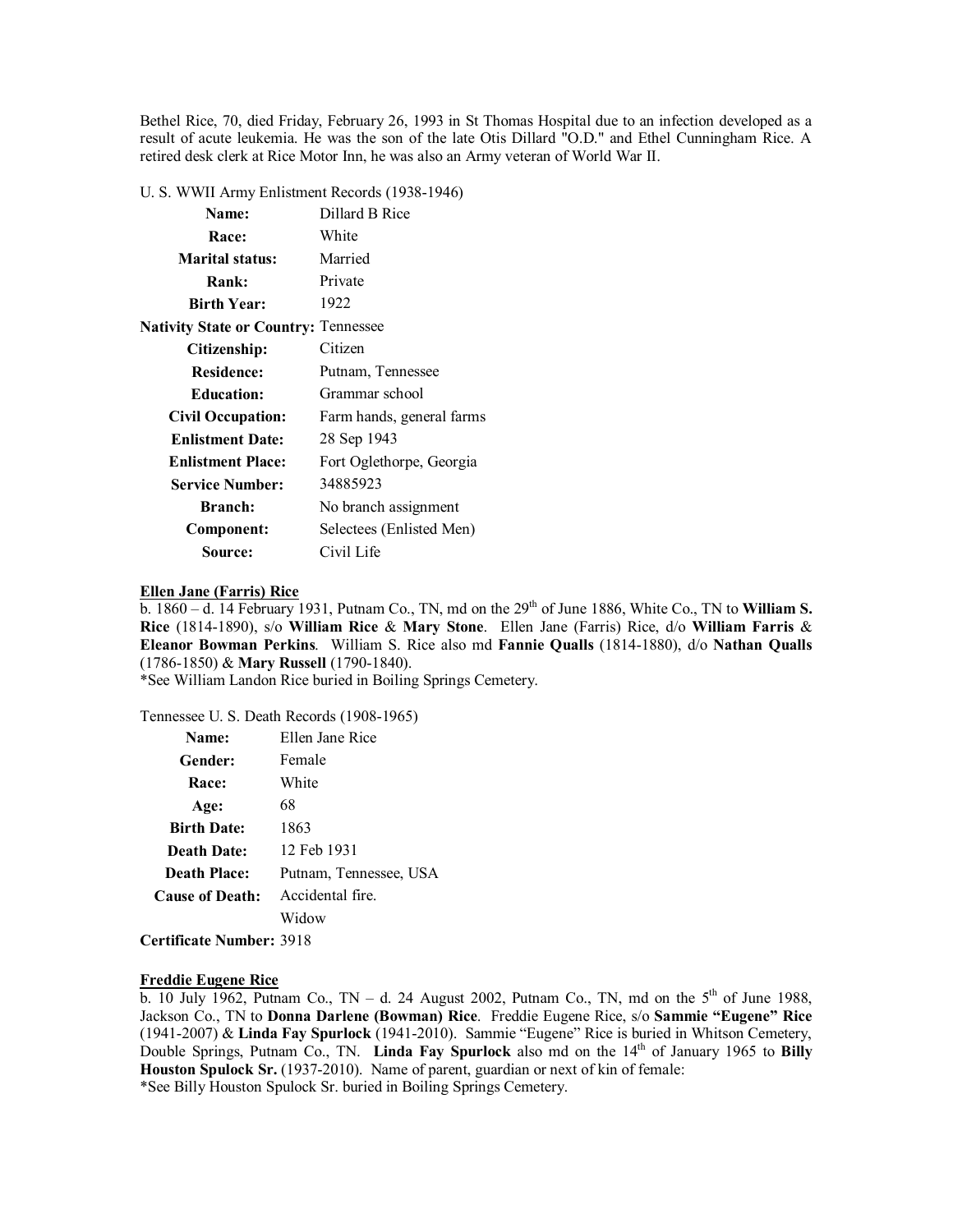(**Source**: Tennessee State Marriage record, Jackson Co., TN, pg. 477 – Freddie Eugene Rice married 5 June 1988, Jackson Co., TN, age 24, address: Rt. 2, Box 150, Cookeville, TN to Donna Darlene Bowman, age 21, address: Rt. 4, Box 6, Cookeville, TN. Name of parent, guardian or next of kin of female: Mr. & Mrs. Bill Bowman, parents, Cookeville, TN. Name of parent, guardian or next of kin of male: Gene Rice, Gainesboro, Jackson Co., TN).

### **Herbert W. Rice**

b. 28 March 1928, Baxter, Putnam Co., TN – d. 18 February 1995, Baxter, Putnam Co., TN, s/o **William Sherman Rice** (1887-1952) & **Mary Lou Bennett** (1896-1998). \*See Mary Lou (Bennett) Rice Obt.

# **Infant Rice**

b. & d. 9 September 1924, d/o **Mr. & Mrs. O. D. Rice**.

### **James Landon Rice**

b. 16 July 1933 – d. 5 August 1972, s/o **William Landon Rice** (1854-1924) & **Margrett Farris/Pharris** (1862-1944).

\*See William Landon Rice buried in Boiling Springs Cemetery.

### **John Adam "Add" Rice**

b. 27 April 1860, White Co., TN – d. 14 September 1940, Baxter, Putnam Co., TN, md **Martha Elizabeth "Lizzie" (Lollar) Rice**, b. 15 April 1863, TN – d. 4 October 1942, d/o **Isaac E. Lollar** (1842-1870) & **Dorinda (Burgess) Massa**, (1842-1916). John Add Rice also md **Mary Ellen (Duncan) Rice**, b. 1860, Putnam Co., TN – d. 1887, Putnam Co., TN. John Add Rice, s/o **John Granton Rice** (1834-1911) & **Dorinda Carolyn Mass**a (1834-1882), both buried in Morris Hickey Cemetery, Putnam Co., TN.

\*See Samuel Dillard "Sam" Jones buried in Boiling Springs Cemetery.

\*See Dorinda Deanna (Burgess) Massa Obt.

\*See Amy Ethel Rice buried in Boiling Springs Cemetery.

\*See Oakley Vetrice Rice buried in Boiling Springs Cemetery.

\*See Otis Dillard "Pap" Rice buried in Boiling Springs Cemetery.

\*See Nona Adaville Rice Obt.

Tennessee U. S. Death Records (1908-1965)

| Name:                  | John Add Rice                  |
|------------------------|--------------------------------|
| Gender:                | Male                           |
| Race:                  | White                          |
| Age:                   | 80                             |
| <b>Birth Date:</b>     | 27 Apr 1860                    |
| <b>Birth Place:</b>    | Putnam, USA                    |
| Death Date:            | 14 Sep 1940                    |
| <b>Cause of Death:</b> | Organic Heart Disease          |
| Death Place:           | Baxter, Putnam, Tennessee, USA |
| <b>Father:</b>         | John Rice                      |
| Mother:                | Dorinda Massa                  |
|                        |                                |

**Certificate Number:** 21524

# **Lewis M. Rice**

b. 27 August 1859 – d. 5 May 1896 s/o **Otis Dillard Rice** (1902-1985) & **Ethel Cunningham** (1903- 1986).

\*See Otis Dillard "Pap" Rice buried in Boiling Springs Cemetery.

# **Lizzie Rice**

b. & d. 9 September 1924, d/o **Otis Dillard Rice** (1902-1985) & **Ethel Cunningham** (1903-1986).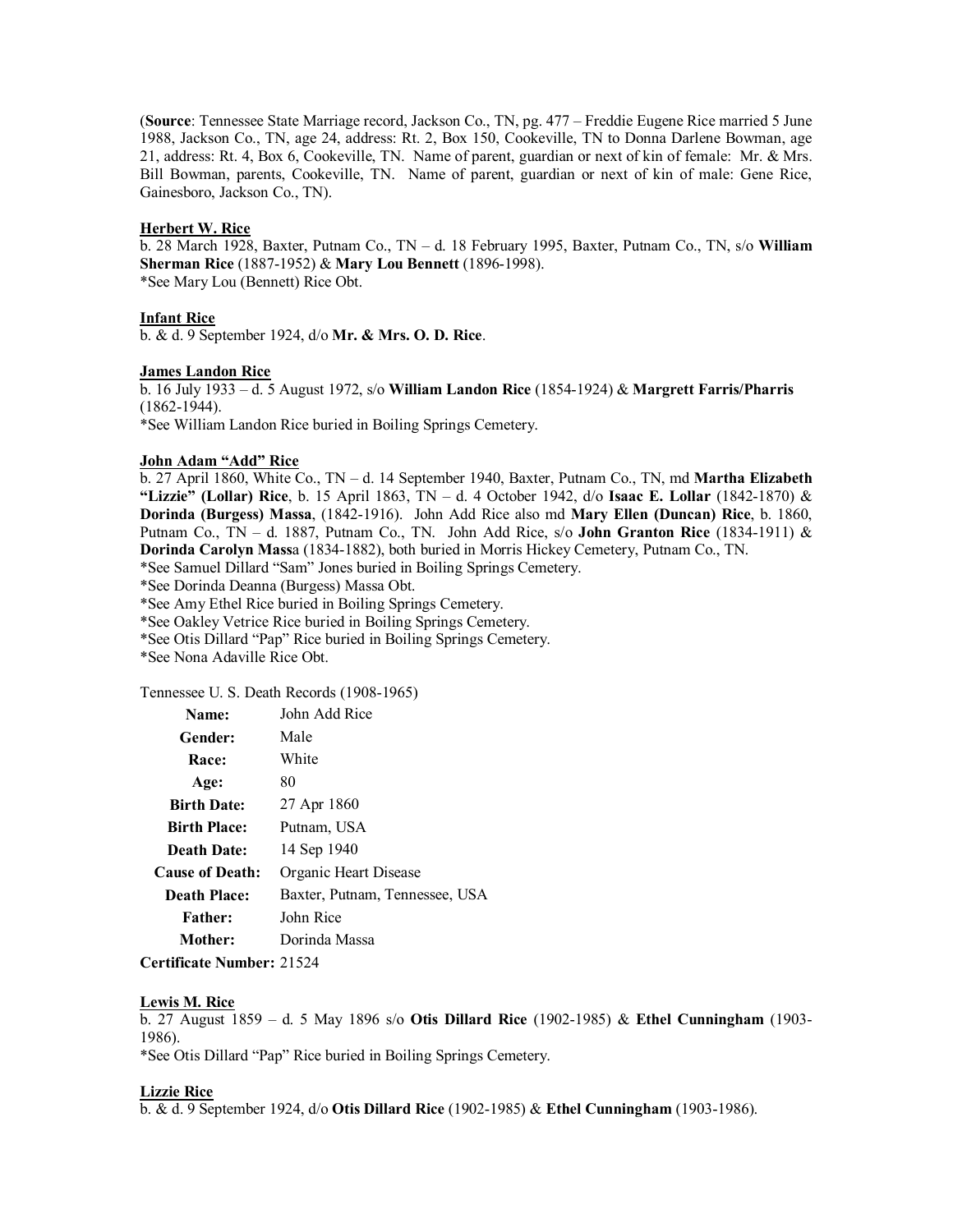\*See Otis Dillard "Pap" Rice buried in Boiling Springs Cemetery.

# **Mansfield Wade Rice**

b. 4 January 1867 – d. 6 March 1952, md **Annie (unknown) Rice**, b. 5 August 1875 – d. 1 December 1960. Mansfield Wade Rice, s/o **John Granton Rice** (1834-1911) & **Dorinda Carolyn Massa** (1834-1882), both buried in Morris Hickey Cemetery, Putnam Co., TN.

# **Mary Lou (Bennett) Rice Obt.**

 $\overline{b}$ . 22 June 1896, White Co., TN – d. 24 June 1998, Cookeville, Putnam Co., TN, md on the 8<sup>th</sup> of February 1910, White Co., TN to **William Sherman Rice**, b. 18 September 1887, Putnam Co., TN – d. 9 October 1952, Baxter, Putnam Co., TN, s/o **William Landon Rice** (1854-1924) & **Margrett Farris/Pharris** (1862- 1944). Mary Lou (Bennett) Rice, d/o **Byrd Jackson Bennett** (1858-1901) & **Emmer "Emily" Duncan** (1858-1915), both buried in Hitchcock Cemetery, White Co., TN. Mary Lou (Bennett) Rice also md **Ammon Campbell**.

\*See Lena (Rice) Allen Obt.

\*See Lizzie Ethel (Rice) Dunn Obt.

\*See William Landon Rice buried in Boiling Springs Cemetery.

(**Source**: Tennessee State Marriage record, Putnam Co., TN, pg. 573 – William Rice married 8 February 1910, White Co., TN to Mary Lou Bennett).

**COOKEVILLE** - Funeral services for Mary Lou Rice Campbell, 102, of Cookeville will be held at 2 p.m. on Saturday, June 27, from the chapel of Whitson Funeral Home. Burial will be in Boiling Springs Cemetery in Baxter.

The family will receive friends from 3-9 p.m. today at the funeral home.

Mrs. Campbell died on Wednesday, June 24, 1998, at Cookeville Manor Nursing Center.

She was born on June 22, 1896, in White County to the late Byrd and Emily Duncan Bennett. Mrs. Campbell was a homemaker and a member of Brindleys Chapel Church of God.

Her family includes two daughters, Lena Rice Allen and Ethel Rice Dunn, both of Baxter; a son, William Rice of Sparta; 21 grandchildren, 38 great-grandchildren, 28 great-great-grandchildren, and four greatgreat-great-grandchildren.

In addition to her parents, she was preceded in death by her husbands, William Sherman Rice and Ammon Campbell; four sons, Herbert Hoover, James, Vestal and Ernest Rice; two sisters, Ann Brown and Minnie Bennett; three brothers, Monroe, William and Grand Bennett.

Revs. Howard Thomason and Steve Taylor will officiate at the services **Nona Adaville Rice Obt.**

b. 31 January 1889, Putnam Co., TN – d. September 1903, Putnam Co., TN, d/o **John Adam "Add" Rice** (1860-1940) & **Martha Elizabeth Lollar** (1860-1940).

\*See John Adam "Add" Rice buried in Boiling Springs Cemetery.

Nona Adaville Rice, daughter of J. A. and M. E. Rice, died Wednesday after noon near Window Cliff, of typhoid fever. She had been sick eight weeks and speechless for two weeks before her death. She seemed to realize that death was near, and the God would soon relieve her from her suffering. She said to her people that she was going to rest. She was a model little girl of 14 summers, and a friend to any one she met. She was buried in the Grimes cemetery near Boiling Springs church, in the presence of many relatives and friends God bless the bereaved father and mother and brothers and sisters, and if it is Thy will, that the other four children who are sick may recover. [Date 9/9/1903, Vol. I, No. 32, Page 2] Putnam County Herald, TN.

# **Oakley Vetrice Rice**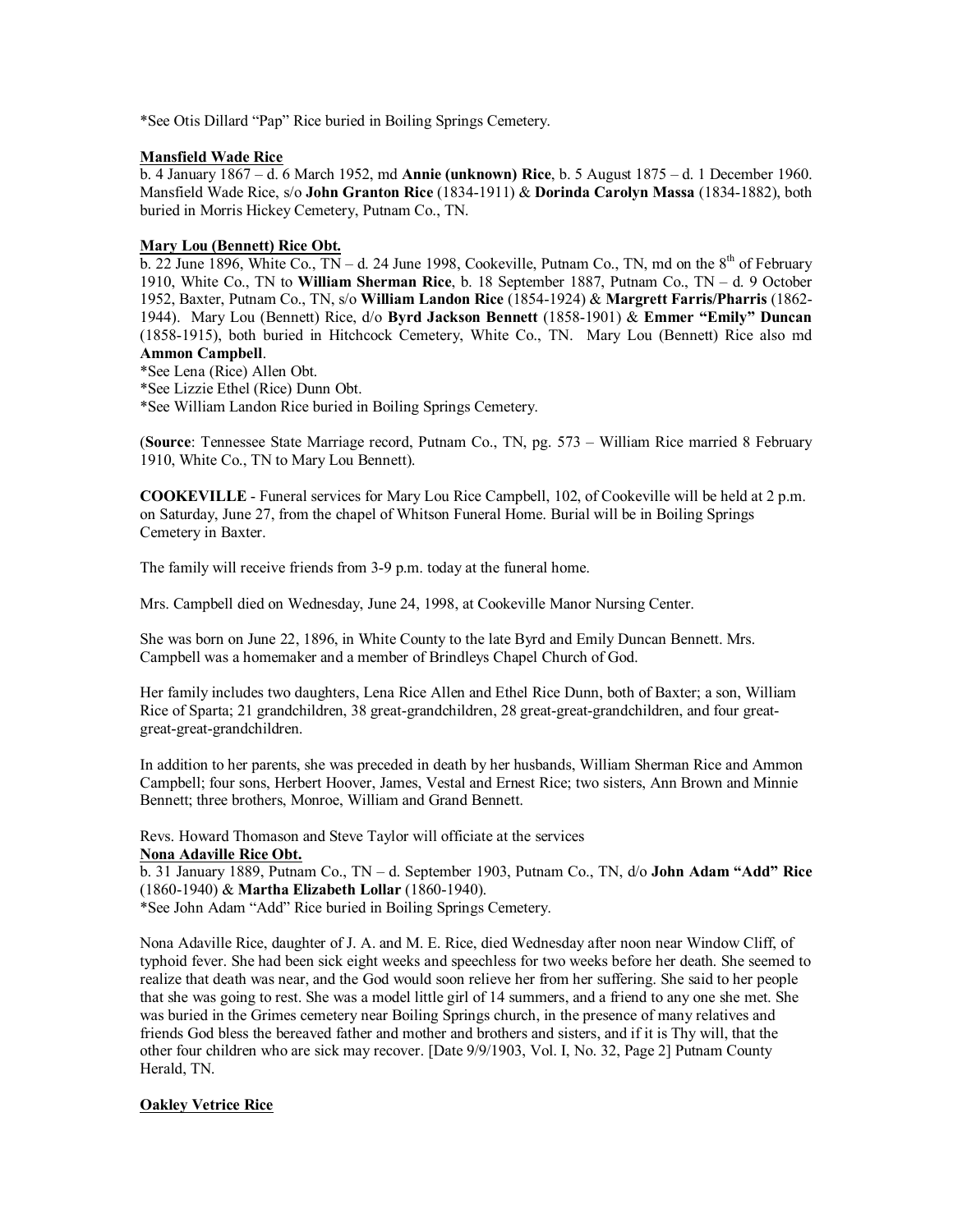b. 30 March 1904, TN – d. 15 July 1978, s/o **John Adam "Add" Rice** (1860-1940) & **Martha Elizabeth Lollar** (1860-1940).

\*See John Adam "Add" Rice buried in Boiling Springs Cemetery.

# **Otis Dillard "Pap" Rice**

b. 1 October 1902, Putnam Co., TN - d. 28 February 1985 Baxter, Putnam Co., TN, md on the 27<sup>th</sup> of March 1921, White Co., TN to **Ethel Rosa (Cunningham) Rice**, b. 4 January 1903, White Co., TN – d. 3 February 1986, Baxter, Putnam Co., TN, d/o **George Edmond Cunningham** (1860-1929) & **Malvina Frances "Fannie" Price** (1875-1966), both buried in Cunningham Family Cemetery, White Co., TN. Otis Dillard "Pap" Rice, s/o **John Adam "Add" Rice** (1860-1940) & **Martha Elizabeth Lollar** (1860-1940). \*See Dillard Bethel Rice Obt.

\*See John Adam "Add" Rice buried in Boiling Springs Cemetery.

\*See Lewis M. Rice buried in Boiling Springs Cemetery.

\*See Lizzie Rice buried in Boiling Springs Cemetery.

(**Source**: Tennessee State Marriage record, White Co., TN, pg. 580 – Otis Rice married 27 March 1921, White Co., TN to Ethel Cunningham).

U. S. WWII Draft Cards Young Men (1940-1947)

| Name:                          | Otis Dillard Rice                                        |
|--------------------------------|----------------------------------------------------------|
| <b>Race:</b>                   | White                                                    |
| Age:                           | 39                                                       |
| <b>Birth Date:</b>             | 1 Oct 1902                                               |
| <b>Birth Place:</b>            | Putnam Co., Tenn.                                        |
|                                | <b>Residence Place:</b> Baxter, Putnam, Tennessee        |
| Registration Date: 16 Feb 1942 |                                                          |
|                                | <b>Registration Place:</b> Cookeville, Putnam, Tennessee |
| <b>Employer:</b>               | Self                                                     |
| Height:                        | 6"                                                       |
| Weight:                        | 224                                                      |
| <b>Complexion:</b>             | Light                                                    |
| <b>Hair Color:</b>             | <b>Brown</b>                                             |
| <b>Eye Color:</b>              | Blue                                                     |
| Next of Kin:                   | <b>Ethel Rice</b>                                        |

### **Vestal Rice**

b. 19 February 1917 – d. 21 October 1935, s/o **William Landon Rice** (1854-1924) & **Margrett Farris/Pharris** (1862-1944). \*See William Landon Rice buried in Boiling Springs Cemetery.

#### **William Landon Rice**

b. 7 February1854, Overton Co., TN – d. 19 June 1924, Putnam Co., TN, md on the  $17<sup>th</sup>$  of September 1888, White Co., TN to **Margrett (Farris/Pharris) Rice**, b. 29 November 1862 – d. 28 March 1944, d/o **William & Mahala Pharris**. William Landon Rice, s/o **William S. Rice** (1814-1890) & **Fannie Qualls** (1814-1880).

\*See Mary Elizabeth (Rice) Massa Obt.

\*See Ellen Jane (Farris) Rice buried in Boiling Springs Cemetery.

\*See James Landon Rice buried in Boiling Spring Cemetery.

\*See Mary Lou (Bennett) Rice Obt.

\*See Vestal Rice buried in Boiling Springs Cemetery.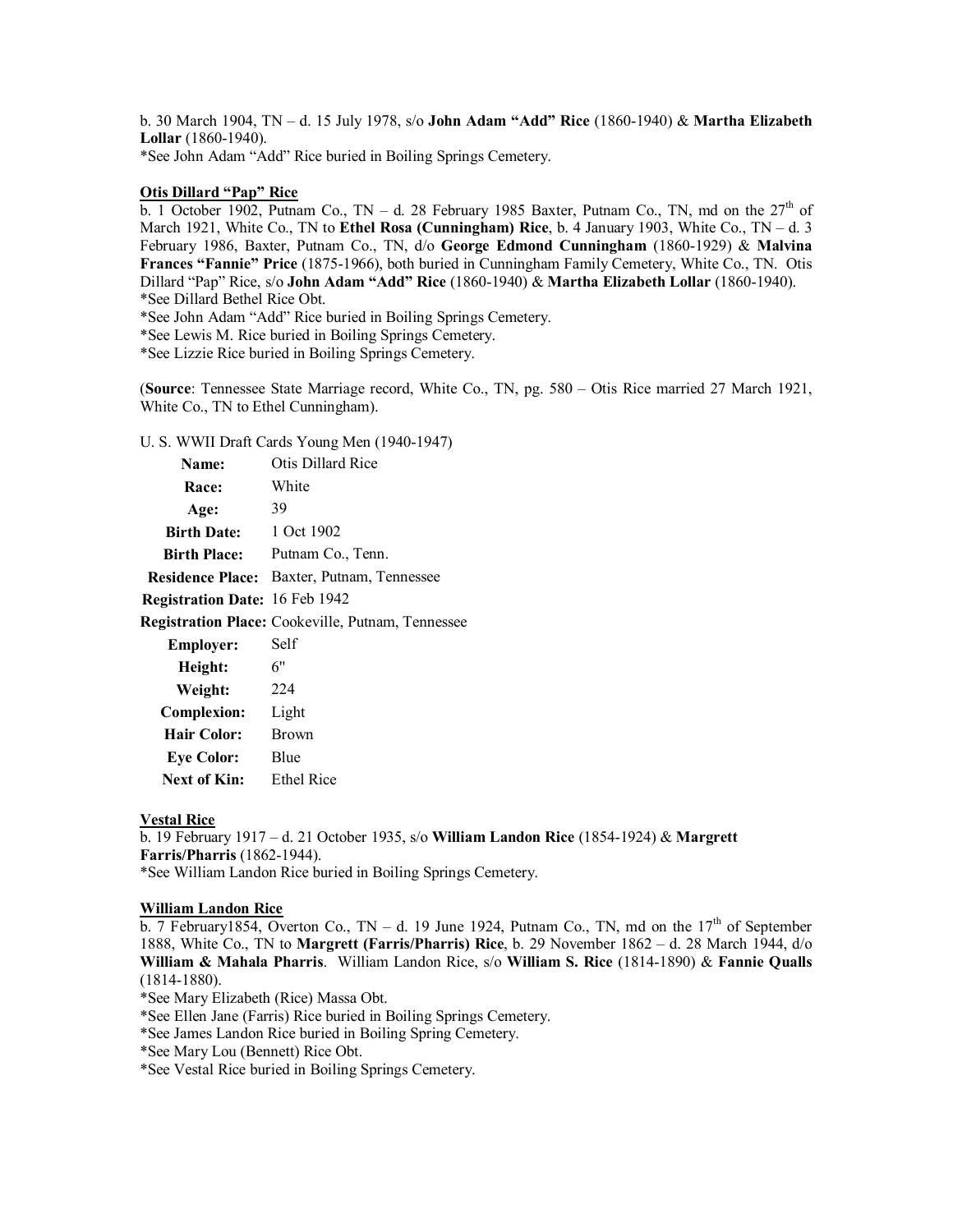(**Source**: Tennessee State Marriage record, White Co., TN, pg. 268 – Landon Rice married on the 17 September 1888, White Co., TN to Margarett Price Farris).

### **Thomas Duncan Rivers Jr.**

b. 22 November 1944, Columbia, SC – d. 1 May 2002, Sparta, White Co., TN, (US Army, Vietnam), md on the 14th of June 1975, Putnam Co., TN to **Lillian Ann (Nash) Slaughter Rivers**, b. 5 February 1949, White Co., TN – d. 3 April 1992, Nashville, Davidson Co., TN, d/o **David Oscar Nash** (1915-2002) & **Lennie Opal Davison** (1915-1994). Thomas Duncan Rivers Jr., s/o **Thomas Duncan Rivers Sr.** & **Doris Juanita Brazelton** (1923-1989).

\*See David Oscar Nash Obt.

(**Source**: Tennessee State Marriage record, Putnam Co., TN, pg. 258 – Thomas Duncan Rivers married 14 June 1975, Putnam Co., TN, age 30, b. 27 November 1944, address: 880 Betsy Dr., Cookeville, TN to Lillian Ann Slaughter, age 26, b. 5 February 1949, address: Rt. 5, Cookeville, TN. Name of parent, guardian or next of kin of female: Mr. & Mrs. David Nash, parents, Rt. 5, Cookeville, TN).

#### **James Edward "Top" Roberts Obt.**

b. 10 January 1928, Jackson Co.,  $TN - d$ . 31 July 2011, TN, (US Army WWII), md on the  $25<sup>th</sup>$  of March 1989, Putnam Co., TN to **Joyce (Judd) Roberts**, b. 7 March 1941. James "Top" Roberts, s/o **Jodie L. Roberts** (1900-1997) & **Lille Mae Burgess** (1896-1979).

\*See Lille Mae (Burgess) Roberts Obt. buried in Crest Lawn Cemetery, Putnam Co., TN.

(**Source**: Tennessee State Marriage record, Putnam Co., TN, pg. 340 – James Edward Roberts married 25 March 1989, Putnam Co., TN, age 61, b. 10 January 1928, address: 1045 E. 10<sup>th</sup> St., Aprt. 2, Cookeville, TN to Joyce Judd, age 48, b. 7 March 1941, address: Rt. 9, Box 322, Cookeville, TN. Name of parent, guardian or next of kin of female: Terry Judd, Rt. 9, Box 320, Cookeville, TN).

**COOKEVILLE** -- Funeral services for James "Top" Roberts, 83, will be held at 3 p.m. Wednesday, Aug. 3, from the chapel of Cookeville Funeral Home. Interment will be in the Boiling Springs Cemetery with full military honors.

Family will receive friends from 5-8 p.m. today, Tuesday, Aug. 2, and again Wednesday, from 1 p.m. until time of services at the funeral home.

Mr. Roberts went home to be with the Lord on Sunday, July 31, 2011, at his residence with his family by his side.

He was born Jan. 10, 1928, in Jackson County to the late Jodie and Lily Mae Burgess Roberts.

Mr. Roberts proudly served his country in the U.S. Maritime Services, the U.S. Army during World War II and the Korean War. He spent 17 years with the Tennessee Highway Patrol and several years as a deputy with the Putnam County Sheriff's Department. He was a longtime member of the Cookeville Mason Lodge. He was of the Baptist faith.

His family includes his wife, Joyce Roberts of Cookeville; a son, Dennis Roberts; a daughter, Sandra Roberts; a step-son and daughter-in-law, Terry and Lisa Judd; a step-daughter and son-in-law, Debbie and Tom Swallows; an adopted son and close friend, Terry Gordon; a sister, Sue Brewington of Lebanon; two brothers and sisters-in-law, Albert and Vola Roberts of Lenoir City and Lloyd and Emily Roberts of Quincy, Fla.; four brothers-in-law and their spouses, Milton and Donna Fisher of Algood, Ray Walter and Della Fisher of Cookeville, Bob and Ruby Fisher of Cookeville and Ralph and Wanda Fisher of Cleveland; four grandchildren; several great-grandchildren, nieces and nephews.

In addition to his parents, Mr. Roberts was preceded in death by a sister, Fannie Brown.

Pallbearers will be Terry Gordon, Kevin and Jeremy Shaffer, Jerry Richey and Larry England.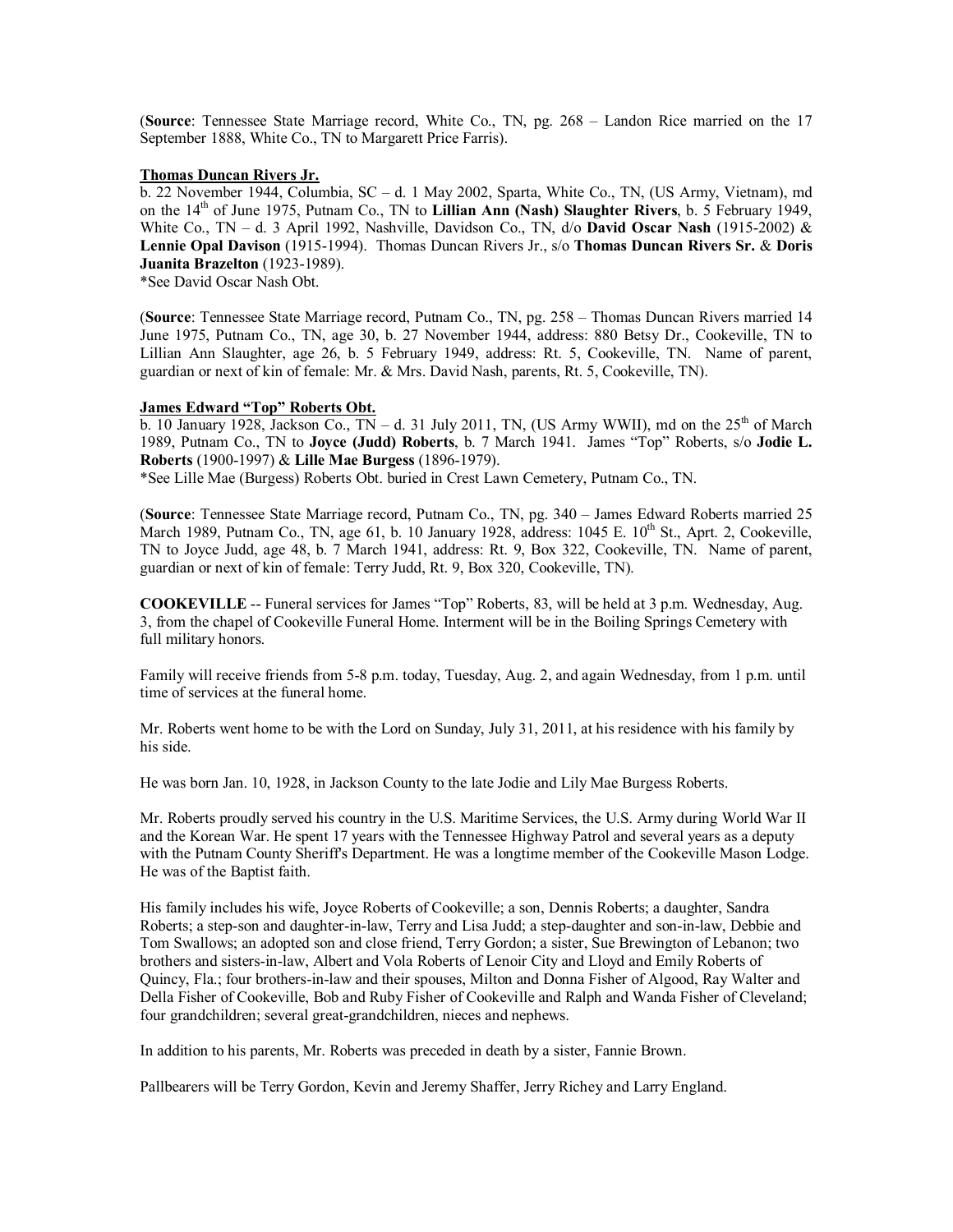Bros. Danny Lane and Johnny Fox will officiate the services.

Condolences may be sent to the family at [www.cookevillefuneralhome.com.](http://www.cookevillefuneralhome.com./)

Cookeville Funeral Home is in charge of arrangements.

#### **Thomas Roberts**

b. 17 May 1799 – d. 5 January 1871, Putnam Co., TN, md **Elizabeth Ann (Crawley) Roberts** b. 1 July 1827, White Co., TN – d. aft 1880, Putnam Co., TN. \*See Huston P. Roberts buried in Cookeville City Cemetery, Putnam Co., TN.

#### **Jeremy Ray Scheaffer Obt.**

b. 23 October 1979, Dearborn, Wayne Co., MI – d. 31 July 2018, Cookeville, Putnam Co., TN, s/o **John Scheaffer** & **Robin Diane (Bailey) Scheaffer Diets** (1961-2020). \*See Robin Diane (Bailey) Scheaffer Diets Obt.

Funeral services for Jeremy Ray Scheaffer, age 38, of Cookeville will be held Friday, August 3, 2018 at 2:00 pm in the chapel of Presley Funeral Home with Seth Presley officiating.

Interment will follow in Boiling Springs Cemetery.

The family will receive friends on Friday, August 3, 2018, 12:00 PM - 2:00 PM at the funeral home.

Jeremy passed away Tuesday, July 31, 2018 at Cookeville Regional Medical Center in Cookeville, Tennessee.

He was born Tuesday, October 23, 1979 in Dearborn, Michigan to John Scheaffer and Robin Diane Bailey Diets.

Jeremy graduated from Cookeville High School. He worked different jobs throughout his life. He loved family, his children, friends, and spending time with his best friend, Bettiejo Anderson. He just enjoyed life.

He is survived by his mother, Robin Bailey Diets and stepfather, Mike Diets of Cookeville; father, John Scheaffer and stepmother, Barbara Scheaffer of Nashville, Tennessee; daughters, Haley and Peyton Scheaffer of Sparta, Tennessee; grandparents, Thelma and Wayne Wilson of Cookeville; brother, Kevin (Trista) Scheaffer of Gainesboro, Tennessee; stepsister, Shantesia Diets of Cookeville; nephews, Noah Scheaffer, Sebastian Scheaffer, Brelan Scheaffer, Jordan Diets, and Sonny Diets; nieces, Maggie and Sarah Scheaffer.

Pallbearers will be family and friends.

### **James Herman Scott Jr.**

b. 13 June 1941, Putnam Co., TN – d. 7 August 1957, Cookeville, Putnam Co., TN, s/o **James Herman Scott Sr.** (1897-1967) & **Amanda Bell "Manda" Nash** (1907-2000). (Photo on tombstone). \*See James Herman Scott Sr. buried in Boiling Springs Cemetery.

James Herman Scott Jr. death was caused by a tractor that turned over him. He was driving the tractor when it turned over. He was dead when the tractor was removed. Chest and abdomen was crushed by the tractor. He was a student at the Boiling Springs School.

### **James Herman Scott Sr.**

b. 2 May 1897, White Co., TN – d. 11 August 1967, Putnam Co., TN, (Tennessee PVT 16 Co 162 Depot Brig WWI), md on the 26<sup>th</sup> of April 1940, Putnam Co., TN to **Amanda Bell "Mandy" (Nash) Hickey Scott**, b. 25 September 1907 – d. 17 December 2000, she also md **Lemuel Hickey** (1907-1937). James Herman Scott Sr, also md on the 29th of September 1926, Madison Co., AL to **Eva Lucinda Loveless**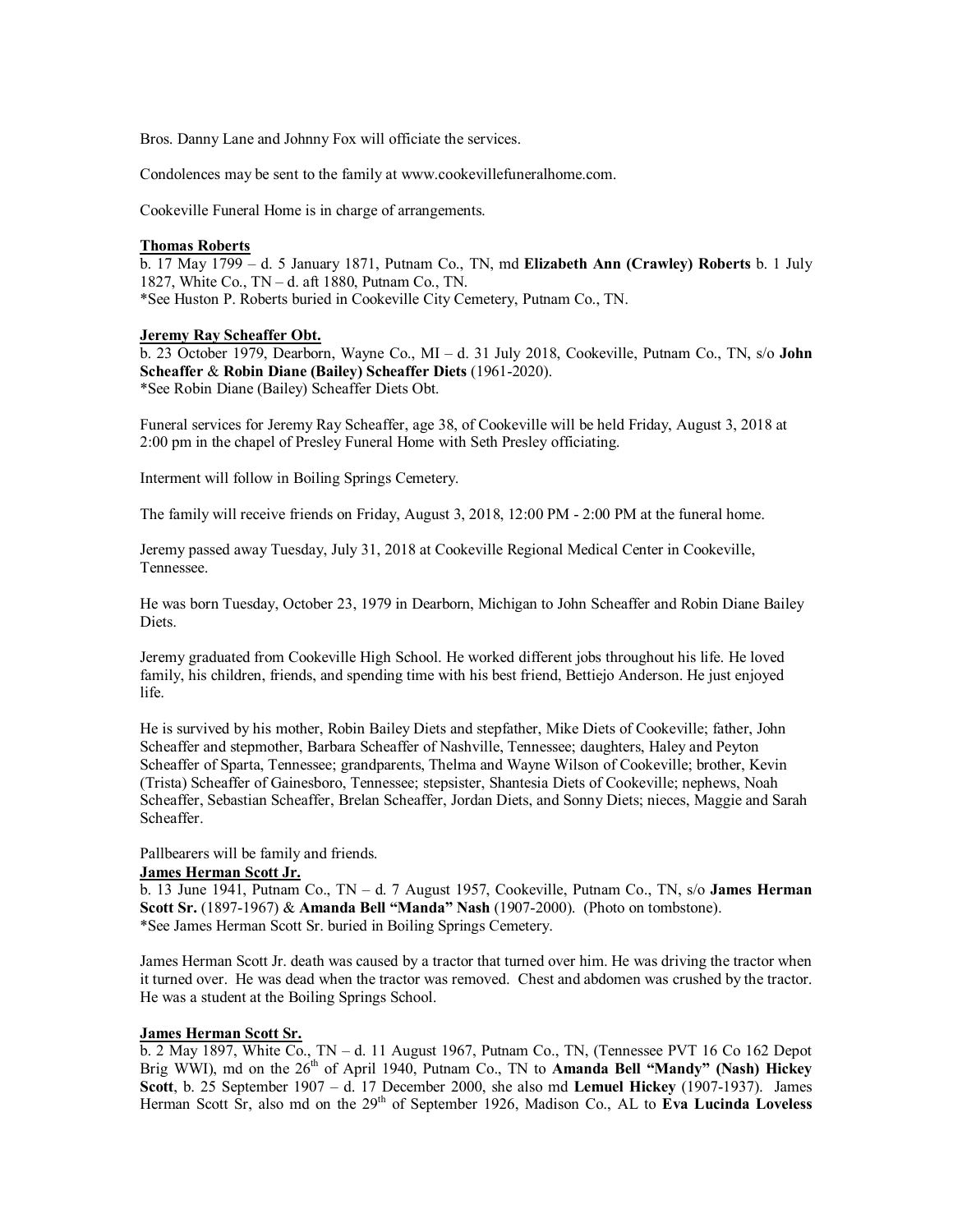(1887-1932). James Herman Scott Sr. also md on the  $30<sup>th</sup>$  of July 1932, Madison, AL. to Nellie Janie (Perry) Scott, (1900-1940). James Herman Scott Sr., s/o **Joseph Wheeler Scott** (1865-1941) & **Ella Owens** (1880-1951).

\*See Zack Hickey Obt.

\*See James Herman Scott Jr. buried in Boiling Springs Cemetery.

\*See Nellie Janie (Perry) Scott buried in Boiling Springs Cemetery.

(**Source**: Tennessee State Marriage record, Putnam Co., TN, pg. 325 – Herman Scott married 26 April 1940, Putnam Co., TN, age 42, address: Rt. 2, Baxter, Putnam Co., TN to Mandy Belle Hickey, age 33, address: Rt. 2, Baxter, Putnam Co., TN. Name of parent, guardian or next of kin of female: J. Nash)

## **Nellie Janie (Perry) Steakley Scott**

 $\overline{b}$ . 8 June 1900, Cheatham Co., TN – d. 13 January 1940, Baxter, Putnam Co., TN, md on the 30<sup>th</sup> of July 1932, Madison, AL to **James Herman Scott Sr**., b. 2 May 1897, White Co., TN – d. 11 August 1967, Cookeville, Putnam Co., TN, s/o **Joseph Wheeler Scott** (1866-1941) & **Ella Owens** (1880-1961). Nellie Janie (Perry) Scott, d/o **Joseph Samuel "Sam" Perry** (1865-1922) & **Louise Frances "Lue" Hanley** (1869-1939), both buried in Neptune-Smith Cemetery, Cheatham Co., TN. Nellie Janie (Perry) Steakley Scott also md **James Becannco Steakley**, b. November 1899, Hazel Green, Madison Co., AL – d. Huntsville, Madison Co., TN.

\*See James Herman Scott Sr. buried in Boiling Springs Cemetery.

\*See James Becannco "Bernon" Steakley Jr. buried in Boiling Springs Cemetery.

Name: Nellie Janie Scott Death Date: 13 Jan 1940 Death Place: Baxter, Putnam, Tennessee Gender: Female Marital Status: Married Race or Color: White Age: 39 Estimated Birth Year: Birth Date: 08 Jun 1900 Birth Place: Cheatham, Tenn Spouse: James Herman Scott Father: Sam Perry Father's Birth Place: Dont Know Mother: Lue Hanley Mother's Birth Place: Dont Know Occupation: House Wife Residence: Baxter Rt 2, Putnam, Tenn Cemetery: Boiling Springs Burial Place: Putnam County Burial Date: 14 Jan 1940 Collection: Tennessee, Death Records, 1914-1955

# **Roy Lee Scott**

b. 8 February 1921, Sparta, White Co., TN – d. 12 May 1970, Sparta, White Co., TN, md **Callie Marie (Mahan) Scott**, b. 11 December 1960, Sparta, White Co., TN – d. 21 April 1990, Cookeville, Putnam Co., TN.

#### **William Martin "Bill" Selby Obt.**

b. 6 August 1933 – d. 5 November 2007, White Co., TN, (SSGT US Air Force, Korea), md **Lois (Dunn) Shelby**, b. 29 June 1940. William Martin "Bill" Selby, s/o **Alpha D. Selby** (1909-1984) & **Vera Lou Hunt** (1912-1975), both buried in Doyle Cemetery, Doyle, White Co., TN.

Mr. William "Bill" Selby, age 72 of Oak Grove Rd in Walling passed away Monday Evening at the White County Hospital. Mr. Selby was a farmer and son of the late Alpha Desol and Vera Lou Hunt Selby. Along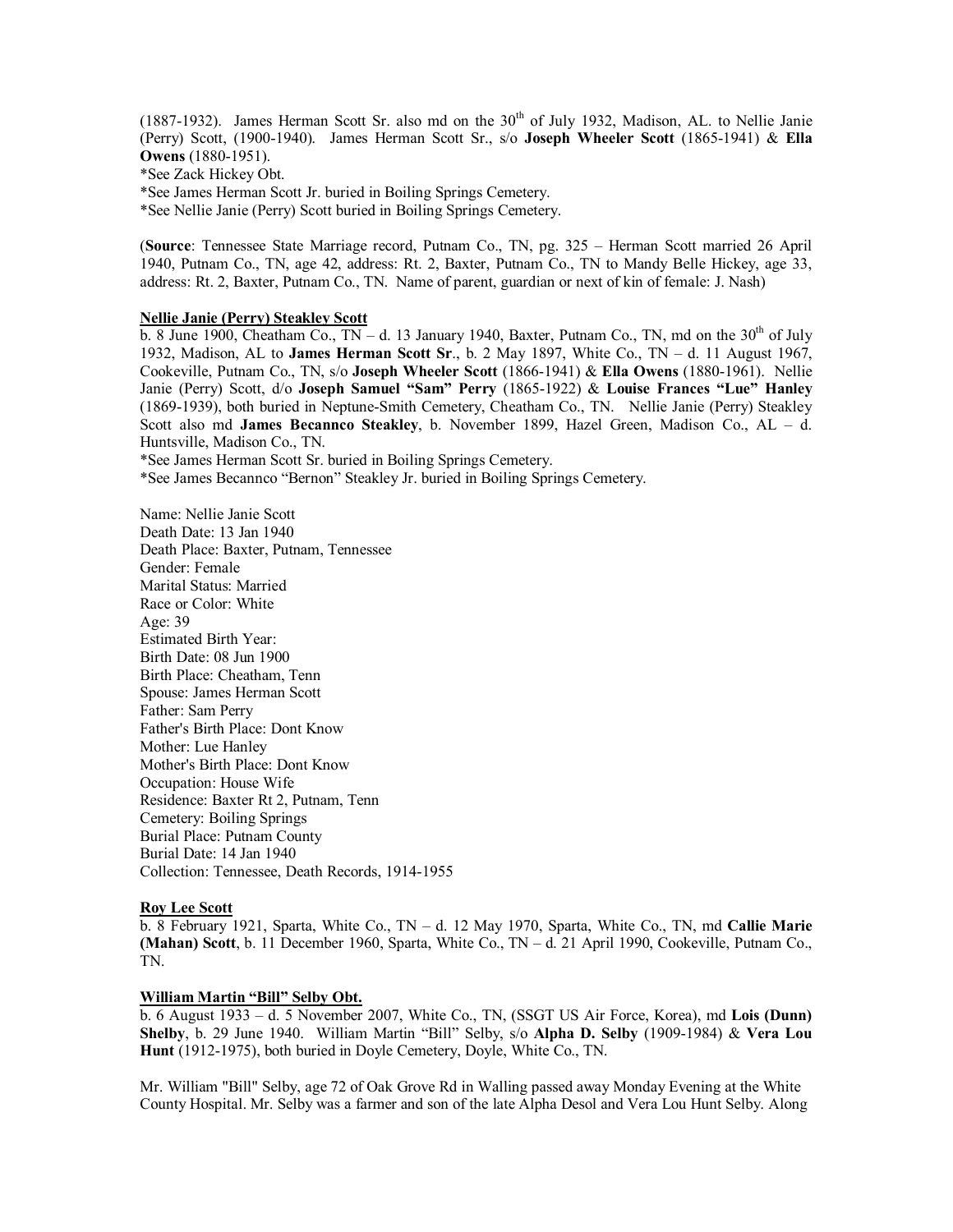with his parents, he was also preceded in death by his brothers: Jim, Bob, Ernest, and Johnnie Selby. He was a U.S. Air Force Veteran of the Korean War.

Funeral Service will be Thursday, Nov. 8, 2007 at 11:00 a.m. in the Chapel of Hunter Funeral Home with burial in the Boiling Springs Cemetery. The family will receive friends after 6 pm on Wednesday evening at the funeral home.

He is survived by his wife: Lois Dunn Selby of Walling, Daughter: Angela (Rondal) Randolph of Sparta, Son: Glen Flatt of Baxter, Grandchildren: Kristie Randolph Howell and Brian Randolph of Sparta, 2 Sisters: Peggy Green of Sparta and Fran Meeks of Metter, Georgia, and several neices and nephews

Bro. Elmore Judd will officiate the services.

# **Ann Susan (Massa) Sherrell**

b. 1865, TN – d. 1930, md **A. John A. Sherrell**, unmarked grave. Ann (Massa) Sherrell, d/o **William Massa** (1831-1891) & **Sarah Thomas** (1834-1874). \*See Dorinda Deanna (Burgess) Massa Obt.

## **Anna Jewell (Massa) Sherrell Obt.**

b. 19 July 1933, Putnam Co.,  $TN - d$ . 6 July 2021, White Co., TN, md on the  $14<sup>th</sup>$  of June 1953, Putnam Co., TN to **Lloyd Ray Sherrell**, b. 16 November 1925, Putnam Co., TN – d. 17 January 2014, Cookeville, Putnam Co., TN, (S1 US Navy WWII), s/o **George Monroe Sherrell** (1889-19640 & **Alice Jane Thomas** (1894-1969). Anna Jewell (Massa) Sherrell, d/o **William Ammon Massa** (1888-1967) & **Vestie Victoria Bussell** (1894-1968).

\*See William Ammon Massa buried in Boiling Springs Cemetery.

\*See George Monroe Sherrell buried in Boiling Springs Cemetery.

\*See Lloyd Ray Sherrell Obt.

(**Source**: Tennessee State Marriage record, Putnam Co., TN, pg. 26 – Lloyd Ray Sherrell married 14 June 1953, Putnam Co., TN, age 27, b. 16 November 1925, address: Rt. 2, Baxter, Putnam Co., TN to Anna Jewell Massa, age 19, b. 19 July 1933, address: Rt. 2, Cookeville, TN. Name of parent, guardian or next of kin of female: W. A. Massa, Rt. 2, Cookeville, TN. Name of parent, guardian or next of male: George Sherrell, Rt. 2, Baxter, Putnam Co., TN).

Funeral services for Anna Jewell Sherrell, age 87, of Baxter, will be held on Friday July 9, 2021, at 11:00am from the chapel of Whitson Funeral Home. Officiating at the services will be Bro. Herb Leftwich. Serving as Pallbearers will be her grandsons and great grandsons. The burial will follow at the Boiling Springs Cemetery.

The family will receive friends at the Funeral Home on Thursday from 5:00pm to 8:00pm and on Friday from 10:00am until the time of services at 11:00am.

Anna Jewell Sherrill was born on July 19, 1933, in Putnam County, to the late William Massa and Vestie Bussell Massa. She passed away on July 6, 2021, at the Life Care Center of Sparta.

She was a home maker and a member of the Boiling Springs Baptist Church.

In addition to her parents, she is preceded in death by;

Husband, Lloyd Sherrill. 1 son, Kenny Sherrill. 1 son in law, U. L. Netherton.

Several brothers and 1 sister.

She is survived by; 1 daughter, Lavinia (Herb) Leftwich

Grandchildren, Tonya and Steven Wheeler, Nathan and Marcy Netherton, Mark and Christi Leftwich.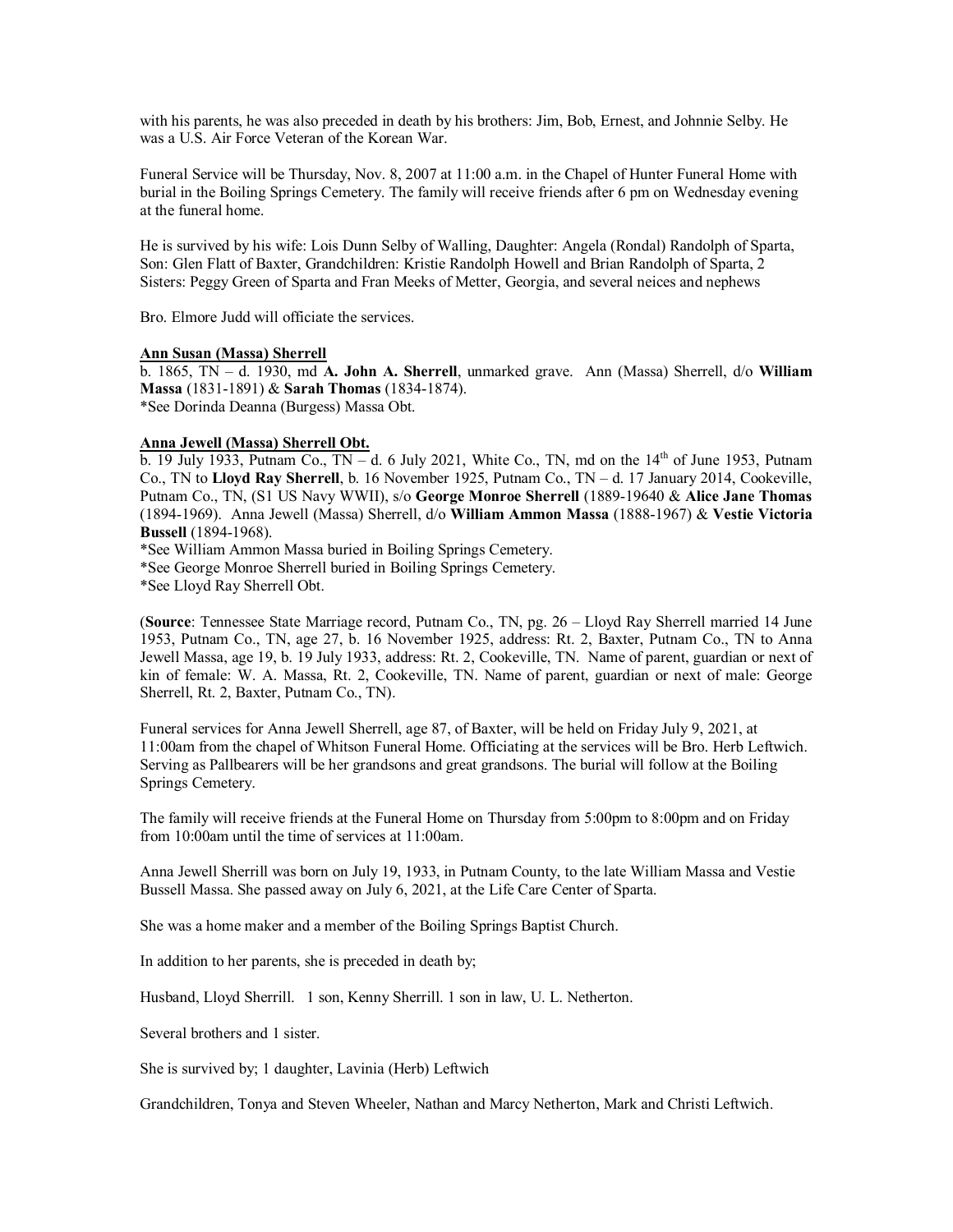7 great grandchildren, Gunnar and Zach Netherton, Audrey, Anna and Aaron Wheeler, Hunter and Fischer Leftwich.

2 sisters, Marie Massa and Beatrice Cole

In lieu of flowers, donations may be made to the Boiling Springs Cemetery Fund.

#### **Bee Sherrell Obt.**

b. 17 December 1893, Putnam Co., TN – d. 21 October 1918, Sparta, White Co., TN, s/o **Dona "Doney" (Sherrell) Howell** (1868-1951).

\*See William Cantrell "Cant" Howell (1874-1953).

Bee Sherrell, the 24 year old son of Dona "Doney" Sherrell (Howell), died of lobular pneumonia/influenza on October 21, 1918. He was born December 17, 1893. His mother's husband, Cant Howell, helped raise him. He was a farmer and had never been married.

He leaves behind his mother and step-father, as well as a brother, Hershell Sherrell and a half-sister, Amanda Howell.

Burial at Boiling Springs Cemetery in Sparta, Tennessee on October 22, 1918. H B. Hunter was the undertaker.

### **Billy Sherrell Obt.**

b. 22 March 1931, Putnam Co., TN – d. 19 January 2012, Cookeville, Putnam Co., TN, md on the  $12<sup>th</sup>$  of May 1951 to **Helen Marie (Montgomery) Sherrell**, b. 27 June 1929, Putnam Co., TN – d. 9 October 1991, Putnam Co., TN, d/**o Rev. John Fowler Montgomery** (1907-1981) & **Maggie Elizabeth Lafever** (1908-2001), both buried in West Graveyard, Putnam Co., TN. Billy Sherrell, s/o **George Monroe Sherrell** (1889-1964) & **Alice Jane Thomas** (1894-1969),

\*See Rev. John Fowler Montgomery buried in West Graveyard, Putnam Co., TN.

\*See George Monroe Sherrell buried in Boiling Springs Cemetery.

\*See Terry Lynn Sherrell buried in Boiling Springs Cemetery.

(**Source**: Tennessee State Marriage record, Putnam Co., TN, pg. 389 – Billy Sherrell married 12 May 1951, Putnam Co., TN, age 20, b. 22 march 1931, address: Rt. 2, Baxter, Putnam Co., TN to Helen Marie Montgomery, age 21, b. 27 June 1929, address: Rt. 2, Cookeville, Putnam Co. TN. Name of parent, guardian or next of kin of female: Fowler Montgomery, Rt. 2, Cookeville, Putnam Co. TN. Name of parent, guardian or next of kin of male: George Sherrell, Rt. 2, Baxter, Putnam Co., TN).

**COOKEVILLE** -- Funeral services for Billy Sherrell, 80, of Cookeville, will be held at 2 p.m. today, Sunday, Jan. 22, from the chapel of Whitson Funeral Home. Burial will be in Boiling Springs Cemetery.

The family will receive friends from 7 a.m. until time of services today at the funeral home.

Mr. Sherrell died Thursday, Jan. 19, 2012, at his home.

He was born March 22, 1931, in Putnam County to the late George M. and Alice J. Thomas Sherrell.

Mr. Sherrell was a farmer and a factory worker.

In addition to his parents, he was preceded in death by his wife, Helen Montgomery Sherrell; a son, Terry Sherrell; and a daughter, Debbie Sherrell.

Pallbearers will be Daniel, Jason, Will, Trenton and Chris Sherrell; Tom McDowell; Mark Burton; Waymon Dyer and Steven Webb.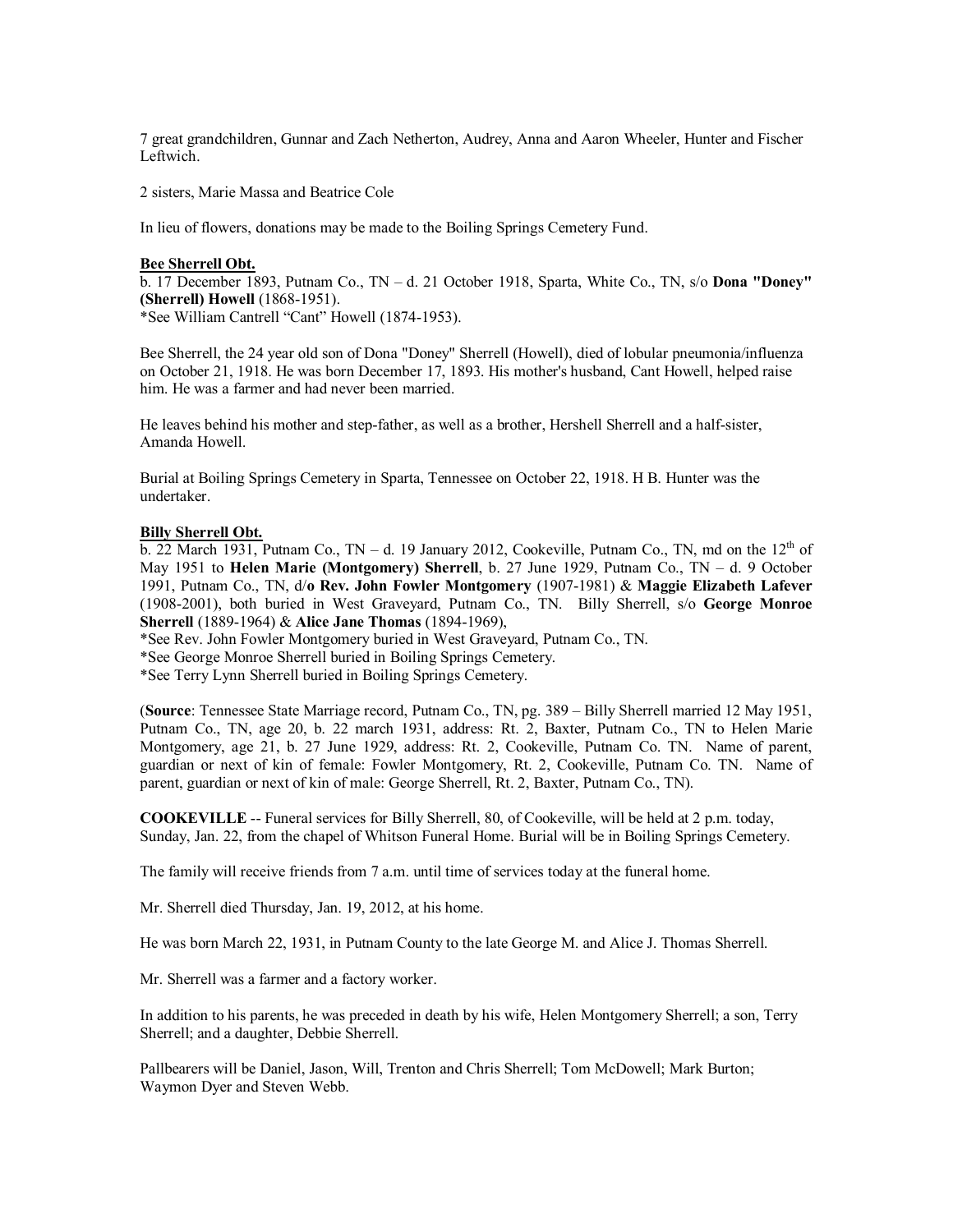Bros. Harold Walker and Derek Wilson will officiate at the services.

Whitson Funeral Home is in charge of arrangements

# **Byrd King Sherrell**

b. 13 July 1901, Putnam Co.,  $TN - d$ . 10 June 1956, Baxter, Putnam Co., TN, md on the  $28<sup>th</sup>$  of July 1924, Putnam Co., TN to **Louann (Lafever) Sherrell**, b. 1 October 1895, Baxter, Putnam Co., TN – d. 14 March 1990, Putnam Co., TN, d/o **George Washington Lafever** (1874-1945) & **Winnie Ora Belle Wilhite** (1876-1919), both buried in Perkins Cemetery, Putnam Co., TN. Byrd King Sherrell, s/o **Madison Angus Sherrell** (1869-1922) & **Martha Frances Roberts** (1878-1961), both buried in Grimes Cemetery, Putnam Co., TN.

\*See Loal Gene Delaney buried in Boiling Springs Cemetery.

\*See Herman Casto Dunn buried in Boiling Springs Cemetery.

\*See Reba Lorell (Sherrell) Massa Obt.

\*See Curtis D. Sherrell Obt.

(**Source**: Tennessee State Marriage record, Putnam Co., TN, pg. 242, #2026 – Byrd Sherrell married 28 July 1924, Putnam Co., TN to Louann Lafever).

# **Curtis D. Sherrell Obt.**

b. 15 March 1937, Cookeville, Putnam Co., TN – d. 10 November 2007, Baxter, Putnam Co., TN, (US Army), md on the 15<sup>th</sup> of March 1937, Putnam Co., TN to **Nell "Nellie" Rose (Goff) Sherrell Vinson**, b. 31 January 1939, d/o **Landis Franklin "Lannie" Goff** (1909-1999) & **Mable Allison** (1913-2008), both buried in goff Cemetery, DeKalb Co., TN. Curtis D. Sherrell, s/o **Byrd King Sherrell** (1901-1956) & Louann Lafever (1895-1990). Nell "Nellie" Rose (Goff) Sherrell Vinson also md on the 19<sup>th</sup> of June 1981, Putnam Co., TN to **Dallas D. Vinson**, b. 20 December 1931. \*See Byrd King Sherrell buried in Boiling Springs Cemetery.

\*See Ricky Curtis Sherrell Obt.

(**Source**: Tennessee State Marriage record, Putnam Co., TN, pg. 442 – Curtis D. Sherrell married 15 March 1937, Putnam Co., TN, age 23, b. 15 March 1937, address: Rt. 2, Baxter, Putnam Co., TN to Nellie Rose Goff, age 21, b. 31 January 1939, address: Rt. 2, Baxter, Putnam Co., TN. Name of parent, guardian or next of kin of female: Lanis Goff, father, Rt. 2, Baxter, Putnam Co., TN).

(**Source**: Tennessee State Marriage record, Putnam Co., TN, pg. 474 – Dallas D. Vinson married 19 June 1981, Putnam Co., TN, age 49, b. 20 December 1931, address: Rt. 1, Box 543, Baxter, Putnam Co., TN to Nell Rose Sherrell, age 42, b. 31 January 1939, address: Rt. 2, Cookeville, TN. Name of parent, guardian or next of kin of female: Lanis Goff, father, Rt. 2, Baxter, Putnam Co., TN).

**COOKEVILLE** -- Funeral services for Curtis D. Sherrell, 70, of Baxter, will be held Monday, Nov. 12, 2007 at Crest Lawn Funeral Home and Cremation Center, with full military honors provided by the Veterans Honor Guard. Burial will be in Boiling Springs Cemetery.

Masonic services will also be held at 7 p.m. today, Sunday, Nov. 11, at the funeral home.

Mr. Sherrell died Saturday, Nov. 10, 2007, in Baxter, Tennessee.

He was born March 15, 1937, in Cookeville to the late Byrd and Lou Ann LaFever Sherrell.

He worked as an engineer at Mallory Controls in Sparta for 21 years before retiring. Mr. Sherrell served as president of Putnam County Plastic Molding since 1976.

He served in the Army and was a member of the Baptist faith.

His family includes a daughter and son-in-law, Cindy R. and Johnny Cowan of Albany, Ky.; a son and daughter-in-law, Ricky Curtis and Tammy Sherrell of TN; a sister, Lorelle Massa of TN; two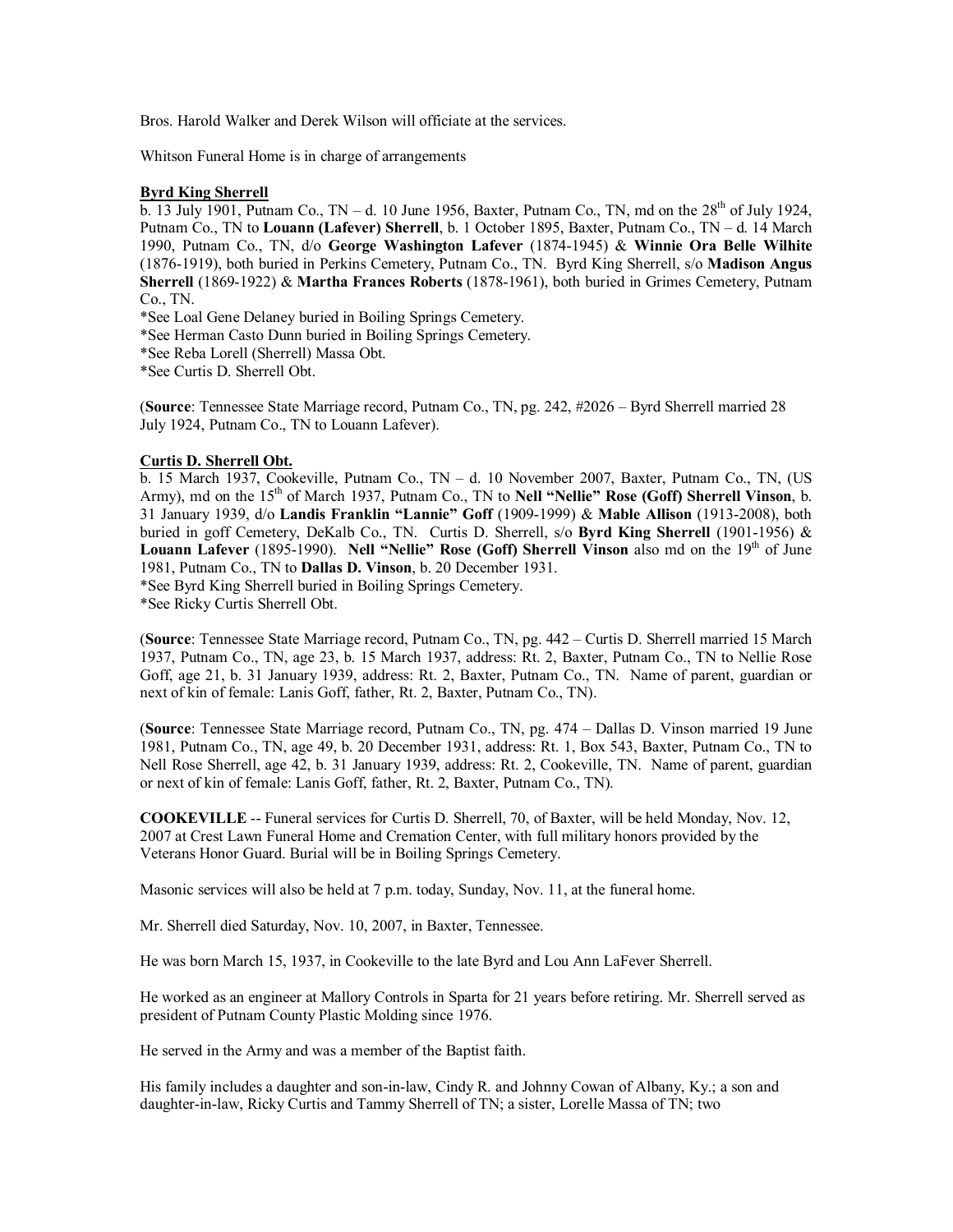granddaughters, Samantha Rose Sherrell and Savannah Jade Cowan, both of Albany; a stepgrandson, Josh Van Cowan of Albany; and a stepgranddaughter, Jessica Leah Cowan of Albany.

In addition to his parents, he was preceded in death by a brother, Carlos Sherrell; and two sisters, Audry Delaney and Callie Adell Dunn.

Pastor Tracy Gross will officiate at the services on Monday.

#### **Debbie Gail Sherrell**

b. 14 February 1953 – d. 15 February 1953, d/o **Billy Sherrell** (1931-2012) & **Helen Marie Montgomery** (1929-1991). \*See Billy Sherrell Obt.

### **Cathy Rose Sherrell**

b. 18 February 1963 – d. 28 March 1963, d/o **Oscar Leonard Sherrell** (1920-1996) & **Martha Ellen Stover** (1920-1989).

\*See Oscar Leonard Sherrell buried in Boiling Springs Cemetery.

#### **Edgar Sherrell**

b. 22 March 1918, TN – d. 3 April 1998, (Sgt. US Army WWII, Purple Heart), md **Lou (Spears) Sherrell**, b. 22 March 1918, White Co., TN – d. 3 April 1998, White Co., TN, d/o **Thompson Spears** & **Mary S. Brown**. Edgar Sherrell, s/o **George Monroe Sherrell** (1889-1964) & **Alice Jane Thomas** (1894-1969), \*See George Monroe Sherrell buried in Boiling Springs Cemetery.

U. S. WWII Army Enlistment Records (1938-1946)

| <b>Name:</b>                                | Edgar Sherrell                            |
|---------------------------------------------|-------------------------------------------|
| Race:                                       | White                                     |
| <b>Marital status:</b>                      | Single, without dependents (Single)       |
| Rank:                                       | Private                                   |
| <b>Birth Year:</b>                          | 1918                                      |
| <b>Nativity State or Country: Tennessee</b> |                                           |
| Citizenship:                                | Citizen                                   |
| <b>Residence:</b>                           | Putnam, Tennessee                         |
| <b>Education:</b>                           | Grammar school                            |
| <b>Civil Occupation:</b>                    | Farm hands, general farms                 |
| <b>Enlistment Date:</b>                     | 18 Sep 1941                               |
| <b>Enlistment Place:</b>                    | Fort Oglethorpe, Georgia                  |
| <b>Service Number:</b>                      | 34146410                                  |
| <b>Branch:</b>                              | Branch Immaterial - Warrant Officers, USA |
| Component:                                  | Selectees (Enlisted Men)                  |
| Source:                                     | Civil Life                                |
| Height:                                     | 70                                        |
| Weight:                                     | 159                                       |

# **George Monroe Sherrell**

b. 9 September 1889 – d. 21 August 1964, md on the 12<sup>th</sup> of November 1911, Putnam Co., TN to Alice **Jane (Thomas) Sherrell**, b. 18 March 1894, TN – d. 4 August 1969, d/o **Levi Henderson Thomas** (1872- 1955) & **Rebecca Ann Martin** (1872-1954), both buried in Odd Fellows Cemetery, Putnam Co., TN. George Monroe Sherrell, s/o **Riley Monroe Sherrell** (1863-1929) & **Amanda Katherine Dunn** (1867- 1939).

\*See Billy Sherrell Obt.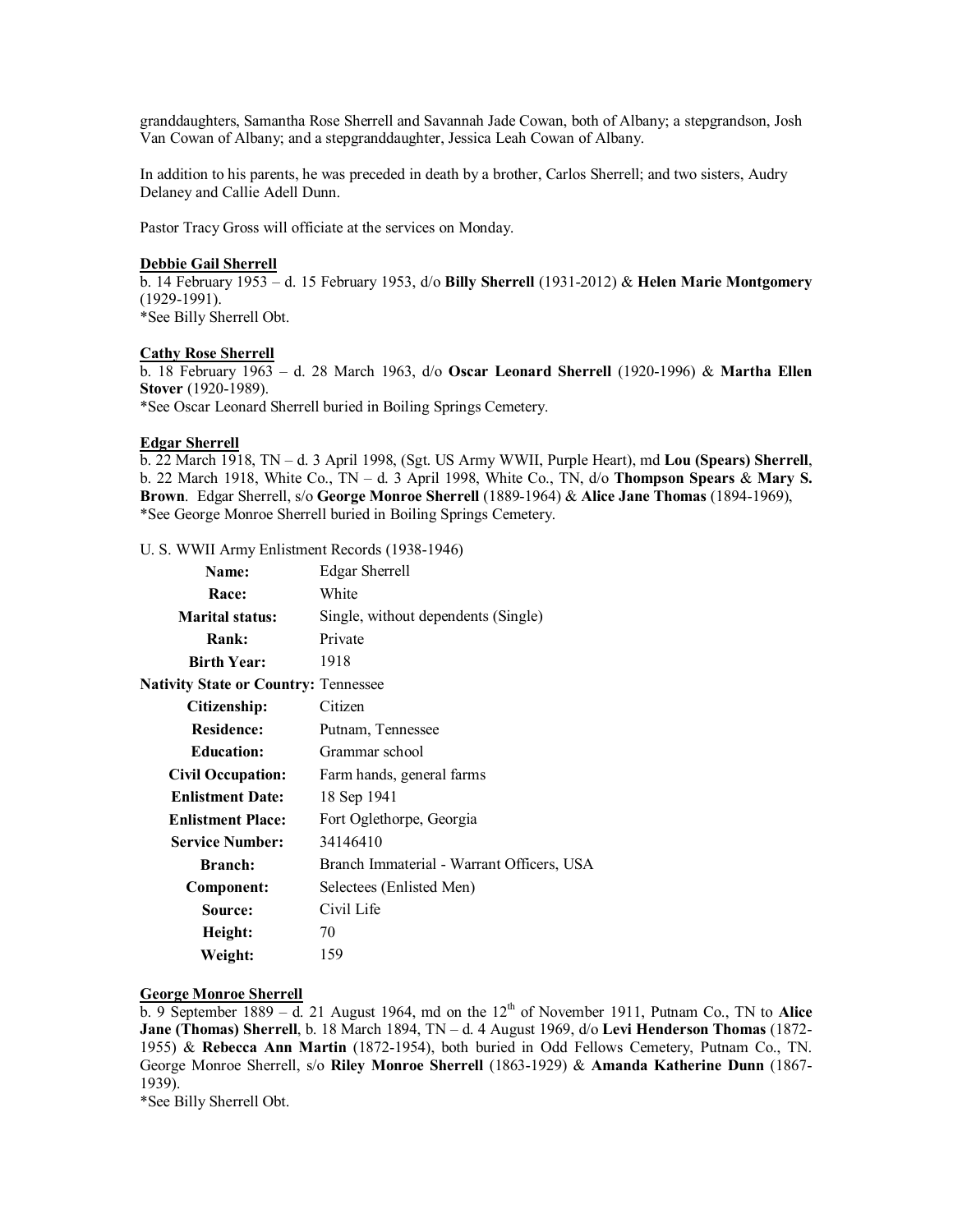\*See Jeff Spears buried in Boiling Springs Cemetery.

\*See Lloyd Ray Sherrell Obt.

\*See Riley Monroe Sherrell buried in Boiling Springs Cemetery.

\*See Levi Henderson Thomas Obt. buried in Odd Fellows Cemetery, Putnam Co., TN.

(**Source**: Tennessee State Marriage record, Putnam Co., TN, pg. 71, #280 – George Sherrell married 12 November 1911, Putnam Co., TN to Miss Alice Thomas).

## **Hershel Danzie Sherrell**

b. 15 January 1888, White Co., TN – d. 15 March 1966, Baxter, Putnam Co., TN, md on the 12<sup>th</sup> of February 1912, Putnam Co., TN to **Hattie Mae (Massa) Sherrell**, b. 24 October 1891, Putnam Co., TN – d. 10 February 1977, Baxter, Putnam Co., TN, d/o **Ammon Davis Massa** (1867-1915) & **Almeda Jones** (1872-1956). Hershel Danzie Sherrell, s/o **Cantrell Howell** & **Dona "Doney" Sherrell** (1868-1951), burial details unknown.

\*See Ammon Davis Massa buried in Boiling Springs Cemetery. \*See Lillie Mae (Sherrell) Dunn Obt.

(**Source**: Tennessee State Marriage record, Putnam Co., TN, pg. 90, #355 – Hershell Sherrell married 12 February 1912, Putnam Co., TN to Hattie Massa)

## **Jason Matthew Sherrell**

b. 8 January 1980 – d. 9 August 2018.

## **Kenny Ray Sherrell**

b. 8 July 1961 – d. 13 January 2009, s/o **Lloyd Ray Sherrell** (1925-2014) & **Anna Jewell Massa** (1933- 2021). Shares tombstone with his parents. 'Our Beloved Son' \*See Lloyd Ray Sherrell Obt.

## **Lloyd Ray Sherrell Obt.**

b. 16 November 1925, Putnam Co., TN – d. 17 January 2014, Cookeville, Putnam Co., TN, (S1 US Navy WWII), md on the 14<sup>th</sup> of June 1953, Putnam Co., TN to **Anna Jewell (Massa) Sherrell**, b. 19 July 1933, Putnam Co., TN – d. 6 July 2021, White Co., TN, d/o **William Ammon Massa** (1888-1967) & **Vestie Victoria Bussell** (1894-1968). Lloyd Ray Sherrell, s/o **George Monroe Sherrell** (1889-19640 & **Alice Jane Thomas** (1894-1969).

\*See Anna Jewel (Massa) Sherrell Obt.

\*See George Monroe Sherrell buried in Boiling Springs Cemetery.

\*See Kenny Ray Sherrell buried in Boiling Springs Cemetery.

(**Source**: Tennessee State Marriage record, Putnam Co., TN, pg. 26 – Lloyd Ray Sherrell married 14 June 1953, Putnam Co., TN, age 27, b. 16 November 1925, address: Rt. 2, Baxter, Putnam Co., TN to Anna Jewell Massa, age 19, b. 19 July 1933, address: Rt. 2, Cookeville, TN. Name of parent, guardian or next of kin of female: W. A. Massa, Rt. 2, Cookeville, TN. Name of parent, guardian or next of male: George Sherrell, Rt. 2, Baxter, Putnam Co., TN).

Funeral services for Lloyd Ray Sherrell, age 88 of Baxter, will be conducted on Monday, January 20, 2014 at 2:00PM from the chapel of Whitson Funeral Home with Terry Geren and Herb Leftwich officiating. Burial will follow at Boiling Springs Cemetery. Visitation will be held on Sunday from 3:00-8:00PM and Monday 7:00AM until time of service at 2:00PM.

Mr. Sherrell passed away on Friday, January 17, 2014 at the Cookeville Regional Medical Center. Lloyd Ray Sherrell was born on November 16, 1925 in Putnam County, TN to the late George and Alice (Thomas) Sherrell. Mr. Sherrell worked for the United States Sugar Company, Acme Boot Company and for Tennessee Tech University. He was a veteran of World War II having served in the Navy aboard the USS Texas. He was also a Deacon at Boiling Springs Baptist Church.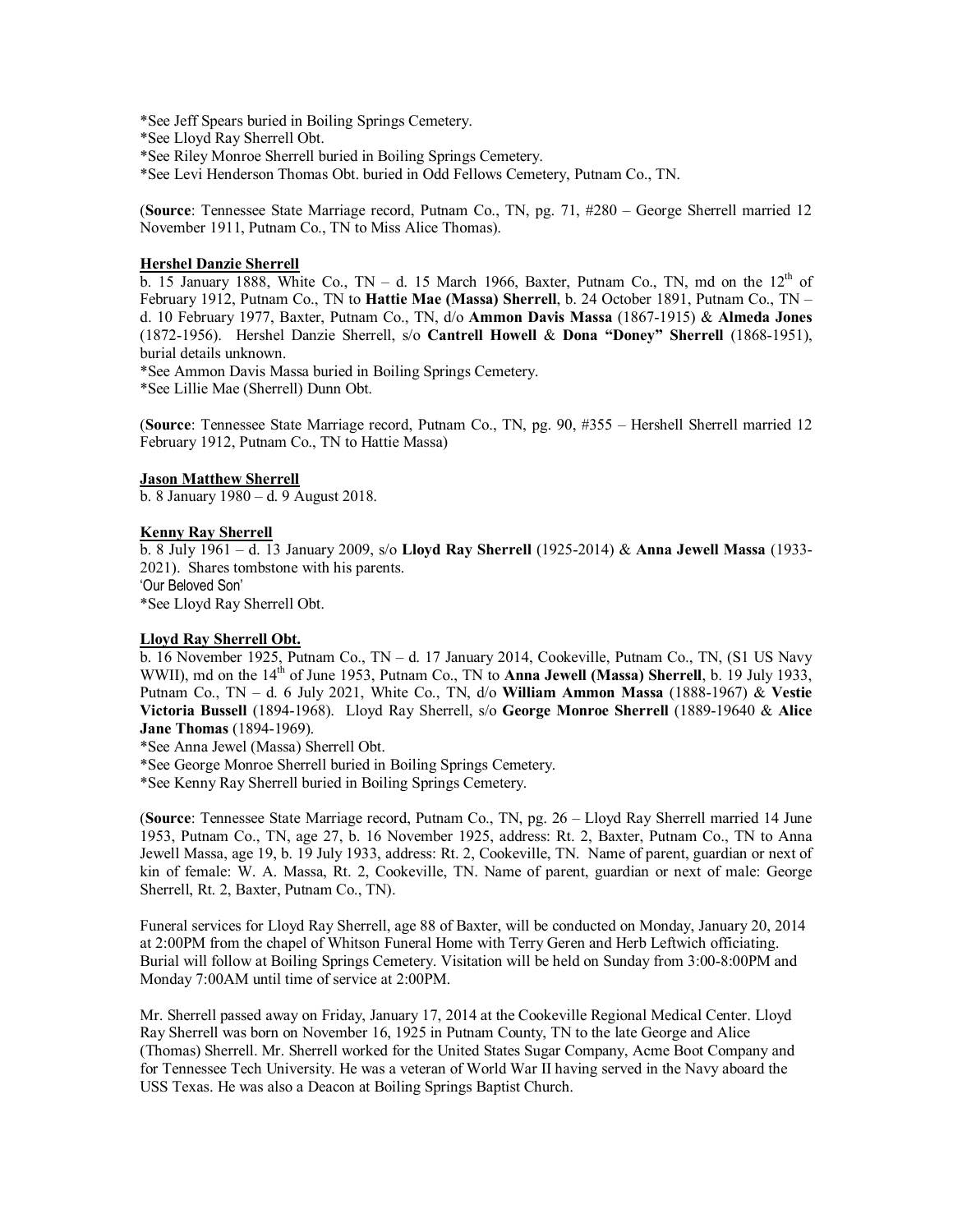In addition to his parents, he was preceded in death by a Son: Kenneth Sherrell; Sisters: Myrtie Bussell, Clara Spears; Brothers: Estel, Edgar, Leonard, Wynne D., Oakley, Robert, and Billy Sherrell.

He is survived by his wife Anna Jewel Sherrell of Baxter;

Daughter & Son-In-Law: Lavinia & Herb Leftwich-Baxter;

Sisters: Dorothy McCaleb-Baxter Mary Martin-Baxter

Grandchildren & Spouses: Tonia & Stephen Wheeler, Nathan & Marcy Netherton,

Step-Grandson & Spouse: Matthew & Christi Leftwich

6 Great Grandchildren

# **Oscar Leonard Sherrell**

b. 12 January 1920, Baxter, Putnam Co., TN – d. 1 August 1996, Baxter, Putnam Co., TN, (PFC US Army WWII), md on the 21<sup>st</sup> of June 1942, Hinesville, GA to **Martha Ellen (Stover) Sherrell**, b. 14 October 1920, Putnam Co., TN – d. 2 January 1989, Putnam Co., TN, d/o **James Mack Henry Stover** (1858-1934) & **Mary Elizabeth "Mollie" Lafever** (1882-1966), both buried in Pleasant View Cemetery, Baxter, Putnam Co., TN. Oscar Leonard Sherrell, s/o **George Monroe Sherrell** (1889-19640 & **Alice Jane Thomas** (1894-1969).

\*See Cathy Rose Sherrell buried in Boiling Springs Cemetery.

\*See George Monroe Sherrell buried in Boiling Springs Cemetery.

# **Patrica Ann (McClellan) Sherrell Obt.**

b. 13 June 1942, Houston, Harris Co.,  $TX - d$ . 25 August 2020, Sparta, White Co., TN, md on the  $7<sup>th</sup>$  of June 1984, Liberty, TX to **Garnet Shelton "Jack" Sherrell Jr.**, b. 26 February 1940, Putnam Co., TN – d. 27 March 2011, Sparta, White Co., TN, s/o **Garnet Shelton Sherrell Sr.** (1916-2005) & **Joyce Carmack** (1917-2006), all buried in Double Springs Cemetery, Putnam Co., TN. Patricia Ann (McClellan) Sherrell, d/o **Murry Guyton McClellan** (1908-1983) & **Golda Anna Allen** (1917-1997), both buried in San Jacinto Memorial Park, Houston, Harris Co., TX.

Mrs. Patricia Ann McClellan Sherrell, age 78 of Sparta passed away Tuesday, August 25, 2020 at Life Center of Sparta.

Patricia was born June 13, 1942 in Houston, Texas. She was a retired special education teacher in the Houston area. She was preceded in death by her father Murry Guyton McClellan, mother Golda Anna Allen, Garnett Shelton "Jack" Sherrell, Jr. and daughter Valerie Kay Sherrell Clemmer.

Grandson: Cameron Allen Clemmer of Texas City, TX

Granddaughter: Cassandra Alena Clemmer of Texas City, TX

Son: Shawn Sherrell of Sparta

Grandson: Tristan Sherrell of Plymouth, NH.

A memorial service will be held 11:15 am Sunday, September 13, 2020 at the Sparta First Presbyterian Church. Rev. David Eisenmengar will officiate.

## **Riley Monroe Sherrell**

 $\overline{b}$ . 24 April 1863, White Co., TN – d. 19 June 1929, Putnam Co., TN, md on the 17<sup>th</sup> of February 1887, White Co., TN to **Amanda Katherine (Dunn) Sherrell**, b. 18 August 1867, TN – d. 5 February 1939, d/o **Hyram Spears** (1816-1902) & **Mary Ann Dunn** (1826-1900). Riley Monroe Sherrell, s/o **Joshua**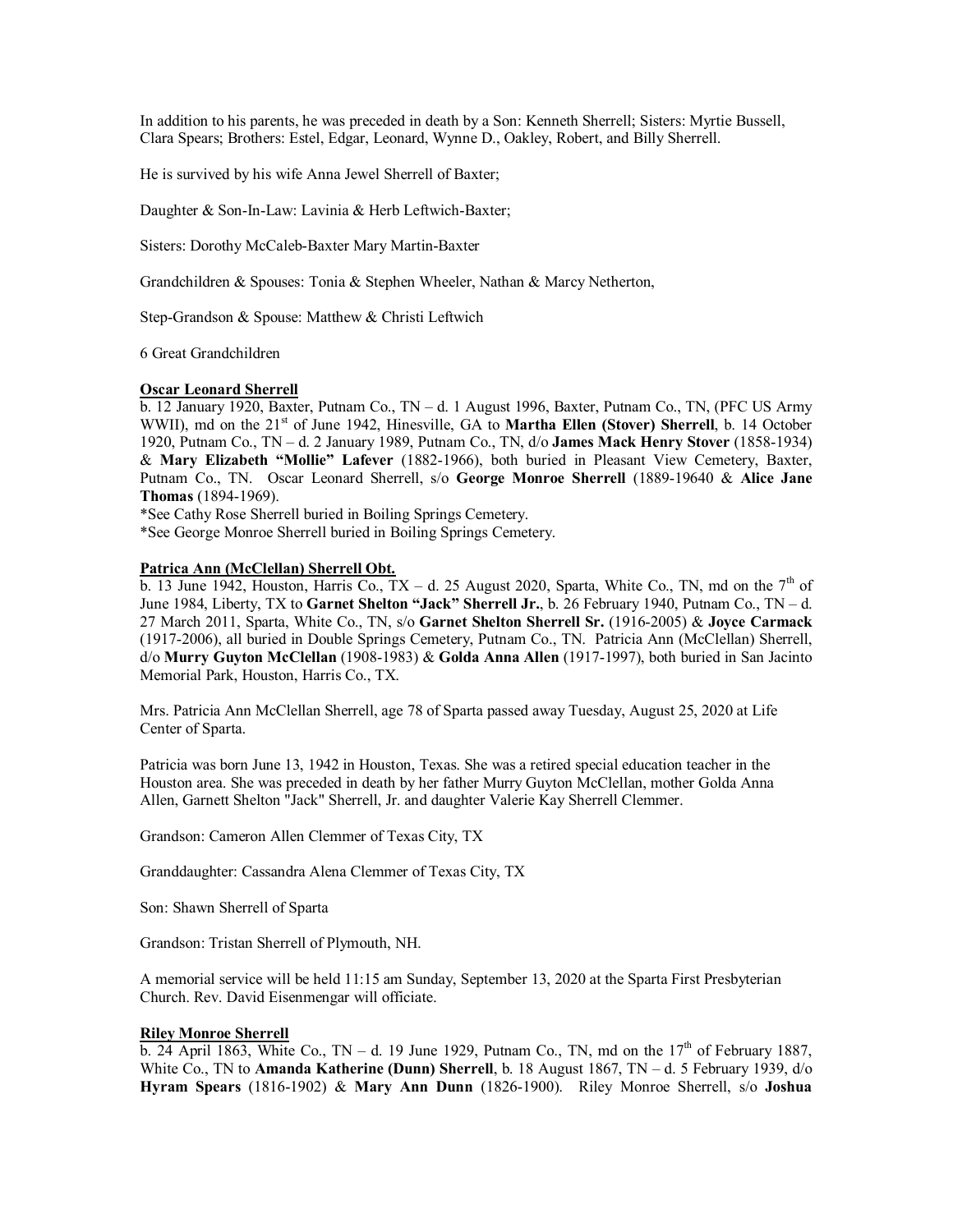**Sherrell** (1832-1921) & **Martha P. Bray**. Joshua Sherrell is buried in Elrod Cemetery, Sparta, White Co., TN.

\*See George Monroe Sherrell buried in Boiling Springs Cemetery. \*Note: See Mary Ann (Dunn) Spears Story.

(**Source**: Tennessee State Marriage record, White Co., TN, pg. 62 – R. M. Sherrell married 17 February 1887, White Co., TN to Amanda Dunn).

## **Mary Ann Dunn Spears**

Mary was the eldest child of John Allen Dunn, b.1802 VA and Catherine Lafever, b.1805 in Wayne County, KY. In the 1830's she and her family moved to White County, TN, along with her Grandparents, Andrew Lafever, b,1774 in Washington, VA and Nancy Ard, b.1776 in Anson, NC.

Her children were, Jasper, b.1846, Isacc Newton, b.1848, George W, b.1852, Mansfield, b, 1855, John Henry, b. 1860, **Amanda Catherine, b. 1867**, and Levi Perkins, b. 1872. They are all said to be the children of **Mary and Hyrum Spears. Mary and Hyrum never married.** The children at different times would go by their Mother's last name, and at other times, take their Father's. This can be confusing on census records as sometimes, the siblings use either Dunn or Spears.

In 1875, Mary married Hyrum's brother, Jefferson Spears, and is said to be buried on the other side of him from his first wife Ascenith Dunegan.

# **Ricky Curtis Sherrell Obt.**

b. 6 July 1964, Cookeville, Putnam Co., TN – d. 14 November 2021, Cookeville, Putnam Co., TN, md on the 1<sup>st</sup> of May 1987, Putnam Co., TN to **Tammy Lynn (Ramsey) Sherrell**, b. 20 December 1964. Ricky Curtis Sherrell, s/o **Curtis D. Sherrell** (1937-2007) & **Nell "Nellie Rose (Goff) Sherrell Vinson**. \*See Curtis D. Sherrell Obt.

(**Source**: Tennessee State Marriage record, Putnam Co., TN, pg. 55 – Ricky Curtis Sherrell married 1 May 1987, Putnam Co., TN, age 22, b. 6 July 1964, address: Rt. 9, Box 316, Cookeville, TN to Tammy Lynn Ramsey, age 22, b. 20 December 1964, address: Rt. 1, Box 203, Hilham, TN. Name of parent, guardian or next of kin of female: Junior Ramsey, father, Rt. 1, Box 203, Hilham, TN).

Ricky Curtis Sherrell passed away peacefully at home on Sunday, November 14, 2021 after living fully for 57 years. Although he contended with multiple myeloma for over 5 years, he did not let the illness dampen his positive spirit or determination to enjoy life. He was born on July 6, 1964 in Cookeville to Nell Goff Sherrell Vinson and the late Curtis D. Sherrell. He was a graduate of Cookeville High School.

Ricky was born with an entrepreneurial spirit, never met a stranger, and thought the world of his friends. He was highly optimistic, quick-witted, and always willing to share his honest opinion. He was a man of integrity and principal who honored a handshake deal and believed that a successful business relationship meant that both parties must benefit. His work ethic was unwavering, and he was committed to building a successful business. Ricky often dreamed about business dilemmas and woke up ready to engineer or implement a solution to any problem.

In 1984, while cruising around the Cookeville mall in his convertible, Ricky was lucky enough to meet the love of his life, Tammy Ramsey. They married in 1987, and she was his lifelong companion, best friend, and devoted and selfless caregiver throughout his illness. She supported all of his endeavors and was behind the scenes helping to facilitate and encourage his ideas.

When Ricky was not working, he was attending auctions for equipment- where he consistently came home with something preowned and discarded by others and promptly repaired it to working condition. Ricky was constantly rebuilding computers, servers, or large machinery- from a technology and equipment standpoint, he was never intimidated, always learning, and continually looking for a new challenge. He took pride in bringing his only child, Samantha, to work and took advantage of every opportunity to teach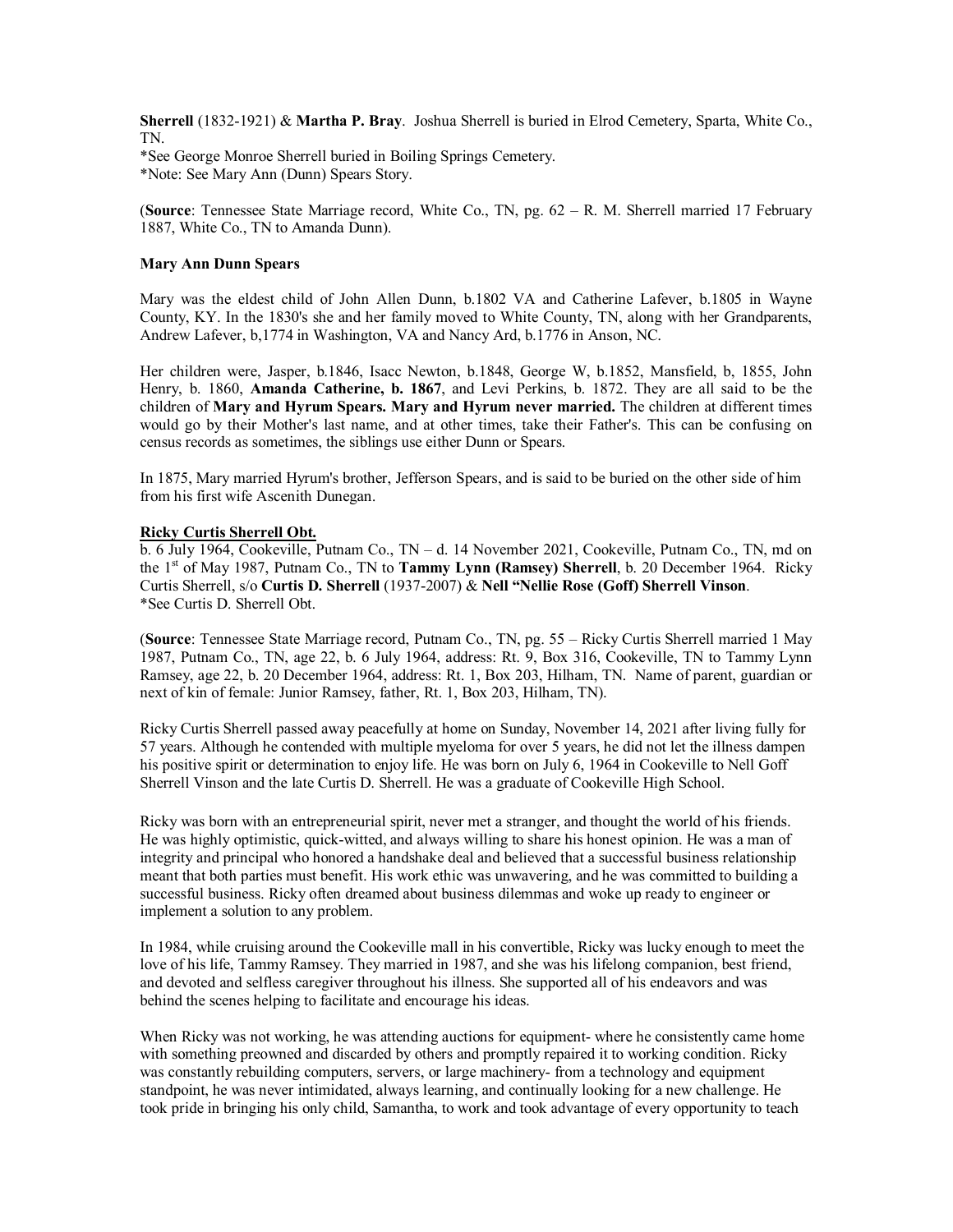her about business.

Over the years, Ricky became passionate about the Wounded Warrior Project and loved taking these friends on yearly hunting trips. As a licensed private pilot, he truly enjoyed any time spent in the air. Ricky's younger years were consumed by work and he lived next door to the business when it began. During his later years, he made time for the activities he loved, like hunting, fishing, flying, and spending his weekends with his lake family at Sligo Marina on Center Hill Lake.

An avid supporter of many local organizations, Ricky also enjoyed being a member of Rotary Club of Cookeville (noonday) until his health prevented his attendance. He was an organizer/founder and served on the board of directors of Putnam First Mercantile bank. Ricky was a member at Willow Avenue Church of Christ and recently watched the services online but often spoke about his hopes of being back in church in person.

Ricky leaves behind his mother: Nell (Dallas) Vinson; his wife of 35 years: Tammy Ramsey Sherrell; daughter: Samantha (Dexter) Cross of Brush Creek, Tennessee; granddaughter: Demi Rae Cross; sister: Cindy Harris of Cookeville; step-brother: Jerry (Debbie) Vinson of Baxter; and by brother-in-laws: Mark (Delisa) Ramsey and Joe (Janet) Ramsey

In addition to his father: Curtis D. Sherrell, he was preceded in death by a brother-in-law: Doug Harris..

Funeral services were held Friday, November 19, 2021 at Willow Avenue Church of Christ with Bro. Clarence Deloach officiating. Interment followed in Boiling Springs Cemetery.

# **Terry Lynn Sherrell**

b. 16 September 1959, Putnam Co., TN – d. 1 September 2011, Cookeville, Putnam Co., TN, md on the 23rd of May 1993, Putnam Co., TN to **Sonja Lynn Gilley**, b. 1 June 1973. Terry Lynn Sherrell, s/o **Billy Sherrell** (1931-2012) & **Helen Marie Montgomery** (1929-1991). \*See Billy Sherrell Obt.

(**Source**: Tennessee State Marriage record, Putnam Co., TN, pg. 135 – Terry Lynn Sherrell married 23 May 1993, Putnam Co., TN, age 33, b. 16 September 1959, address: 2463 Cane Creek Rd., Cookeville, TN to Sonja Lynn Gilley, age 19, b. 1 June 1973, address: 3132 Fowler Montgomery Rd., Cookeville, TN. Name of parent, guardian or next of kin of female: Jerry Melvin Gilley, father, 1316 Woodridge Dr., Knoxville, TN).

## **Wynne D. Sherrell**

b. 4 May 1922, TN – d. 11 November 1993, Putnam Co., TN, (PFC US Army WWII, Purple Heart), md on the 21<sup>st</sup> of April 1965, Putnam Co., TN to **Ruby Opel (Scarlett) Edwards Sherrell**, b. 15 March 1919. Wynne D. Sherrell, s/o **George Monroe Sherrell** (1889-1964) & **Alice Jane Thomas** (1894-1969), \*See George Monroe Sherrell buried in Boiling Springs Cemetery.

(**Source**: Tennessee State Marriage record, Putnam Co., TN, pg. 131 – Wynne D. Sherrell married 21 April 1965, Putnam Co., TN, age 42, b. 4 May 1922, address: Rt. 2, Baxter, TN to Ruby Opel Edwards, age 45, b. 15 March 1919, address: Rt. 2, Baxter, TN. Name of parent, guardian or next of kin of female: Billy Edwards, son, Rt. 2, Baxter, TN)

# **Ann (Massa) Sherrill**

b. ca. 1865 – d. ca. 1891, md **A. J. A. Sherrill**. 'Memorail placed by Nancy Massa Goolsby'

## **James Michael Shiner Obt**

b. 3 November 1957, Joliet, Will Co., IL – d. 11 November 2009, Cookeville, Putnam Co., TN, md on the 25th of June 1983, Wilwaukee, WI to **Cynthia K. (unknown) Shiner**. James Michael Shiner, s/o **John Shiner Jr**. (1898-1958) & **Eileen L. Obrien**.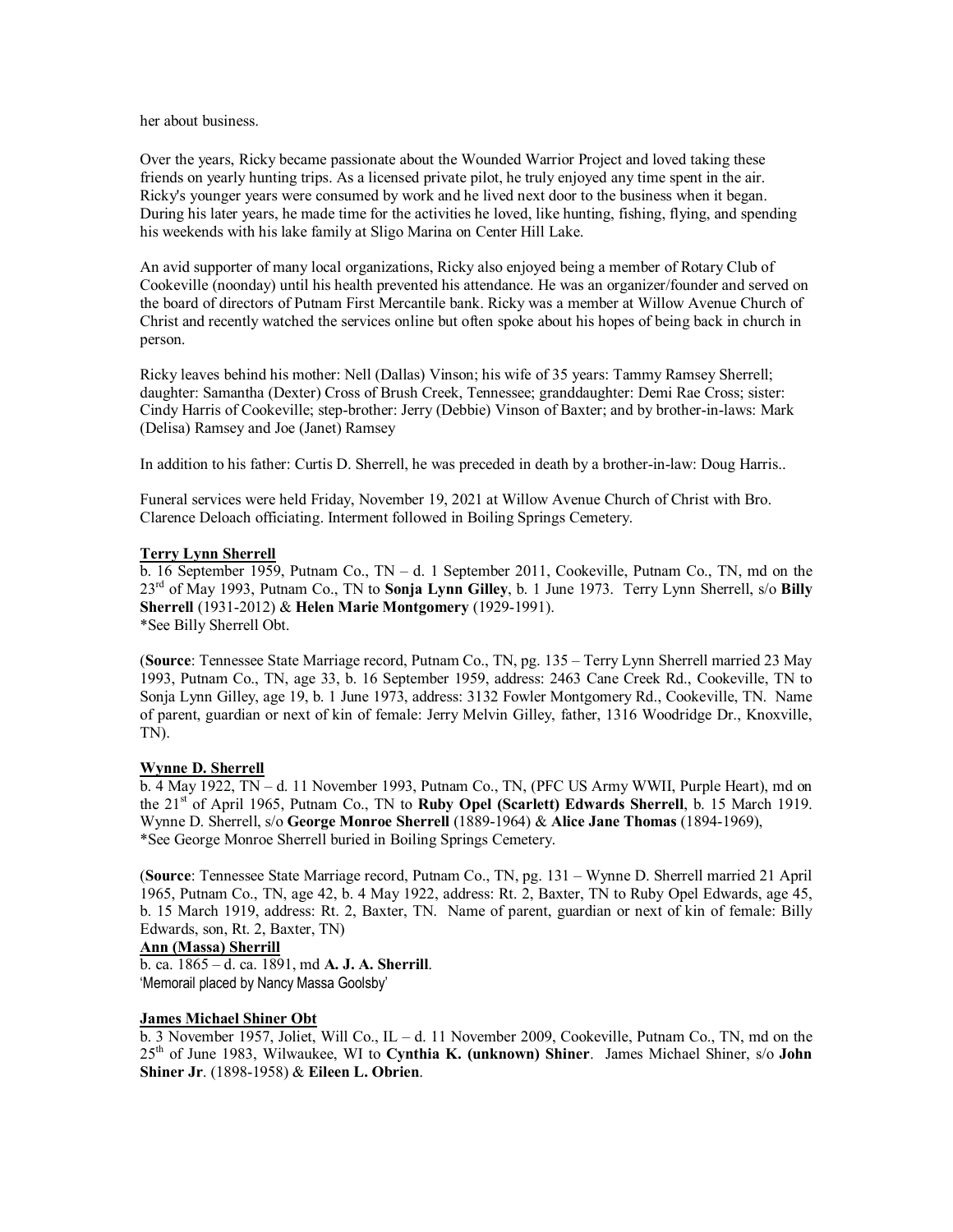James Michael Shiner passed away on Monday, November 9, 2009 at Cookeville Regional Medical Center in Cookeville, Tennesse.

James Michael Shiner was born on November 3, 1957 in Joliet, IL to Eileen L. (Obrien) Shiner of Baxter, Tennesse and the late John Shiner, Jr.

James worked as a dispatcher for Songbird Enterprise and attended Steven St. Baptist Church in Cookeville, Tennessee.

In addition to his mother, survivors include: wife, Cynthia K. Shiner of Baxter, TN; son, John Clayron Shiner of Baxter, TN; brothers and sisters-in-law, John (Nancy) Shiner of Illinois, Patrick (Cathy) Shiner of Illinois, Robert Shiner of Illinois; several nieces and nephews.

## **Linda (Cass) Simmons**

b. 1 September 1943 – d. 12 August 1984, d/o **Lenon Clyde Cass** (1916-1985) & **Beulah Leaster** (1922- 1976).

\*See Lenon Clyde Cass buried in Boiling Springs Cemetery.

## **Erma Gladys (Cass) Sliger Obt.**

b. 26 August 1929, Cookeville, Putnam Co., TN – d. 31 December 2018, Sparta, White Co., TN, md on the 27th of September 1950, Putnam Co., TN to **Cecil Johnson Roberts**, b. 16 August 1922. Erma Gladys (Cass) Sliger, d/o **James Beecher Cass** (1890-1955) & **Amanda "Mandy" Hickey** (1892-1970). \*See James Beecher Cass buried in Boiling Springs Cemetery.

\*See Redda Yvonne (Roberts) Dunn buried in Boiling Springs Cemetery.

(**Source**: Tennessee State Marriage record, Putnam Co., TN, pg. 212 – Cecil Johnson Roberts married 27 September 1950, Putnam Co., TN, age 28, b. 16 August 1922, address: Rt. 2, Cookeville, TN to Erma Gladys Cass, age 21, b. 26 August 1929, address: Rt. 6, Sparta, White Co., TN. Name of parent, guardian or next of kin of female: Beecher Cass, Rt. 6, Sparta, White Co., TN).

Erma 'Gladys' Sliger passed away on December 31, 2018 at the Life Care Center of Sparta, Tennessee, at the age of 89. Gladys was born in Cookeville, Tennessee to James 'Beecher' Cass and Amanda 'Mandy' Katherine Hickey on August 26, 1929. She is preceded in death by her daughter, Redda Yvonne Dunn; and her brothers, John 'Harvel' Cass, Floyd Cass, Lennon Clyde Cass, and Charles " Vernon" Cass. Gladys is survived by her grandsons, James Richard Dunn and wife Denissa of White County, Tennessee, and Randy Dunn of Asheville, North Carolina; Great grandchildren, Amanda Dunn of Warren County, Tennessee, Daesha Madewell of White County, Dakota Dunn of Warren County, Destiny Harbaugh of Putnam County; two Great great grandchildren, Layla and Ansleigh Cunningham of White County, Tennessee.

Special thank you to her niece, Elizabeth Goines.

Arrangements: The family will hold a graveside funeral service on Thursday, January 3, 2019 at Boiling Springs Cemetery.

## **Gerald D. "Jerry" Sliger**

b. 31 January 1951 – d. 1 January 1952, s/o **Hugh Lillard "Pod" Sliger** (1921-2012) & **Wilma Eunice Williams** (1921-2017). \*See Hugh Lillard "Pod" Sliger Obt. \*See Wilma Eunice (Williams) Sliger Obt.

# **Hugh Lillard "Pod" Sliger Obt.**

 $\overline{b}$ . 10 April 1921, White Co., TN – d. 16 July 2012, Cookeville, Putnam Co., TN, md on the 4<sup>th</sup> of May 1940, Putnam Co., TN to **Eunice (Williams) Sliger**, b. 31 August 1921, Putnam Co., TN – d. 16 February 2017, Cookeville, Putnam Co., TN, d/o **Thomas David Williams** (1892-1974) & **Cansada Elrod** (1894- 1953), both buried in Nash Cemetery, Putnam Co., TN. Hugh Lillard "Pod" Sliger, s/o **Joseph Harrison**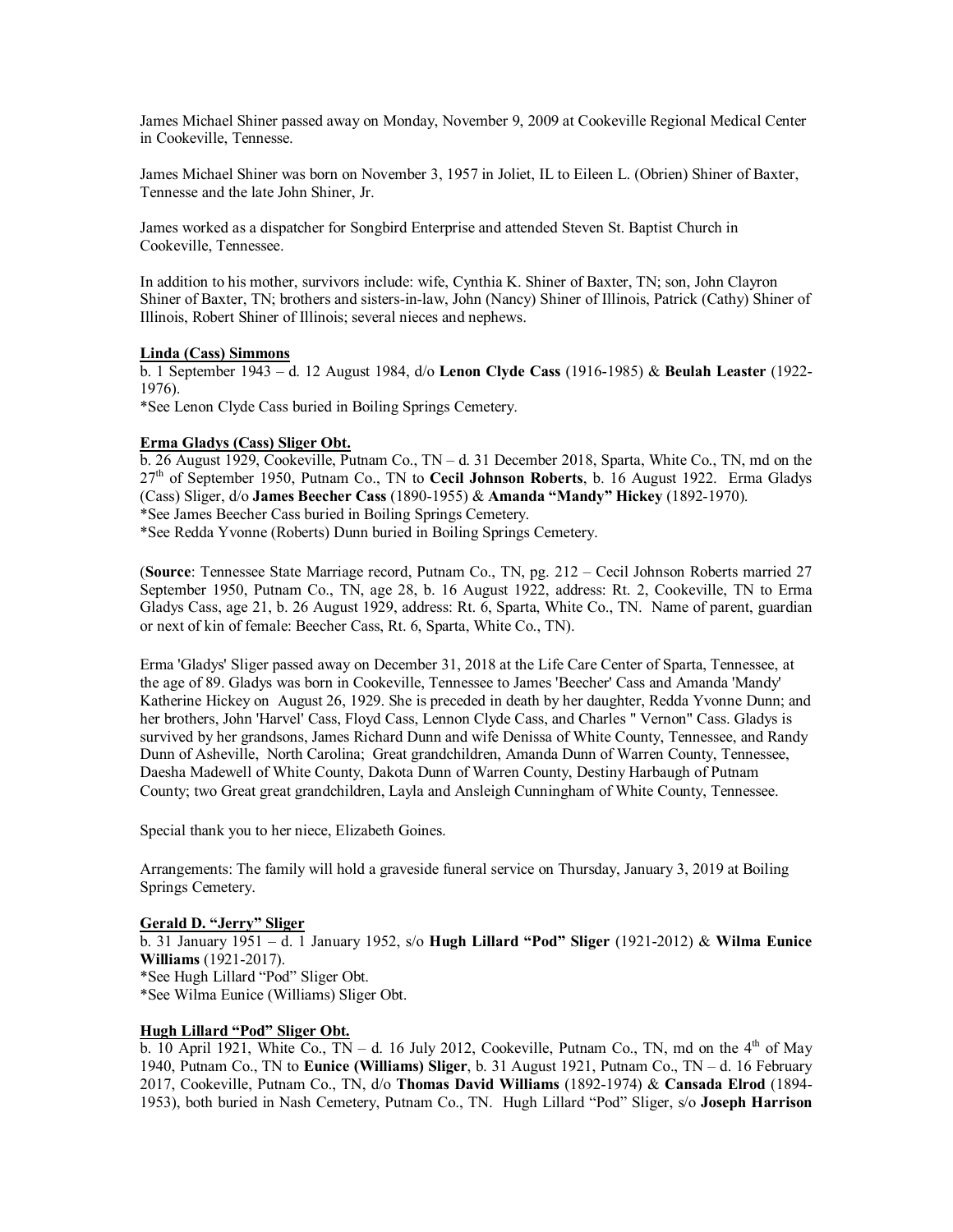**Sliger** (1889-1967) & **Nettie Myrtle Tollison** (1895-1979), both buried in Elrod Cemetery, Sparta, White Co., TN.

\*See Gerald D. "Jerry" Sliger buried in Boiling Springs Cemetery. \*See Wilma Eunice (Williams) Sliger Obt.

(**Source**: Tennessee State Marriage record, Putnam Co., TN, pg. 329 – Hugh Sliger married 4 May 1940, Putnam Co., TN, age 19, address: Rt. 7, Sparta, White Co., TN to Wilma Eunice Williams, age 18, address: Rt. 2, Baxter, Putnam Co., tn. Name of parent, guardian or next of kin of female: Mrs. T. D. Williams, Rt. 2, Baxter, TN).

**COOKEVILLE** -- Funeral services for Hugh Lillard "Pod" Sliger, 91, of Cookeville, will be held at 1 p.m. on Wednesday, July 18, from the chapel of Dyer Funeral Home. Burial will follow in Boiling Springs Cemetery.

The family will receive friends from 5-8 p.m. today, Tuesday, July 17, at the funeral home.

Mr. Sliger passed away Monday, July 16, 2012, at his home surrounded by his family.

"Pod" was born April 10, 1921, in White County to the late Joseph Harrison Sliger and Nettie Myrtle Tollison Sliger.

Hugh was a welder by trade, but was known for his buck dancing and square dancing, having won several awards. He loved playing the guitar and carried a harmonica with him everywhere he went. In 1994, Hugh was awarded the Master Farmer of the Year by the Putnam County Soil Conservation District. Recently, the Putnam County Fair Book was printed in his honor.

In addition to his parents, he was preceded in death by an infant son, Jerry Darrell Sliger, and nine brothers and sisters.

### **William Howard Sliger**

b. 10 April 1892, Putnam Co., TN – d. 13 September 1984, Putnam Co., TN, md on the 9<sup>th</sup> of August 1913, Putnam Co., TN to **Pearlie Vestie (Massa) Sliger**, b. 10 November 1893, TN – d. 20 June 1970, d/o **William Travis Massa** (1862-1939) & **Martha Jones** (1867-1905). William Howard Sliger, s/o **Samuel Edward Sliger** (1857-1939) & **Margrette Elizabeth Hickey** (1861-1935), both buried in Allison Cemetery, Putnam Co., TN.

\*See William Travis Massa buried in Boiling Springs Cemetery.

(**Source**: Tennessee State Marriage record, Putnam Co., TN, pg. 172, #682– Howard Sliger married 9 August 1913, Putnam Co., TN to Miss Pearlie Massa).

# **Wilma Eunice (Williams) Sliger Obt.**

b. 31 August 1921, Putnam Co.,  $TN - d$ . 16 February 2017, Cookeville, Putnam Co., TN, md on the  $4<sup>th</sup>$  of May 1940, Putnam Co., TN to **Hugh Lillard "Pod" Sliger**, b. 10 April 1921, White Co., TN – d. 16 July 2012, Cookeville, Putnam Co., TN, s/o **Joseph Harrison Sliger** (1889-1967) & **Nettie Myrtle Tollison** (1895-1979), both buried in Elrod Cemetery, Sparta, White Co., TN. Eunice (Williams) Sliger, d/o **Thomas David Williams** (1892-1974) & **Cansada Elrod** (1894-1953), both buried in Nash Cemetery, Putnam Co., TN.

\*See Gerald D. "Jerry" Sliger buried in Boiling Springs Cemetery.

\*See Hugh Lillard "Pod" Sliger Obt.

(**Source**: Tennessee State Marriage record, Putnam Co., TN, pg. 329 – Hugh Sliger married 4 May 1940, Putnam Co., TN, age 19, address: Rt. 7, Sparta, White Co., TN to Wilma Eunice Williams, age 18, address: Rt. 2, Baxter, Putnam Co., tn. Name of parent, guardian or next of kin of female: Mrs. T. D. Williams, Rt. 2, Baxter, TN).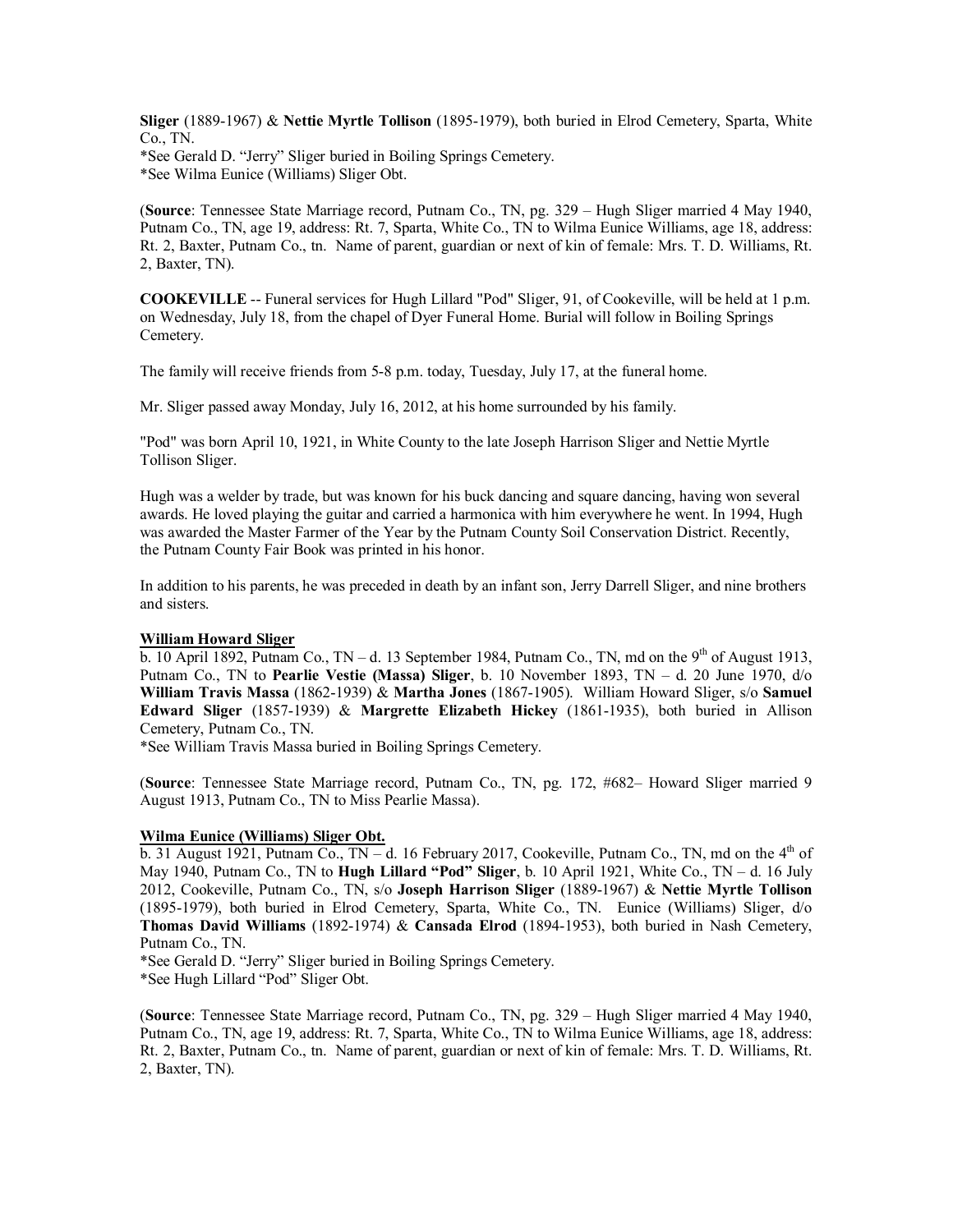Services for Eunice Sliger, age 95, of Cookeville, Tennessee, will be held Saturday, February 18 at Dyer Funeral Home with Brother Clarence Deloach officiating. Interment will follow at Boiling Springs Cemetery.

Mrs. Sliger passed from this life on Thursday February 16, 2017 at NHC of Cookeville.

Eunice was born on August 31, 1921 in Putnam County, Tennessee, to the late Thomas David Williams and Canasada Elrod Williams.

Mrs. Sliger was a member of the Bussell Church of Christ. She had been employed at Wilson's Sporting Goods.

She was also preceded in death by her loving husband, Hugh Lillard Sliger; her infant son, Jerry Darrell Sliger; five brothers, Ridley, Villard, Loftis, Curtis, and Bryce; five sisters, Vera, Bernie, Ilene, Opal and Orene; and daughter-in-law, Sue Sliger.

She is survived by three sons and their spouses, Ronald and Kay Sliger, Wayne Sliger, Leamon and Sharon Sliger, all of Putnam County; her daughter and her spouse, Sharon and J.B. Davis of Putnam County; eight grandchildren, Melissa (Sharon) Sliger, Julie Sliger, Lisa Sliger, Randy (Julia) Sliger, Jan (Shawn) Hotsinpiller, Sherry (Steve) Jackson, Danny (Darlene) Davis, and Marsha (Matt) Davis; and several great-grandchildren and great great-grandchildren.

Family and friends will serve as pallbearers.

# **Ben Fredrick Smith**

b. 13 August 1920, Smith Co., TN – d. 21 December 1983, md on the  $24<sup>th</sup>$  of July 1982, Smith Co., TN to **Vola Gladys (Bray) Smith**, b. 7 May 1914 – d. 1 March 1983.

(**Source**: Tennessee State Marriage record, Smith Co., TN, pg. 164, #328– Ben Fredrick Smith married 24 July 1982, Smith Co., TN, age 61, address: Box 157, Boatman St., Cookeville, TN to Vola Gladys Bray, age 68, address: Rt. 9, Box 220, Cookeville, TN).

U. S. WWII Draft Cards Young Men (1940-1947)

| Name:                                 | Ben Fredrick Smith                                       |
|---------------------------------------|----------------------------------------------------------|
| Race:                                 | White                                                    |
| Age:                                  | 21                                                       |
| <b>Birth Date:</b>                    | 13 Aug 1920                                              |
| <b>Birth Place:</b>                   | Smith County, Tennessee                                  |
|                                       | <b>Residence Place:</b> Silver Point, De Kalb, Tennessee |
| <b>Registration Date: 16 Feb 1942</b> |                                                          |
|                                       | Registration Place: Smithville, De Kalb, Tennessee       |
| <b>Employer:</b>                      | John L. Mass R1. Silver Point Tenn                       |
| Height:                               | 5" 5"                                                    |
| Weight:                               | 130                                                      |
| <b>Complexion:</b>                    | Ruddy                                                    |
| Hair Color:                           | <b>Brown</b>                                             |
| <b>Eye Color:</b>                     | <b>Brown</b>                                             |
| <b>Next of Kin:</b>                   | Mrs Ben Smith                                            |

#### **Arnold Lee Spears**

b. 10 April 1912, Blanton, White Co., TN – d. 10 December 1990, Sparta, White Co., TN md on the  $24<sup>th</sup>$  of December 1940, Van Buren Co., TN to **Samantha Irene (Oliver) Spears**, b. 26 September 1916,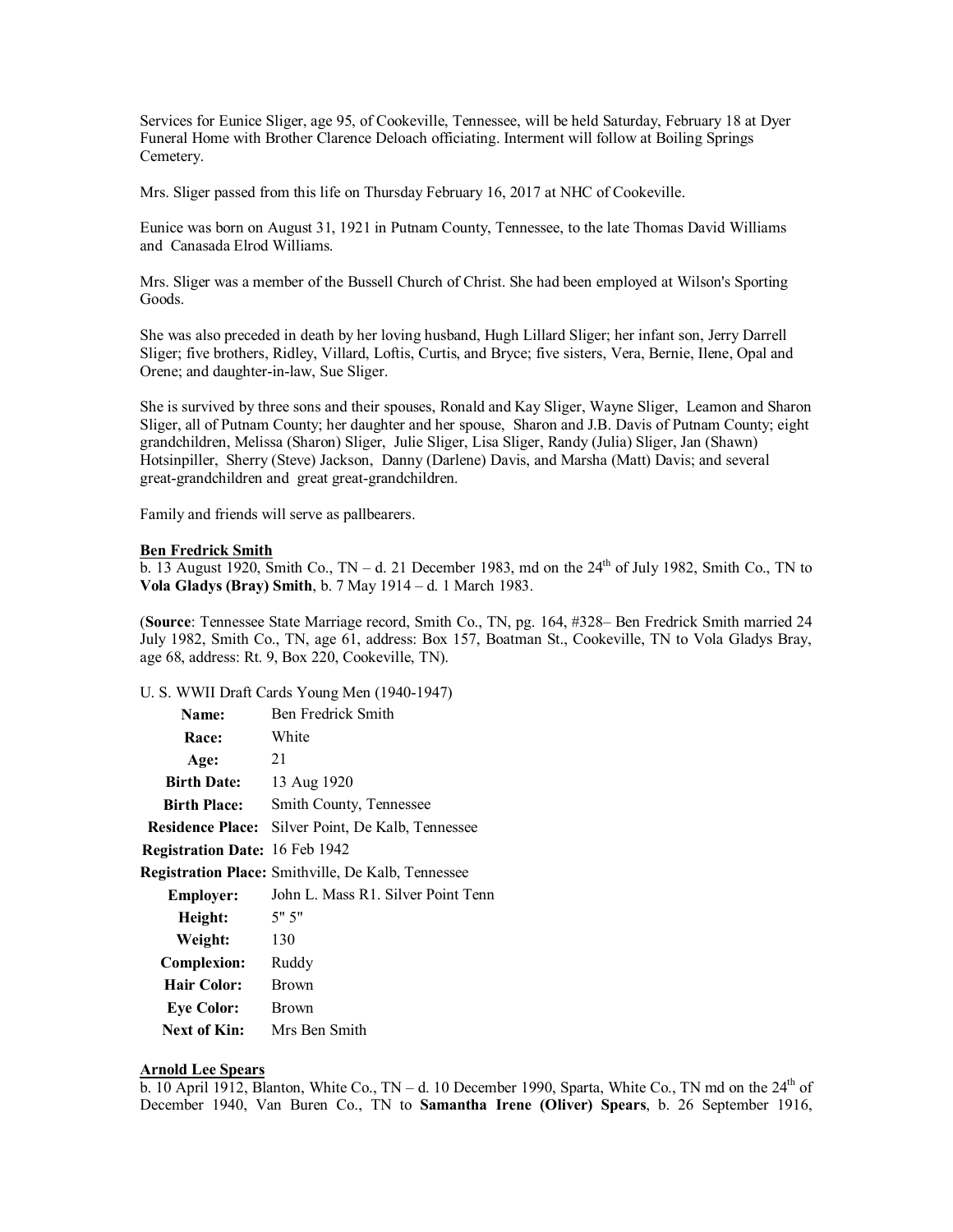Greenville, Hunt Co., TX – d. 6 January 2000, Sparta, White Co., TN. Arnold Lee Spears, s/o **Charlie Denton Spears** (1880-1963) & **Frances Joanna Sherrell** (1880-1956). \*See Charlie Denton Spears buried in Boiling Springs Cemetery.

(**Source**: Tennessee State Marriage record, Van Buren Co., TN, pg. 349 – Arnold Spears married 24 December 1940, Van Buren Co., TN to Irene Oliver).

U. S. WWII Draft Cards Young Men (1940-1947)

| Name:                                 | Arnold Lee Spears                                     |
|---------------------------------------|-------------------------------------------------------|
| <b>Race:</b>                          | White                                                 |
| Age:                                  | 28                                                    |
| <b>Birth Date:</b>                    | 28 Apr 1912                                           |
| <b>Birth Place:</b>                   | White, Tenn.                                          |
|                                       | <b>Residence Place:</b> Cookeville, Putnam, Tennessee |
| <b>Registration Date: 16 Oct 1940</b> |                                                       |
|                                       | Registration Place: Macedonia, White, Tennessee       |
| <b>Employer:</b>                      | Mr. A. C. Walker                                      |
| Height:                               | 5" 10""                                               |
| Weight:                               | 170                                                   |
| <b>Complexion:</b>                    | Dark Brown                                            |
| <b>Hair Color:</b>                    | <b>Black</b>                                          |
| <b>Eye Color:</b>                     | <b>Brown</b>                                          |
| <b>Next of Kin:</b>                   | Mrs Joe Ann Spears                                    |

## **Charles Van Spears Obt.**

b. 28 October 1907, White Co., TN – d. 31 December 1991, White Co., TN, (US Army WWII), md on the 13th of February 1937, Yuma, AZ to **Verna Del (Watson) Spears**, b. 20 June 1895, IL – d. 15 September 1976, Cookeville, Putnam Co., TN, d/o **John W. Watson & Ettie E. J**. Charles Van Spears, s/o **Charlie Denton Spears** (1880-1963) & **Frances Joanna Sherrell** (1880-1956). \*See Charlie Denton Spears buried in Boiling Springs Cemetery.

Arizona, County Marriage Records (1865-1972) Name: Charles Van Spears Gender: Male Affidavit or License Age: 29 Affidavit or License Date: 13 Feb 1937 License Place: Yuma, Arizona, USA Spouse; Verna Del Watson Description: Marriage Applications, 1937 Jan – Mar

**COOKEVILLE** – Funerals services for Charles Van Spears, 84, of Cookeville were held at the Church of Jesus Christ of Latter Day Saints today, January 2, at 1 p.m.

Mr. Spears died at White County Hospital on Tuesday, Dec. 31, 1991.

Born in White County on October 28, 1907, he was the son of the late Charley Denton and Frances Joanna Sherrell Spears.

He was a retired milk truck driver from Carnation Milk Compnay and was an Army veteran of World War II.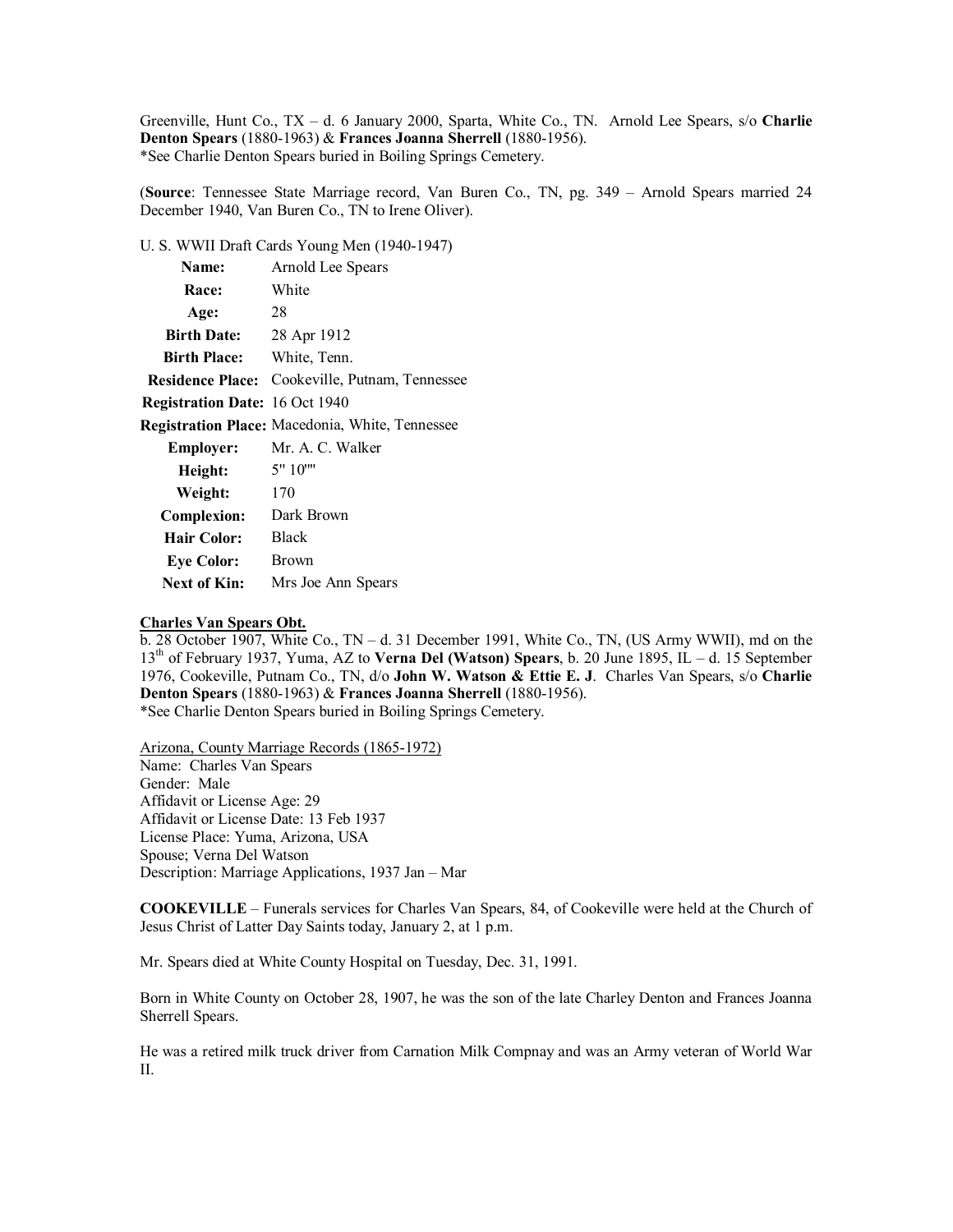His family includes a brother, Aubrey Hosea Spears of Sparta, and six sisters, Hattie Mae Mahan of Baxter, Martha Jane Webb and Polly Ann Lamb, both of Knoxville, Ruby Clara Cope of Bountiful, Utha, Lennie Frances Hardy of Sandy, Utah, and Ruth Alta Cruze of Provo, Utah, and many nieces and nephews.

Mr. Spears was preceded in death by his wife, Verna Del Watson Spears; four brothers, Willard, Everette, Arnold and Dillard Spears, and one sister, Emma Jean Buchannan.

Bishop David Day officiated.

## **Charlie Denton Spears**

 $\overline{b}$ . 15 October 1880, Blanton, White Co., TN – d. 8 June 1963, TN, md on the 14<sup>th</sup> of July 1899, White Co., TN to **Frances Joanna (Sherrell) Spears**, b. 23 September 1880, DeKalb Co., TN – d. 4 November 1956, Blanton, White Co., TN, d/o **William Jordan Sherrell** (1855-1918) & **Mary Polly Ann Parsley** (1858- 1923), both buried in Goff Cemetery, DeKalb Co., TN. Charlie Denton Spears, s/o **George Washington Spears** (1852-1905) & **Elizabeth Jane Perkins** (1855-1932), both buried in Perkins Cemetery, Putnam Co., TN.

\*See Arnold Lee Spears buried in Boiling Springs Cemetery.

\*See Charles Van Spears Obt.

\*See Eli Dillard Spears buried in Boiling Springs Cemetery.

\*See Clifford Glenn Webb Sr. buried in Boiling Springs Cemetery.

(**Source**: Tennessee State Marriage record, White Co., TN, pg. 218 – Charley Denton Spears married 14 July 1899, White Co., TN to Frances Joann Sherrell).

U. S. WWI Draft Registration Cards (1917-1918)

| <b>Name:</b>                     | <b>Charley Denton Spears</b>                  |
|----------------------------------|-----------------------------------------------|
| Race: White                      |                                               |
| <b>Birth Date:</b> 15 Oct 1880   |                                               |
| <b>Residence Date: 1917-1918</b> |                                               |
| <b>Street Address: 2</b>         |                                               |
|                                  | Residence Place: White County, Tennessee, USA |
| <b>Physical Build:</b> Medium    |                                               |
| Height: Medium                   |                                               |
| Hair Color: Black                |                                               |
| <b>Eye Color:</b>                | <b>Brown</b>                                  |
| <b>Relative:</b>                 | Joanna Spears                                 |

# **Eli Dillard Spears**

b. 4 October 1902 – d. 23 June 1939, s/o **Charlie Denton Spears** (1880-1963) & **Frances Joanna Sherrell** (1880-1956).

\*See Charlie Denton Spears buried in Boiling Springs Cemetery.

## **Jeff Spears**

 $\overline{b}$ . 17 August 1911, TN – d. 15 July 1952, Nashville, Davidson co., TN, md on the 11<sup>th</sup> of July 1935, White Co., TN to **Clara (Sherrell) Spears**, b. 1 July 1916 – d. 16 March 1975, d/o **George Monroe Sherrell** (1889-1964) & **Alice Jane Thomas** (1894-1969). Jeff Spears, s/o **Thomas Spears** (1865-1928) & **Mary Brown** (1869-1955). Thomas Spears is buried in Perkins Cemetery, Putnam Co., TN. \*See George Monroe Sherrell buried in Boiling Springs Cemetery.

(**Source**: Tennessee State Marriage record, White Co., TN, pg. 242 – Jeff Spears married 11 July 1935, White Co., TN to Clara Sherrell).

### **Joyce Ann (West) Spears**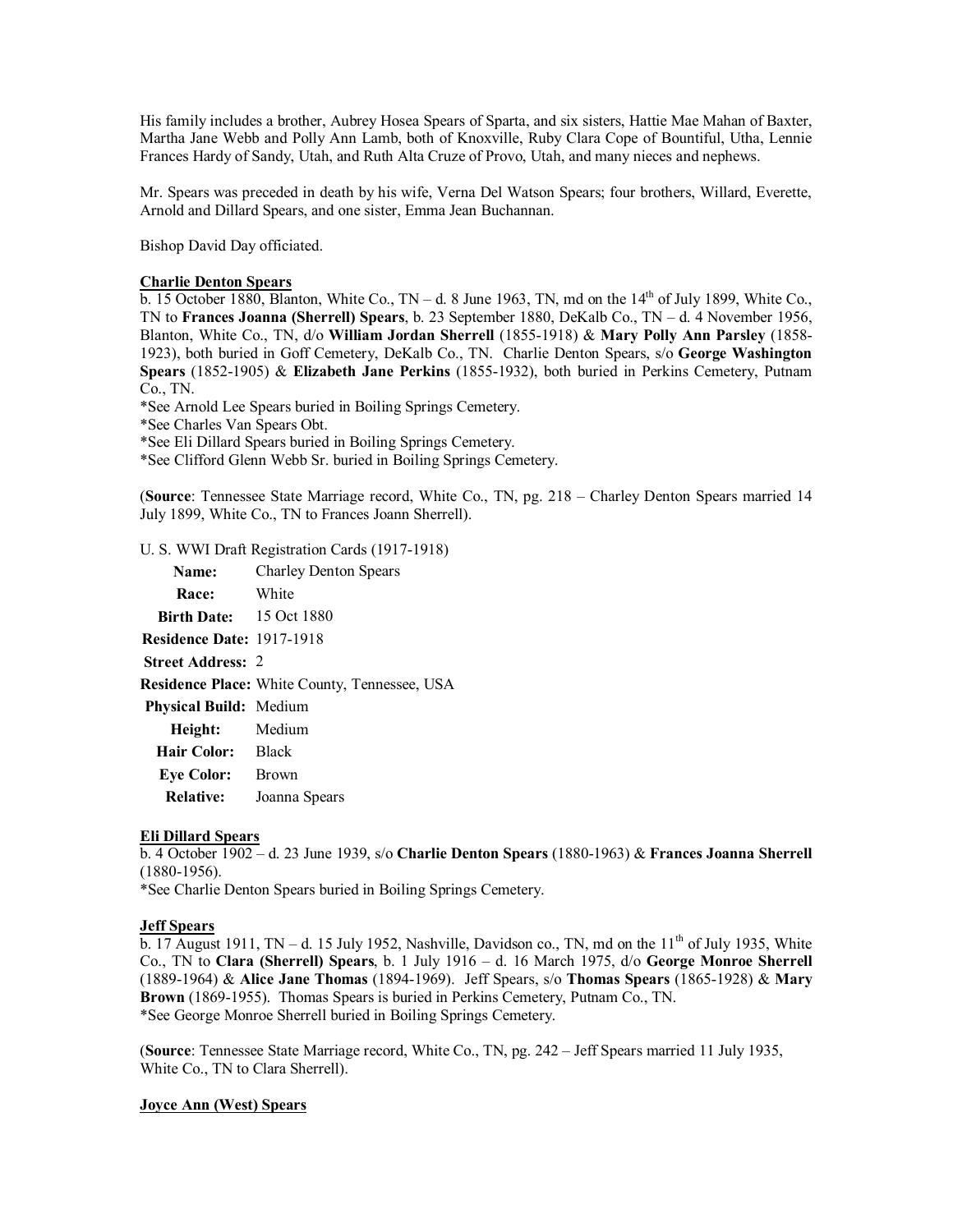b. 5 August 1938, Sparta, White Co., TN – d. 7 April 2005, Cookeville, Putnam Co., TN, md **Jimmy Lee Richardson**, b. 20 August 1938, Sparta, White Co., TN – d. 14 July 1970, Sparta, White Co., TN, (Tennessee SR U. S. Navy). Joyce Ann (West) Richardson West also md on the  $20<sup>th</sup>$  of September 1973, White Co., TN to **Melvin Lavon Spears**, b. 19 February 1946. Joyce Ann (West) Richardson West, d/o **Jack Newton West** (1910-1986) & **Ida Beatrice Emerton** (1911-1989) \*See Tommy Richardson Obt.

(**Source**: Tennessee State Marriage record, White Co., TN, pg. 147 – Melvin Lavon Spears married 20 September 1973, White Co., TN, age 27, b. 19 February 1946, address: Rt. 9, Cookeville, TN to Joyce Ann Richardson, age 35, b. 5 August 1938, address: Lee St., Sparta, White Co., TN. Name of parent, guardian or next of kin of female: Jack West, Rt. 3, Walker St., Sparta, White Co., TN. Name of parent, guardian or next of kin of male: Willard Spears, Rt. 9, Cookeville, TN).

## **Mary (Brown) Spears**

 $\overline{b}$ . 12 October 1869, TN – d. 30 August 1955, md on the 9<sup>th</sup> of July 1900, White Co., TN to **Thomas Spears**, b. 14 March 1865, TN – d. 12 April 1928, he is buried in Perkins Cemetery, Putnam Co., TN. **Thomas Spears**, s/o **Thomas Jefferson Spears** (1820-1902) & **Ascenith Dunnegan** (1828-1880), both buried in Perkins Cemetery, Putnam Co., TN

\*See Jeff Spears buried in Boiling Springs Cemetery.

(**Source**: Tennessee State Marriage record, White Co., TN, pg. 307 – Thomas Spears married 9 July 1900, White Co., TN to Miss Mary Brown)

## **Roosevelt Leftwich Spears**

 $\overline{b}$ . 12 January 1906, Silver Point, Putnam Co., TN – d. 7 April 1991, Sparta, White Co., TN, md on the 11<sup>th</sup> of September 1948, Detroit, Wayne Co., MI to **Abbie Plina (Dunn) Spears**, b. 14 March 1913, Putnam Co., TN – d. 24 August 2004, Sparta, White Co., TN d/o **John Wesley Dunn** (1878-1926) & **Millie Herren** (1887-1974). Roosevelt Leftwich Spears, s/o **Jefferson Leftwich Spears** (1872-1959) & **Betty Ross Morris** (1876-1934), both buried in Spears Cemetery, Putnam Co., TN. \*See John Wesley Dunn buried in Boiling Springs Cemetery.

Michigan U. S. Marriage Records (1867-1952)

| Name:                                | Roosevelt Spears              |  |
|--------------------------------------|-------------------------------|--|
| Gender:                              | Male                          |  |
| Race:                                | White                         |  |
| Age:                                 | 42                            |  |
| <b>Birth Date:</b>                   | abt 1906                      |  |
| <b>Birth Place:</b>                  | Tennessee                     |  |
| <b>Marriage License Place: Wayne</b> |                               |  |
| <b>Marriage Date:</b>                | 11 Sep 1948                   |  |
| <b>Marriage Place:</b>               | Detroit, Wayne, Michigan, USA |  |
| <b>Residence Place:</b>              | Detroit, Michigan             |  |
| <b>Father:</b>                       | Jeff Leftrick Spears          |  |
| Mother:                              | Betty Ross Morris             |  |
| Spouse:                              | Abbie Plina Dunn              |  |
| <b>County File Number:</b>           | 743479                        |  |
| <b>State File Number:</b>            | 421223                        |  |

# **Ruby Bell (Davison) Spears Obt.**

b. 23 November 1926, DeKalb Co., TN – d. 9 November 2016, Putnam Co., TN md on the  $30<sup>th</sup>$  of September 1944 to **Levi Willard Spears**, b. 31 August 1900, DeKalb Co., TN – d. 22 May 1987, Putnam Co., TN s/o **Charlie Denton Spears** (1880-1963) & **Frances Joanna Sherrell** (1880-1956). Ruby Bell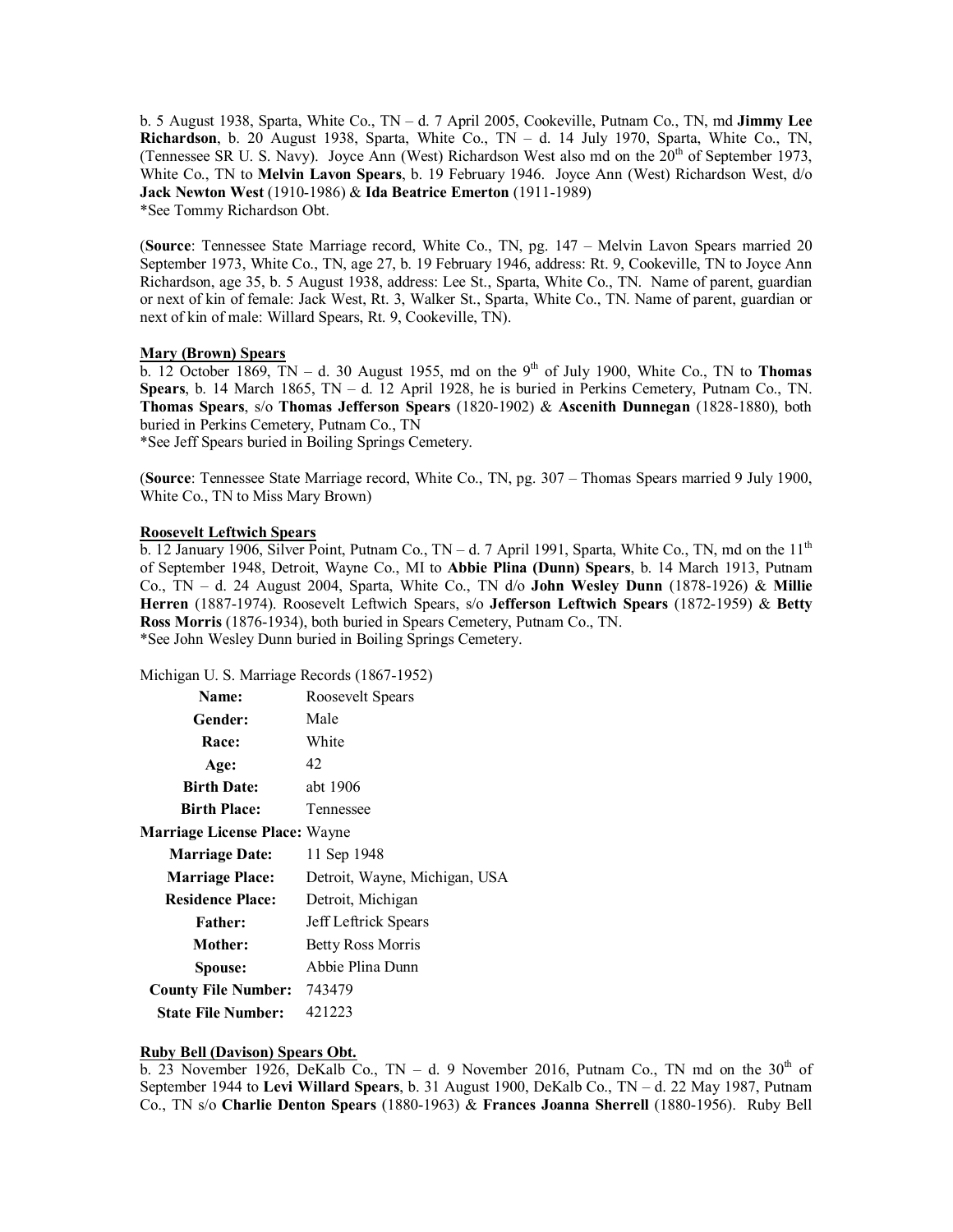(Davison) Spears, d/o **Elijah Ancel Davison** (1890-1948) & **Sallie Ann Jackson** (1891-1929), both buried in Dobbs Cemetery, Putnam Co., TN. \*See Charlie Denton Spears buried in Boiling Springs Cemetery. \*See William Ray Spears Obt.

Ruby Bell Davison Spears was born November 23, 1926 in DeKalb County, Tennessee.

She was the daughter of the late Elijah Ancil Davison and Sallie Ann Jackson. She married the late Levi Willard Spears on September 30, 1944.

Ruby is survived by five children, Melvin Lavon Spears, William Ray Spears, Roberta Spears (Grier), James Edward Spears, and Royce Dale Spears. She is also survived by 2 half-sisters, Jane Marie Wilkerson, and Linda Carol Quillen, and one half brother John Thurman Davison.

Ruby was preceded in death by 4 sisters, Mary Rose Savannah Davidson, Lennie Opal Davison (Nash), Lilian Odell Davison (Moss), Josie Irene Davison (Greer), and 4 brothers, Amos Franklin Davison, William Herbert Davison, Troy Albert Davison, and Ezra Franklin Davison, and 4 half-brothers Willie Clarence Davison, Charlie Ancil Davison, Bobby C. Davison, and Thomas Edward Davison, and 1 halfsister Michelle Davison.

Ruby has 5 children, 18 Grandchildren, 38 great-grandchildren, and at least 9 great-great-grandchildren with more on the way.

Ruby made quilts for her descendants. Baby quilts when they were born and full sized quilts when they married. She made clothes for her little brothers and sisters and for her own children when they came along. The whole community would bring clothing for her to alter or patch. She usually did not change anything and would only take pay when it was pressed upon her.

For many years each Monday evening was family time for her. She invited all her children, grandchildren, etc. and sometimes neighbors and friends to come and she would make a big dinner for them all. She loved having company. Anyone that came to visit could expect to be fed.

Ruby was a member of the Church of Jesus Christ of Latter-day Saints. She attended regularly and always paid a full tithing. She taught the little children for many years at church and when she got older and could not do as much she still said, "I still count as one when I am there."

Visitation will be held on Friday, November, 11, 2016 from 5:00-8:00PM at The Church of Jesus Christ of Latter Day Saints. The Funeral Service will be held at the church on Saturday, November 12, 2016 at 11:00AM. Burial will follow at Boiling Springs Cemetery. Branch President Glen Wilson will be officiating.

Whitson Funeral Home in charge of arrangements.

## **William Ray Spears Sr. Obt.**

b. 20 October 1947, Blanton, White Co., TN – d. 6 February 2022, Cookeville, Putnam Co., TN, md on the 2 nd of May 1966, White Co., TN to **Judy Elise (Taylor) Spears**, b. 17 January 1950. William Ray Spears, s/o **Levi Willard Spears** (1900-1987) & **Ruby Bell Davison** (1926-2016). \*See Ruby Bell (Davison) Spears Obt.

(**Source**: Tennessee State Marriage record, White Co., TN, pg. 365 - William Ray Spears married 2 May 1966, White Co., TN, age 18, b. 20 October 1947, address: Rt. 2, Cookeville, TN to Judy Elise Taylor, age 16, b. 17 January 1950, address: Cookeville, TN. Name of parent, guardian or next of kin of female: John William Taylor. Name of parent, guardian or next of kin of male: Willard Spears).

Graveside services for William Ray Spears, Sr. of White County, TN will be held Wednesday, February 9, 2022 at 1 p.m. in the Boiling Springs Cemetery. He was born on October 20, 1947 in Blanton, White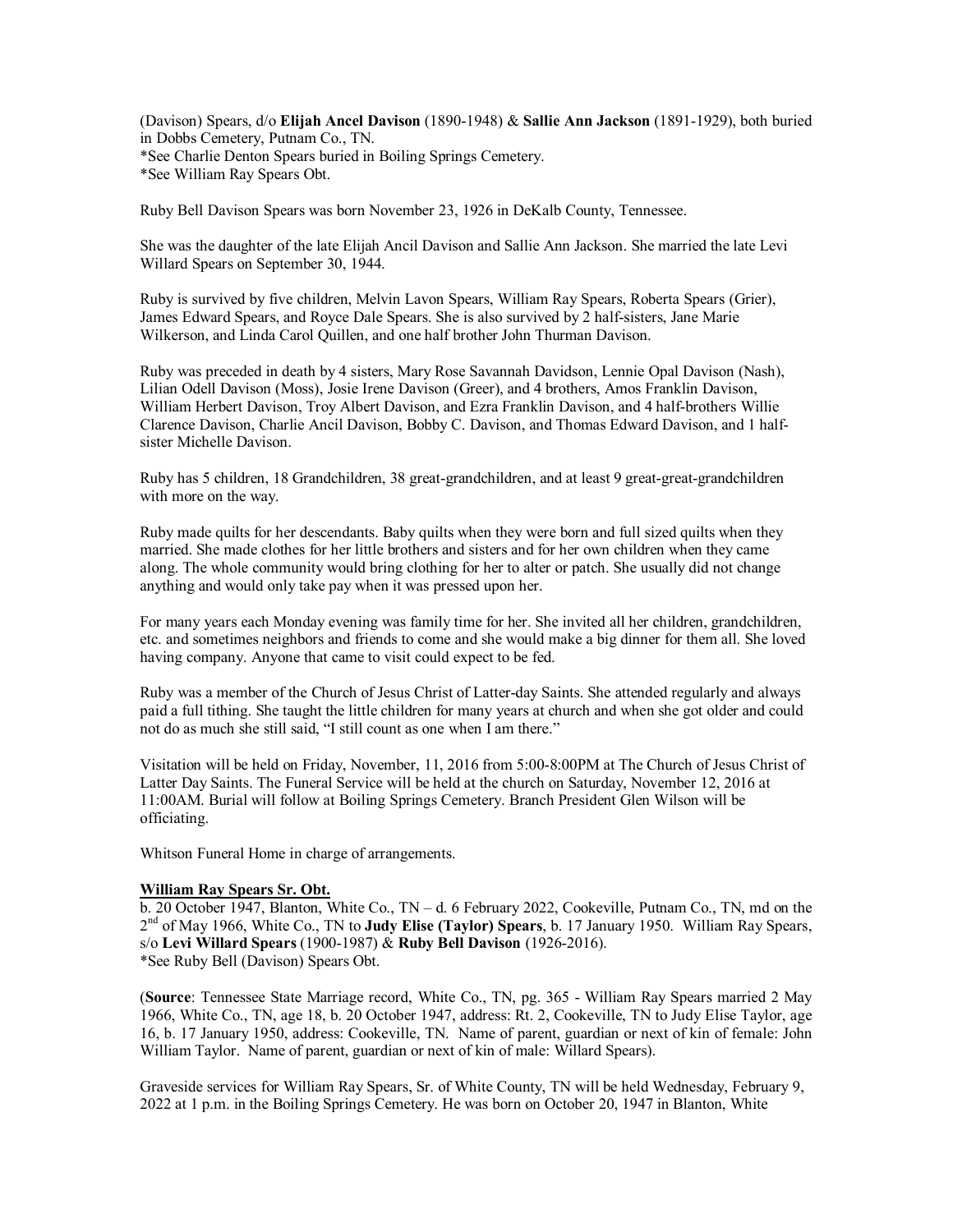County, Tennessee, in the old farmhouse. He returned home to his Father in heaven on February 6, 2022 at the Cookeville Regional Medical Center in Putnam County, Tennessee. Ray was a compassionate and generous man to all who knew him. He would do anything in his power to help those he loved. He was a craftsman, he excelled in carpentry and woodworking. As a young man, he grew up on the family farm where he learned working with his daddy and brothers. He was also a Mr. Fix It. If he couldn't fix it, you might as well take it to the dump as he would say.

For many years he drove school bus number 33 for the White County School District, and was affectionately known by some of his students as PA Ray. He was also the special Ed school bus driver, and he loved caring for and assisting with the special needs children. He was a lifelong faithful member of the church of Jesus Christ of Latter-Day Saints. He served in many church assignments to the best of his ability.

It was at church where he met the love of his life Judy Elise Taylor Spears. They were married on May 2, 1966. They were married for nearly 56 years. Together, they had five children, Leita Elise Spears Clemons, William Ray Spears Jr. (Sonny), Gregory Dwayne Spears, Rhonda Bell Spears and last but not least Patrick Aaron Spears. He also has 17 grandchildren, 21 great grandchildren and one on the way. Ray was preceded in death by his parents, Levi Willard Spears and Ruby Bell Davidson Spears. Dyer Chapel of Hooper-Huddleston & Horner Funeral Home is in charge of arrangements

## **Arnold Spradlin**

b. 22 July 1923, b. Johnson, KY – d. 6 October 1995, Rives Junction, Jackson, Jackson Co., MI, md **Betty A. (Britton) Spradlin**, b. 10 October 1932, KY – d. 21 March 1994, d/o **Steve Vernon Britton** (1907- 1989) & **Addie Hoskins** (1910-1997), both buried in Rose Hill Cemetery, Mason, Warren Co., OH. Arnold Spradlin, s/o **Sanford Spradlin** (1881-1941) & **Julia Conley** (1884-1989), both buried in Sherman Spradlin Cemetery, Denver, Johnson Co., KY.

\*See Virginia Lee "Ginny" (Spradlin) Oliver Obt.

\*See Mary Ann (Spardlin) Rhoton Obt.

## **Danny Clyde Sprouse Obt.**

b. 13 January 1941, Dunlap, Sequatchie Co., TN – d. 1 January 2021, Cookeville, Putnam Co., TN, md on the 16th of December 1982, Putnam Co., TN to **Lena Marie (Dunn) Sprouse**. Danny Clue Sprouse, s/o **Ollie George Sprouse** (1901-1953) & **Octa Geneva Hughes** (1901-1988), both buried in hudges Cemetery, Bledsoe Co., TN.

(**Source**: Tennessee State Marriage record, Putnam Co., TN, pg. 138 – Danny Clyde Sprouse married 16 December 1982, Putnam Co., TN, age 24, address: Rt. 1, Box 181-0, Goodsprings, TN to Lena Marie Dunn, age 18, address: P. O. Box 2336, Cookeville, TN. Name of parent, guardian or next of kin of female: Patricia Jones, P. O. Box 2336, Cookeville, TN).

Danny Clyde Sprouse, 79 of Walling, Tennessee passed away Friday, January 1, 2021 at Cookeville Regional Medical Center due to COVID-19 complications. He was born January 13, 1941 in Dunlap to the late Ollie and Octa Hughes Sprouse.

Danny was of the Baptist faith. He was a retired farmer. His hobbies included fishing and hunting.

He is survived by his wife, Lena Dunn Sprouse; sister, Dean (Roy) Johnson; brothers, George (Sue) Sprouse, Larry Sprouse; several nieces, nephews, great nieces and great nephews; sisters-in-law, Lois Selby and Venita (Tootsie) Dunn.

In addition to his parents, he was preceded in death by a sister, Dora Lou Sprouse Dotson.

Private graveside services and interment were conducted Monday, January 4, 2021 at Boiling Springs Cemetery with Bro. Kevin Daughrity officiating.

# **James Becannco "Bernon" Steakley Jr.**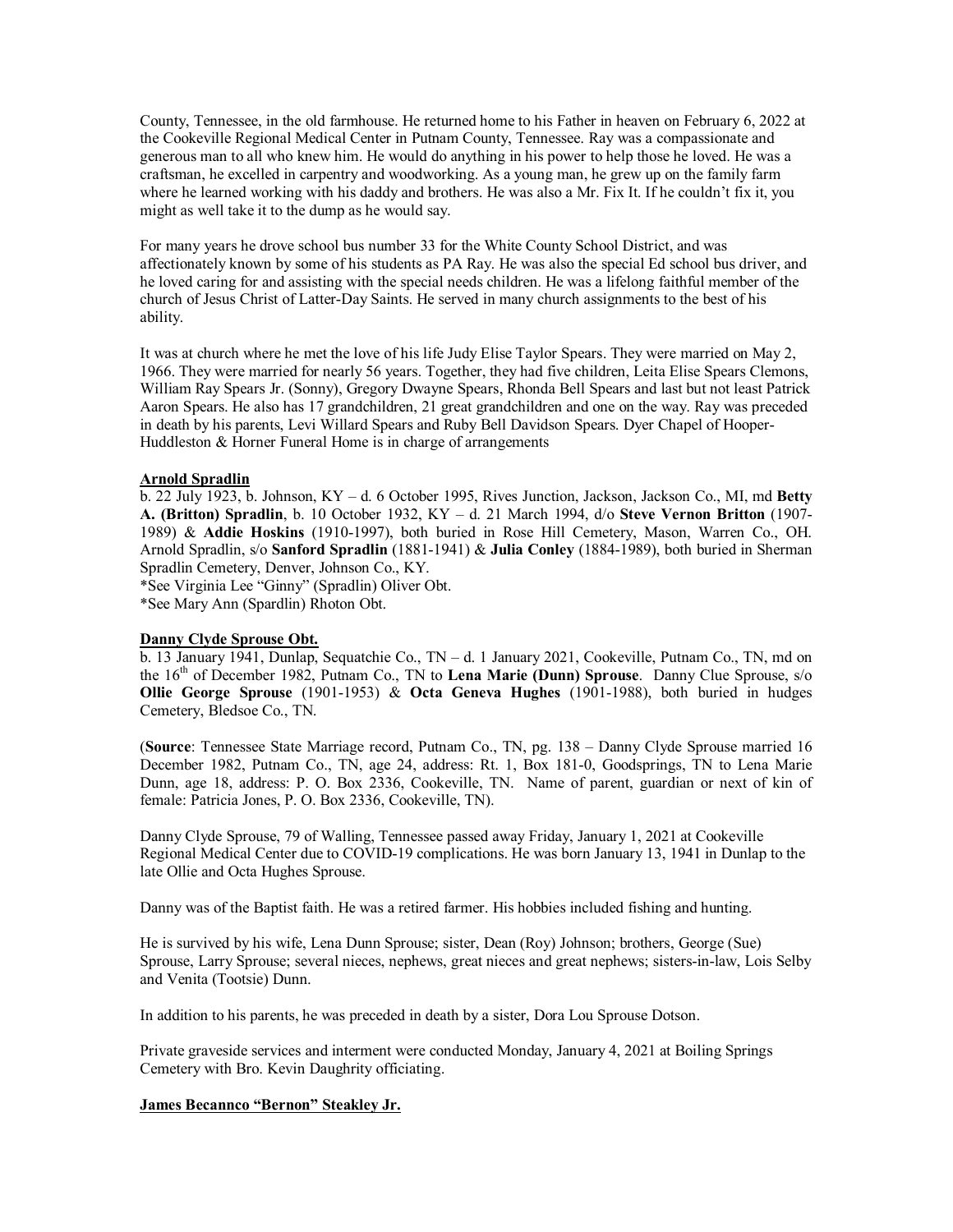b. 16 September 1925, Huntsville, Madison Co., AL – d. 12 January 1996, Jamestwon, Fentress Co., TN, (US Navy WWII), md **Clarella (Billingsley) Steakley**, b. 26 March 1928, Putnam Co., TN – d. 19 January 1993, TN, d/o **Arthur Aaron Billingsley** (1895-1981) & **Ethel E. NcNabb** (1898-1987), she is buried in Crest Lawn Cemetery, Putnam Co., TN. James Becannco "Bernon" Steakley Jr., s/o **James Becannco Steakley** (1898-1931) & **Nellie Jannil "Janie" Perry** (1900-1940). James Becannco Steakley is buried in Charity Baptist Church Cemetery, Hazel Green, Madison Co., TN.

\*See Nellie Janie (Perry) Steakley Scott buried in Boiling Springs Cemetery.

Steakley

U. S. Department of Veterans Affairs BIRL Death File (1850-2010)

| Name:              | James Bernon |
|--------------------|--------------|
| Gender:            | Male         |
| <b>Birth Date:</b> | 16 Sep 1925  |
| <b>Death Date:</b> | 12 Jan 1996  |
| SSN:               | 423242066    |

## **Enlistment Branch:** NAVY

| <b>Enlistment Date:</b> 5 Jan 1944 |  |
|------------------------------------|--|
| Discharge Date: 21 May 1946        |  |
| Page number:                       |  |

### **Nancy Ellen (Jones) Stidham Obt.**

b. 28 May 1941, Cookeville, Putnam Co., TN – d. 5 January 2020, Cookeville, Putnam Co., TN, md on the 18th of December 1959, Putnam Co., TN to **Rex Donald Stidham**, b. 2 October 1931, Granville, Jackson Co., TN – d. 18 November 2008, Baxter, Putnam Co., TN, s/o **Samuel Smith Stidham** (1893-1956) & **Bessie Susan C. Apple** (1905-2000), both buried in Cookeville City Cemetery, Putnam Co., TN. Nancy Ellen (Jones) Stidham, d/o **John Harvey Jones** (1890-1977) & **Ethel R. Tollison** (1902-1985).

\*See Mitzi Diane (Stidham) Hammock Obt.

\*See John Harvey Jones buried in Boiling Springs Cemetery.

\*See Bessie Susan (Apple) Stidham Obt. buried in Cookeville City Cemetery, Putnam Co., TN.

(**Source**: Tennessee State Marriage record, Putnam Co., TN, pg. 313 – Rex Donald Stidham married 18 December 1959, Putnam Co., TN, age 28, b. 2 October 1931, address: Rt. 2, Cookeville, TN to Nancy Ellen Jones, age 18, b. 28 May 1941, address: Rt. 2, Cookeville, TN. Name of parent, guardian or next of kin of female: J. H. Jones, father, Rt. 2, Cookeville, TN).

Mrs. Nancy Ellen Stidham, age 78, of Cookeville passed away Sunday morning January 5, 2020 at her home.

She was born May 28, 1941 in Cookeville to the late John H. and Ethel Tollison Jones.

She was a member of Holladay Church of Christ. She was retried from Red Kap with over 30 years of service.

She is survived by daughters, Terri Stidham, and Cindy (Windy) Havens of Cookeville; son, Michael Stidham of Byrdstown; brother, Ronnie Jones of Cookeville; sisters, Villa (Ivan) Bilbrey, and Betty Robinson all of Cookeville; grandchildren, Candace Stidham, Kendrick Burton, Christopher Burton, Shannon Kutrich, Ryan Kutrich, Jessica Miller, and Ulrik Havens; and several great-grandchildren.

In addition to her parents, she was preceded in death by her husband. Rex Stidham; daughter, Mitzi Hammock; and grandson, Derek Havens.

Funeral services will be held at 1 p.m. Thursday January 9 at Dyer Funeral Home. Bro. Johnny Fox will officiate. Interment will follow in the Boiling Springs Cemetery.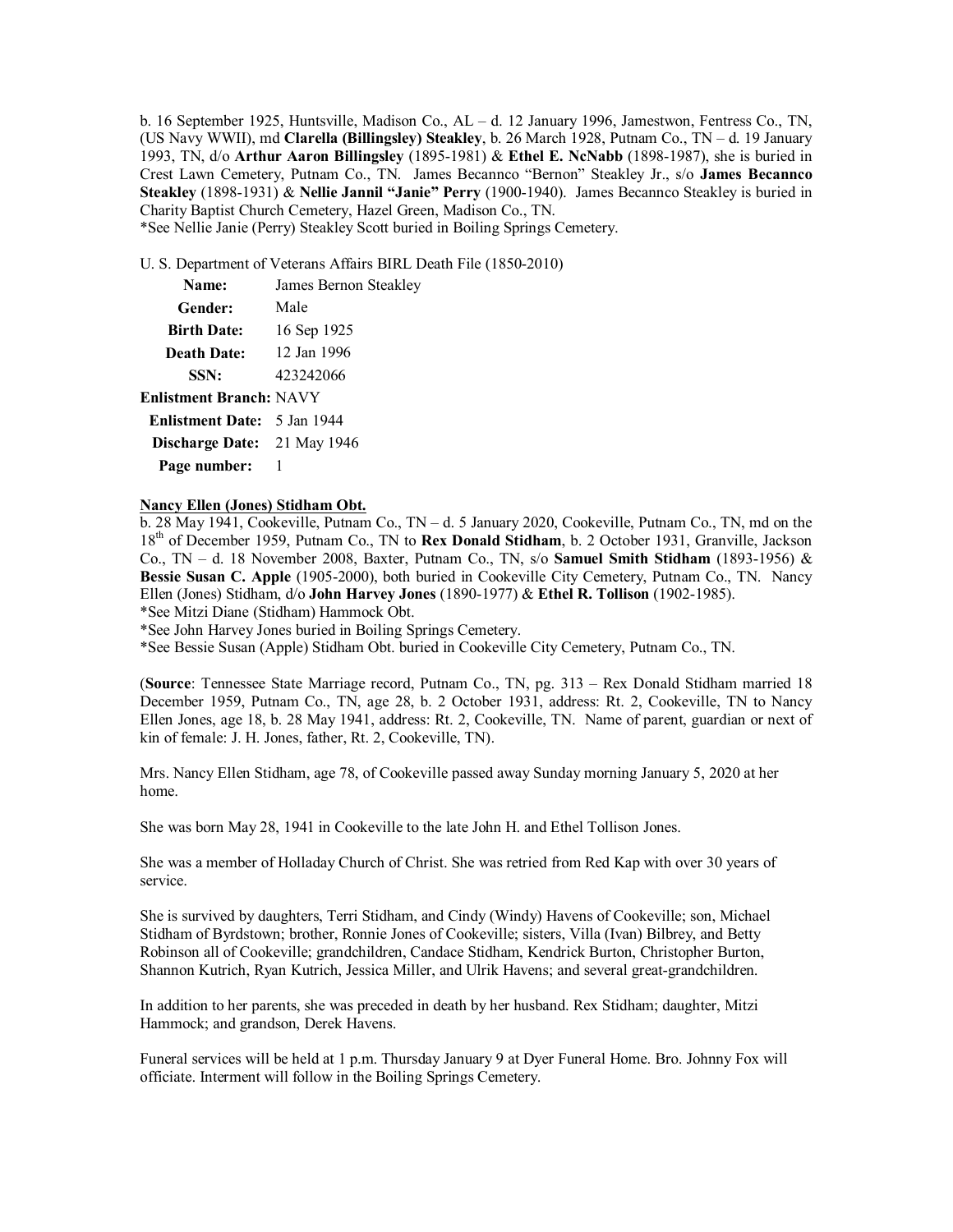# **George "G.W." "Washie" Washington Stone**

b. 5 March 1877, TN – d. 17 July 1951, White Co., TN, md on the 9<sup>th</sup> of December 1899, Putnam Co., TN to **Della Omega (Jones) Stone**, b. 18 November 1881, TN – d. 16 November 1950, White Co., TN, d/o **John Grimes Jones** (1856-1934) & **Rutha Jane Watterson** (1858-1900). George "G.W." Washington Stone, s/o **Thomas Denton Stone** (1844-1899) & **Minerva Evaline "Nevie" (McCaleb) Gentry Stone** (1841-1927), she is buried in West Graveyard, Cookeville, Putnam Co., TN. Thomas Denton Stone is buried in Repton Cemetery, Crittenden Co., KY.

\*See John Grimes Jones buried in Boiling Springs Cemetery.

### **Azalea (Cass) Sullivan Obt.**

 $\overline{b}$ . 9 February 1932, Putnam Co., TN – d. 25 September 2019, Sparta, White Co., TN, md on the 30<sup>th</sup> of March 1956, Putnam Co., TN to **Johnnie Lennell Sullivan**, b. 16 July 1923, Baxter, Putnam Co., TN – d. 29 December 2003, Baxter, Putnam Co., TN, s/o **Finley McMillan Sullivan** (1923-2003) & **Beulah Allison** (1898-1983). Azalea (Cass) Sullivan, d/o **William Milus Cass** (1888-1954) & **Finey Caroline Hickey** (1890-1986).

\*See Finey Caroline Hickey buried in Boiling Springs Cemetery.

\*See Finley McMillan Sullivan buried in Boiling Springs Cemetery.

(**Source**: Tennessee State Marriage record, Putnam Co., TN, pg. 303 – Johnnie Lennell Sullivan married 30 March 1956, Putnam Co., TN, age 32, b. 16 July 1923, address: Rt. 2, Baxter, TN to Azalea Cass, age 24, b. 9 February 1932, address: Rt. 2, Baxter, TN. Name of parent, guardian or next of kin of female: Finnie Carolyn Cass, Rt. 2, Baxter, TN. Name of parent, guardian or next of kin of male: Finley M. Sullivan, Rt. 2, Baxter, TN ).

Funeral services for Azalea Sullivan age 87, of Cookeville will be held on Saturday at 11:00am from the Chapel of Whitson Funeral Home with Pastor Jeff Randolph Officiating and Family and friends serving as Pallbearers. The burial will be in the Boiling Springs Cemetery.

The family will receive friends at the funeral home on Friday from 5:00 pm until 8:00 pm and on Saturday from 9:00 am until time of services at 11:00 am.

Azalea Sullivan was born in Putnam County on February 9, 1932 to the late William and Finnie Hickey Cass. She passed away on September 25, 2019 at the Life care Center of Sparta.

She was a retired Factory worker and a member of the Boiling Springs Baptist Church for over 50 years.

In addition to her parents, she was preceded in death by;

Husband: Johnnie Lennell Sullivan

Brothers and Sisters: Margaret Marie Szwed, Irene Nash, Charles Rogers Cass, James Earl Cass, Dennis Levon Cass and Mary Magdalene Cass.

Nephews and Nieces: James Earl Cass Jr., Mary Ruth Bilbrey, Barbara Nell Gartrell and Patricia Ann Chappell

Her Family Includes;

Nephews and Nieces: Wilodene Dawes, Janet Stilber, Joan (Richard) Chaffee, Alan (Kim) Nash, Betty Sliger, Jerry (Connie) Cass, Lavenia Cass, Caralyn (Gene) Whitley, Judy (Mike) Estess, Roger (Linda) Cass Jr., John (Patricia) Cass, Gary (Linda) Cass, Larry (Doris) Cass, Barry Cass and Mary Ellen (John ) Chunko.

Many great Nephews and Nieces also survive.

Special friend and caregiver: Carolyn and Keith Harmon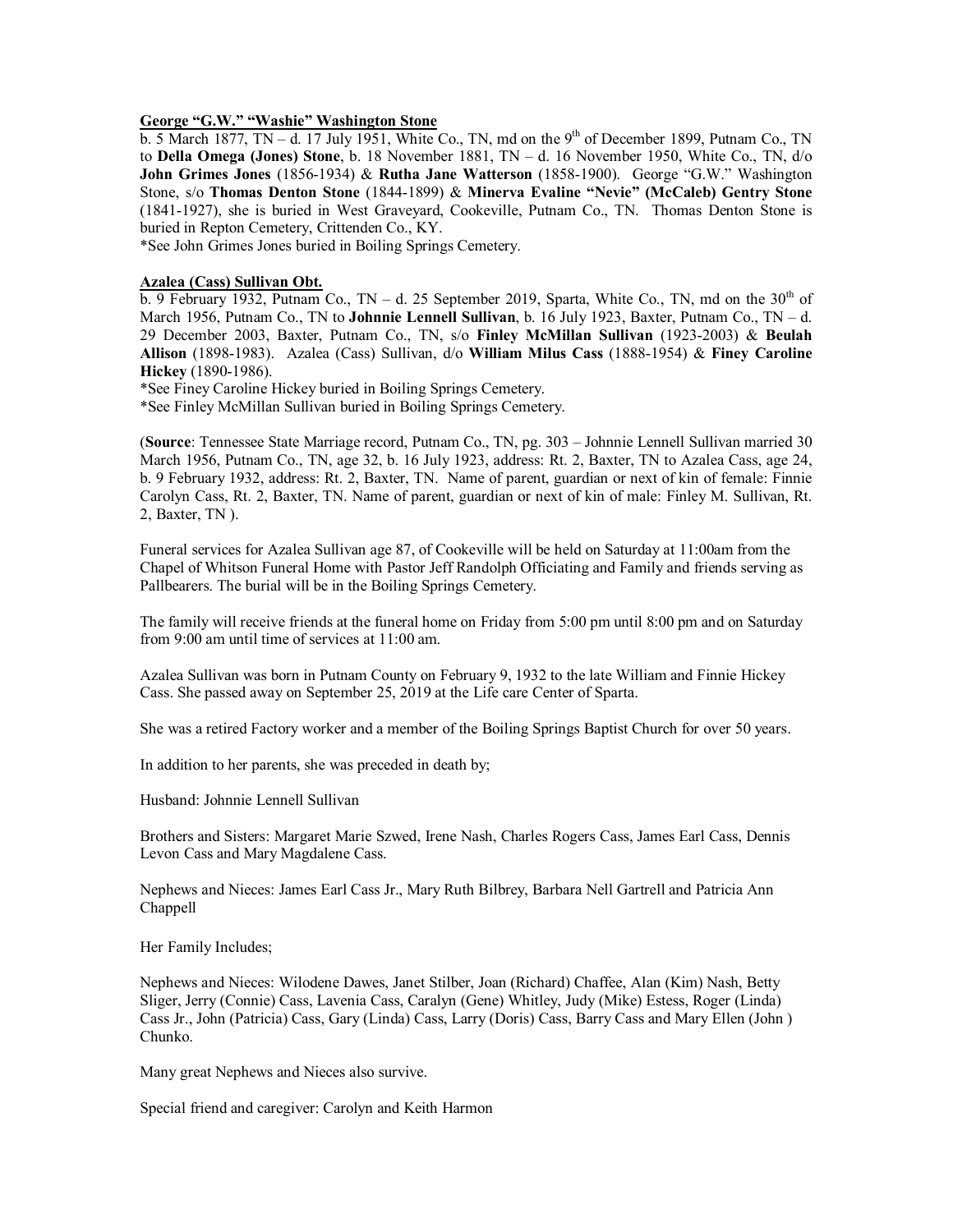The family would like to thank Life Care of Sparta for their Wonderful care and friendship.

In Lieu of Flowers donation may be made to the Boiling Springs Building Fund.

### **Domer Howard Sullivan**

 $\overline{b}$ . 22 October 1936, Jackson Co., TN – d. 28 July 2000, St. Clair Shores, Macomb Co., MI, md on the  $8<sup>th</sup>$  of October 1955 to **Dorothy (Mathis) Sullivan**, b. 5 February 1940. Domer Howard Sullivan, s/o **Michael "Mike" Sullivan** (1903-1981) & **Lela (Ledbetter) Sullivan Kuykendall** (1912-2003), she is buried in Cookeville City Cemetery, Putnam Co., TN.

\*See Lela (Ledbetter) Sullivan Kuykendall Obt. buried in Cookeville City Cemetery, Putnam Co., TN.

### **Douglas Willene Sullivan**

b. 3 February 1926, Baxter, Putnam Co., TN – d. 7 December 1997, Putnam Co., TN, s/o **Finley McMillan Sullivan** (1923-2003) & **Beulah Allison** (1898-1983). \*See Finley McMillan Sullivan buried in Boiling Springs Cemetery.

### **Finley McMillan Sullivan**

 $\overline{b}$ . 9 February 1898, Putnam Co., TN – d. 22 March 1983, Baxter, Putnam Co., TN, md on the 24<sup>th</sup> of September 1922, Putnam Co., TN to **Beulah (Allison) Sullivan**, b. 11 May 1898, Putnam Co., TN – d. 2 March 1983, Baxter, Putnam Co., TN, d/o **George Alexander Allison** (1868-1954) & **Mary Tennessee "Tennie" Jane Crawford** (1877-1943), both buried in Rhea Cemetery, Putnam Co., TN. Finley McMillan Sullivan, s/o **John Edward Sullivan** (1861-1919) & **Martha Cintha Dyer** (1861-1940).

\*See Azalea (Cass) Sullivan Obt.

\*See Douglas Willene Sullivan buried in Boiling Springs Cemetery.

\*See John Edward Sullivan buried in Boiling Springs Cemetery.

(**Source**: Tennessee State Marriage record, Putnam Co., TN, pg. 119, #2737 – Finley Sullivan married 24 September 1922, Putnam Co., TN to Miss Bulah Allison).

## **Infant Son Sullivan**

b. & d. 1907, Putnam Co., TN, s/o **William J. Sullivan** (1885-1969) & **Zirona E. Hickey** (1885-1960), both buried in Seffner Cemetery, Hillsborough Co., FL.

#### **Infant Son Sullivan**

b. & d. 1912, Putnam Co., TN, s/o **William J. Sullivan** (1885-1969) & **Zirona E. Hickey** (1885-1960), both buried in Seffner Cemetery, Hillsborough Co., FL.

## **John Edward Sullivan**

b. 29 October 1861, Putnam Co., TN – d. 14 October 1919, Putnam Co., TN, md **Martha Cintha (Dyer) Sullivan**, b. 7 December 1861, Putnam Co., TN – d. 9 April 1940, d/o **Pvt. John D. Dyer** (1829-1865) & **Louisa C. Mills** (1833-1897), she is buried in Boiling Springs Cemetery. Pvt. John D. Dyer is buried in Oak Woods Cemetery, Chicago, Cook Co., IL. One of 6,000 Confederate soldiers buried here who died as Prisoners of War at Camp Douglas in Chicago. John Edward Sullivan, s/o **James Henderson Sullivan** (1832-1886).

\*See Finley McMillan Sullivan buried in Boiling Springs Cemetery.

\*See Robert J. Sullivan buried in Boiling Springs Cemetery.

## **Robert J. Sullivan**

b. 30 June 1896 – d. 14 February 1906, s/o **John Edward Sullivan** (1861-1919) & **Martha Cinta (Dyer) Sullivan** (1861-1940).

\*See John Edward Sullivan buried in Boiling Springs Cemetery.

# **Mary Carolyn (Dunn) Summers**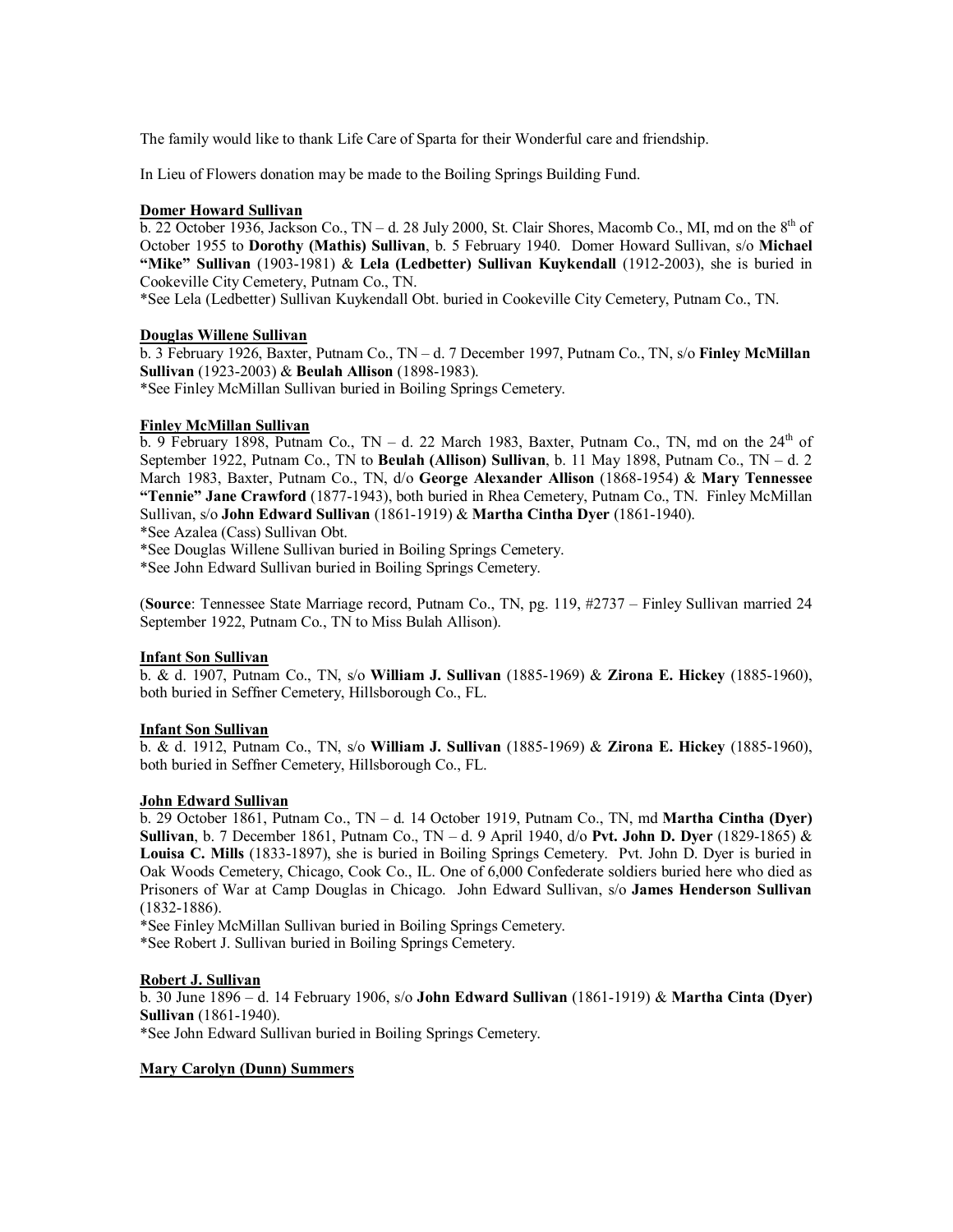b. 10 January 1956, White Co., TN – d. 7 July 2008, Putnam Co., TN, md on the  $14<sup>th</sup>$  of October 1972, White Co., TN to **Bobby Taylor Rogers**, b. 4 July 1952. Mary Carolyn (Dunn) Summers, d/o **David Reed Dunn** (1915-1983) & **Irene Hedgecough** (1918-2000). \*See Irene (Hedgecough) Dunn Obt.

(**Source**: Tennessee State Marriage record, Putnam Co., TN, pg. 342 – Bobby Taylor Rogers married 14 October 1972, Putnam Co., TN, age 20, b. 4 July 1952, address: Rt. 6, Sparta, White Co., TN to Mary Carolyn Dunn, age 16, b. 10 January 1956, address: Rt. 6, Sparta, White Co., TN. Name of parent, guardian or next of kin of female: Reed Dunn, Rt. 6, Sparta, White Co., TN. Name of parent, guardian or next of kin of male: Clifford Rogers, Rt. 2, Sparta, White Co., TN0.

# **Mary Etta Tallant**

b. 27 October 1913 – d. 24 July 1918.

# **Ellen Ruth Tallent**

b. 1941 – d. 1941, d/o **Harvey Lloyd Tallent** (1911-1981) & **Lura Olean Littrell**. (1918-1994). \*See Harvey Lloyd Tallent buried in Boiling Springs Cemetery.

# **Harvey Lloyd Tallent**

b. 21 June 1911, TN – d. 25 March 1981, TN, md **Lura Olene (Littrell) Tallent**, b. 1918 – d. 1994. Harvey Lloyd Tallent, s/o **William Harrison Tallant** (1888-1962) & **Ava Tennessee "Tennie" Rice** (1891-1971).

\*See Rubye Jewel (Tallent) Brubaker Obt.

\*See Ellen Ruth Tallent buried in Boiling Springs Cemetery.

# **James David Tallent Jr. Obt.**

b. 18 May 1969, Putnam Co.,  $TN - d$ . 19 December 2019, Cookeville, Putnam Co., TN, md on the  $18<sup>th</sup>$  of May 1988, Putnam Co., TN to **Nikki Ann (Walker) Tallent**, b. 14 July 1969. James David Tallent Jr., s/o **James David Tallent Sr.** (1943-2003) & **Bonnie Clouse**.

\*See James David Tallent Sr. buried in Boiling Springs Cemetery.

(**Source**: Tennessee State Marriage record, Putnam Co., TN, pg. 242 – James David Tallent married 18 May 1988, Putnam Co., TN, age 19, b. 18 May 1969, address: Rt. 11, Lot 10, 1989 N. Dixie, Cookeville, TN to Nikki Ann Walker, age 18, b. 14 July 1969, address: Rt. 11, Lot 10, 1989 N. Dixie, Cookeville, TN. Name of parent, guardian or next of kin of female: Sandra Jo Jones, Baxter, TN).

**COOKEVILLE** — Funeral services for James David Tallent Jr., 50, of Cookeville, Tennessee, will be held at 2 p.m. Sunday, Dec. 21, at the chapel of Whitson Funeral Home. Officiating at the service will be Bro. Steve Brown, and family and friends will serve as pallbearers. The burial will follow at Boiling Springs Cemetery.

The family will receive friends at the funeral home Saturday, Dec. 21, from 3-8 p.m., and Sunday, from noon until service time at 2 p.m.

James David Tallent Jr. was born May 18, 1969, in Putnam County, Tennessee, to the late James David Tallent Sr. and Bonnie Clouse Tallent. He passed away surrounded by family on Dec. 19, 2019, at the Cookeville Regional Medical Center.

His family includes his wife, Nikki Tallent; mother, Bonnie Tallent; three daughters and sons-in-law, Kacie and Brandon Gregory, Leslie and Daniel Keys and Rachel and Chris Lewis; two brothers and one sister-inlaw, Jeff and Kerru Tallent and Jerry Smith.

He is also survived by 14 grandchildren.

Whitson Funeral Home is in charge of arrangements.

# **James David Tallent Sr.**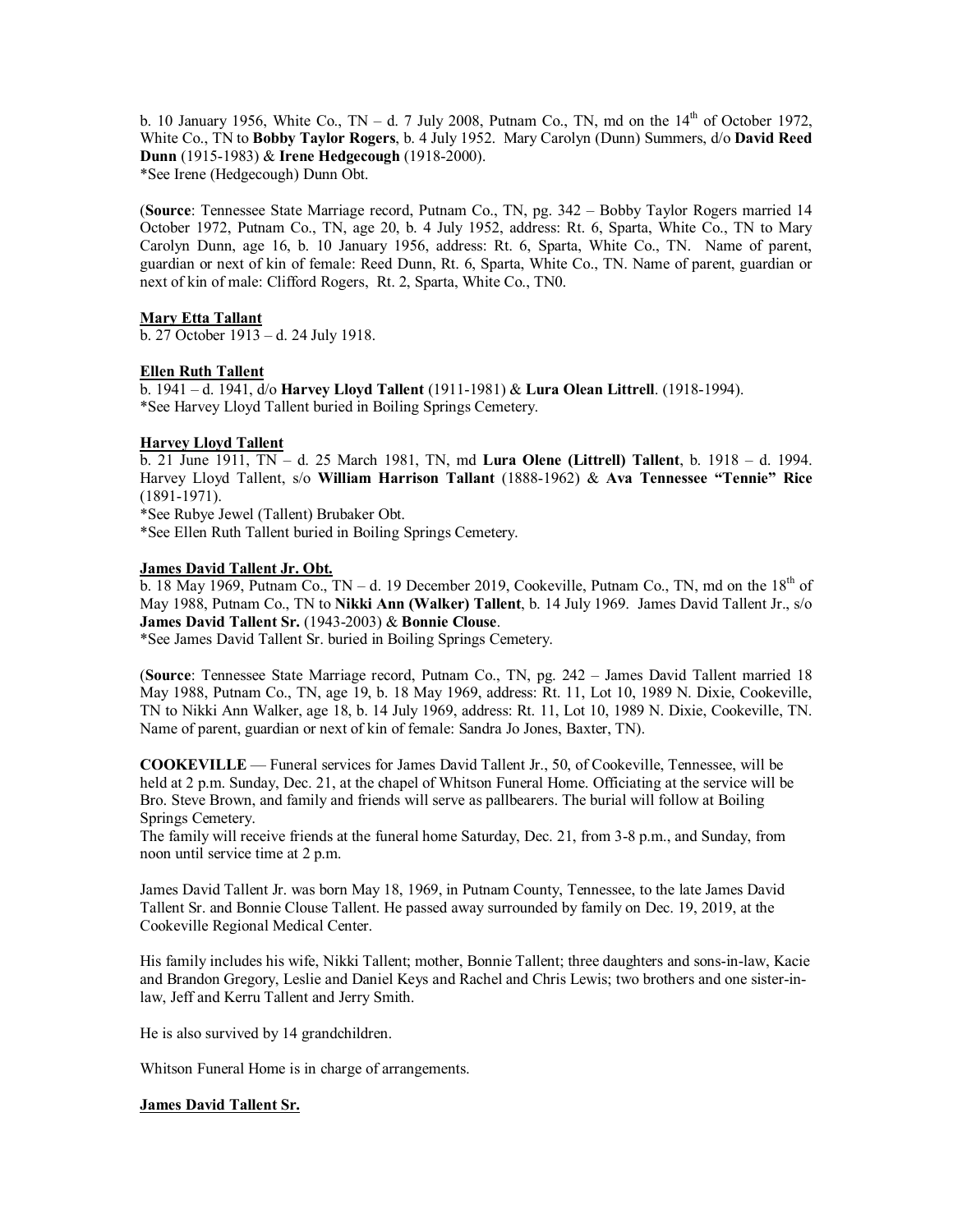b. 25 May 1943 – d. 18 December 2003, md on the 21st of December 1964, Jackson Co., TN to **Bonnie Mae (Clouse) Tallent**.

'Gone but not forgotten; Owner Operator of Tallent's Wrecker Service'

\*See James David Tallent Jr. buried in Boiling Springs Cemetery.

(**Source**: Tennessee State Marriage record, Jackson Co., TN, pg. 112. #2374 – James David Tallent married 21 December 1964 Jackson Co., TN, age 21, address: Rt. 2, Cookeville, TN to Bonnie Mae Clouse, age 16, address: Rt. 2, Baxter, Putnam Co., TN. Name of parent, guardian or next of kin of female: Lennie Clouse, mother Rt. 2, Baxter, Putnam Co., TN)

# **Austin Thomas Obt.**

 $\overline{b}$ . 22 March 1944, Putnam Co., TN – d. 11 September 2020, Baxter, Putnam Co., TN, md on the 20<sup>th</sup> of January 1967, Putnam Co., TN to **Mary Paulette (Martin) Thomas**, b. 4 April 1946. Austin Thomas, s/o **Burr Nathan Thomas** (1911-1988) & **Clara Beatrice Herron** (1912-2008), both buried in Crest Lawn Cemetery, Putnam Co., TN.

(**Source**: Tennessee State Marriage record, Putnam Co., TN, pg. 155 – Austin Thomas married 20 January 1967, Putnam Co., TN, age 22, b. 22 March 1944, address: Baxter, TN to Mary Paulette Martin, age 20, b. 4 April 1946, address: 229 W. Broad, Cookeville, TN. Name of parent, guardian or next of kin of female: Mr. & Mrs. Bill Martin, 229 W. Broad, Cookeville, TN).

Graveside service and interment for Austin Thomas, 76 of Baxter, will be Monday, September 14 at 11 AM at Boiling Springs Cemetery. The family will receive friends at Dyer Funeral Home Sunday from 4 to 8PM. Bro. Stan Gantt will officiate. Family and friends will gather at the graveside for the service.

Mr. Thomas died Friday, September 11, 2020 at his home, surrounded by his loving family.

He was born March 22, 1944 in the Bethlehem Community of Putnam County to the late Burr and Clara Herron Thomas.

In addition to his parents, he was preceded in death by sisters Elsie Howell and Loretta Clouse, brothers Richard and Clater Thomas.

He was a member of Bussell Church of Christ.

He was a graduate of Cookeville High School. He loved to work in his garden and can. He enjoyed working on cars and was a "fixer of all".

Survivors include wife of 53 years (Married January 20, 1967) Paulette Martin Thomas, daughter Lisa (Wendy) Bowman son Randy (Monica) Thomas all of Baxter, sister Freida Boyd of Cookeville, brothers Clay Thomas of Baxter, Ralph Thomas of Smithville, grandchildren: Nathan (Mikayla) Thomas, Dylon (Chelsea) Bowman, Austin Moore, Ayla Bowman and Mason Thomas.

## **Elius Thomas**

b. 1887 – d. 1917. He shares tombstone with his brother **John Logan Thomas** (1884-1904). \*See John Logan Thomas buried in Boiling Springs Cemetery.

Elihu & John Logan Thomas, two brothers moved from the "back waters" of Center Hill Lake to Boiling Springs cemetery.

## **John Logan Thomas**

b. 18 November 1884 – d. 19 January 1904. He shares tombstone with his brother **Elius Thomas**, (1887 – 1917).

\*See Elius Thomas buried in Boiling Springs Cemetery.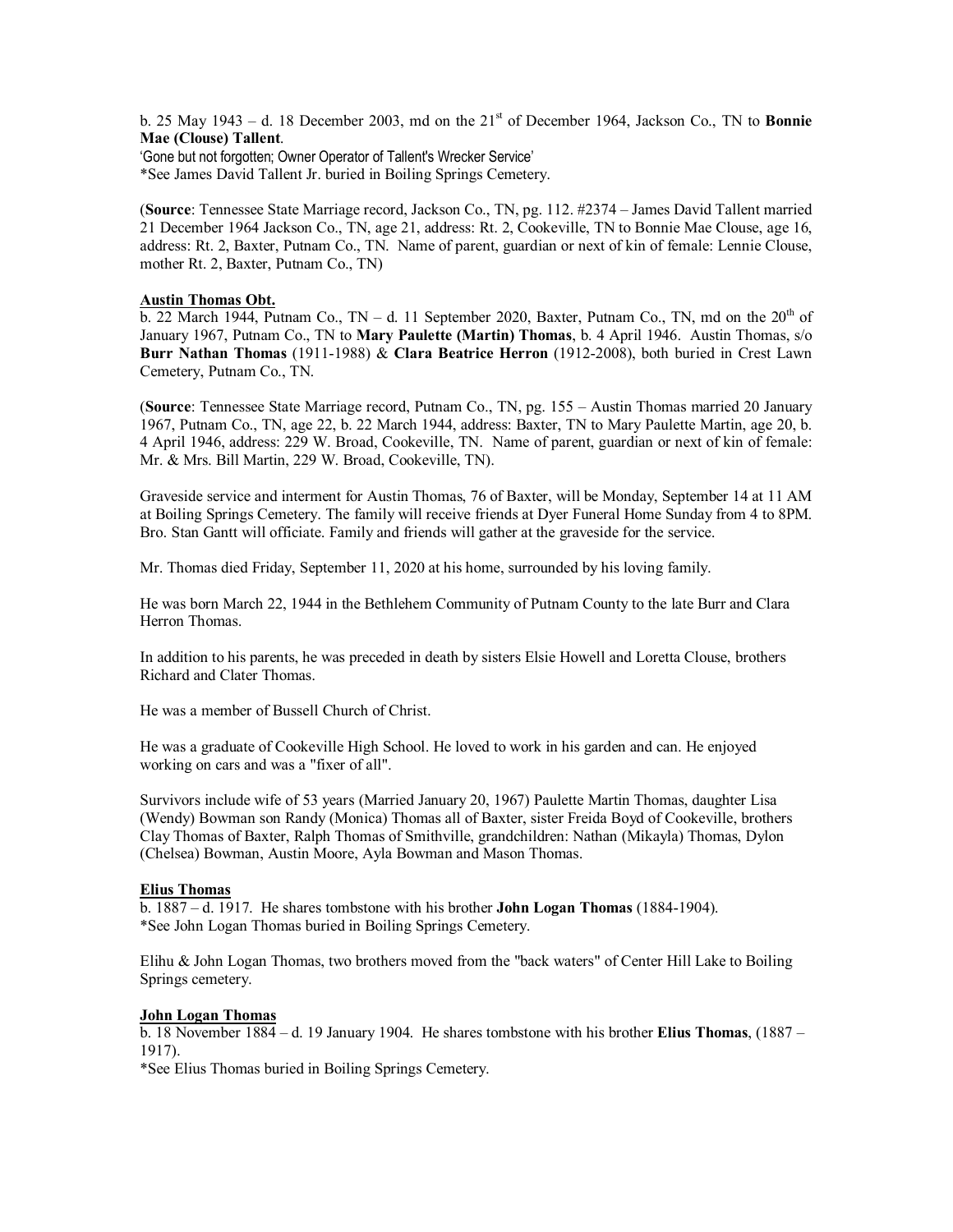Elihu & John Logan Thomas, two brothers moved from the "back waters" of Center Hill Lake to Boiling Springs cemetery.

# **M. Eliza (Jones) Thomas**

b. 24 August 1858 – d. 29 May 1905.

## **Reuben Whitley Thomas**

b. 30 December 1858, Putnam Co., TN – d. 29 July 1942, Cookeville, Putnam Co., TN, md **Alva Catherine Thomas**, b. 1 July 1888, Tn – d. 23 May 1958, Cookeville, Putnam Co., TN, she is buried in Judd Cemetery, Putnam Co., TN, she shares a tombstone with her daughter **Nancy Belle Thomas** (1923- 1942). Reuben Whitley Thomas, s/o **Henderson D. Thomas** (1834-1901) & **Emerline Herrin** (1834- 1917), both buried in Thomas Graveyard, Putnam Co., TN.

\*See Alva Catherine Thomas Obt. buried in Judd Cemetery, Putnam Co., TN.

Mrs. Alva Catherine Thomas, 68, died Friday, May 23, at the home of a daughter, Mrs. L. P. Allison, Rt. 2, Cookeville after a long illness.

Besides Ms. Allison she is survived by three other daughters, Mrs. Everett Hickey, Mrs. Kenneth Ford of Cookeville, Mrs. Harvey Ford of Albany, CA; a brother, Jim gambrel of Cookeville, route 1; a sister, Mrs. Walt Herren of Sparta; five grandchildren and seven step grandchildren.

Putnam County Herald, Cookeville, TN: 29 May 1958

## **Alfred Washington Tilley**

b. 30 October 1855, White Co., TN – d. 4 October 1902, Putnam Co., TN, md **Melvinia Laverna (Medley) Tilley**, b. 16 August 1875, TN – d. 9 February 1938, Baxter, Putnam Co., TN, d/o **George Washington Medley** (1832-1916) & **Amanda Smith** (1835-1892), she is buried in Alee Medley Cemetery, Cherry Hill, DeKalb Co., TN**. Melvinia (Medley) Tilley** is buried in Odd Fellows Cemetery, Putnam Co., TN. DC states Odd Fellows Cemetery, Putnam Co., TN

\*See George Washington Medley buried in Boiling Springs Cemetery.

## **William F. Tilley**

b. 8 July 1850, White Co., TN – d. 9 December 1928, Nashville, Davidson Co., TN, md to **Sarah Jane (Jones) Tilley**, b. 9 July 1852 – d. 12 February 1940, d/o **Madison F. Jones** (1823-1895) & **Celia Howell** (1822-1906). William F. Tilley, s/o **Henderson Tilley** (1820-1875), & **Mary Agnes Cardwell** (1829- 1880) Henderson Tilley is buried in Grimes Cemetery, Baxter, Putnam Co., TN. \*See Madison F. Jones buried in Boiling Springs Cemetery.

## **William Carol "Bill" Trobaugh Obt.**

 $\overline{b}$ . 14 January 1946, DeKalb Co., TN – d. 5 April 2020, Putnam Co., TN, md on the 9<sup>th</sup> of March 1968, Putnam Co., TN to **Judy Anne (Cole) Trobaugh**, b. 10 May 1951. William Carol "Bill" Trobaugh, s/o **William Leo Trobaugh** (1907-1977) & **Sarah Ethel Dunn** (1912-1997), both buried in Pleasant View Cemetery, Putnam Co., TN.

(**Source**: Tennessee State Marriage record, Putnam Co., TN, pg. 12- William Carol "Bill" Trobaugh, married on the 9<sup>th</sup> of March 1968, Putnam Co., TN, age 22, b. 14 January 1946, address: Rt. 2, Baxter, TN to Judy Anne Cole, age 16, b. 10 May 1951, address: T. 2, Baxter, TN. Name of parent, guardian or next of kin of female: Mr. & Mrs. Robert M. Cole, Rt. 2, Baxter, TN).

Private Family Graveside Service for William Carol Trobaugh, age 74, will be held at Boiling Springs Cemetery. Eugene Gilliam will preside at service.

William Carol Trobaugh was born on January 14, 1946 in DeKalb County, TN to the late William Leo and Sarah Ethel (Dunn) Trobaugh. He was a carpenter and worked for Tennessee Tech. William also served in the U.S. Army and was a member of the Nash Grove Baptist Church.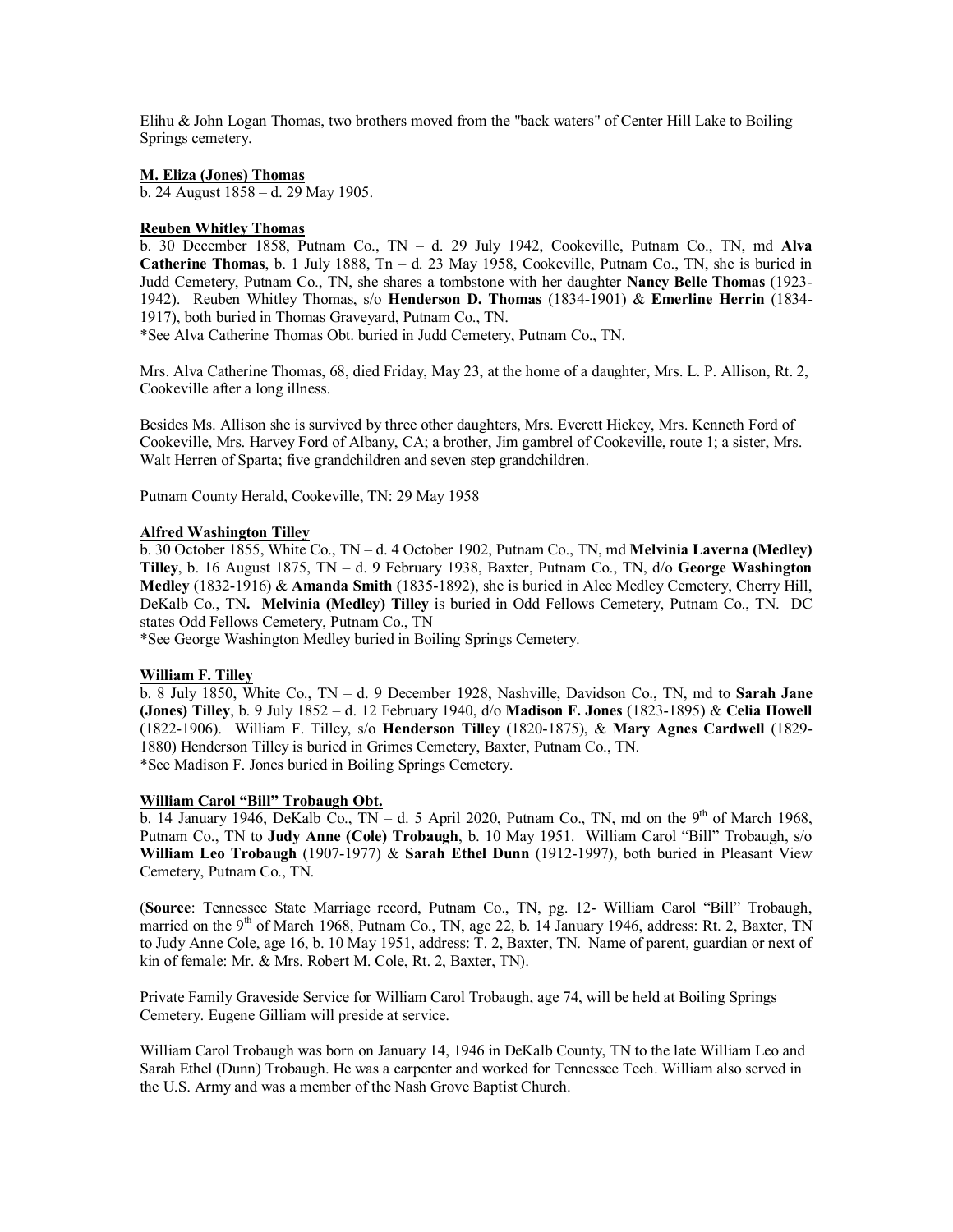In addition to his parents, he was preceded in death by a Brother: Phillip Trobaugh, Sister: Donna Pace; & Infant Sister: Linda Lee Trobaugh.

Survivors Include: Wife: Judy Trobaugh-Baxter, TN

2 Sons & Daughters-In-Law: Greg (Melissa) Trobaugh-Rickman, TN, Dewayne (Lehra) Trobaugh-Baxter, TN,

1 Daughter & Son-In-Law: Carol (Steve) Harris-Cookeville, TN, Mother-In-Law: Beatrice Cole-Baxter, TN

2 Brothers & Sister-In-Law: Jim (Sue) Trobaugh-Baxter, TN, John Henry Trobaugh-Smithville, TN

5 Sisters & Two Brothers-In-Law: Ruby & Royce Moore-Smithville, TN, Ruth & Charles Mayberry-Cookeville, TN, Roberta Wilson-Cookeville, TN, Rose Dewesse-Baxter, TN, Chris LaFever-Baxter, TN

Grandchildren & Spouse: Brittany (Chris) Thomas, Eli Harris, Will & Clinton Maddie Trobaugh.

Family will serve as Pallbearers

Whitson Funeral Home In Charge Of Arrangements.

## **Mary Frances (Hargis) Tucker**

b. 17 April 1948, Jackson Co., TN – d. 3 December 2016, Baxter, Putnam Co., TN, md on the  $12<sup>th</sup>$  of September 1987, Putnam Co., TN to **Danny Ray Tucker**, b. 20 June 1950 – d. 16 October 2003. Mary Frances (Hargis) Flatt Tucker also md on the 24th of February 1966, Jackson Co., TN to **James Alton Flatt**, b. 10 February 1938, Gainesboro, Jackson Co., TN, s/o **William Fred Flatt** (1914-1999) & **Zora Ace Mayberry** (1916-2002), Mary Frances (Hargis) Flatt Tucker, d/o **Lloyd Abraham Hargis** (1919- 2009) & **Ruby Lea Burton** (1922-2007).

\*See Lloyd Abraham Hargis buried in Boiling Springs Cemetery.

(**Source**: Tennessee State Marriage record, Jackson Co., TN, pg. 135, #4427 – James Flatt married 24 February 1966, Jackson Co., TN, age 31, address: Rt. 3, Gainesboro, Jackson Co., TN to Mary Frances Hargis, age 17, address: Rt. 2, Cookeville, TN. Name of parent, guardian or next of kin of female: Mr. Lloyd A. Hargis, father, Rt. 2, Gainesboro, Jackson Co., TN. Name of parent, guardian or next of kin of male: William Fred Flatt, father).

(**Source**: Tennessee State Marriage record, Putnam Co., TN, pg. 321 – Danny Ray Tucker married 12 September 1987, Putnam Co., TN, age 37, b. 20 June 1950, address: Rt. 2, Box 1740 A1, Cookeville, TN. to Mary Frances Tucker, age 39, b. 17 April 1948, address: Rt. 2, Box 1740 A1, Cookeville, TN. Name of parent, guardian or next of kin of female: Rachael Hargis, daughter, Rt. 2, Box 1740 A1, Cookeville, TN).

Preceded in death by her parents, Lloyd Abraham and Ruby Lee (Burton) Hargis; sister, Linda Faye Spurlock; brothers, Lloyd Richard "Buddy" Hargis and James Nathan Hargis.

Survived by two daughters, two sons, sister, brother, and two grandchildren.

#### **Grady Leo Underwood**

 $\overline{b}$ . 22 October 1949, Putnam Co., TN – d. 13 September 2008, Baxter, Putnam Co., TN, md the 10<sup>th</sup> of July 1970, Putnam Co., TN to **Anita Bell (Rhoton) Underwood**, b. 10 March 1952. Grady Leo Underwood, s/o **Thaddes Eugene Underwood** (1926-2019) & **Elbirda D. McCloud** (1927-2009), both buried in Algood Cemetery, Putnam Co., TN.

(**Source**: Tennessee State Marriage record, Putnam Co., TN, pg. 309 – Grady Lee UInderood married 10 July 1970, Putnam Co., TN, age 20, b. 22 October 1949, address: 140 Lowhorn St., Algood, TN to Anita Bell Rhoten, age 18, b. 10 March 1952, address: Rt. 2, Baxter, TN. Name of parent, guardian or next of kin of female: Mrs. Nick Rhoton, mother, Rt. 2, Baxter, TN).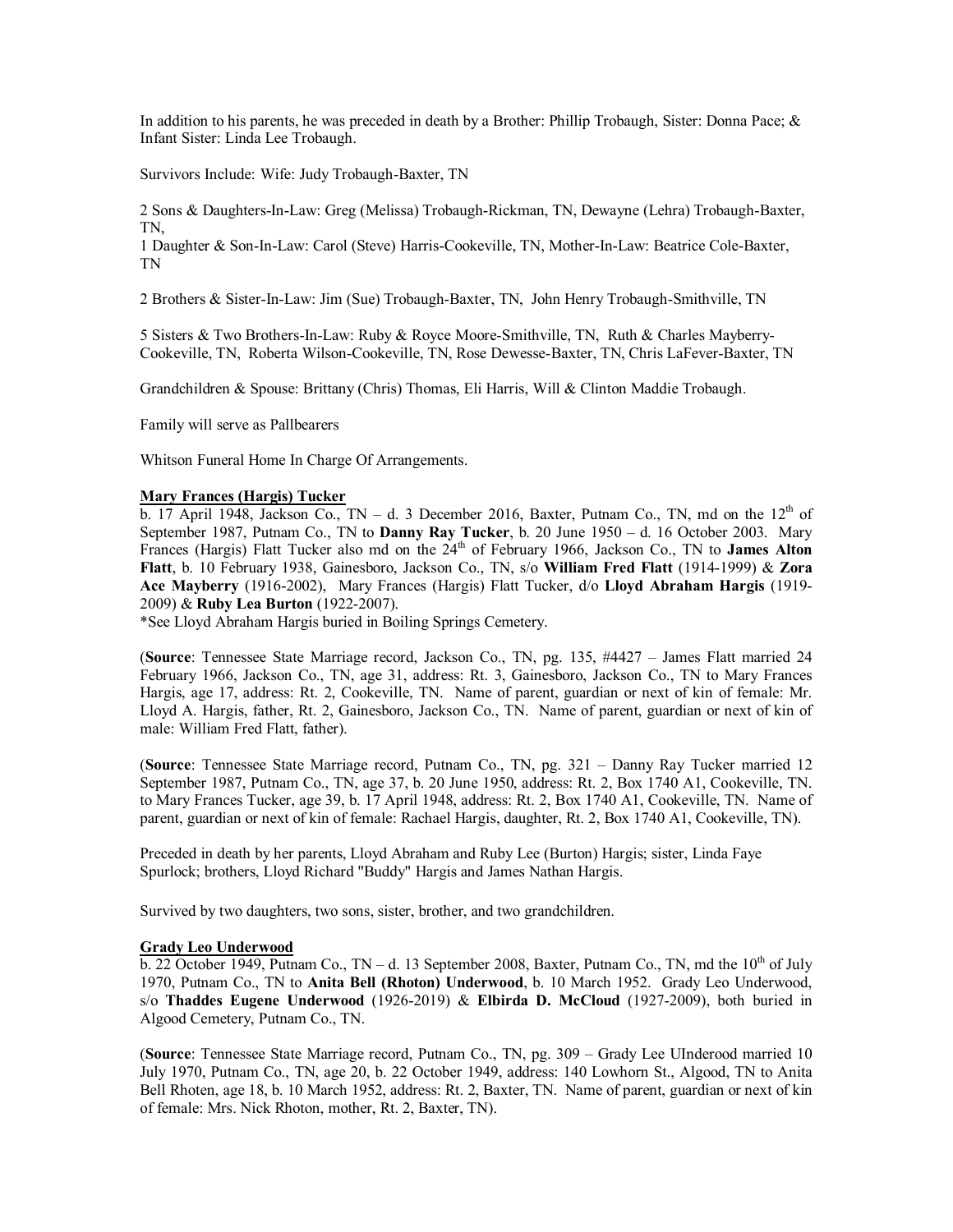# **Eliza Ann (Whittaker) Waller**

b. 2 December 1860, Van Buren, TN – d. 19 January 1894, TN, md **Andrew Jackson Waller**, b. 10 August 1844, McMinn, TN – d. 18 January 1917, DeKalb Co., TN, he is buried in Taylor Cemetery, Smithville, DeKalb Co., TN, s/o **Thomas Beard Waller Sr.** (1814-1850) & **Cynthia M. Bandy** (1821- 1884).

### **Margie Waller,**

Dates unknown

## **Clifford Glenn Webb Sr.**

b. 7 March 1922, Knoxville, Knox Co., TN – d. 10 October 2010, Knoxville, Knox Co., TN, md on the  $29^{th}$ of November 1941, TN to **Martha (Spears) Webb**, b. 18 October 1909, Cookeville, Putnam Co., TN – d. 27 December 2001, Knoxville, Knox Co., TN, d/o **Charlie Denton Spears** (1880-1963) & **Frances Joanna Sherrell** (1880-2010). Clifford Glen Webb Sr., s/o **Roy William Webb** (1891-19580 & **Lillie Lorena Prater** (1893-1989), both buried in Woodlawn Cemetery, Knoxville, Knox Co., TN. \*See Linda Carol (Webb) Quillen Obt.

\*See Charlie Denton Spears buried in Boiling Springs Cemetery.

### **Sarah Elizabeth Hickey (Nash) Welch**

b. 4 March 1882, Putnam Co., TN – d. 13 August 1964, Putnam Co., TN, md **William R. Welch**, b. 23 November 1893, White Co., TN – d. 1972, White Co., TN, s/o **Thomas Albert Welch** (1861-1954) & **Catherine Cassie Dodson** (1873-1939). Sarah Elizabeth Hickey (Nash) Welch, d/o **Jim Nash** & **Sally Hickey**.

### **Donald Ray Wheeler**

b. 30 November 1957 – d. 21 November 1991, s/o **Robert "Bob" Wheeler Sr.** (1898-1984) & **Lucille Harness** (1917-1999). \*See Lucille (Harness) Wheeler Obt.

\*See Robert "Bob" Wheeler St. Obt.

### **Joe T. Wheeler**

b. 22 September 1902, White Co., TN – d. 18 June 1960, md **Reba Pauline (Jones) Wheeler**, b. 19 March 1916, TN – d. 13 May 1960, d/o **Please Earl Jones** (1889-19620 & **Lillie Mae Saylors** (1897-1935). \*See Pleas Earl Jones buried in Boiling Springs Cemetery.

#### **Lucille Bessie (Harness) Wheeler Obt.**

b. 15 October 1917, Putnam Co., TN – d. 9 February 1999, Putnam Co., TN, md **Robert "Bob" Wheeler** Sr., b. 6 May 1898, Putrnam Co., TN – d. 6 October 1984, Cookeville, Putnam Co., TN, s/o **John Bee Wheeler** (1883-1944) & **Minnie Jane Madewell**. Lucille (Harness) Wheeler, **Charlie A. Harness** (1887- 1974) & **Martha E. Judd** (1885-1946).

'Parents of Carolyn, Barbara, Faye, Peggy, Reba, Dennis, Donald, Kathy'

\*See Charlie A. Harness buried in Boiling Springs Cemetery.

\*See Donald Ray Wheeler buried in Boiling Springs Cemetery.

\*See Robert "Bob" Wheeler St. Obt.

**COOKEVILLE** -- Funeral services for Lucille Wheeler, 81, of Cookeville, will be held at 1 p.m. on Friday, Feb. 12, from the chapel of Whitson Funeral Home. Burial will be in Boiling Springs Cemetery.

The family will receive friends after 6 p.m. today, Wednesday, Feb. 10, at the funeral home.

Mrs. Wheeler was dead on arrival at Cookeville Regional Medical Center on Tuesday, Feb. 9, 1999.

She was born on Oct. 15, 1917, in Putnam County to the late Charlie and Martha Judd Harness. Mrs. Wheeler was a homemaker and attended Poplar Grove Baptist Church.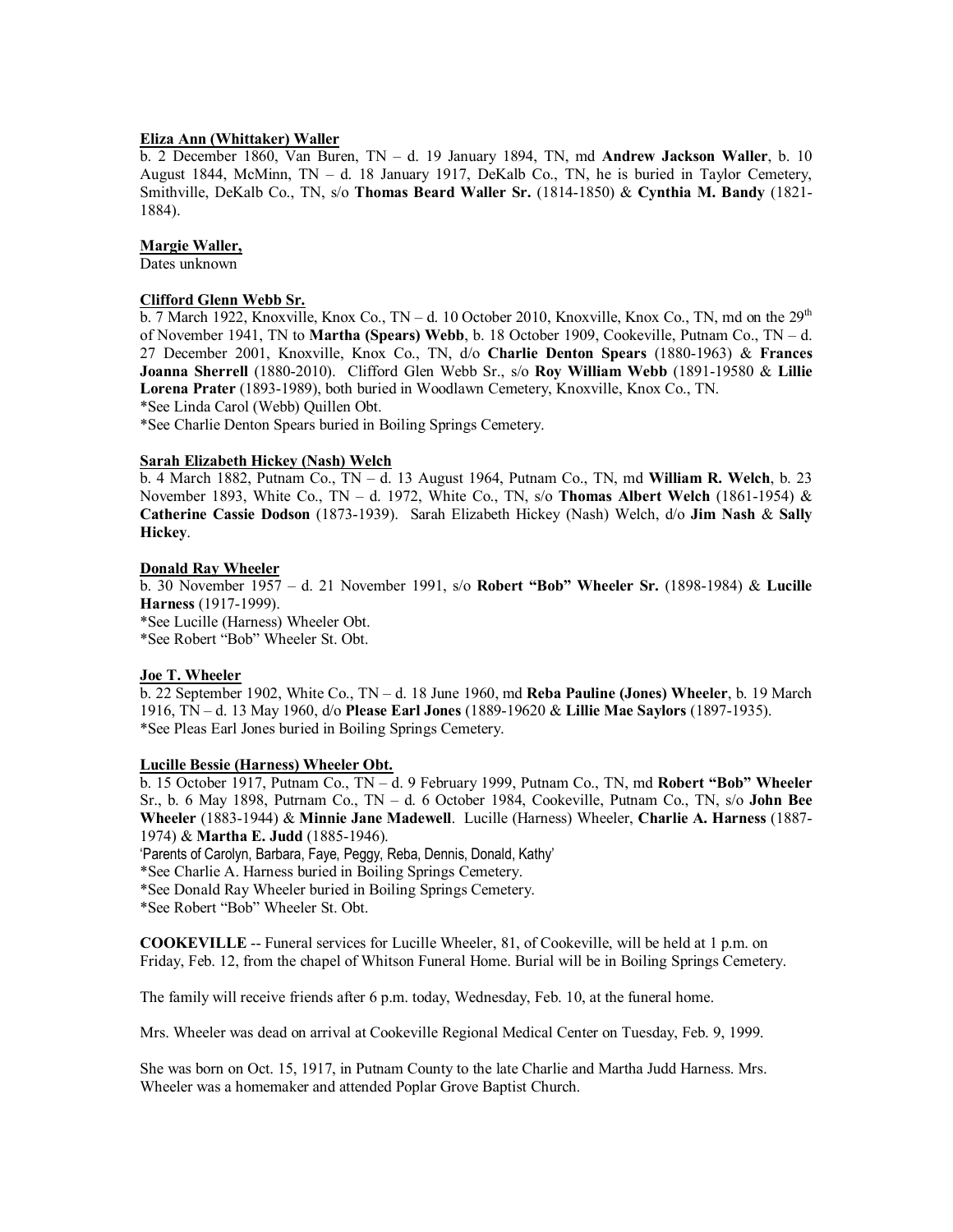Her family includes three sons, Loyd Joe Manier of Cookeville, Tommy Manier of Nashville, and Dennis Wheeler of Morristown; nine daughters, Bobbie Peay of Maryland, Thelma Dean Flatt and Carolyn Halfacre, both of Michigan, Shirley James, Patricia Rutledge and Peggy Webb, all of Nashville; Barbara Parrish and Kathy Stults, both of Cookeville, and Reba Rodgers of Baxter; four step daughters, Dimple Boyd of Gainesboro, Bertie Johnson of Nashville, Marie Doss of Kentucky, and Frances Morris of Spencer; a sister, Thelma Sliger of Cookeville; 26 grandchildren; and several great-grandchildren.

In addition to her parents, she was also preceded in death by her husband, Bob Wheeler; a son, Donald Wheeler; two brothers, Thurman and Haywood Harness; and two step children, Bob Wheeler Jr. and Joyce Franklin.

Pallbearers will be John Stults II, Ronnie and Johnny Rodgers, Randy and Sanders Paul, Brandon Davis, and Waylon Randolph.

Bro. John Davis will officiate at the services.

# **Robert "Bob" Wheeler Sr. Obt.**

b. 6 May 1898, Putrnam Co., TN – d. 6 October 1984, Cookeville, Putnam Co., TN, md **Lucille Bessie (Harness) Wheeler**, b. 15 October 1917, Putnam Co., TN – d. 9 February 1999, Putnam Co., TN, d/o **Charlie A. Harness** (1887-1974) & **Martha E. Judd** (1885-1946). Robert "Bob" Wheeler also md on the 8 th of January 1919, Putnam Co., TN to **Edith Parthina (Alcorn) Wheeler**, b. 5 November 1901 – d. 13 February 1941, d/o **James Perry Alcorn** (1875-1959) & **Martha Jannie Gragg** (1883-1962), both buried in Mallow Cemetery, Putnam Co., TN. Edith Parthina (Alcorn) Wheeler is buried in Haynes Cemetery, Putnam Co., TN. Robert "Bob" Wheeler, s/o **John Bee Wheeler** (1883-1944) & **Minnie Jane Madewell**. \*See Charlie A. Harness buried in Boiling Springs Cemetery.

\*See Donald Ray Wheeler buried in Boiling Springs Cemetery.

\*See Lucille Bessie (Harness) Wheeler Obt.

(**Source**: Tennessee State Marriage record, Putnam Co., TN, pg. 472, #1869 – Bob Wheeler married 8 January 1919, Putnam Co., TN to Edith Alcorn).

Services for Bob Wheeler, 86, of 929 Deerfield Dr., Cookeville were held Wednesday, Oct. 10, 1984, from the Chapel of Whitson Funeral Home followed by burial in Boiling Springs Cemetery. Bro. Charles Davis and Bro. John Davis officiated.

Mr. Wheeler died Saturday, Oct. 6, 1984, at Cookeville General Hospital following a long Illness.

He was born in Putnam County to the late Bee and Jane (Madewell) Wheeler.

He was married to Lucille (Harness) Wheeler, of Cookeville, who survives. More survivors include eight sons, Frank Wheeler, of Cookeville, Dennis Wheeler, of Cookeville, Donald Wheeler, of Cookeville, Claude Wheeler, of Baxter, Eldon Wheeler of Henderson, Tenn., Bob Wheeler, Jr. of Nashville, Lloyd Manler of Nashville, and Tommy Manler of Nashville. Other survivors Include 13 daughters, Dimple Boyd, of Cookeville, Kathy Stults, of Cookeville, Barbara Randolph of Bloomington Springs, Reba Rodgers of Bloomington Springs, Bertle May Johnson of Nashville, Fay Rutledge of Nashville, Shirley James of Nashville, Rebecca Morris of Spencer, Marie Doss, of Ken tucky, Peggy Williams of Madisonvllle, Tenn., Carolyn Halfacre, of Michigan, Dean Flail, of Michigan, and Bobby Peay, of Maryland.

More survivors include two brothers, Haskell Wheeler, of Cookevllle, and Howard Wheeler, of Quebeck, Tenn.;46 grandchildren, 27 great-grandchildren, and two great- great-grandchildren.

Whitson Funeral Home was in charge of the arrangements.

# **Clarence Clinton Whitaker**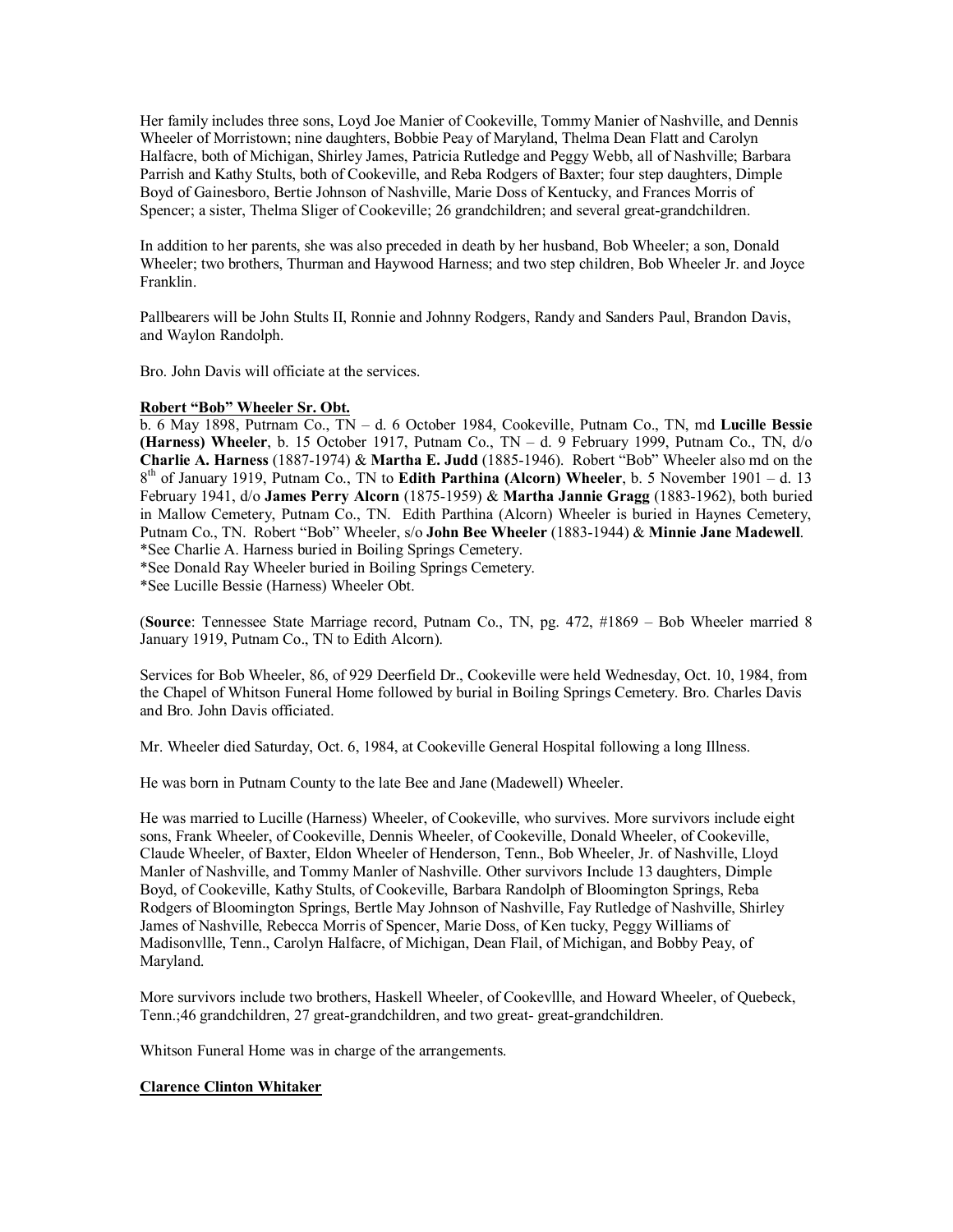b. 8 January 1893, Putnam Co., TN – d. 9 April 1980, Putnam Co., TN, md on the  $12<sup>th</sup>$  of November 1917, Putnam Co., TN to **Nannie Pearl (Hill) Whitaker**, b. 6 July 1898, Putnam Co., TN – d. 8 March 1988, Putnam Co., TN, d/o **John Homes Hill** (1864-1929) & **Calvada Dyer** (1867-1935), both buried in Hill Cemetery, Putnam Co., TN. Clarence Clinton Whitaker, s/o **James Lawrence Whiteaker** (1867-1950) & **Geneva Lousett Robinson** (1863-1953), both buried in Leige Whiteaker Graveyard, Putnam Co., TN. \*See Arthur David Ferguson buried in Boiling Springs Cemetery.

(**Source**: Tennessee State Marriage record, Putnam Co., TN, pg. 405, #1609– Clarence C. Whiteaker married 12 November 1917, Putnam Co., TN to Pearl Hill).

### **Kimberly Sue Whitehead Obt.**

b. 28 March 1976, Cookeville, Putnam Co., TN – d. 8 February 2018, Cookeville, Putnam Co., TN, d/o **Albert Luke Whitehead** & **Norma Jean Peek**.

Funeral services for Kimberly Sue Whitehead 41, of Cookeville, TN, will be held at 2 P.M. on Tuesday, February 13, 2018, at Anderson - Upper Cumberland Funeral Home in Gainesboro, TN. Burial will follow in the Boiling Springs Cemetery in Putnam County, TN. She passed away on Thursday, February 8, 2018, at Cookeville Regional Medical Center in Cookeville, TN.

She was born March 28, 1976, in Cookeville, TN, to Albert Luke Whitehead and Norma Jean Peek. She was a homemaker. She was preceded in death by Maternal Grandparents: Willie J. Peek and Ruby Elise Peek; Paternal Grandparents: Albert Eugene Whitehead and Edna Frances Smith; and 1 Uncle: Marshall Wayne Peek.

Survivors include 1 Son, 4 Daughters, Parents; 1 Brother and 2 Sisters.

## **Pvt. Tilman Leroy Wiggins**

 $\overline{b}$ . 20 October 1844, TN – d. 23 November 1899, Putnam Co., TN, md on the 20<sup>th</sup> of April 1866, White Co., TN to **Louisa Caroline (Mills) Wiggins**, b. 8 March 1833, TN – d. 4 March 1897, Putnam Co., TN, d/o **John Washington Mills** (1813-1886) & **Cynthia Ann Perkins** (1812-1855). Louisa Caroline (Mills) Wiggins also md **John M. Dyer**, b. 1829, TN – d. 22 February 1865, buried in Oak Woods Cemetery, Chicago, Cook Co., IL (Confederate Mound). Pvt. Tilman Leroy Wiggins, s/o **Richard A. Wiggins** (1796- 1870) & **Nancy Wiggins** (1810-1870).

\*See Thomas Eddington Mires Obt.

(**Source**: Tennessee State Marriage record, White Co., TN, pg. #2429 – Tilman Wiggins married 20 April 1866, White Co., TN to Louisa C. Dyer).

Enlisted as a Private (date unknown). "G" Co. TN 16th Infantry

Enlisted 9/21/62 as a recruit. Wounded slightly at Murfreesboro 12/31/62. Reenlisted for the war in Winter of 1864. Captured 6/27/64 near Kennesaw Mt. Sent to Camp Douglas. Sent to City Point Va. for exchange 3/14/65. Took Oath in Nashville 4/28/65. Was from Putnam Co. Tillman Wiggins is buried in the Boiling Springs Cemetery in Putnam County, 10/20/1844 - 11/23/1899.

Military Honors rendered by the Veterans Honor Guard followed at Boiling Springs Cemetery.

## **E. H. Williams**

 $\overline{b}$ . 27 June 1872 – d. 10 January 1940, md on the 27<sup>th</sup> of September 1913, Smith Co., TN to **Maggie (Bates) Williams**, b. 15 May 1893, DeKalb Co., TN – d. 6 November 1927, Nashville, Davidson Co., TN, d/o **Williams R. "W. R." Bates** (1846-1919) & **Malissa Hensley** (1850-1915), both buried in Bates Cemetery, DeKalb Co., TN. Maggie (Bates) Williams burial: Near Lancaster, TN. DC: 23988.